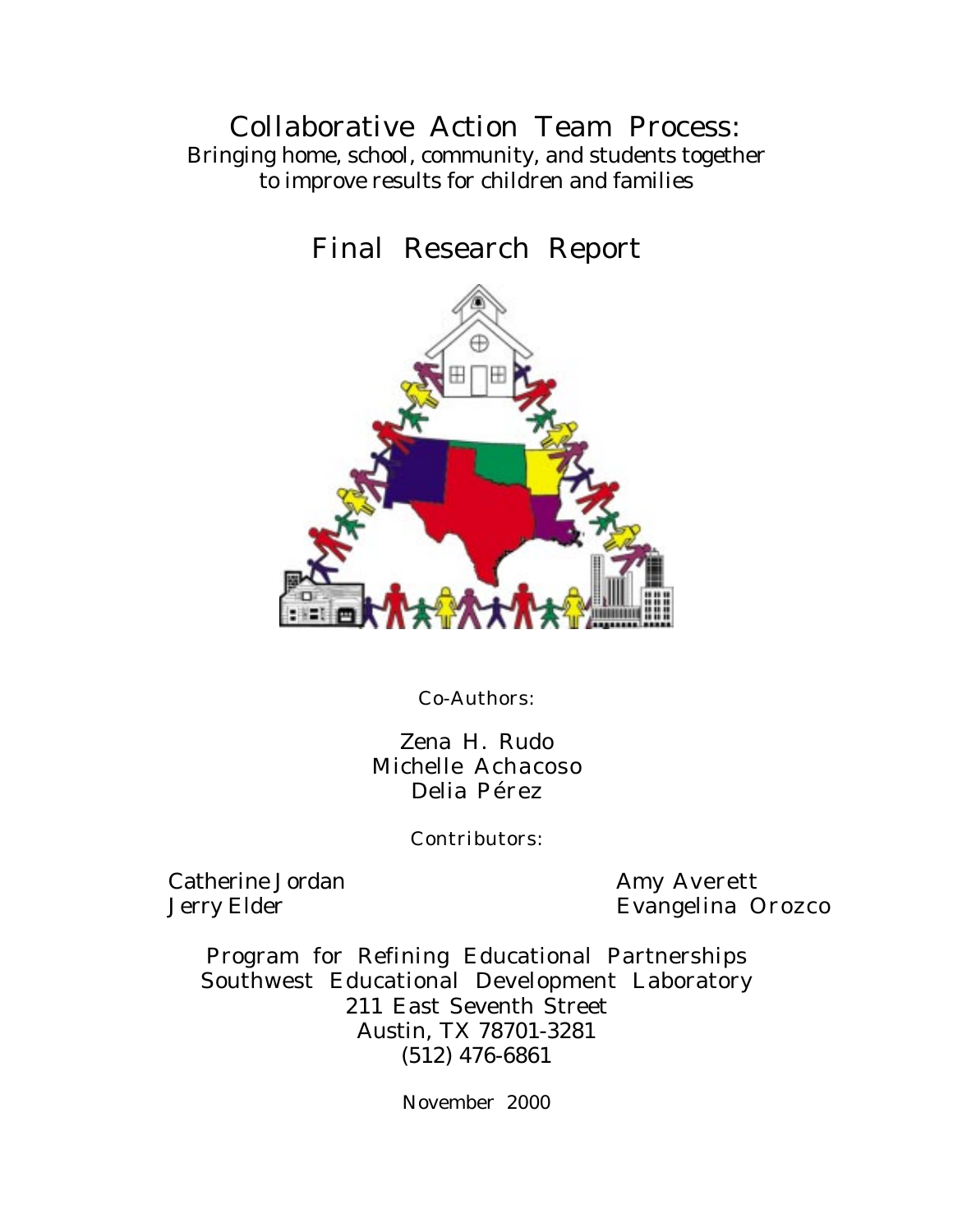## **Acknowledgments**

The Southwest Educational Development Laboratory (SEDL) exists to challenge, support and enrich educational systems in providing quality education for all learners, enabling them to lead productive and fulfilling lives in an everchanging, increasingly connected world. SEDL's mission is to find, share and sustain effective solutions for the most urgent problems facing educational systems, practitioners and decision-makers in the Southwestern United States. The primary strategies are those of research, development, and dissemination.

Our deepest appreciation goes to our many partners in our 23 Collaborative Action Team sites. Together, we grew in our understanding and practice of collaboration. The partners gave generously of their time and expertise, and demonstrated their strong commitment to students and their families throughout the project.

A special thanks to our colleagues who helped with the Collaborative Action Team research: Joan Buttram, Martha Boethel, Sylvia DeLeon, Victor Rodríguez, Artie Stockton, and José Velazquez.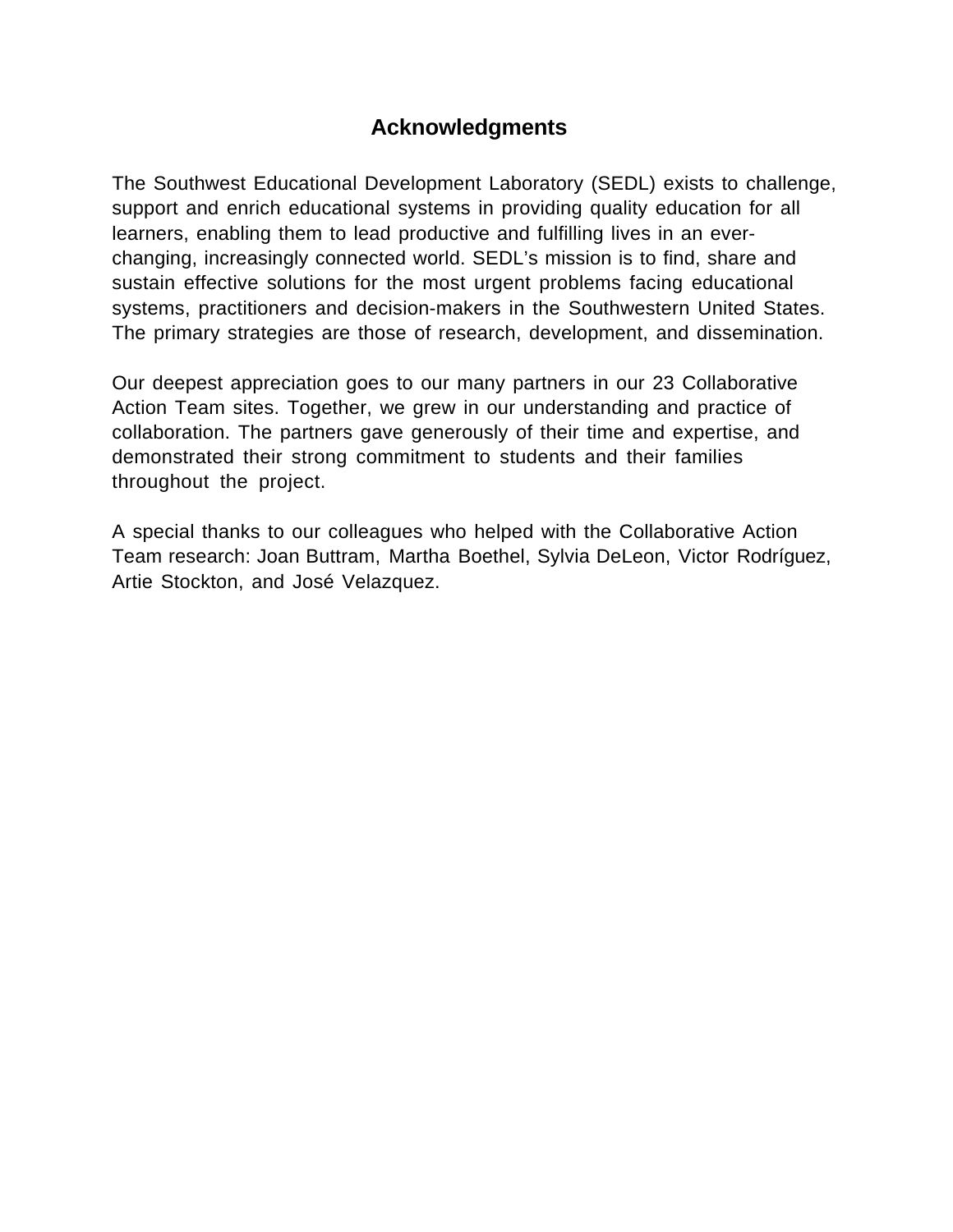## **Table of Contents**

| List of Tables  |                                                                            | iii-iv                    |
|-----------------|----------------------------------------------------------------------------|---------------------------|
| List of Figures |                                                                            | v-vii                     |
| Section 1:      | <b>Collaborative Action Team Project Background</b>                        | $\mathbf{1}$              |
| Section 2:      | Participants in the Collaborative Action Team Project                      | $\overline{4}$            |
| Section 3:      | Characteristics of the Collaborative Action Team Process                   | 12                        |
| Section 4:      | Implementation of the Collaborative Action Team Process                    | 16                        |
| Section 5:      | <b>Research Design and Methodology</b>                                     | 25                        |
| Section 6:      | <b>Site Characteristics</b>                                                | 34                        |
| Section 7:      | <b>Collaborative Action Team Sustainability</b>                            | 46                        |
| Section 8:      | <b>Student Outcomes</b>                                                    | 80                        |
| Section 9:      | Results in the Rural Collaborative Action Team Sites                       | 111                       |
| Section 10:     | <b>Implications and Conclusions</b>                                        | 143                       |
| References      |                                                                            | 150-152                   |
| Appendices      |                                                                            |                           |
| Appendix A.     | Collaborative Action Team Application Forms<br>Memorandum of Understanding | 153<br>154-172<br>173-175 |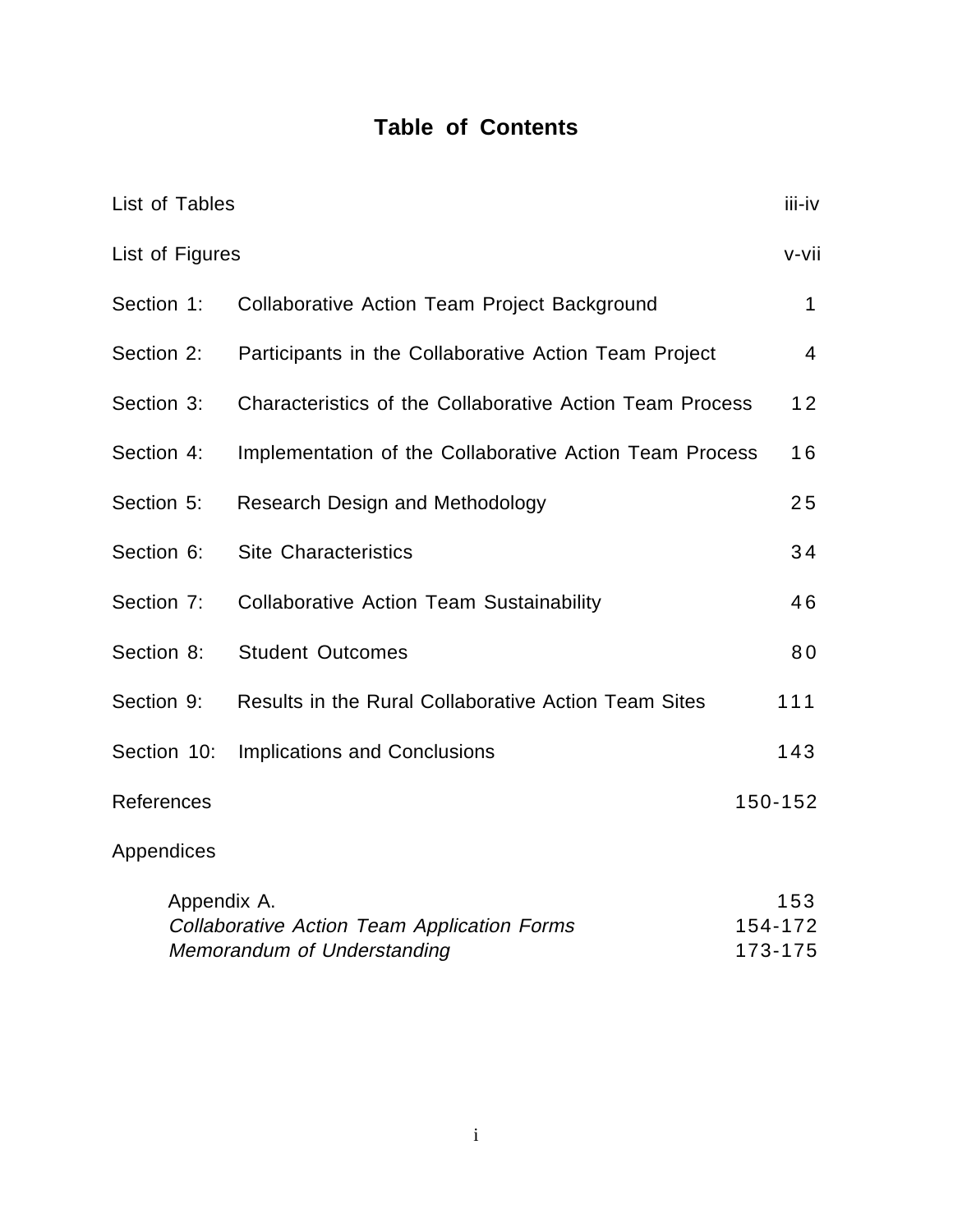| Appendix B.                                                   | 176     |
|---------------------------------------------------------------|---------|
| Start-Up Training Agenda                                      | 177-178 |
| Collaborative Action Team Training Institute Agenda           | 179-182 |
| <b>Facilitator Training Agenda</b>                            | 183-185 |
| Appendix C.                                                   | 186     |
| <b>CAT Meeting Checklist</b>                                  | 187-188 |
| Collaborative Action Team Meeting Evaluation Form #1          | 189     |
| Collaborative Action Team Meeting Evaluation Form #2          | 190     |
| CAT Self-Assessment Instrument and Handbook                   | 191-223 |
| Collaborative Action Team Research Exit Survey                | 224-225 |
| <b>Resource Guide Feedback Form</b>                           | 226-227 |
| Appendix D.                                                   | 228     |
| Significance and Probability Values for CAT Sustainability    |         |
| <b>CAT Self-Assessment Questions Across Time</b>              | 229-234 |
| Significance and Probability Values for CAT Sustainability    |         |
| <b>CAT Self-Assessment Questions Across Cohorts</b>           | 235-240 |
| Significance and Probability Values for CAT Sustainability    |         |
| <b>CAT Self-Assessment Questions Across Representative</b>    | 241-246 |
| Groups                                                        |         |
| Significance and Probability Values for RD-CAT Sustainability |         |
| <b>CAT Self-Assessment Questions Across Time</b>              | 247-250 |
| Appendix E.                                                   | 251     |
| Percent Student Attendance for Individual CAT Sites           | 252-253 |
| Percent Student Dropout for Individual CAT Sites              | 254-255 |
| Percent Student Graduation for Individual CAT Sites           | 256-257 |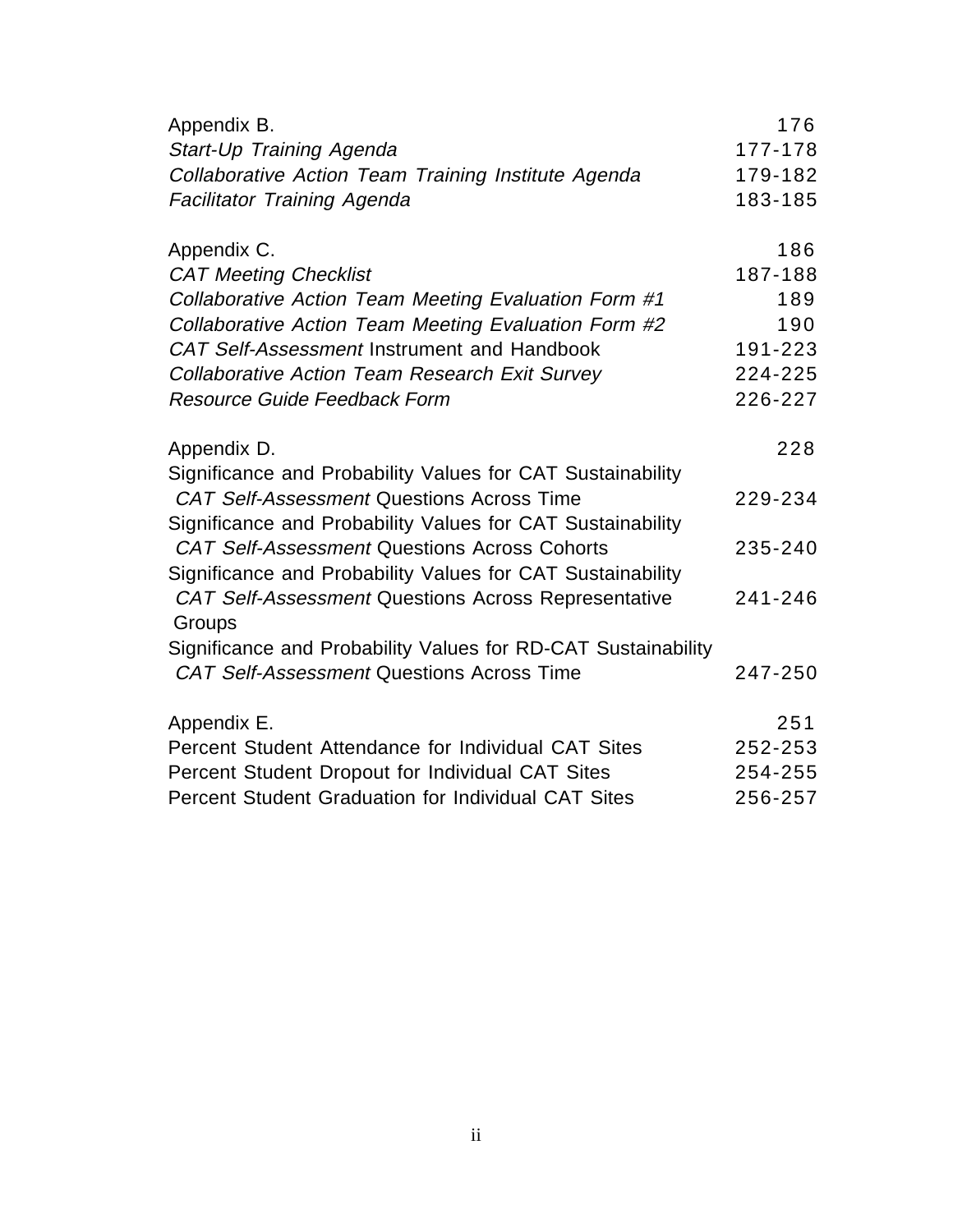### LIST OF TABLES

| Table 1.  | <b>Collaborative Action Team Site Demographics</b>                                                       | $7 - 9$ |
|-----------|----------------------------------------------------------------------------------------------------------|---------|
| Table 2.  | Timeline I: Assessing the Implementation and<br>Sustainability of the CAT Process                        | 31      |
| Table 3.  | Timeline II: Assessing the Impact of the CAT Process<br>on Student Outcomes                              | 32      |
| Table 4.  | Total Population and Poverty in CAT Surrounding Area                                                     | 35      |
| Table 5.  | CAT Members Completing the CAT Self-Assessment<br>and the Collaborative Action Team Research Exit Survey | 47 - 50 |
| Table 6.  | Percent Student Attendance for Cohort 1 CAT Sites                                                        | 81      |
| Table 7.  | Percent Student Attendance for Cohort 2 CAT Sites                                                        | 82      |
| Table 8.  | Percent Student Attendance for Cohort 3 CAT Sites                                                        | 82      |
| Table 9.  | Percent Student Attendance for CAT Sites Across Cohorts                                                  | 83      |
| Table 10. | Percent Student Dropout for Cohort 1 CAT Sites                                                           | 88      |
| Table 11. | Percent Student Dropout for Cohort 2 CAT Sites                                                           | 89      |
| Table 12. | Percent Student Dropout for Cohort 3 CAT Sites                                                           | 89      |
| Table 13. | Percent Student Dropout for CAT Sites Across Cohorts                                                     | 90      |
| Table 14. | Percent Student Graduation for Cohort 1 CAT Sites                                                        | 95      |
| Table 15. | Percent Student Graduation for Cohort 2 CAT Sites                                                        | 96      |
| Table 16. | Percent Student Graduation for Cohort 3 CAT Sites                                                        | 96      |
| Table 17. | Percent Student Graduation for CAT Sites Across Cohorts                                                  | 97      |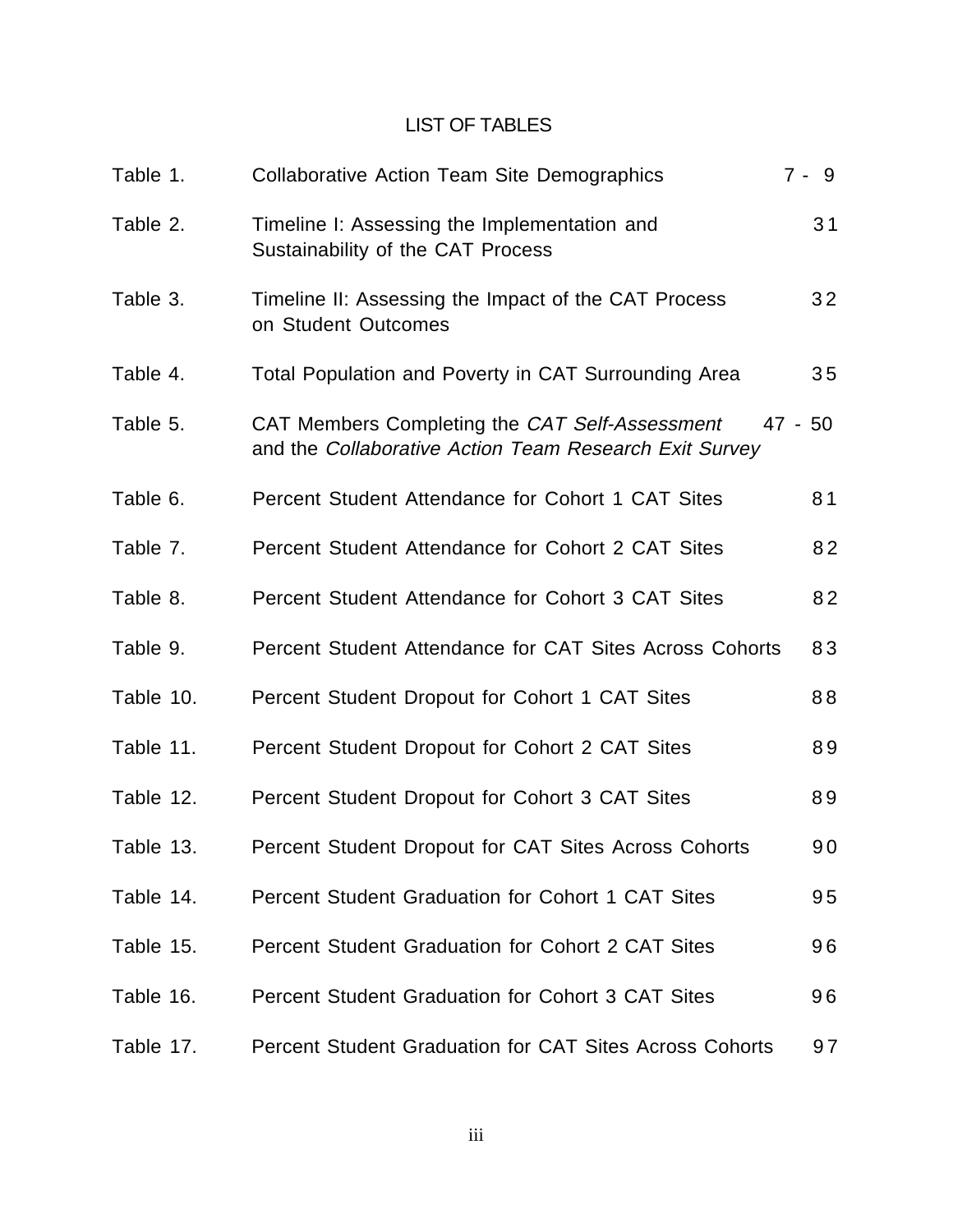| Table 18. | SAT-9 Scores Below the 25 <sup>th</sup> Percentile for Arkansas<br><b>CAT Sites</b>                         | 101   |
|-----------|-------------------------------------------------------------------------------------------------------------|-------|
| Table 19. | Percentile Rankings on CAT/5 and ITBS for Louisiana<br><b>CAT Sites</b>                                     | 102   |
| Table 20. | Percent Passing CTBS5/Terra Nova Plus for New Mexico<br><b>CAT Sites</b>                                    | 103   |
| Table 21. | Percent Scoring Satisfactory on OCCT for Oklahoma<br><b>CAT Sites</b>                                       | 105   |
| Table 22. | Percent Passing the TAAS in Texas CAT Sites                                                                 | 108   |
| Table 23. | Free/Reduced Lunch for RD-CAT Sites                                                                         | $112$ |
| Table 24. | RD-CAT Members Completing the CAT Self-Assessment<br>and the Collaborative Action Team Research Exit Survey | 117   |
| Table 25. | Comparison of RD-CAT Site and State Student Dropout                                                         | 136   |
| Table 26. | Comparison of RD-CAT Site and State Student Graduation                                                      | 137   |
| Table 27. | CTBS5/Terra Nova Test Scores for Mora ISD and State                                                         | 138   |
| Table 28. | Percent Passing New Mexico High School Competency<br>Exam for Mora ISD and State                            | 139   |
| Table 29. | SAT-9 Percent Passing for Marshall School District<br>and State                                             | 139   |
| Table 30. | <b>SAT-9 Percentile Scores for Marshall School District</b><br>and State                                    | 140   |
| Table 31. | Percent Passing OCCT for Clayton School District<br>and State                                               | 140   |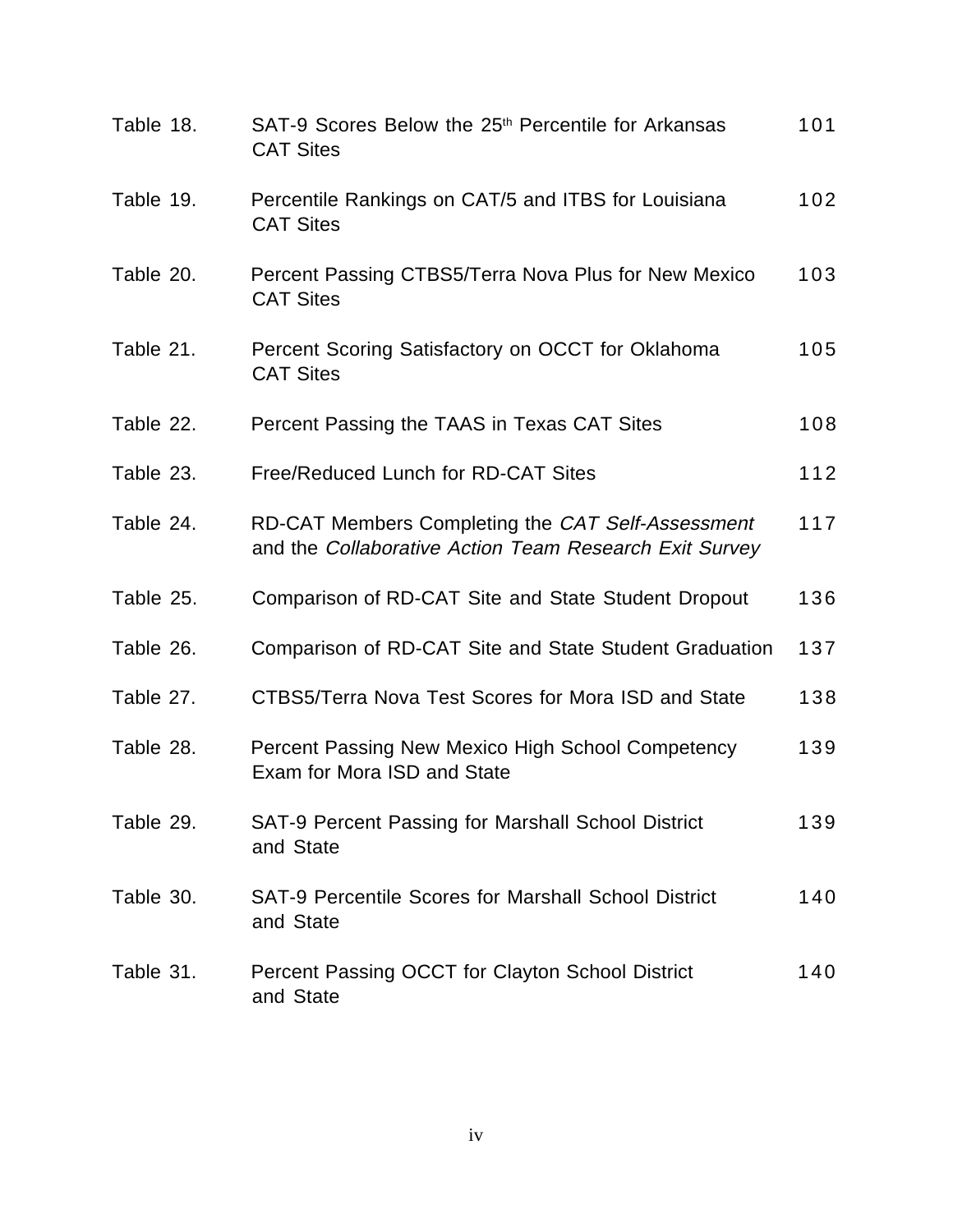## LIST OF FIGURES

| Figure 1.  | CAT Site Start-Up and CAT Self-Assessment Data<br>Collection                        | 29 |
|------------|-------------------------------------------------------------------------------------|----|
| Figure 2.  | Type of School(s) Collaborative Action Teams Serve                                  | 36 |
| Figure 3.  | Special School Programs in CAT Sites                                                | 37 |
|            | Figure 4a & b Team Confidence Level for Activity Accomplishment                     | 39 |
| Figure 5.  | Type of School Community Challenges in CAT Sites                                    | 40 |
|            | Figure 6a & b Existence of Community Factors in CAT Sites                           | 42 |
| Figure 7a. | Days Between Start-Up Training and First CAT Meeting<br>for Cohort 1 Sites          | 43 |
| Figure 7b. | Days Between Start-Up Training and First CAT Meeting<br>for Cohort 2 Sites          | 44 |
| Figure 7c. | Days Between Start-Up Training and First CAT Meeting<br>for Cohort 3 Sites          | 44 |
| Figure 8.  | Level of Support form School Administration for<br><b>Future CAT Sustainability</b> | 58 |
| Figure 9.  | Level of Support from Campus Staff for Future CAT<br>Sustainability                 | 58 |
| Figure 10. | Level of Support from Community-at-Large for<br><b>Future CAT Sustainability</b>    | 59 |
| Figure 11. | Level of Support from Parents/Other Family Members<br>for Future CAT Sustainability | 59 |
| Figure 12. | Level of Support from Students for Future CAT<br>Sustainability                     | 60 |
| Figure 13. | <b>Future Goal Accomplishment Across Cohorts</b>                                    | 66 |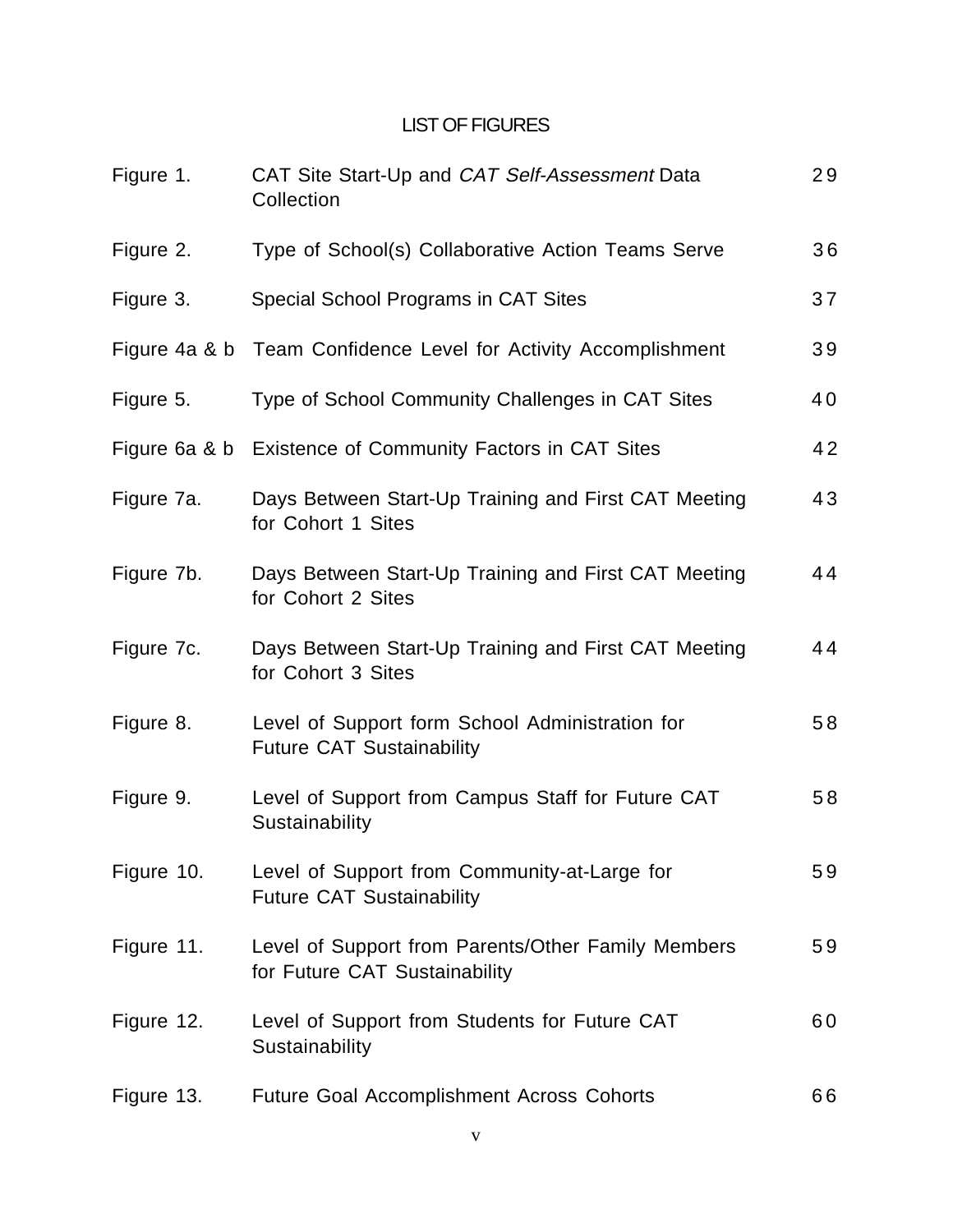| Figure 14. | Perceived Changes in CAT Recognition/Importance<br>in the Community by Representative Groups | 70 |
|------------|----------------------------------------------------------------------------------------------|----|
| Figure 15. | Importance of Taking Action on Planned Goals for<br><b>CAT Sustainability</b>                | 72 |
| Figure 16. | Annual Percent Student Attendance Across Cohorts                                             | 83 |
| Figure 17. | Site, District, and State Student Attendance<br><b>Comparisons Across Cohorts</b>            | 84 |
| Figure 18. | Arkansas CAT Site vs. State Student Attendance                                               | 85 |
| Figure 19. | Louisiana CAT Site vs. State Student Attendance                                              | 85 |
| Figure 20. | New Mexico CAT Site vs. State Student Attendance                                             | 86 |
| Figure 21. | Oklahoma CAT Site vs. State Student Attendance                                               | 86 |
| Figure 22. | Texas CAT Site vs. State Student Attendance                                                  | 87 |
| Figure 23. | Site, District, and State Student Dropout Comparisons<br><b>Across Cohorts</b>               | 90 |
| Figure 24. | Arkansas CAT Site vs. State Student Dropout                                                  | 91 |
| Figure 25. | Louisiana CAT Site vs. State Student Dropout                                                 | 92 |
| Figure 26. | New Mexico CAT Site vs. State Student Dropout                                                | 92 |
| Figure 27. | Oklahoma CAT Site vs. State Student Dropout                                                  | 93 |
| Figure 28. | Texas CAT Site vs. State Student Dropout                                                     | 94 |
| Figure 29. | Site, District, and State Student Graduation<br><b>Comparisons Across Cohorts</b>            | 97 |
| Figure 30. | Arkansas CAT Site vs. State Student Graduation                                               | 98 |
| Figure 31. | New Mexico CAT Site vs. State Student Graduation                                             | 98 |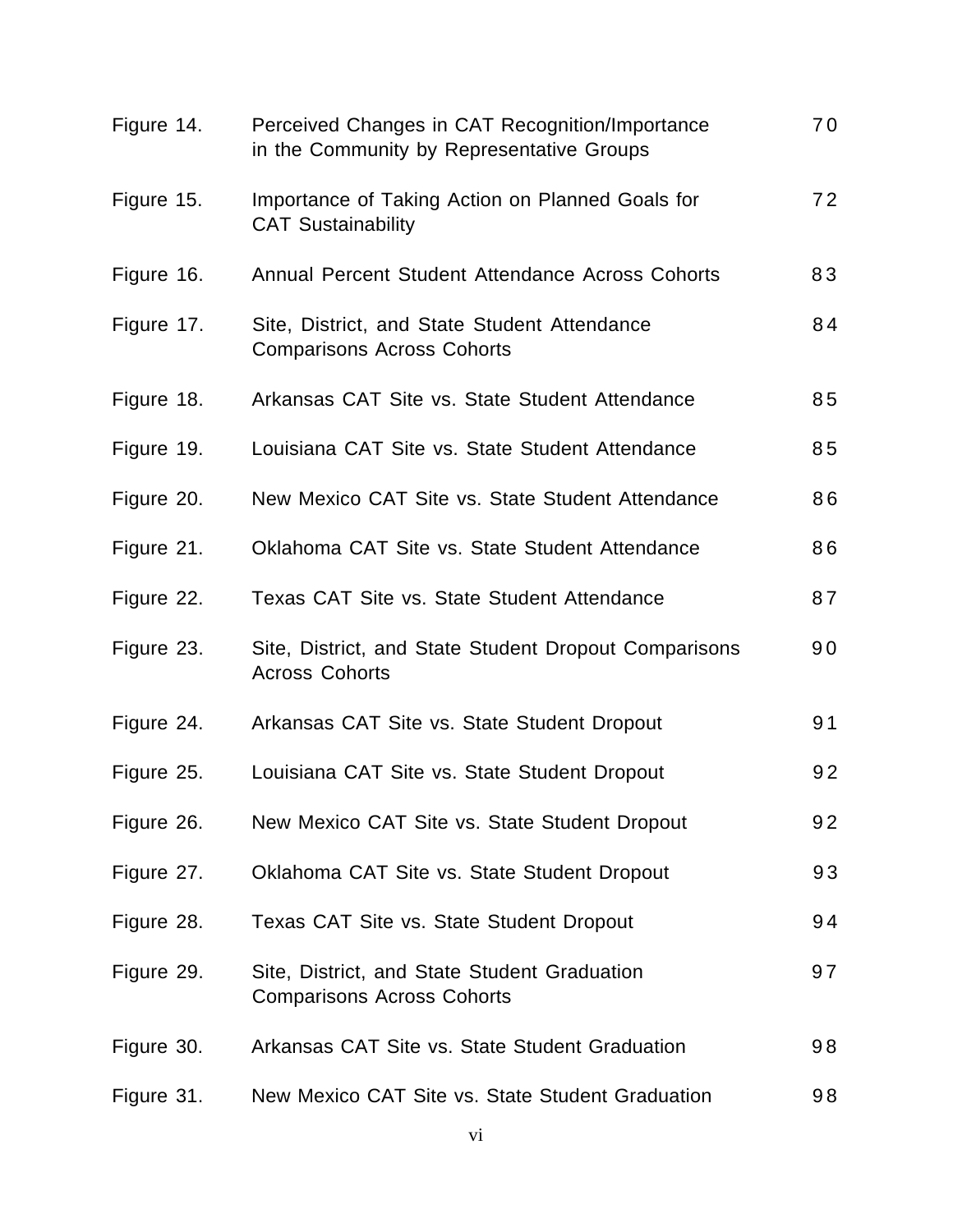| Figure 32. | Oklahoma CAT Site vs. State Student Graduation                                                | 99  |
|------------|-----------------------------------------------------------------------------------------------|-----|
| Figure 33. | <b>Texas CAT Site vs. State Student Graduation</b>                                            | 99  |
| Figure 34. | Level of Support form School Administration for<br><b>Future RD-CAT Sustainability</b>        | 121 |
| Figure 35. | Level of Support from Campus Staff for Future RD-CAT<br>Sustainability                        | 121 |
| Figure 36. | Level of Support from Community at Large for Future<br><b>RD-CAT Sustainability</b>           | 122 |
| Figure 37. | Level of Support from Parents/Other Family Members for<br><b>Future RD-CAT Sustainability</b> | 122 |
| Figure 38. | Level of Support from Students for Future RD-CAT<br>Sustainability                            | 123 |
| Figure 39. | <b>RD-CAT Site Student Attendance Comparisons</b><br><b>Across Time</b>                       | 134 |
| Figure 40. | <b>RD-CAT Site Student Dropout Comparisons Across Time</b>                                    | 135 |
| Figure 41. | <b>RD-CAT Site Student Graduation Comparisons Across Time</b>                                 | 137 |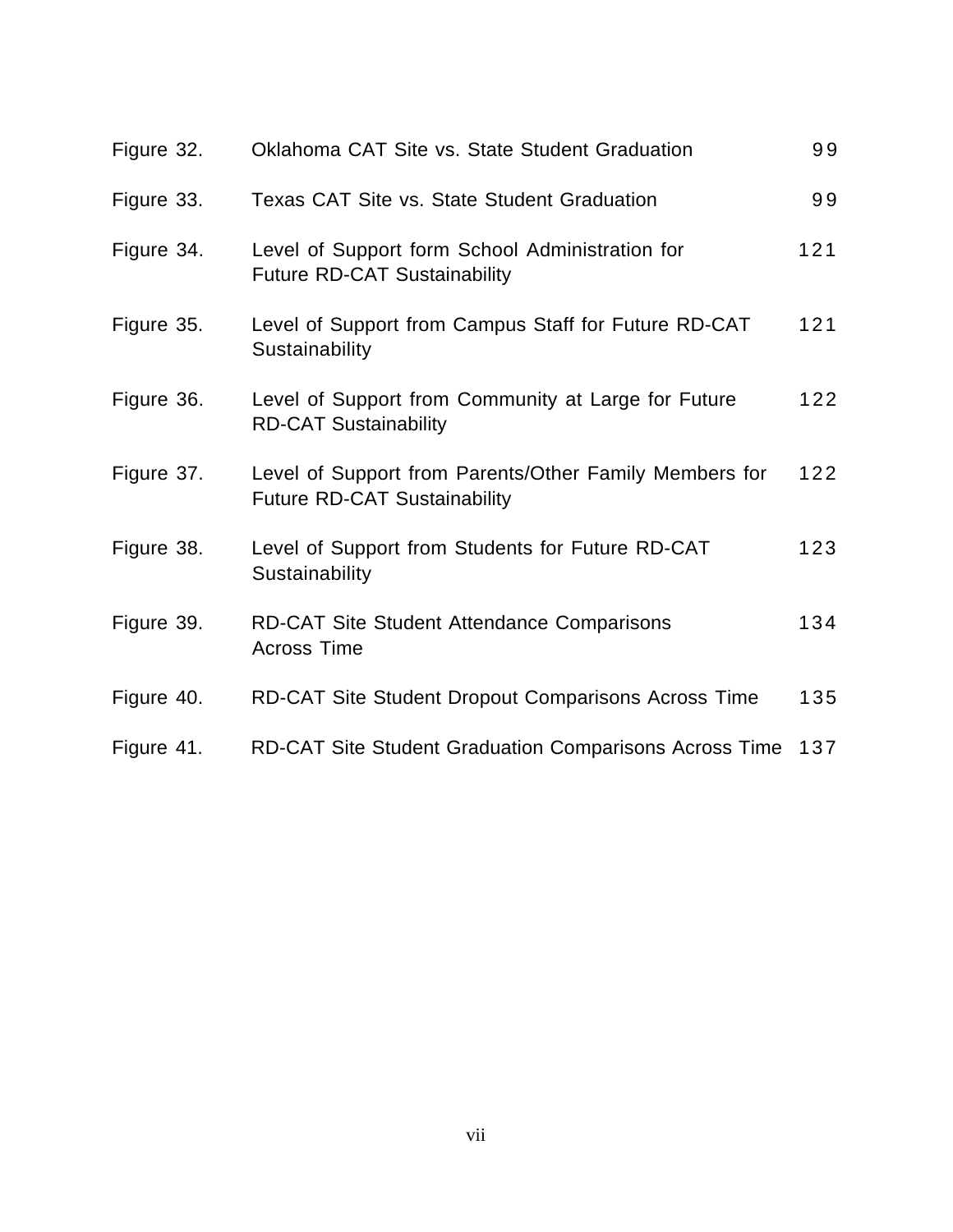### **Section 1: Collaborative Action Team Project Background**

Recognizing that "children's problems are increasingly horizontal, but government is organized vertically (Kirst, 1991, p. 617), those concerned with the well-being of children and families have sought ways to overcome the compartmentalization and fragmentation characterizing traditional delivery systems. Efforts to integrate and coordinate services for children and families across multiple agencies have been promulgated since the mid-1970s, however more often than not at the behest of local social service agencies (Kagan & Pritchard, 1996). It has only been in the past decade that federal support has influenced and hastened the development of collaborative partnerships. The result has been a broad variety of approaches to collaborative work. Models, strategies, and pilot programs accompanied by an abundant literature of opinion, guidelines, theory, survey and case study research, and anecdotal experience have proliferated.

The role of public education in these collaborative efforts has also varied and, in some circles, schools are deliberately avoided. For example, Heath and McLaughlin (1996) note that "partnership with community organizations seldom extends to education" (p. 70), because "many individuals working in youth organizations find schools the 'most difficult' partner among the many social agencies with which they have contact" (p. 85). Schools, on the other hand, have attributed the lack of collaboration with community organizations to the inflexible schedules and frequent turnover of agency staff, as well as to what schools perceive as competitive attitudes (Kagel & Routh, 1993).

In addition to the difficulties schools encounter developing successful collaborative partnerships with community agencies, their relationship with the families of students is also a source of conflict. The development and perpetuation of a stereotypical view that many families are uncaring of their children and their children's success in school has been seen in educational practice (Corbett, Wilson, & Webb, 1996). As families experience this attitude, a self-fulfilling prophecy is set into motion in which families feel uncomfortable coming to the school and as a result, professionals continue to see parents as the problem. Additional reasons for why collaborative partnerships have not necessarily been successful, or even initiated, may include:

- · Family and school schedules are often difficult to mesh
- · Security issues sometimes take precedence over visitors on school grounds
- · Parents' past experiences as students themselves may have been negative and they lack trust in the educational system.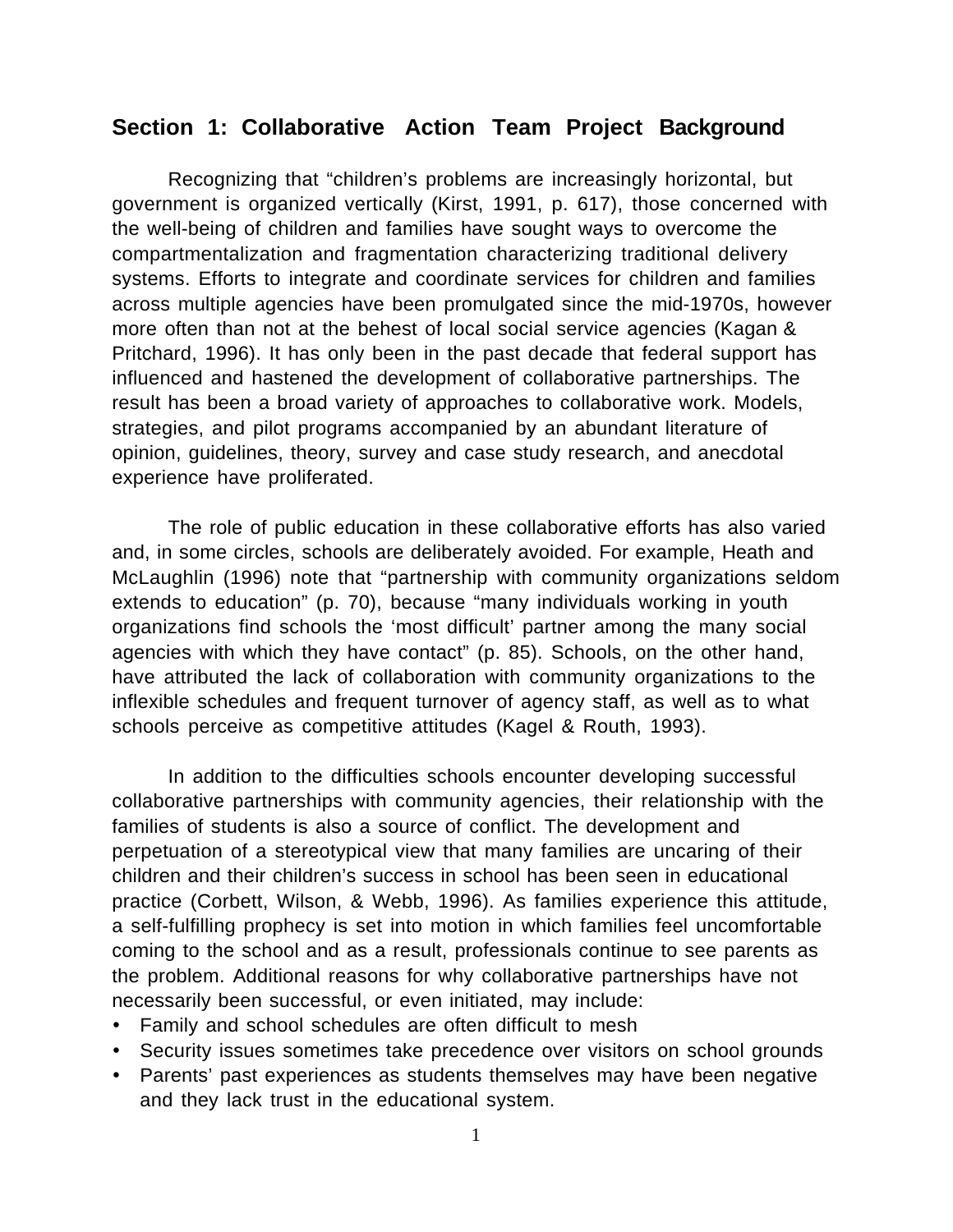Although these barriers exist, it is believed that strengthening the involvement of families and communities in education is critical for enabling schools to function more effectively and respond to the complex needs of students and their families. Fulfilling the needs that affect a student's development takes a system of interrelated, interdependent parts, of which the school is just one. The student's home and family life, and the community and society in which the student lives, are other necessary parts of the system. Yet, it is understood that schools play a particularly crucial role for several reasons:

- · Students spend many hours of their day at school
- · School's explicit mission is to guide student development
- · Important relationships develop between students, their peers, their teachers, and other adults in the school environment.

As a result of this systemic shift in thinking, connections between schools, families, and communities are more prevalent today than ever. Increasingly, schools have taken the lead in establishing collaborative links (Kritek, 1996; Payzant, 1992). Often these efforts are part of an overall plan for systemic school reform in an attempt to improve educational outcomes for children (Fox & Williams, 1991; Lourie, 1994). For example, increased academic achievement, motivation and interest in school, and behavioral and adaptive functioning are only just beginning to be assessed in relation to the impact of these collaborative partnerships (Eber & Rolf, 1998). Although on the increase, the establishment of collaborative partnerships among the school, home, and community has been slow in achieving wide spread adoption in the field. This is due, in part, to the existing limited and largely non-empirical knowledge base on school-based collaboration and the absence of a clear specification of the needed skills that promote such an intervention model (Pryor & Church, 1995; U.S. Department of Education, 1996).

#### **Purpose of Current Project**

As part of a federal grant initiated in December 1995, the Southwest Educational Development Laboratory (SEDL) developed and implemented a school-based Collaborative Action Team (CAT) process to address the need to enhance family and community involvement in education. The intervention was designed to be self-sustaining over time and improve results for students and their families. This research project, based in communities across a five state Southwestern region of the United States, tested the sustainability of the collaborative partnerships developed among families, community members,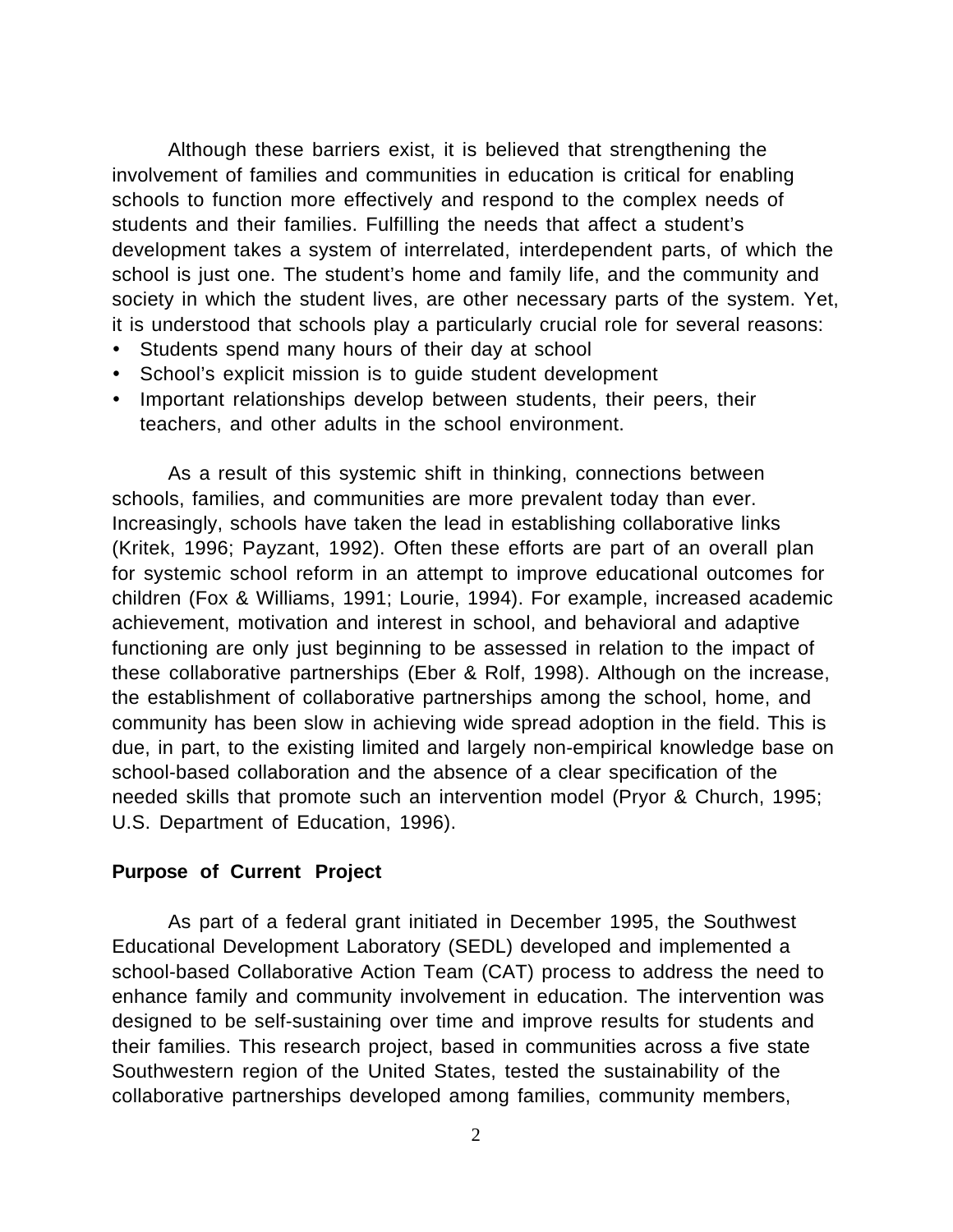school personnel, and students and the efficacy of this intervention to improve student success. Training for Collaborative Action Team participants was developed and implemented. The training consisted of activities to improve their knowledge of, skills in, and attitudes toward collaboration and shared leadership. These activities were used to enhance the partners' abilities to collaborate on plans and take action to address issues and concerns facing their school community.

Quantitative and qualitative measures were used to evaluate and continually refine the Collaborative Action Team process and capture a holistic picture of student success. Data collected in each site provided information on site characteristics, the implementation and sustainability of the process, and student outcomes. The research also provided CAT sites with descriptive and empirical data on their successes and areas of continued need while increasing their general knowledge base on the use of collaborative efforts within school settings and their impact on student success.

#### **Purpose of this Report**

This report serves two functions: first, as a technical manual detailing the methods and procedures of the study; second, as a final, summative report, describing the activities accomplished and the research results obtained from this project. The Collaborative Action Team project was first implemented in the Fall of 1996 in five sites (Cohort 1), then expanded to another ten sites in the Fall of 1998 (Cohort 2), and to another eight sites in the Fall of 1999 (Cohort 3). Of these 23 sites, four were designated as Rural Development Collaborative Action Team (RD-CAT) sites to connect school improvement with community development through the implementation of the collaborative process linked to service learning and school entrepreneurship activities. This report will discuss individual and across site results from the research conducted in all 23 CAT sites as well as results specific to the RD-CAT sites.

This report contains sections describing the characteristics of the Collaborative Action Team process and the CAT sites, the implementation of the partnership process at the sites, the project research methodology, the sustainability of team collaboration, and student outcomes over time. Implications from the research results and what lies ahead for collaboration among schools, families, communities, and students are also discussed in this report.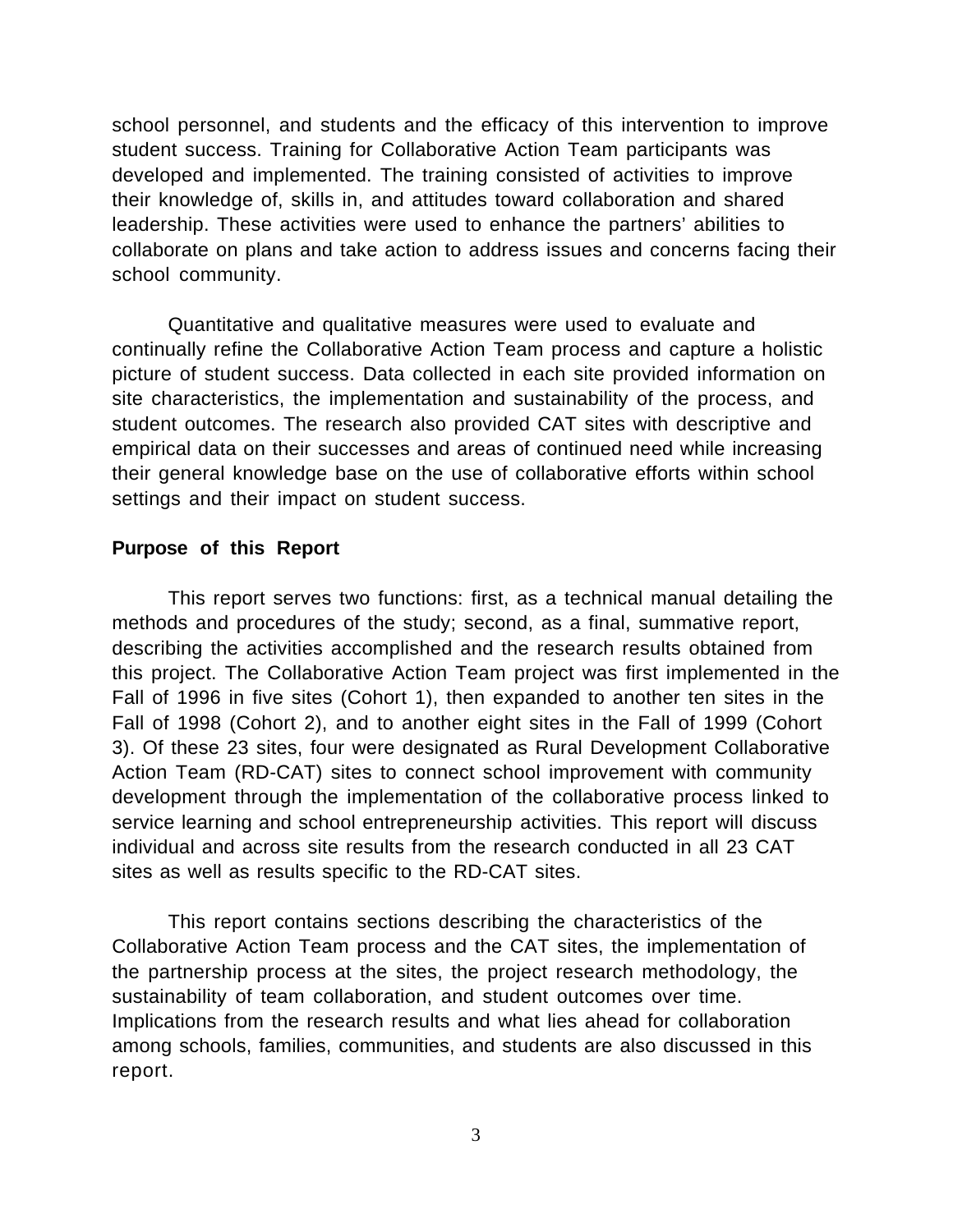## **Section 2: Participants in the Collaborative Action Team Project**

The Southwest Educational Development Laboratory's emphasis is on ensuring educational equality for children and youth in the states of Arkansas, Louisiana, New Mexico, Oklahoma, and Texas who live in poverty; who are Hispanic, African-American, or other minorities; or who have mental or physical exceptionalities. Within these states, SEDL identified the following five critical concentrations on which to focus its research and development projects: rural, urban, the Delta, the Border, and the American Indian Nations.

### **Site Selection**

Recognizing the need for the research demonstration sites to be representative of the five state Southwestern region SEDL serves and the critical concentration areas established by the Board of Directors, SEDL project staff solicited applications in 1996 (Year 1), 1998 (Year 3), and 1999 (Year 4). Each Collaborative Action Team (CAT) site is independent and serves one or more schools or an entire school district.

Five sites, one in each state in SEDL's region, were selected in 1996 to comprise Cohort 1. These sites are:

- · L. R. Jackson Elementary School (West Memphis, Arkansas)
- · P.G.T. Beauregard Middle School (St. Bernard Parish, Louisiana)
- · Rio Grande High School Cluster (Albuquerque, New Mexico)
- · Jackson Middle School (Oklahoma City, Oklahoma)
- · Fabens Independent School District (Fabens, Texas).

In 1998, ten sites throughout the region were selected for Cohort 2. These sites are:

- · Dollarway School District (Pine Bluff, Arkansas)
- · Barbara Jordan Elementary School (New Orleans, Louisiana)
- · Albuquerque High School Cluster (Albuquerque, New Mexico)
- · Highland High School Cluster (Albuquerque, New Mexico)
- · Ann Parish Elementary School (Los Lunas, New Mexico)
- · Mora Independent Schools (Mora, New Mexico)
- · Ponca City East Middle School (Ponca City, Oklahoma)
- · Balmorhea Independent School District (Balmorhea, Texas)
- · Del Valle High School (Del Valle, Texas)
- · Rio Hondo Independent School District (Rio Hondo, Texas).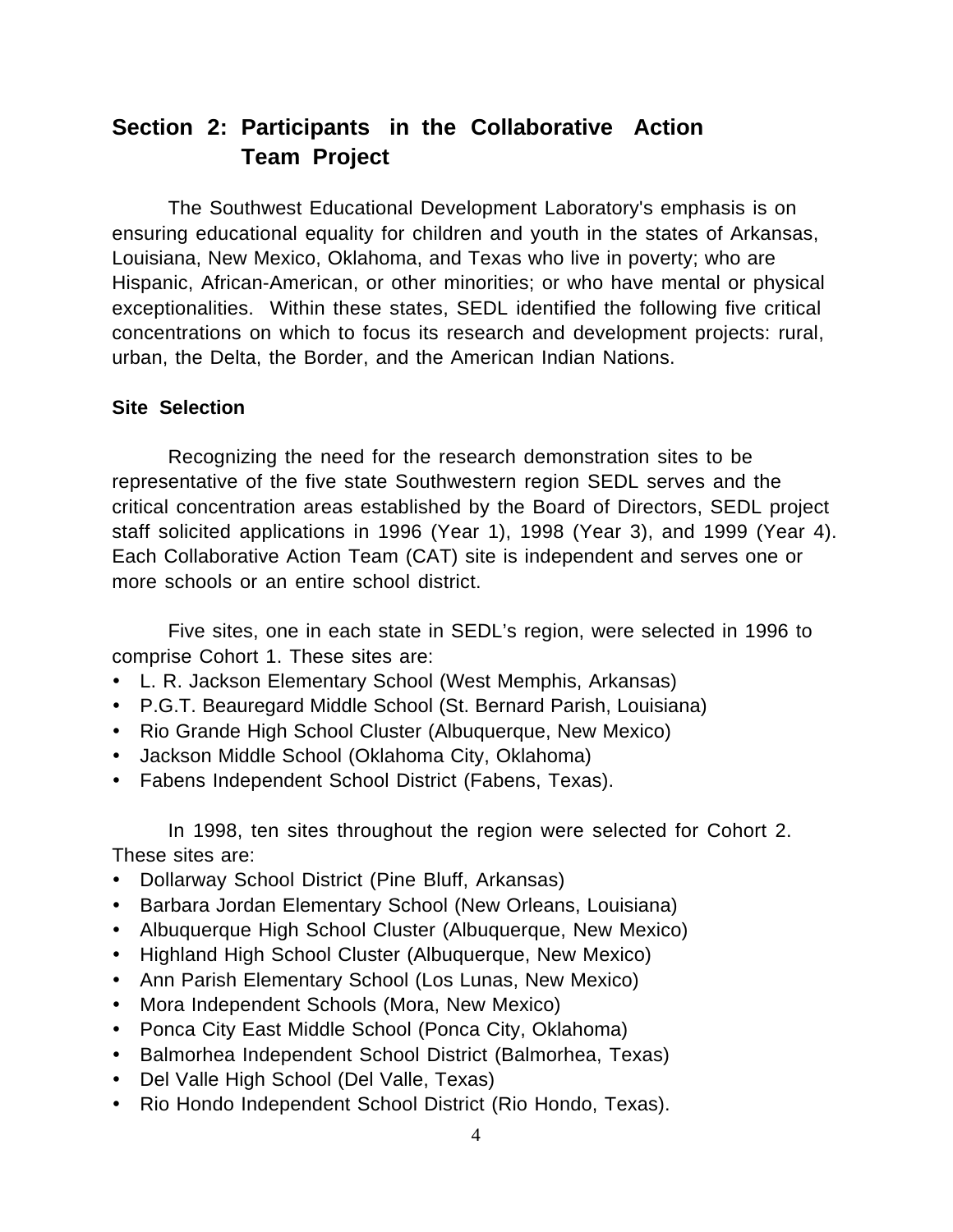In 1999, eight sites were selected from four of the five states in SEDL's region for Cohort 3. These sites are:

- · Little Rock School District (Little Rock, Arkansas)
- · Lee County School District (Marianna, Arkansas)
- · Marshall School District (Marshall, Arkansas)
- · Polk Elementary School (Baton Rouge, Louisiana)
- · Clayton Independent School District (Clayton, Oklahoma)
- · Clinton Independent School District (Clinton, Oklahoma)
- · Geraldine Palmer Elementary (Pharr, Texas)
- · Terrell Independent School District (Terrell, Texas).

Four of the 23 sites selected were designated Rural Development CAT (RD-CAT) sites. These sites were required to have a community population below 3,000 persons and be geographically isolated from larger cities or towns in the surrounding region. Additionally, these sites had to be committed to connecting school improvement with economic and community development. Although a number of Collaborative Action Team sites are geographically rural, they did not meet the qualifications to be designated as RD-CAT sites.

All sites, including the Rural Development sites, were selected to be Collaborative Action Team sites based on the following criteria:

- · Fits within SEDL's critical concentration areas
- · Evidence of low academic performance in student population
- · High percentage of low-income students (i.e., Title 1 programs; free/reduced lunch)
- · History of ongoing and under-served needs in school community
- · Willingness to engage home, school, and community partners in collaboration
- · Willingness to commit to long-term project efforts.

SEDL project staff developed and implemented a process to finalize Collaborative Action Team site selections. First, all potential sites were required to submit a Collaborative Action Team Application Form (see Appendix A for a copy of the CAT applications used). Once the application was received, project staff reviewed it for completeness and, if incomplete, provided one opportunity for the site to resubmit. Project staff then reviewed all of the applications to determine if the potential site met the criteria established to become a CAT. To further determine site appropriateness, project staff conducted discussions, onsite and/or by phone, with members of each school community applying. All information obtained about the potential sites was then discussed among the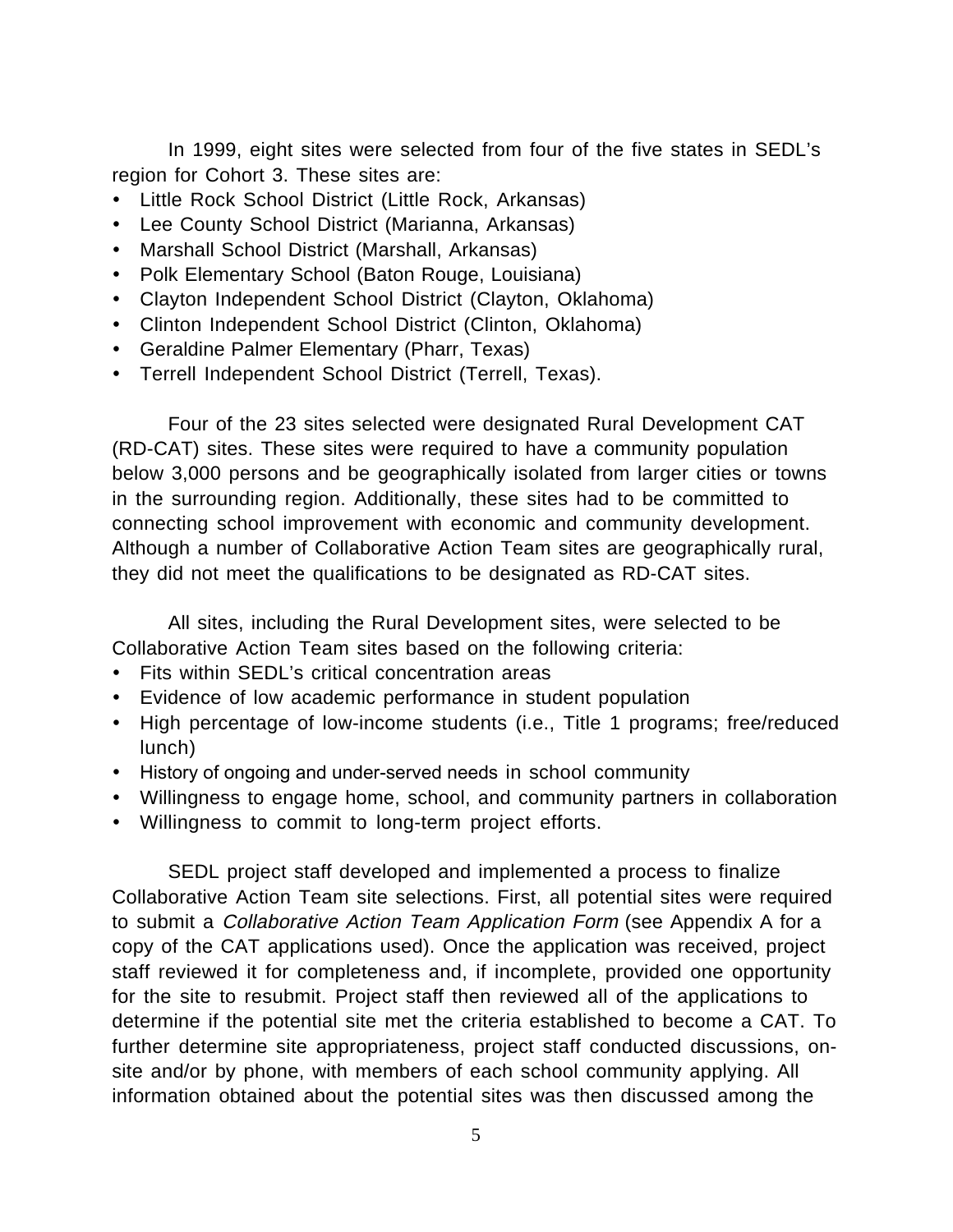project staff and, as a final step, all sites were notified as to whether they had or had not been selected as a CAT site.

In Year 1, sites that received SEDL services from 1990-1995 through the Home, School, and Community Partnerships (HSCP) project were first contacted to see if they were interested in continuing with SEDL to implement the Collaborative Action Team process. Four of the HSCP sites (West Memphis, AR; Albuquerque, NM; Oklahoma City, OK; and Fabens, TX) submitted applications to become CAT sites. The fifth Cohort 1 site in St. Bernard, LA learned about the project through a community member previously involved with another of SEDL's projects. The five Cohort 1 Collaborative Action Team sites represent three individual schools, one cluster of feeder schools, and one school district, i.e., serving a total of 20 schools (see Table 1). None of the Cohort 1 sites were designated as Rural Development CAT sites.

In Year 3, SEDL project staff used several mechanisms to solicit Collaborative Action Team site applications. These included conference presentations, phone contacts, third-person referrals, and visits to SEDL's website. Cohort 1 CAT sites were also asked to recommend potential sites. Additionally, applicants who were not selected for Cohort 1, but met the eligibility requirements were also encouraged to reapply. The second cohort of 10 sites represents four individual schools, two clusters of feeder schools, and four school districts, i.e., serving a total of 42 schools (see Table 1). Two of these 10 sites were designated Rural Development CAT sites: Mora, NM, and Balmorhea, TX.

In Year 4, the Collaborative Action Team site solicitation methods used were similar to those used in the year prior; however, one particular venue was the primary source for applications. This was a presentation by SEDL project staff at a federal Department of Education 21<sup>st</sup> Century Community Learning Center Bidder's Conference held in the Southwestern region. For Cohort 3, project staff selected eight sites in four of the five SEDL region states (no new site was established in New Mexico). The Cohort 3 Collaborative Action Team sites represent two individual schools and six school districts, i.e., serving a total of 70 schools (see Table 1). Two of these eight sites were designated Rural Development CAT sites: Marshall, AR, and Clayton, OK.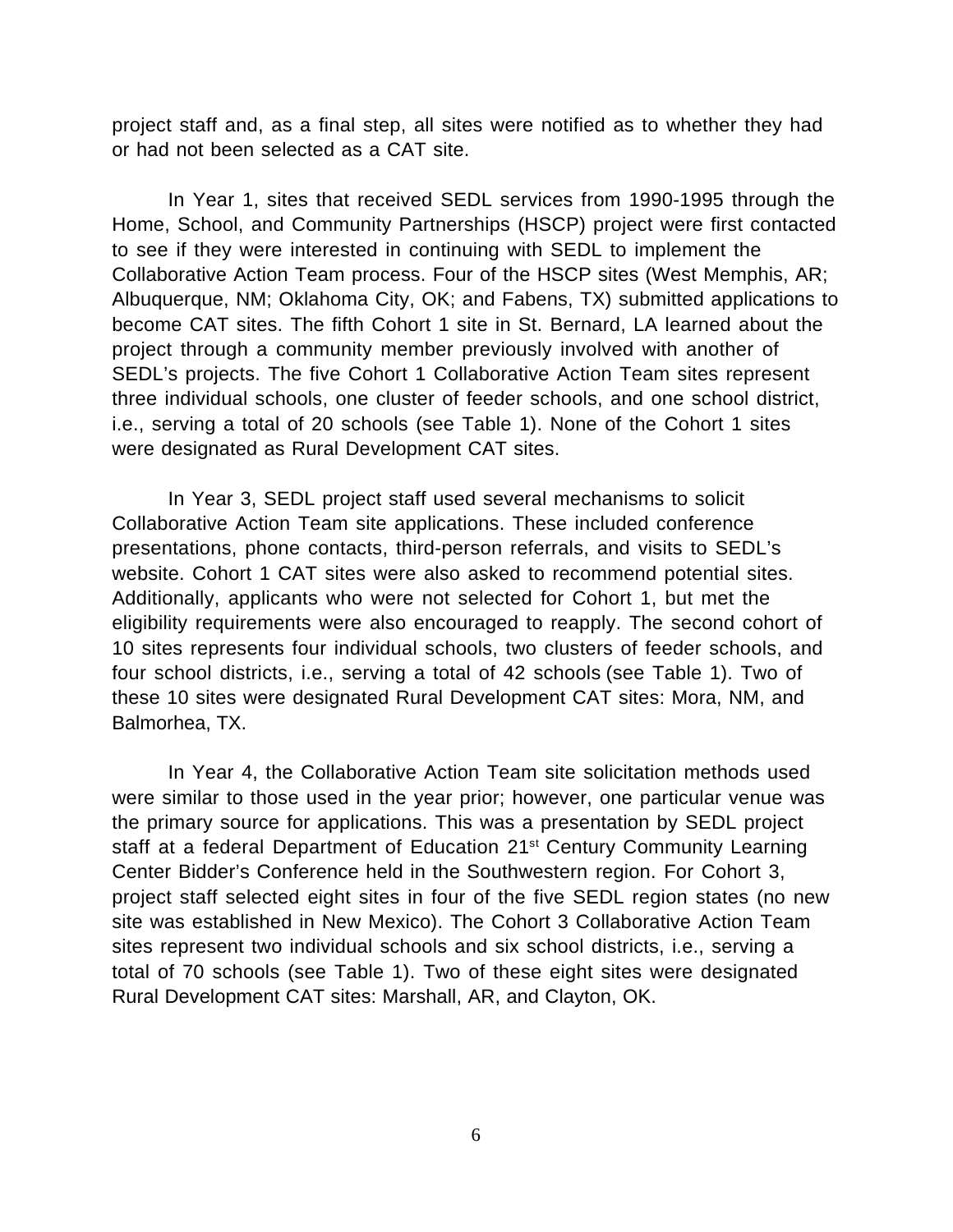#### Table 1

### Collaborative Action Team Site Demographics

| CAT site                | Established | Region           | Schools served by CAT                                                                     | Free/reduced lunch | Student ethnicity                                                          |
|-------------------------|-------------|------------------|-------------------------------------------------------------------------------------------|--------------------|----------------------------------------------------------------------------|
| Cohort 1                |             |                  |                                                                                           |                    |                                                                            |
| West Memphis, AR        | 08/14/96    | Delta/<br>Rural  | 1 elementary school                                                                       | 100%               | 99% African-American;<br>1% other                                          |
| St. Bernard Parish, LA  | 10/19/96    | Rural            | 1 middle school                                                                           | 88%                | 63% White;<br>33% African-American;<br>4% other                            |
| Rio Grande Cluster, NM  | 09/05/96    | Urban            | 1 high; 4 middle and<br>7 elementary schools                                              | 76%                | 83% Hispanic;<br>$11\%$ White;<br>6% other                                 |
| Oklahoma City, OK       | 10/04/96    | Urban            | 1 middle school                                                                           | 100%               | 65% Hispanic;<br>18% White;<br>10% African-American;<br>7% Native American |
| Fabens, TX              | 09/11/96    | Border/<br>Rural | 1 high; 1 junior high; 1<br>elementary; 1 primary school;<br>and 1 early childhood center | 95%                | 97% Hispanic;<br>3% other                                                  |
| Cohort 2                |             |                  |                                                                                           |                    |                                                                            |
| Pine Bluff, AR          | 09/16/98    | Rural            | 1 high; 1 junior high and 3<br>elementary schools                                         | 66%                | 80% African-American;<br>20% White                                         |
| New Orleans, LA         | 08/17/98    | Urban            | 1 elementary school                                                                       | 100%               | 100% African-American                                                      |
| Albuquerque Cluster, NM | 10/29/98    | Urban            | 1 high; 2 middle and 10<br>elementary schools                                             | 69%                | 66% Hispanic;<br>22% White;<br>12% other<br>(continued on novt nego)       |

(continued on next page)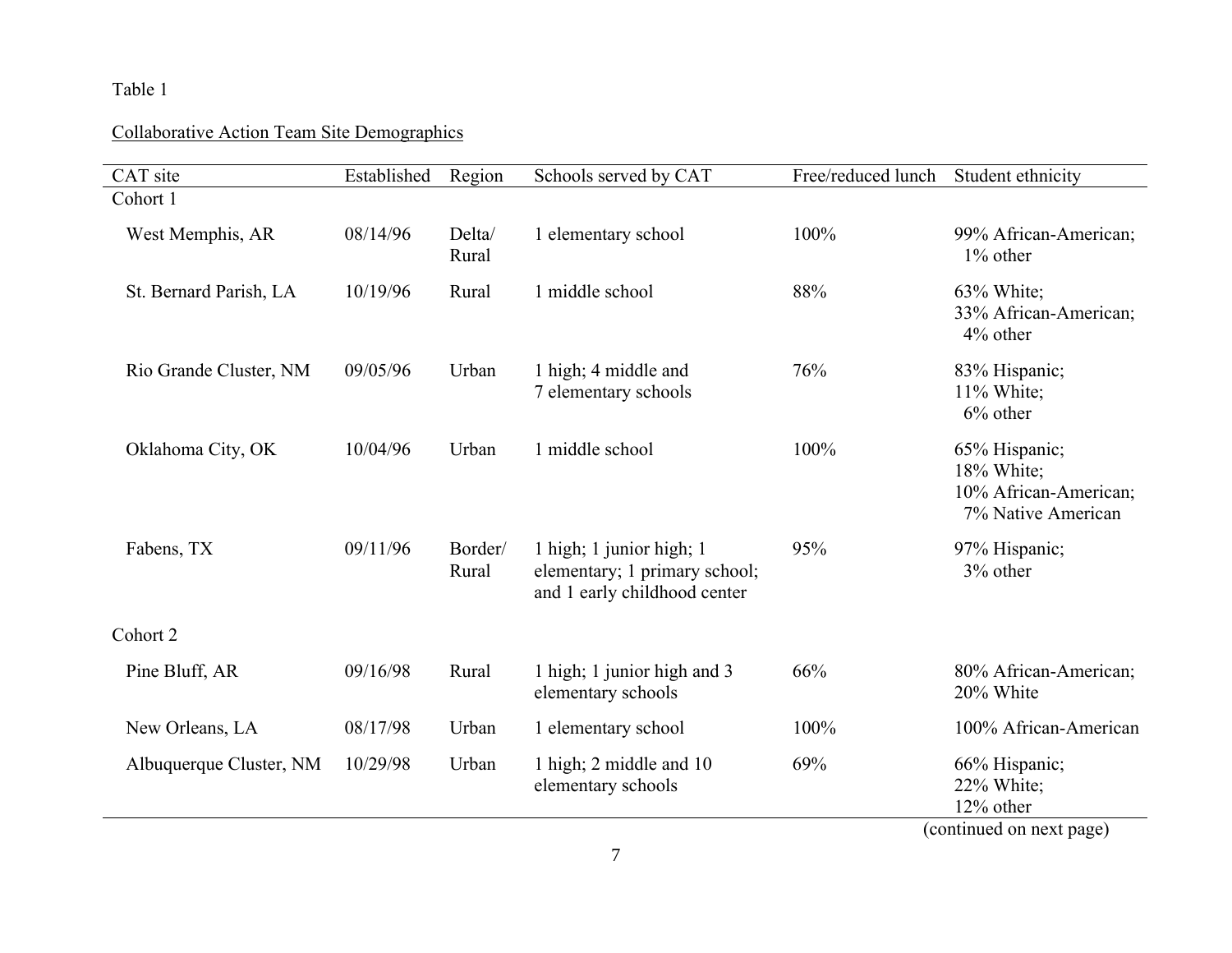Table 1 (continued)

| CAT site             | Established | Region           | Schools served by CAT                        | Free/reduced lunch | Student ethnicity                                                   |
|----------------------|-------------|------------------|----------------------------------------------|--------------------|---------------------------------------------------------------------|
| Highland Cluster, NM | 10/29/98    | Urban            | 1 high; 2 middle and 8<br>elementary schools | 62%                | 40% Hispanic;<br>36% White;<br>10% Native American;<br>$14\%$ other |
| Los Lunas, NM        | 10/21/98    | Rural            | 1 elementary school                          | 100%               | 63% Hispanic;<br>31% White;<br>$6\%$ other                          |
| Mora, NM             | 11/14/98    | Rural            | 1 high; 1 middle and 2<br>elementary schools | 89%                | 78% Hispanic;<br>21% White;<br>1% other                             |
| Ponca City, OK       | 09/12/98    | Rural            | 1 mid-high school                            | 44%                | 82% White;<br>12% Native American;<br>$6\%$ other                   |
| Balmorhea, TX        | 06/30/98    | Border/<br>Rural | 1 school all grades $(K - 12)$               | 71%                | 80% Hispanic;<br>19% White;<br>1% other                             |
| Del Valle, TX        | 10/03/98    | Urban            | 1 high school                                | 48%                | 53% Hispanic;<br>32% White;<br>14% African-American;<br>1% other    |
| Rio Hondo, TX        | 10/24/98    | Border/<br>Rural | 1 high; 1 middle and 2<br>elementary schools | 81%                | 94% Hispanic;<br>6% White                                           |
|                      |             |                  |                                              |                    | (continued on next page)                                            |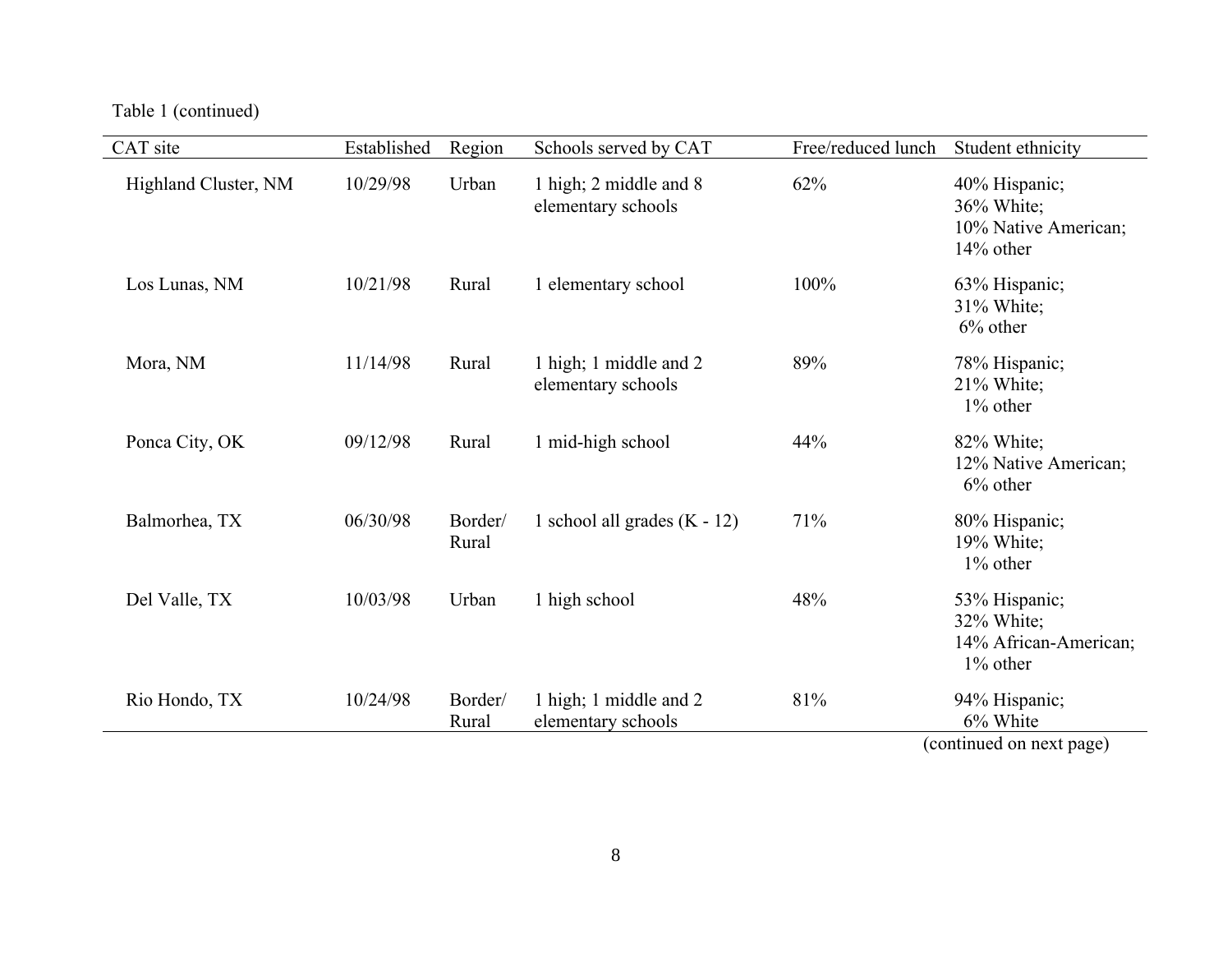Table 1 (continued)

| CAT site             | Established | Region           | Schools served by CAT                                                     | Free/reduced lunch | Student ethnicity                                                                           |
|----------------------|-------------|------------------|---------------------------------------------------------------------------|--------------------|---------------------------------------------------------------------------------------------|
| Cohort 3             |             |                  |                                                                           |                    |                                                                                             |
| Little Rock, AR      | 09/23/99    | Urban            | 5 high; 8 junior high and 35<br>elementary schools                        | 50%                | 68% African-American;<br>28% White;<br>4% other                                             |
| Marianna, AR         | 09/01/99    | Delta/<br>Rural  | 1 high; 1 middle and 2<br>elementary schools                              | 89%                | 91% African-American;<br>8% White;<br>$1\%$ other                                           |
| Marshall, AR         | 08/17/99    | Rural            | 1 junior/senior high and 1<br>elementary school                           | 60%                | 98% White;<br>2% other                                                                      |
| East Baton Rouge, LA | 08/18/99    | Urban            | 1 elementary school                                                       | 98%                | 99% African-American;<br>1% White                                                           |
| Clayton, OK          | 08/30/99    | Rural            | 1 high and 1 elementary school                                            | 73%                | 75% White;<br>25% Native American                                                           |
| Clinton, OK          | 09/09/99    | Rural            | 1 high; 1 middle and 3<br>elementary schools                              | 73%                | 55% White;<br>23% Hispanic;<br>11% Native American;<br>10% African-American;<br>$1\%$ other |
| Pharr, TX            | 10/14/99    | Border/<br>Rural | 1 elementary school                                                       | 88%                | 2% White;<br>98% Hispanic                                                                   |
| Terrell, TX          | 08/26/99    | Rural            | 1 high; 1 middle and 4<br>elementary schools; and 1 pre-<br>K to K center | 51%                | 49% White;<br>34% African-American;<br>16% Hispanic;<br>1% other                            |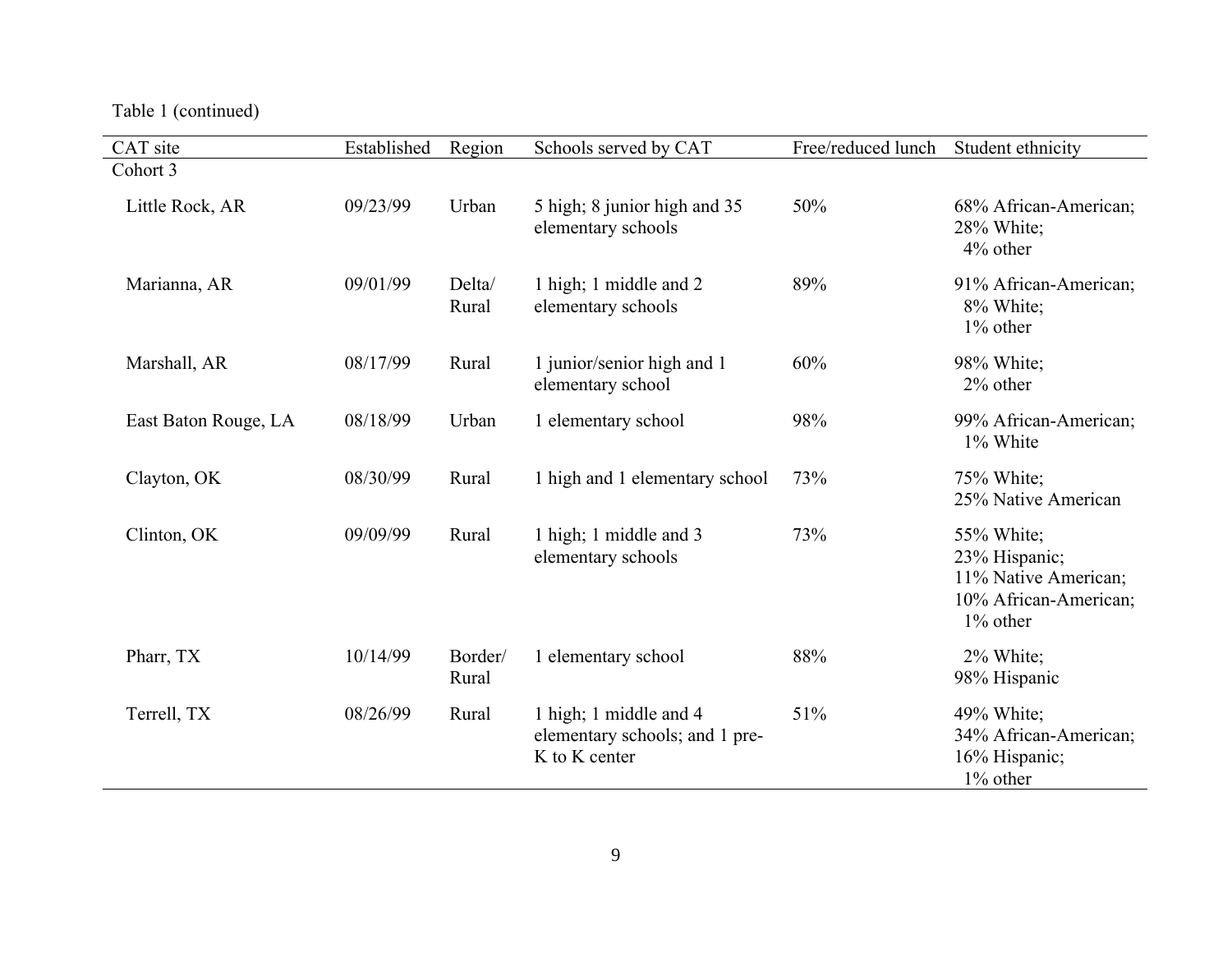#### **Team Composition**

The entire school community, consisting of all the people and organizations that either affect or are affected by the school, are the pool from which Collaborative Action Team members were initially identified in site applications. A school community goes beyond those who work and study inside the school. School communities include families, businesses, agencies, organizations, and individuals in the immediate neighborhood. A school community might include residents who have no children attending the school but whose property values are affected by the quality of education the school provides. A human service, health, or mental health agency that serves students' families may be part of a school community even if it is not located in direct proximity to the school. The school board and district or state administrators that affect a school's work are also a part of the school community.

The initial composition of the Collaborative Action Teams in Cohort 1 included school, home, and community representatives. As the PGT Beauregard CAT in St. Bernard, LA developed, they were the first team to include students as equal members on their team. The SEDL project staff and the other Cohort 1 CAT sites recognized the benefit of including students. As a result, students were incorporated into the CAT process as a fourth representative group needed to comprise team membership and many sites include students on their teams. School representatives include superintendents, assistant superintendents, and other district/central office staff, principals, assistant principals, teachers, teacher aides, librarians, support staff, maintenance personnel, and other school campus staff. Family members such as parents, grandparents, foster parents, other caretakers, and siblings comprise the home representative group. Neighborhood associations, businesses, government offices, human service agencies, religious institutions, and volunteers represent the community. Students, generally from secondary schools, also serve on the CAT; however, student representation is open to all age groups.

Collaborative Action Teams range in size from smaller groups of 8-10 members to much larger groups of 40-50 members, with an average of approximately 15 active members per team. Additionally, although representative membership is a core principle of the Collaborative Action Team process, it should be noted that membership on the team is not static. The teams have an "open door policy", often resulting in variation in team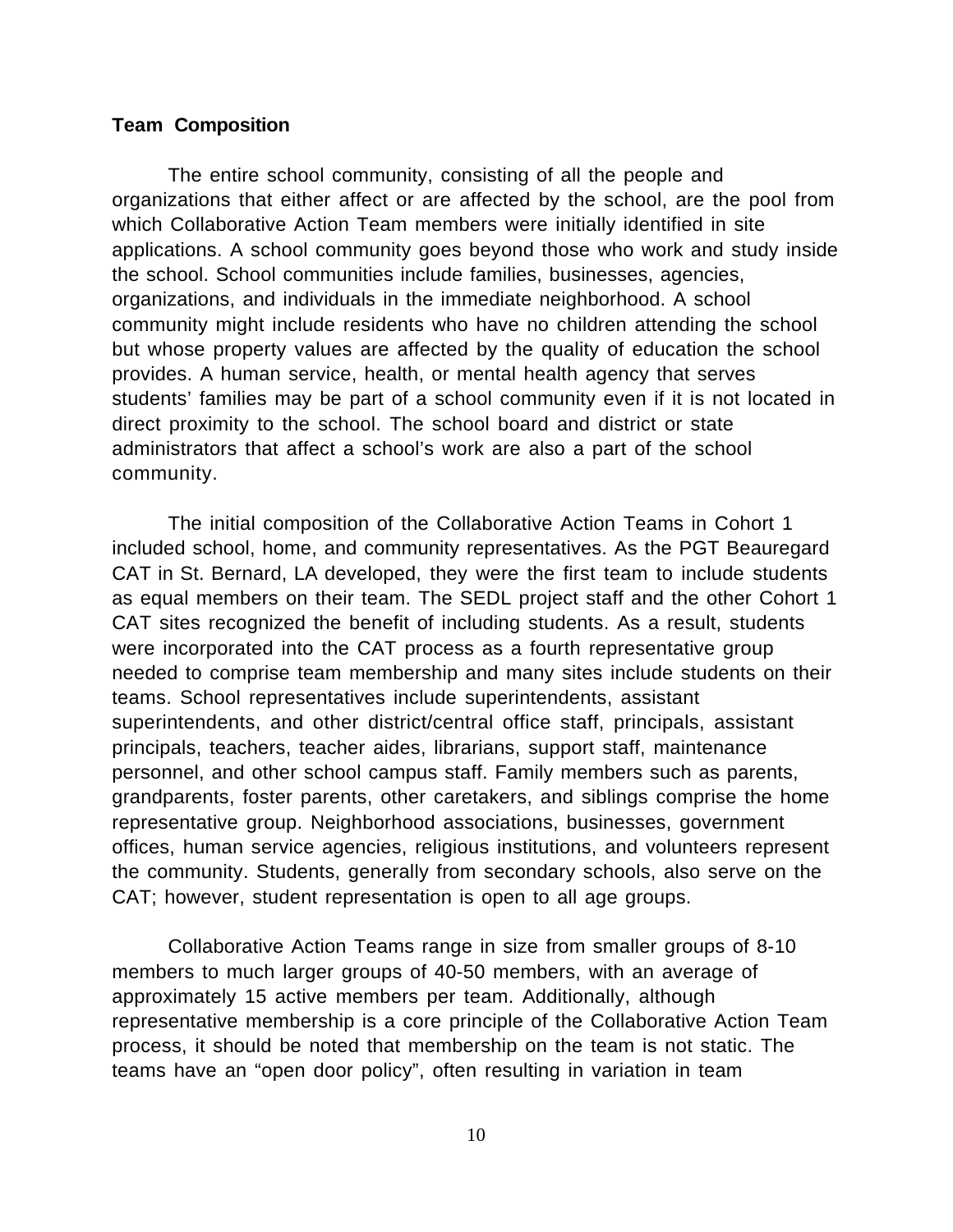membership at any given time. However, each team has established a group of core members that, at the least, represent the home, school, and community.

#### **Summary**

SEDL project staff used a variety of mechanisms to solicit potential Collaborative Action Team sites and a formal selection process was implemented. Twenty-three sites were selected to participate in the project, of which four were designated as Rural Development CAT sites. All of the sites met established selection criteria related to geographic location, student demographics, school and community needs, an ability and willingness to commit to implementing collaborative partnerships. Participants varied in the Collaborative Action Teams but generally consisted of home, school, community, and student representatives.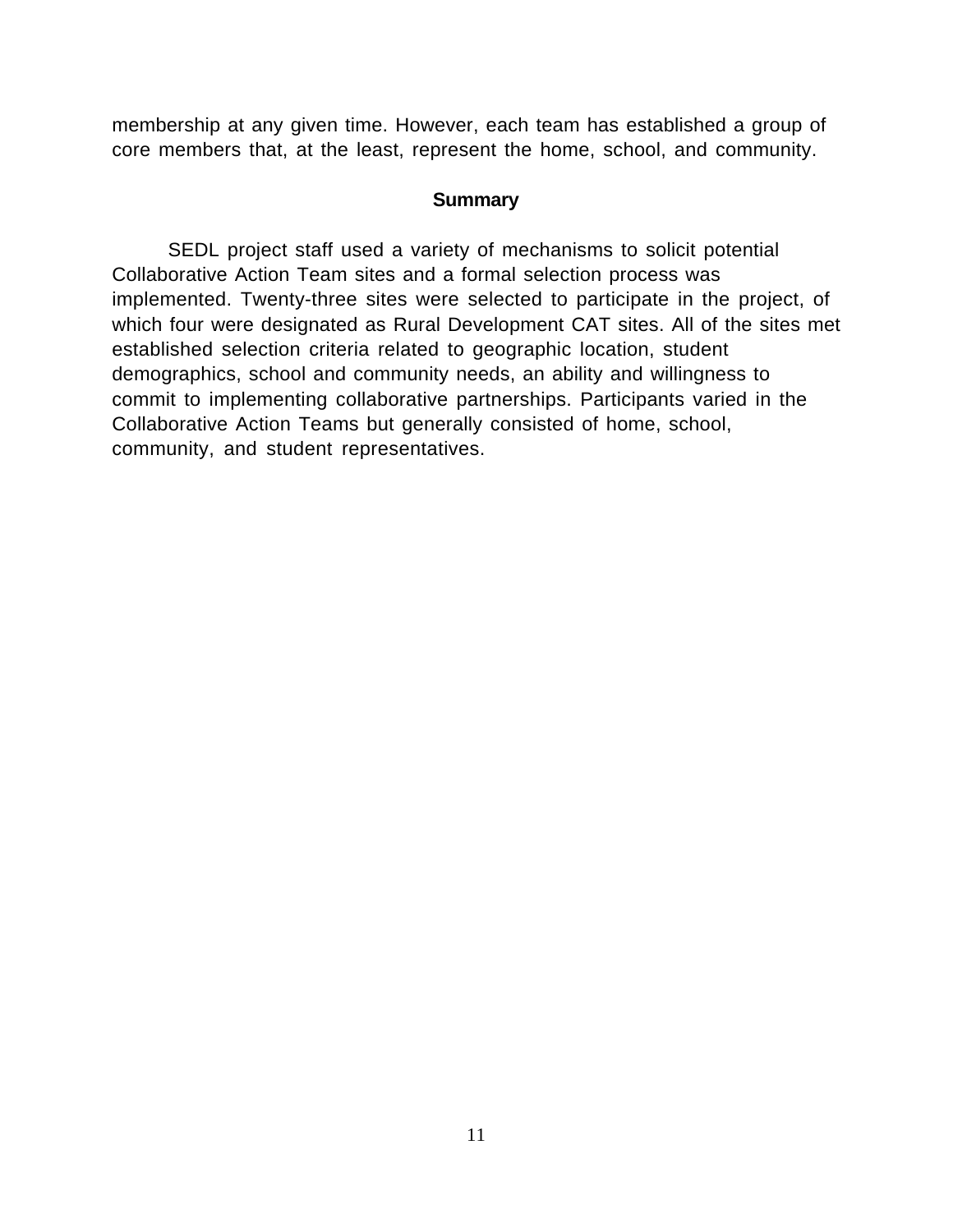## **Section 3: Characteristics of the Collaborative Action Team Process**

The Southwest Educational Development Laboratory (SEDL) designed the school-based Collaborative Action Team (CAT) process to be developed, tested, and refined over a five-year period ending in December 2000. After reviewing the literature on collaboration with an emphasis on its links to educational settings, SEDL project staff identified current collaborative practices, dimensions of successful team partnership development and maintenance, and barriers to effective collaboration upon which the CAT process was initially based. The process was continually developed over the five years to bring together local partners representing the community's diverse points of view to increase the productive involvement of families and communities in the educational achievement and well-being of students.

### **Defining Collaboration**

Collaboration brings separate individuals or organizations into a new relationship with a joint commitment to a common purpose. As described by Mattesich and Monsey (1992), "the relationship includes a commitment to: a definition of mutual relationships and goals, mutual authority and accountability for success, and sharing of resources and rewards" (p. 7). Such a relationship requires comprehensive planning and well-defined communication. Risk is greater because team members' reputations are at stake. Participants pool their resources and share the products of their work. Collaboration is a more formal and long-term arrangement than networking, cooperation and coordination. It differs in the extent to which people share resources and use power and authority to achieve goals they cannot achieve independently (Kagan, 1991).

People in collaborative relationships view each other as partners, enhancing each other's capacity to define excellence, set mutual goals, and use their own personal and institutional power to achieve them (Himmelman, 1992). Collaboration is a style of work and a sense of community in which members knowingly make decisions as a whole. They see themselves as complementary and mutually supportive contributors to the entire community. In other words, collaboration involves the following:

- · Developing win–win situations
- · Creating a total greater than the sum of its parts
- · Sharing responsibility
- · Sharing success.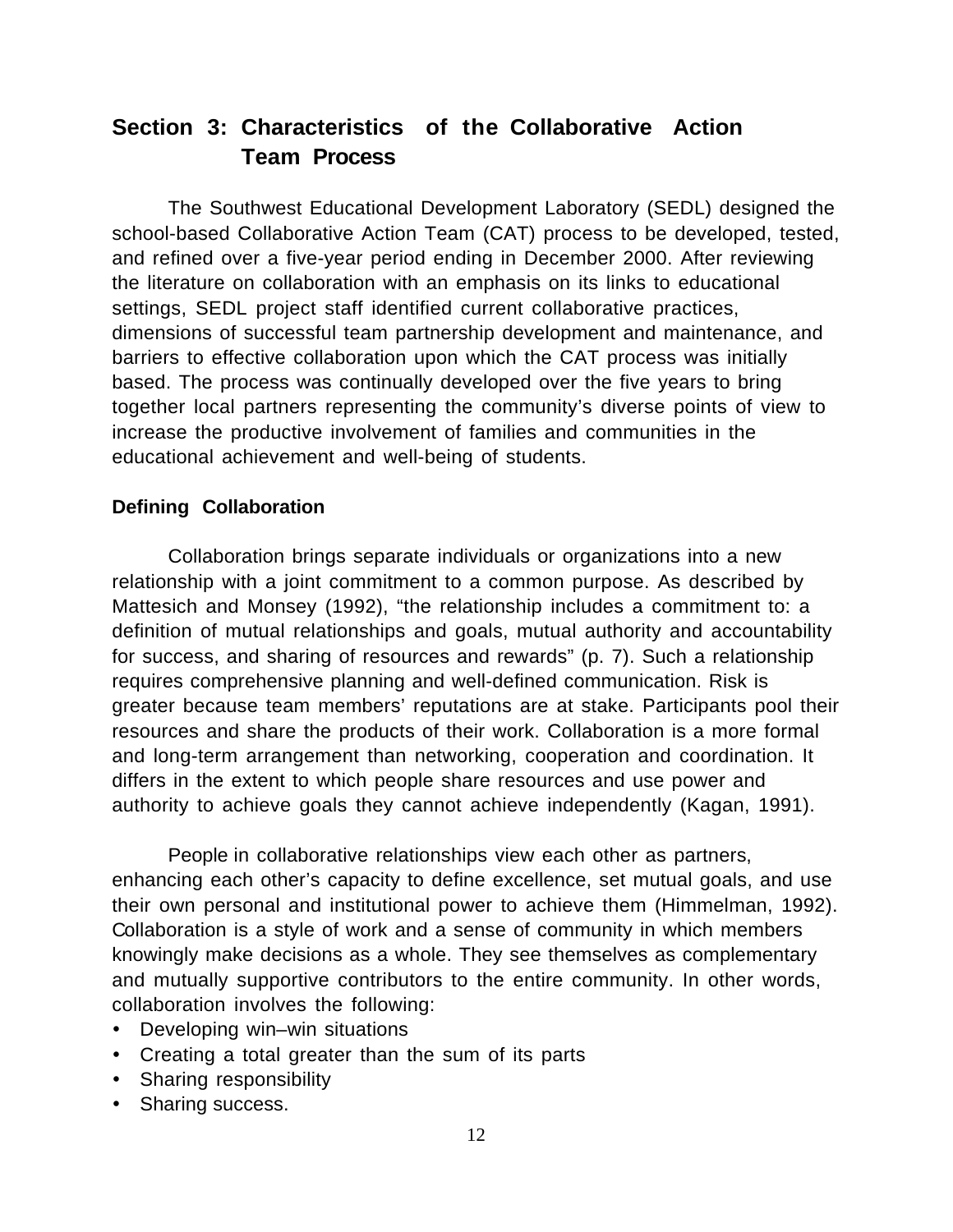#### **Core Principles**

The Collaborative Action Team process is a set of concepts, activities, and resources that individuals, school districts, and other organizations can use to develop a partnership between school, home, community, and students at the local level. It was initially based on a set of core principles and included four stages of team development. The core principles identified were representative membership, shared leadership, consensus decision-making, and networking. As the Collaborative Action Teams developed, it was seen that networking was a natural consequence of collaboration; however, teams having an action focus was integral to team development. Action focus was incorporated into the CAT process as a core principle to embody the characteristics of collaboration. Based on these core principles, the Collaborative Action Team moves through a series of activities within the four stages of team development intended to support effective team partnerships that can be self-sustaining over time.

Representative membership is when a team consists of participants from a cross-section of the school community that consistently attend meetings and are actively involved in making decisions. This includes family members, community representatives, school personnel, and students and should mirror the diversity of the community. Representative membership can help the team develop a more comprehensive response to school community needs and reinforce local control and self-reliance.

Shared leadership exists when leadership roles and responsibilities are equally distributed among all team members. Team members see themselves as partners working to benefit students and their families and are equally included in representing the team, making decisions, carrying responsibilities, and sharing success. Shared leadership can enhance a team's commitment and willingness to work together and help to sustain individual energy, minimize "burnout", and expand the school community's leadership pool.

Consensus decision-making occurs when decisions are made that best reflect the viewpoints of all involved and that all members agree to support. This requires that team members develop the ability to discuss issues, listen to one another, address their differences, work to resolve them, and reach decisions based on general agreement. Consensus decisions can help to minimize conflict and maximize commitment and willingness in order for the team to take action as a whole.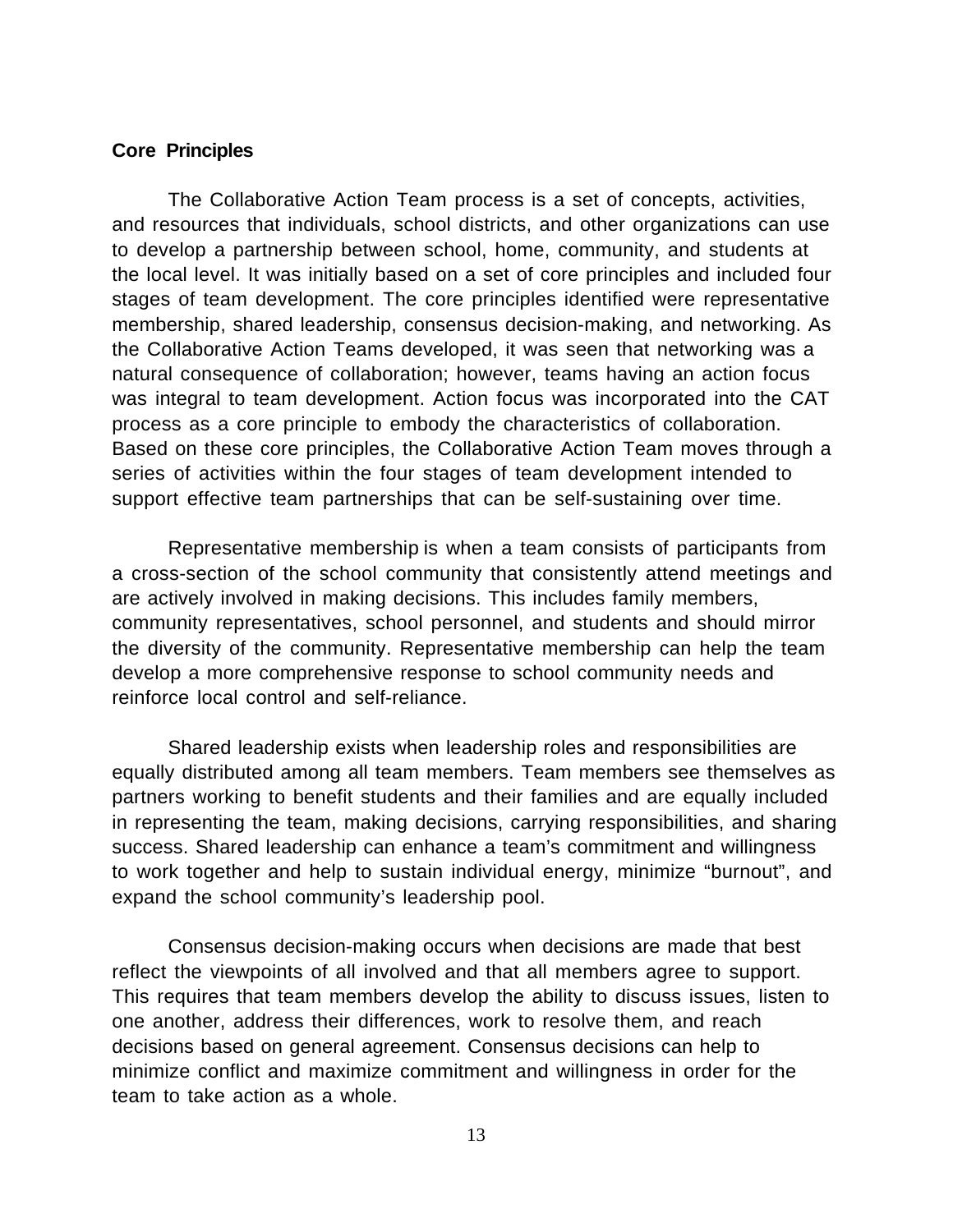Action focus serves as the underlying purpose of a Collaborative Action Team, i.e., to improve results for students and the school community. Establishing a team vision and mission, and setting goals and forming strategies can help to prepare a team for action. As members take on roles and responsibilities and follow through on mutual decisions, they can generate momentum for further action.

#### **Stages of Team Development**

The four stages of team development are: Team Identification, Team Mobilization, Project Development, and Project Implementation. These stages are intended to lead the team to maturity and success in their overall goal to improve results for children and families. Team Identification includes determining who will be on the team and how members will work together to represent the whole community, including developing a vision and mission. Team Mobilization encompasses identifying and utilizing shared leadership, broadening communication and networking opportunities, and structuring the CAT meeting. Project Development is based on creating action plans and Project Implementation on carrying out those plans and maintaining the team's focus while accomplishing its goals. Each of the four stages of team development is comprised of team building and team planning elements created to generate momentum and develop team strength relative to the core Collaborative Action Team principles.

#### **Elements of the CAT Process**

Team building elements show team members how to work together as equal partners, respect individual diversity, and build trust to help the team solve problems and create new opportunities. Getting to know one another, talking constructively from differing vantage points, and undertaking projects together help build relationships among team members. The team building activities enable mutual respect and trust to grow as personal relationships and shared experiences evolve.

Team planning elements address tools and techniques for developing a vision, mission, goals and objectives, priorities, and action steps. Finding common ground, participating in dialogues about school community issues, and reaching consensus on what needs to be accomplished are all part of planning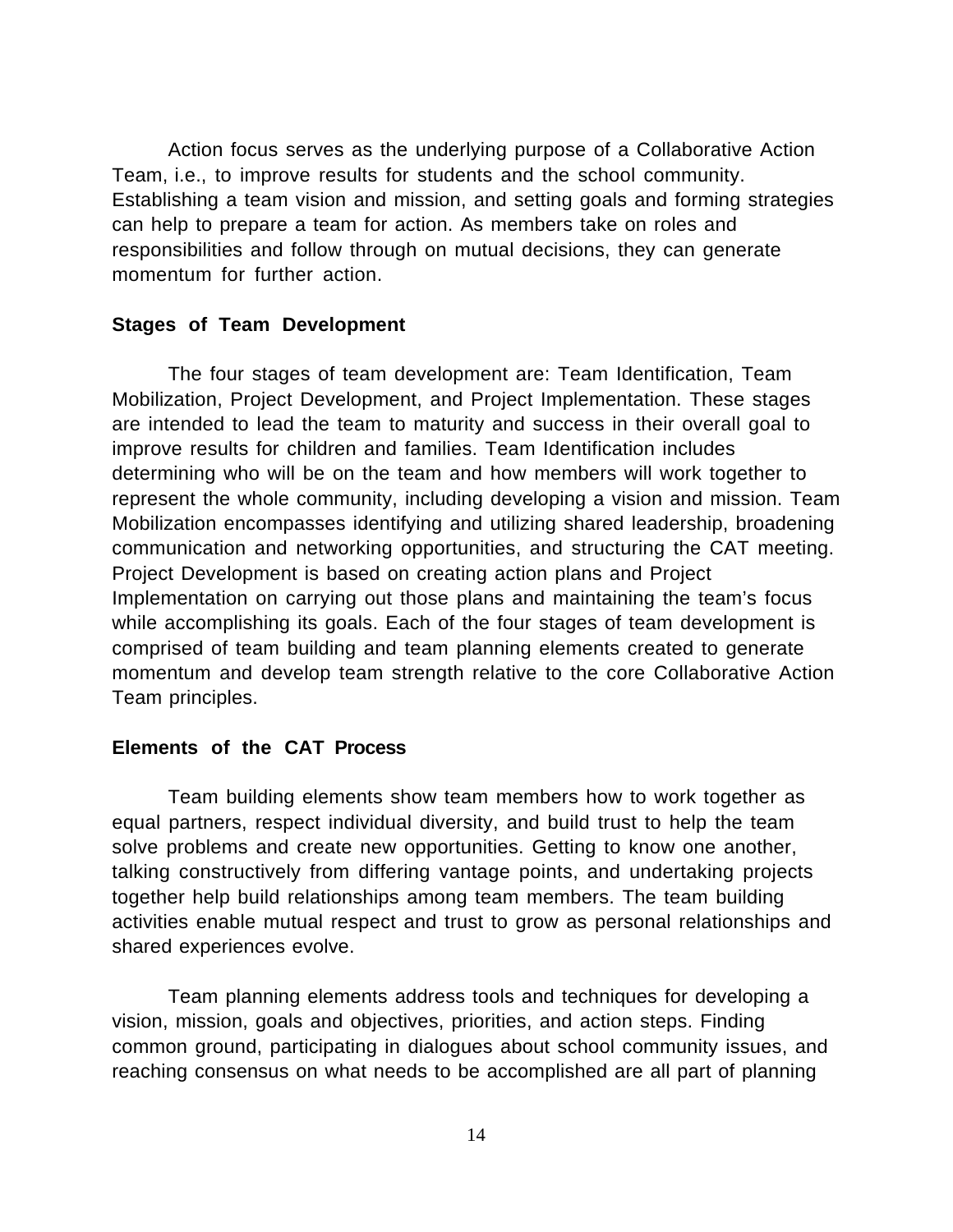for collaborative action. Team planning helps to keep everyone focused and provides the structure for moving the team forward.

Generating momentum produces visible results quickly by taking easily accomplished steps toward change. Teams can generate momentum by working on manageable size projects often resulting in early success. This success generates the energy and enthusiasm needed for long-term development and increasingly more complicated efforts. Momentum is the product of the effort it takes to improve schools and communities.

#### **Summary**

SEDL developed and implemented a collaborative, school-based process partnering family members, school personnel, community representatives, and students to improve results for students and their families. The Collaborative Action Team process is based on a set a core principles and is organized into stages of team development. The core principles of the Collaborative Action Team process are: Representative Membership, Shared Leadership, Consensus Decision-Making, and Action Focus. Based on these core principles, the CAT process moves teams through four stages of development: Team Identification, Team Mobilization, Project Development, and Project Implementation. Within each of these stages, teams go through a series of elements and activities that support a balance between team building and team planning, based on the core principles. Mechanisms are incorporated throughout the process to maintain the momentum of the team as it moves through the stages.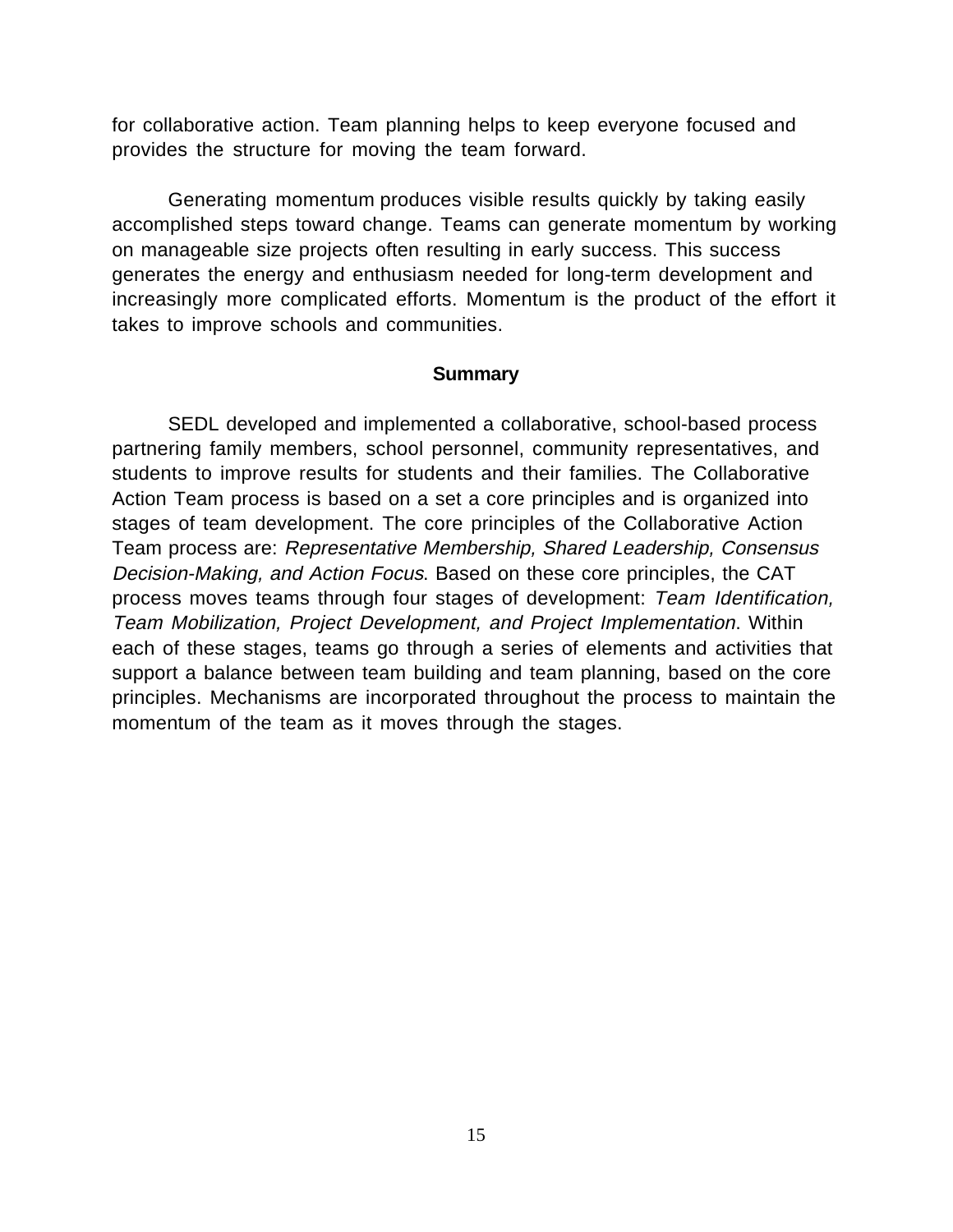## **Section 4: Implementation of the Collaborative Action Team Process**

The Collaborative Action Team (CAT) process implemented across the 23 sites included several essential components. First, it was important to have the support and participation of home, school, community, and student members at each site. Second, the team members were trained in the skills, concepts, and principles of the CAT process. Third, CAT meetings were held so that a plan of action could be developed. And last, the on-going needs of the Collaborative Action Team process were assessed and technical assistance was provided. The implementation of the CAT process was continually refined over the five years of the project, reflecting Collaborative Action Team member ideas and suggestions, SEDL project staff observations, and new data that emerged.

#### **Initiating the Collaborative Action Team Process**

SEDL project staff contacted school administrators from each site, at the local and/or district level, to discuss the mission, methodology, and goals of the project and to obtain administrative support. Although not standard practice with all Cohort 1 sites, as it was for the Cohort 2 and 3 sites, SEDL project staff met on-site with school administrators. The Cohort 1 CAT sites were not required to give SEDL written approval from their school administrators, but verbal support was attained. Over time, however, the administrative support wavered and resulted in a variety of barriers to the continuation of the Collaborative Action Team in at least one of the Cohort 1 sites. SEDL project staff recognized the need for a more formal system to obtain approval and support from school administrators in potential CAT sites. As a result, they developed a Memorandum of Understanding outlining the required commitments to become a CAT site and the joint responsibilities of the site and SEDL (see Appendix A for a copy of the Memorandum of Understanding). The Collaborative Action Team process was not initiated in the Cohort 2 and 3 sites until project staff received this Memorandum of Understanding with the signature of a school administrator, i.e., the school principal or assistant principal, the district superintendent, assistant superintendent, or director of curriculum, or another designated district administrator. Local school and district administration in each of the Cohort 2 and Cohort 3 CAT sites endorsed the project both verbally and by completing the Memorandum of Understanding.

In addition to school administrative support, other members of the school community spoke with SEDL project staff to discuss the implementation of the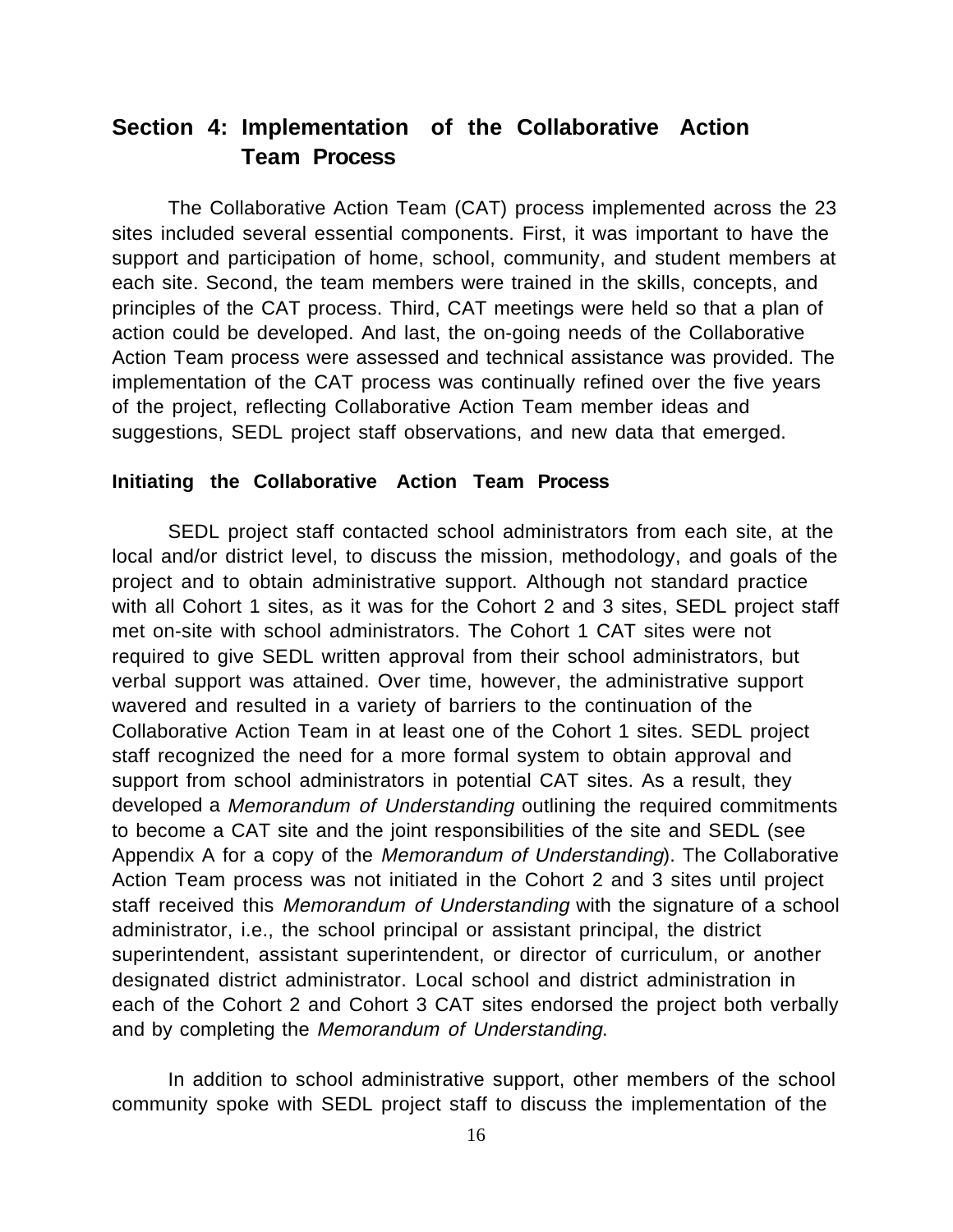CAT process in their site. Many of these conversations took place at an initial on-site visit conducted by SEDL project staff during the application process. At this time, the participants representing the four core groups (home, school, community, and students) talked with project staff as a whole and separately, by representative group. This provided the participants an opportunity to experience initial collaborative dialogue and to discuss any past partnering difficulties among the groups. They were also provided brochures about the CAT project and other resource materials. Those in attendance indicated their support for the development of a CAT in their school community and their interest in participating; however, the number and diversity of representatives present at the initial visit was often greater than the core group that comprised the on-going Collaborative Action Team.

#### **General CAT Member Training**

Once support from the school administration and school community members in each site was evident and initial information was exchanged, the next step in implementing the Collaborative Action Team process was to train site members. A one and one-half day intensive Start-Up Training was scheduled with each site to occur shortly after they were selected. For the Cohort 1 and 2 sites, the training was conducted for home, school, and community representatives. Students from secondary schools were included as participants in the training for Cohort 3 sites. The Collaborative Action Team Start-Up Training was designed to foster shared leadership and collaboration skills to enable team members with diverse backgrounds and a wide range of skill levels and experience to participate as full partners with school leaders.

During the Start-Up Training, SEDL project staff introduced the team development activities comprising the CAT process. Project staff developed a structured agenda and provided a written copy to all participants (see Appendix B for an example of a Start-Up Training agenda). The training included an orientation session focused on a variety of factors that impact partnership development. Participants developed a site facilitation plan, designated local facilitators, and established a plan for the first full CAT meeting during the training. The experiential, interactive activities used in the training focused on increasing team members' awareness and understanding of their differences and similarities while helping them become more comfortable with one another and learn the strengths and contributions each could bring to the team. For example, one activity asked each person to list things at which they are good and then posted the responses on flip charts for everyone to see. These skills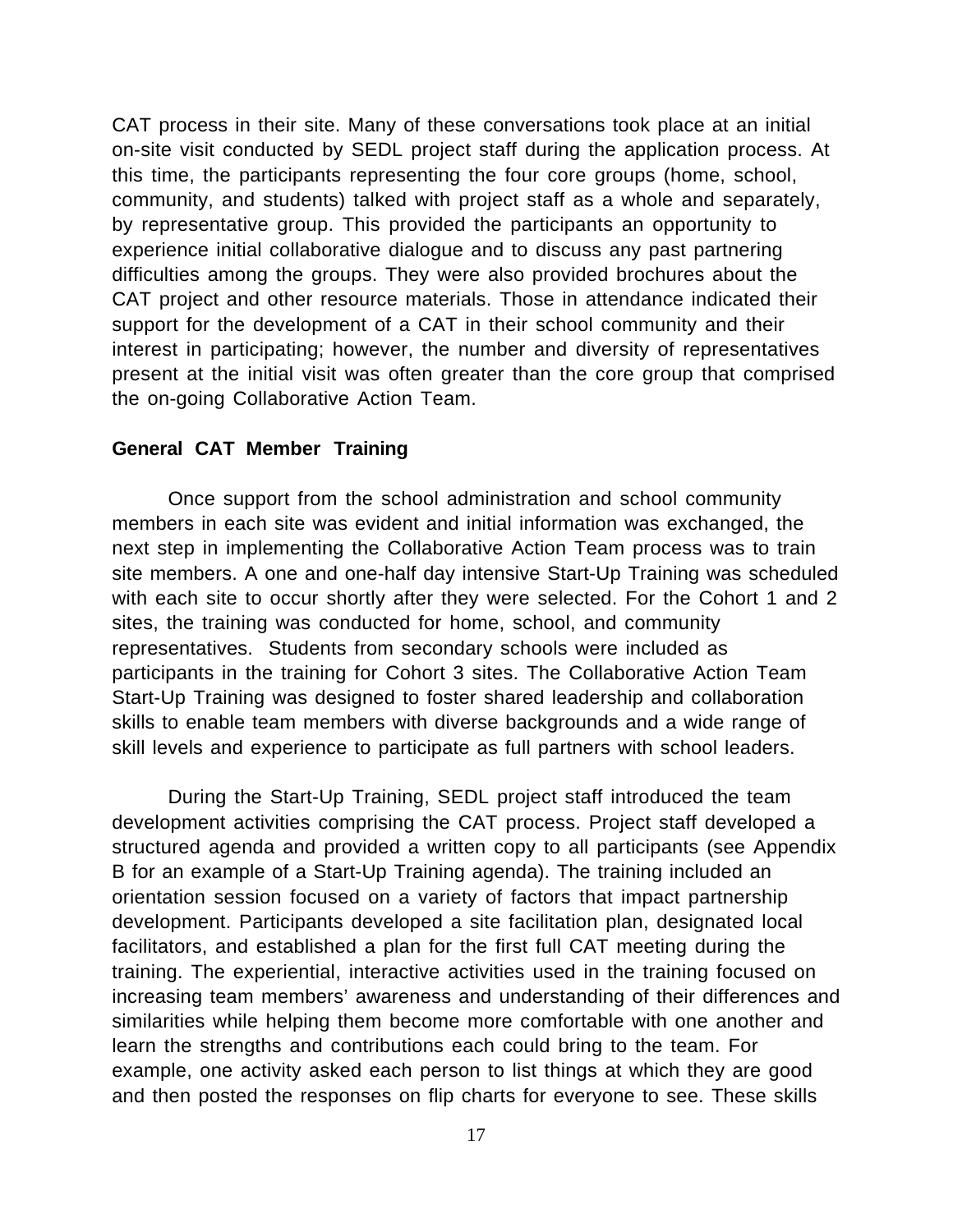and strengths of team members were then matched with tasks needing to be completed during an action planning activity later in the training. The planning activity encouraged members to share their knowledge and skills to accomplish identified goals which demonstrated to them the value of shared responsibility and leadership.

SEDL project staff also provided training for team members through annual Collaborative Action Team Training Institutes held each fall of the fiveyear project (see Appendix B for an example of an Institute agenda). A representative group of team members from each CAT site were brought together for three days to share ideas, network with one another, and gain new knowledge and skills to assist them in their collaborative efforts. The specific agenda varied at each Institute; however, a number of topics were pervasive throughout all five. These included, but were not limited to:

- · Shared leadership
- · Action planning
- · Resource development
- · Assessment and evaluation
- · Use of technology in collaboration.

The Training Institutes provided participants with information, skills, and materials for the team members at their sites who were not able to attend the training. This new knowledge was used to further the collaborative efforts of each team.

#### **CAT Facilitator Training**

In relation to school change, Hord (1992) described the importance of "facilitative leaders" who are not necessarily "positional leaders", such as superintendents or principals, but rather people who demonstrate functional leadership, help create an atmosphere and culture for change, and nurture both the vision and tangible supports necessary for effective follow through. This was the type of leadership sought to facilitate the Collaborative Action Teams. During the first few years of the project, SEDL project staff functioned in this role for the Cohort 1 sites, while informally encouraging team members to assume this role. As the CAT project developed, project staff spent less time with the Collaborative Action Teams and, as a result, team members recognized the need for local facilitation. Training local team members to act in the facilitator role and maintain their neutrality while serving in this role was seen as essential to the sustainability and expansion of the CAT process.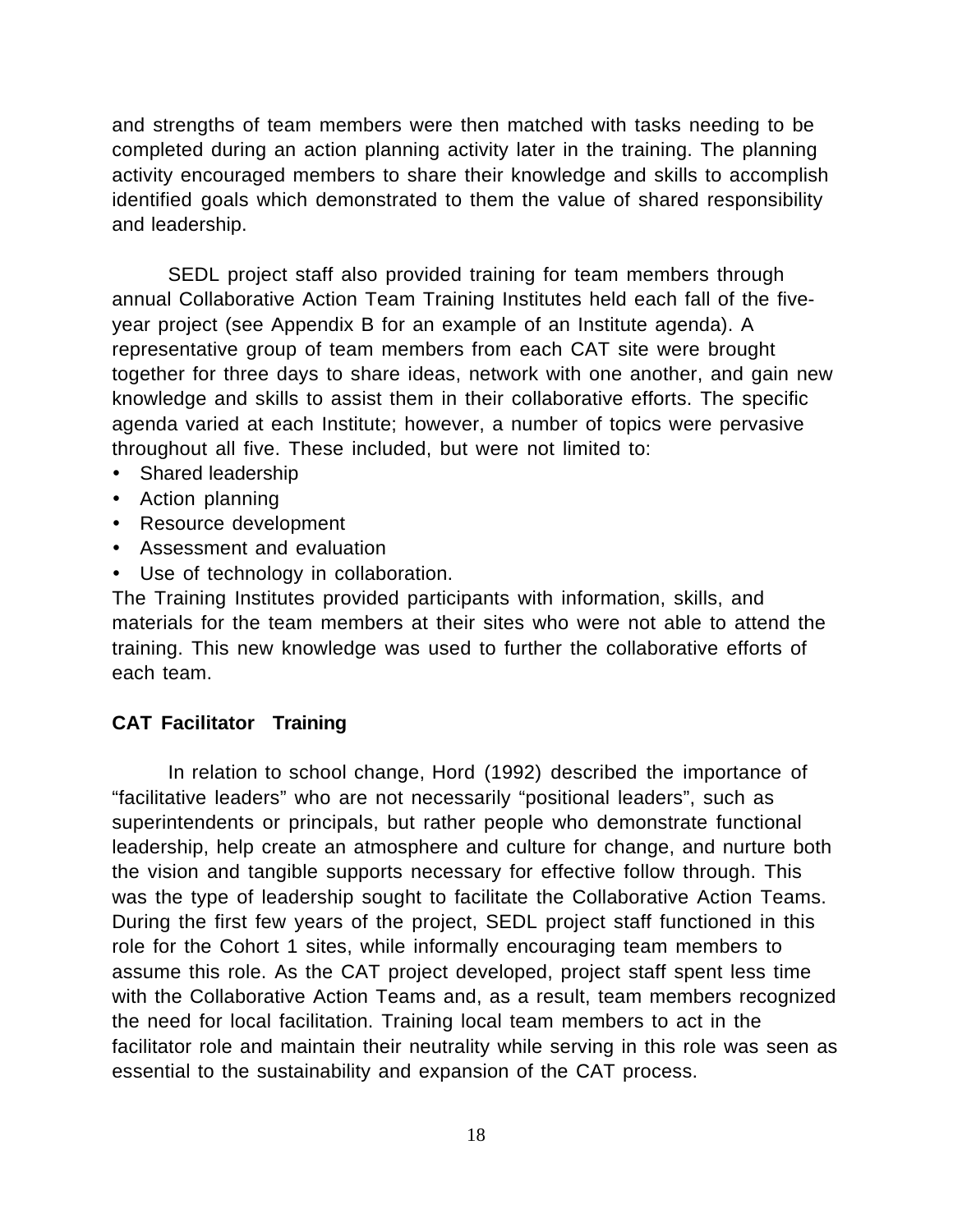In 1998, SEDL project staff developed a two-day curriculum to train members from each site to become facilitators and equip them to train others on their team to assume facilitation responsibilities (see Appendix B for an example of a Facilitator Training agenda). The first Facilitator Training was conducted in January 1999 at the SEDL offices at which at least two members from each Cohort 1 and Cohort 2 site attended. These trained facilitators also attended a refresher workshop in October 1999 to help them improve their skills and assess their progress. A second Facilitator Training was held in September 1999 for another 2-3 members in the Cohort 1 and Cohort 2 sites who had not been previously trained and an equal amount of members from the Cohort 3 sites. The trained CAT facilitators from all three of the cohorts participated in follow-up trainings in March 2000 and September 2000.

SEDL's training for CAT facilitators had several goals. First, to thoroughly familiarize the participants taking on the facilitator role with the Collaborative Action Team process. For example, participants were asked to identify major elements of the process for a case study activity that required them to determine the most appropriate CAT process element to address typical issues and situations teams face. Second, to teach various group process techniques such as brainstorming, consensus building, force field analysis, use of affinity diagrams, and the use of T-charts. Each participant had an opportunity to facilitate either a group process technique or one of the training exercises under the observation and guidance of SEDL project staff. And last, to provide facilitators with the knowledge and skills necessary to train fellow team members in the use of the techniques taught in the training. Participants were provided a knowledge base and basic tools at the training to help them share the facilitation and team development responsibilities seen as necessary to effect change in their school community.

#### **CAT Meetings**

An integral part of the project was the implementation of the Collaborative Action Team meetings at which home, school, community, and student representatives focused on issues important to their school community and action for improving results for students and their families. Collaborative Action Team members at the individual sites, especially the trained facilitators, were responsible for assuring meetings occurred. The steps needed to implement the team meetings included: 1) arranging the logistics for the meeting, 2) contacting team members and attending the meetings, 3) conducting the meeting, 4) following through on tasks and responsibilities, and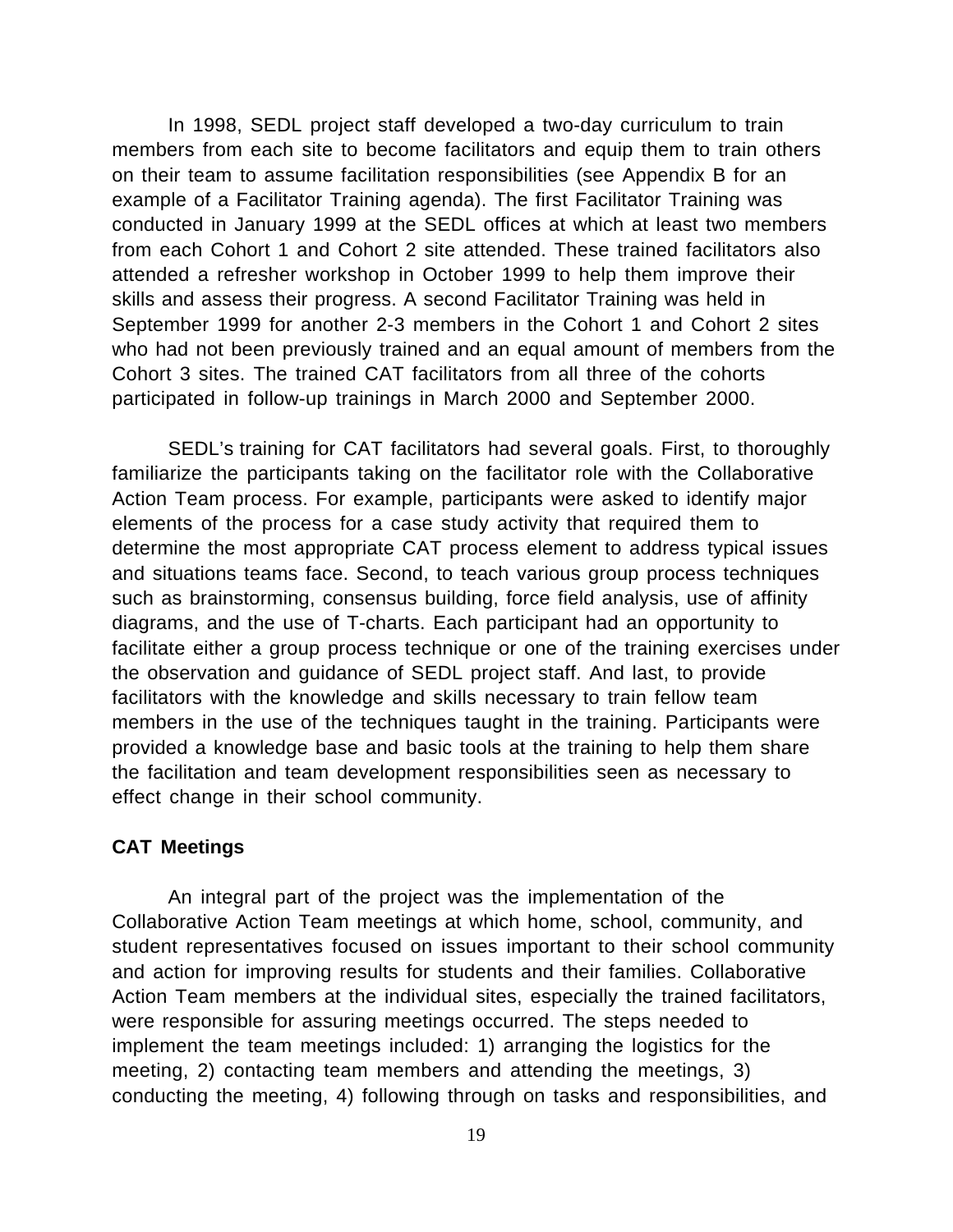5) evaluating the meetings. SEDL project staff provided CAT sites with assistance to help them implement team meetings, i.e., through on-site and telephone consultation, by providing written materials and other resources, and by encouraging networking among the CAT sites.

Most of the Collaborative Action Teams met regularly, i.e., once a month. One or two of the 23 teams met more frequently, while a few met irregularly and less frequently. Some of the teams maintained a formal structure, i.e., met at the same time and place, provided an agenda, and kept within timeframes designated on the agenda. Other teams used their meetings as an open forum to discuss their needs and exchange information. Yet others focused directly on activities, events, and actions specific to a written plan they developed. A variety of techniques were used at the meetings to enhance team dialogue, some of which were modeled in the myriad of training SEDL project staff provided. The trained facilitators played a key role in ensuring diverse viewpoints were heard at the meeting and that all members participated. They also, along with other members of the team, were responsible for following through on assigned tasks and monitoring that others did as well. The team meetings were the primary setting in which collaboration took place.

The Collaborative Action Team meetings were primarily evaluated in four ways:

- · Feedback provided by team members during team meetings
- · Informal discussions with team members outside of the team meetings
- · Contacts between the SEDL project staff and CAT members
- · Responses on evaluation tools developed by the SEDL project staff to assess the process.

Several tools developed specifically to evaluate individual meetings were the CAT Meeting Checklist and the Collaborative Action Team Meeting Evaluation Form #1 and Collaborative Action Team Meeting Evaluation Form #2 (see Appendix C for copies of these instruments). These evaluation tools helped teams self-evaluate after each meeting regarding how the meeting progressed and how they did, or did not, use the Collaborative Action Team process. Other evaluation tools developed for the project included the CAT Self-Assessment and the Collaborative Action Team Research Exit Survey (see Appendix C for copies of these instruments). These tools, although created to collect data regarding overall CAT process implementation and sustainability, also provided information on meeting progress. A detailed description of the evaluation process for which these tools were used and the results are provided in a later section of this report.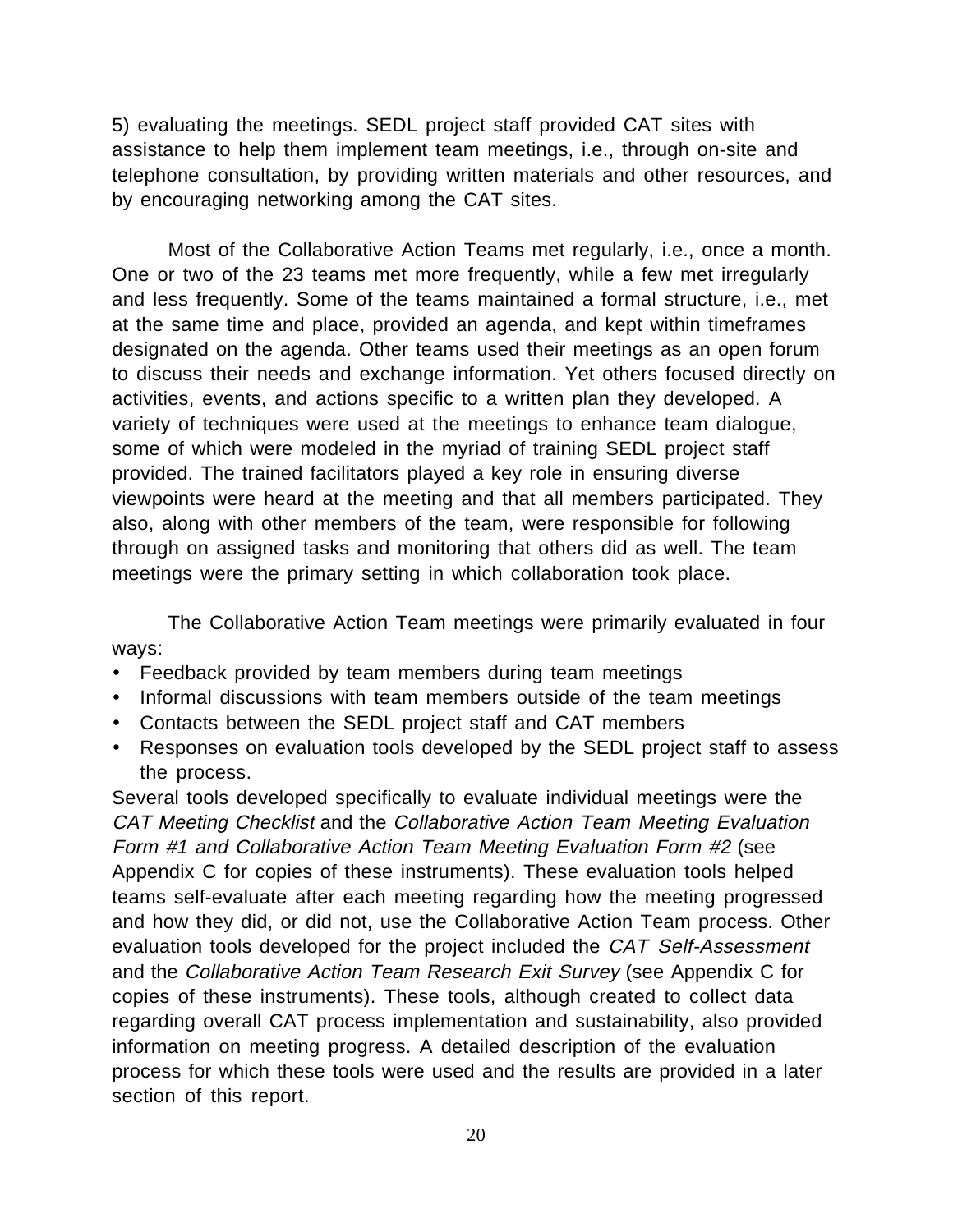#### **Collaborative Action Team Materials**

Crowson and Boyd (1996), noting the proliferation of guides to collaboration and service coordination conclude, "what the handbooks and guidelines and experiential evidence to date do not adequately provide are insights into 'deep structure' issues in cooperating institutions" (p. 139). Such issues include institutional inertia, a lack of sufficient knowledge and skills, and perceived differences in power, perspective, and belief. These issues serve as barriers to collaborative work and can lead to tensions, miscommunication, and competing agendas among members of a collaborative group as well as between the group and the community it seeks to serve (Delpit, 1995; Schorr, 1997). SEDL project staff recognized the need for team members to have written materials to guide them in their implementation of the CAT process.

In 1998, SEDL project staff developed A Guide to Building Collaborative Action Teams in Schools and Communities, detailing the CAT process to assist sites in the development of their teams. The guide included multiple small group activities mirroring the elements of the Collaborative Action Team process. Background information on each of the elements, timelines for accomplishing the activities, and audio-visual aides were also provided. This design was used to help members build their team, plan action, and generate momentum, as well as to deal with many of the barriers known to impact collaboration.

Team members at the Facilitator Training in January 1999 and those at the September 1999 training were given a copy of the guide. SEDL project staff found the use of the guide was spurious; however, team members acknowledged a need for guidance materials. Some of the difficulties team members described with the material included:

- · Terminology that was not fully understood
- · An academic textbook content
- · Too lengthy and not user friendly.

Project staff sought feedback from teams to make the materials more practical and user friendly. As a result, many changes were made and a new set of resource materials was developed and provided to teams at the 2000 CAT Institute. The new materials include the Creating Collaborative Action Teams Guide (Guide), Toolkit, and Toolkit Masters. All of these materials are, or will soon be, available on CD-ROM and in Spanish. The Guide provides information specifically on how to start-up, facilitate, and coordinate the Collaborative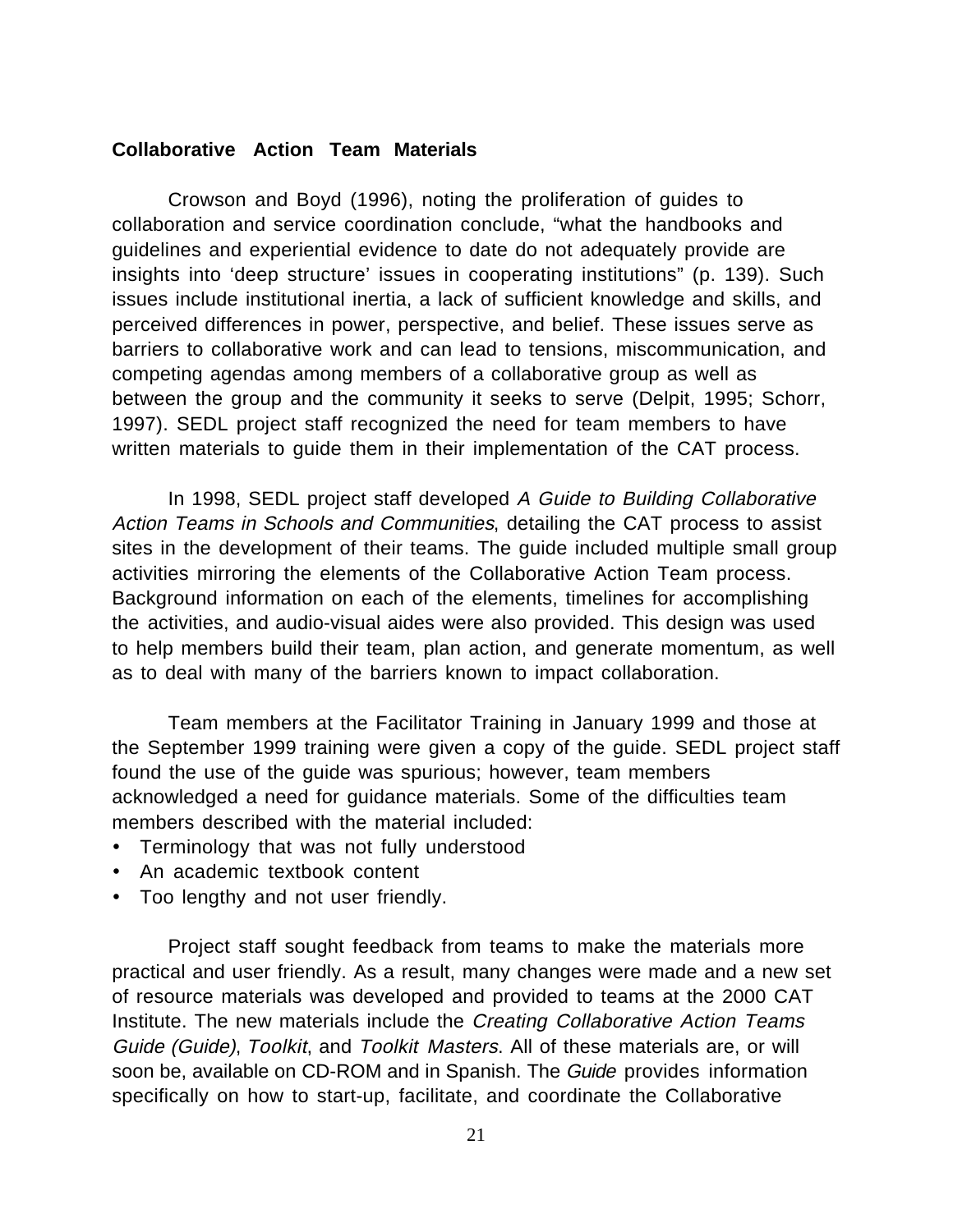Action Team and explains the CAT process, core concepts, and terms used in the process. Much of the *Guide* is organized around the stages of the process and provides background information and a general overview of the different steps of the process. The Toolkit serves as a companion to the Guide and contains a variety of activities and additional resources that can be used at team meetings to help members progress through the stages and steps of the process as well as additional resources. The activities each include:

- · Preparation and room set-up instructions
- · Goals and key introductory points for the session
- · Step-by-step instructions and estimated time
- · Wrap-up points
- · Follow-up reminders.

The Toolkit Masters contains forms, handouts, transparencies, worksheets, and ideas for presentations.

A companion to the Creating Collaborative Action Teams Guide was also developed for rural communities, and even more specifically for the Rural Development CAT sites. Entitled, Thriving Together: Connecting Rural School Improvement and Community Development, this guide provides practical information about how to connect school and community development through such strategies as service and work-based learning. The material describes characteristics and resources important to these and other joint efforts and incorporates activities of the Collaborative Action Team process that can be used to sustain them.

#### **Consultation and Technical Assistance**

In addition to the initial CAT training, SEDL project staff provided ongoing consultation and technical assistance to each site with an emphasis on basic and advanced skill development to enhance the team's use of the collaborative process. Project staff observed team meetings and provided feedback, particularly to team facilitators. They visited each site at least quarterly and had additional contact more frequently with team members (most often the trained CAT facilitators) via the telephone, postal mailings, electronic mail, and videoconferences.

Several sites specifically requested SEDL project staff assist them with additional training regarding shared leadership. A one to two hour booster training was provided individually to those sites. The training focused on the strengths, needs, and barriers of the particular team and included specific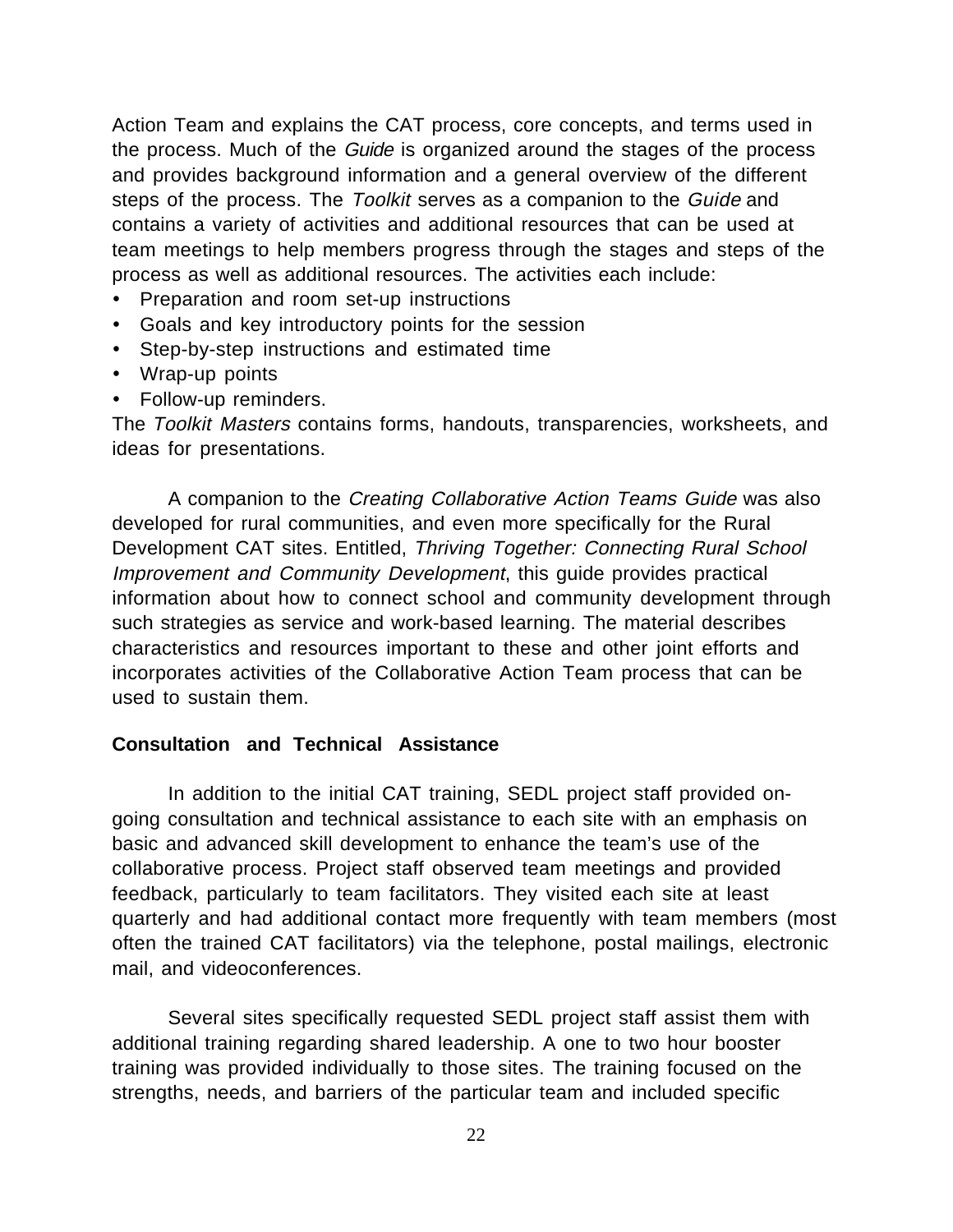activities they could accomplish to help them fulfill their needs. A few other sites received a "recharge" training after they lost much of their membership and momentum and feared they might cease to exist. This training included a four to eight hour saturation on the CAT process, use of CAT materials and resources, and discussions of strategies to sustain their team and move toward accomplishing goals.

As initial research findings were obtained, SEDL project staff provided each team with verbal and written data reports on their progress and areas of need in relation to their implementation of the Collaborative Action Team process. These reports included an analysis of the data, specific suggestions for team building and action planning activities, and recommendations for areas upon which their team could focus in the future. Sites in Cohorts 1 and 2 received three of these reports while Cohort 3 sites received two. A detailed description of the findings is provided later in this report.

#### **Project-Related Activities**

The implementation of the Collaborative Action Team process also involved additional activities to provide information to team participants, other members of school community in which the teams are located, professionals in education and other fields of practice, and to a broader audience of persons interested in school reform. The activities included:

- · Presentations given by SEDL project staff as well as by CAT members about the Collaborative Action Team process to professionals, paraprofessionals, and family and community members
- · Videoconferences three events sponsored by SEDL project staff on facilitator leadership skills, resources and training topics for 21<sup>st</sup> Century Community Learning Centers, and a resource guide for rural communities
- Newsletters and articles the CAT Connections Newsletter which was provided to CAT sites during the first several years of the project; the FaCilitATor News monthly update provided to CAT facilitators on upcoming CAT events and resources available; articles in newspapers, magazines, and professional journals written by and/or about the Collaborative Action Teams
- · Web-based networking and information CAT project web pages on SEDL's website; a bulletin-board and listserves for CAT members and SEDL project staff to converse; regular e-mails to CAT members including the monthly FaCilitATor News updates; and individual CAT site web pages available to the general public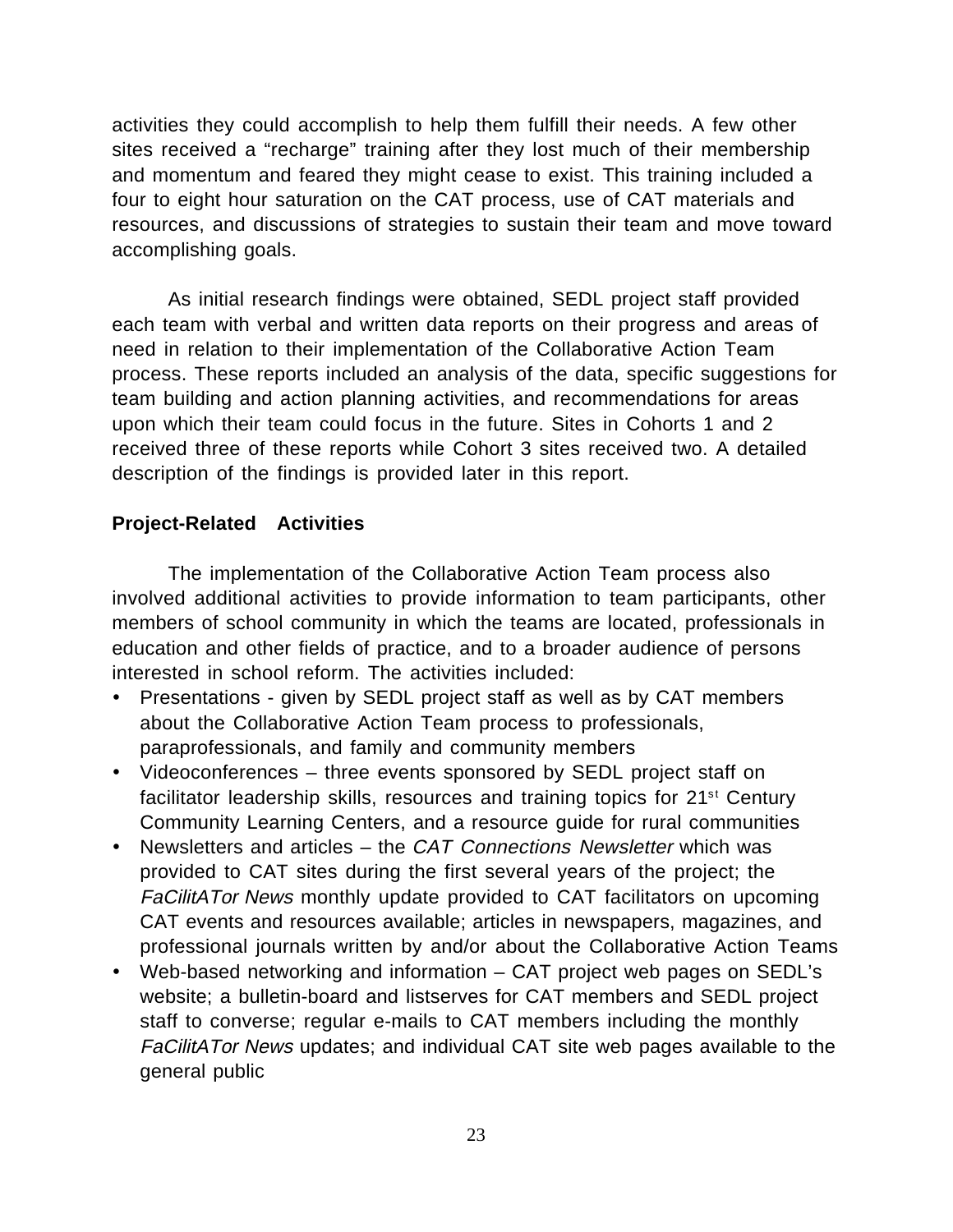- · Community involvement attendance at school board meetings and local events and provision of training for educators in the communities in which a CAT site exists
- · Grant writing assistance reading potential grants being submitted by CAT sites and providing guidance; alerting CAT sites to grant opportunities.

#### **Summary**

Members of the school community, including family, school personnel at the local and district level, community representatives, and students, showed broad support for the implementation of the Collaborative Action Team process, verbally, in documentation, and through their participation. As has been seen in the literature, part of the empowerment of collaborative group members takes place during training (Kagan, 1991). SEDL project staff provided intensive training to team members on the CAT process and team facilitation. CAT meetings were conducted in 23 sites across the Southwestern region in which home, school, community, and student partners collaborated on issues and actions to improve results for students and their families in their school communities. CAT sites were provided on-going technical assistance and other resource assistance. SEDL project staff furnished printed and electronic materials about the Collaborative Action Team project and team development process, as well as about community development and school improvement in rural areas. Additionally, other informational activities were provided to a broader audience of persons interested in bringing about school change through the involvement of the entire school community.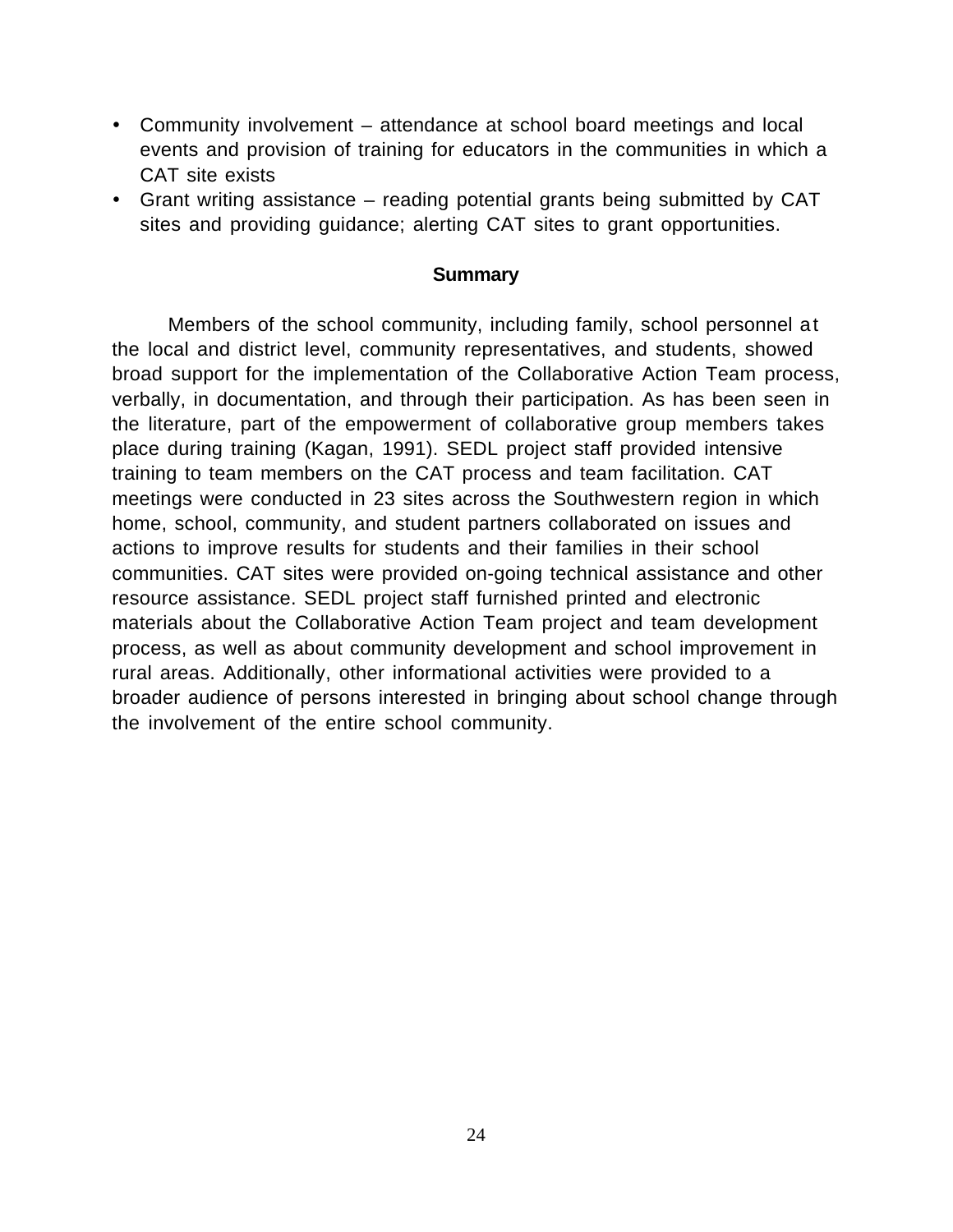## **Section 5: Research Design and Methodology**

SEDL conducted an applied research project using descriptive and empirical approaches to assess the implementation of the Collaborative Action Team process to improve outcomes for students.

### **Purpose**

The purpose of the research was twofold: 1) to determine if collaborative partnerships between the home, school, community, and students can be sustained in the demonstration sites as a result of the implementation of the Collaborative Action Team process and 2) to assess the impact of the process on student success. Sustainability of the CAT process was defined as Collaborative Action Teams meeting and working as a team throughout the CAT project and reporting they will continue to operate in the future for at least one year. The study gathered data about each team's activities in developing and sustaining their team as well as measures of student success, including standardized assessment scores and attendance, graduation, and dropout rates. Comparisons across CAT sites were explored.

The research also assisted the Collaborative Action Team (CAT) sites in identifying effective practices, training, and resources useful in goal attainment as well as those in need of refinement. Further, the study served to build on the limited empirical knowledge base pertaining to the use of collaborative efforts within school settings and the impact of this partnering on student success.

#### **Research Questions**

The objective of the CAT process was to develop and sustain meaningful partnerships between diverse participants from a school community who would take action to improve results for students and families. In order to assess the achievement of this objective, the research answered the following questions:

1) Are collaborative partnerships between the school, home and community developed and sustained as a result of the implementation of the CAT process, i.e., as measured by team progress through elements of the four stages of the CAT process and use of shared leadership and facilitator skills taught in the CAT trainings?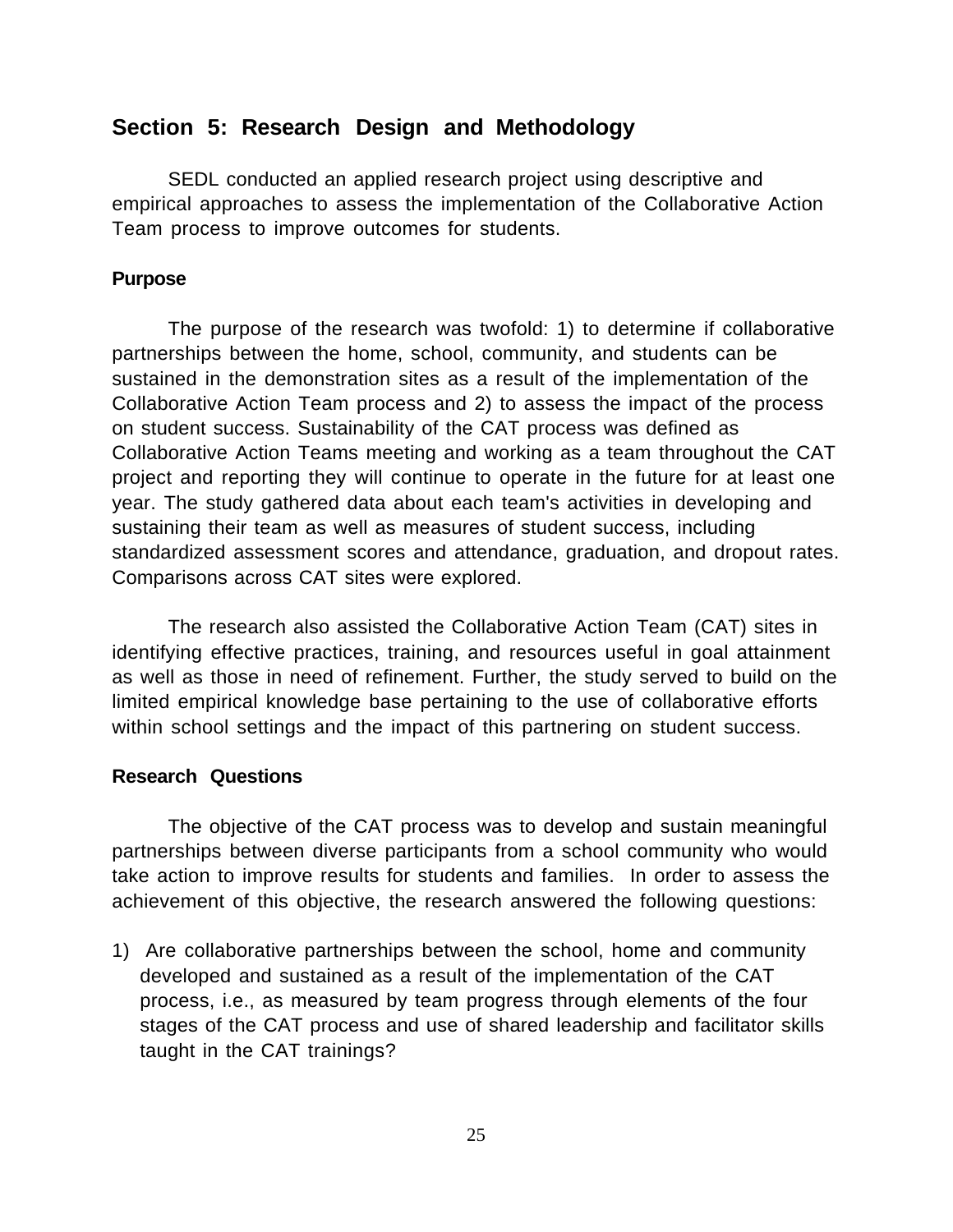2) Did the Collaborative Action Team process have an impact on student success, i.e., goal accomplishment, changes in student outcomes including standardized assessment scores and attendance, graduation, and dropout rates?

#### **Instruments**

SEDL project staff developed a *Collaborative Action Team Application* Form with questions on the demographics of the site (see Appendix A).<sup>1</sup> The application sought information on the: 1) critical concentration area; 2) percentage of students in the school district according to ethnicity, socioeconomic status, head of household; 3) location within an Enterprise Zone or Empowerment Community; 4) school, district, and state standardized test score averages and designation as low performing by the State Education Agency; and 5) existence of special programs and school improvement and/or previous partnership/collaborative efforts in the school/district. Further, the application asked for a response to how confident the site was that a Collaborative Action Team in their community would accomplish eight team development activities and the extent to which nine cultural climate factors exist within their community. The responses to these questions were rated on a 4-point scale, ranging from 1 designating none to 4 designating high. Additional questions on the Collaborative Action Team Application Form included information on the key issues identified in the site's school community; parent involvement activities at the site; social challenges and opportunities facing the community; and school administrative commitment and support. Most of these questions were open-ended, however, several required a response of yes or no.

As a means to assess the implementation and sustainability of the Collaborative Action Team process, project staff developed a CAT Self-Assessment instrument and handbook (see Appendix C). The CAT Self-Assessment explored team progress throughout the four stages of the CAT process by examining the 24 elements to effective team building and team planning that constitute the stages. Team members responded to questions within each of the elements that correspond to the team's accomplishment of activities, or lack thereof. The CAT Self-Assessment was designed for administering by SEDL staff or local team facilitators; however, project staff

 $\frac{1}{1}$  $<sup>1</sup>$  This form was used with Cohort 3 CAT sites. A different version of the Collaborative Action Team Application</sup> Form was used for the other two cohorts of sites with less information required; therefore, data were unavailable for some of the questions for the Cohort 1 and 2 sites.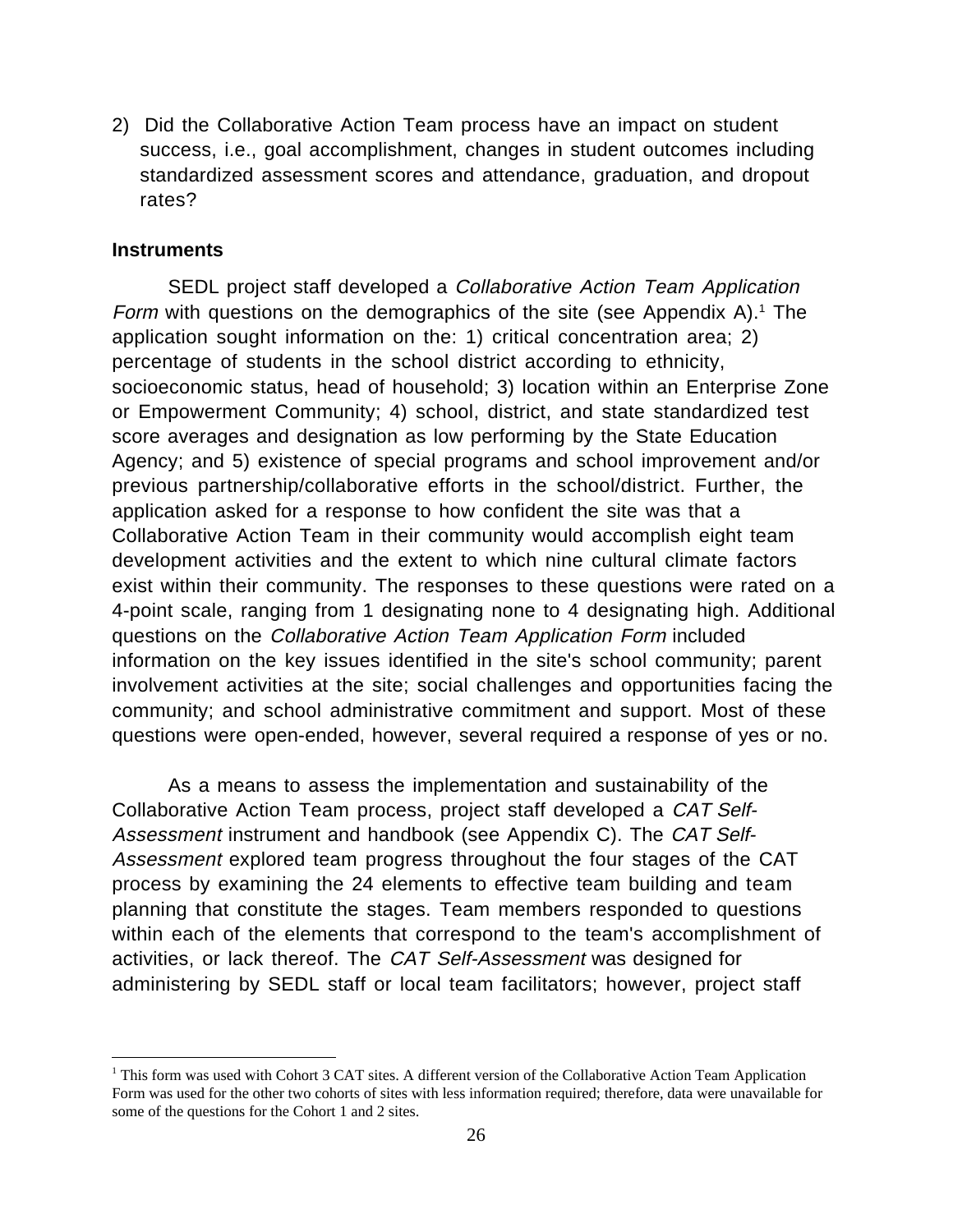generally administered it. All teams, however, were given an instruction manual for the CAT Self-Assessment to help whenever they did use the instrument.

Another means to evaluate the implementation and sustainability of the Collaborative Action Team process was the Collaborative Action Team Research Exit Survey developed by project staff (see Appendix C). The Collaborative Action Team Research Exit Survey examined team members' individual perceptions of the factors that have helped to sustain their team and those they feel may impact the continuation of their team after the termination of SEDL involvement. The survey was comprised of eight questions related to the previous, present, and future sustainability of the CAT. Five questions have a "yes", "no", or "don't know response"; three of these questions, if answered "yes", seek further explanation. The responses to two questions were ranked on a 5-point Likert scale and one question required a response of "increased", "decreased' or "fluctuated" change or stayed the "same". The responses were analyzed related to past, present, and future sustainability of the CAT.

In addition to the CAT Self-Assessment and the Collaborative Action Team Research Exit Survey, other assessment tools were developed to gather feedback from individual members regarding the implementation and sustainability of the process. These included a Resource Guide Feedback Form, a CAT Meeting Checklist, and Collaborative Action Team Meeting Evaluation Form #1 and Collaborative Action Team Meeting Evaluation Form #2 (see Appendix C). Further, SEDL project staff observed CAT meetings and documented the findings in extensive field notes as well as obtained information from team participants about the team's activities and changing characteristics in nonstructured interviews. One mechanism used to obtain this feedback was structured sessions at both CAT Facilitator Trainings and yearly CAT Institutes.

Existing student outcome data from the school system affiliated with each CAT were used to assess the impact of the team process on student success. This included individual school, district, and state student outcome data on standardized criterion- and norm-referenced tests and attendance, graduation, and dropout rates.

#### **Research Analysis**

Both quantitative and qualitative measures were used to collect and analyze data from each of the CAT sites on team development and sustainability, student success, and site characteristics. Three cohorts of sites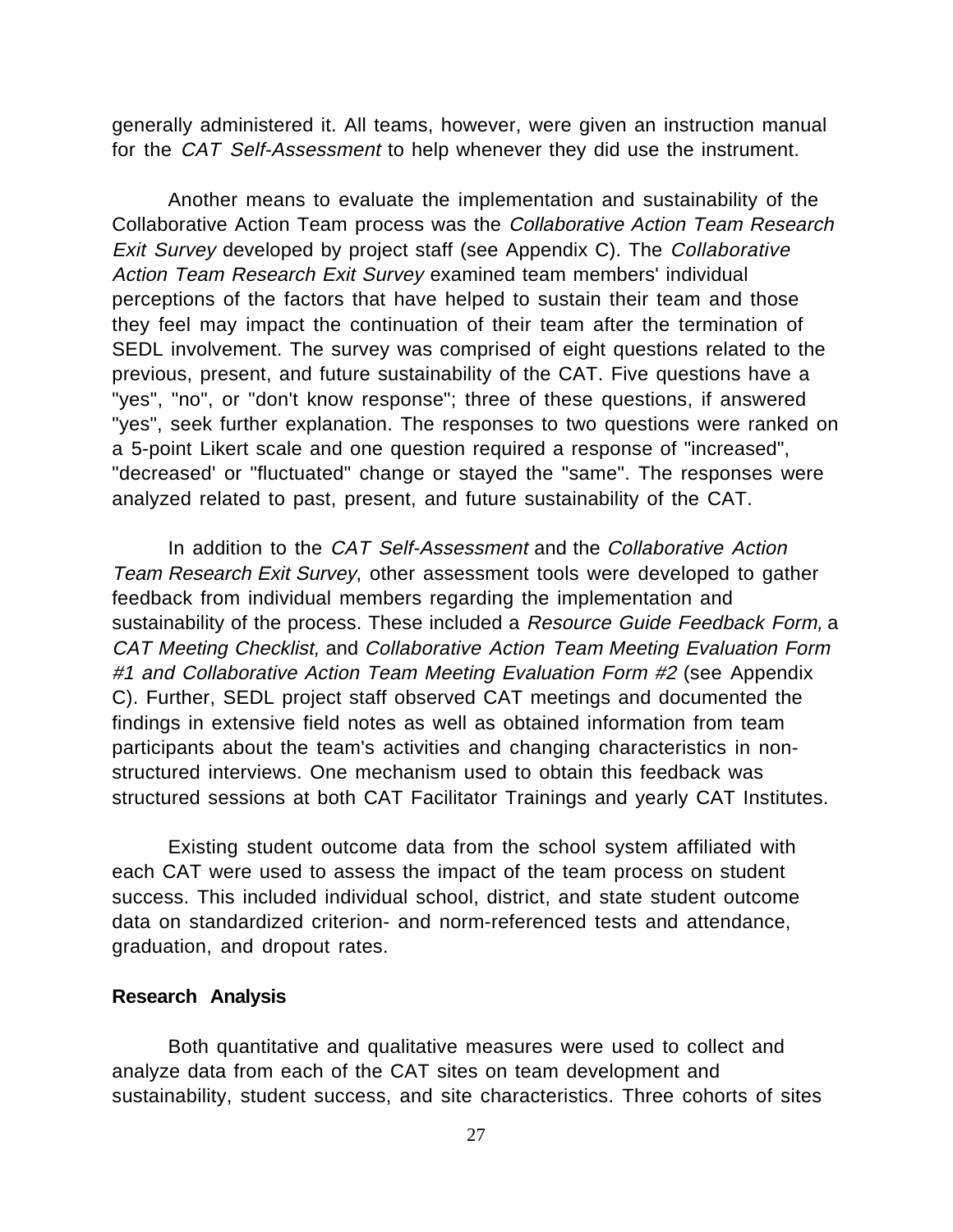were established in Year 1 (1996), Year 3 (1998), and Year 4 (1999) of the project (see Table 1). Comparisons within and between sites and cohorts over time provided information necessary to continually refine the CAT process; provided assistance to help teams sustain collaboration among their home, school and community partners; and increased the existing knowledge base on school, family, and community collaborative efforts for student success.

During the teams' first months of operation, SEDL project staff gathered descriptive data about the sites from any of three sources: 1) the Collaborative Action Team Application Form, 2) brief, non-structured interviews with team members at the Start-Up Training, and 3) team member responses to the CAT Self-Assessment administered at the Start-Up Training. The data were compiled and a baseline profile of characteristics developed for each CAT site comprised of percentages on student, school, and geographic demographics; programmatic history; and identified key school community issues. The profiles were compared across all 23 sites using SPSS 10.0 chi-square and t-test procedures to determine mean and percentage differences.

The following steps were taken to answer the first research question, "Are collaborative partnerships between the school, home and community developed and sustained as a result of the implementation of the CAT process?" Data collection on the implementation of the CAT process began during the Start-Up Training (see Table 2 for a timeline of data collection activities). 2 Team members at 22 of the 23 sites completed a CAT Self-Assessment and provided anecdotal information on initial team development activities. The CAT established at the L.R. Jackson Elementary School in West Memphis, AR stopped meeting in 1998 and officially terminated its involvement with the project in early 1999; therefore, no CAT Self-Assessment data were collected. The data obtained for the 22 sites determined the baseline implementation level of the CAT process in the individual sites.

Baseline data were collected for all three Cohorts. Because the research design was not developed before all of the cohorts were established, accommodations in the collection and analysis of CAT Self-Assessment baseline data were necessary. Cohorts 1 and 2 *CAT Self-Assessment* baseline data were collected at the same time, but not at CAT Start-Up, while data for Cohort 3

 $\frac{1}{2}$ <sup>2</sup> Only some of the Cohort 1 and 2 sites completed *CAT Self-Assessments* at their Start-Up Training. Since the collection of these data were not systematic and the instrument varied from the current version, baseline data on the *CAT Self-Assessment* for Cohort 1 and 2 sites were established in the Spring of 1999.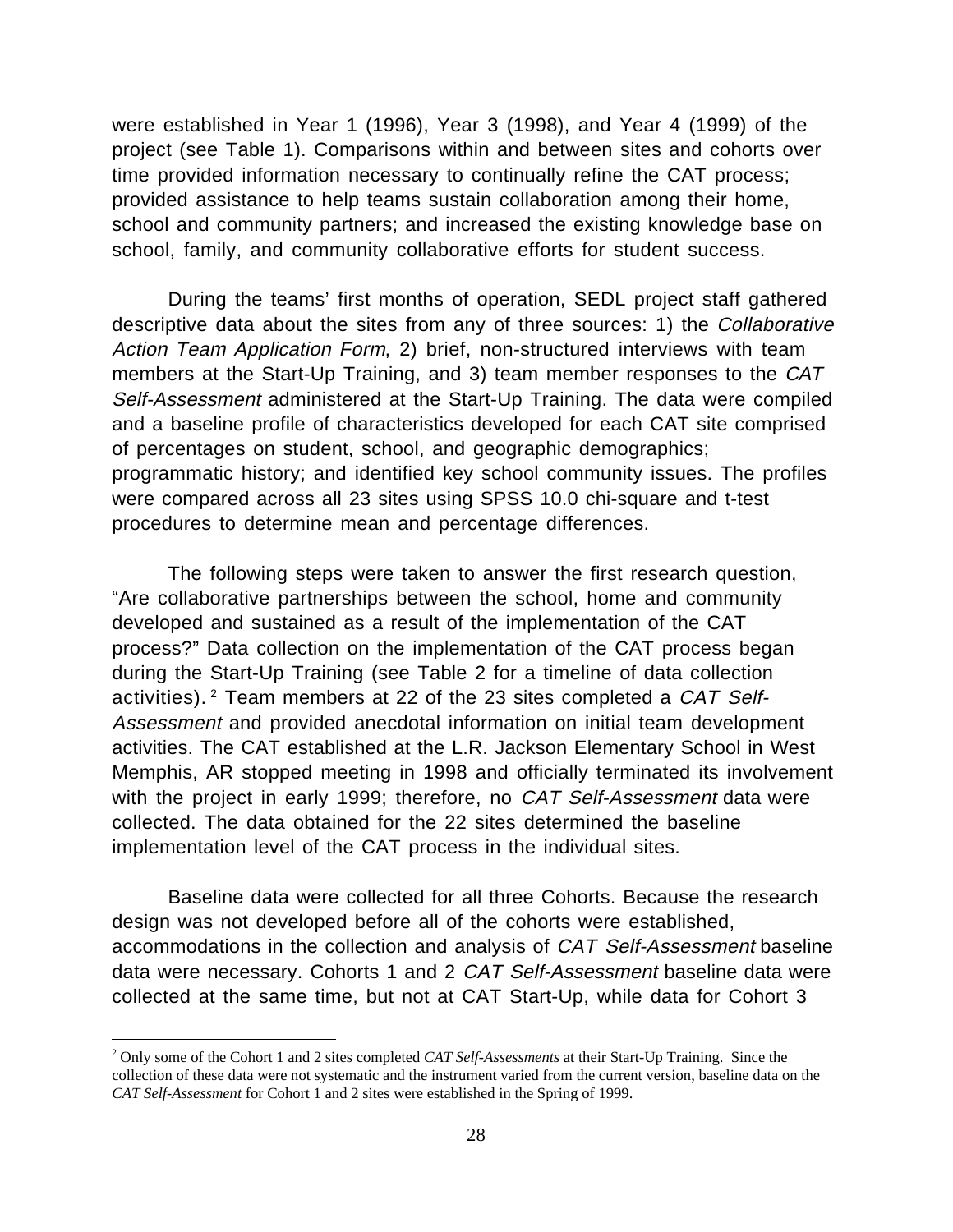were collected at CAT Start-Up, as seen in Figure 1. It was also recognized that although Cohorts 1 and 2 CAT Self-Assessment data were collected at the same time, the two cohorts had been in existence for differing amounts of time before their baselines were established. This difference in the length of team existence not only varied at baseline for Cohorts 1 and 2, but throughout the study across all three cohorts. As a result, a comparative analysis of CAT Self-Assessment data within cohorts was performed, as was an analysis across cohorts but the results are limited by the collection time differences. Further analyses of the impact of this variable were beyond the scope of this study.

Project staff also administered the CAT Self-Assessment to Cohorts 1 and 2 in Winter 1999 (December 1999 - February 2000) and to all Cohorts at the 99/00 school year end (May 2000 – July 2000). There was a total of three data points for Cohorts 1 and 2 and two data points for Cohort 3, as seen in Figure 1. A comparative analysis using SPSS 10.0 descriptive statistics and univariate and mutivariate Analyses of Variance (ANOVAs) within and across sites were completed at data points following baseline.



Figure 1. CAT Site Start-Up and CAT Self-Assessment Data Collection

The Collaborative Action Team Research Exit Survey was administered to individual members of the 20 CAT sites functioning at the beginning of the 99/00 school year (August/September 2000). In addition to the West Memphis site's departure from the project, the Albuquerque High School Cluster site and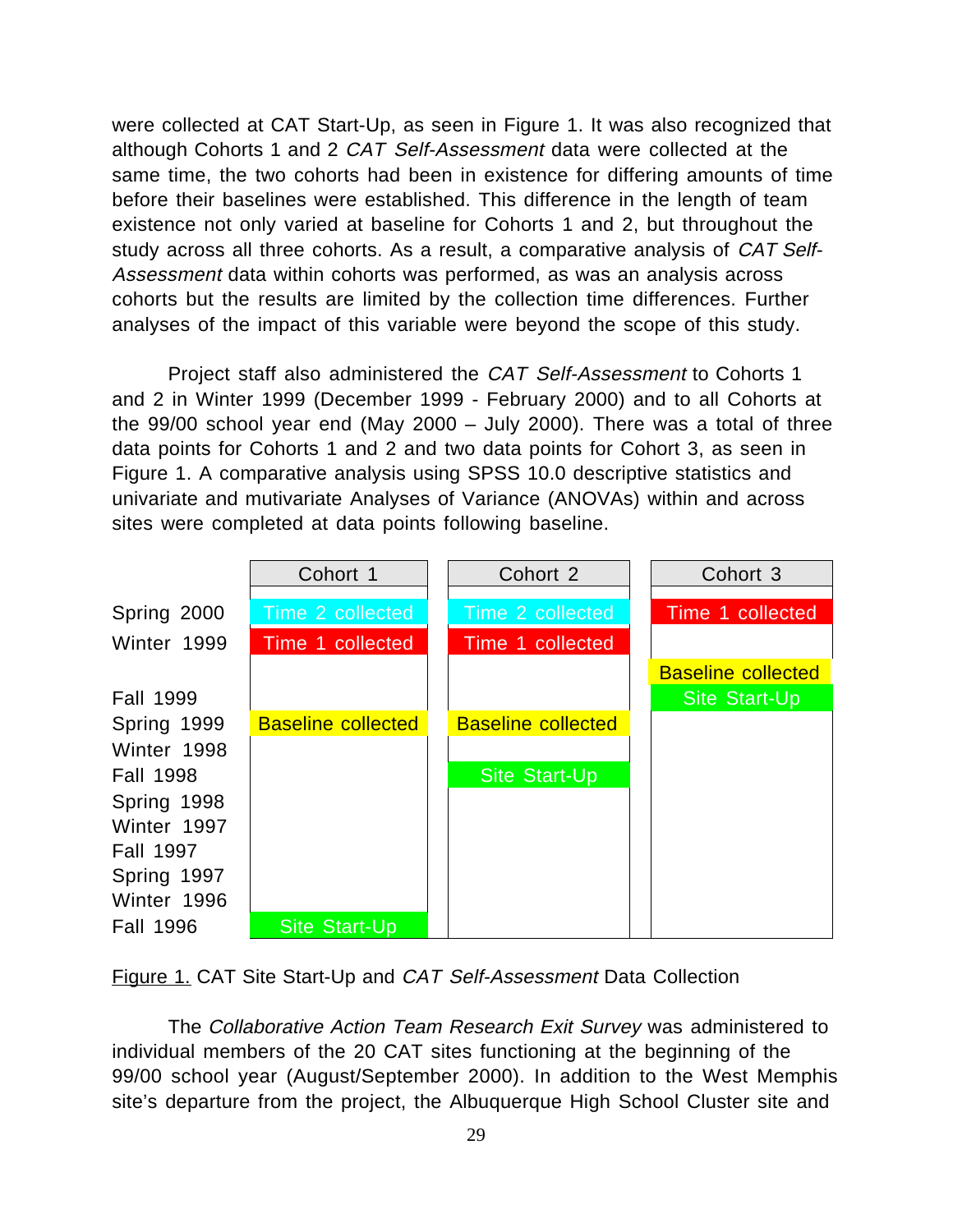Clayton School District site discontinued their Collaborative Action Team meetings and involvement with the project by early 2000 (January/February 2000). Therefore, no Collaborative Action Team Research Exit Survey data were collected for these sites. Percentage results and mean scores were tabulated using SPSS 10.0, explanatory responses to questions were reviewed and categorized, and comparisons within and across sites were performed.

As teams implemented the CAT process, answers were sought to the second research question, "Did the Collaborative Action Team process have an impact on student success?" To assess student outcomes for all three cohorts, general student data available from the school system in each site were compiled for one year prior to the Collaborative Action Team's inception in an individual site and again each year of the team's existence until the completion of the CAT project (see Table 3 for a timeline of data collection activities). No data were collected on student outcomes for the West Memphis, AR site. The data were reviewed to provide a clearer understanding of the current measures being used to determine overall student success within and across CAT sites. A baseline of student outcomes was established and a descriptive comparison of like variables was completed at each data point. It was, however, recognized that many variables across CAT sites differed in regard to definition, i.e., dropout rates differ according to how a particular school or district defines the term; population, i.e., age, gender, grade levels; testing instrument; and time of collection, which limited the extent and results on student outcomes. Further, throughout the development of their Collaborative Action Teams, members felt improving student outcomes was important and one of the main reasons they implemented the CAT process; however, they did not specifically focus their actions on this goal. As a result, an analysis of positive and negative trends in student outcomes across time was performed to assist teams in developing future actions to improve student outcomes and to provide them with a more holistic picture of the network of CAT sites in relation to student outcomes.

Further, as part of the Collaborative Action Team process, the teams developed their own objectives and action plan. Some objectives developed by local collaborative action teams were focused on on-going team development while others were on student success. SEDL project staff interviewed team members, observed team meetings, maintained field notes, and obtained written documentation from sites on team accomplishments in relation to these objectives in order to provide additional information on the impact of the collaborative partnering on team development, sustainability, and student success.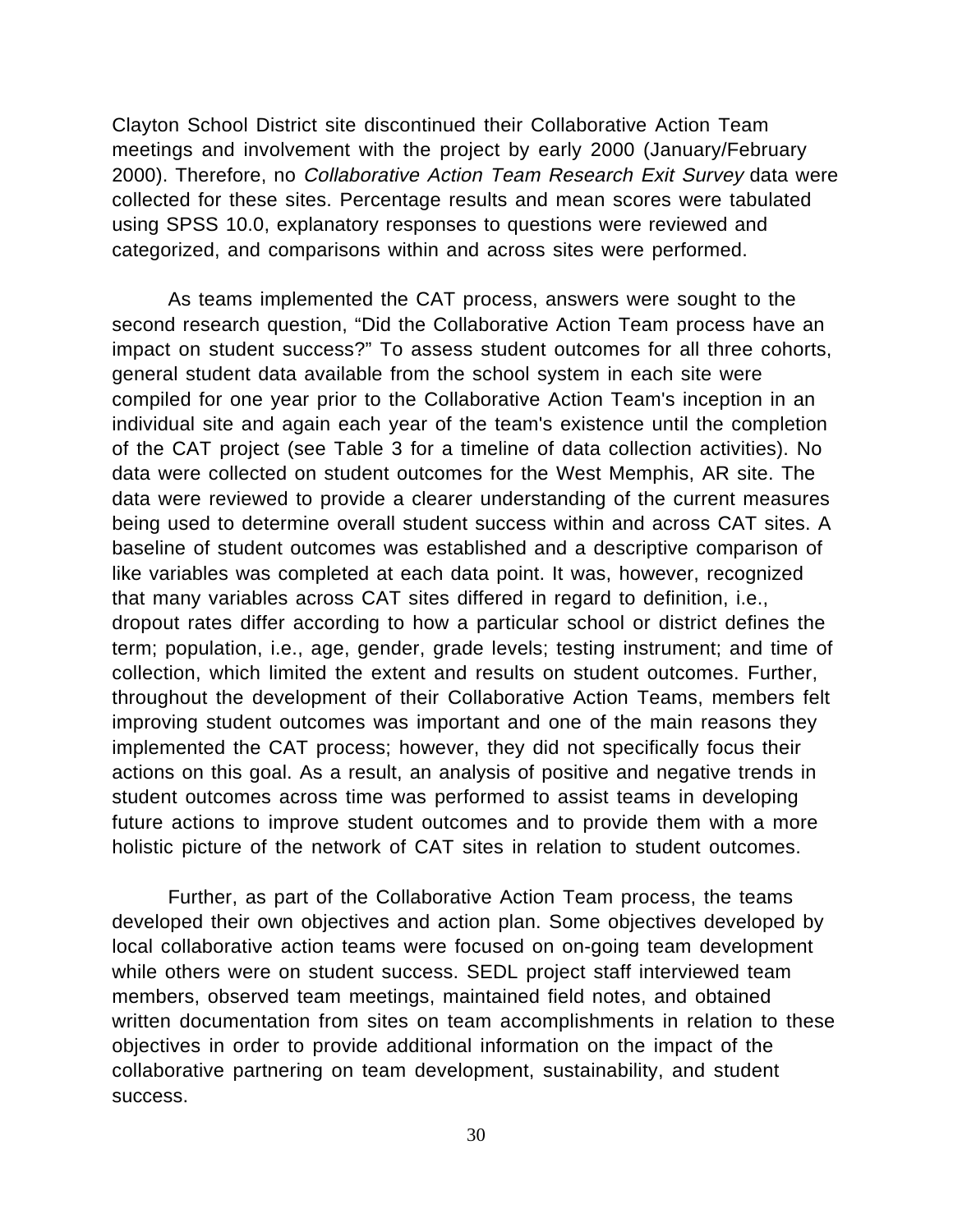# Table 2

| March 1999<br>May 1999             |                          | Reviewed and revised CAT Self-Assessment instrument previously used<br>Start-Up data compiled for Cohort 1 and Cohort 2                                                                                                                                                  |
|------------------------------------|--------------------------|--------------------------------------------------------------------------------------------------------------------------------------------------------------------------------------------------------------------------------------------------------------------------|
| May 1999<br><b>July 1999</b>       |                          | CAT Self-Assessment baseline administered to Cohorts 1 and 2                                                                                                                                                                                                             |
| <b>June 1999</b><br>January 2000   |                          | Cohorts 1 and 2 CAT Self-Assessment and demographic baseline<br>data entered and analyzed for each site and across sites                                                                                                                                                 |
| <b>July 1999</b><br>September 1999 |                          | Developed Collaborative Action Team Research Exit Survey                                                                                                                                                                                                                 |
| August 1999<br>October 1999        |                          | CAT Self-Assessment baseline administered to Cohort 3                                                                                                                                                                                                                    |
| October 1999<br>January 2000       |                          | Reports written on results of Cohorts 1 and 2 baseline analyses                                                                                                                                                                                                          |
| November 1999 -<br>April 2000      |                          | Cohort 3 CAT Self-Assessment and demographic baseline data entered<br>and analyzed for each site and across sites                                                                                                                                                        |
| December 1999<br>February 2000     | $\overline{\phantom{a}}$ | CAT Self-Assessment Time 1 administered to Cohorts 1 and 2<br>Baseline reports disseminated and presentations made to Cohorts 1 and 2                                                                                                                                    |
| February 2000<br><b>May 2000</b>   | $\frac{1}{2}$            | Cohorts 1 and 2 CAT Self-Assessment Time 1 data entered and analyzed;<br>comparison of baseline and Time 1 data for Cohorts 1 and 2 completed                                                                                                                            |
| March 2000<br><b>June 2000</b>     |                          | Reports written on results of Cohort 3 baseline analyses and Cohorts 1 and<br>2 CAT Self-Assessment Time 1 analyses (including baseline comparisons)                                                                                                                     |
| May 2000<br><b>July 2000</b>       |                          | CAT Self-Assessment Time 2 administered to Cohorts 1 and 2 and CAT<br>Self-Assessment Time 1 to Cohort 3<br>Baseline reports disseminated and presentations made to Cohort 3 and to<br>Cohorts 1 and 2 on <i>CAT Self-Assessment</i> Time 1 analyses                     |
| <b>June 2000</b><br>September 2000 |                          | Cohorts 1 and 2 CAT Self-Assessment Time 2 and Cohort 3 CAT Self-<br>Assessment Time 1 data entered and analyzed within and across sites<br>Reports written on results of Cohorts 1 and 2 CAT Self-Assessment Time 2<br>and Cohort 3 CAT Self-Assessment Time 1 analyses |
| August 2000<br>October 2000        |                          | Administered and analyzed Collaborative Action Team Research Exit<br>Survey<br>Reports disseminated and presentations made to Cohorts 1 and 2 on<br>CAT Self-Assessment Time 2 and to Cohort 3 on Time 1 analyses                                                        |
| October 2000<br>December 2000      |                          | Final reports written on results of CAT process implementation and<br>sustainability for all data points for all Cohorts; reports disseminated<br>on the results of the analyses to sites, OERI, and general public                                                      |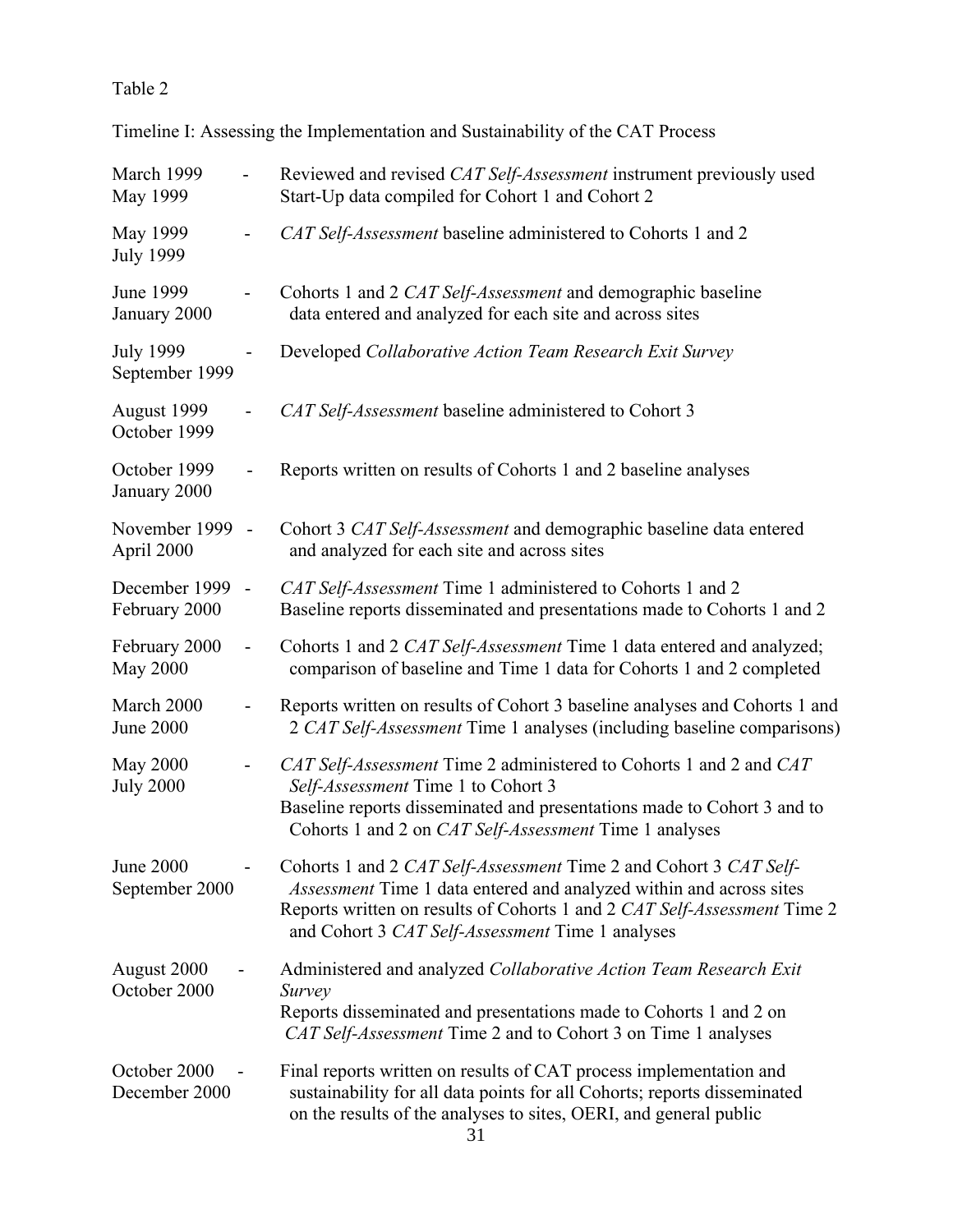# Table 3

Timeline II: Assessing the Impact of the CAT Process on Student Outcomes

| January 1999               | Reviewed current literature and program information related to the impact                                                                                  |  |  |  |  |  |
|----------------------------|------------------------------------------------------------------------------------------------------------------------------------------------------------|--|--|--|--|--|
| April 1999                 | of school-based collaborative efforts on student outcomes                                                                                                  |  |  |  |  |  |
| May 1999<br>August 1999    | Compiled and reviewed Cohort 1 (sites established in 95/96) and Cohort 2<br>(sites established in 98/99) student outcome data and anecdotal<br>information |  |  |  |  |  |
| August 1999<br>outcome     | Compiled and reviewed Cohort 3 (sites established in 99/00) student                                                                                        |  |  |  |  |  |
| November 1999              | data and anecdotal information                                                                                                                             |  |  |  |  |  |
| September 1999 -           | Cohorts 1 and 2 student outcome data entered and analyzed for each site                                                                                    |  |  |  |  |  |
| February 2000              | and across sites                                                                                                                                           |  |  |  |  |  |
| October 1999               | Reports written on results of Cohorts 1 and 2 baseline analyses on student                                                                                 |  |  |  |  |  |
| February 2000              | outcomes                                                                                                                                                   |  |  |  |  |  |
| November 1999 -            | Cohort 3 student outcome data entered and analyzed for each site and                                                                                       |  |  |  |  |  |
| April 2000                 | across sites                                                                                                                                               |  |  |  |  |  |
| December 1999 -            | Reports disseminated and presentations made to Cohorts 1 and 2 on                                                                                          |  |  |  |  |  |
| February 2000              | student outcome baseline analyses                                                                                                                          |  |  |  |  |  |
| March 2000                 | Reports written on results of Cohort 3 baseline analyses on student                                                                                        |  |  |  |  |  |
| <b>June 2000</b>           | outcomes                                                                                                                                                   |  |  |  |  |  |
| May 2000                   | Reports disseminated and presentations made to Cohort 3 on student                                                                                         |  |  |  |  |  |
| <b>June 2000</b>           | outcome baseline analyses                                                                                                                                  |  |  |  |  |  |
| May 2000<br>September 2000 | Collected final student outcome data for all Cohorts                                                                                                       |  |  |  |  |  |
| <b>June 2000</b>           | All cohorts final student outcome data entered and analyzed for each site                                                                                  |  |  |  |  |  |
| October 2000               | and across sites (including comparison with previous school year data)                                                                                     |  |  |  |  |  |
| <b>July 2000</b>           | Reports written on results of impact of CAT process on student outcomes                                                                                    |  |  |  |  |  |
| November 2000              | for all data points for all cohorts                                                                                                                        |  |  |  |  |  |
| November 2000 -            | Final reports disseminated on impact of the CAT process on student                                                                                         |  |  |  |  |  |
| December 2000              | outcomes to all cohorts, OERI, and general public                                                                                                          |  |  |  |  |  |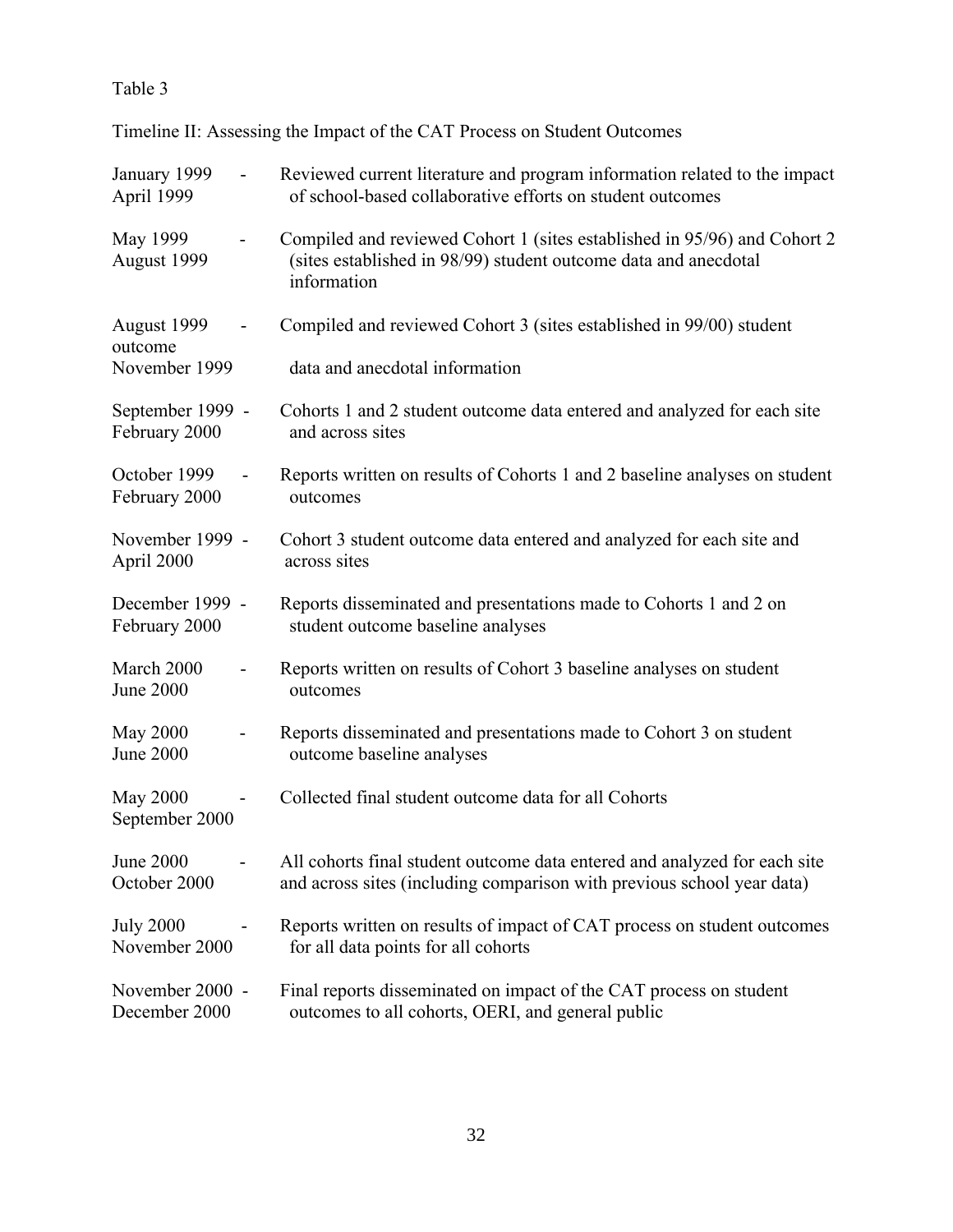#### **Summary**

SEDL conducted an applied research project using descriptive and empirical approaches to assess the implementation of the Collaborative Action Team process to improve results for students and families. Data were collected and analyzed using quantitative and qualitative methods to answer two research questions regarding the implementation and sustainability of the CAT process and its impact on student outcomes. Various measurement instruments were developed to obtain new and existing data from individuals and school systems in the CAT sites. Comparisons within and across sites were performed.

The results of the analyses of the data are discussed in the next four sections. Section 6: Site Characteristics provides a descriptive picture of CAT site demographics based on general geographic information and responses given on the application to become a SEDL CAT site. Section 7: Collaborative Action Team Sustainability reports on team progress through the CAT process and future sustainability based on team members' responses on the CAT Self-Assessment, on the Collaborative Action Team Research Exit Survey, and in interviews with SEDL project staff, as well as observations of CAT meetings and other team activities and events. Section 8: Student Outcomes describes the trends in student standardized test achievement scores and in attendance, graduation, and dropout rates across the CAT sites and team actions to improve student success. Section 9: Results in the Rural Collaborative Action Team Sites presents the analyses of the data on sustainability and student outcomes specific to only the four Rural Development CAT sites. The significance of the results to school-based collaboration and, more generally, to educational reform are discussed in the final section, Section 10: Implications and Recommendations.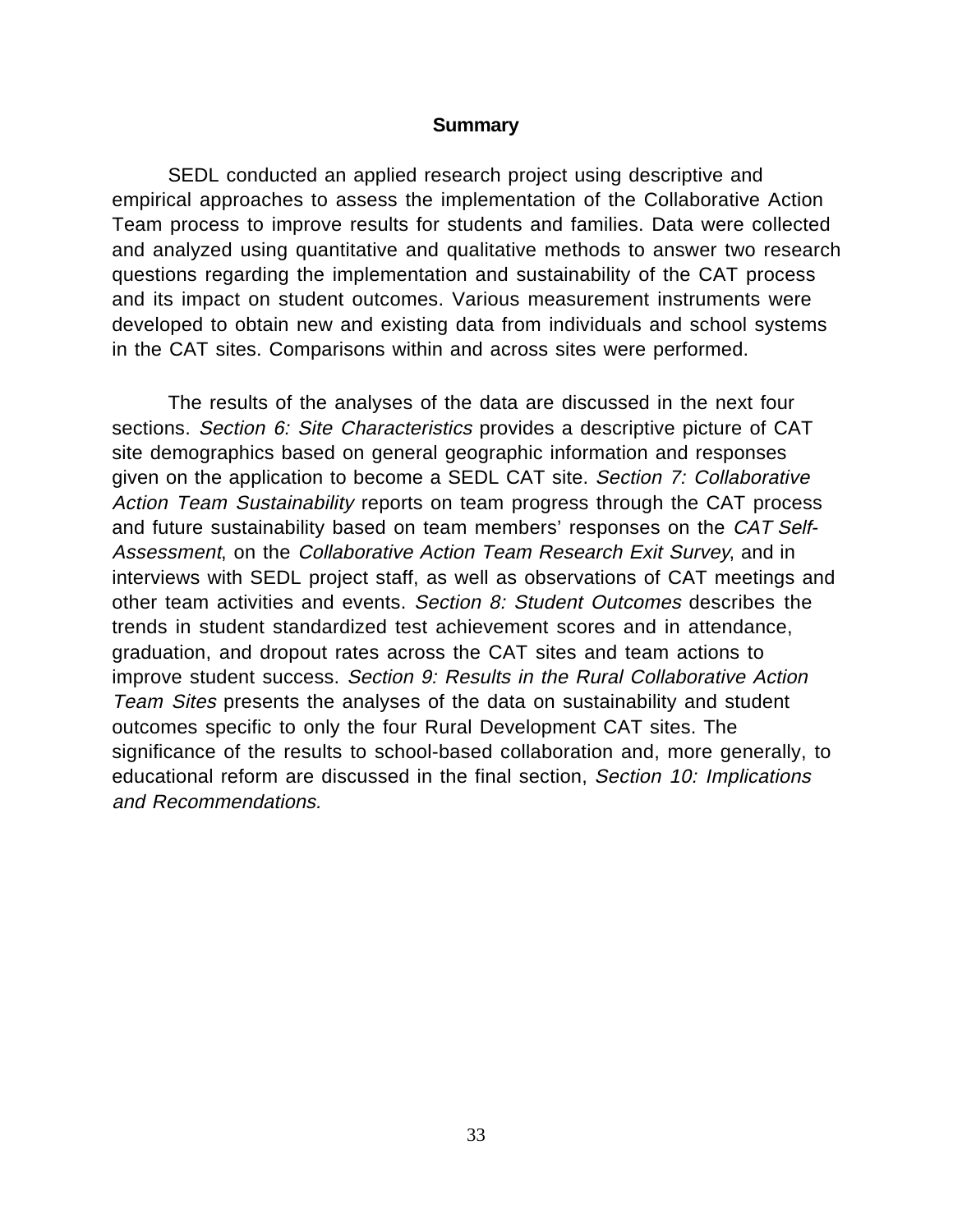## **Section 6: Site Characteristics**

Southwest Educational Development Laboratory project staff solicited applications for prospective Collaborative Action Team (CAT) sites in Year 1 (school year 96/97), Year 3 (98/99), and Year 4 (99/00). In Year 1, five sites, one in each state of SEDL's region, were selected to comprise Cohort 1. Ten Cohort 2 sites across the region were selected in 1998 and, one year later eight Cohort 3 sites were selected in four states. Each site completed an application with general demographic information and previous collaboration experience. However, the application form was changed over time to include additional information from each cohort. Therefore, some of the application data collected were not available for all of the sites. Data collected through SEDL project staff contacts with CAT members did provide some additional information regarding site characteristics. A general description and analysis of the characteristics of all 23 CAT sites, and distinctions by cohort, are reported in this section.

#### **Demographics**

The 23 CAT sites have similarities and differences in geographic and socio-economic demographics. Some sites are urban, some suburban, and others rural. Some sites lie within a large metropolitan area and others just outside. Some cover a large portion of a district, parish, or county, while others are small isolated communities with little nearby. According to the US Census Bureau (1995), the total population of residents in the geographic areas surrounding the CAT sites varies greatly, i.e., ranging from 767 persons in Balmorhea, TX to 496,938 persons in New Orleans, LA (see Table 4). The level of poverty of the residents in these areas also varies widely, ranging from 11% in Ponca City, OK to 50% in Marianna, AR (see Table 4).

Fifteen CAT sites (65%) serve a rural population compared to eight urban sites. Four of the rural sites are along the US/Mexico border and two are located in the Mississippi delta region. Nineteen sites serve predominantly minority populations, i.e., African-American, Hispanic, or Native American. More specifically, the Cohort 1 sites include three rural, one with a majority African-American population and another with a majority Hispanic population. The other two sites are urban, each with a majority Hispanic population. Six of the Cohort 2 sites are rural, four with a majority Hispanic population and one with a majority African-American population. Two of these five sites also serve at least a 10% population of Native American students. The other four sites are urban, three with a predominantly Hispanic population and the other with a majority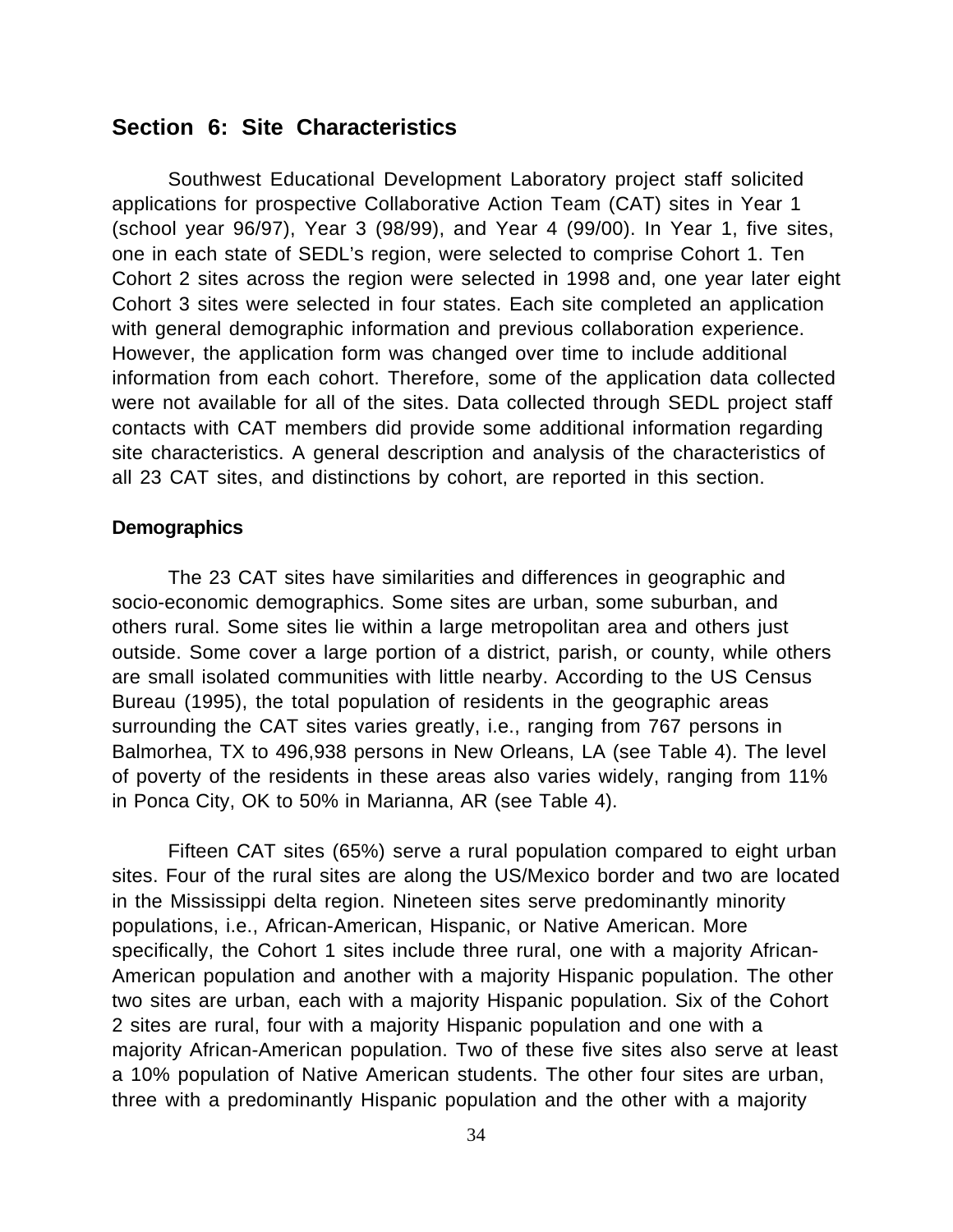African-American population. Six of the eight Cohort 3 sites are rural, one each with a majority African-American and Hispanic population. Another site serves at least a 25% population of Native American students and two other sites serve at least a 40% minority population including Hispanic, African-American, and/or Native American students. The remaining two of the eight sites are urban, both with a majority African-American population. For more detail on these data for all 23 CAT sites, refer to Table 1.

### Table 4

|                           | Total                                            | %       |                      | Total   | %               |
|---------------------------|--------------------------------------------------|---------|----------------------|---------|-----------------|
| CAT area                  | people                                           | Poverty | CAT area             | People  | Poverty         |
| Cohort 1 sites            |                                                  |         | Cohort 3 sites       |         |                 |
| West Memphis, AR          | 28,259                                           | 23      | Little Rock, AR      | 175,781 | 14              |
| St. Bernard Parish, LA    | 66,631                                           | 15      | Marianna, AR         | 5,910   | 50 <sub>o</sub> |
| Albuquerque, NM           | 384,736                                          | 14      | Marshall, AR         | 1,318   | 27              |
| (Rio Grande Cluster site) |                                                  |         |                      |         |                 |
| Oklahoma City, OK         | 482,660                                          | 16      | East Baton Rouge, LA | 380,105 | 19              |
| Fabens, TX                | 5,599                                            | 43      | Clayton, OK          | 638     | 42              |
| Cohort 2 sites            |                                                  |         | Clinton, OK          | 9,294   | 21              |
| <b>Pine Bluff, AR</b>     | 57,140                                           | 27      | Pharr, TX            | 32,921  | 44              |
| <b>New Orleans, LA</b>    | 496,938                                          | 31      | Terrell, TX          | 12,490  | 22              |
| Los Lunas, NM             | 6,013                                            | 25      |                      |         |                 |
| Mora, NM                  | 2,636                                            | 30      |                      |         |                 |
| Ponca City, OK            | 26,359                                           | 11      |                      |         |                 |
| <b>Balmorhea, TX</b>      | 767                                              | 36      |                      |         |                 |
| Del Valle, TX             | 5,635                                            | 28      |                      |         |                 |
| Rio Hondo, TX             | 1,793                                            | 41      |                      |         |                 |
| Albuquerque, NM           | (Albuquerque Cluster and Highland Cluster sites) |         |                      | 384736  | 14              |

#### Total Population and Poverty in CAT Surrounding Area

Nine of the 23 Collaborative Action Team sites are located in areas that have been designated by the US Housing and Urban Development Department as Enterprise Communities. This initiative was established to create jobs and business opportunities in the most economically distressed areas of inner cities and the rural heartland by providing performance grants and tax incentives. The designated areas are: Little Rock and Marianna, AR; New Orleans, LA; Albuquerque and Mora, NM; Oklahoma City, OK; and Rio Hondo, TX.

The level of economic distress in the CAT sites is even more pronounced for the student population in each CAT site. Many students are economically disadvantaged and receive free and reduced lunch services in their schools (see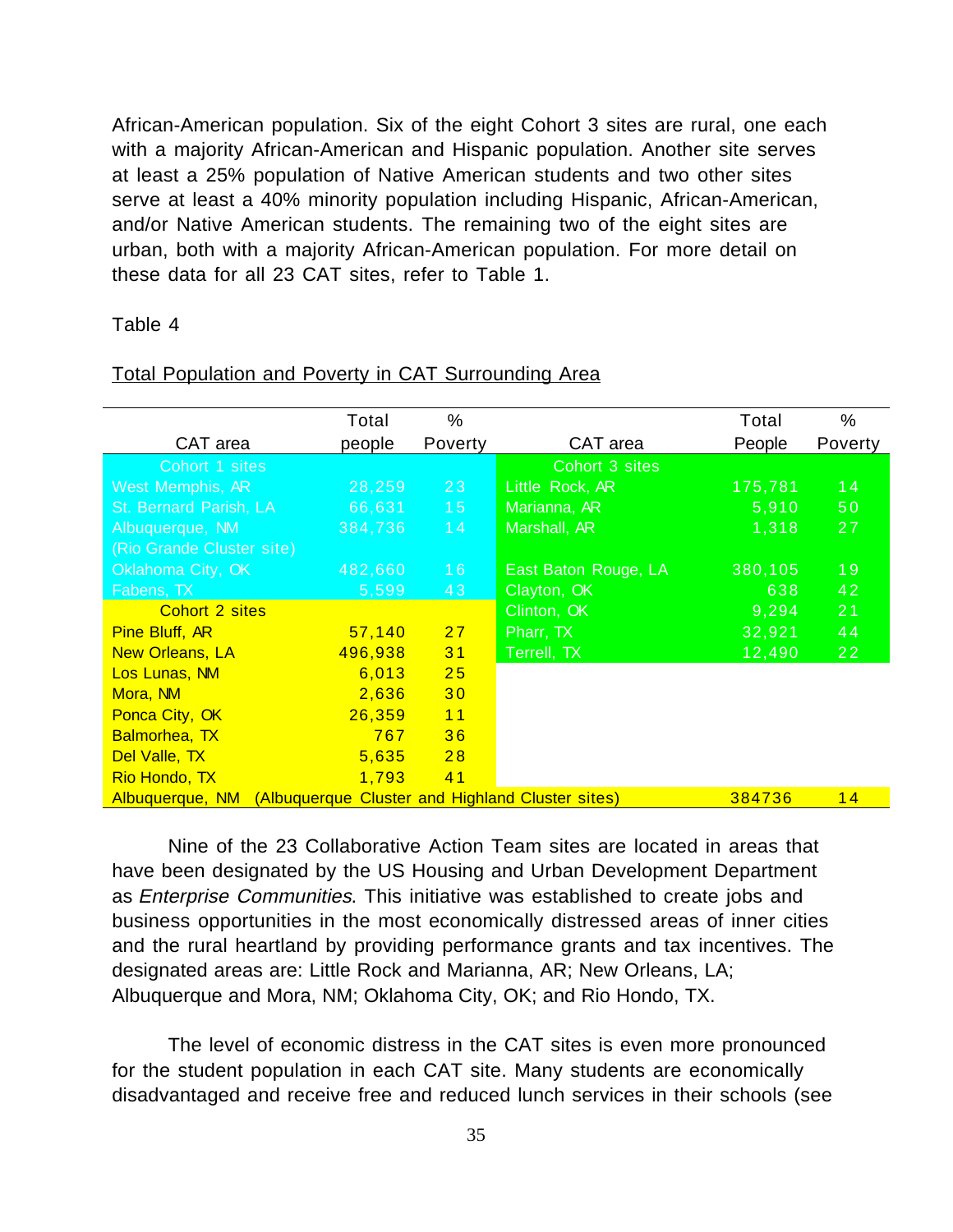Table 1). In 18 out of 21 of the CAT sites, at least 50% of the students were in the free and reduced lunch program, with a mean of 77.7% in all of these sites (data were unavailable for two sites).

### **Types of Schools Served**

The 23 CAT sites are comprised of four elementary schools, three middle schools, one high school, 11 school districts, and three feeder school clusters, i.e., 132 schools. Ten of the teams serve students in one school, while the other 13 teams serve between two and 48 schools. Cohort 1 is comprised of one elementary school, two middle schools, one school district, and one school cluster, i.e., 20 schools. Cohort 2 includes two elementary schools, one middle school, one high school, four school districts, and two school clusters, i.e., 42 schools. Cohort 3 has two elementary schools and six school districts, i.e., a total of 70 schools (see Figure 2).





### **Expected Membership**

When asked to list home, school, and community representatives on their application, 21 of the CAT sites proposed teams ranging from 5–36 people, with an average of 19 per team (two sites did not provide data). The sites identified an average of seven school, six community, and six home representatives. The sites were not asked to specify student representatives.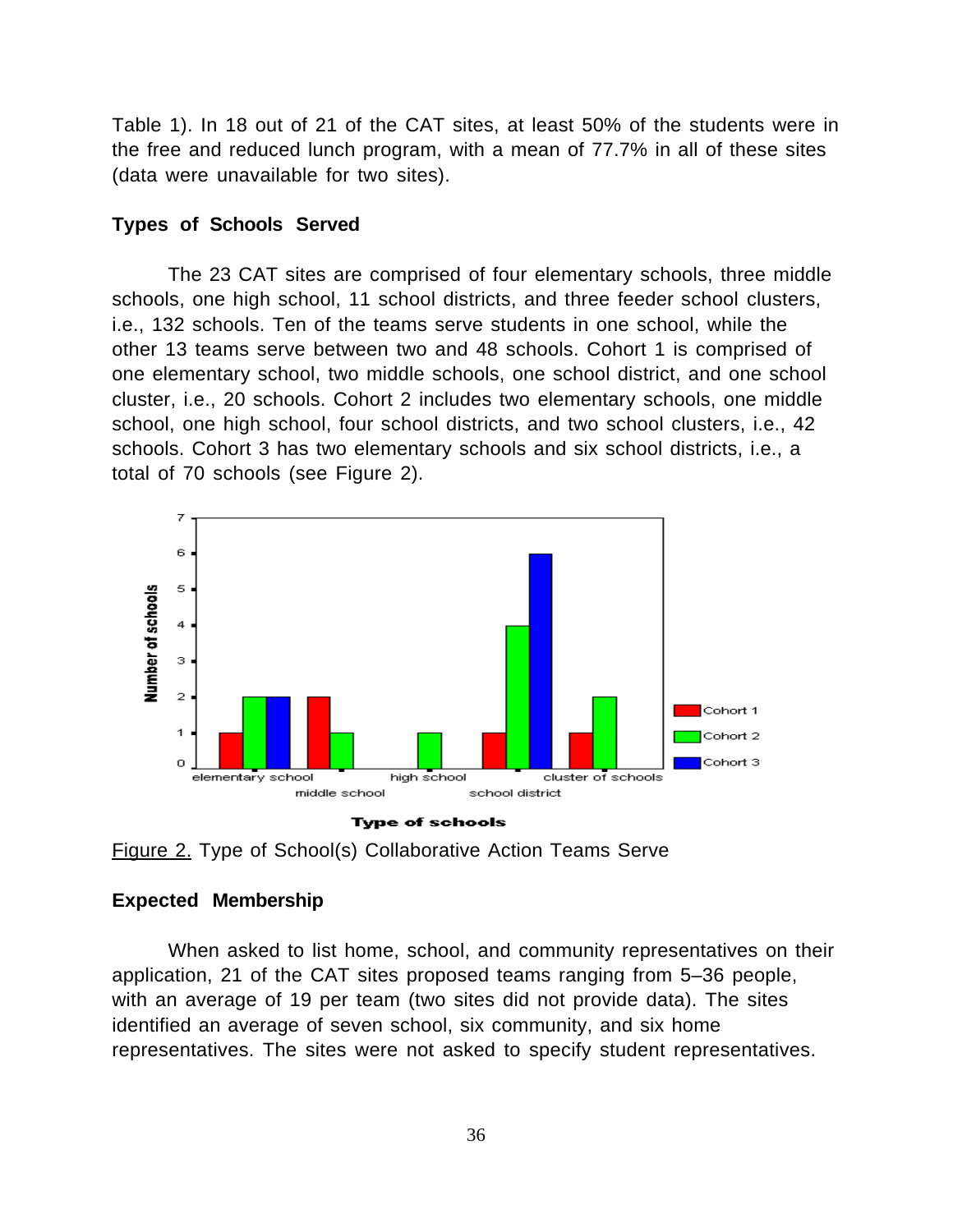Cohort 1 sites proposed teams ranging from 6–36 persons, with an average of 24 members per team. They anticipated an average of eleven school, nine community, and five home representatives. The Cohort 2 sites expected teams with 5-23 members, with an average of 15 in each site including five each of home, school, and community representatives. The Cohort 3 sites proposed teams that ranged from 12-27 in number, with an average of 21 members per team. They expected an average of eight school, seven community, and seven home representatives to participate on their teams.

### **Special Programs**

Data were obtained from all 23 CAT sites on the presence of special programs in their school(s) at application. Three sites, all individual middle schools, had no special programs. Four sites (17%) indicated they had a Parents as Teachers project in the school, district, or cluster. Seven sites (30%) indicated they had a Home Instruction Program for Preschool Youngsters (HIPPY) project. Thirteen sites (57%) reported Head Start programs functioning. Only one site reported a Parents as Leaders (PALs) project and three sites (13%) reported Communities in Schools (CIS) as present in the school, district, or cluster. Cohort 1 recorded two Head Start programs and one HIPPY program. Cohort 2 identified two Parents as Teachers, one HIPPY, five Head Start programs, one PALS, and two CIS programs. Cohort 3 noted two Parents as Teachers programs, five HIPPY programs, six Head Start programs, and one CIS program (see Figure 3).



Figure 3. Special School Programs in CAT Sites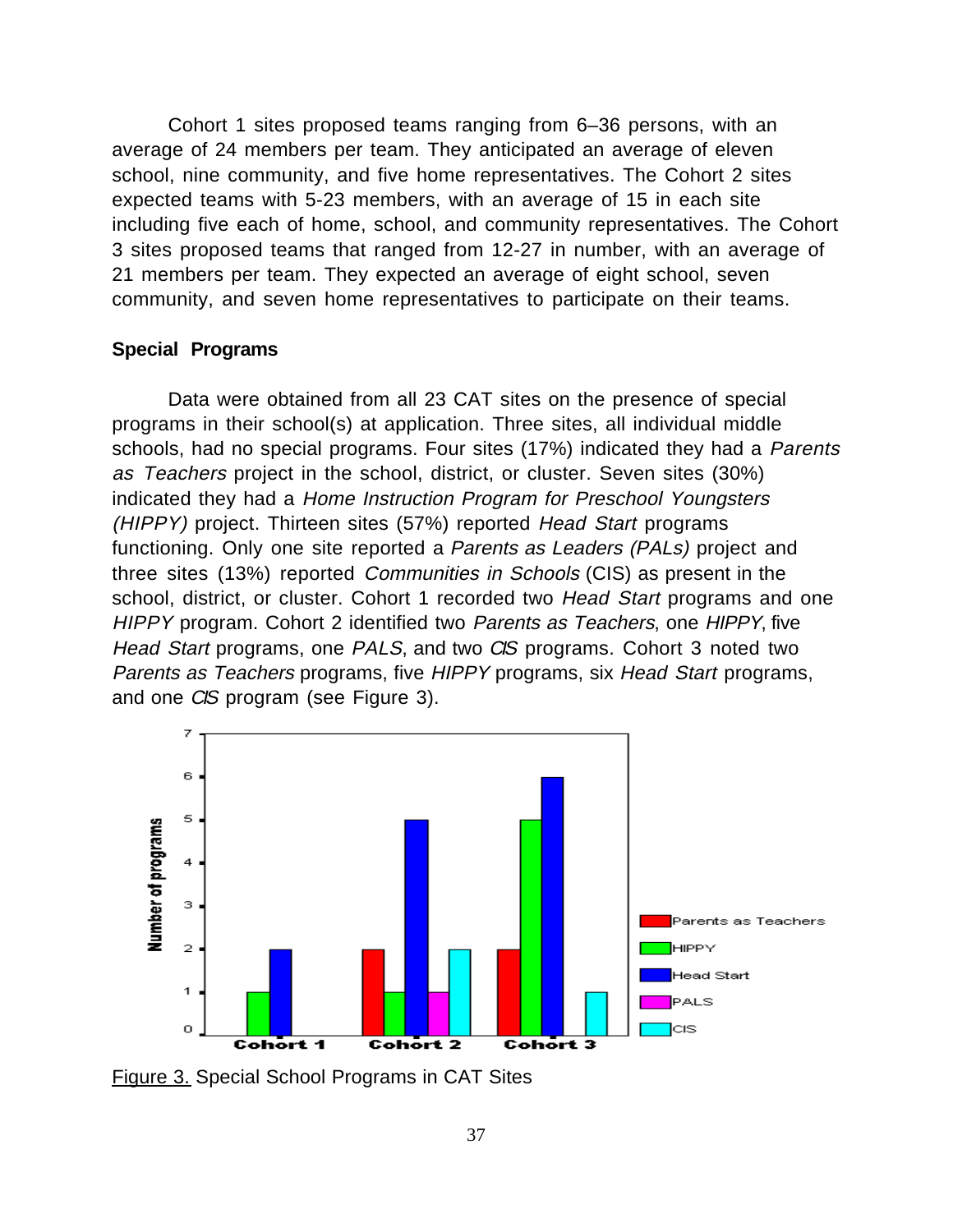## **School Improvement and Collaborative Efforts**

All but one of the 19 CAT sites (95%) responded affirmatively when asked, at application, if their school district was engaged in school improvement. The one site that responded its district was not involved in school improvement efforts was in Cohort 3. Data on the details of the school improvement efforts were not obtained.

At application, 20 of the 23 sites (87%) indicated they had been involved in previous collaborative partnerships. All of the Cohort 1 sites had been involved in these partnerships through either a human service collaborative or a parent-teacher association, and four had been in SEDL's previous Home, School, Community Partnership project. Seven of the Cohort 2 sites (70%) indicated they had been involved in previous partnerships through human service collaboratives, site-based committees, school-to work programs, or campus improvement programs. Six Cohort 3 sites (75%) were involved in partnerships at application. These partnerships included school-to-work programs, parental involvement teams, tutoring/mentoring/training, book programs, and prevention/intervention programs.

Of the 20 CAT sites who identified they had been involved in previous collaborative partnerships, 10 were individual school or school cluster sites and the other 10 were school districts. Two of the individual sites indicated their schools were involved in collaborative partnerships, however, their school districts were not. Conversely, one individual site responded they were not involved in collaborative partnerships, however, their school district had been.

### **Confidence in Starting a CAT**

On their applications, sites in Cohorts 2 and 3 were asked to rate the level of their confidence in whether their CAT could accomplish various activities. Data on confidence levels were unavailable for the Cohort 1 sites and two of the Cohort 2 sites. The rating scale for each of the eight questions about confidence ranged from a 4 meaning "high confidence" to a 1 indicating "no confidence". On average, the sites responded they were close to highly confident but not yet completely confident they could carry out all of the following activities:

• Put time and energy into the CAT ( $N = 16$ ;  $M = 3.75$ )<sup>3</sup>

 $\frac{1}{3}$  $3 \text{ N}$  refers to the number of respondents;  $\text{ M}$  refers to the mean score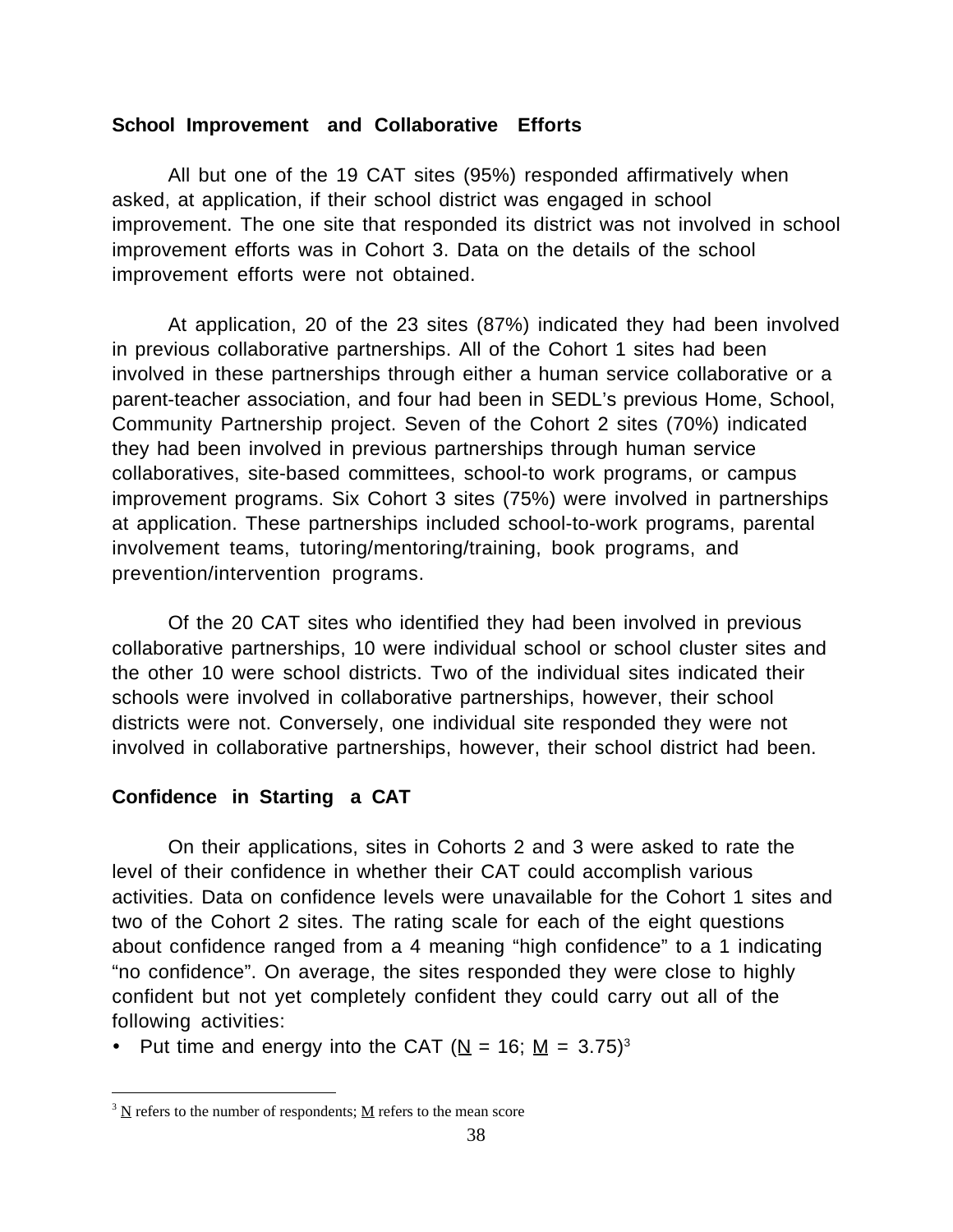- · Include a balanced membership among representatives of home, school, and community ( $N = 16$ ;  $M = 3.88$ )
- Include students as full members if secondary schools are involved ( $N = 14$ ;  $M = 3.86$
- Develop a self-reliant CAT  $(N = 16; M = 3.50)$
- Deal with controversy  $(N = 16; M = 3.75)$
- Develop leadership among CAT members  $(N = 16; M = 3.94)$
- Share responsibility for CAT development with all CAT members ( $N = 16$ ; M = 3.81)
- Secure space, postage, supplies, and refreshments for meetings ( $N = 16$ ; M  $= 3.94$ ).

The eight Cohort 2 sites who responded were more confident they could have a balanced membership on their CAT and secure space and supplies than they were about their ability to be self-reliant or deal with controversy within their group. As a whole, the Cohort 3 sites were most confident they could include student representation on their CAT, but were much less confident they could be self-reliant or develop leadership and share responsibility among team members (see Figures 4a and 4b).



Figures 4a and 4b. Team Confidence Level for Activity Accomplishment

### **Key Issues, Challenges, and Opportunities**

All 23 sites identified key issues in their school communities. The most common issue across the sites was increasing parental involvement in the schools. Social concerns such as substance abuse, violence, and activities for students were also frequently noted. The issue of student achievement and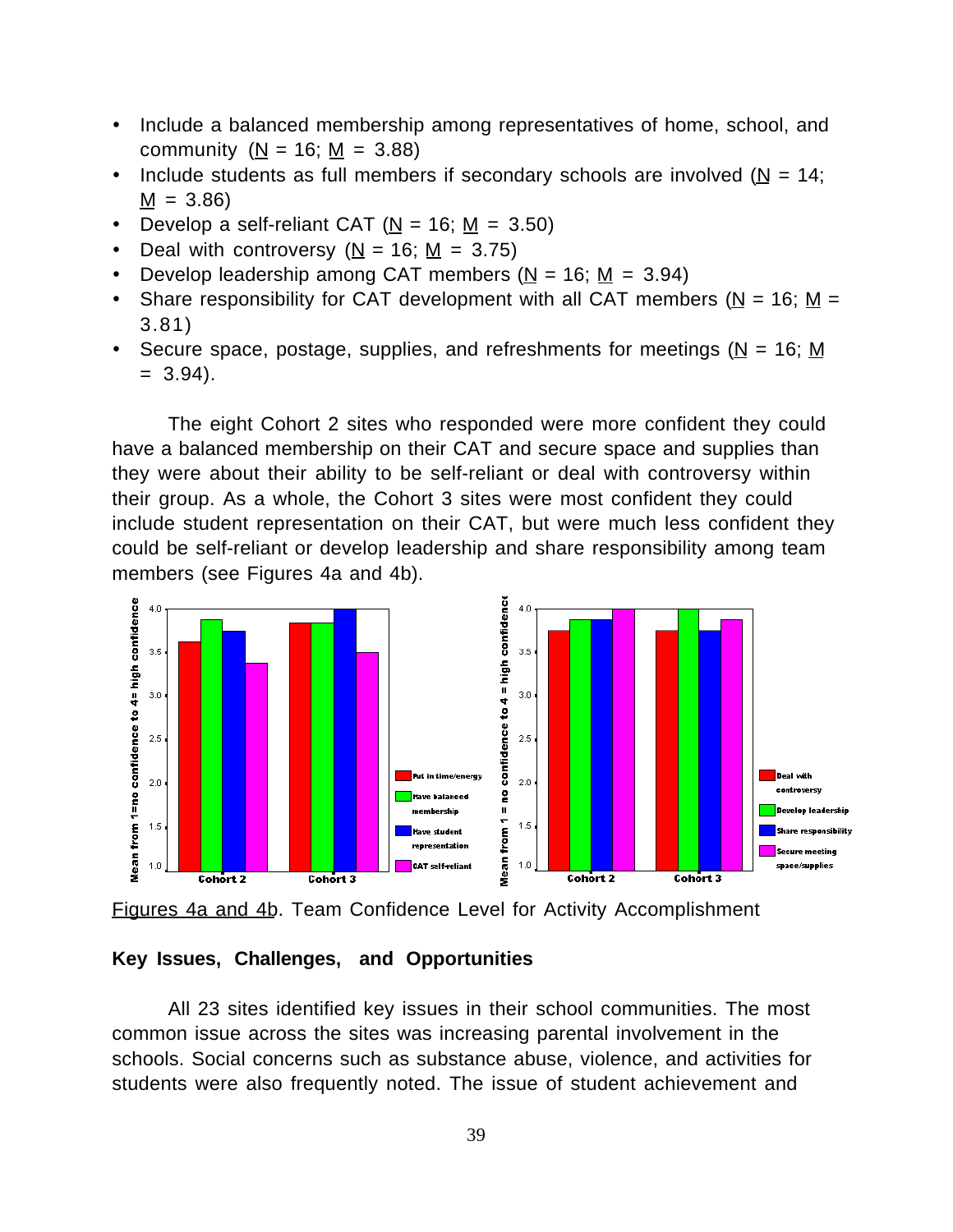other student outcomes was not as prevalent across the sites. The Cohort 1 sites identified parent involvement and training, student achievement, teen pregnancy, and violence prevention. The Cohort 2 sites described communication, parental and community involvement, a safe learning environment, after-school activities, drugs, gangs, violence, attendance, and staff development as their key issues. Parental involvement, public transportation, student achievement, upgrading curriculum, economic disadvantage, increased funding, drugs, gangs, and violence were key issues outlined by the Cohort 3 sites.

In addition to identifying issues in their school communities, all 23 sites described one or more challenges they face in their community. Three challenges were most prominent: parental involvement, juvenile violence, and economic disadvantage (see Figure 5). Three of the five Cohort 1 sites indicated parental involvement as their biggest challenge, while the other two sites indicated their challenges were juvenile violence (including teen pregnancy). Four of the Cohort 2 sites also identified juvenile violence as their greatest school community challenge; however, economic problems were prevalent as well. Racial tensions, gangs, and parental involvement were also identified as challenges. Economic disadvantage was also the most prevalent challenge for the Cohort 3 sites along with the challenges of juvenile violence and gangs. The Cohort 3 sites also indicated they were challenged by school board problems.



**Type of community challenges** 

Figure 5. Type of School Community Challenges in CAT Sites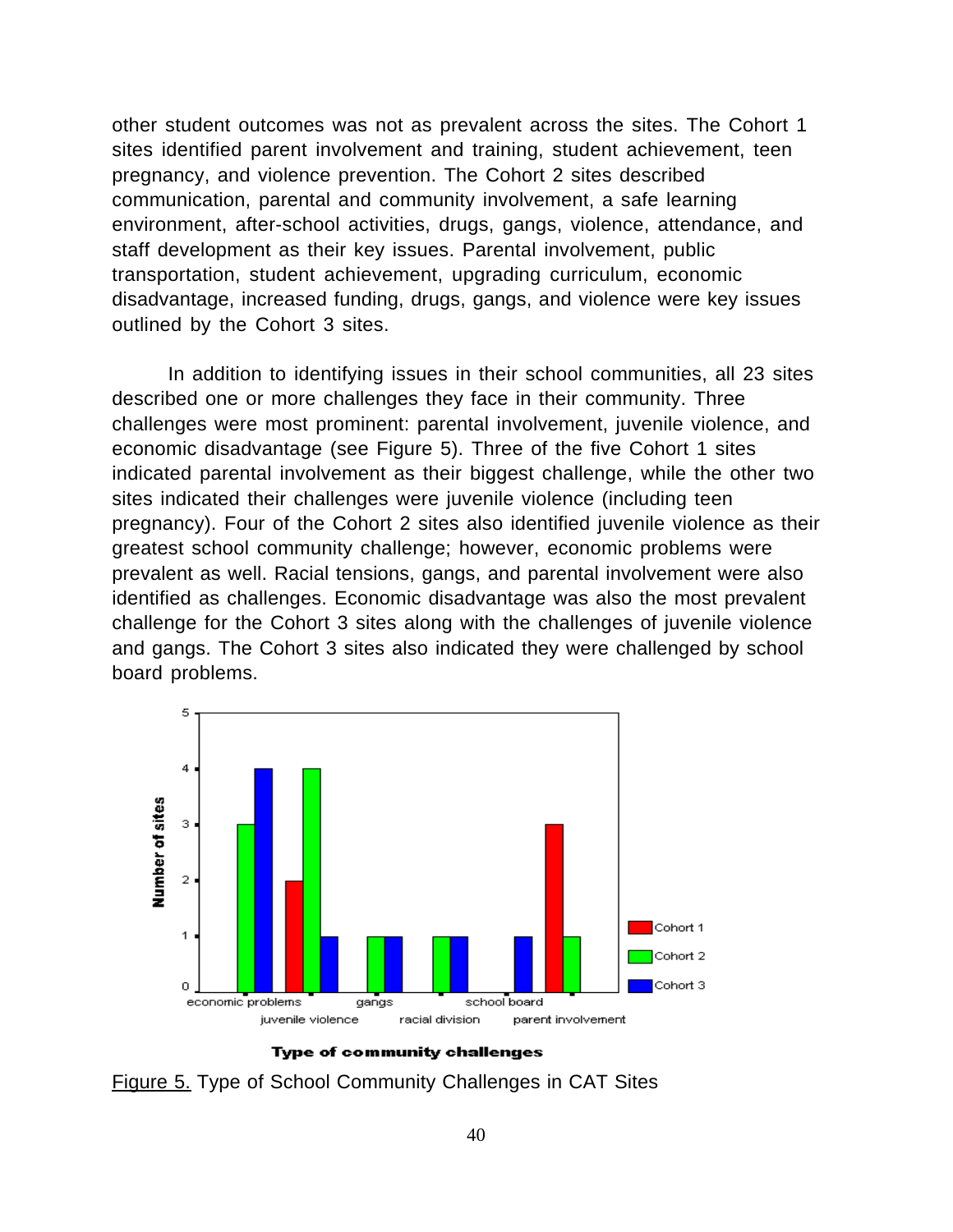In contrast to the multitude of challenges the sites listed on their applications, only 13 sites (57%) identified they had opportunities to face these challenges. The opportunities included foundation support, a 21st Century Community Learning Center grant, new industry, and recent election results to pass a bond issue or establish a salary raise for teachers.

# **Community Culture**

On their applications, sites in Cohorts 2 and 3 were asked to describe their community culture by rating various factors in the environment. Data on community culture were unavailable for the Cohort 1 sites and two of the Cohort 2 sites. The rating scale for each of the nine questions about community culture ranged from a 4 meaning "widespread" to 1 indicating "not at all". On average, the sites responded that the following factors somewhat exist in their community that might directly affect the development and success of their CAT:

- Community is deeply committed to nurturing children ( $N = 15$ ;  $M = 2.93$ )
- Businesses actively support civic efforts  $(N = 16; M = 2.84)$
- Parents have a direct impact on school decisions ( $N = 16$ ;  $M = 2.69$ )
- All groups in the community are included in decision-making ( $N = 16$ ; M = 2.25)
- Health and human services are provided in schools ( $N = 16$ ;  $M = 2.50$ )
- People are open to learning new ways of doing things ( $N = 15$ ;  $M = 2.60$ )
- Certain groups are excluded from positions of power and authority ( $N = 14$ ;  $M = 2.29$
- Segments of the faith community are active in community matters ( $N = 16$ ;  $M = 2.56$
- Business and civic leaders work with schools as equal partners ( $N = 16$ ; M = 2.69).

In general, the eight sites in Cohort 2 for which data were obtained described more community factors in existence than did the Cohort 3 sites (see Figures 6a and 6b). The Cohort 2 sites identified that not all groups in the community are included in decision-making and some are excluded from positions of power and/or authority. This was also seen in the Cohort 3 site responses in addition to less faith community involvement and health and human services in the schools. Further, the Cohort 3 sites indicated people in the community are not as open to learning new ways of doing things.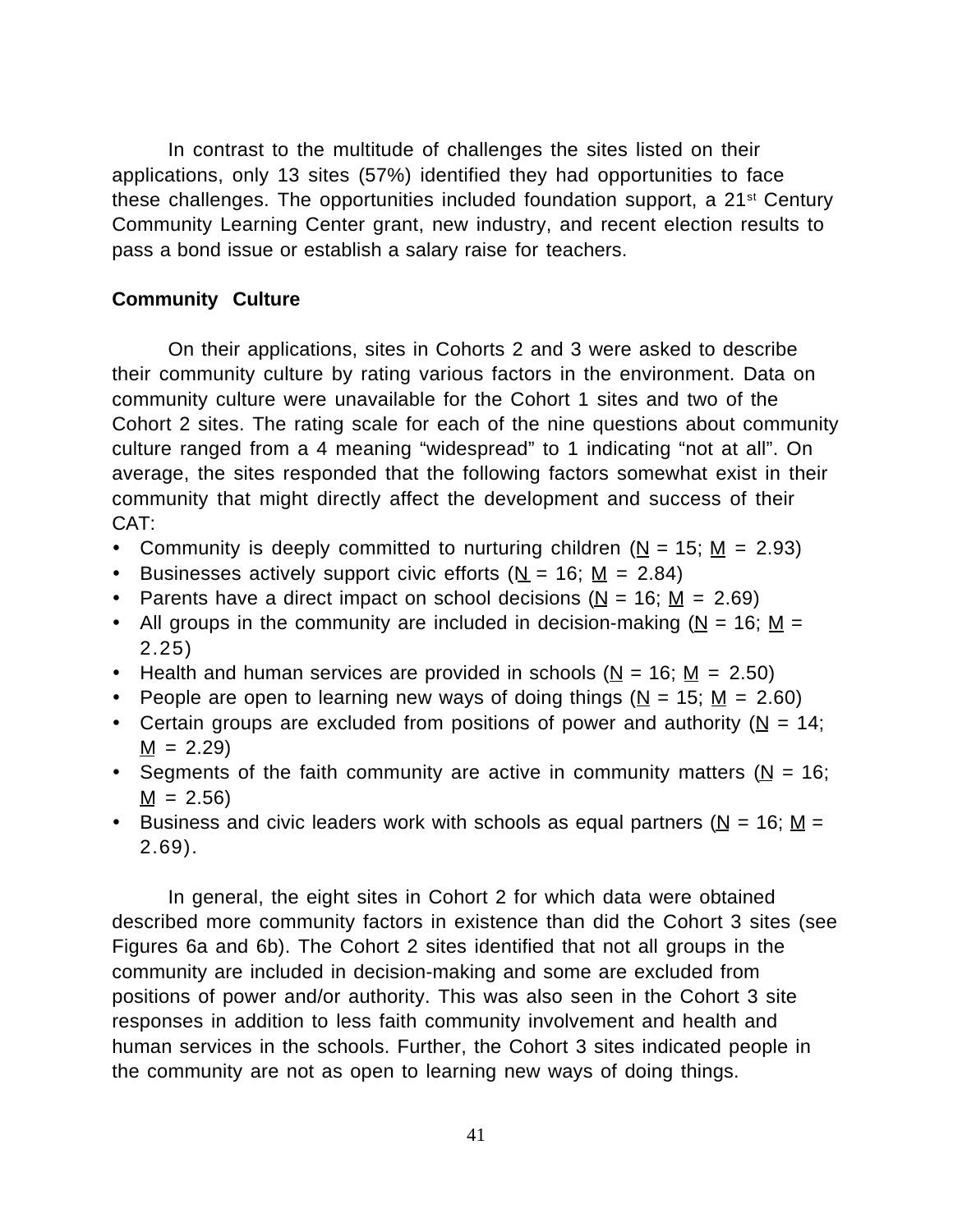

Figures 6a and 6b. Existence of Community Factors in CAT Sites

### **Parent Involvement**

Although parent involvement was identified as one of the biggest challenges faced by many of the sites at the time of their application to SEDL, all 23 responded they had active parent involvement groups or some other form of parent involvement. Parents were involved in various programs such as members of parent-teacher associations (PTA), booster clubs, volunteers, sitebased decision-making committees, and parent advisory committees. Parents were also involved in school activities and events such as adult education and parenting classes; fundraising; mentoring; and student field trips, athletics, and band.

#### **School District Support**

Of the 19 CAT sites who identified previous collaborative partnerships, five (26%) indicated the district superintendent was not supportive of the effort. The four CAT sites that did not have previous partnering all indicated the district superintendent was supportive of the proposed CAT effort. All but two of the 23 sites (91%) agreed the school district would provide representation at CAT meetings and all but one (96%) said the district would commit to maintaining communication with the people organizing the CAT. Ninety-one percent of the sites (21 sites) responded the district would participate in CAT activities or events and 96% (22 sites) reported the district would provide space for meetings. The least support indicated from the district, although still high, would be to provide refreshments for CAT meetings (87% or 20 sites said the district would).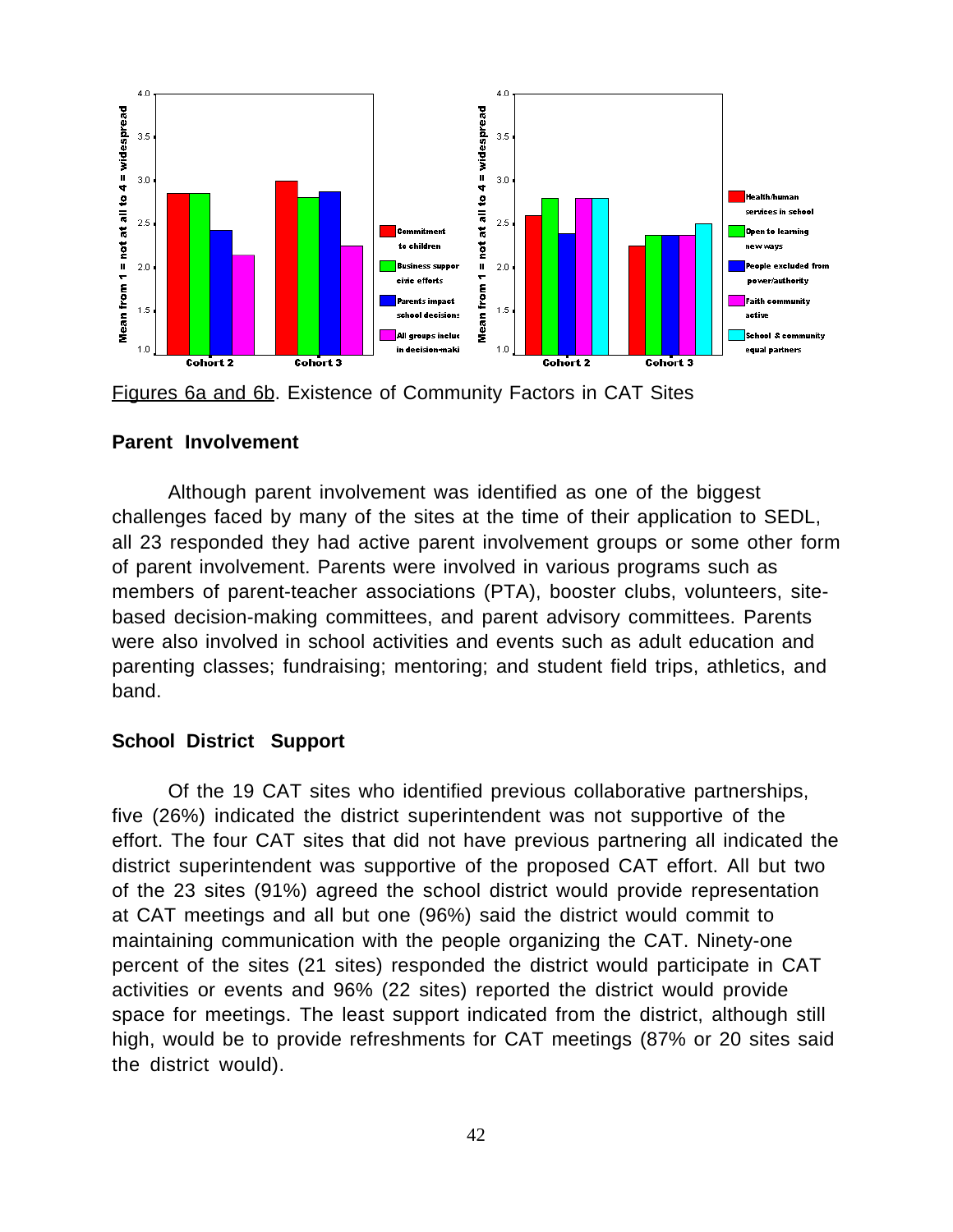### **Getting Off the Ground**

As mentioned earlier in this report, SEDL project staff provided each CAT site with Start-Up Training to assist them in getting their teams functioning. Between August and October 1996, the first five sites in Cohort 1 each received 6 hours of training. Each Cohort 2 site received eight hours of Start-Up Training between June and November 1998. The number of hours of the Start-Up Training increased to 10 for the Cohort 3 sites.

The number of days between a site's Start-Up Training and its first CAT meeting varied, ranging from 12 to 66 days (see Figures 7a, 7b, and 7c). Many sites were able to get off the ground within one month of their initial training. Others had more difficulty coming to consensus about logistics for the first meeting.



**CAT site** 

Figure 7a. Days Between Start-Up Training and First CAT Meeting for Cohort 1 Sites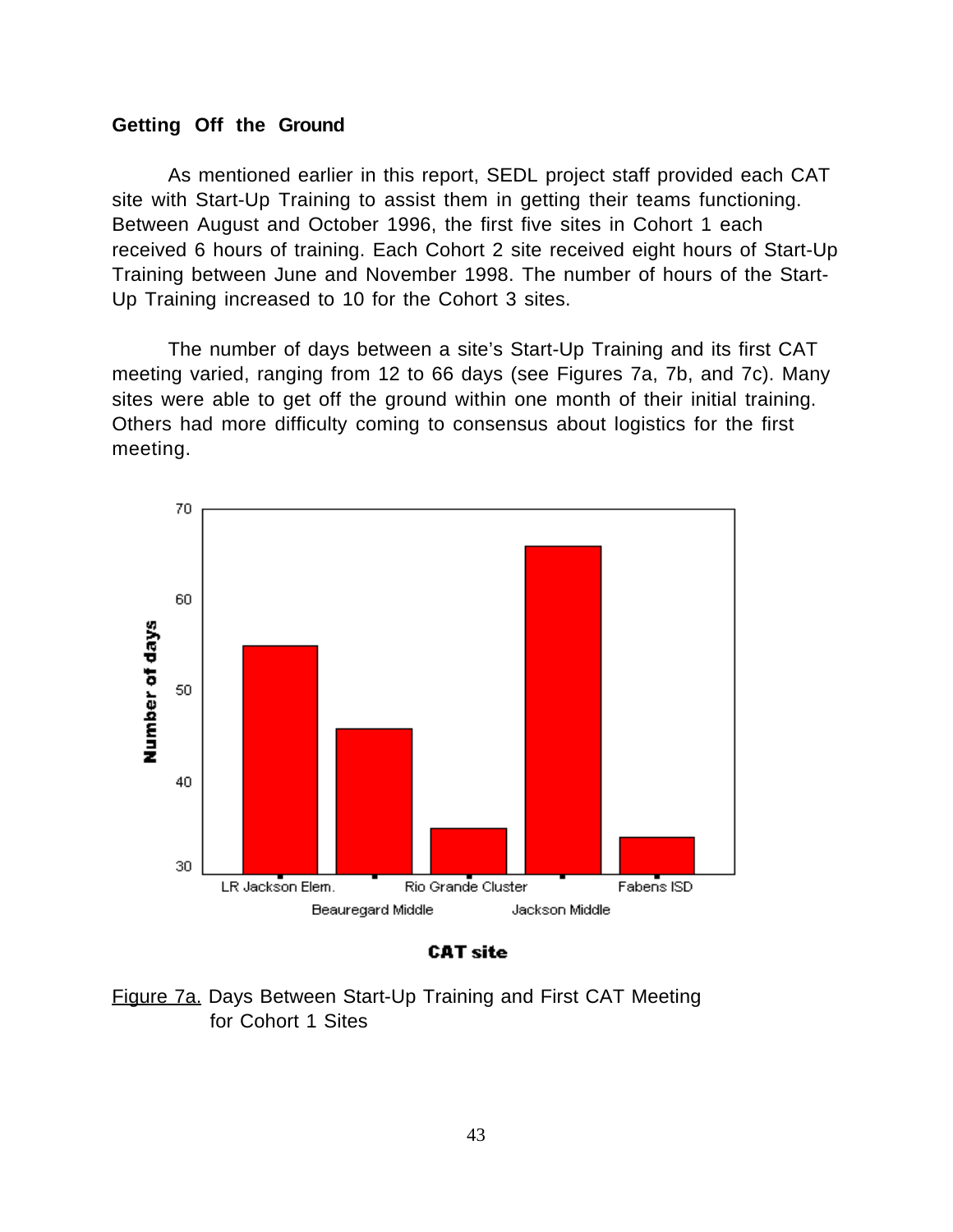

**CAT site** 

Figure 7b. Days Between Start-Up Training and First CAT Meeting for Cohort 2 Sites



**CAT site** 

Figure 7c. Days Between Start-Up Training and First CAT Meeting for Cohort 3 Sites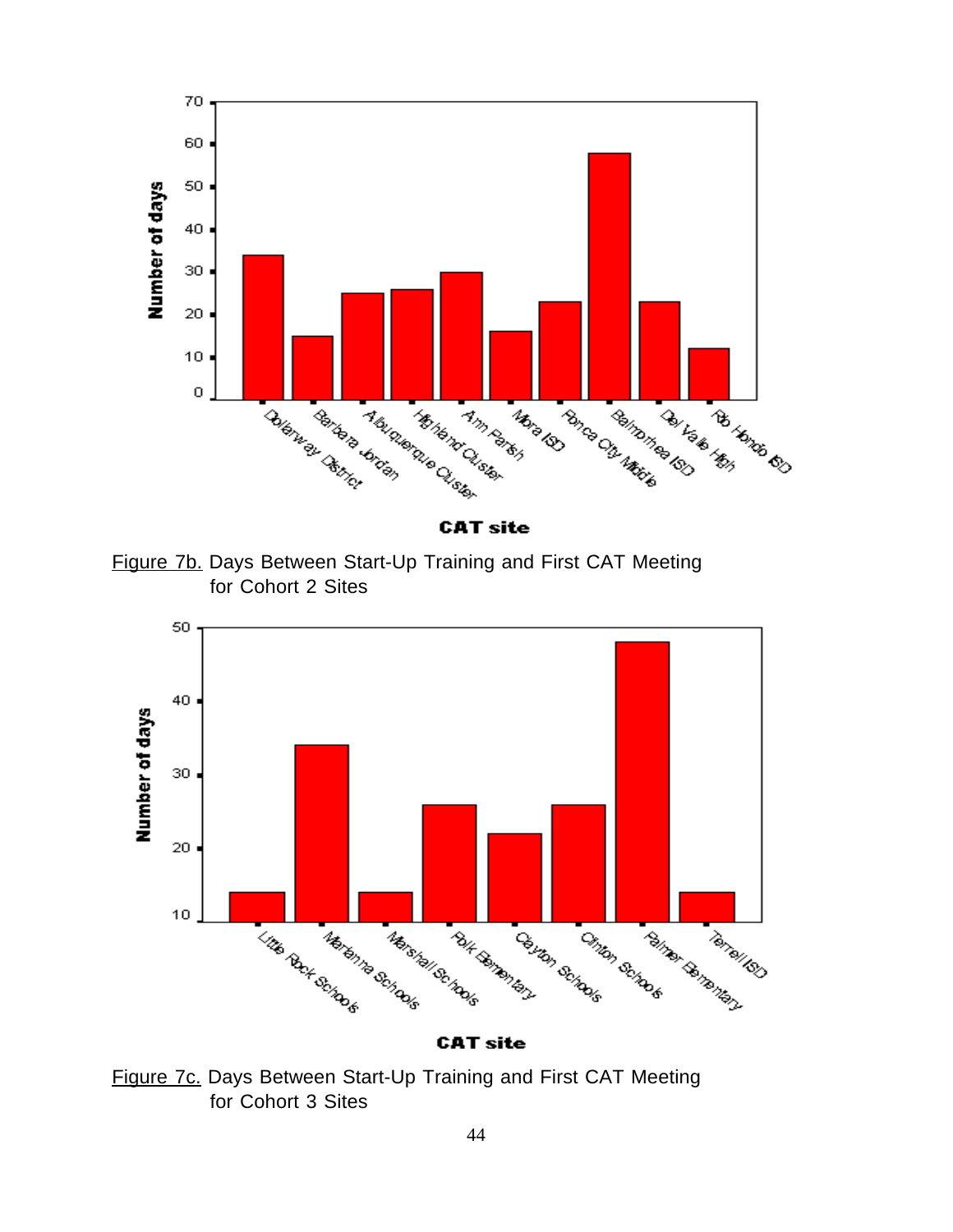#### **Summary**

SEDL project staff solicited applications from prospective sites with information on student, school, and geographic demographics; school community needs; programmatic history; and support for implementing a Collaborative Action Team. Three cohorts of CATs were established, each with varying characteristics and needs, but all confident in their commitment to bring about school change through home, school, community, and student collaboration. There is vast diversity in the geographic size, population, and types of schools the teams serve. Some sites have previously incorporated special programs and/or collaborative partnerships in their efforts to see students succeed. Others have few, if any, resources to assist them. All sites identified challenges, often related to increasing parental involvement, decreasing juvenile violence, and ameliorating the economic woes of their community. However, only a little over a half of the sites felt they had opportunities to help them face these and other challenges in their school community prior to the establishment of their Collaborative Action Team. Additionally, the sites, on average, did not see the culture in their community as overly supportive of partnering and equal decision-making. Add to this the limited support of school district administrators in some of the sites and the setting for collaboration to occur was itself a challenge. Nonetheless, the sites all expressed a strong desire and commitment to pursue the development of a Collaborative Action Team to make improvements for their students and school community.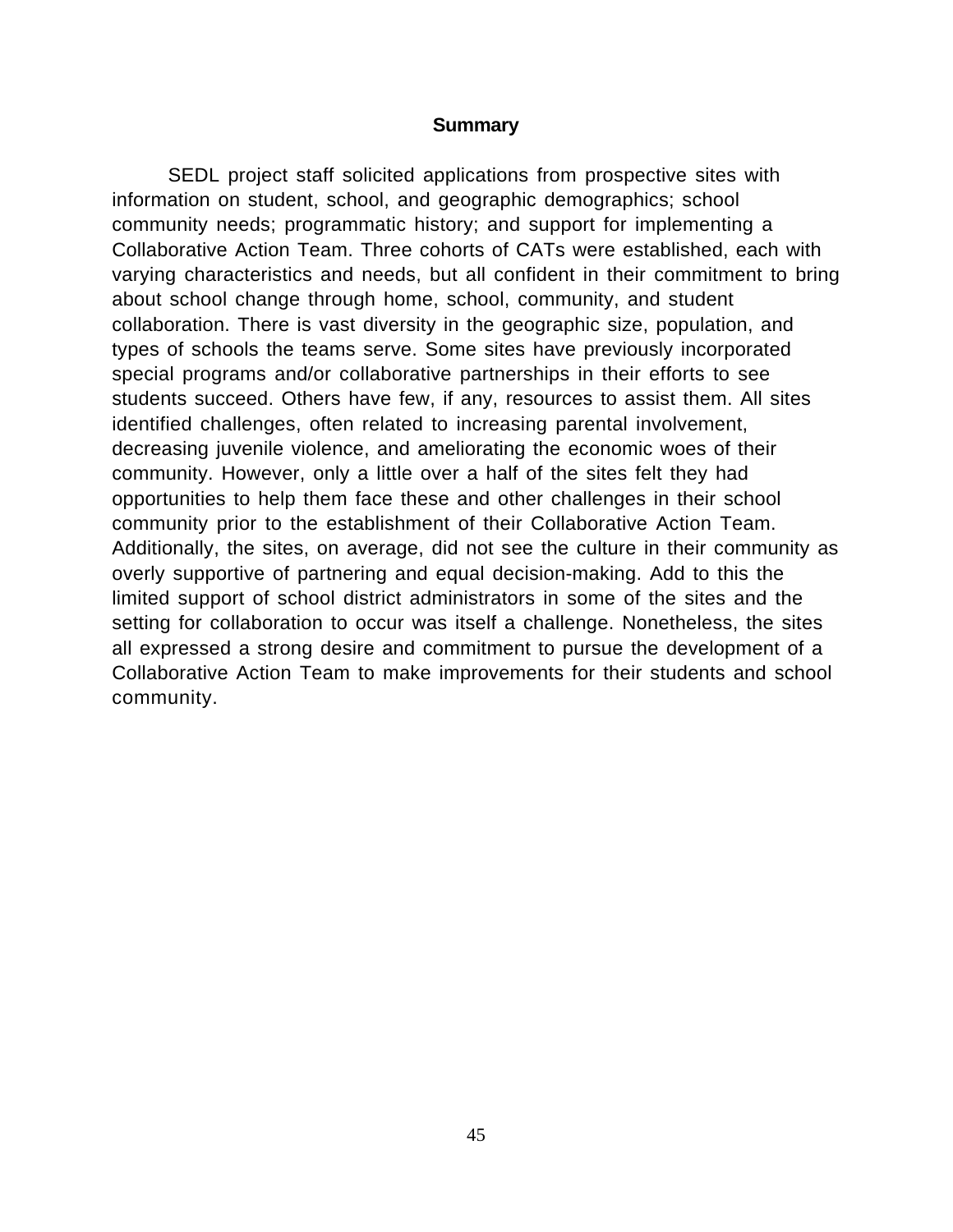# **Section 7: Collaborative Action Team Sustainability**

Data from various sources were used to assess the sustainability of the collaborative partnerships between the home, school, community, and students as a result of the implementation of the Collaborative Action Team (CAT) process. The major data sources included: 1) the CAT Self-Assessment, 2) SEDL project staff field notes, 3) the Collaborative Action Team Research Exit Survey, and 4) non-structured interviews with team participants. Minimal data were obtained from the Resource Guide Feedback Form, CAT Meeting Checklist, and Collaborative Action Team Meeting Evaluation Form #1, and Collaborative Action Team Meeting Evaluation Form #2, as these instruments were inconsistently used by the teams and, in many cases, not used at all, (see Appendix C for a copy of the assessment instruments).

Data on sustainability were collected from home, school, community, and student members of 22 CAT sites across the three cohorts. Sustainability data were collected beginning May 1999 and completed in October 2000 (see Figure 1, p. 29). CAT Self-Assessment data were collected for Cohorts 1 and 2 three times: at baseline, Time 1(six months from baseline), and Time 2 (one year from baseline); and for Cohort 3 two times, at baseline and Time 1 (eight months from baseline). The Collaborative Action Team Research Exit Survey was administered between August and October 2000 to 20 CAT sites. Responses to the CAT Self-Assessment and the exit survey were obtained from on-site visits to CAT sites, through a mailing, or phone interviews conducted by SEDL project staff. Additionally, SEDL project staff maintained field notes on each CAT site and conducted non-structured interviews with team members from the start of the site to the present.

At the different data points, varying numbers of respondents completed the CAT Self-Assessment and the Collaborative Action Team Research Exit Survey (see Table 5). At the time of baseline data collection, the West Memphis, AR site was no longer a participant in the Collaborative Action Team project; therefore, no data were collected for this site. Since the Albuquerque High Cluster and Clayton School District CAT sites discontinued their Collaborative Action Team meetings and involvement with the project by early 2000, only baseline CAT Self-Assessment data were collected. No Collaborative Action Team Research Exit Survey data were collected from either site. The issue of sustainability for the West Memphis, AR; Albuquerque High Cluster, NM; and Clayton, OK CAT sites are, however, addressed in relation to their termination of involvement.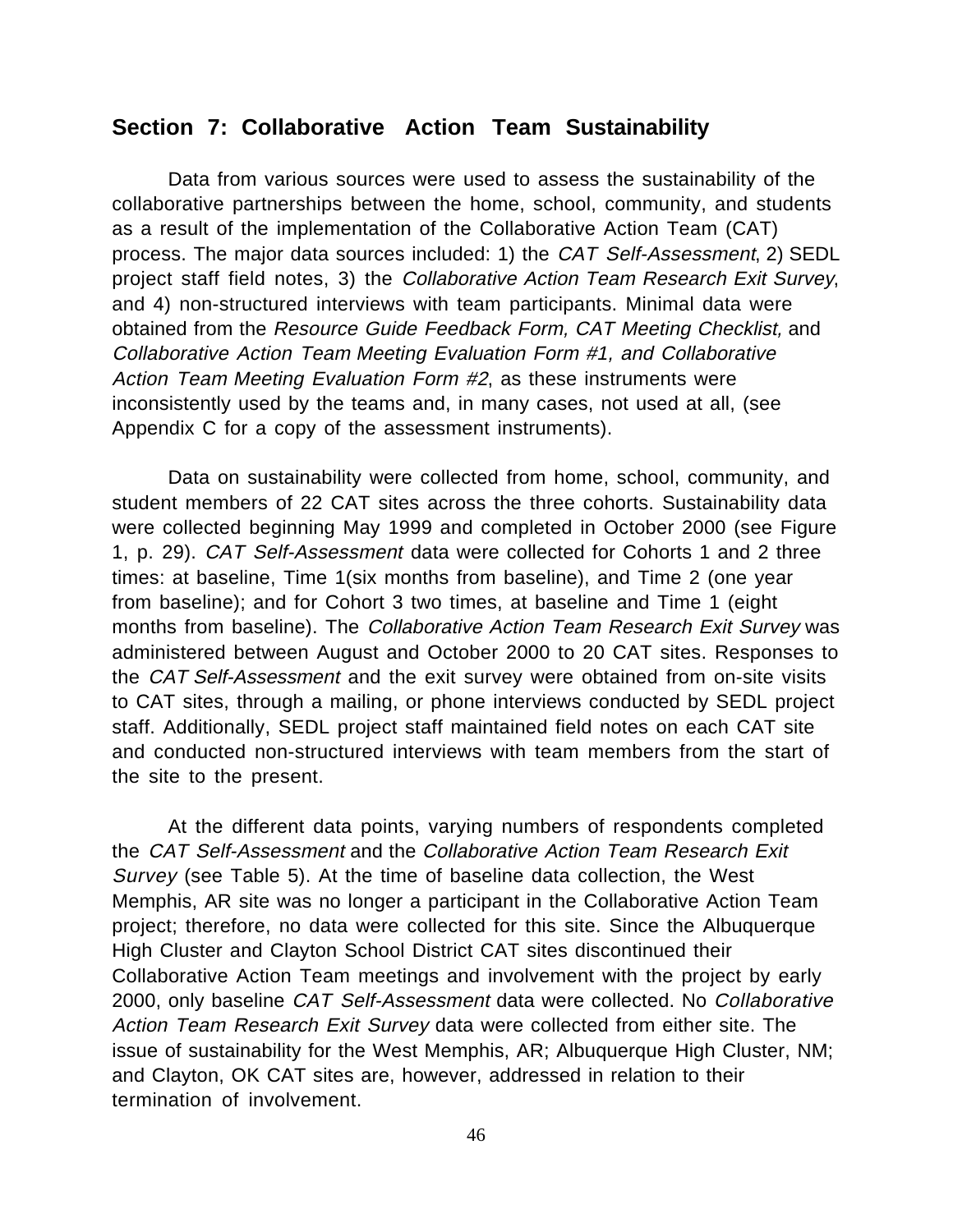# Table 5

# CAT Members Completing the CAT Self-Assessment and the Collaborative **Action Team Research Exit Survey**

|                               |                |                 |                | Self-Assessment |                          | Exit survey             |
|-------------------------------|----------------|-----------------|----------------|-----------------|--------------------------|-------------------------|
|                               |                | Spring 99       | <b>Fall 99</b> | Winter 99       | Spring 00                | <b>Fall 00</b>          |
| Cohort 1                      |                | <b>Baseline</b> |                | Time 1          | Time 2                   |                         |
| L.R. Jackson Elementary, AR   |                |                 |                |                 |                          |                         |
| Home                          |                | 1               |                |                 |                          |                         |
| School                        |                | 3               |                |                 |                          |                         |
| Community                     |                | 1               |                |                 |                          |                         |
| <b>Students</b>               |                | 0               |                |                 |                          |                         |
|                               | Total          | 5               |                |                 |                          |                         |
| Beauregard Middle, LA         |                |                 |                |                 |                          |                         |
| Home                          |                | $\overline{2}$  |                | 5               | 8                        | 4                       |
| School                        |                | 3               |                | 5               | 6                        | 4                       |
| Community                     |                | 3               |                | 3               | 9                        | 3                       |
| <b>Students</b>               |                | $\overline{2}$  |                | $\overline{4}$  | 6                        | $\mathbf 0$             |
|                               | Total          | 10              |                | 17              | 29                       | 11                      |
| Rio Grande Cluster, NM        |                |                 |                |                 |                          |                         |
| Home                          |                | 0               |                | $\mathbf{3}$    | 4                        | $\sqrt{3}$              |
| School                        |                | 3               |                | 4               | $\overline{\mathbf{4}}$  | 3                       |
| Community                     |                | 6               |                | 3               | 6                        | 6                       |
| <b>Students</b>               |                | 0               |                | 1               | $\mathbf 0$              | $\pmb{0}$               |
|                               | Total          | 9               |                | 11              | 14                       | 12                      |
| Jackson Middle, OK            |                |                 |                |                 |                          |                         |
| Home                          |                | $\overline{2}$  |                | 1               | 0                        | $\pmb{0}$               |
| School                        |                | 1               |                | 5               | 4                        | 0                       |
| Community                     |                | $\overline{2}$  |                | 3               | $\overline{\mathcal{A}}$ | 3                       |
| <b>Students</b>               |                | 1               |                | $\pmb{0}$       | 0                        | $\pmb{0}$               |
|                               | Total          | 6               |                | 9               | 8                        | 3                       |
| Fabens ISD, TX                |                |                 |                |                 |                          |                         |
| Home                          |                | 6               |                | 3               | 6                        | 5                       |
| School                        |                | 7               |                | 9               | 11                       | 4                       |
| Community                     |                | 3               |                | 4               | 4                        | 4                       |
| <b>Students</b>               |                | 11              |                | 1               | $\overline{7}$           | 1                       |
|                               | Total          | 27              |                | 16              | 28                       | 14                      |
|                               | Cohort 1 Total | 57              |                | 53              | 79                       | 40                      |
| Cohort 2                      |                | <b>Baseline</b> |                | Time 1          | Time 2                   |                         |
| Dollarway School District, AR |                |                 |                |                 |                          |                         |
| Home                          |                | 1               |                | $\sqrt{3}$      | 5                        | 0                       |
| School                        |                | 1               |                | 3               | 3                        | $\overline{2}$          |
| Community                     |                | 5               |                | 5               | 4                        | $\overline{\mathbf{4}}$ |
| <b>Students</b>               |                | 0               |                | $\overline{2}$  | $\overline{2}$           | $\pmb{0}$               |
|                               | Total          | $\overline{7}$  |                | 13              | 14                       | 6                       |

(continued on next page)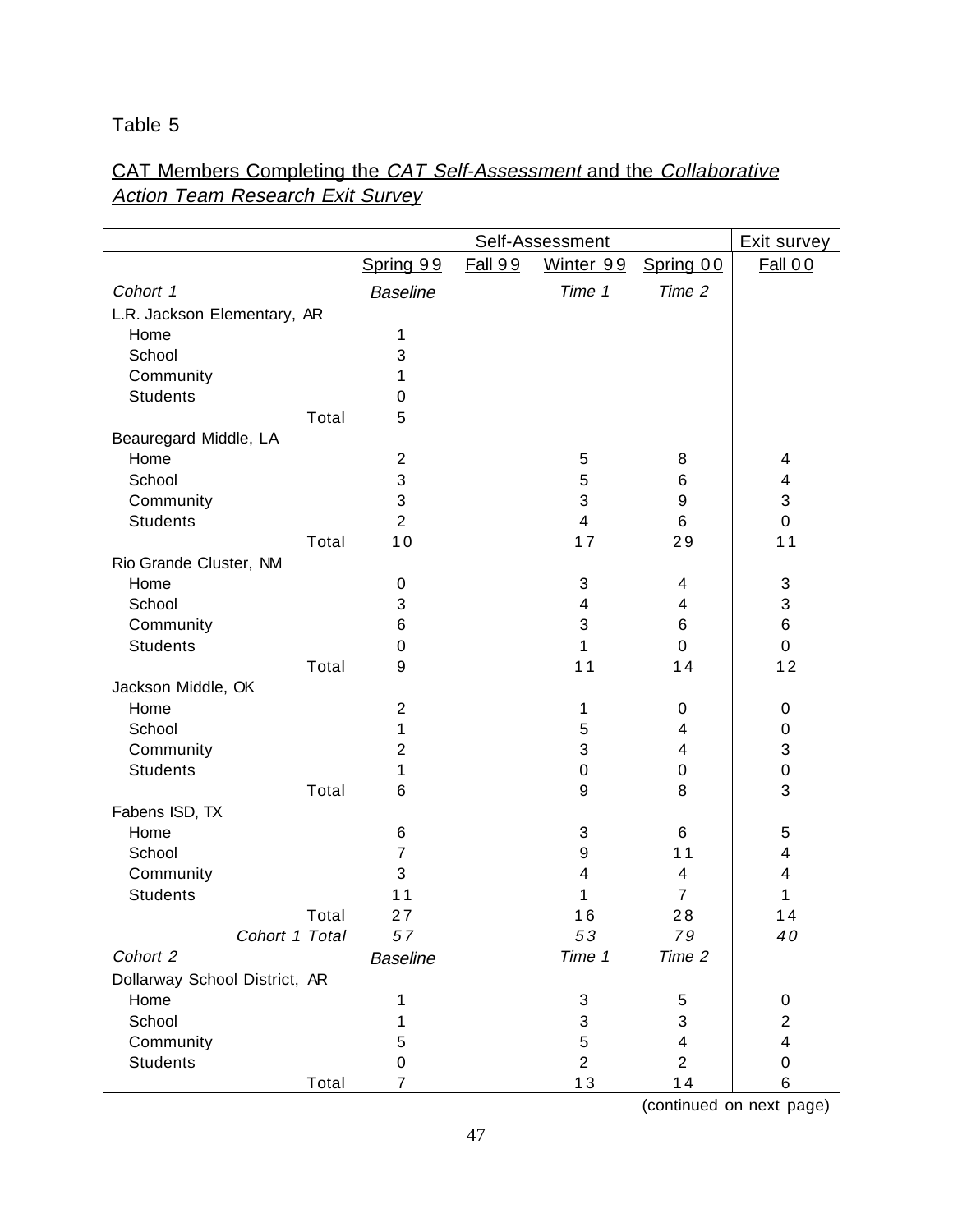|  |  | Table 5 (continued) |
|--|--|---------------------|
|--|--|---------------------|

|                               |                         |                | Self-Assessment         |                           | Exit survey             |
|-------------------------------|-------------------------|----------------|-------------------------|---------------------------|-------------------------|
|                               | Spring 99               | <b>Fall 99</b> | Winter 99               | Spring 00                 | <b>Fall 00</b>          |
| Barbara Jordan Elementary, LA |                         |                |                         |                           |                         |
| Home                          | 3                       |                | $\overline{\mathbf{4}}$ | 6                         | $\overline{2}$          |
| School                        | 6                       |                | 5                       | 8                         | $\overline{\mathbf{4}}$ |
| Community                     | $\overline{\mathbf{4}}$ |                | 4                       | 6                         | $\overline{2}$          |
| <b>Students</b>               | 0                       |                | $\mathbf 0$             | $\mathbf 0$               | $\mathbf 0$             |
| Total                         | 13                      |                | 13                      | 20                        | 8                       |
| Albuquerque High Cluster, NM  |                         |                |                         |                           |                         |
| Home                          | $\overline{2}$          |                |                         |                           |                         |
| School                        | 1                       |                |                         |                           |                         |
| Community                     | $\overline{2}$          |                |                         |                           |                         |
| <b>Students</b>               | 0                       |                |                         |                           |                         |
| Total                         | 5                       |                |                         |                           |                         |
| Highland High Cluster, NM     |                         |                |                         |                           |                         |
| Home                          | 0                       |                | 0                       | 3                         | $\overline{2}$          |
| School                        | 3                       |                | 4                       | 7                         | $\sqrt{5}$              |
| Community                     | 1                       |                | $\overline{\mathbf{c}}$ | 4                         | $\overline{7}$          |
| <b>Students</b>               | 0                       |                | $\pmb{0}$               | 0                         | $\pmb{0}$               |
| Total                         | 4                       |                | 6                       | 14                        | 14                      |
| Ann Parish Elementary, NM     |                         |                |                         |                           |                         |
| Home                          | 1                       |                | 0                       | 4                         | $\overline{2}$          |
| School                        | $\overline{2}$          |                | $\overline{2}$          | $\ensuremath{\mathsf{3}}$ | $\mathbf{1}$            |
| Community                     | $\overline{2}$          |                | 8                       | $\overline{7}$            | 5                       |
| <b>Students</b>               | 0                       |                | $\mathbf 0$             | 3                         | $\pmb{0}$               |
| Total                         | 5                       |                | 10                      | 17                        | 8                       |
| Mora ISD, NM                  |                         |                |                         |                           |                         |
| Home                          | $\overline{2}$          |                | 3                       | 4                         | 3                       |
| School                        | 3                       |                | 3                       | 4                         | $\overline{2}$          |
| Community                     | $\overline{2}$          |                | 1                       | 3                         | $\overline{2}$          |
| <b>Students</b>               | $\overline{2}$          |                | 1                       | 4                         | 1                       |
| Total                         | 9                       |                | 8                       | 15                        | 8                       |
| Ponca City Middle, OK         |                         |                |                         |                           |                         |
| Home                          | 3                       |                | 1                       | 3                         | 1                       |
| School                        | 3                       |                | 4                       | 3                         | $\mathbf{3}$            |
| Community                     | 3                       |                | $\overline{c}$          | 3                         | 1                       |
| <b>Students</b>               | $\overline{\mathbf{4}}$ |                | 3                       | $\mathbf{3}$              | $\overline{2}$          |
| Total                         | 13                      |                | 10                      | 12                        | $\overline{7}$          |
| Balmorhea ISD, TX             |                         |                |                         |                           |                         |
| Home                          | 4                       |                | 1                       | 3                         | $\overline{2}$          |
| School                        | 4                       |                | 6                       | 4                         | $\overline{4}$          |
| Community                     | 1                       |                | $\overline{2}$          | $\mathsf 3$               | $\mathbf 0$             |
| <b>Students</b>               | 3                       |                | $\mathbf{1}$            | $\overline{2}$            | 1                       |
| Total                         | 12                      |                | 10                      | 12                        | $\overline{7}$          |

(continued on next page)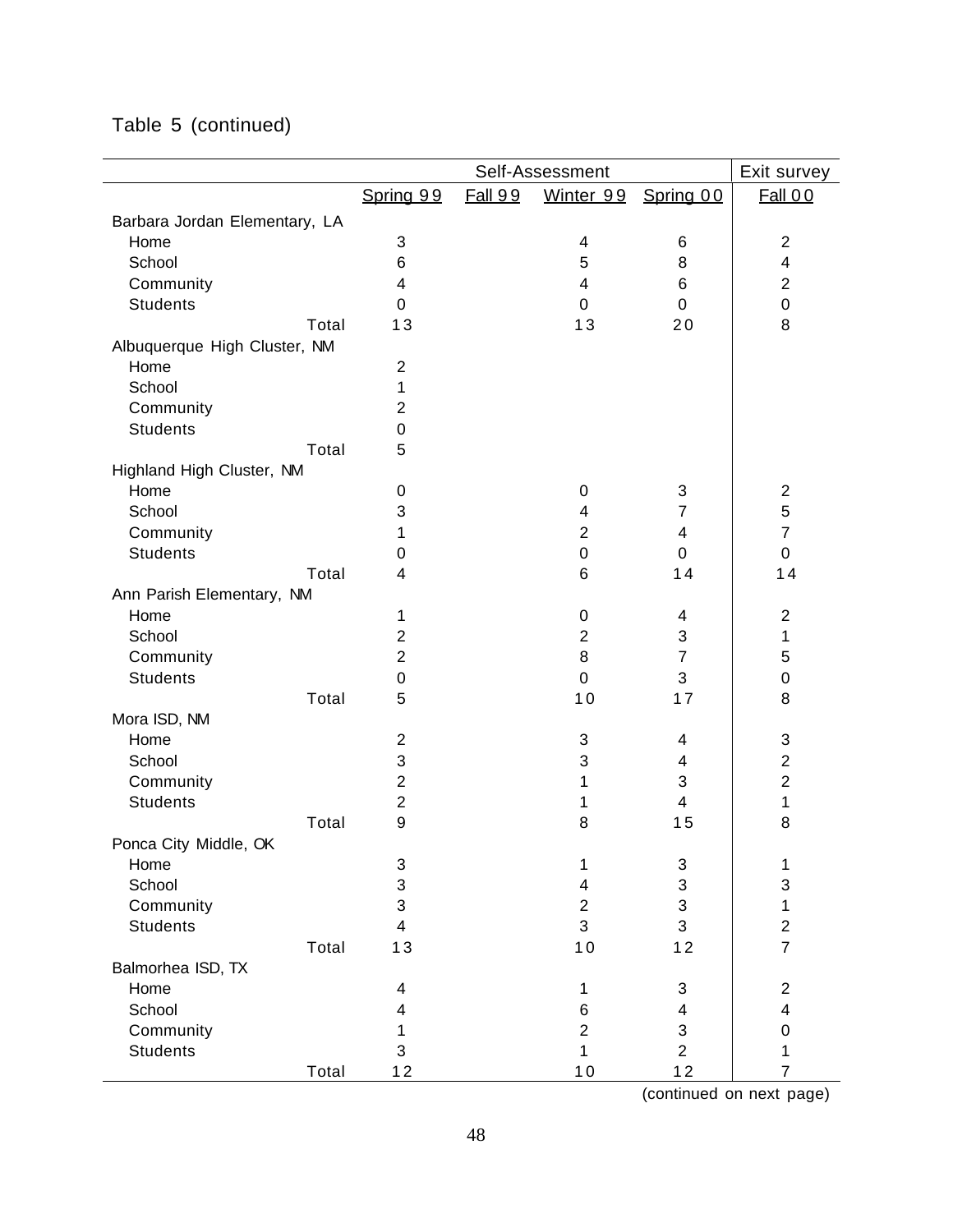|                                 |                           |                 | Self-Assessment          |                           | Exit survey               |
|---------------------------------|---------------------------|-----------------|--------------------------|---------------------------|---------------------------|
|                                 | Spring 99                 | <b>Fall 99</b>  | Winter 99                | Spring 00                 | Fall 00                   |
| Del Valle High, TX              |                           |                 |                          |                           |                           |
| Home                            | $\ensuremath{\mathsf{3}}$ |                 | 4                        | 3                         | 1                         |
| School                          | $\overline{2}$            |                 | 5                        | 3                         | $\overline{2}$            |
| Community                       | 3                         |                 | 4                        | 3                         | $\overline{2}$            |
| <b>Students</b>                 | $\mathbf 0$               |                 | 6                        | 3                         | $\pmb{0}$                 |
| Total                           | 8                         |                 | 19                       | 12                        | 5                         |
| Rio Hondo ISD, TX               |                           |                 |                          |                           |                           |
| Home                            | $\overline{2}$            |                 | 10                       | 5                         | 1                         |
| School                          | 1                         |                 | $\overline{7}$           | $\overline{7}$            | 3                         |
| Community                       | 4                         |                 | $\overline{4}$           | 9                         | $\ensuremath{\mathsf{3}}$ |
| <b>Students</b>                 | 0                         |                 | $\overline{\mathcal{A}}$ | 6                         | $\pmb{0}$                 |
| Total                           | $\overline{7}$            |                 | 25                       | 27                        | $\overline{7}$            |
| Cohort 2 Total                  | 83                        |                 | 114                      | 143                       | 70                        |
| Cohort 3                        |                           | <b>Baseline</b> |                          | Time 1                    |                           |
| Little Rock School District, AR |                           |                 |                          |                           |                           |
| Home                            |                           | 9               |                          | $\overline{7}$            | $\sqrt{3}$                |
| School                          |                           | 13              |                          | 6                         | $\overline{7}$            |
| Community                       |                           | $\overline{7}$  |                          | 6                         | $\overline{7}$            |
| <b>Students</b>                 |                           | $\overline{2}$  |                          | 5                         | 1                         |
| Total                           |                           | 31              |                          | 24                        | 18                        |
| Lee County School District, AR  |                           |                 |                          |                           |                           |
| Home                            |                           | $\overline{2}$  |                          | 3                         | 1                         |
| School                          |                           | 13              |                          | 5                         | $\ensuremath{\mathsf{3}}$ |
| Community                       |                           | $\mathbf{2}$    |                          | $\ensuremath{\mathsf{3}}$ | 1                         |
| <b>Students</b>                 |                           | 8               |                          | 3                         | 0                         |
| Total                           |                           | 25              |                          | 14                        | 5                         |
| Marshall School District, AR    |                           |                 |                          |                           |                           |
| Home                            |                           | 1               |                          | 3                         | 0                         |
| School                          |                           | 8               |                          | 4                         | $\sqrt{2}$                |
| Community                       |                           | 5               |                          | 4                         | $\overline{2}$            |
| <b>Students</b>                 |                           | 3               |                          | $\Omega$                  | $\mathbf 0$               |
| Total                           |                           | 17              |                          | 11                        | 4                         |
| Polk Elementary, LA             |                           |                 |                          |                           |                           |
| Home                            |                           | 3               |                          | 4                         | $\ensuremath{\mathsf{3}}$ |
| School                          |                           | 8               |                          | 5                         | 6                         |
| Community                       |                           | 4               |                          | 3                         | $\overline{2}$            |
| <b>Students</b>                 |                           | $\mathbf 0$     |                          | 0                         | $\pmb{0}$                 |
| Total                           |                           | 15              |                          | 12                        | 11                        |

# Table 5 (continued)

(continued on next page)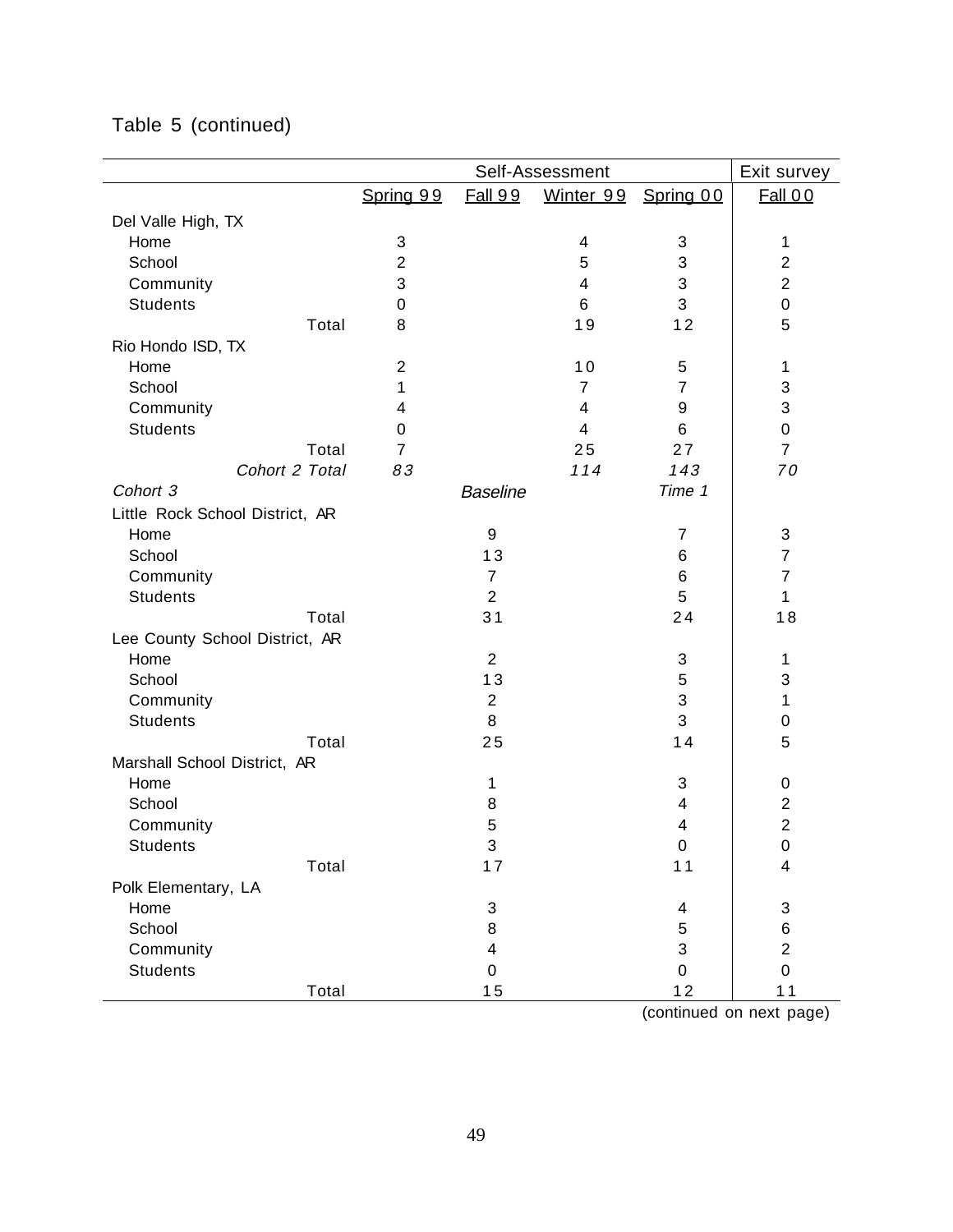|                             |                    |           |                | Self-Assessment |                | Exit survey    |
|-----------------------------|--------------------|-----------|----------------|-----------------|----------------|----------------|
|                             |                    | Spring 99 | <b>Fall 99</b> | Winter 99       | Spring 00      | <b>Fall 00</b> |
| Clayton School District, OK |                    |           |                |                 |                |                |
| Home                        |                    |           | 1              |                 |                |                |
| School                      |                    |           | 4              |                 |                |                |
| Community                   |                    |           | $\overline{2}$ |                 |                |                |
| <b>Students</b>             |                    |           | 3              |                 |                |                |
|                             | Total              |           | 10             |                 |                |                |
| Clinton School District, OK |                    |           |                |                 |                |                |
| Home                        |                    |           | $\overline{2}$ |                 | 4              | 1              |
| School                      |                    |           | 5              |                 | 4              | 4              |
| Community                   |                    |           | 3              |                 | 6              | 5              |
| <b>Students</b>             |                    |           | 1              |                 | $\overline{2}$ | 1              |
|                             | Total              |           | 11             |                 | 16             | 11             |
| Palmer Elementary, TX       |                    |           |                |                 |                |                |
| Home                        |                    |           | 9              |                 | 5              | $\overline{2}$ |
| School                      |                    |           | 4              |                 | 8              | 6              |
| Community                   |                    |           | 3              |                 | 3              | 0              |
| <b>Students</b>             |                    |           | 0              |                 | $\mathbf 0$    | 0              |
|                             | Total              |           | 16             |                 | 16             | 8              |
| Terrell ISD, TX             |                    |           |                |                 |                |                |
| Home                        |                    |           | 1              |                 | 6              | 0              |
| School                      |                    |           | 5              |                 | 5              | 3              |
| Community                   |                    |           | 8              |                 | 5              | 3              |
| <b>Students</b>             |                    |           | $\overline{2}$ |                 | 3              | 1              |
|                             | Total              |           | 16             |                 | 19             | $\overline{7}$ |
|                             | Cohort 3 Total     |           | 141            |                 | 112            | 64             |
|                             | <b>Grand Total</b> | 140       | 141            | 167             | 334            | 174            |

Table 5 (continued)

A comparative analysis using SPSS 10.0 descriptive statistics (means and percentages) and univariate and multivariate Analysis of Variance (ANOVA) procedures were completed on all CAT Self-Assessment items in the four stages at data points following baseline. Comparisons of baseline, Time 1, and Time 2 CAT Self-Assessment data were run to assess differences within and across the CAT sites over time in regard to CAT process implementation and sustainability. However, knowing the time between the data collection points and the length of time teams operated differed, additional comparisons were performed to further determine similarities and differences among the CAT sites. Data comparisons across the three cohorts and across the four representative groups that comprise the teams provided more detail about the CAT sites. Significance was determined using an alpha of .05 for all statistical tests.4

 $\frac{1}{4}$ <sup>4</sup> The term "significance" used throughout this report refers to statistical significance.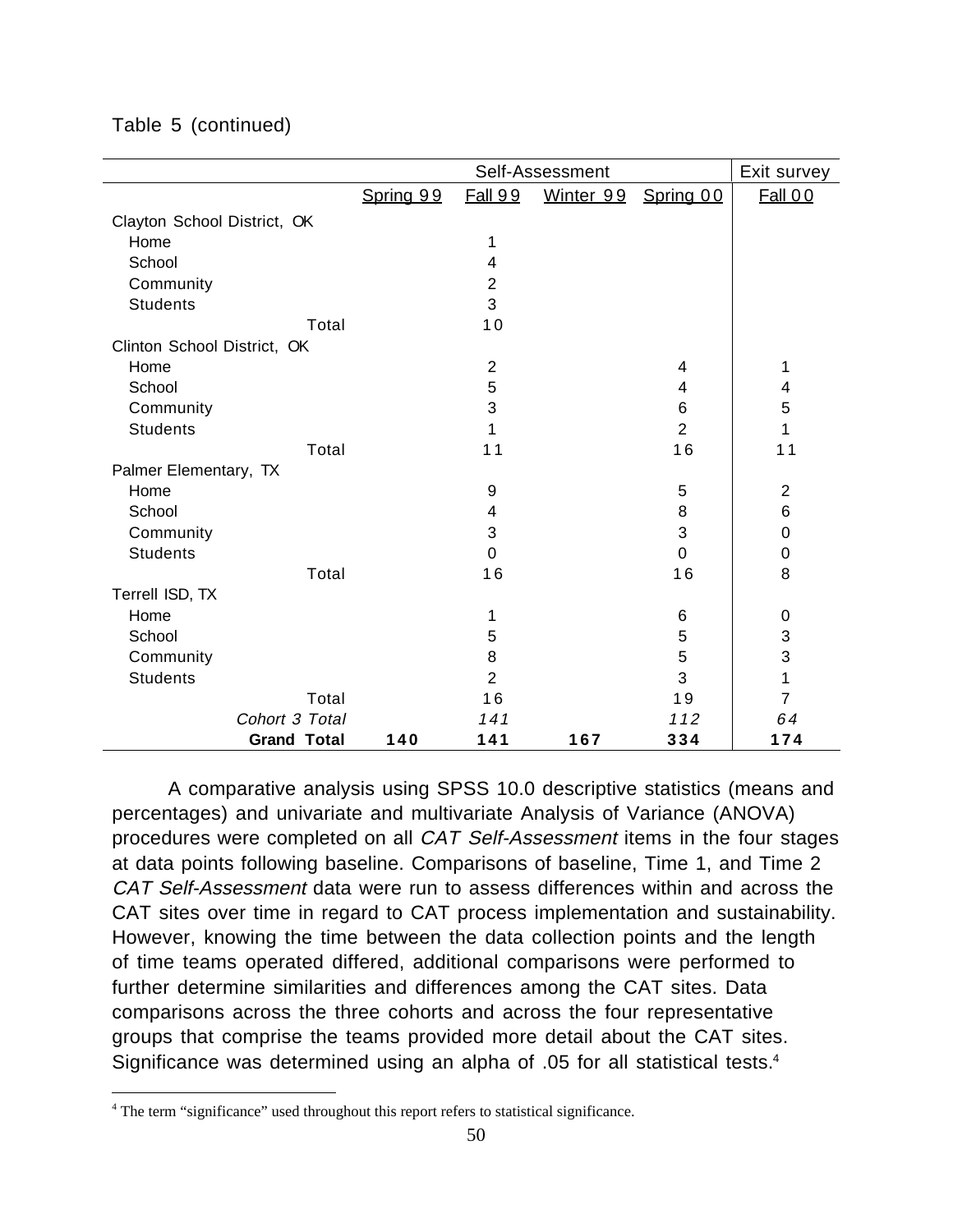Comparisons within and across sites were also performed on the explanatory responses to exit survey questions as well as on data obtained from interviews with CAT members and SEDL project staff observations (documented in field notes from the time each Collaborative Action Team was initiated). All qualitative data were reviewed, categorized, and analyzed using NUD\*IST Vivo (NVivo) qualitative software. Explanatory responses to questions on the exit survey were reviewed three times, whereas the staff field notes were reviewed twice (their length prohibited an additional review). Sustainability data in the field notes were categorized and analyzed using the following nodes (also commonly referred to as codes) reflective of the core CAT principles:

- Meeting held/scheduled evidence the team had a meeting
- · Meeting cancelled/postponed evidence the team did not have a planned meeting
- · Meeting change evidence the team changed meeting times, locations, or regularity
- · Meeting structure evidence the team followed CAT meeting recommendations (i.e., agendas, icebreakers, timelines, …)
- · Core representativeness evidence the team has a core group of home, school, and community members (and students if appropriate for the site)
- · Recruitment evidence the team is recruiting new membership or has new members
- · Loss of membership evidence the team has lost members
- · Authoritarian evidence one person is taking on leadership of the team
- · Sharing evidence team members are sharing responsibility for leadership
- · Support evidence of school/district administrative support
- · Non-support evidence of school/district administrative non-support
- · Equality evidence all members on the team have an equal say, are treated with respect, and contribute to decisions
- · Conflict evidence team has experienced internal conflict
- · Recognition evidence team members acknowledge member's strengths/good work
- · Goals evidence team has active goals
- · Action evidence team members are taking responsibility for follow-through on plans
- · Evaluation evidence team evaluates their efforts.

The results of the quantitative and qualitative data analyses are presented in this section. What has been learned about the implementation and sustainability of the collaborative partnerships is summarized for each of the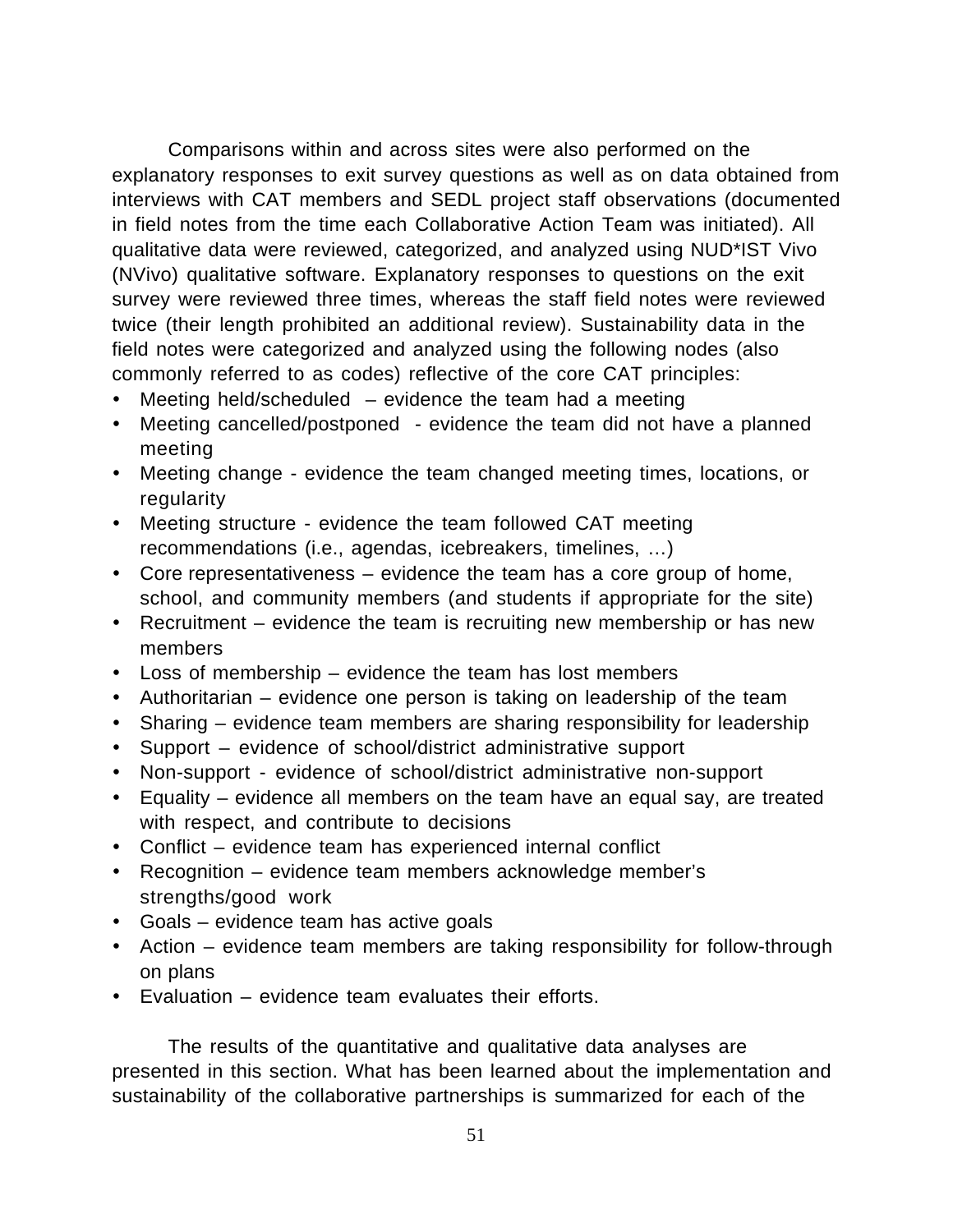team development stages. Further implications from these results are reported in Section 10 of this report. More detail on sustainability in the Rural Development CAT sites are reported in Section 9 of this report.

### **Team Identification**

In the Team Identification CAT process stage, the partnership examines who comprises the team, the team's purpose, and what the members have in common about key issues affecting the school community. The elements in this stage are used to focus the team on building consensus on the issues and function collaboratively by finding common ground.

#### Representative Membership

Representative membership on the CAT, including home, school, community, and students, is a basic tenet of the Collaborative Action Team process. To assess sustainability of representative membership over time, team members were asked a series of the same questions about their team membership on the CAT Self-Assessment at the various data points (baseline, Time 1, and Time 2). Additionally, they were asked to describe how much support their CAT will receive from school administration, campus staff, the community-at-large, parents and other family members, and students on the Collaborative Action Team Research Exit Survey. Over time, the majority of team members in the 22 sites, described the need for home, school, community, and student representation on their Collaborative Action Teams.

### Who should be on the CAT?

Team members were first asked, "Who do you think should be team members on your CAT?" In their responses over time, family members other than parents/caretakers were consistently seen as the least important to have on the team (58%), whereas parents/caretakers were seen as the most important (95%). At Time 1, CAT members across the sites felt stronger that school central office/district staff should be on their teams than they did at baseline; however by Time 2, members felt central office/district staff were significantly less important to be on their teams. At Time 2, CAT members in Cohorts 1 and 2 described four types of representatives as significantly less important to have on their teams: school support staff, the faith community, community volunteers, and human/social service providers (see Appendix D for ANOVA  $E$  and  $E$  values for representative membership responses across time).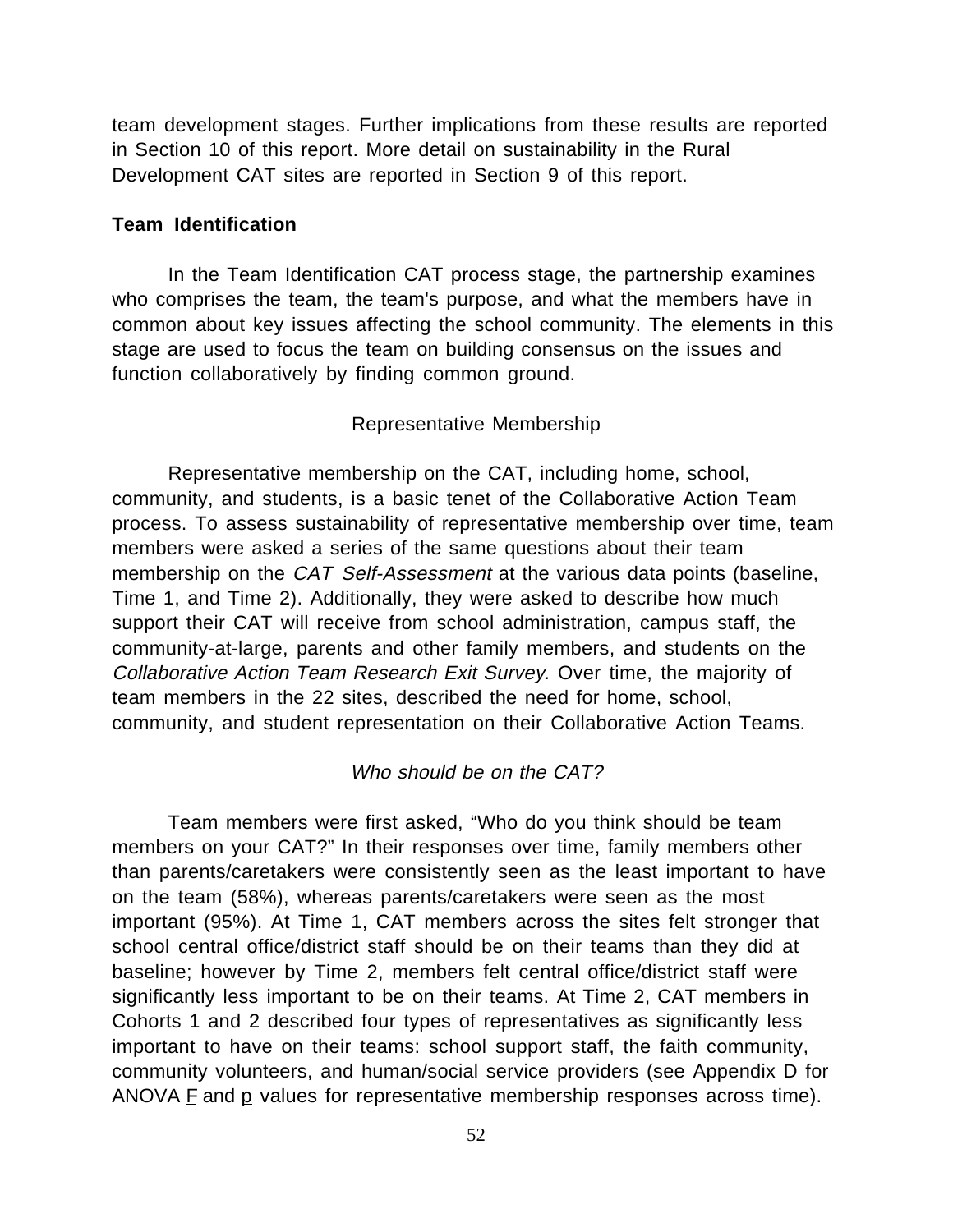Comparing across cohorts, the Cohort 3 CAT sites generally responded the faith community and community volunteers should be on their teams significantly more than did members of the Cohort 1 sites. Whereas, the Cohort 1 sites felt significantly more than the Cohort 2 sites that representatives from higher education should be on their teams (see Appendix D for ANOVA  $E$  and  $p$ values for representative membership responses across cohorts).

A greater number of significant differences were found in comparisons across the representative groups in regard to who members think should be on the CAT. In general, school and home team members felt significantly less than school and community members that their team should include all types of representatives, especially from the community-at-large (see Appendix D for ANOVA  $E$  and  $E$  values for representative membership responses across representative groups).

### Who could be on the CAT?

Although team members may believe certain representatives should be on the CAT, they do not necessarily feel everyone could be on their teams, i.e., available and/or accessible to be on the CAT. Members' responses to the question, "Who do you think could be team members on your CAT?", were more diverse, over time, than who they feel should be on their teams. At Time 1, members felt significantly more than they did at baseline that other family members, school central office/district staff, civic organizations, and business/private industry could be on their teams. On average, this increase in opinion did not continue at Time 2 when members were significantly less sure that most types of representatives (home, school, community, and students) could be on their teams.

In contrast, the differences between the three cohorts were minimal. Cohort 2 members believed significantly more than Cohort 3 members that family members other than parents/caretakers could be on the team, but otherwise members of the three cohorts felt similarly. In relation to differences across the representative groups, student team members felt significantly less than home, school, and community members that school support staff and community members, except community volunteers, could be on the CAT. Home team members felt significantly less than school members that civic organizations and business/private industry could be on the Collaborative Action Team.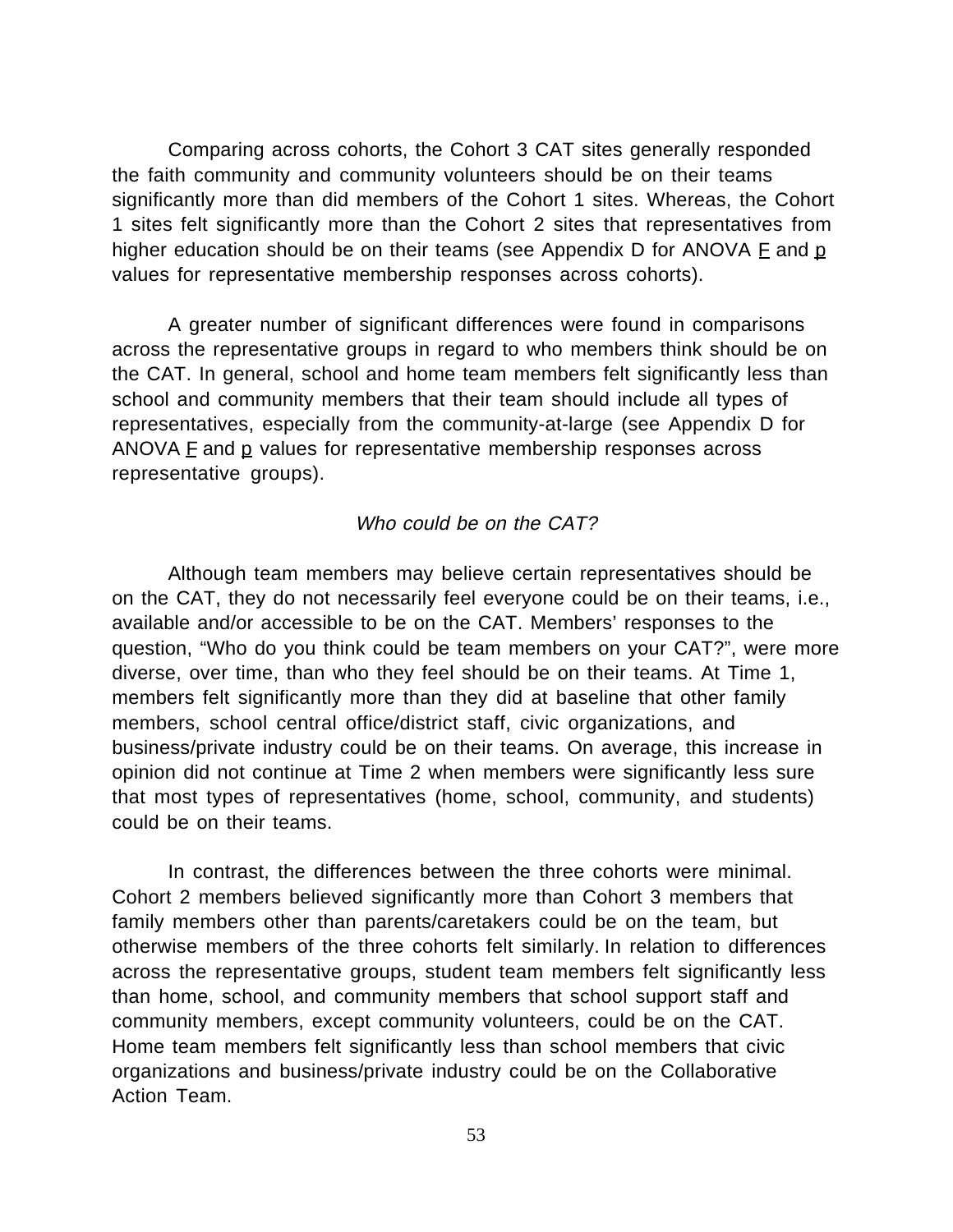There were a number of changes in opinion over time, between cohorts, and across representative groups in answer to the question, "Who are active members of your CAT, i.e., attend meetings? Principals were seen as significantly more active on the team at baseline than at Time 1 and Time 2. Similarly, members of the faith community were believed to be significantly more active on the team at baseline than one year later, i.e., at Time 2. In contrast, other family members and health providers were seen as significantly more active on the team after baseline. Community volunteers were found to be significantly less active at Time 1 than at Time 2.

On average, Cohort 1 CAT members felt the following members were significantly more active on the team than did the other cohorts:

- · Other family members
- · Principals
- · School support staff
- · The faith community
- · Health providers

Cohort 2 CAT members felt significantly more than Cohort 3 members that health and human/social service providers were active on the CAT, while the opposite was found between the two cohorts in relation to principals, school central office/district staff, and the faith community.

There were a number of significant differences across the representative groups about who they saw as active members on their Collaborative Action Teams. In general, students thought fewer business/private industry representatives, school support staff, and other students were active members on their teams. Additionally, the following significant differences among the representative groups were found:

- · Home team members significantly less than school and community members saw the faith community and health providers as active on the CAT.
- · School team members significantly less than community members saw principals and human/social service providers as active on the CAT.

### Who are involved but not active on the CAT?

Over time, CAT members responded that school representatives were significantly more involved behind the scenes in response to the question, "Who is involved but not active in your CAT, i.e., does not attend meetings?"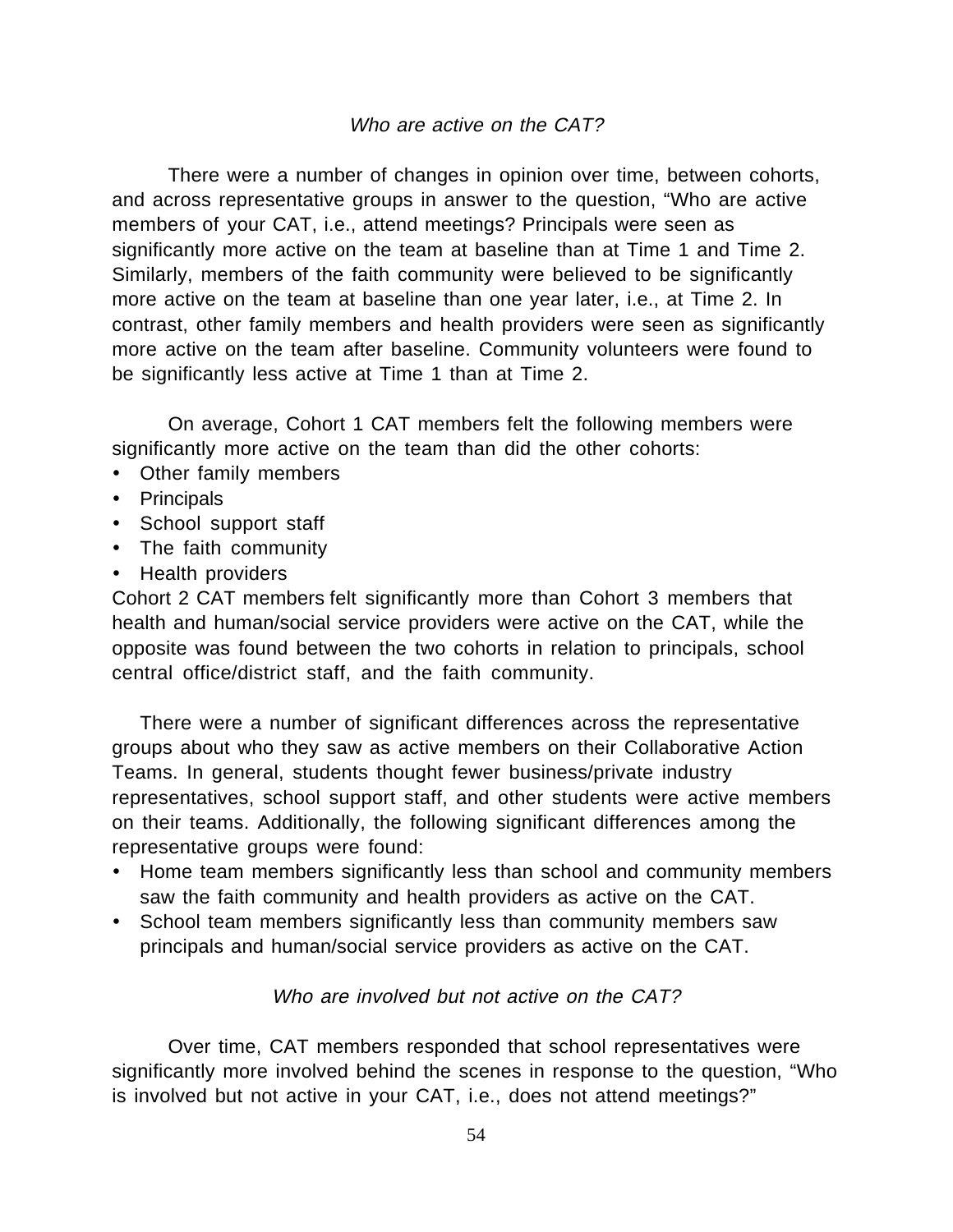On average, Cohort 1 felt the following members were significantly more involved but not attending meetings than did the other cohorts:

- · Central office/district staff
- · The faith community
- · Business/private industry
- · Students.

While Cohort 2 members, compared to the other two cohorts, responded that principals were significantly more involved but not attending their meetings.

There were a few significant differences across the representative groups in relation to members whose involvement occurred outside of team meetings. Home and school team members significantly more than community members saw parents/caretakers as involved but not active on the Collaborative Action Team. Also, school and student team members significantly more than community members saw students as involved but not active CAT members.

# Membership recruitment

In addition to the responses on the CAT Self-Assessment, data from project staff observations and interviews, and from the Collaborative Action Team Research Exit Survey, further documented team efforts to secure and support representative team membership. An analysis of project staff field notes on the Collaborative Action Teams, indicated the teams made an average of five efforts to recruit new members to attain representative membership and increase involvement on the CAT. In a brainstorming session during one CAT meeting, the SEDL project staff liaison noted, "The team identified ten additional parents beyond those that attended the training to be invited to attend the next meeting. They also identified over 50 local businesses, churches, and other community people to be contacted."

To attract new membership, teams used the following recruitment methods:

- · Personal invitations on the part of the CAT facilitator
- · Massive mailings
- · Selective mailings to key persons
- · Written announcements in newspapers and newsletters
- · Verbal announcements over school public address systems.

A project staff liaison commented, "Approximately twelve people attended [the CAT meeting], including one principal, a facilitator, one high school student, and several new people. Each of the attendees had heard about the meeting in a different way so their [the team's] recruitment strategies definitely worked."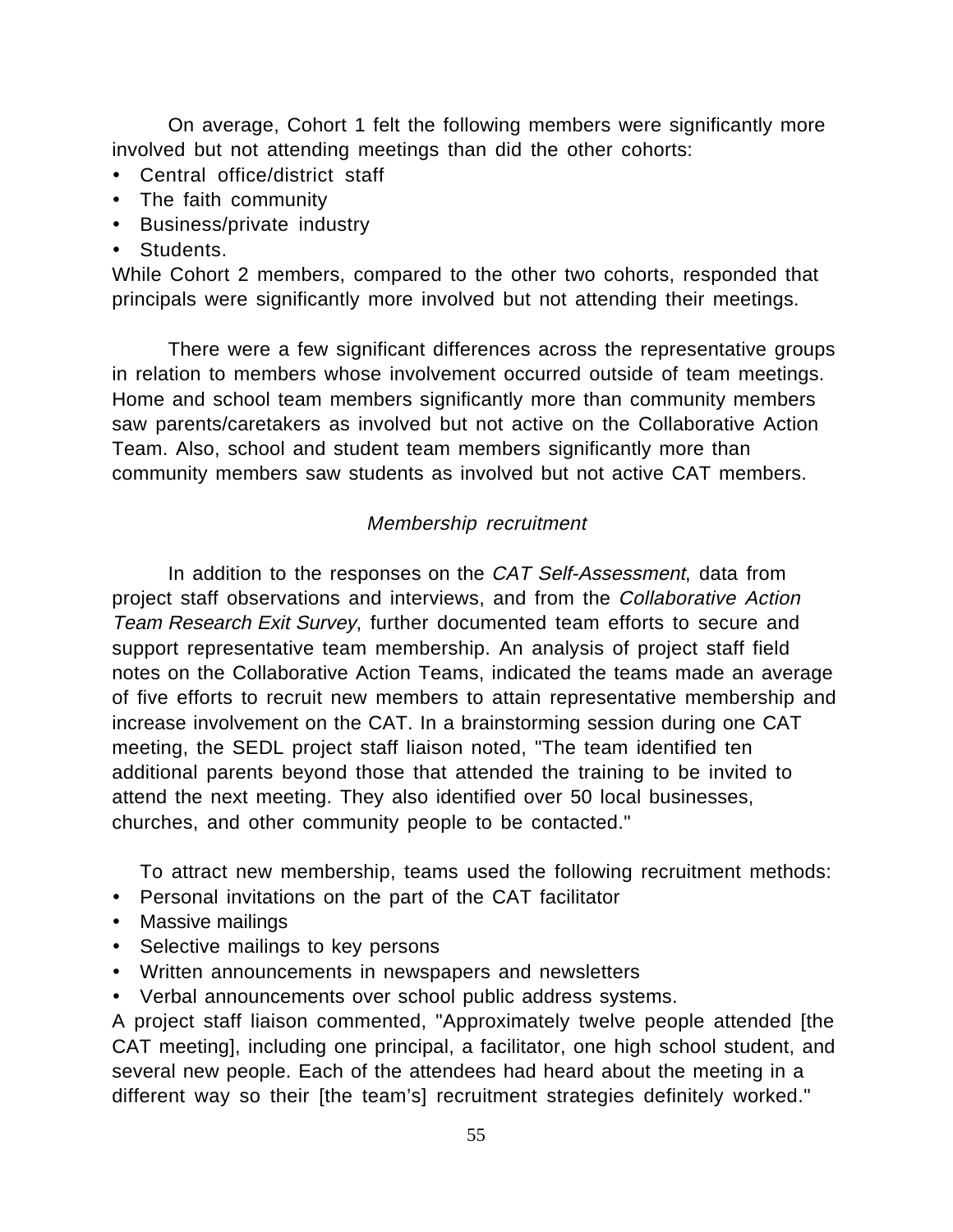Recruitment of new members also occurred as a result of loss of initial representative membership. Many of the CAT sites faced this problem over time. For example in one of the sites, when a major private employer moved out of the area, team membership was affected. A project staff liaison described the problem,

The team reported that many of the people who had been involved in the past had moved and that the nearby plant was closing, with a loss of thirty jobs. Most of the school representatives on the CAT were not in attendance because they were called away for other training or responsibilities. This problem of 'too few people, too many responsibilities' was underscored at the meeting.

## Other factors related to representative membership

SEDL project staff also noted other factors related to representative membership. First, it seemed easier for district-wide Collaborative Action Teams to maintain core representativeness than for individual school and school cluster teams. Second, teams with good representation and diversity beyond the membership categories, i.e., ethnic, racial, linguistic, age, and power and position, seemed to have fewer membership losses than other teams. Third, staff attributed including students and parents as active team participants to increased team momentum and action-taking. One project staff liaison noted, "Adults seem to be doting on the youthful participants and the students' presence may have influenced a progressive positive attitude on this team." And last, project staff observed that the impact of support or non-support from school and community leaders had varying effects on the team's representative membership. For example, in four sites, the support and participation of a particular school or community leader lead to criticism and non-support of the Collaborative Action Team by other leaders or members of the school community. In these cases, alignment with the particular administrator caused others in the system to withdraw from the CAT, because the administrator did not enjoy wide support him/herself. Similarly, non-support of school or community leaders also served as barriers to team membership and progress.

### The impact of membership and leadership changes on the CAT

Team members further responded on the exit survey about whether the representative membership of their teams had changed and what impact this might or might not have made. Of the 170 respondents, 100 (58.8%)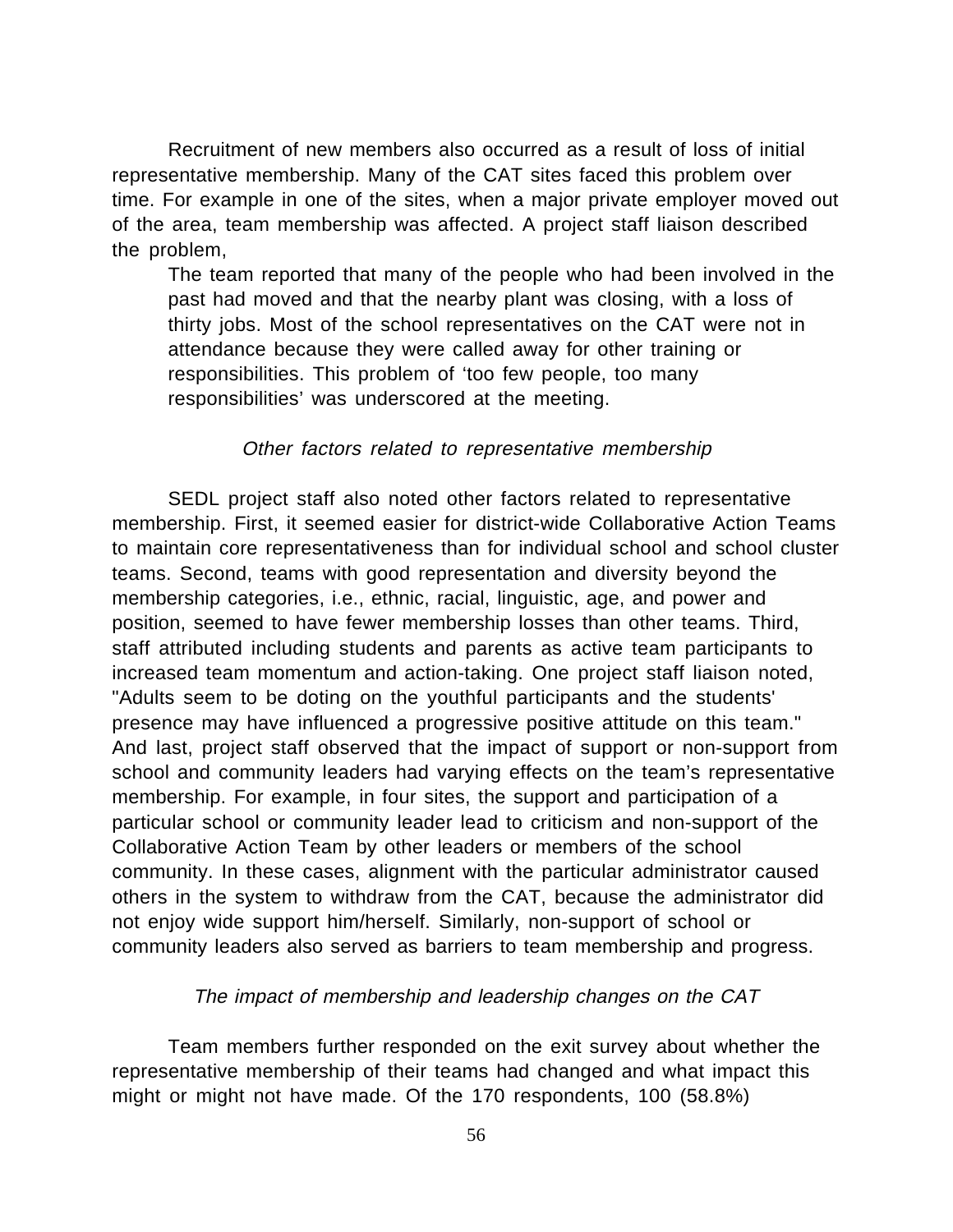responded that representative membership on their teams had changed over time. Some of the sites reported an increase in their representativeness. For example, a principal in one of the CAT sites responded, "We first started [out with] all school [members], but now have a more broad cross-section." Other CAT members described decreases as seen in one team member's statement, "As people were becoming involved, kids went to another grade and parent and student membership declined." Still other members reported just the opposite occurring. For example, a home representative commented, "Parents and kids continue to be active [on the CAT] after they leave the campus. They [students] are excellent role models for other students."

Ten sites, which had initially demonstrated administrator support for the implementation of the Collaborative Action Team project, experienced changes in school leadership during the course of the project. In five of the sites, school staff were the primary participants in the CAT, with little active participation by parents or community members. When these sites underwent changes in school leadership, the team lost momentum or ended, as school staff directly experienced job uncertainty or increased responsibilities as a result of the change. A community member on one of the Collaborative Action Teams described, "It's been really rough with the changes in [school] leadership. Because of this our team never really got off the ground."

In five other CAT sites, school staff, parents, and community members equally participated in the implementation of the team. When these sites experienced changes in school leadership, the team maintained momentum. A home member commented, "Our team is not able to meet at the school after changes [in administration]. I do not think this will effect momentum of the CAT. Members are committed to students and community with or without administrative support." It was also noted that participants were proactive in informing the incoming school leader about the CAT and demonstrating their support for it.

CAT members were also asked to estimate how much future support their teams will receive from representatives across the different groups, i.e., home, school, community and students. Responses were given based on a Likert scale ranging from a 1 meaning "no support" to a 5 meaning "total support" (see Figures 8-12). The team members, on average, predicted that they would receive more than average support from school administration ( $M = 3.69$ ), campus staff ( $M = 3.55$ ), the community at large ( $M = 3.55$ ), parents and other family members ( $M = 3.75$ ), and students ( $M = 3.46$ ).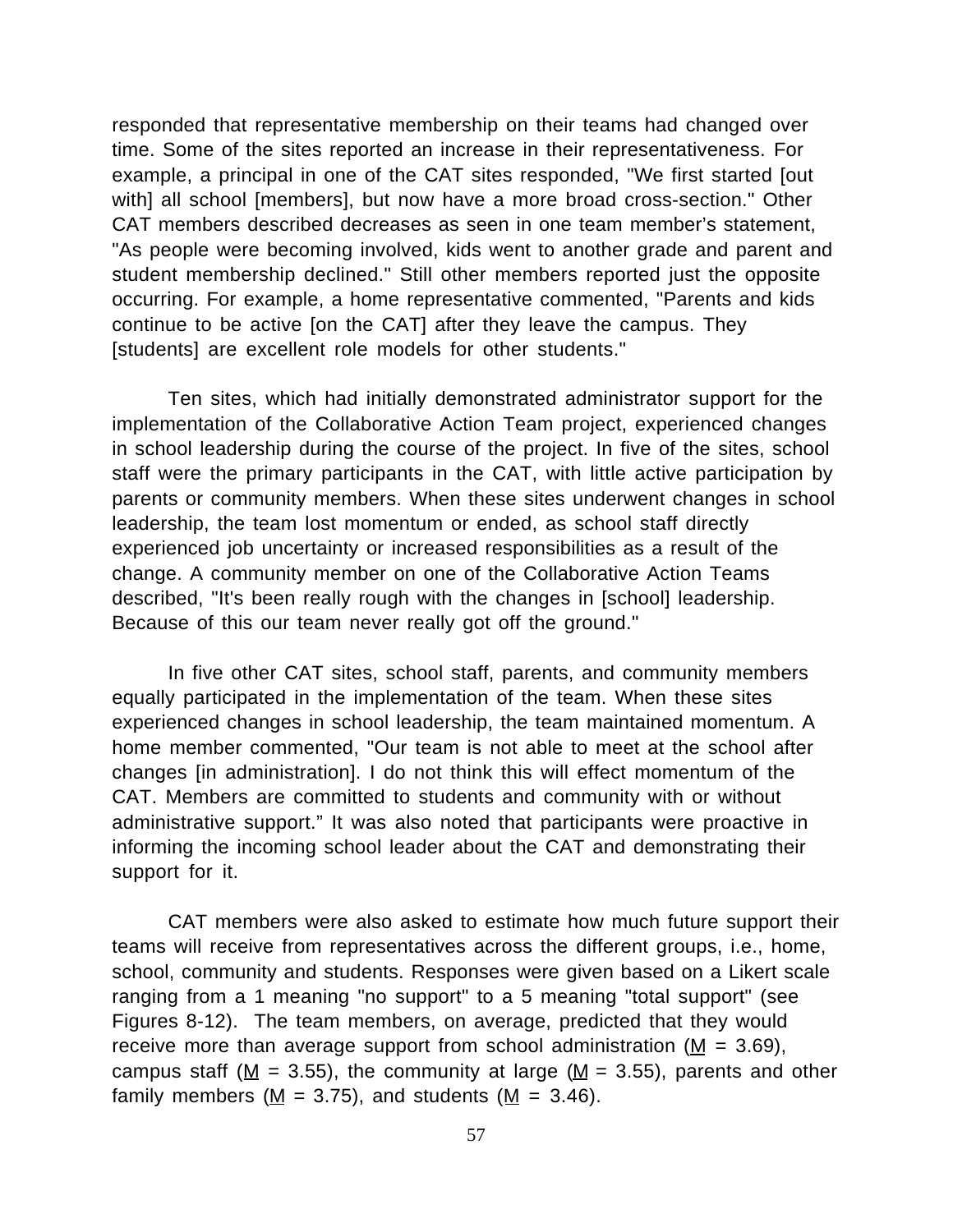

Level of school administration support





Level of campus staff support

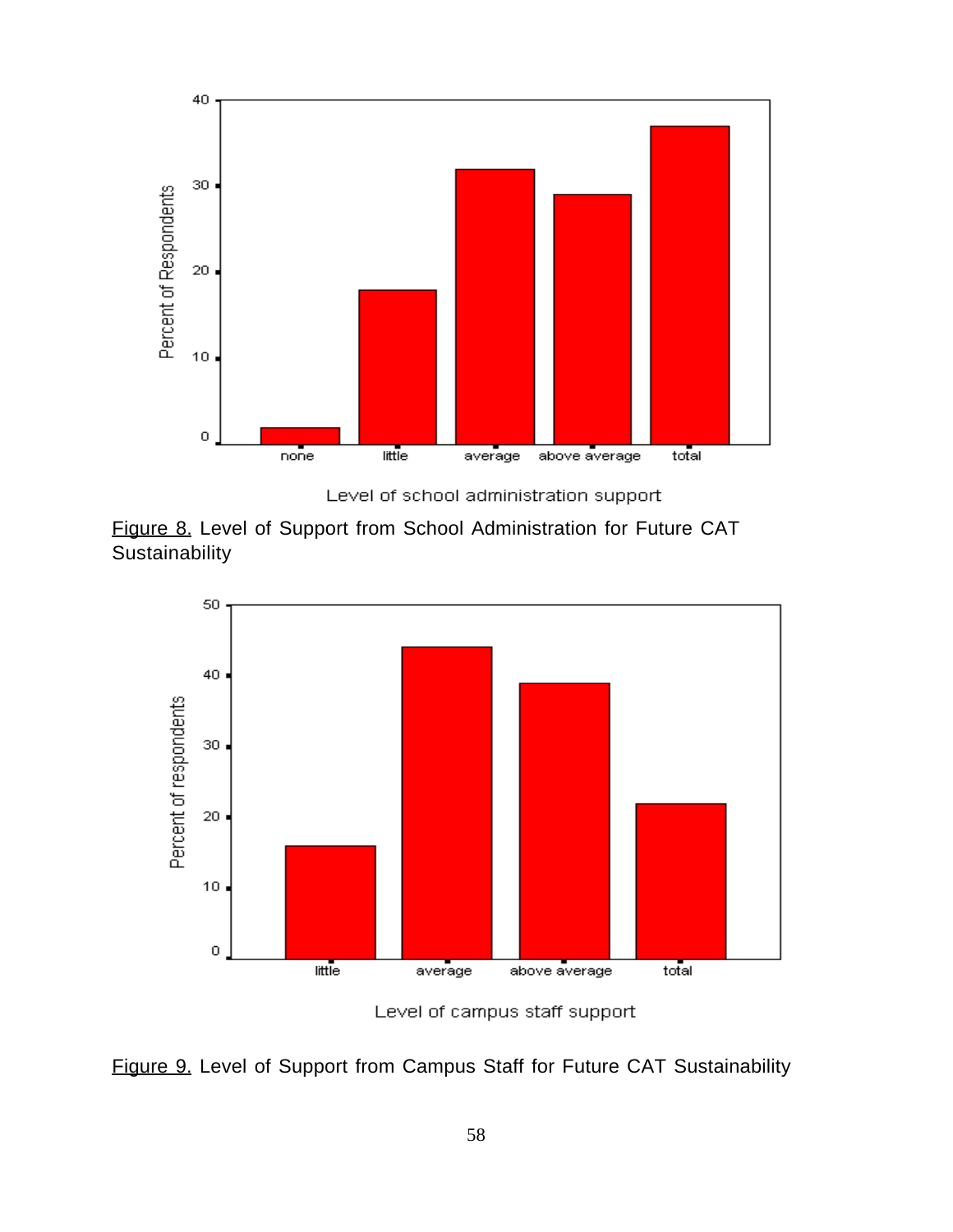

Level of community at large support





Level of parent/other family member support

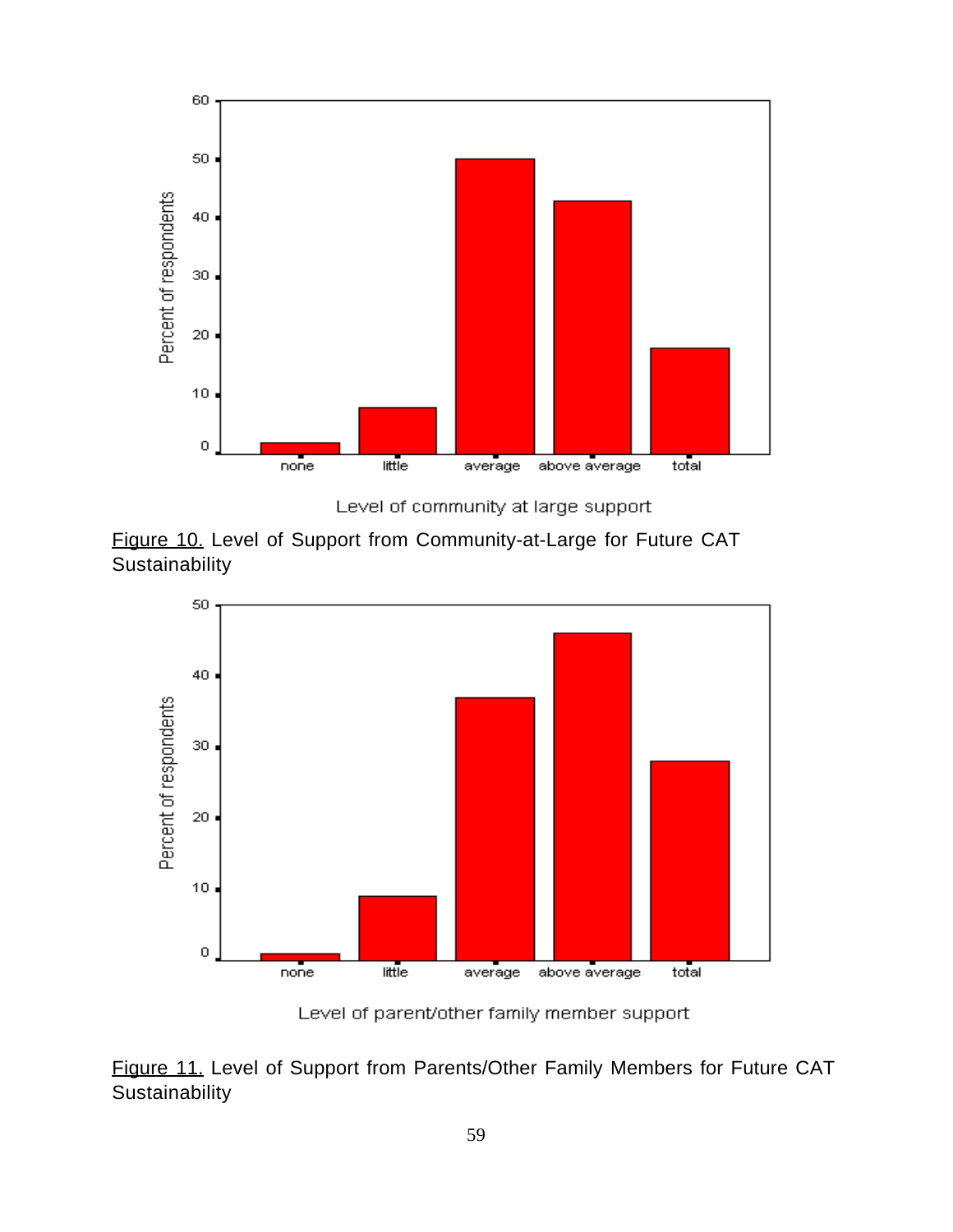

Level of student support



Other Team Identification Activities

Besides representative membership, other Team Identification activities central to the CAT process were also measured to assess sustainability over time, across cohorts, and across representative groups. The majority of CAT members agreed the following had occurred on their teams over time:

- finding common ground  $(M = 86\%)$
- reinforcing consensus-building  $(M = 85\%)$
- establishing communication guidelines ( $M = 86\%)$
- agreeing on a common vision  $(M = 84\%)$
- identifying and prioritizing community issues ( $M = 80\%)$
- developing a mission statement ( $M = 85\%$ ).

At both Time 1 and Time 2, team members identified significantly more accomplishment of each of these activities than had occurred at baseline (see Appendix D for ANOVA  $E$  and  $p$  values for Team Identification activity responses across time). However, little change occurred between Time 1 and Time 2 except in regard to teams' describing the expected benefits for children, youth, and families through their collaborative efforts. Members felt this occurred significantly more than it had six months prior.

Across cohorts, Cohort 1 and Cohort 2 members responded their teams had accomplished the Team Identification activities significantly more than the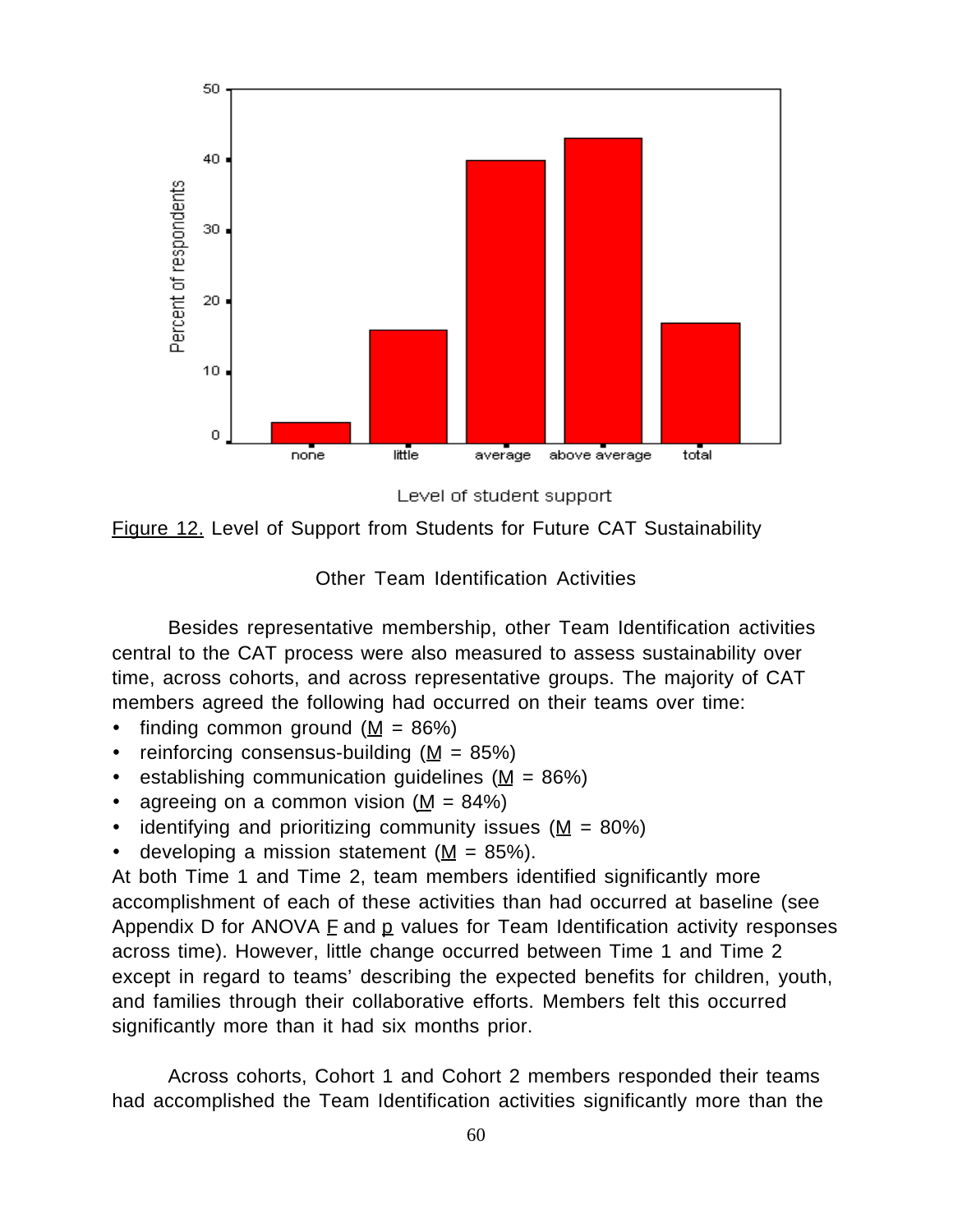Cohort 3 sites (see Appendix D for ANOVA  $E$  and  $E$  values for Team Identification activity responses across cohorts). Fewer significant differences were found across the representative groups in relation to these activities (see Appendix D for ANOVA F and p values for Team Identification activity responses across representative groups). In general, home team members, more than other members, felt the team had accomplished significantly more toward team identification. Additionally, school team members felt significantly less than student members that everyone on the CAT actively participates in decisionmaking.

SEDL project staff also documented many of the Team Identification activities the teams accomplished. Staff regularly observed that active participation by all four representative groups in team meetings was explicitly encouraged and evident. Additionally, many CAT members experienced sharing ideas and group decision-making at team meetings. One CAT member summed up their consensus-building experience as follows, "Our efforts are to be inclusive. We work as a team and appreciate diverse viewpoints which are respected and included." A CAT facilitator reported, "One of the comments one of the parents made [to me] is that she felt she was heard for the first time. Everyone at the meeting seem[ed] to buy into some piece of the pie."

Project staff field notes revealed several reasons why Team Identification activities were not accomplished or served as barriers to team progress. For example, conflict and frustration that too much time was being spent on these activities explained why a number of members left the CAT. A CAT facilitator said, "The reason the schools who did dropout [of the CAT] was because they were tired of planning and setting mission and goals. They perceived a lack of action and too much time spent on planning." The field notes also indicated conflict was a frequent barrier to activity accomplishment in all of the Collaborative Action Team process stages. Reasons given for the conflict included:

- · Poor/miscommunication between team members
- · Confusion about the purpose/direction of the team
- · Frustration with the lack of commitment/follow-through from team members
- · Lack of shared leadership and openness or inclusion of others
- · Poor personal, social, or communication skills
- · Tensions and politics in the environment (external to the team)
- · Cultural differences
- · Turf issues/competition over resources, taking credit for accomplishments, and hidden agendas.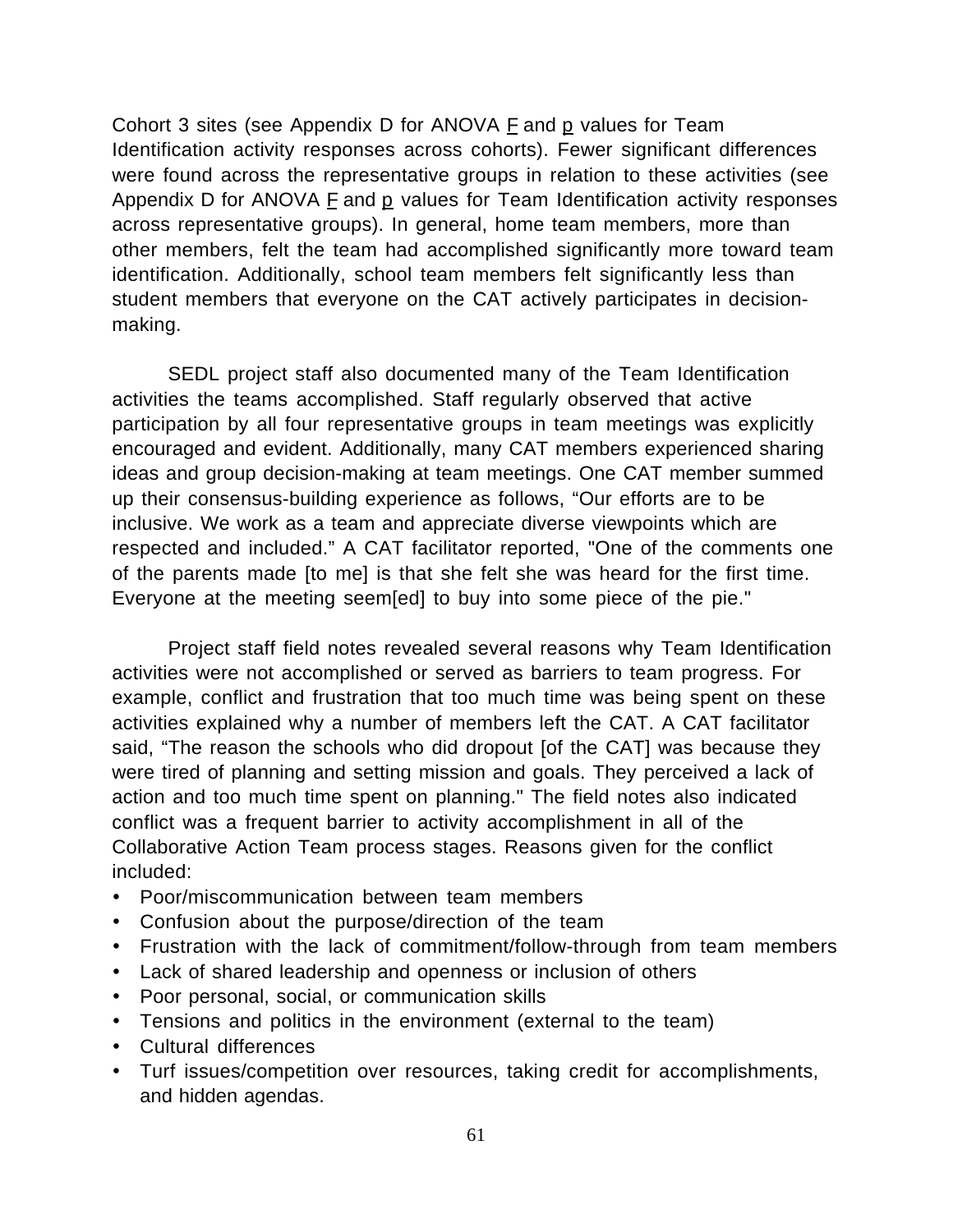### Learnings on Team Identification

Collaborative team membership is in a constant state of flux, often in need of representative balance, and can be impacted by the changes in leadership in the school community. Yet, throughout their existence teams manage to establish a core group of members with at least one home, school, and community representative. Further, the longer a team exists, the more knowledgeable team members (especially school and community rmembers) seem to be about who they can get on their team and what type of individual representation they have. However as time passes, team membership seems to dwindle and recruitment efforts are more focused on increasing numbers rather than representative balance. Although not all of the different types of home, school, and community representatives are involved in the collaborative partnerships, actively or behind the scenes, parents are the one group that consistently are wanted, available, and participate on teams. Over time, as more parents and community members become involved in the collaboration, fewer school representatives, especially from the central office/district, stay active. What starts out as a school-based collaborative effort becomes more of a community-based effort which also seems to impact the issues and goals upon which the team takes action, i.e., not as much focus on student outcomes.

Time is also significant in achieving other Team Identification activities. The longer collaboration occurs, the more partners are clear on their purpose and how to come to consensus on key issues. Although these activities get accomplished toward the beginning of the collaboration, they also seem to need revisiting annually. Further, conflict is generally present in collaboration and can be a barrier to team development, but is not in all partnerships, especially when a strong core group of diverse partners is in place.

### **Team Mobilization**

In the Team Mobilization CAT process stage, the partnership explores how the team works together to build a common focus. Members explore an organizational work plan and highlight shared priorities to set the direction for the team's action plan. On average, the majority of team members described having accomplished the activities comprising the six elements in this stage:

- · Identify shared leadership opportunities
- · Assume shared leadership responsibilities
- · Enhance communication guidelines
- · Initiate networking opportunities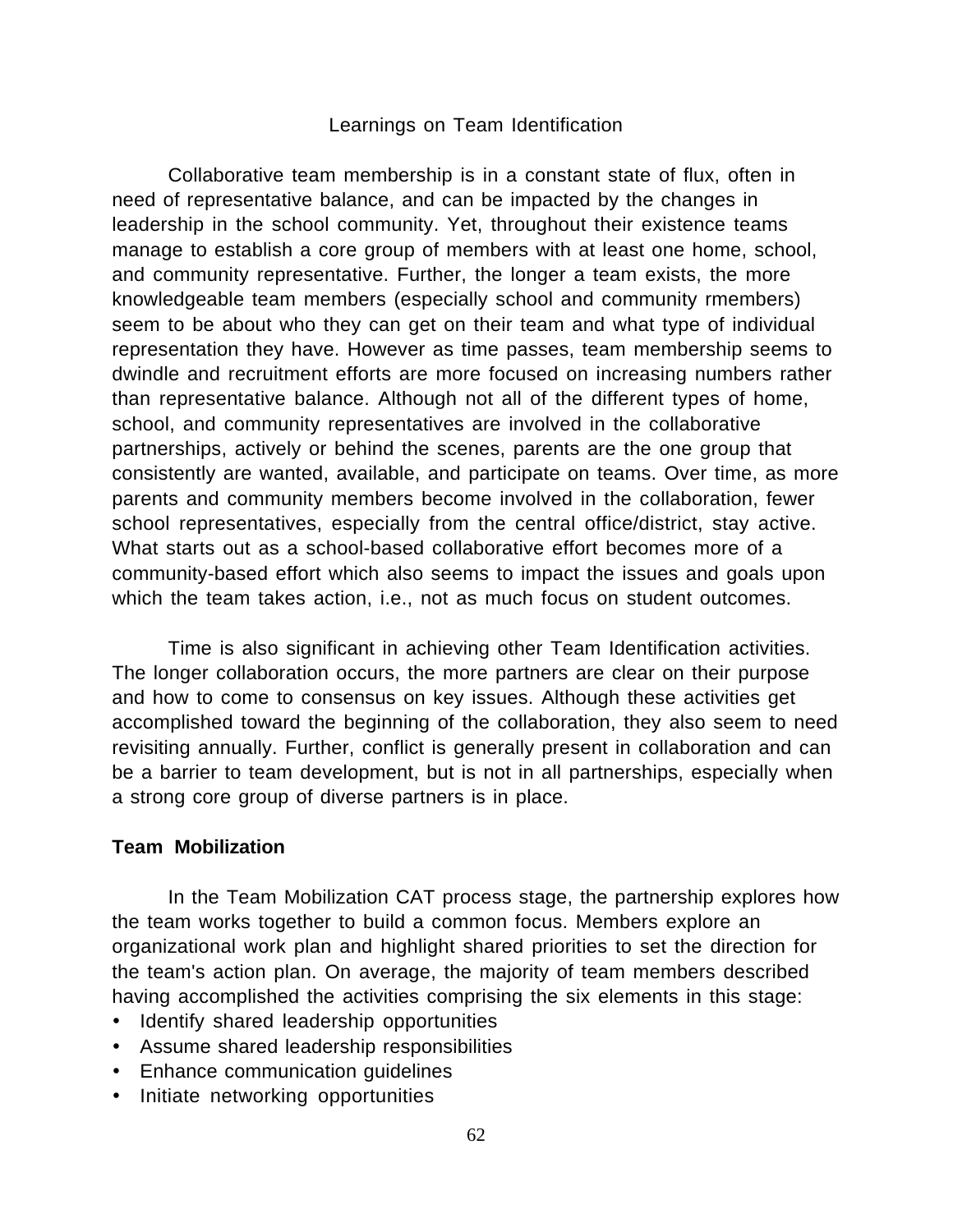- · Enhance group decision-making
- · Set goals and objectives.

Significant change over time occurred in all Team Mobilization activities between baseline and Times 1 and 2 (see Appendix D for ANOVA F and p values for the Team Mobilization activities across time). However, several activities were also found to have increased significantly in the Cohort 1 and Cohort 2 sites over the six-month period from Time 1 to Time 2. These included:

- Tasks were matched with individual members' abilities, skills, and strengths
- · The team understood and utilized the expertise of all members
- · Minutes of partnership meetings were distributed for review ahead of time
- · Members exchanged information about upcoming activities in the community
- · Existing systems of communication were linked between collaborating agencies/organizations
- · Meeting notices were available to all representative groups
- · A membership list was printed and kept current
- · Meeting discussion was structured to accommodate members' special needs
- · The team developed relationships and contacts outside of the partnership
- · Members developed strategies for building their networking resource base
- · Members came prepared to make informed decisions.

Cohort 1 and Cohort 2 members responded their teams had accomplished the Team Mobilization activities significantly more than the Cohort 3 sites (see Appendix D for ANOVA  $E$  and  $p$  values for Team Mobilization activity responses across cohorts). Few significant differences were found across representative groups in relation to the Team Mobilization activities. In general, home and student team members felt significantly more than other members that the team had accomplished the activities (see Appendix D for ANOVA  $E$  and  $p$ values for Team Mobilization activity responses across representative groups).

## Shared Leadership

Progress toward achieving the Team Mobilization activities and barriers to their accomplishment were also documented in project staff field notes and in team members' responses on the Collaborative Action Team Research Exit Survey. The analysis of these data indicated there are a number of commonalities across the CAT sites particularly regarding team members' abilities to identify and assume shared leadership. For example, many parents took on more active leadership roles over time and their involvement was often seen as integral to completing CAT-related projects. A few took on the role of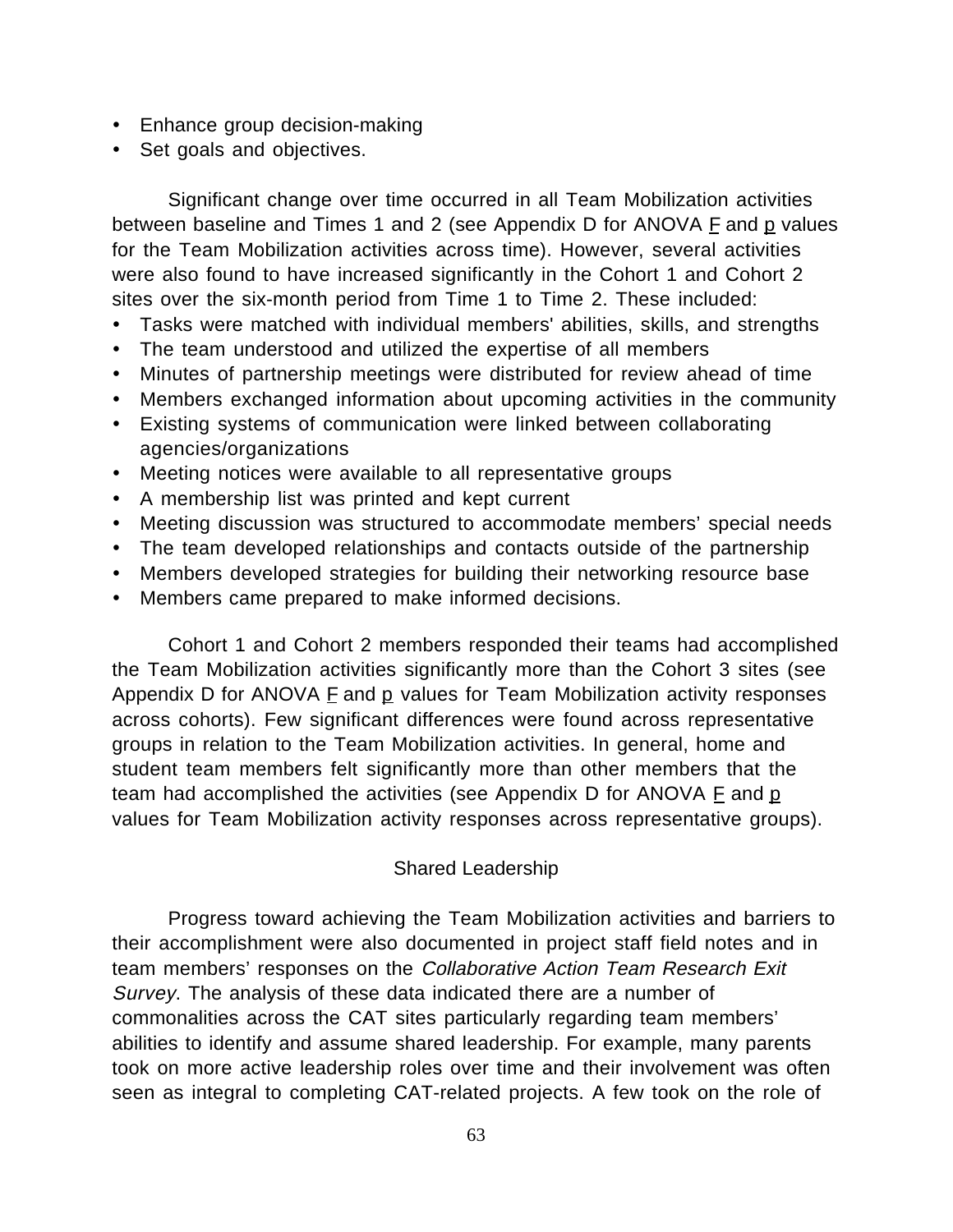meeting facilitator, sharing the role with school and community members on their team. This sharing of leadership at CAT meetings generally resulted in increased input and volunteering from all members of the team. As one facilitator stated at a team meeting, "We have other dreams and we have invited all of you to help achieve them. In this team, there are no single leaders – all of us are leaders and we take turns facilitating." Another CAT member summed up the experience, "The team is not like a soup that gets cooked and gets done, our work is on-going. We'll always be cooking and it's all good."

Many traditional leaders, especially school administrators, were found to share leadership with other CAT members. Project staff described one school administrator in the following way, "He [the administrator] plays a key role and provides key leadership for the team. He seems comfortable working in the background, however, and supporting the visible leadership by others." Often district staff, principals, and assistant principals participated in CAT meetings, spending more time listening to other's perspectives and ideas than showcasing their authority. In other CAT sites, administrators were more direct in their support of shared leadership. One administrator commented, "I can no longer run the school in isolation. Parent and community input is needed." However, not all school administrators were this supportive and some had difficulty delegating tasks and sharing leadership. Several school administrators used a directive management style in their leadership role on the CAT. As a result of this authoritarian approach to leadership, some members were assigned to take on tasks that they would not have otherwise. Generally, the follow through on these tasks was more limited than when participants volunteered themselves.

#### Meeting Facilitation

Project staff, however, observed that having one or more consistent meeting facilitators, whether a traditional leader, a trained CAT facilitator, or any other member of the team, was an important factor in the forward movement of team meetings. In their responses to the question about team facilitation on the exit survey, team members clearly validated this observation. One community CAT member described, "Facilitators changed five times in the last three years. Because of this, the team has spent lots of time on identification, mission, goals, etc. This has caused the sustainability of the team to be in question for three years." Five of the six CAT teams that relied heavily on paid coordinators lost momentum during staffing and leadership changes. Although this occurred in some of the teams, the majority (54.2%) of the 168 members that responded indicated facilitation on their team had not changed.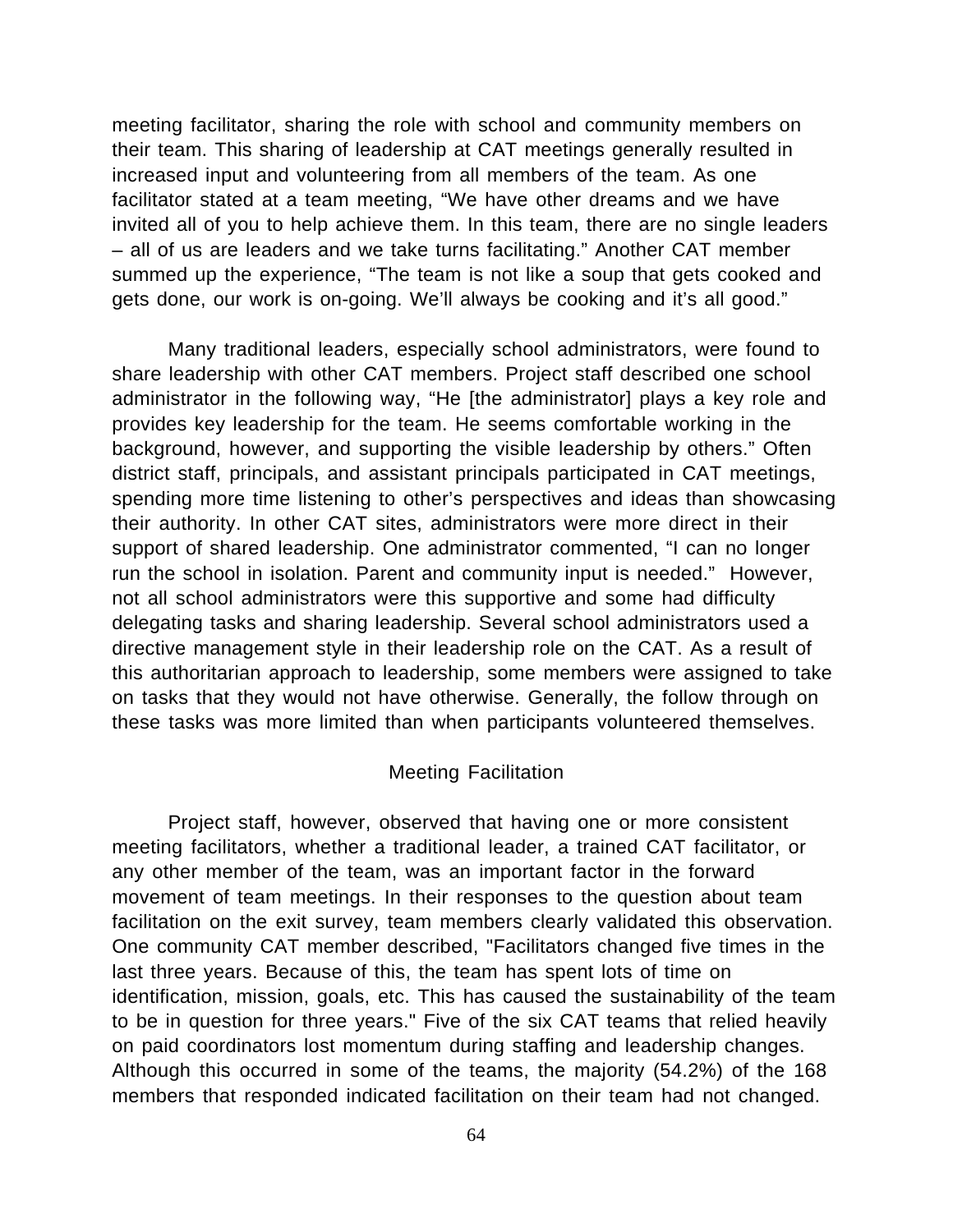Teams that relied solely on volunteer facilitators also had some difficulty obtaining resources necessary for maintaining team infrastructure and action was frequently slower than it was for teams with paid coordinators. Teams that utilized both paid and volunteer facilitators were more likely to stay organized, weather leadership and staffing changes, and take action.

## Meeting Structure and Organization

In conjunction with meeting facilitation, CAT members were asked about the importance of meeting structure and organization in sustaining their teams. Responses were based on a Likert scale ranging from a 1 meaning "no importance" to a 5 meaning "total importance". On average, members felt a stable meeting structure ( $M = 4.03$ ), meeting reminder calls ( $M = 3.86$ ), and the distribution of written agendas and minutes ( $M = 3.91$ ) have more than average importance to team sustainability. SEDL project staff indicated that many teams used meeting organization activities recommended in the CAT process, including staying within designated timeframes, distributing agendas, having a recorder take minutes, and using an icebreaker at the beginning of the meeting. A staff member commented, "Participants had a great time [in the icebreaker] guessing their team members' strengths and discovering new things about their co-workers. This helped them later in the meeting when they had to decide who would work on their upcoming family fair."

Meeting organization was also seen as a catalyst for equal treatment and participation of all team members in decision-making and enhancing communication guidelines. Teams that reported and demonstrated strong cohesion created and maintained team structures, such as work groups, communication ground rules, and decision-making ground rules. Three teams in communities with a large percentage of Spanish-speaking residents that provided materials and conducted team business in Spanish attracted and maintained high numbers of Spanish-speaking participants. Also, two teams that used e-mail communication (all members had e-mail) resulted in active online discussion and decision-making, particularly by student team members. Further, CAT members reported they stopped participating on the team when their strengths and resources were not being recognized or used by the team.

## Setting Goals and Objectives

Conducting CAT meetings and using effective facilitation were found to be important in mobilizing the teams; however, setting goals and objectives was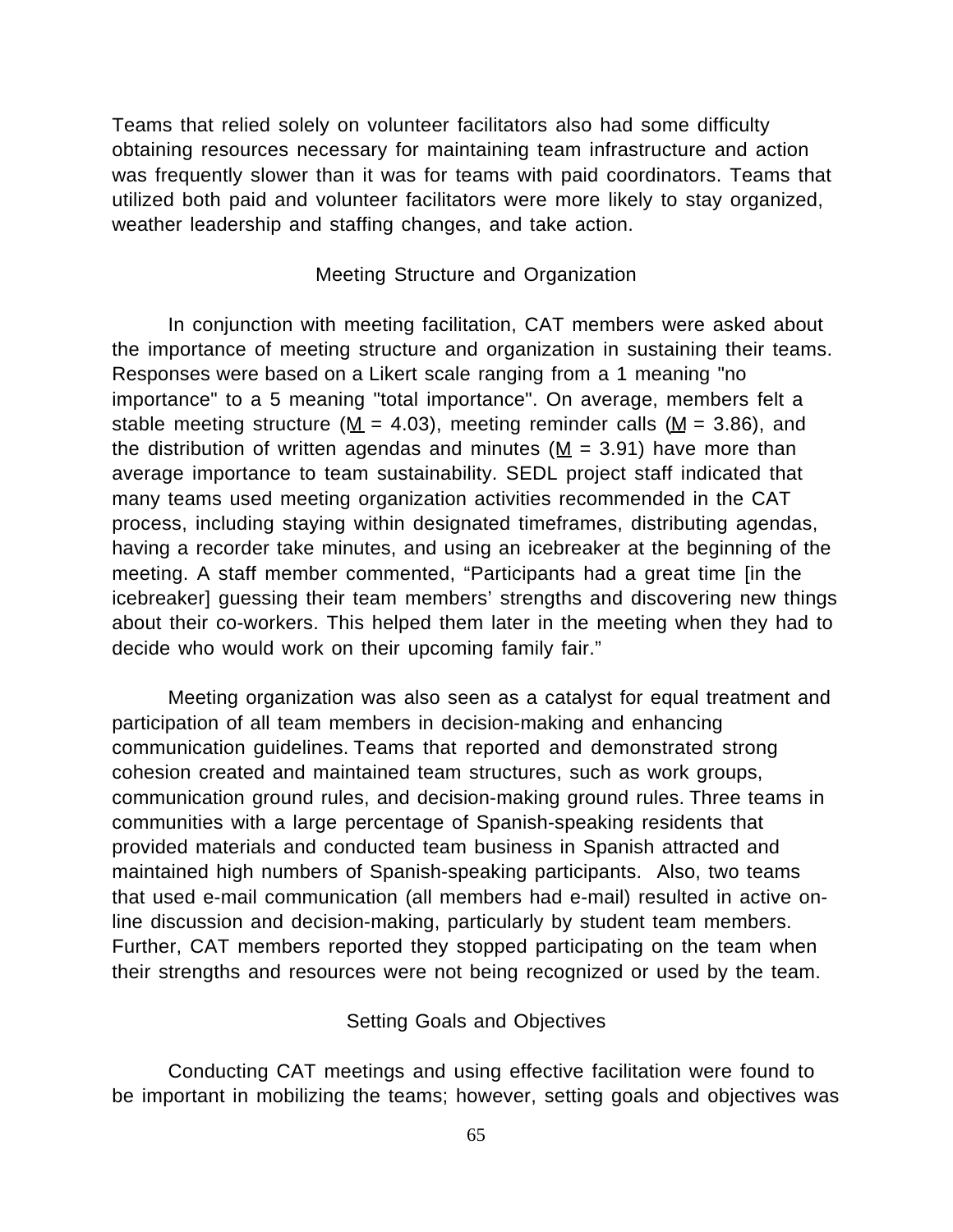seen as key to sustainability. All Collaborative Action Teams established goals that were written into their action plans. Over 90% of the 115 respondents said "yes" on the Collaborative Action Team Research Exit Survey in regard to whether their teams have future goals. The majority of sites identified at least two goals. On average, members estimated most of their team goals would be achieved in 7 months to 1 year, especially members of Cohort 3 (see Figure 13). Slightly fewer goals were long-term and projected to be accomplished in 2 or more years. Short-term goals, estimated to be achieved in a period of 1-3 months, were the least identified. Some of the goals identified by team members included:

- · grant writing
- applying for  $501$  (C) (3) status
- · providing health and social services
- increasing parental involvement
- · remodeling the schools' physical plant
- · improving student achievement
- · creating after school and summer programs.



## Time of goal accomplishment

Figure 13. Future Goal Accomplishment Across Cohorts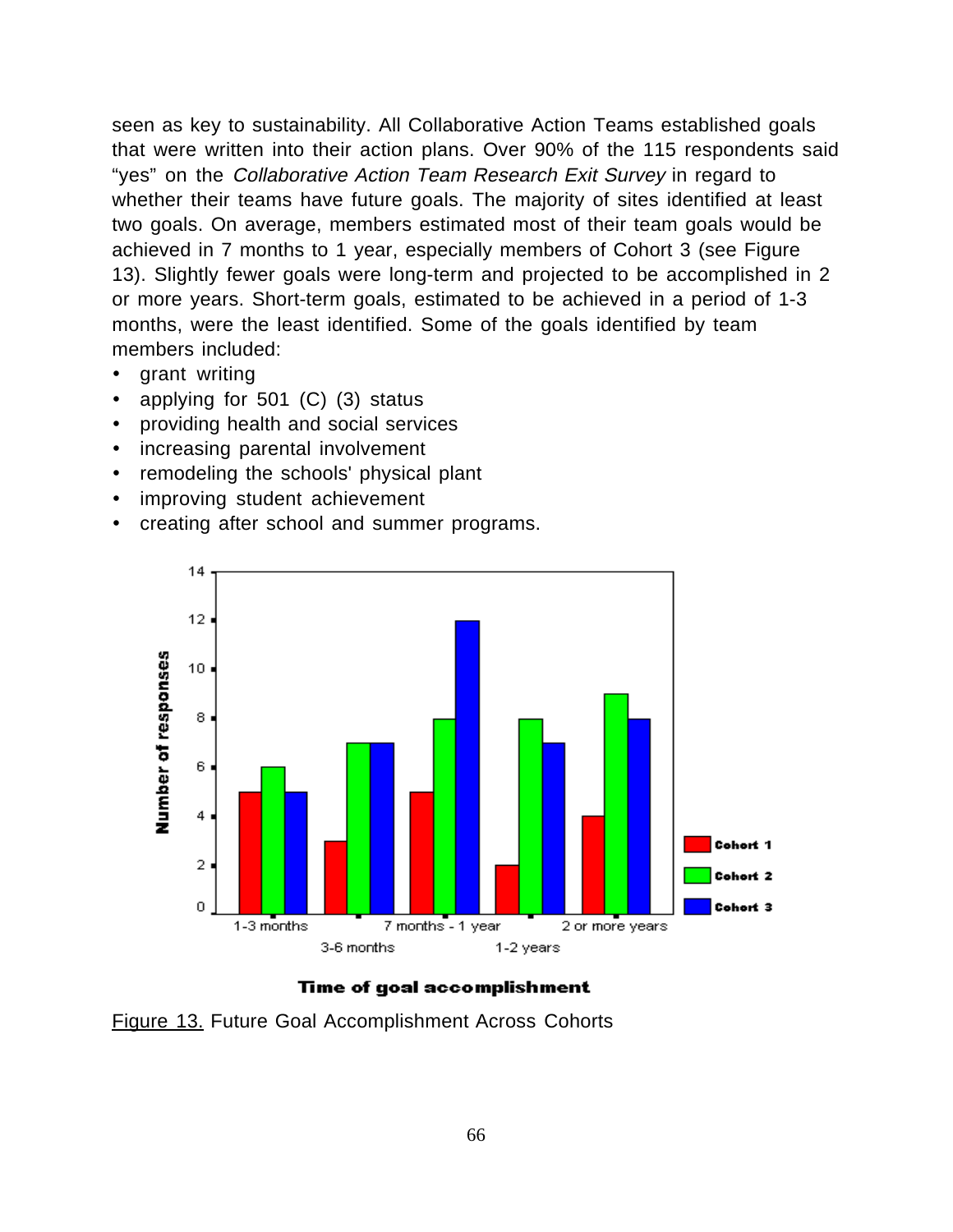# Learnings on Team Mobilization

Again, the more time the collaborative partnerships exist, the more that gets accomplished, particularly in the eyes of home and student team members. When the CAT principle of shared leadership is adhered to, there seems to be greater input and output from the partners. Further, implementation of the CAT process increases traditional leaders' skills and actions toward sharing their leadership with others who are not generally in that role. However, it seems that shared leadership takes time to develop and is nurtured through consistent team facilitation. Additionally, it seems the training provided to team members on facilitation and shared leadership, which included a number of traditional leaders in the school community, may be a key ingredient to increases in shared leadership over time. The accomplishment of other Team Mobilization activities also seem strongly influenced by consistent meeting facilitation, as well as meeting structure and organization. Specifically, setting goals and objectives and cohesion among the members seems to increase when these exist.

# **Project Development**

In the Project Development stage, the partnership outlines an action plan and reviews and refines it to reflect specific tasks and activities to be completed. This stage emphasizes involvement of the whole team in carrying out the work in the action plan. The elements in this CAT process stage are:

- · Determine roles and responsibilities
- · Develop resource strategies
- · Expand networking opportunities
- · Plan activities, tasks, and timelines
- · Recognize individual contributions
- · Encourage new individual roles and responsibilities.

Significant change over time occurred in all of the Project Development activities between baseline and Times 1 and 2 (see Appendix D for ANOVA  $E$ and  $p$  values for the Project Development activities across time). However, several activities also increased significantly in the Cohort 1 and Cohort 2 sites over the six-month period from Time 1 to Time 2. These included:

- · Ways to get resources are in the action plan
- · Members take responsibility for finding resources for the team's projects
- · Partnership schools, organizations, and agencies combine resources to implement the action plan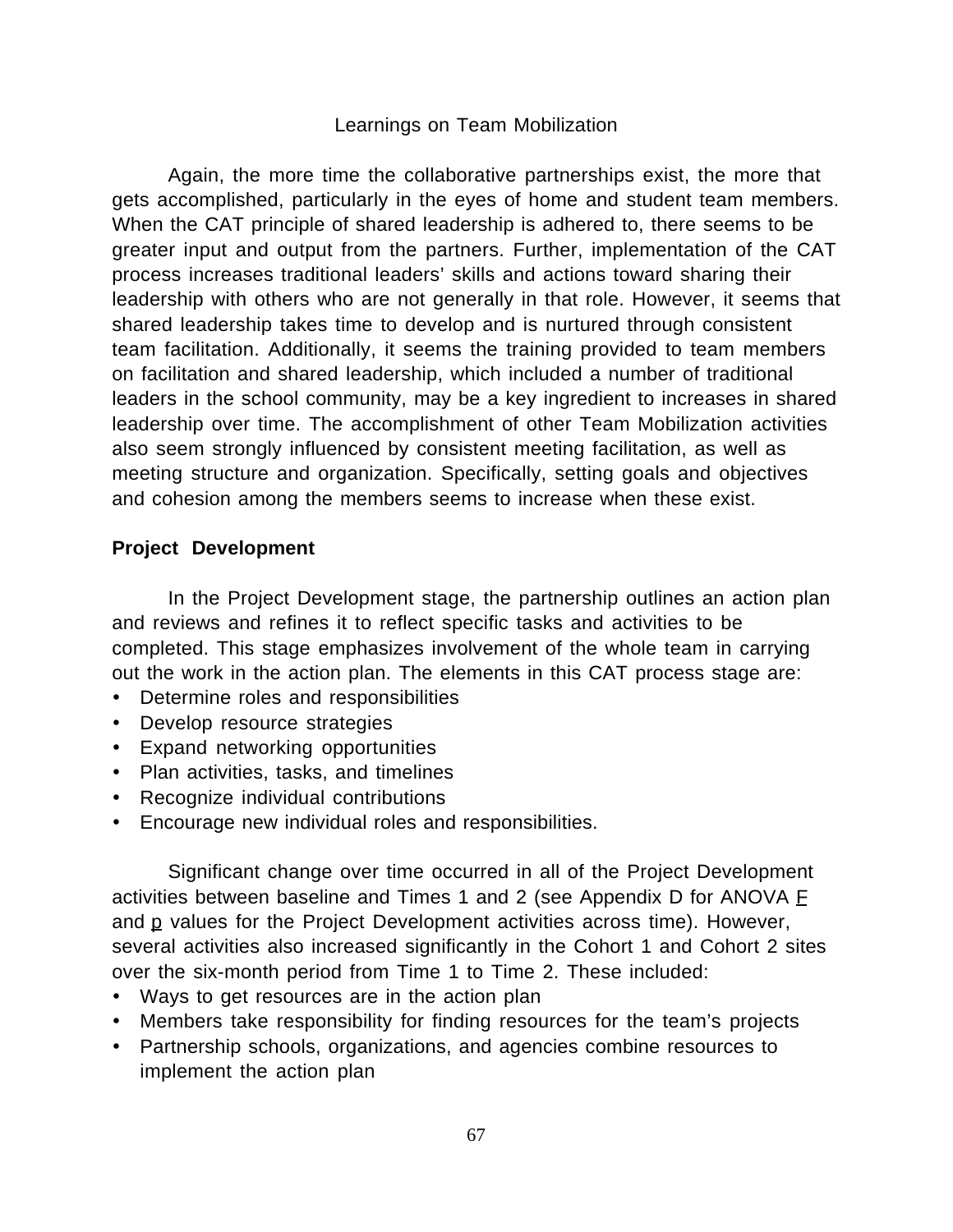- · Team networks have expanded beyond the local community to include state, regional, and national resources
- · Beginning and ending dates are established for each task
- · Ways to recognize and celebrate individual achievements are part of the partnership meetings
- · Group and individual accomplishments are publicized throughout the community

Across cohorts, Cohort 1 and Cohort 2 members responded their teams had accomplished all of the Project Development activities significantly more than the Cohort 3 sites (see Appendix  $D$  for ANOVA  $E$  and  $D$  values for Project Development activity responses across cohorts). Additionally, the Cohort 1 team members responded they had achieved four of the following activities significantly more than the Cohort 2 sites:

- · Team networks have expanded beyond the local community to include state, regional, and national resources
- · Group and individual accomplishments are publicized throughout the community
- · Team supports personal growth of individual members
- · A nurturing environment for risk-taking exists within the partnership.

Only one significant difference was found across the representative groups related to the Project Development activities (see Appendix D for ANOVA  $E$  and  $E$  values for Project Development activity responses across representative groups). Student team members felt significantly more than school members that tasks are outlined in an action plan to achieve team objectives.

# Resource Development

Progress toward achieving the Project Development activities and barriers to their accomplishment were also documented in project staff field notes and team members' responses on the exit survey. Data from these sources supported the CAT Self-Assessment findings that many team members felt they had accomplished activities related to resource development, i.e., individual, financial, and community-wide. For example, personal growth and individual recognition was evident across many of the Collaborative Action Teams. A project staff liaison noted, "In one CAT, a parent was asked to take over as facilitator. Apparently she is somewhat shy, but the team intends to give her mentoring and support as she takes on this new role." One CAT facilitator spent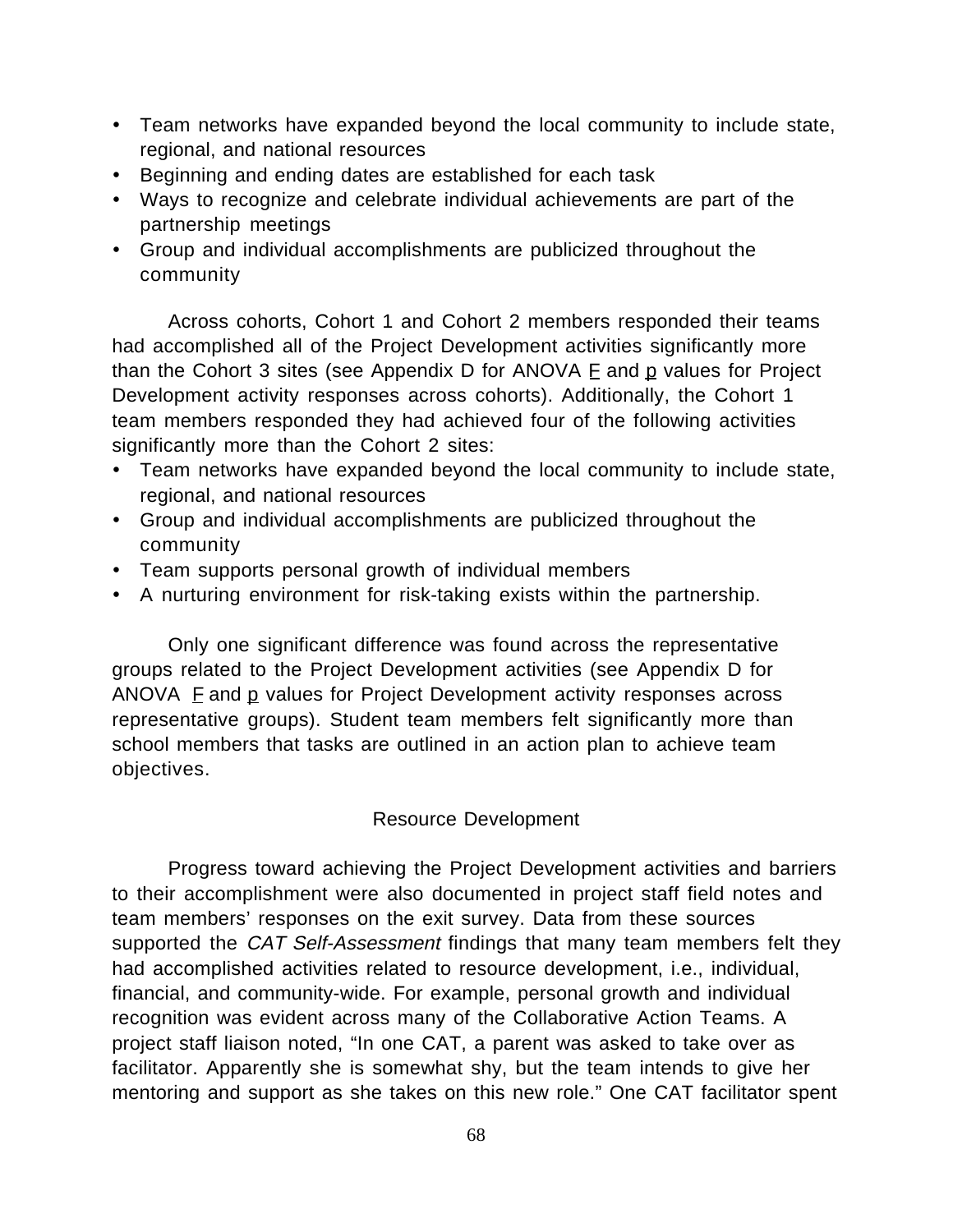an entire meeting discussing the strengths of the team's members and overall team success, while another facilitator consistently pointed out how wonderful it was to have as much student involvement on their CAT as they did. In several of the CAT sites, team members were instrumental in getting school bond issues passed in their communities to help them progress in their school environment/structure team projects. Team members were generally successful in building individual and community resources, but they also expressed concerns during CAT meetings, on the exit survey, and in contacts with SEDL project staff that this was an on-going area of need for their teams.

One of the means used to develop resources and sustain the team was expanding the team's networking, internally and externally. Team members were asked about the importance of word of mouth and team member contact between meetings. Responses were based on a Likert scale ranging from a 1 meaning "no importance" to a 5 meaning "total importance". Team members reported that word of mouth ( $M = 3.73$ ) and contact between meetings ( $M =$ 3.78) were of more than average importance. A parent on one of the teams commented, "I always walk around saying what the CAT is doing." Team members also indicated that the use of newspaper/media coverage was slightly more than of average importance  $(M = 3.21)$ . A school team member stated, "Our team has used media coverage and it helps [to] keep ideas and concepts in front of us."

## Team Recognition/Importance

When asked on the exit survey to describe if the recognition/importance of their CAT in the community had changed over time, almost half of the respondents said it had increased (see Figure 14). Approximately 10% fewer of the respondents felt the recognition/importance of their team remained the same and only 6.2% reported it had decreased. Outside recognition of the CAT and its accomplishments was evident in discussions at school board meetings, in articles in local newspapers, through accolades given at celebrations and events by the community-at-large, and in written memorandums distributed throughout the school system. Team members described the increased recognition their teams were given. For example,

- · A school team member commented, "Principals from other schools call for advice on how [the] team is effective."
- · A community member said his team was "acknowledged by the school board [when it] passed a resolution to use the CAT to develop a parent involvement initiative."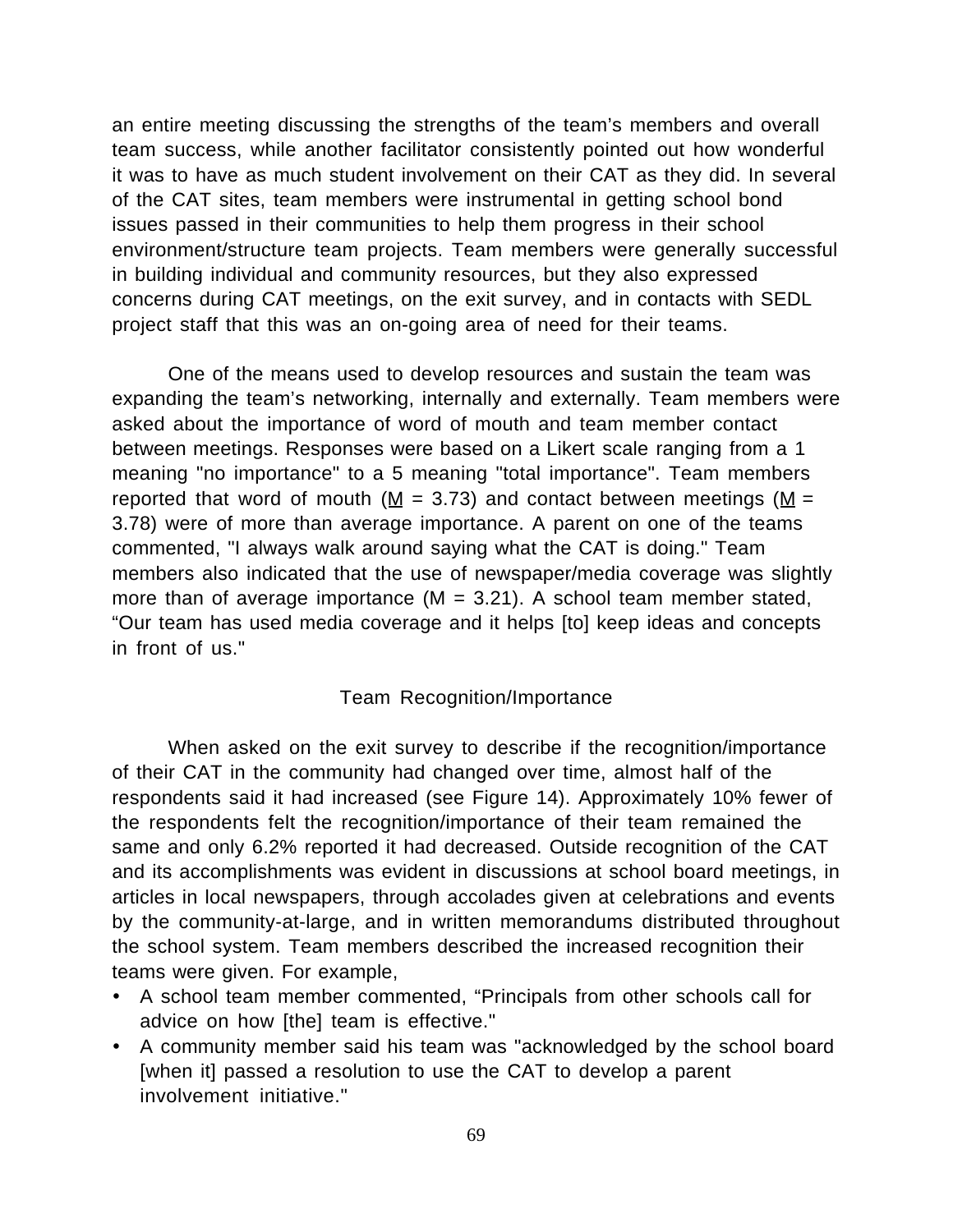- · A home member stated, "Parents see it [recognition] has gone up and down, but it is getting better now. More [parents] are set in knowing who the CAT is and are open to listening to the team."
- · A school member responded, "Community members have spread the word and convey the team's purpose to lots of new people, make them aware."



**Type of change** 

Figure 14. Perceived Changes in CAT Recognition/Importance in the Community by Representative Groups

# Learnings on Project Development

As in the other CAT process stages, the more time the Collaborative Action Team exists, the greater the accomplishments. More specifically, when partners are at a point of developing their projects, they seem to accomplish much toward this within six months. The building of resources, internal and external to the team, is also considered very important to establishing projects and requires continual concentration. However, the internal networking does not seem to extend as well to school members who report they are not as aware of the written plans and projects of their teams. As time passes, both the team and the individuals on the team often receive more recognition for their collaborative efforts from members of the school community, but not necessarily from the media who are minimally approached to spread the word about these efforts.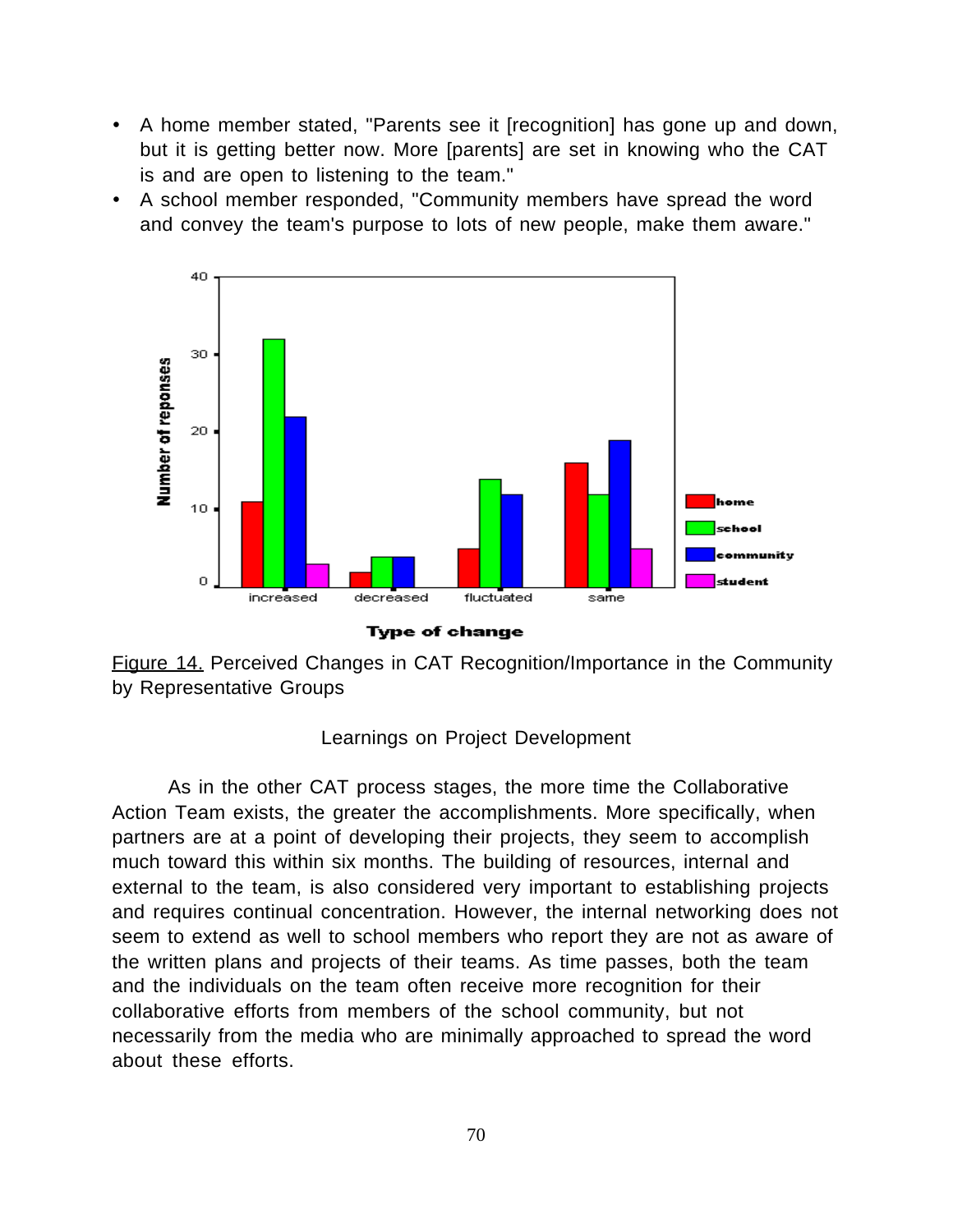# **Project Implementation**

In the Project Implementation CAT process stage, partnership members carry out the tasks and activities specified in the action plan with an emphasis on maintaining the team's common focus and everyone's participation. The elements that comprise this stage are:

- · Implement action plan
- · Support new individual roles and responsibilities
- · Conduct evaluation
- · Practice and promote collaborative teamwork

Significant change over time occurred in all of the Project Implementation activities between baseline and Times 1 and 2 (see Appendix D for ANOVA E and  $p$  values for the Project Implementation activities across time). However, the following activities were also found to have increased significantly in the Cohort 1 and Cohort 2 sites over the six-month period from Time 1 to Time 2:

- · The partnership's leadership pool is maintained through mentoring and coaching
- · The local team's expertise is shared/recognized outside of the partnership
- · Team assesses impact of the actions on results for children, youth, and families
- · Input from the community outside of the partnership is incorporated into the evaluation process
- · Team determines continued and/or new directions for partnership based on evaluation results
- · Partnership establishes links with other partnerships
- · Partnership contributes to the field of knowledge on collaboration
- · Members value and promote the work they have done to improve results for children, youth, and families.

Cohort 1 and Cohort 2 members responded their teams had accomplished all of the Project Implementation activities significantly more than the Cohort 3 sites (see Appendix D for ANOVA  $E$  and  $p$  values for Project Implementation activity responses across cohorts). Cohort 1 team members responded their expertise and value has been shared and recognized outside of the partnership significantly more than it has been in the Cohort 2 sites.

Only one significant difference was found across the representative groups related to the Project Implementation activities (see Appendix D for ANOVA  $E$  and  $E$  values for Project Implementation activity responses across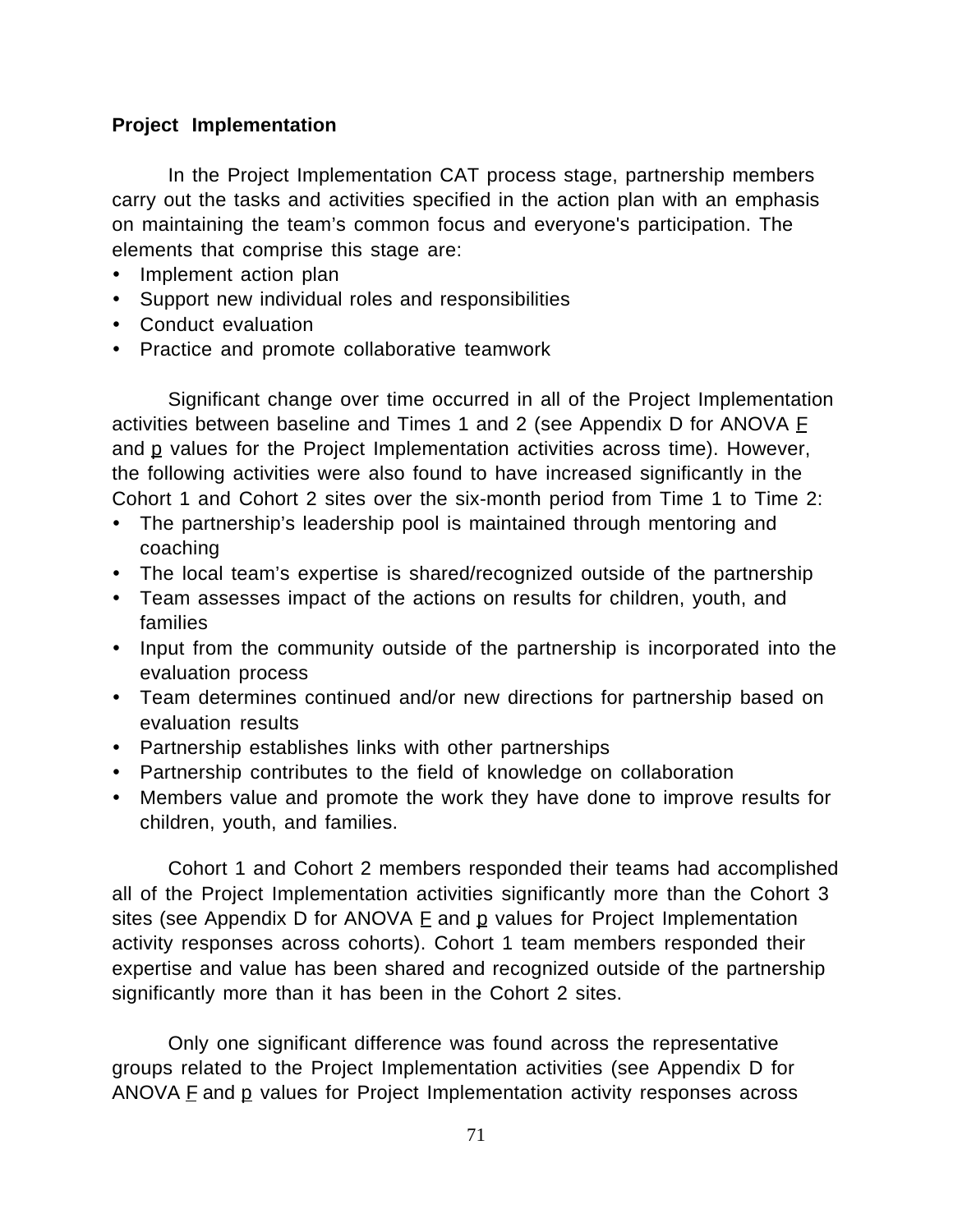representative groups). Student team members felt significantly more than community members that input from the community outside of the partnership is incorporated into the evaluation process.

#### Taking Action

Progress toward achieving the Project Implementation activities and barriers to their accomplishment were also documented in team members' responses on the exit survey as well as through project staff observations and contacts with team members. On average, the responses from 173 team members on a Likert scale ranging from a 1 meaning "no importance" to a 5 meaning "total importance" rated the importance of taking action on planned goals in order to sustain their CAT as well above average ( $M = 4.37$ ). The majority of members (56.1%) considered this to be of total importance, while only 1.7% felt is was of no importance (see Figure 15).







A CAT facilitator commented that taking action on planned goals is "extremely important." She said her team has "lost members because [the team] was perceived as not moving fast enough. At the same time, we gained others because they saw us as action oriented." One of the community CAT members said, "Taking action on planned goals is the only way to build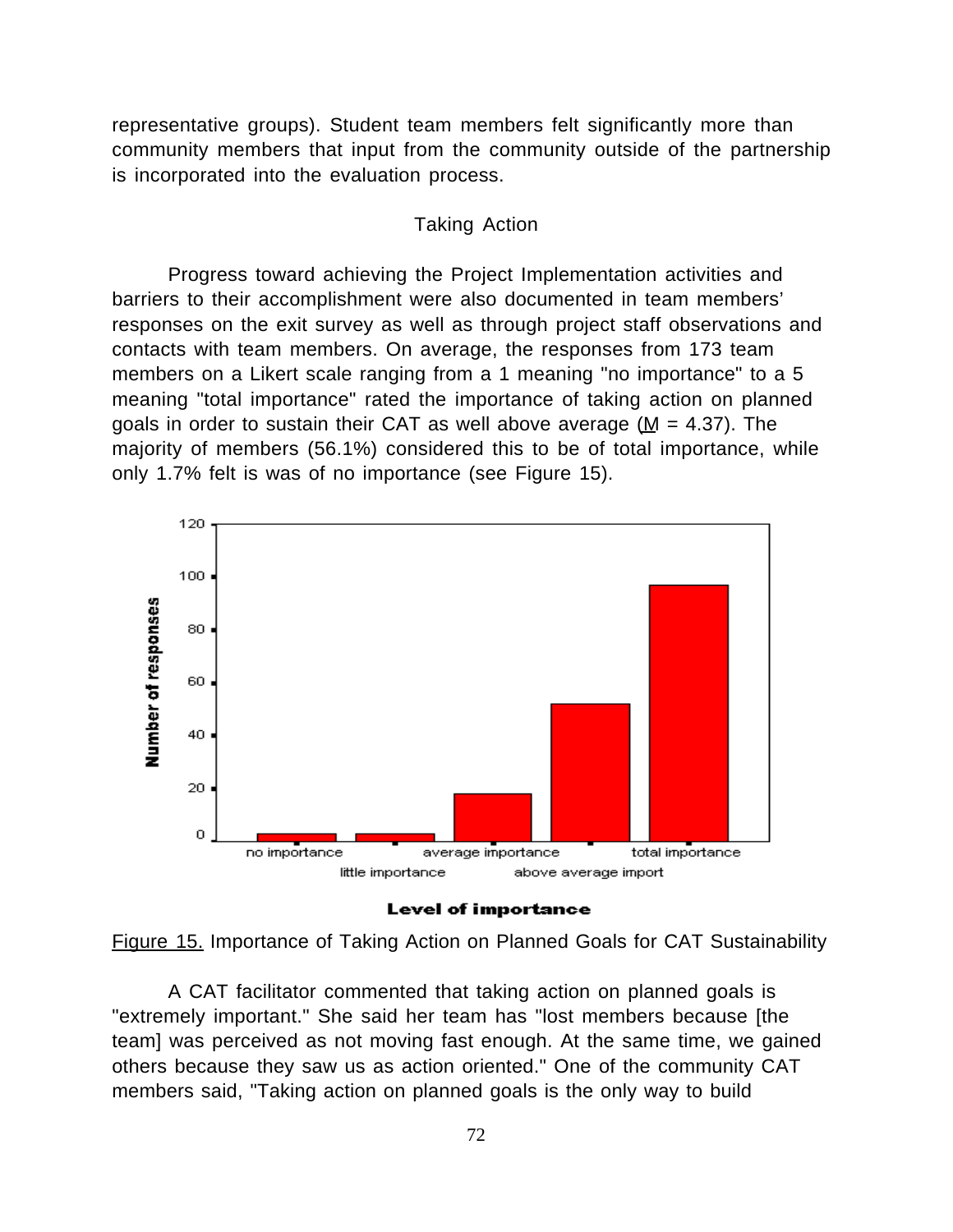success." SEDL project staff also noted a number of similarities across the CAT sites regarding teams' taking action. They noted increased momentum was generated when action was taken and that team members, on average, were more easily able to accomplish short-term goals such as school clean-up days, family festivals and picnics, and community resource booklets. Many teams that had meetings that were disorganized or not action-focused lost membership and did not complete projects as planned. Further, teams that met frequently, used the time to work on team action projects, and that included team building activities, were more likely to accomplish projects as planned.

An analysis of the project staff field notes and exit survey responses indicate that although taking action was considered of great importance, a number of goals identified in the team's action plan were not accomplished. Some of the reasons observed by staff and expressed by team members include:

- · Teams became involved in other projects
- · Goals and tasks were too ambitious for the amount of resources available
- · Lack of administrative support
- · Goals were too vague and specific tasks were not designated.

Project staff noted a downswing in team membership and participation often occurred when there was a lack of team action or the failure of a planned project. Additionally, withdrawal of support for the team by team members and/or external stakeholders in the school community was also seen as a consequence of team inaction.

## Team Evaluation

Further, teams often did not formally evaluate their actions. Some teams used evaluation forms from the Collaborative Action Team Guide to assess team meetings, but not necessarily their accomplishments, or lack thereof. CAT members relied heavily on SEDL project staff to provide an assessment of their team progress. All of the teams put time in their agendas for project staff to administer and report the results of the CAT Self-Assessment and these meetings often led to broader evaluative discussions. The project staff liaisons also prompted team members to self-reflect on their team's progress in contacts they had, with individuals, team facilitators, and with the entire team. Some internal, self-initiated evaluations happened as a result of conflict between team members, frustration and failure to follow through on a goal, or disappointing results when action was implemented.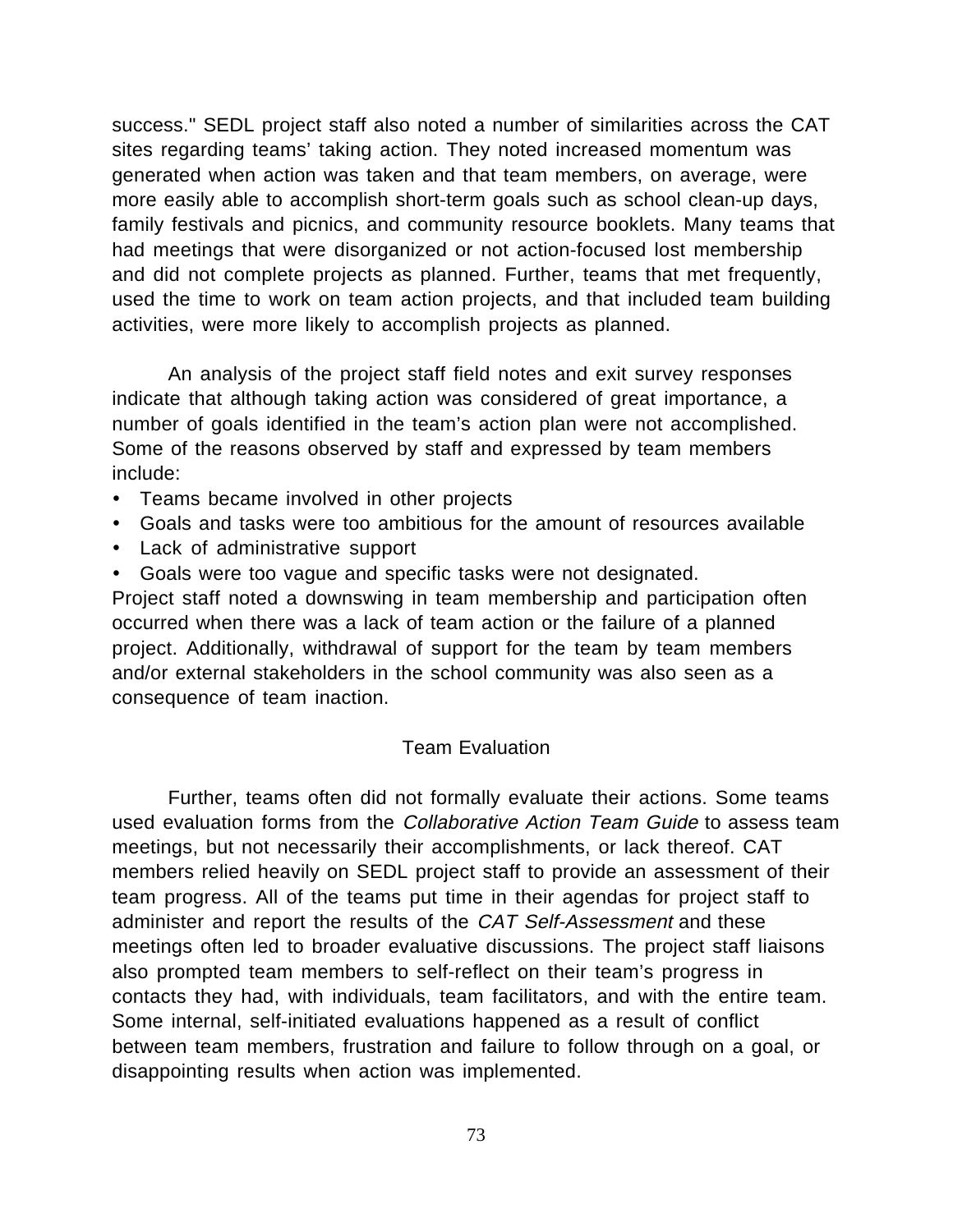#### Learnings on Project Implementation

Again, the more time the collaboration occurs, the greater the accomplishments. Action is taken over time to make improvements for students in the school community, but not necessarily related to the original intentions of the collaborative teams. Further, although taking action is seen as essential to sustaining collaboration, follow through on actions seems difficult. Evaluation of team accomplishments and difficulties encountered are few and far between unless conducted by an outside resource. Yet, evaluation seems to play a key role in the development and implementation of team projects. More specifically, six months after teams receive consultation around team development evaluation results, the more activities accomplished and progress made.

#### **Managing Transitions**

The Collaborative Action Teams all began with a group of concerned people representing the school community who wanted to effect change for students and their families through the establishment of collaborative partnerships. Some of the transitions the teams faced to get off the ground might have stopped other communities from ever trying this reform effort, i.e., some school administrators were not initially supportive of the implementation of the CAT process, many of the CAT sites were in depressed areas with little resources, partnerships in the past had often not been effective, and parents were minimally involved in many of the sites. However, each of the sites had confidence and enormous resolve that collaboration would work in their school community. Twenty of the 23 teams continued to progress through a myriad of transitions in their schools, homes, and communities.

Three of the original 23 sites, one from each cohort, discontinued with the CAT project. From Cohort 1, L. R. Jackson Elementary School in West Memphis, AR ended their involvement in late 1998. Although there was good support from community and parent members for the first several years the CAT existed, the team never seemed to overcome resistance from the school system. As the shift was being made to transfer responsibility for sustaining the CAT to local facilitators, the team diminished and shortly, thereafter, ceased to exist. From Cohort 2, Albuquerque High Cluster in Albuquerque, NM, withdrew from the CAT project in early 2000. There seemed to be a lack of grassroots support for the implementation of the Collaborative Action Team process in this site from the beginning, i.e., the school central office supported the idea but others did not. Involvement in the Collaborative Action Team project further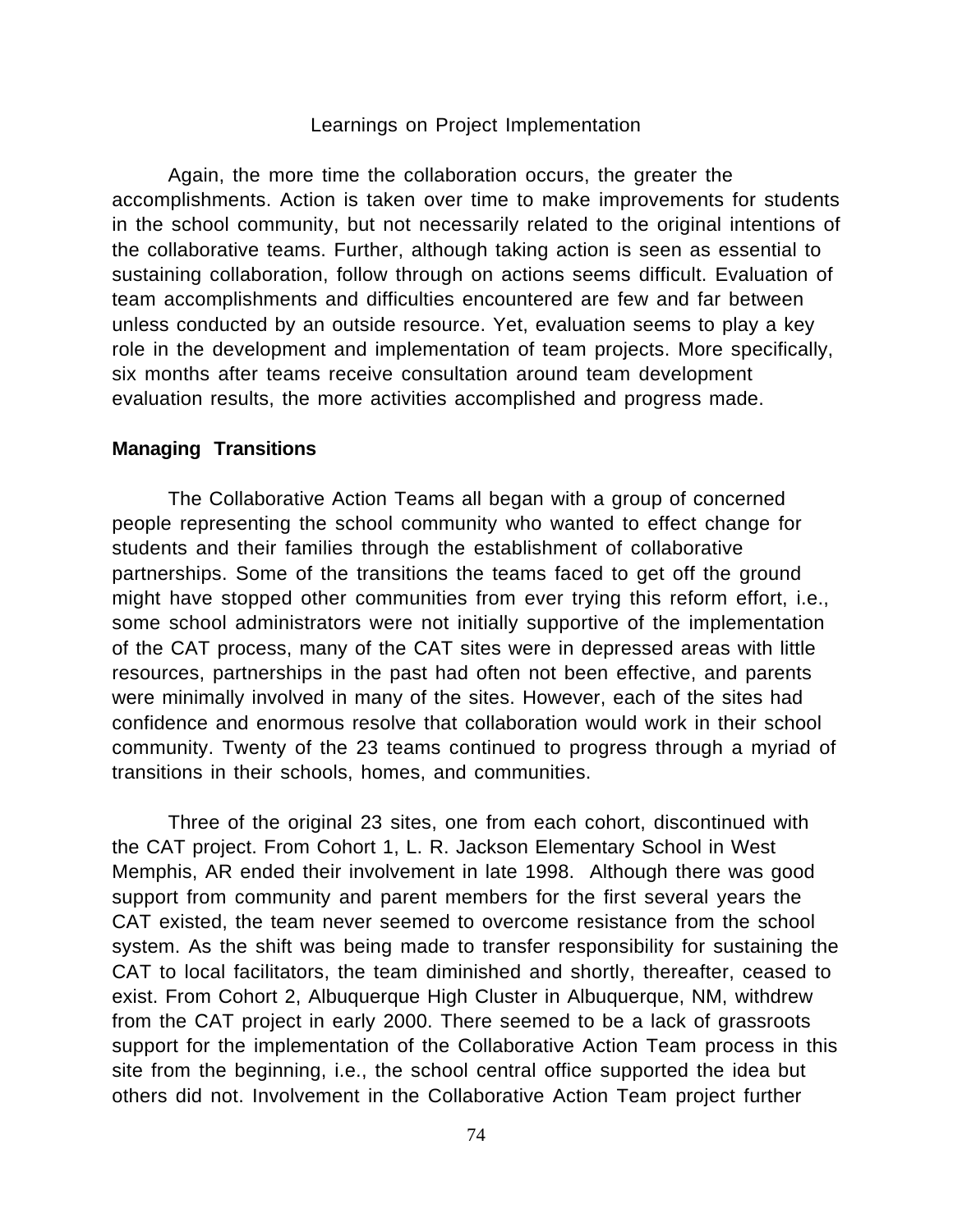weakened with the multiple changes in the Assistant Superintendent position responsible for the cluster. From Cohort 3, Clayton School District, in Clayton, OK was very strong in the beginning; however, the team lost momentum when two key administrators who were members of the team did not have their contracts renewed. The members left on the small, rural community Collaborative Action Teams were simply spread too thin to make the team a priority in the community. The team no longer participated in the Collaborative Action Team project shortly after the beginning of 2000.

Members from the remaining 20 teams were asked at the beginning of the 00/01 school year if their CAT will continue in the future, 74.9% felt sure they would, 23.4% were not sure, and only 1.8% thought their team would cease to exist. Additional data were collected to provide an in-depth picture of the past, present, and future transitions facing these 20 teams.

## School Administration Transitions

When asked on the exit survey about transitions in school district and campus administration, 58.1% of the CAT members reported changes had occurred, while 36% had not experienced any changes. The majority of CAT members further explained their views on school administrative transition in relation to the sustainability of their team. One community team member described, "When new administrators come, they have to learn that the team can accomplish a lot. With each turnover, the team has to inform the new administrator. It seems just when they know enough about the CAT, they leave [the school/district]." Another community member noted, "[A] change in [the] superintendent will affect sustainability because [the superintendent] is supportive. He made a visit to the CAT and was complimentary to [our] efforts." A representative from the home commented, "Changes in the district were devastating for parents but the team was able to move on." On average, the administrative transitions were positive, i.e., greater support of the team and collaboration in general, but some saw them as creating uncertainty for the team. A home team member commented, "Withdrawal of school/district support would mean the end of the CAT."

## Funding Transitions

Although the Collaborative Action Teams are voluntary and they receive no project funds, financial support is constantly being sought from the school community and other entities. The school systems affiliated with the teams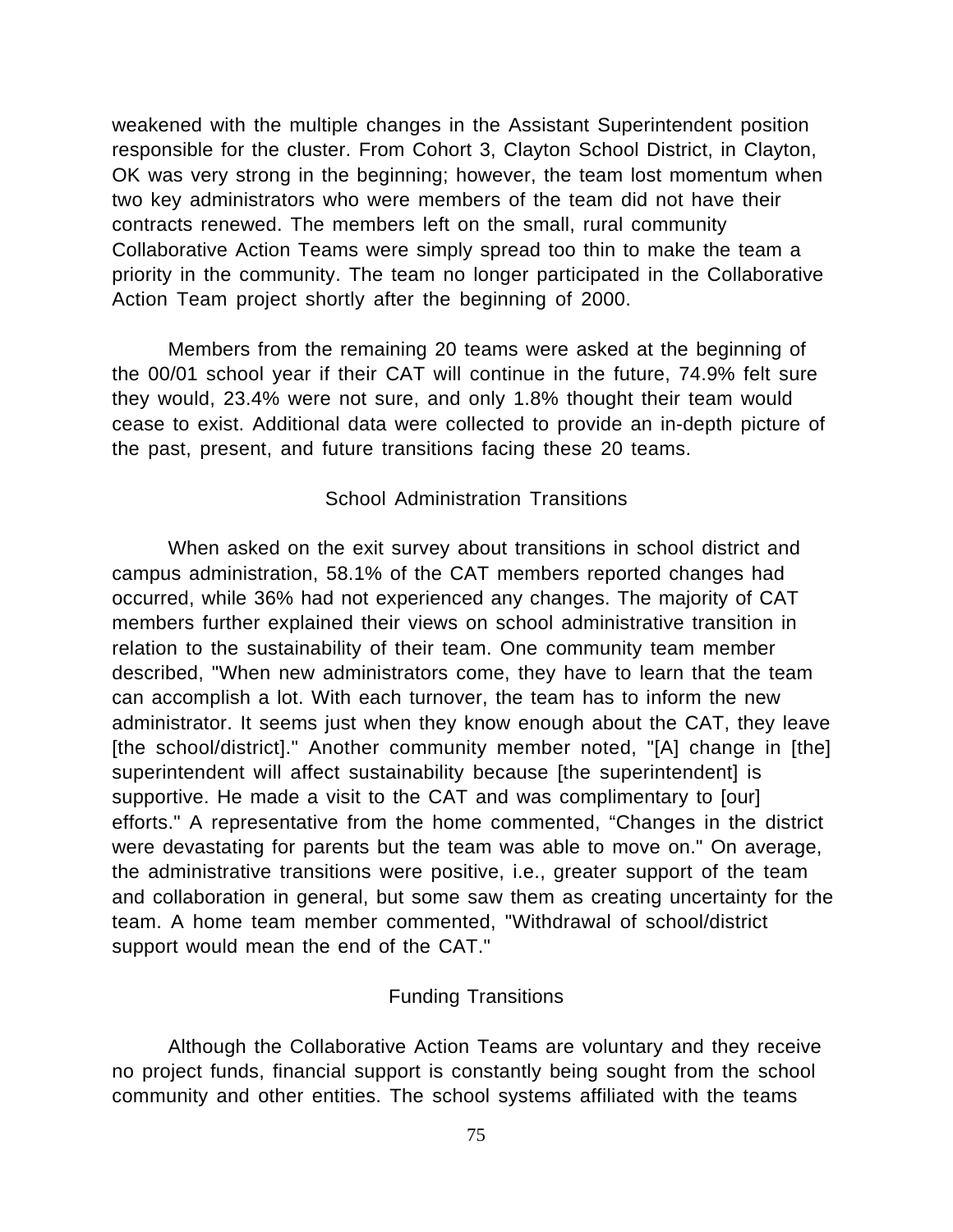made an initial commitment to provide assistance via postage, phone use, and space for meetings. Some teams get more support, others less. Therefore, a question about changes in school funding was also asked on the exit survey. Only 30.2% of the 169 CAT members who responded to the question indicated they were aware of funding changes and thought these only slightly impacted their team. Most of these members expressed concerns with funding losses, while others described new grants and program funding. As one community team member noted, "We've lost money, not directly related to the team but everything impacts the team." Another community member commented, "The team attracted funding resources over the years." Home, school, and community representatives emphasized how grants will help to sustain Collaborative Action Teams.

## Future Technical Assistance

As the teams faced the end of SEDL's Collaborative Action Team project, they, on average, expressed a need to find resources to replace those that SEDL had previously provided. Specifically, CAT members feel they will need to find resources to train members about collaboration (65.9%) and to be facilitators (68.3%). The majority of members (66.7%) also think they will need to find resources for on-going technical assistance, and approximately the same amount (69%) see the need to find resources to help them evaluate their teams. The greatest need seems to be finding resources to help them identify funding and program opportunities, i.e., 73% feel this needs to occur. Some respondents indicated team members could serve as these resources since they received adequate training from SEDL. Others indicated their team could rely on community, school, and business resources. One community member stated, "I believe that we have learned enough to continue to function." Another community member did not see the need to find on-going technical assistance because "We have enough with the Guide and it all hinges on commitment anyway." This member was referring to the project's Creating Collaborative Action Teams Guide. A school team member suggested the team could become part of a listserve or make more use of the Internet to find information and resources SEDL project staff currently provide. A number of members indicated they would like their team to be evaluated by others who are not part of the team. One member commented, "An outside eye is good for objectivity. You can't see the forest through the trees." At the same time, several members responded that their teams could conduct evaluations of their work using school and community resources to devise instruments.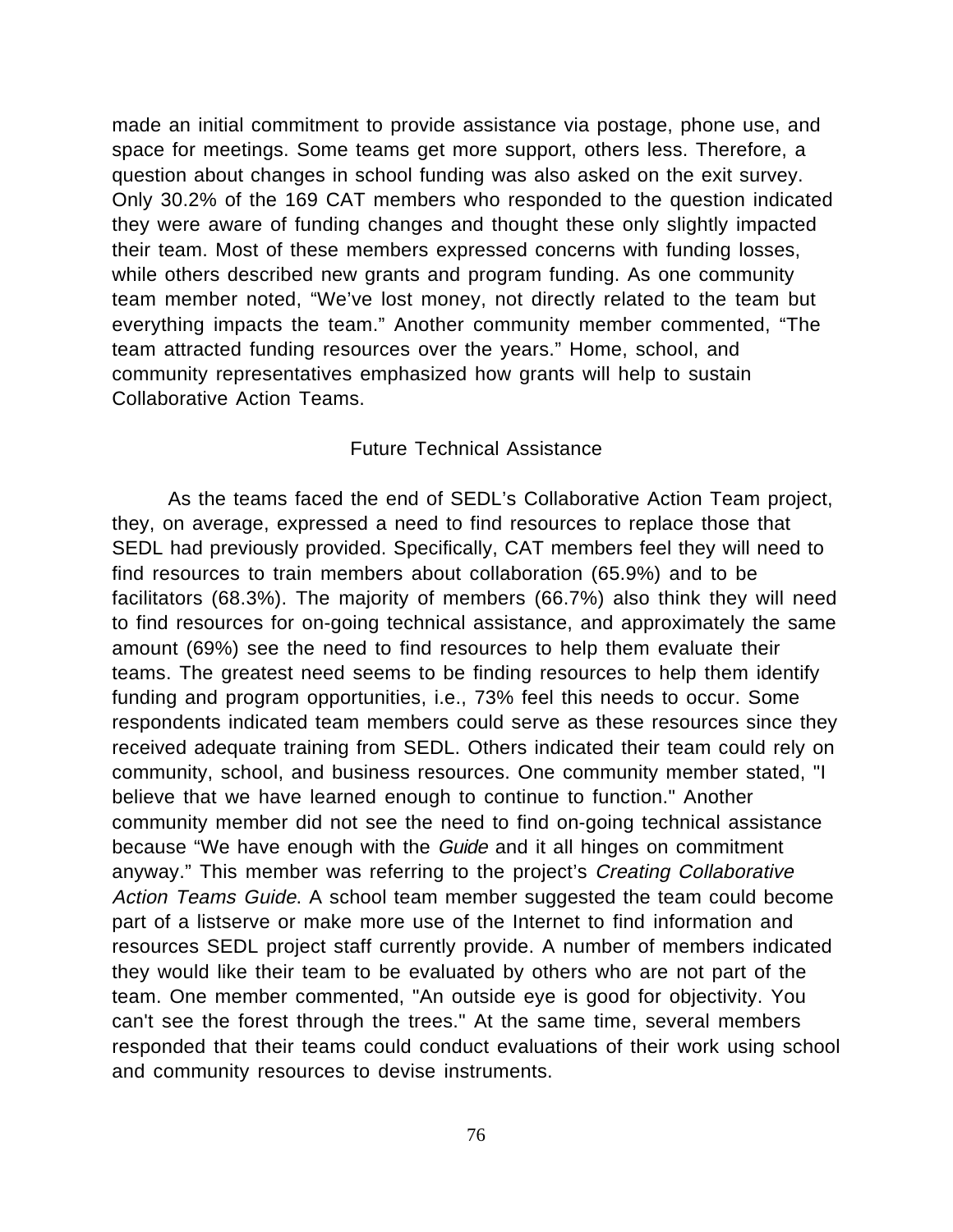### Improvements Made

Although each team has dealt with transitions of some kind or another, and will likely deal with many more in the future, they identified some overarching improvements they believe will help them sustain their collaborative partnerships. First, students have become more involved, not only on the team but in community activities, helping community agencies, and tutoring/ mentoring programs. As a result of their involvement on the CAT, students have become more familiar with resources in their communities and in the collaborative partnerships that have developed. One parent on a Collaborative Action Team explained, "Student involvement has increased. They have a direct impact." Another parent commented, "The CAT brought students into decisions." Additionally, increased student involvement has pushed teams to be more accountable, particularly related to moving forward and keeping on task to make further improvements for students and their families.

Heightening parent and community involvement and communication with the schools was another common improvement the Collaborative Action Team sites described and see as on-going. A parent explained, "Parents attend meetings, volunteer time in the classrooms, playground and cafeteria. Children enjoy this." A community team member described, "Our success has been related to more involvement of the community." Another community member strongly agreed and made this comment, "The CAT empowered community members to get actually involved and change leadership." A home representative added, " The CAT is getting the community together. The team is providing information on how to acquire help from organizations/agencies." A school member in another CAT site also described this improvement this way, "Our parents seem to feel more relaxed and confident when visiting our schools. There has been an increase in parents visiting during our open house activities district-wide. Community and parents are supporting our efforts to develop a football field with a track where this facility can be used by all [of] the members of our community." Increased parent and community member involvement, like student involvement, have kept teams together that might otherwise have fallen apart and have encouraged continued action for further improvements.

Change has not only occurred across the school communities in which the Collaborative Action Teams have been established, but it has also personally impacted individuals involved. As one school member expressed, "The most significant change is within themselves [the CAT members] - to impact people personally."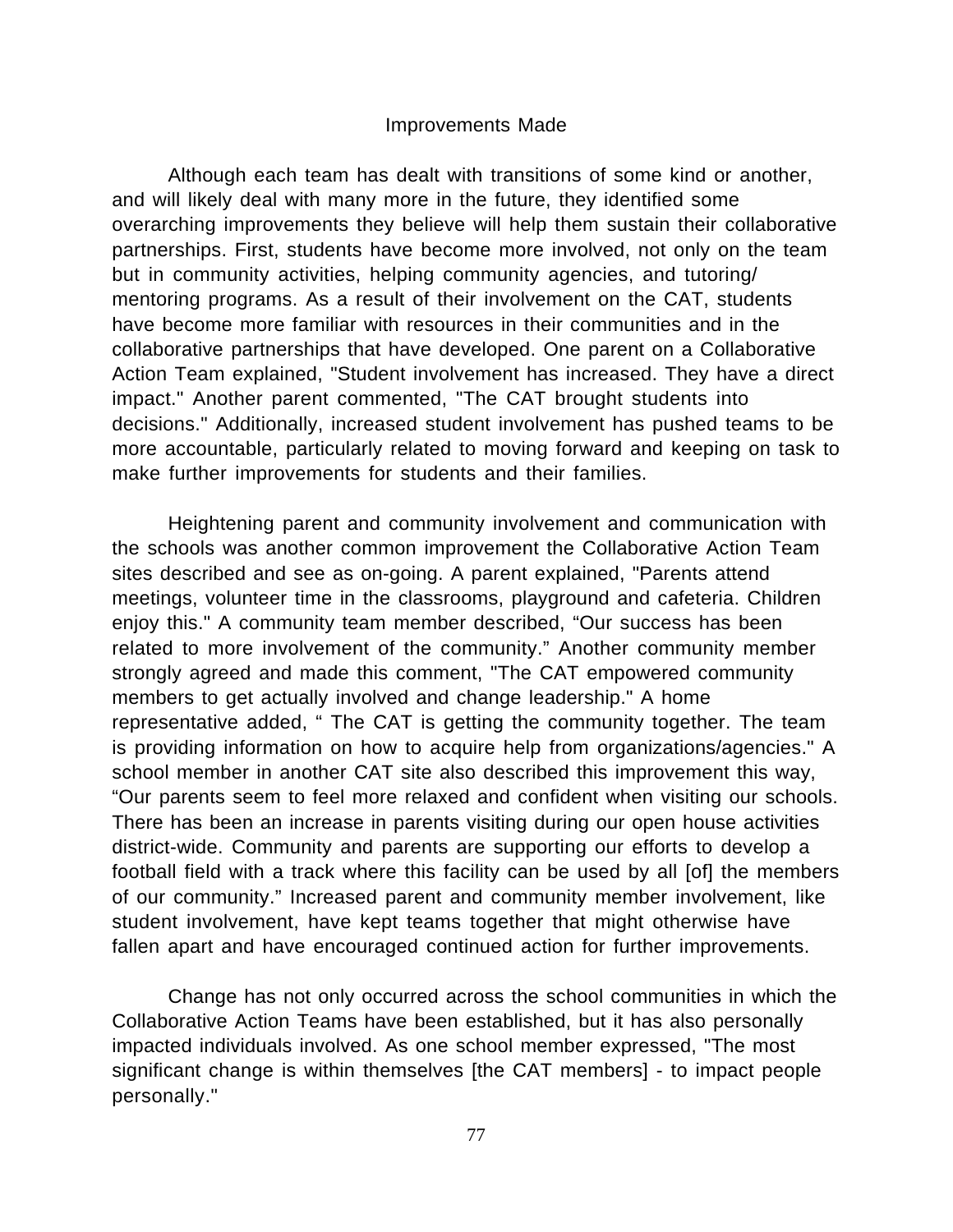#### **Summary**

The sustainability of the Collaborative Action Teams is dependent on an ability to maintain at least a core group of diverse representative members who have built relationships and trust in one another and moved to take action on school community issues important to them. The most essential factor to sustainability is time. The more time a team has to build collaborative partnerships and networking, the greater the likelihood of long-term sustainability.

Members want home, school, community, and student representatives on their Collaborative Action Teams, but this does not always occur. While parents are seen as the most important to have on the team, and the most active in the majority of sites, representatives from the school have become less and less actively involved, especially administrators. School personnel, however, seem to be interested and working more outside of team meetings to support the CAT. Teams have utilized recruitment efforts to increase their representative membership; however, these efforts have often been widespread and not focused on particular individuals or representative groups. Team members, and SEDL project staff, have seen the need for teams to move away from recruiting numbers and, instead, soliciting a core group of partners who can help the team take action and enhance their sustainability. Family and student representatives, in particular, concur but want to assure they are well represented. In general, it has been easier for teams that serve school districts, in comparison to individual school sites or school clusters, to develop and maintain this type of core representative group. The Collaborative Action Teams believe they will receive the support from all of the representative groups in the future, but are concerned that school administrative support may be the most difficult to sustain, especially when school leadership changes.

Over time, the teams accomplished more CAT process activities in all four of the stages: Team Identification, Team Mobilization, Project Development, and Project Implementation. In general, home team members felt their teams had achieved more than did other members of the team. The biggest barrier to activity accomplishment was conflict, particularly within the team and with politics in the school community. Although progression through the stages of the CAT process in not intended to be linear, most of the teams progressed in this way. Once a team was able to develop shared leadership among trained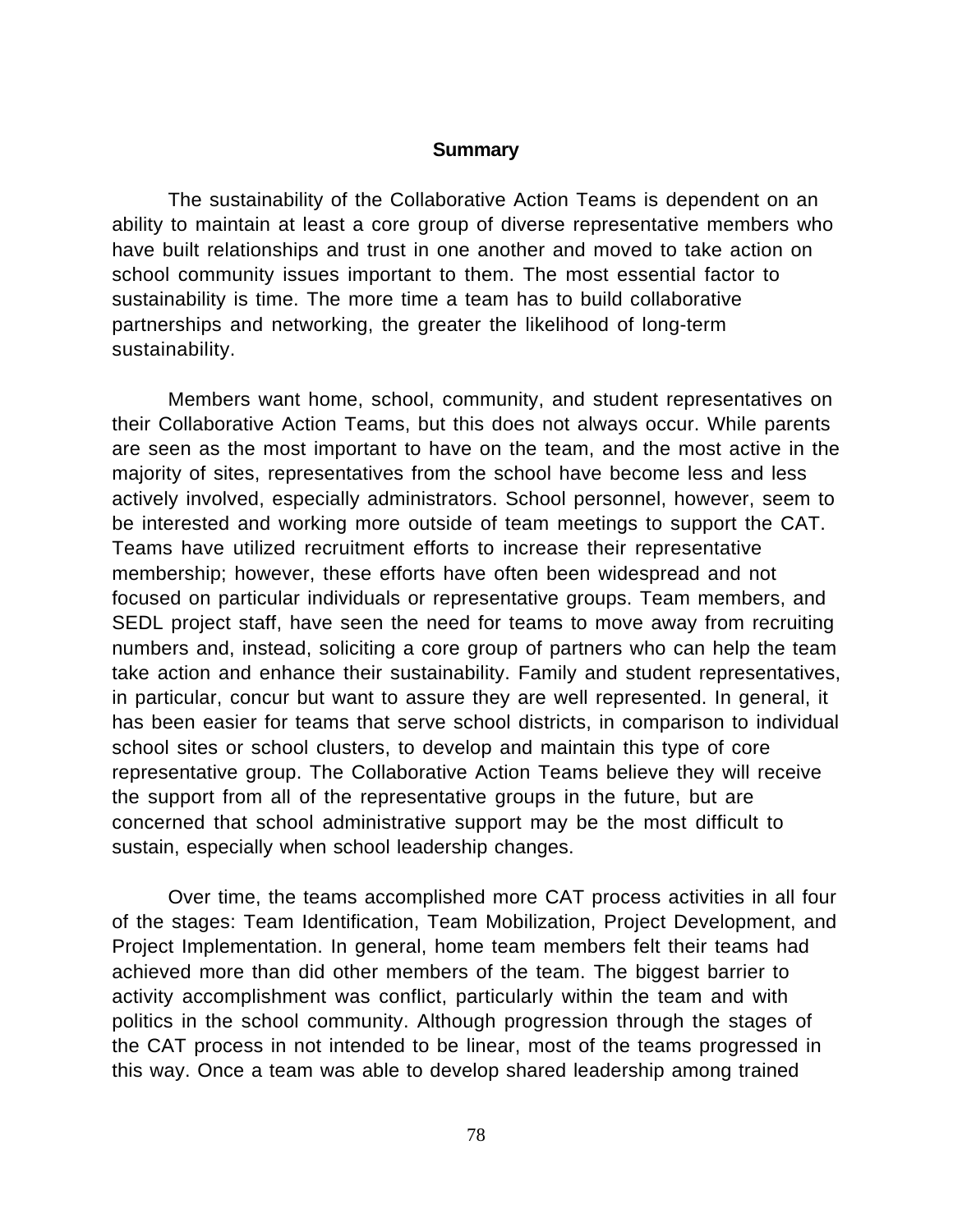facilitators and other members, meeting organization, team cohesion, team action, and communication within and outside of the team increased.

Not only did teams develop, but individuals did as well. Parents took on more leadership roles within the teams and students became more active in their schools and communities. Increasingly individual's strengths were recognized and their expertise was shared outside of the CAT. Additionally, members' work on the team was valued more and more over time, both internally and externally.

Taking action was found to be essential to the sustainability of the Collaborative Action Teams. Many of the goals and objectives the teams established were planned for completion within one school year. Despite changes in school administration, limited resources in most of the sites, and other barriers that surfaced along the way, many established goals were accomplished. Team member buy-in was important, as was school administrative support. Teams were not inclined to evaluate their results, often leaving this task to SEDL project staff and with the ending of the Collaborative Action Team project, many team members continue to see a need to obtain outside assistance, not only for evaluation but for training and guidance.

The existing 20 CAT sites indicate their collaborative partnerships will continue in the future and they will utilize the knowledge and materials they acquired from their partnership with SEDL to sustain these partnerships.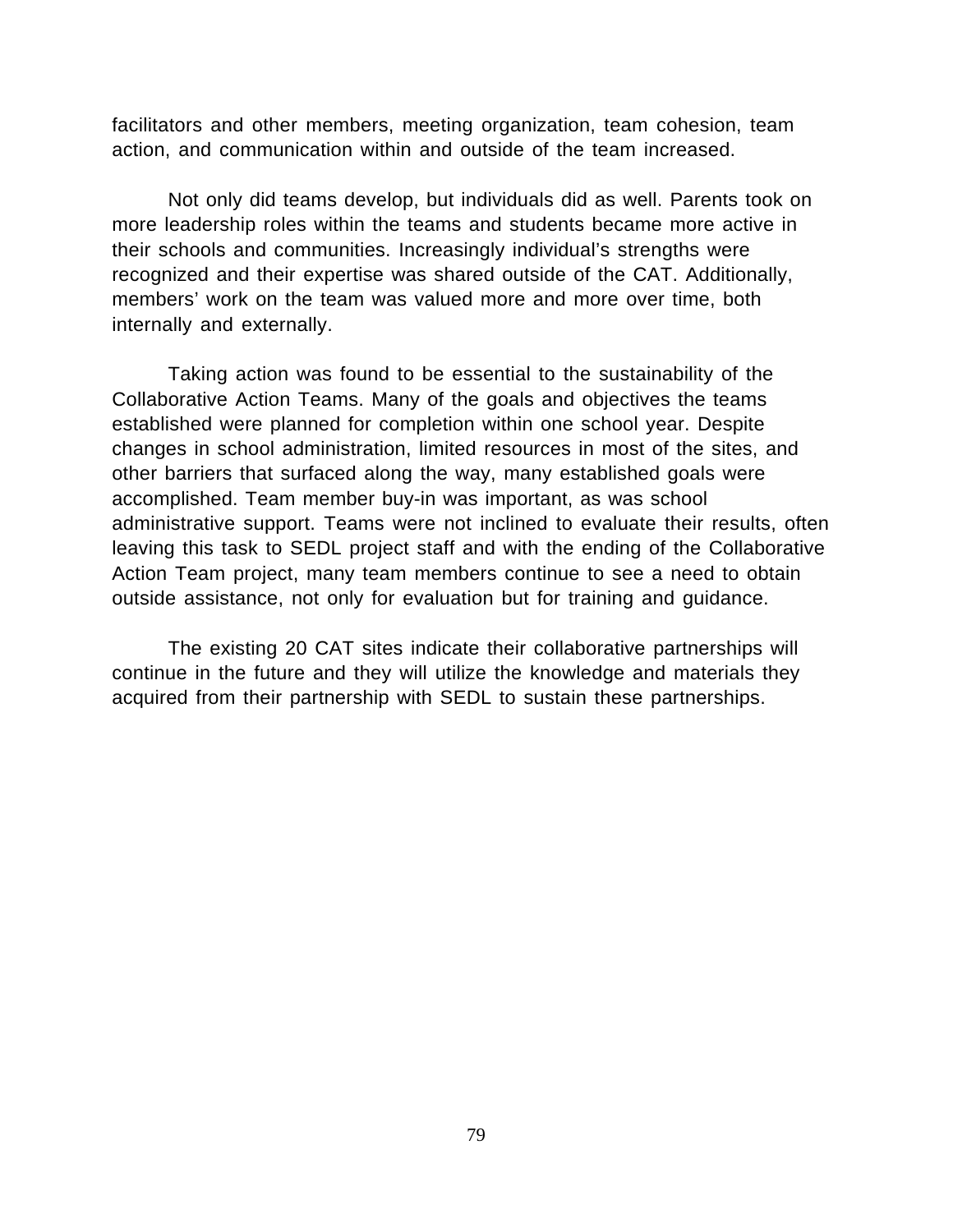# **Section 8: Student Outcomes**

As teams implemented the Collaborative Action Team (CAT) process, answers were sought to the second research question, "Did the Collaborative Action Team process have an impact on student success?" Annual student attendance, graduation, and dropout rates and standardized criterion- and norm-referenced achievement test scores from the school system affiliated with 22 CAT sites were collected for one year prior to establishment of the team through the 99/00 school year, as available and appropriate<sup>5</sup>. The L.R. Jackson Elementary School CAT in West Memphis, AR stopped meeting in 1998 and terminated its involvement with the CAT project in early 1999; therefore no student outcome data were collected. The data were generally gathered from the five State Departments of Education in SEDL's region. However, some of the data were only available through the local schools and/or school districts.

The data were reviewed within and across CAT sites to provide an understanding of the measures used to determine overall student success. A baseline of student outcomes was established and a descriptive comparison of like variables was completed at each data point. Although throughout the development of the Collaborative Action Teams, members felt improving student outcomes was important and one of the main reasons they implemented the CAT process; they did not specifically focus their actions on this goal. Instead, many teams concentrated on other goals, such as increasing parental involvement and cleaning up school environments. These goals have been shown to have an impact on student outcomes; therefore, a potential halo effect on student outcomes in the CAT sites was anticipated (Eber & Rolf, 1998). As a result, an analysis of positive and negative trends in student outcomes across time was performed to assist teams in developing future actions to improve student outcomes and to provide them with a more holistic picture of student outcomes across the network of CAT sites.

The analyses of the trends in student outcomes and a summary of what has been learned in relation to the CAT process are presented in this section. It is, however, recognized that many variables across Collaborative Action Team sites differed in regard to definition, i.e., dropout rates differ according to how a particular school or district defines the term; population, i.e., age, gender, grade levels; testing instrument; and time of collection, which limited this research.

 <sup>5</sup> Data availability varied across sites depending on the school systems' data collection structures. Some sites did not collect data on a variable or for a particular year, others did not archive their data, and others had not analyzed their data for 99/00. Some site data were not appropriate, i.e., graduation/dropout from an elementary school.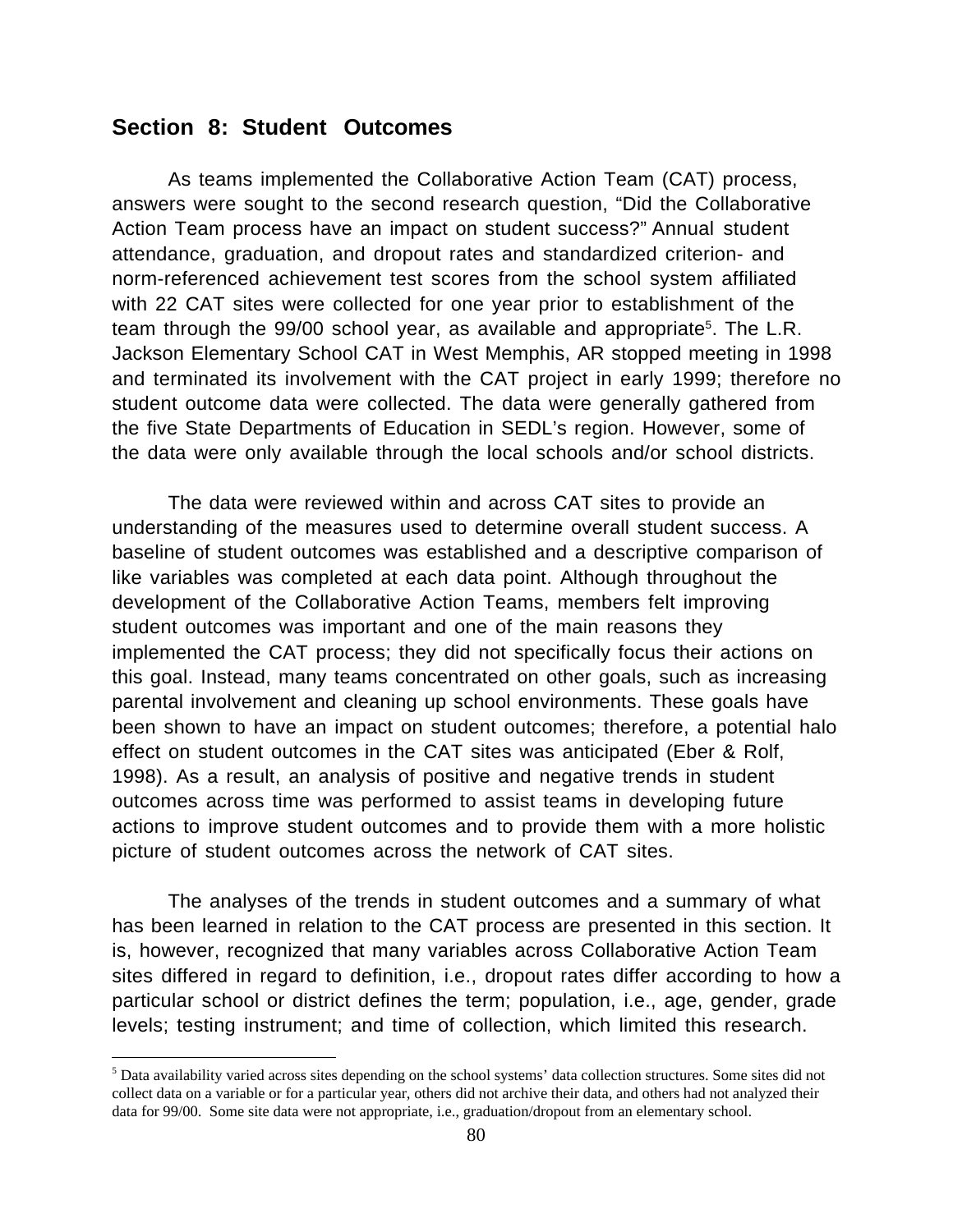## **Attendance Trends**

Student attendance rates were gathered beginning school year 95/96 for Cohort 1, 97/98 for Cohort 2, and 98/99 for Cohort 3. Some data were not available (N/A); however, the majority of school systems calculated an annual percent of attendance for schools, the school district, and the state.

Data were available for the four Cohort 1 sites from 95/96–98/99, and for three sites in 99/00, i.e., no Fabens Independent School District (ISD) data were available for 99/00 (see Table 6). Across the sites, attendance ranged from 84.4%-96.4% and remained relatively stable over time. The two middle schools in Cohort 1, on average, had lower attendance rates than the larger sites, i.e., a school district and a cluster of schools. Most sites' attendance rates increased or decreased by less than 1%-3%. Only the Rio Grande High Cluster site had an attendance increase each year. Over time, little variation in attendance occurred after the implementation of the CAT process. However, school administration related improvements in attendance to the CAT process. As noted by one principal, "Our school had the best attendance percentage in the whole district last year. The parental involvement as a result of CAT activities had a lot to do with this."

#### Table 6

| Site                         |       |       | <b>School Year</b> |       |       |
|------------------------------|-------|-------|--------------------|-------|-------|
|                              | 95/96 | 96/97 | 97/98              | 98/99 | 99/00 |
| Beauregard Middle School, LA | 88.2  | 89.4  | 89.1               | 88.8  | 91.4  |
| Rio Grande High Cluster, NM  | 90.1  | 91.3  | 92.3               | 92.4  | 93.3  |
| Jackson Middle School, OK    | 84.4  | 84.6  | 86.9               | 86.8  | 86.5  |
| Fabens ISD, TX               | 96.2  | 96.1  | 96.4               | 95.8  | N/A   |

#### Percent Student Attendance for Cohort 1 CAT Sites

For Cohort 2, data were available for six CAT sites from 97/98–99/00. No data at all were accessible for Ponca City Middle School; for 99/00 for Barbara Jordan Elementary and Ann Parish Elementary; and for 97/98 for Mora ISD (see Table 7). Over the three years, student attendance ranged from 88%- 95.8% across the sites. Attendance remained basically stable over time, although Del Valle High evidenced a 5% overall decrease. The first year the CAT process was implemented, attendance increased at four sites, decreased at two, and stayed the same at two. On average, little difference was found in attendance across school, district, and cluster Cohort 2 CAT sites.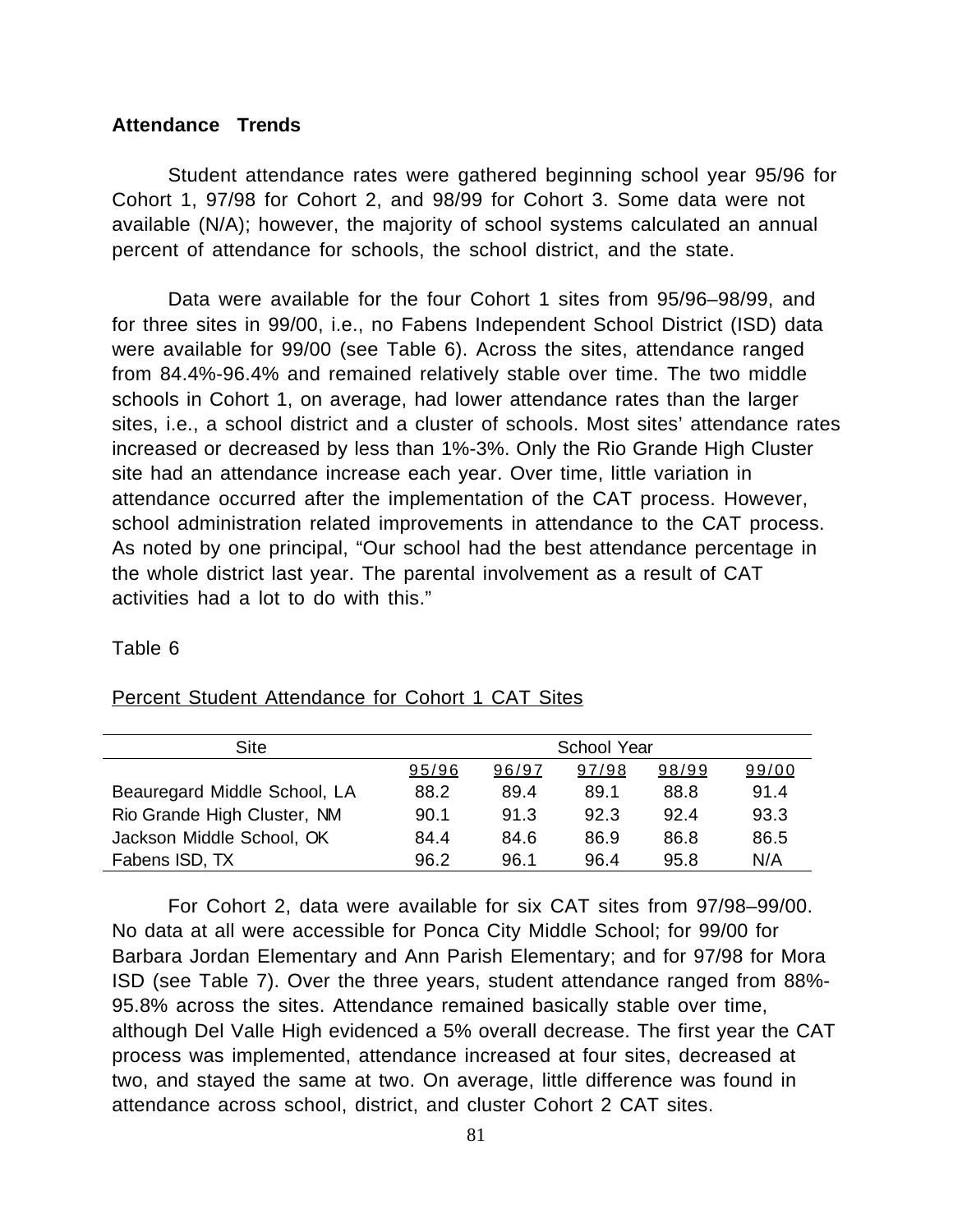## Table 7

| <b>Site</b>                   | <b>School Year</b> |       |       |
|-------------------------------|--------------------|-------|-------|
|                               | 97/98              | 98/99 | 99/00 |
| Dollarway School District, AR | 93.2               | 94.7  | 93.6  |
| Barbara Jordan Elementary, LA | 90.0               | 93.4  | N/A   |
| Albuquerque High Cluster, NM  | 94.4               | 94.6  | 93.3  |
| Highland High Cluster, NM     | 93.6               | 93.8  | 93.3  |
| Ann Parish Elementary, NM     | 93.0               | 93.0  | N/A   |
| Mora ISD, NM                  | N/A                | 92.1  | 92.7  |
| Ponca City Middle School, OK  | N/A                | N/A   | N/A   |
| Balmorhea ISD, TX             | 95.3               | 94.2  | 94.9  |
| Del Valle High School, TX     | 92.8               | 92.4  | 88.0  |
| Rio Hondo ISD, TX             | 95.8               | 95.8  | 93.0  |
|                               |                    |       |       |

# Percent Student Attendance for Cohort 2 CAT Sites

Data were available for six Cohort 3 sites over the two year period from 98/99–99/00, and for only one year (98/99) for two sites (see Table 8). Attendance ranged from 93.0%-99.7% across the sites. Over time, the CAT site's attendance rates remained relatively stable, with the greatest variance (2%) in Marshall, AR. In most sites, little difference was seen in attendance after the CAT process was implemented. Both Cohort 3 elementary school sites had higher attendance rates than the other sites (all others are school district sites), except for the Clinton School District site which had the highest attendance among all Cohort 2 sites.

# Table 8

# Percent Student Attendance for Cohort 3 CAT Sites

| Site                            | School Year |       |  |
|---------------------------------|-------------|-------|--|
|                                 | 98/99       | 99/00 |  |
| Little Rock School District, AR | 93.7        | 94.1  |  |
| Lee County School District, AR  | 95.2        | 94.5  |  |
| Marshall School District, AR    | 95.9        | 94.1  |  |
| Polk Elementary, LA             | 96.8        | N/A   |  |
| Clayton School District, OK     | 93.0        | 93.0  |  |
| Clinton School District, OK     | 98.0        | 99.7  |  |
| Palmer Elementary, TX           | 97.3        | 97.3  |  |
| Terrell ISD, TX                 | 95.4        | N/A   |  |
|                                 |             |       |  |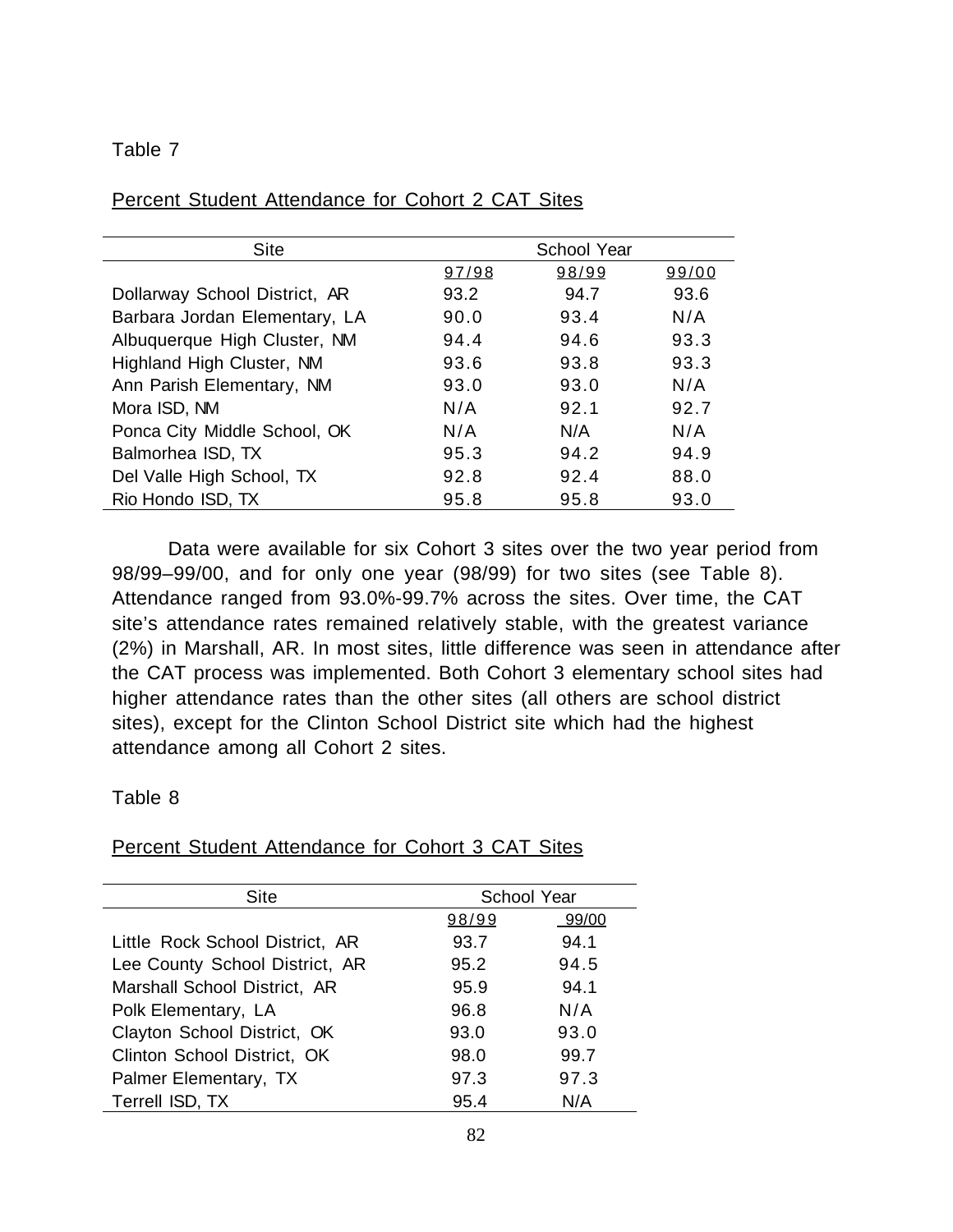Although it is recognized there is variation across Collaborative Action Team sites, i.e., populations served by the teams, length of time in existence, the number of sites within each cohort, these variations were not incorporated into annual mean attendance percents calculated for each cohort (see Table 9). In general, across the three cohorts student attendance changed little over time, increasing steadily until 98/99 and then slightly decreasing in 99/00. Cohort 3, on average, had higher attendance than Cohort 2, who had a higher rate than Cohort 1 (see Figure 16).

# Table 9

| Cohort                        |       |       | <b>School Year</b> |       |       |
|-------------------------------|-------|-------|--------------------|-------|-------|
|                               | 95/96 | 96/97 | 97/98              | 98/99 | 99/00 |
| Cohort 1 (initiated in 96/97) | 89.73 | 90.35 | 91.17              | 90.95 | 90.40 |
| Cohort 2 (initiated in 98/99) |       |       | 93.51              | 93.78 | 92.69 |
| Cohort 3 (initiated in 99/00) |       |       | 95.66              | 95.45 | N/A   |

Percent Student Attendance for CAT Sites Across Cohorts



Figure 16. Annual Percent Student Attendance Across Cohorts

Comparing student attendance in each Collaborative Action Team site with their respective school district and state rates, a similar picture is found across cohorts (see Appendix E for individual site comparisons). On average,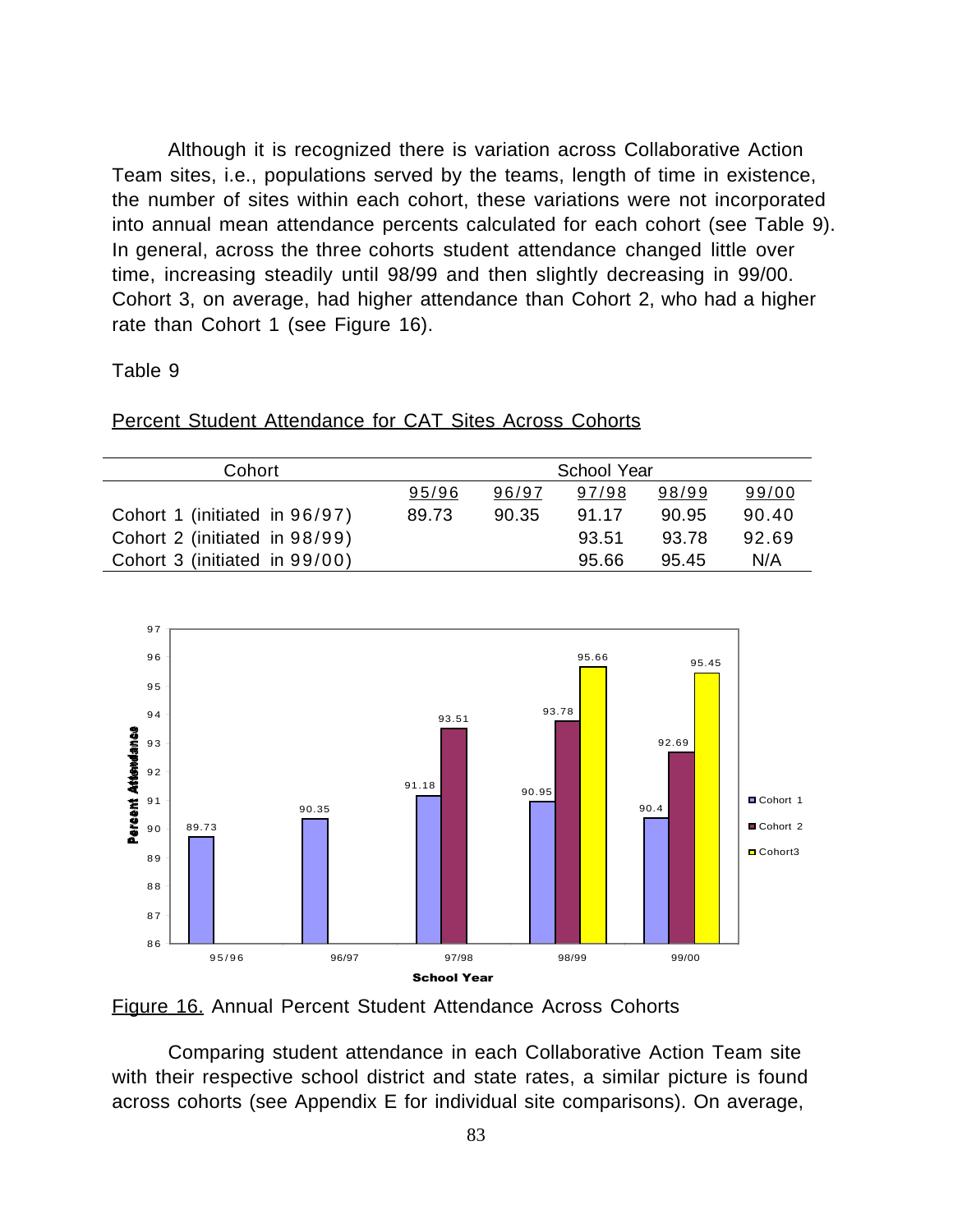across time for Cohort 1 and Cohort 2, the student attendance rate in each site was below district and state rates. The Cohort 3 sites, however, had a slightly higher average attendance rate than the district and state rates (see Figure 17).



Figure 17. Site, District, and State Student Attendance Comparisons Across **Cohorts** 

On an individual site basis, Fabens ISD (Cohort 1), and Rio Hondo ISD (Cohort 2), were the only sites with higher attendance rates than their state each year, i.e., 95/96-98/99 for Fabens and 97/98-99/00 for Rio Hondo. In Cohort 3, Polk Elementary School had higher attendance than elementary schools across the district and state, and Terrell ISD had higher attendance than the state; however, data were only available for one year (98/99) for these sites.

Comparing CAT site student attendance data to state rates within each state provides a more in-depth illustration of the variation across sites.<sup>6</sup> Arkansas Collaborative Action Team sites, all of which are district sites, had lower attendance rates than the state rates, with the exception of Marshall School District in 98/99 and Lee County School District in 99/00 (see Figure 18). Generally, the Arkansas CAT sites followed the same attendance trends as Arkansas state, i.e., increases from 97/98-98/99 and then a decrease from 98/99-99/00. The trend in attendance for Little Rock School District, however, differed as attendance increased from 98/99-99/00.

 $\frac{1}{6}$ <sup>6</sup> The New Mexico Department of Education does not collect student attendance data for the state.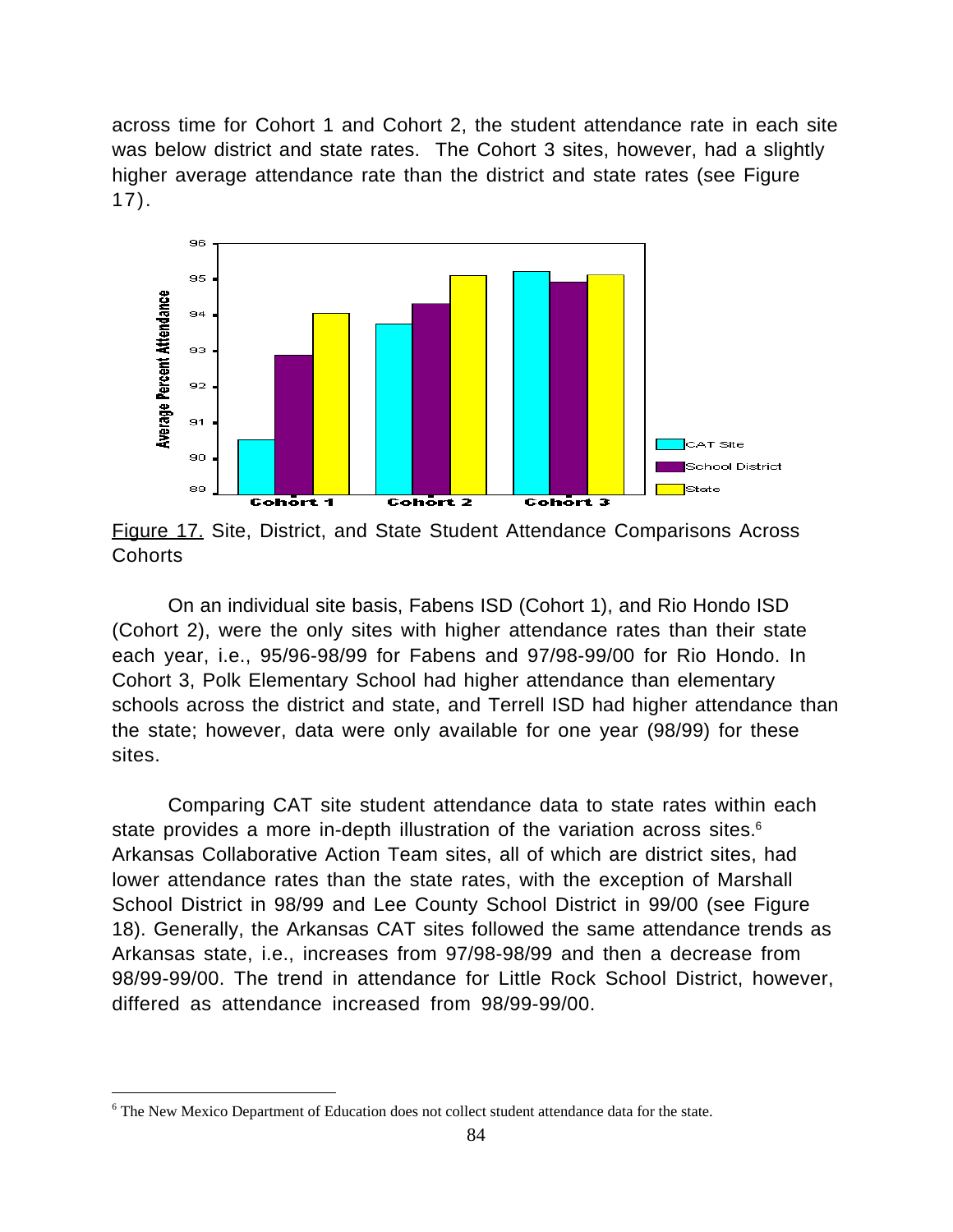

Figure 18. Arkansas CAT Site vs. State Student Attendance

In Louisiana, the three CAT sites, all of which are individual schools, varied in relation to their percent of student attendance compared to the state rates. Beauregard Middle School and Barbara Jordan Elementary School had lower attendance rates than the state over the years, whereas Polk Elementary had a higher attendance rate for the one year (98/99) data were available (see Figure 19). Comparing the individual sites over time and the sites to the state, the attendance trends varied with little pattern, except between 95/96 and 97/98 when attendance first increased and then decreased.



Figure 19. Louisiana CAT Site vs. State Student Attendance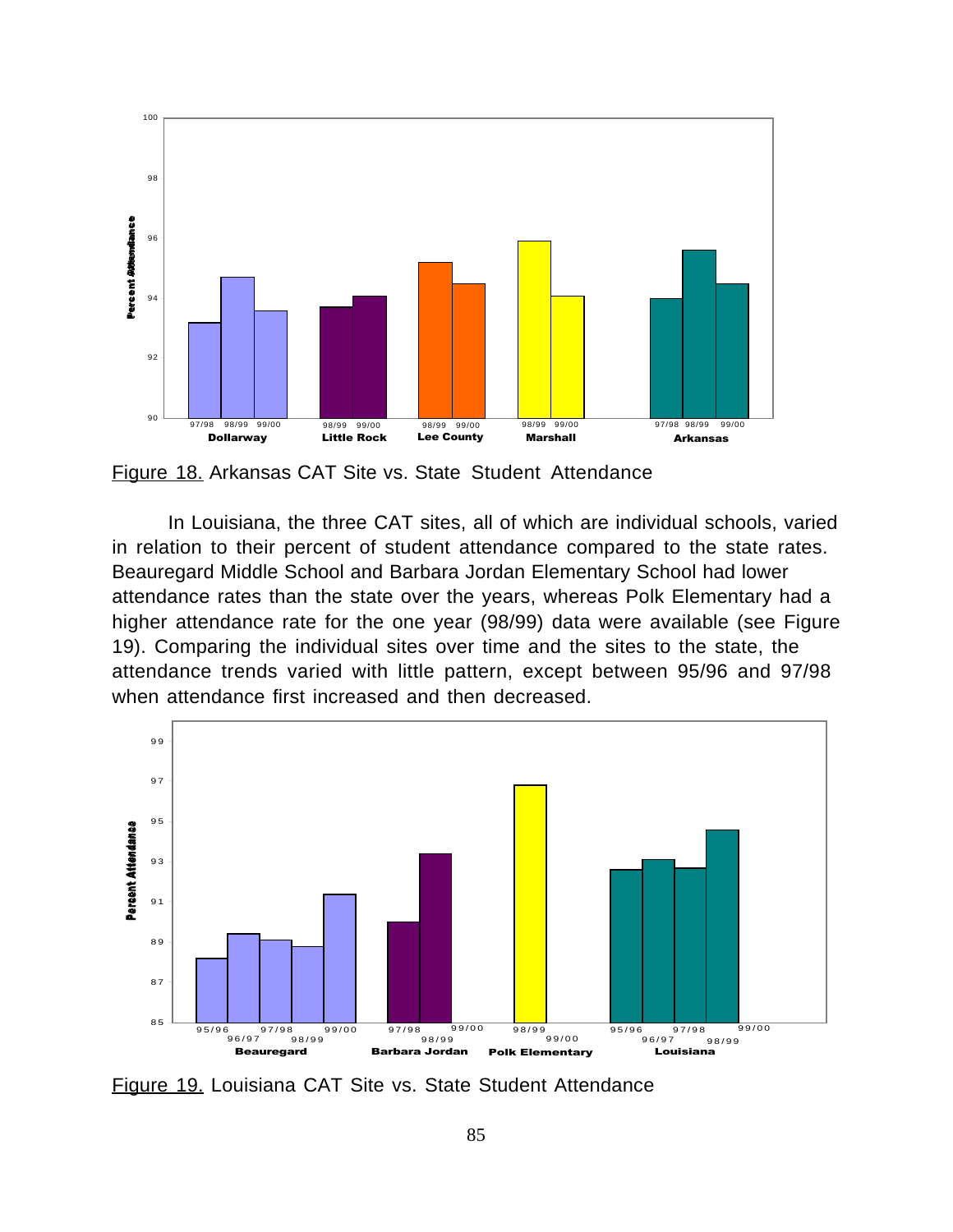Since New Mexico does not collect student attendance statewide, only the CAT site data are described. The sites include one school district, one elementary school, and three school clusters. Attendance for the Rio Grande High Cluster and Mora Independent School District sites steadily increased over time, whereas it varied or stayed the same in the other sites (see Figure 20).



Figure 20. New Mexico CAT Sites Student Attendance

Oklahoma CAT sites, two district and one middle school, had lower attendance than the state, except for Clinton School District (see Figure 21). Since attendance data were not available for the state for 98/99 and 99/00, no Cohort 3 site comparisons were made. Jackson Middle School attendance increased from 95/96-96/97, similar to the state. Jackson Middle continued to increase in 97/98; the state rate decreased.



Figure 21. Oklahoma CAT Site vs. State Student Attendance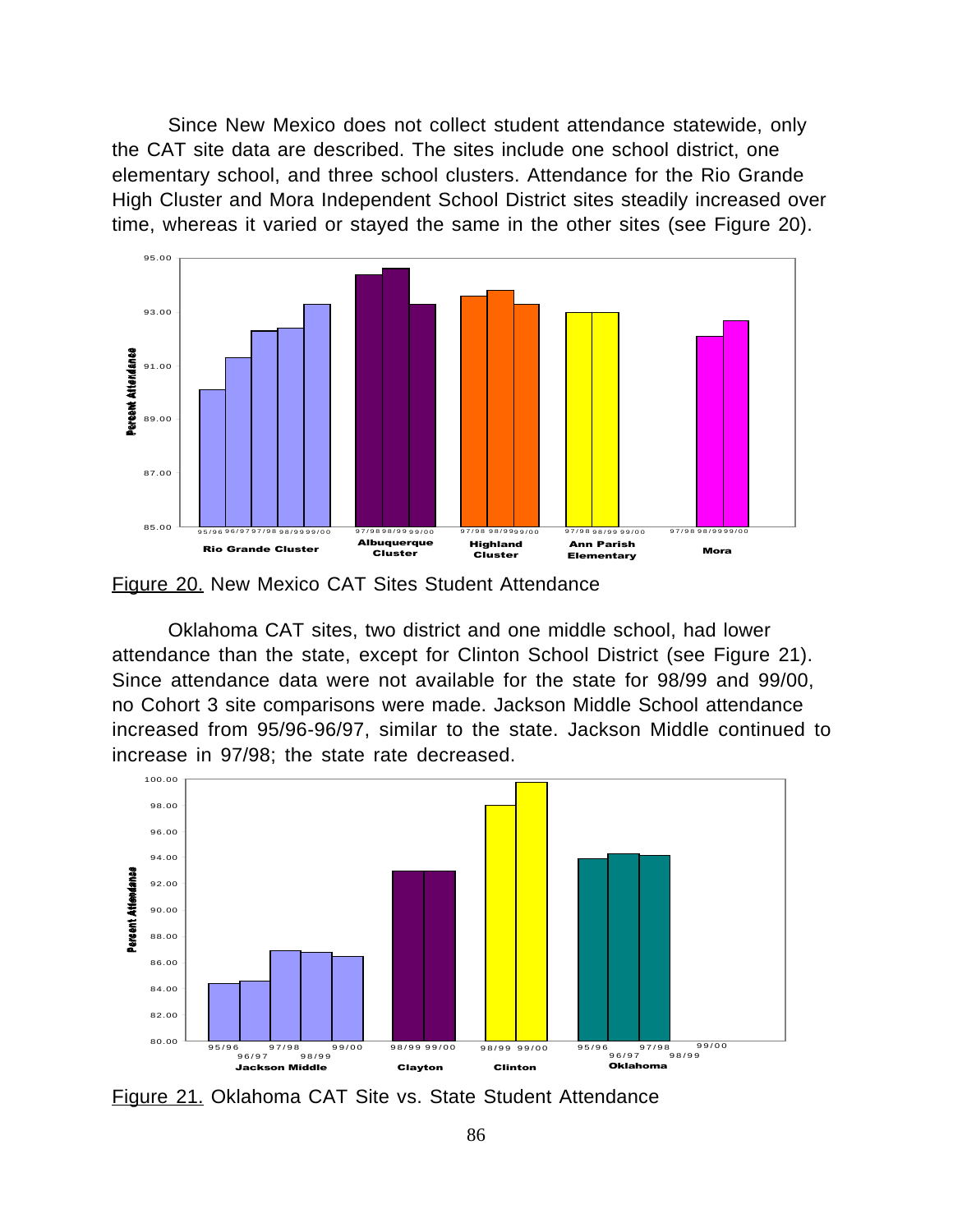In Texas, the six CAT sites include two individual schools and four school districts (see Figure 22). The state student attendance rates over time remained very stable, whereas, the site rates, on average, varied. Fabens ISD's and Rio Hondo ISD's attendance were consistently higher than the state, while most of the other Texas CAT sites had similar attendance rates to the state.





The student attendance trends across time, cohorts, and individual CAT sites were inconsistent, i.e., both positive and negative, from the year prior to each team's existence to the current school year. Therefore the results from the quantitative analysis are inconclusive as to whether the implementation of the Collaborative Action Team process made any real impact on student attendance. However, anecdotal and interview data and responses on the Collaborative Action Team Research Exit Survey indicate a number of school administrators link increases in student attendance to the CAT and, in particular, to the increase in parent involvement in the schools after the implementation of the CAT process.

## **Dropout Trends**

For all cohorts, student dropout rates were collected each year while the Collaborative Action Teams existed and, to establish a baseline, for one year prior. Cohort 1 data were gathered from school years 95/96-99/00, Cohort 2 from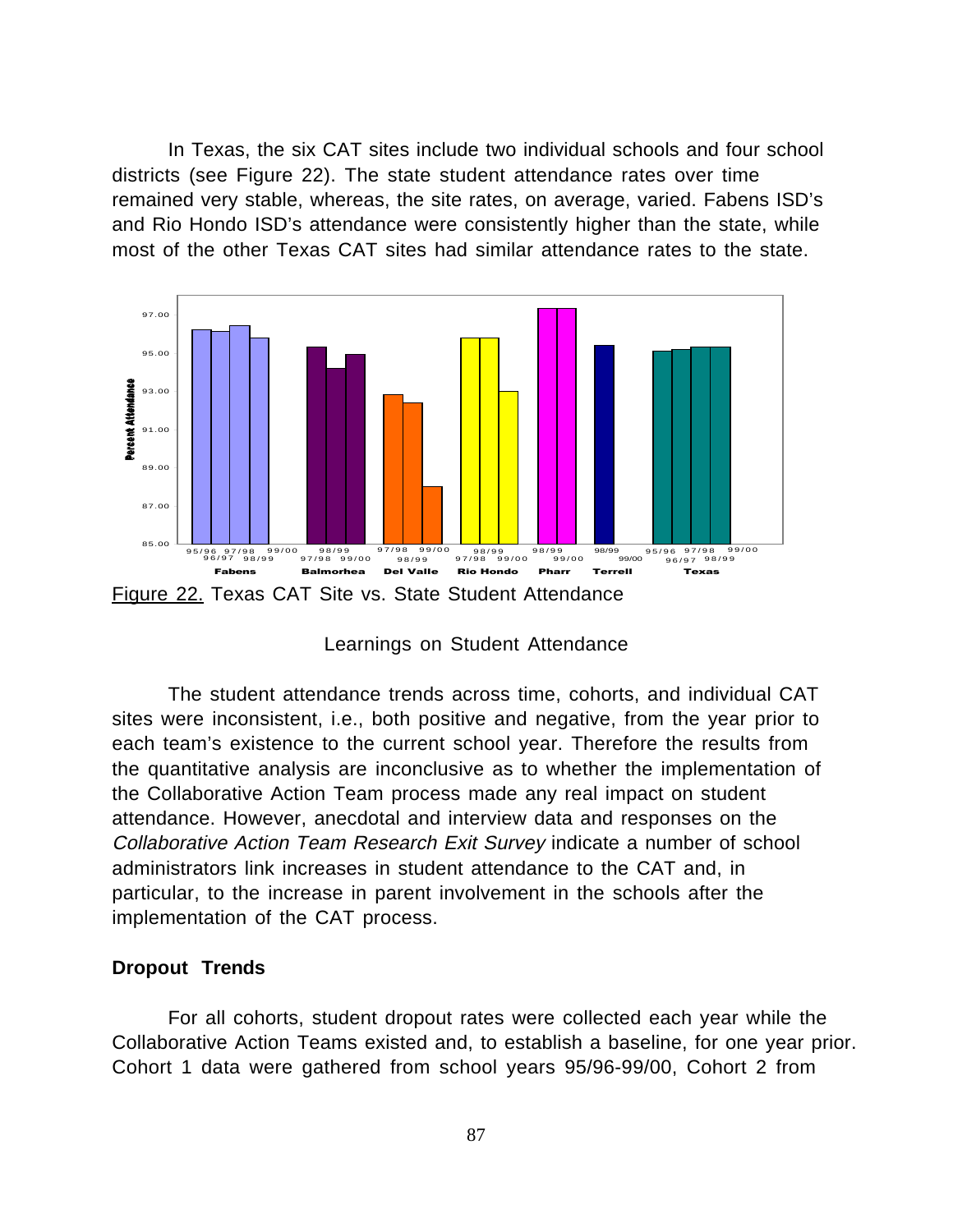97/98-99/00, and for Cohort 3 from 98/99-99/00. Dropout data were only collected for sites serving secondary schools (middle schools and high schools).

Data were available for all four Cohort 1 sites from 95/96-98/99 and only available for Jackson Middle School in 99/00. Over time, dropout rates ranged from 1.7% to 38.4% across the sites (see Table 10). Dropout rates for Rio Grande High Cluster schools decreased steadily over time, i.e., by 27%. In a memo to his staff, the Rio Grande High principal commented, "This continual decrease [in dropout rates] is due to our collective commitment for improved accountability; specialized programs for "at-risk" students, staff, and administrative commitment to higher expectations and standards for all students; community involvement; and our Collaborative which strives to meet the needs of our student population."

Beauregard Middle School realized a 67% decrease in their dropout rate from 95/96-99/00; however, they had an increase in dropouts (22%) from 97/98- 98/99. The dropout rates for Jackson Middle School and Fabens ISD fluctuated over time. From the year prior to Jackson Middle School's implementation of the CAT process (95/96) to its first year of operation (96/97), the student dropout rate increased 68%, i.e., from 12.3% to 38.4%. In 98/99, after the CAT team had operated for one year, the dropout rate fell 61% to a rate of 14.9% and stayed well below that rate for the next two years. The percent of dropouts in Fabens ISD ranged from 1.7%-3.0% for three of the four years; however, in 97/98 the district's dropout rate was approximately three to four times greater, i.e., a dropout rate of 6.4%.

#### Table 10

| <b>Site</b>                  |       |       | School year |       |       |
|------------------------------|-------|-------|-------------|-------|-------|
|                              | 95/96 | 96/97 | 97/98       | 98/99 | 99/00 |
| Beauregard Middle School, LA | 8.5   | 5.1   | 2.2         | 2.8   | N/A   |
| Rio Grande Cluster, NM       | 16.0  | 15.3  | 15.2        | 11.7  | N/A   |
| Jackson Middle School, OK    | 12.3  | 38.4  | 14.9        | 6.3   | 7.0   |
| Fabens ISD, TX               | 2.0   | 17    | 6.4         | 3.0   | N/A   |

#### Percent Student Dropout for Cohort 1 CAT Sites

All Cohort 2 sites reported dropout rates for 97/98 and 98/99 and only four for 99/00 (see Table 11). Over time, dropout rates in Cohort 2 ranged from .02%- 11.2%. In each site, dropout rates remained relatively stable, except for in Dollarway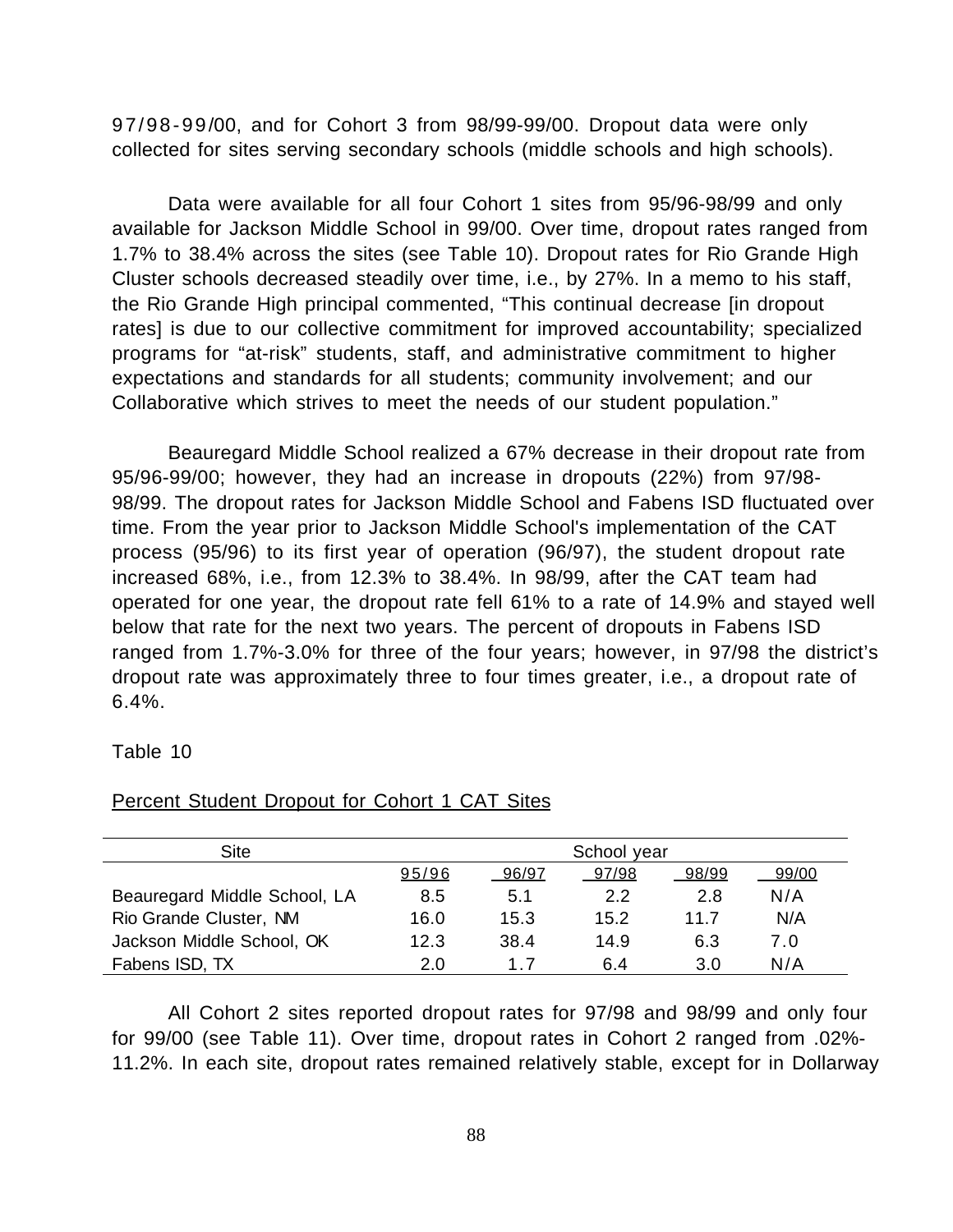School District where it increased 42% from 97/98-98/99, at the time of CAT process implementation, and then decreased 28% the following year.

## Table 11

| <b>Site</b>                   |       | School year |       |
|-------------------------------|-------|-------------|-------|
|                               | 97/98 | 98/99       | 99/00 |
| Dollarway School District, AR | 5.30  | 9.20        | 6.60  |
| Albuquerque High Cluster, NM  | 10.00 | 11.20       | N/A   |
| Highland High Cluster, NM     | 11.00 | 10.30       | N/A   |
| Mora ISD, NM                  | .80   | .02         | .01   |
| Ponca City Middle School, OK  | 2.40  | 3.70        | N/A   |
| Balmorhea ISD, TX             | .80   | 1.00        | .00   |
| Del Valle High School, TX     | 2.10  | 1.80        | 1.70  |
| Rio Hondo ISD, TX             | .50   | .80         | N/A   |

# Percent Student Dropout for Cohort 2 CAT Sites

For Cohort 3, dropout data were available for all sites in 98/99 and for all sites except Terrell ISD in 99/00 (see Table 12). Over both years, the percent of dropouts ranged from .3% to 6.9%. In this period, dropout rates remained fairly stable in each site, with Little Rock School District showing the largest variance, i.e., a decrease of 32%. Two of the district sites, Little Rock, AR and Lee County, AR had decreases in the first year of CAT process implementation, whereas Marshall School District and Clayton School District evidenced increases in dropouts.

#### Table 12

#### Percent Student Dropout for Cohort 3 CAT Sites

| Site                            |       | School year |
|---------------------------------|-------|-------------|
|                                 | 98/99 | 99/00       |
| Little Rock School District, AR | 6.60  | 4.50        |
| Lee County School District, AR  | 6.00  | 5.50        |
| Marshall School District, AR    | .30   | 1.80        |
| Clayton School District, OK     | 1.20  | 3.00        |
| Clinton School District, OK     | 6.90  | 6.90        |
| Terrell ISD, TX                 | 2.00  | N/A         |

Annual mean dropout rates were calculated for each cohort to compare trends over time (see Table 13). It should be noted that variation in the populations served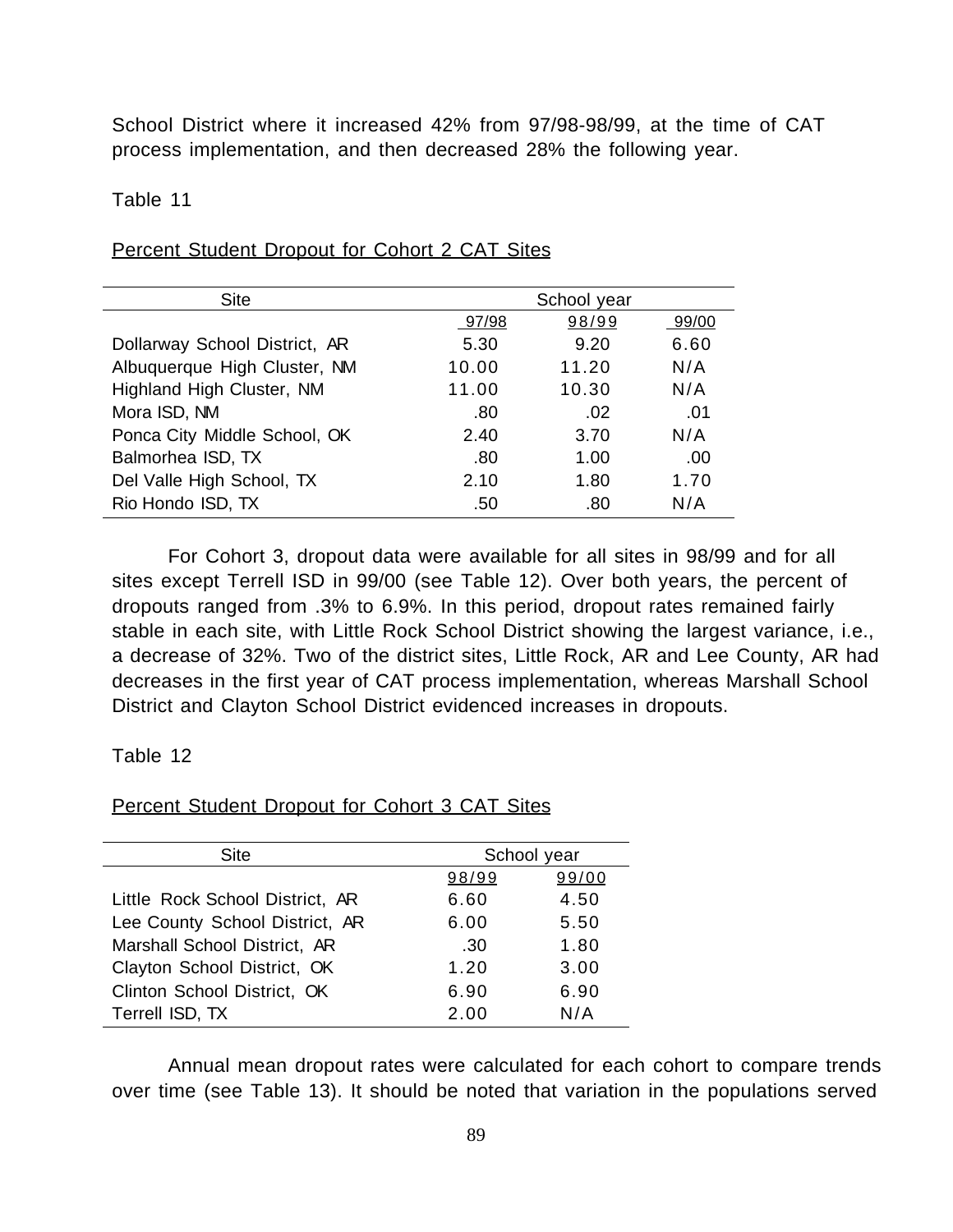by the Collaborative Action Teams, number of sites per cohort, and dropout definitions per state limit this comparison. Cohort 1 dropout rates exhibited greater variance than the rates for Cohorts 2 and 3, which remained relatively stable. For Cohort 1, the greatest increase occurred in 96/97, an average heavily skewed by Jackson Middle School's dropout rate of 38.4%. By 99/00, Cohorts 1 and 2 had lower dropout percentages than their respective baseline years, i.e., prior to CAT process implementation. For the Cohort 3 CAT sites, the dropout rate increased during the teams' first year.

## Table 13

| Cohort                        |       |       | School year |       |       |
|-------------------------------|-------|-------|-------------|-------|-------|
|                               | 95/96 | 96/97 | 97/98       | 98/99 | 99/00 |
| Cohort 1 (initiated in 95/96) | 9.70  | 15.13 | 9.67        | 5.95  | 7.00  |
| Cohort 2 (initiated in 98/99) |       |       | 4.22        | 4.75  | 2.08  |
| Cohort 3 (initiated in 99/00) |       |       |             | 3.83  | 4.34  |

Percent Student Dropout for CAT Sites Across Cohorts

In comparison to district and state dropout rates, Cohort 1 CAT sites, on average, had a higher percentage of dropouts (see Figure 23). Cohort 2 and Cohort 3 sites had mean dropout percentages comparable to the district, yet slightly higher than the state percentages (see Appendix E for individual site comparisons).



Figure 23. Site, District, and State Student Dropout Comparisons Across **Cohorts**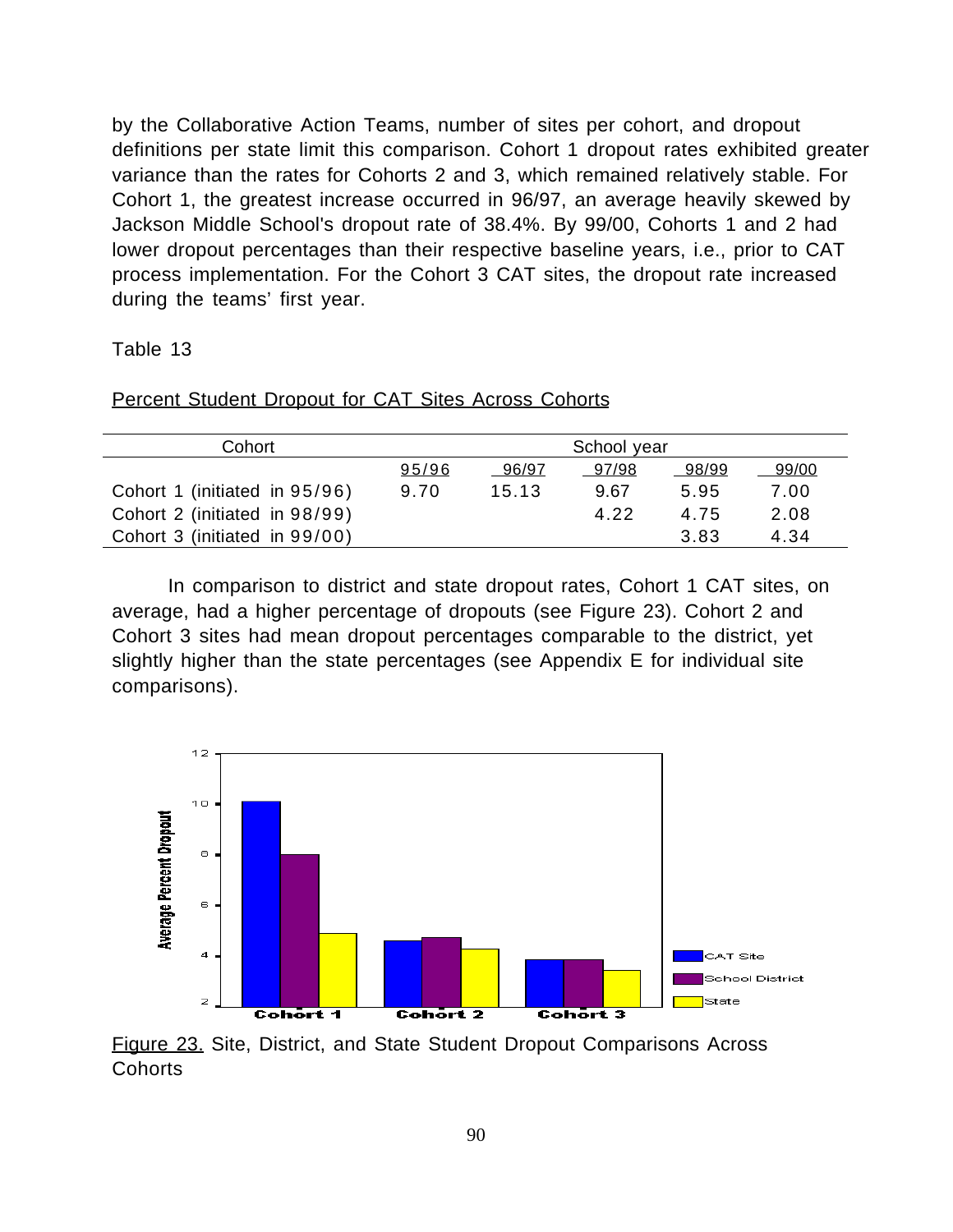To get a fuller picture of the diversity of the dropout problem in the five states in SEDL's region, comparisons of the site dropout data to their respective state data were performed. In Arkansas, CAT sites generally had higher dropout rates than the state, with the exception of Marshall School District (see Figure 24). Marshall's dropout rates in school years 98/99 and 99/00 were lower than the state. The dropout trends across CAT sites did not follow that of Arkansas state. Whereas the average state dropout rate decreased from 97/98-98/99, in Dollarway School District the rate increased by 4%. Between 98/99 and 99/00, the state dropout rate remained unchanged; however, it decreased for most sites, with Marshall again the exception.



Figure 24. Arkansas CAT Site vs. State Student Dropout

In Louisiana, Beauregard Middle School is the only CAT site that can be compared to the state, given that the other two sites are elementary schools (see Figure 25). The percentage of student dropouts was available for Beauregard Middle School and middle schools in Louisiana for all school years, expect 99/00. The state dropout rate continuously decreased between 95/96 and 98/99. Beauregard Middle School had a similar trend until 98/99 when their dropout rate slightly increased. School year 95/96 marks the only year in which Beauregard Middle School had a dropout rate higher than the state rate.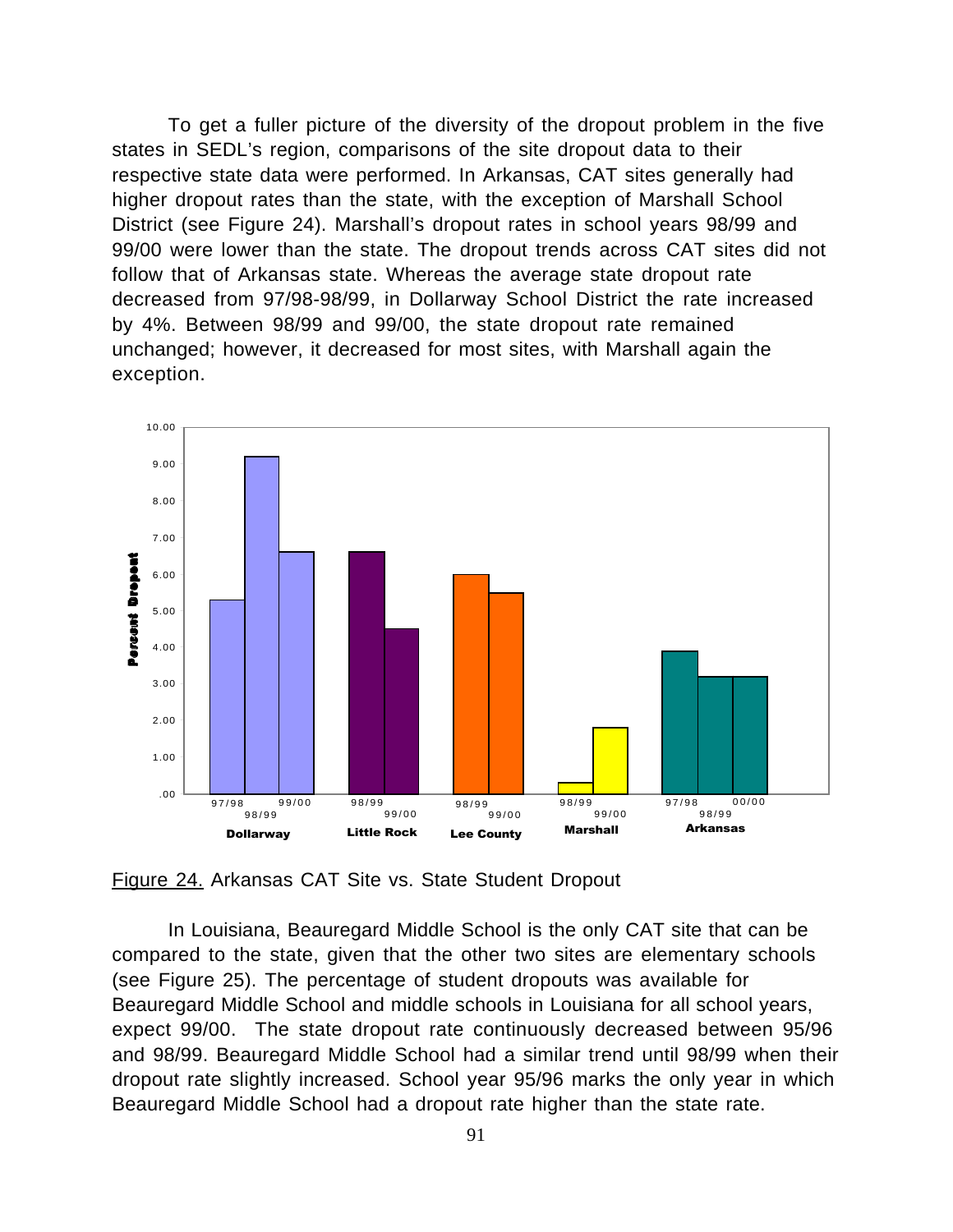

Figure 25. Louisiana CAT Site vs. State Student Dropout

In New Mexico, the three CAT site clusters of schools (Rio Grande Cluster, Albuquerque High Cluster, and Highland High Cluster) have larger dropout rates than the state for all years in which the data were available (see Figure 26). Mora ISD's dropout rate is well below that of New Mexico's, i.e., .8 compared to 7.1 for 97/98 and .02 compared to 7.0 for 98/99). Rio Grande Cluster and Highland Cluster evidenced negative trends, as did New Mexico.



Figure 26. New Mexico CAT Site vs. State Student Dropout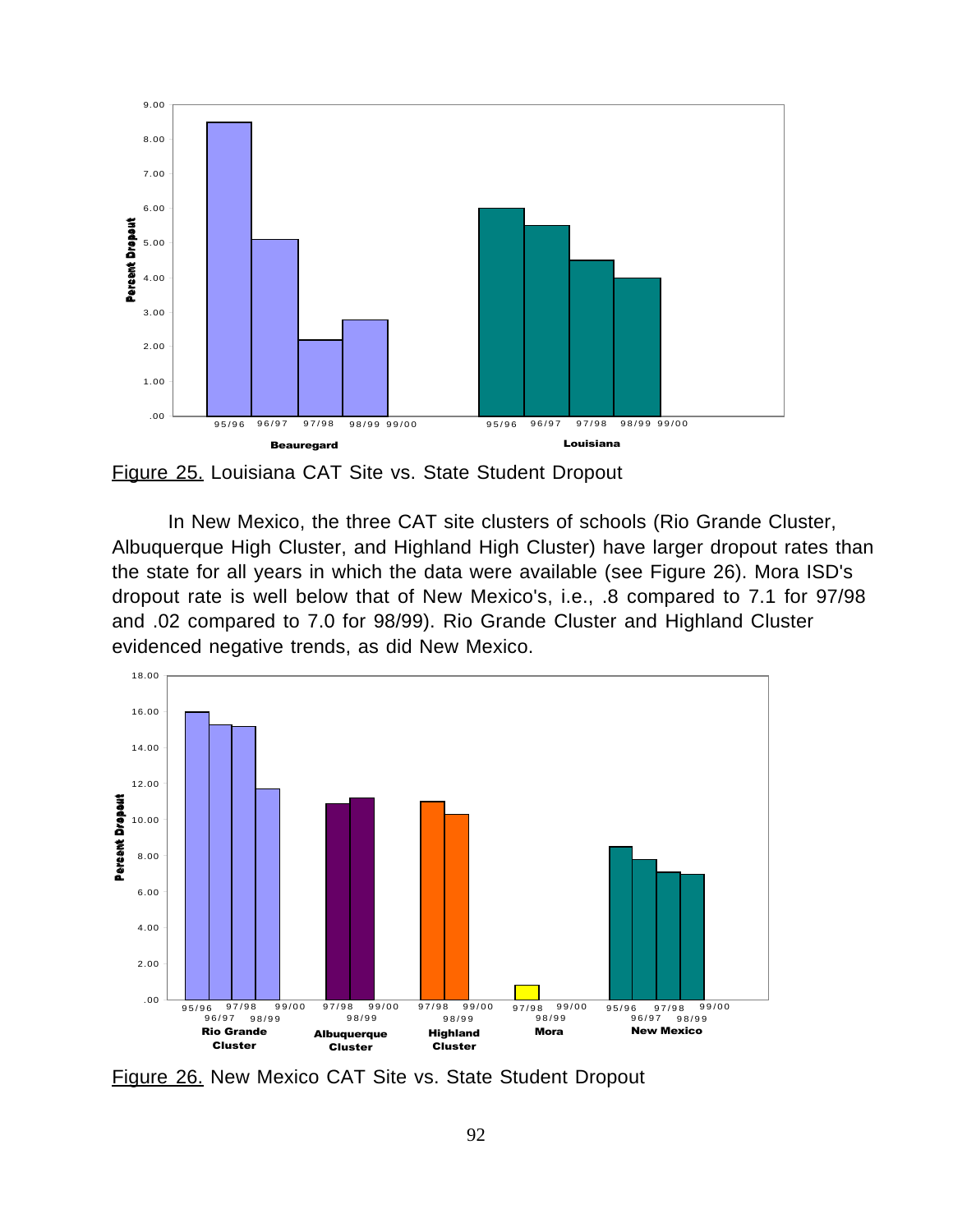Oklahoma's dropout rates remained relatively stable during the fouryear period for which data were available (see Figure 27). Most Collaborative Action Team sites also had relatively unchanged dropout rates, with the exception of Jackson Middle School where the dropout rate increased by 68% from 95/96-96/97 and then decreased by 61% the following year. Ponca City Middle School and Clayton School District had lower dropout rates than the state, whereas Jackson Middle School and Clinton School District had a larger percent of students drop out.



Figure 27. Oklahoma CAT Site vs. State Student Dropout

In general, the two small, rural Texas Collaborative Action Team sites (Balmorhea and Rio Hondo) had similar levels of students dropping out, i.e., both had rates less than state dropout rates and both increased from 97/98- 98/99 (see Figure 28). The other three Texas sites (Fabens, Del Valle, and Terrell) had dropout rates closer to that of the state, with the exception of Fabens ISD during the 97/98 school year when the percent of dropouts approximately tripled its norm.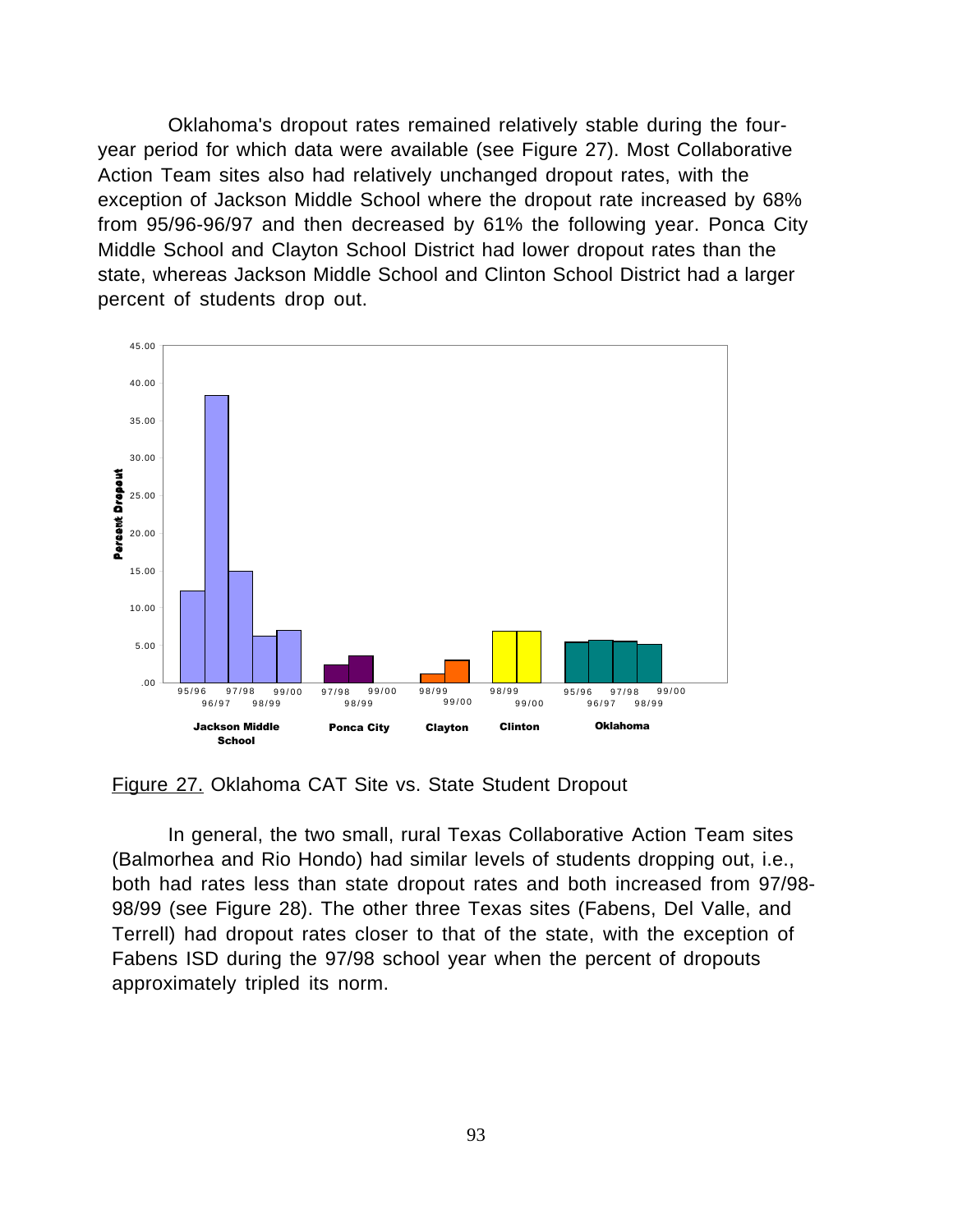

Figure 28. Texas CAT Site vs. State Student Dropout

## Learnings on Student Dropout

More often than not, the student dropout trends across time, cohorts, and individual CAT sites from the year prior to each team's existence to the current school year, were positive, i.e., dropout rates decreased. However, the results are still inconclusive as to whether the implementation of the Collaborative Action Team process made any real impact on student dropout. Data from SEDL project staff field notes, interviews with team members, and responses on the exit survey depict a similar picture. School administrators in the Collaborative Action Team sites frequently link increases in student attendance to the collaborative efforts and, in particular, to the increase in student involvement and motivation after the implementation of the CAT process.

## **Graduation Trends**

Student graduation rates were gathered for high schools, school districts, and the entire state for Cohort 1 from 95/96-99/00, for Cohort 2 from 97/98–99/00, and for Cohort 3 from 98/99–99/00. Data were less available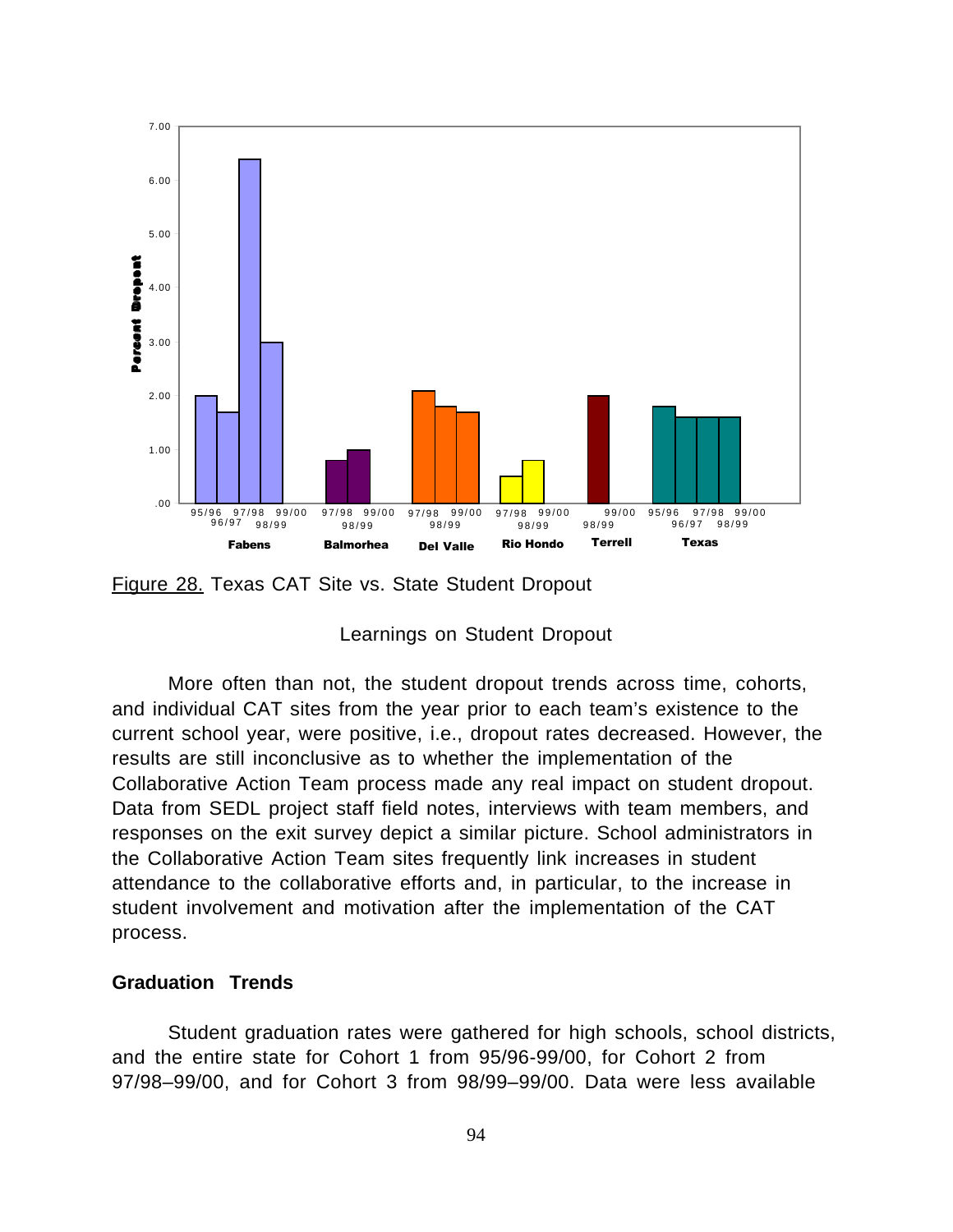for graduation than for attendance and dropout, especially for the 99/00 school year.

For Cohort 1, data were available for only two Collaborative Action Team sites from 95/96– 98/99 (see Table 14). The percent of graduation over time for the sites ranged from 76.7%-100%. Graduation rates for the Rio Grande High Cluster increased, but remained lower than 85% for any year. School administrators for that cluster of schools attributed some of the increase to the implementation of a Graduation Reality and Dual-Role Skills (GRADS) program initiated through their collaborative team. The program helps teen mothers stay in school and graduate. The graduation rates for Fabens ISD were consistently above 90% each year, except in 97/98 when the district had an 8% decrease from the prior year resulting in an 83.3% graduation rate. Data were not collected for the Beauregard Middle School and Jackson Middle School sites in Cohort 1.

## Table 14

## Percent Student Graduation for Cohort 1 CAT Sites

| Site                        | School Year |       |       |       |       |
|-----------------------------|-------------|-------|-------|-------|-------|
|                             | 95/96       | 96/97 | 97/98 | 98/99 | 99/00 |
| Rio Grande High Cluster, NM | 76.7        | 76.7  | 79.4  | 82.2  | N/A   |
| Fabens ISD, TX              | 94          | 90.8  | 83.3  | 100   | N/A   |

Data were available for eight Cohort 2 Collaborative Action Team sites from 97/98–98/99 and for three sites from 99/00 (see Table 15). No data were collected from the two Cohort 2 elementary school sites, Barbara Jordan Elementary and Ann Parish Elementary, and the one middle school site, Ponca City Middle School. Over the three years, student graduation ranged from 68.1%-100% across the sites. Graduation remained basically stable over time, although Balmorhea ISD evidenced a 15% overall decrease. Graduation increased the first year of Collaborative Action Team process implementation at six sites; however, it decreased at two. On average, little difference was found in graduation across school, district, and cluster Cohort 2 Collaborative Action Team sites.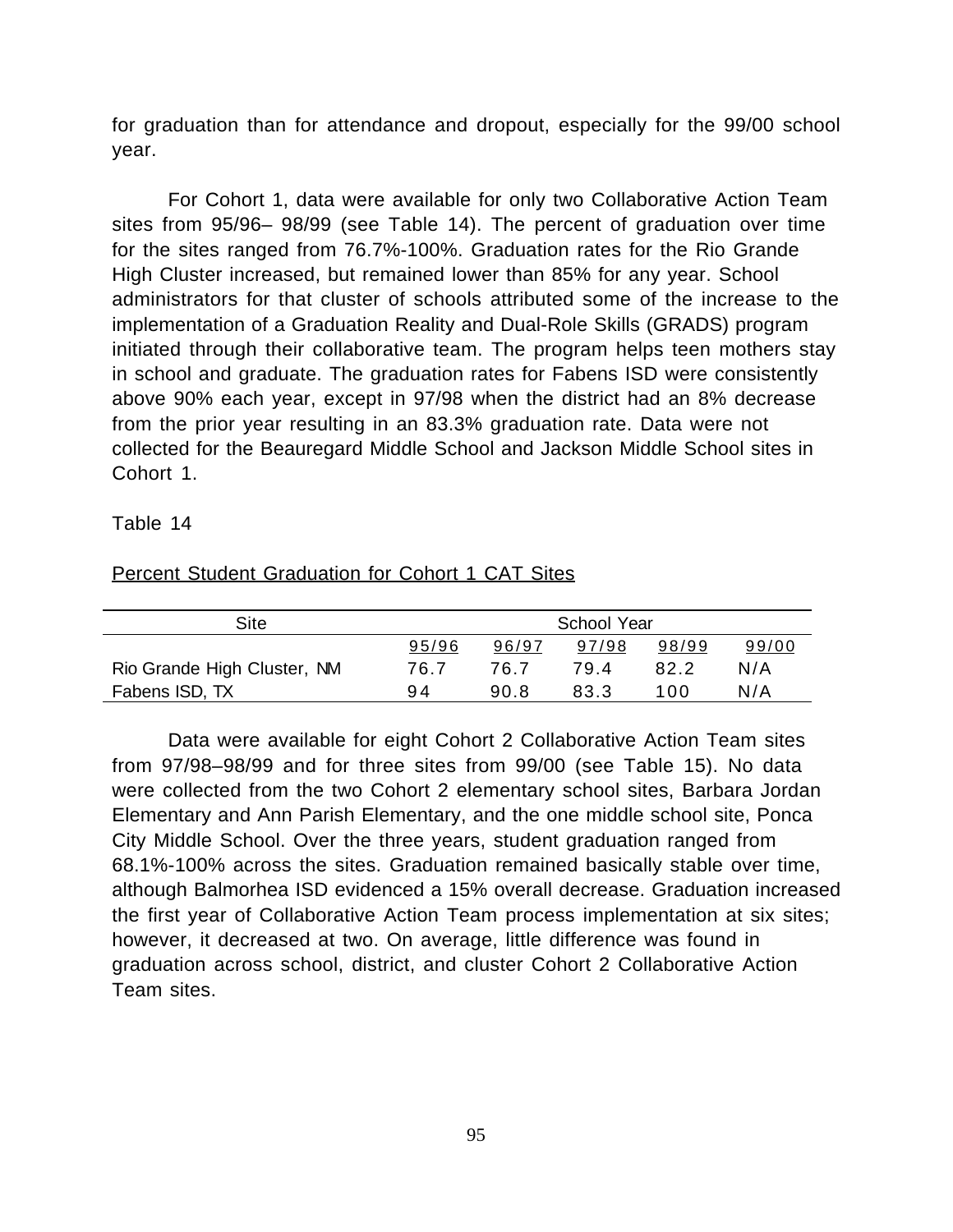#### Table 15

| <b>Percent Student Graduation for Cohort 2 CAT sites</b> |      |  |             |
|----------------------------------------------------------|------|--|-------------|
|                                                          |      |  |             |
|                                                          | Site |  | School Year |

| Site                          | School Year |       |       |  |
|-------------------------------|-------------|-------|-------|--|
|                               | 97/98       | 98/99 | 99/00 |  |
| Dollarway School District, AR | 79.0        | 80.1  | 80.1  |  |
| Barbara Jordan Elementary, LA | N/A         | N/A   | N/A   |  |
| Albuquerque High Cluster, NM  | 83.6        | 90.4  | N/A   |  |
| Highland High Cluster, NM     | 86.8        | 90.6  | N/A   |  |
| Ann Parish Elementary, NM     | N/A         | N/A   | N/A   |  |
| Mora ISD, NM                  | 96.0        | 91.0  | 97.0  |  |
| Balmorhea ISD, TX             | 94.0        | 96.0  | 81.3  |  |
| Del Valle High School, TX     | 98.0        | 94.0  | 100   |  |
| Rio Hondo ISD, TX             | 93.0        | 98.0  | 96.5  |  |

Data were available for six Cohort 3 sites for 98/99, and five of those sites for 99/00 (see Table 16). Graduation rates ranged from 57%-100% across the sites. Over time, the CAT sites' graduation rates fluctuated, with the greatest variance (a 38% increase) in the Clinton School District site. In four sites, an increase in graduation occurred after the CAT process was implemented. Although only one year of data were available for the Terrell ISD site, their graduation rate far exceeded the other Cohort 3 sites. The Clayton School District site and the Little Rock School District site had the next highest average graduation rates over the two years among the Cohort 3 sites.

#### Table 16

| Site                            | School Year |       |
|---------------------------------|-------------|-------|
|                                 | 98/99       | 99/00 |
| Little Rock School District, AR | 85.7        | 96.9  |
| Lee County School District, AR  | 72.8        | 73.5  |
| Marshall School District, AR    | 94.1        | 81.5  |
| Clayton School District, OK     | 88.0        | 98.0  |
| Clinton School District, OK     | 57.0        | 92.0  |
| Terrell ISD, TX                 | 100         | N/A   |

Percent Student Graduation for Cohort 3 CAT sites

Although there were variations in the populations served by the teams and number of sites per cohort, an annual mean percentage of graduation was calculated for each cohort to compare trends over time (see Table 17). In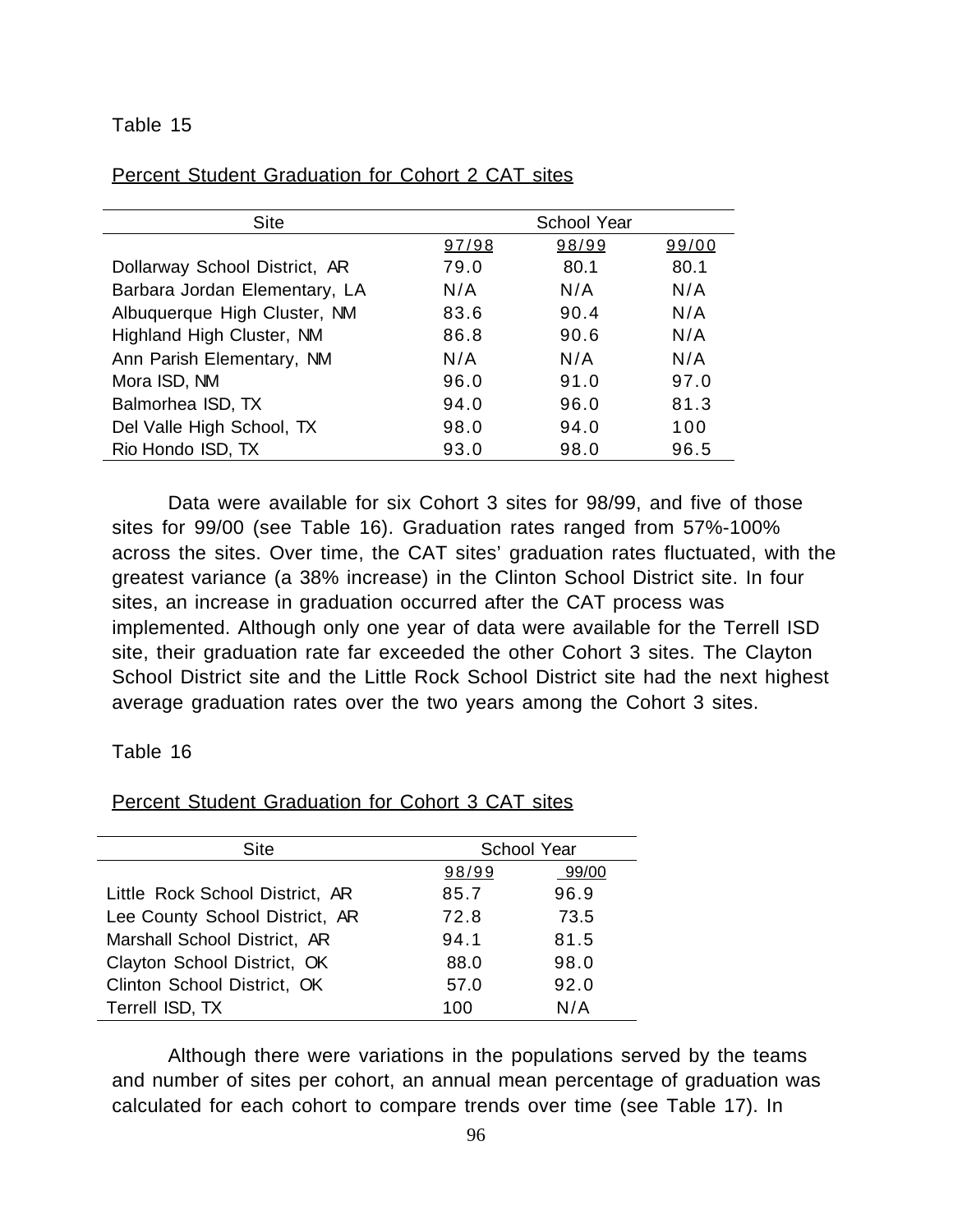general, student graduation changed little over time across the three cohorts, increasing steadily until 99/00. Cohort 2, on average, had a higher graduation rate (89.06%) than Cohort 3 (85.65%) and Cohort 1 (85.39%).

Table 17

#### Percent Student Graduation for CAT Sites Across Cohorts

| Cohort                        | School Year |       |       |       |       |
|-------------------------------|-------------|-------|-------|-------|-------|
|                               | 95/96       | 96/97 | 97/98 | 98/99 | 99/00 |
| Cohort 1 (initiated in 96/97) | 85.35       | 83.75 | 81.35 | 91.10 | N/A   |
| Cohort 2 (initiated in 98/99) |             |       | 87.31 | 88.90 | 90.98 |
| Cohort 3 (initiated in 99/00) |             |       |       | 82.93 | 88.38 |

Comparing student graduation rates in each CAT site with their respective school district and state rates, the variance across cohorts is more pronounced (see Appendix E for individual site comparisons). On average, the site graduation rate was equal to or below district and state rates (see Figure 29).



Figure 29. Site, District, and State Student Graduation Comparisons Across Cohorts

Comparing site student graduation data to state rates provides a more detailed view of the variation across sites. In Arkansas, both Dollarway and Lee County School Districts had lower graduation rates than the state, yet stayed relatively the same within their site over time (see Figure 30). The graduation trend in Marshall School District reflected that of the state. Little Rock School District, Dollarway, and Lee County all realized some increase in graduation after the implementation of the CAT process and Little Rock's graduation rate jumped above the State's in the 99/00 school year.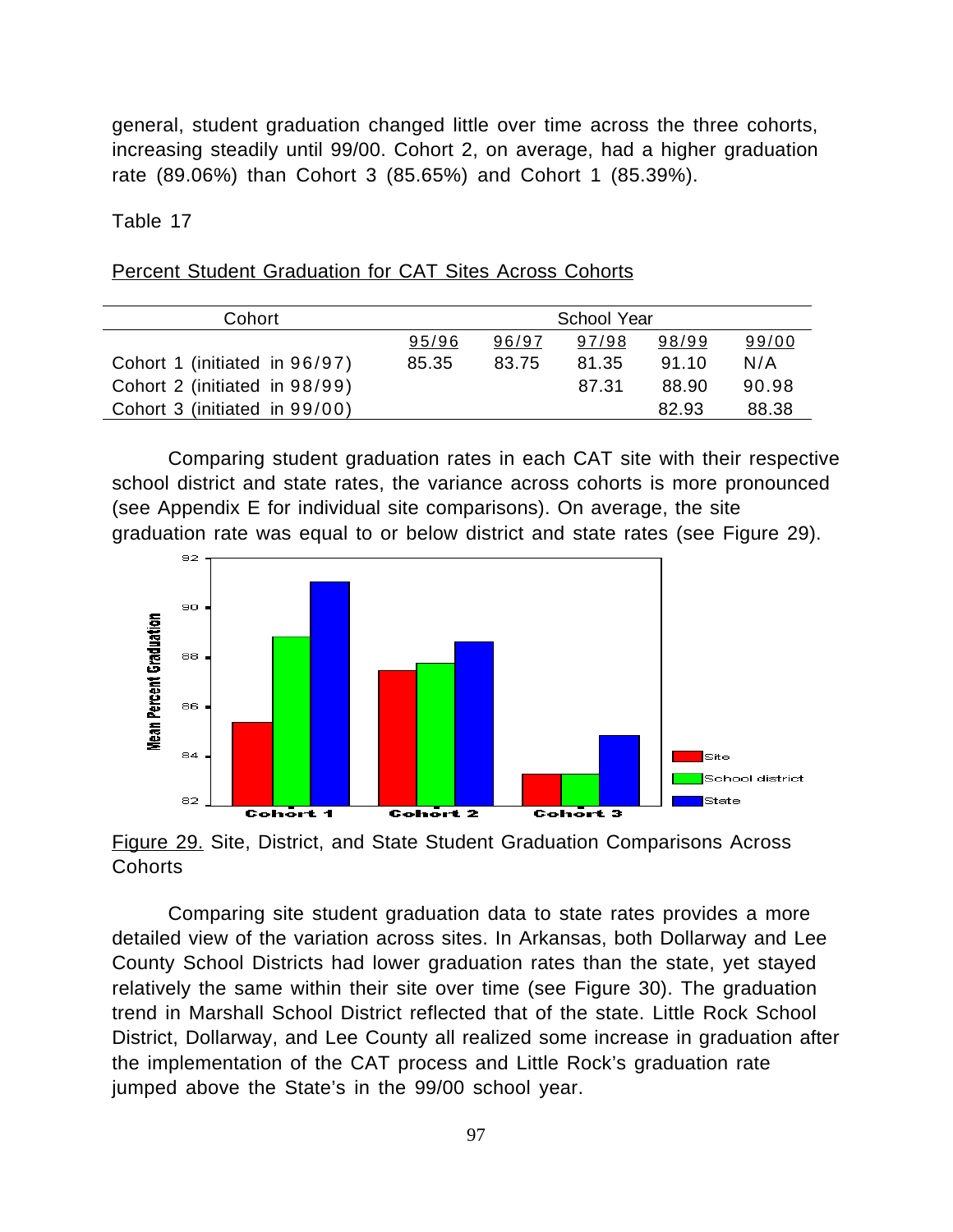

Figure 30. Arkansas CAT Site vs. State Student Graduation

Since two of the CAT sites in Louisiana are elementary schools and the other is a middle school, graduation data across the state were not collected.

In New Mexico, the graduation trends across time for the three cluster schools Collaborative Action Team sites (Rio Grande, Albuquerque, and Highland) mirrored the increases over time in the state; however, the site graduation rates were generally less than those of the state (see Figure 31). Mora School District had a higher percent of graduation than the other New Mexico sites each year from 97/98-99/00 and, overall, in comparison to the state. The graduation trend for Mora was up and down, i.e., a decrease from 97/98-98/99 and then an increase from 98/99-99/00.



Figure 31. New Mexico CAT Site vs. State Student Graduation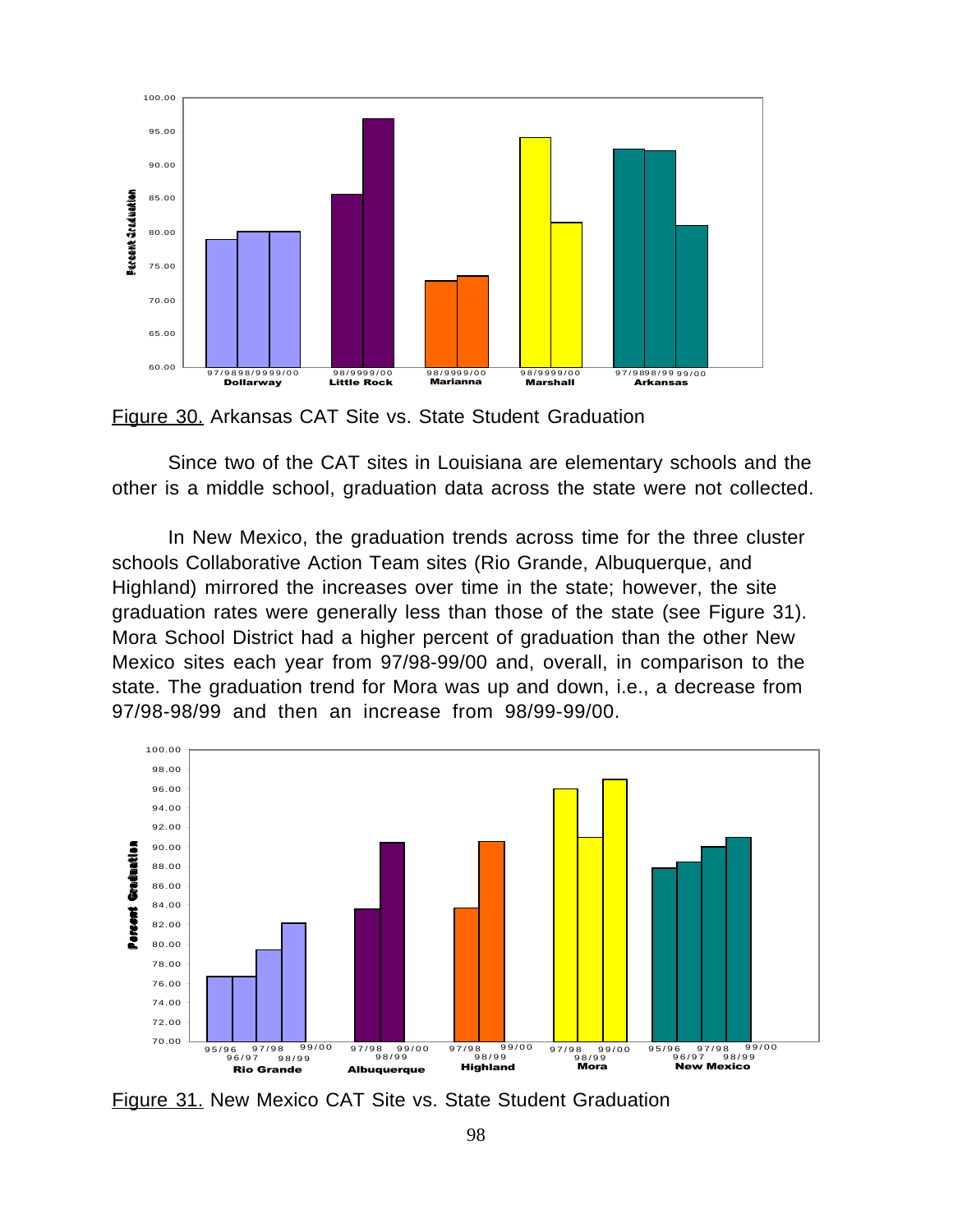Graduation data were available and analyzed for two Oklahoma CAT sites, i.e., Oklahoma City and Ponca City site data were not available (see Figure 32). Clayton's graduation rate in 98/99 exceeded the Clinton's rate, but the rates were relatively similar in 99/00. There was an increase in graduation following the initial implementation of the CAT process in the Oklahoma sites.



Figure 32. Oklahoma CAT Site vs. State Student Graduation

Within state trends were not as obvious for the Texas CAT sites for graduation. Each site for which more than one year of data were obtained experienced fluctuations in their percent of graduation, as did the state (see Figure 33). The graduation rate in all of the Texas sites were relatively similar, except in 97/98 for Fabens ISD and in 99/00 for Balmorhea ISD.



Figure 33. Texas CAT Site vs. State Student Graduation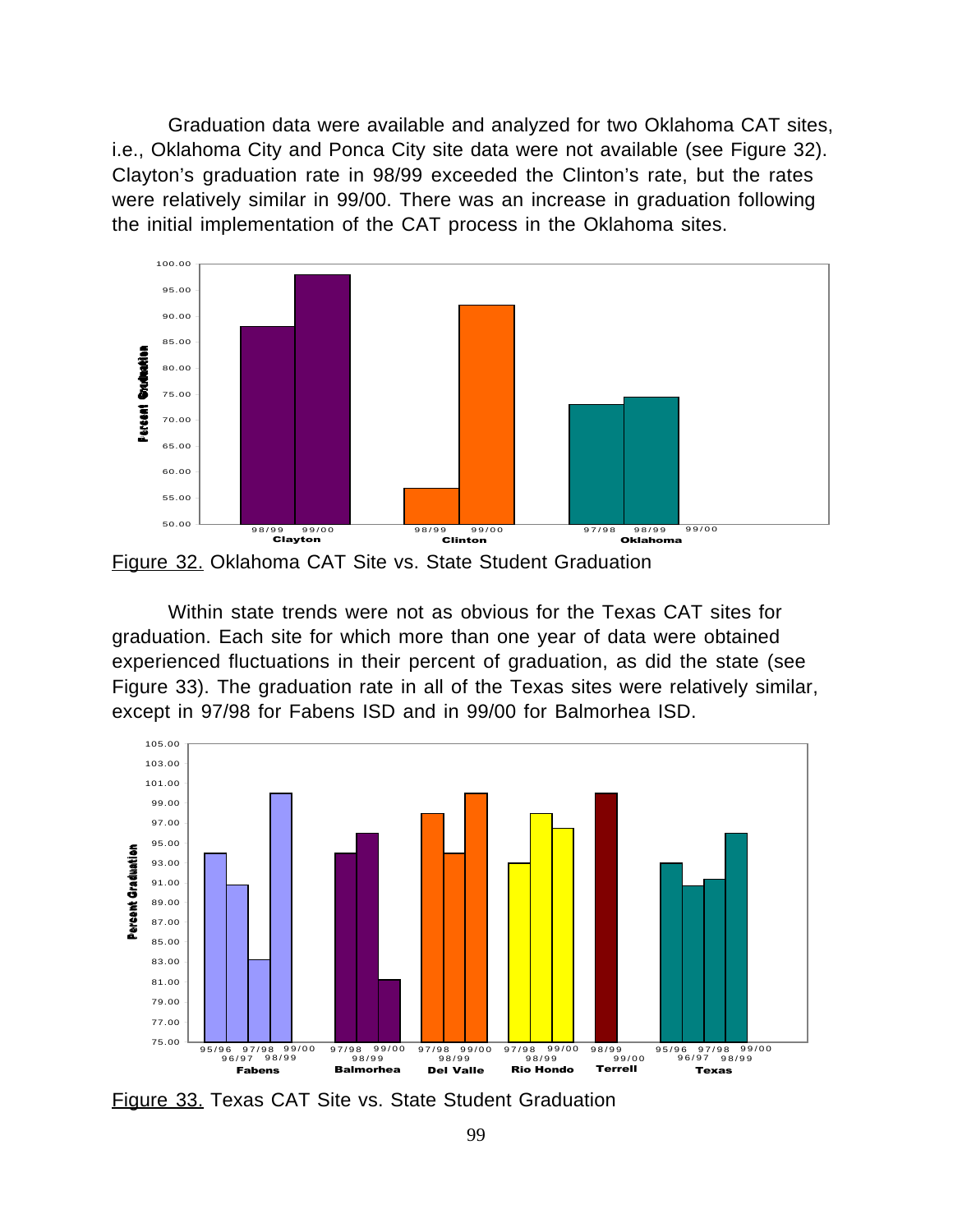# Learnings on Graduation

Similar to the student attendance trends, the graduation trends across time, cohorts, and individual CAT sites were inconsistent, i.e., both positive and negative, from the year prior to each team's existence to the current school year. Therefore the results from the quantitative analysis are inconclusive as to whether the implementation of the Collaborative Action Team process made any real impact on student graduation. However, anecdotal and interview data and responses on the Collaborative Action Team Research Exit Survey indicate a number of school administrators link increases in student graduation to the CAT and, in particular, to the programs implemented as a result of Collaborative Action Team efforts.

## **Standardized Achievement Test Scores**

Students in most of the Collaborative Action Team sites took normreferenced achievement tests (NRT) and criterion-referenced tests (CRT). In Texas, students only took criterion-referenced tests. Some of the tests were changed over time, as were some of the grades in which the tests were administered. The data collected reflect those grades that were consistently tested from 95/96-99/00 and those for which across state comparisons could be made. Some data were not available (N/A) through the State Department of Education, the school district, or the local CAT site. Data were collected and analyzed for baseline, i.e., the year prior to the implementation of the Collaborative Action Team process, and for the year(s) following. Comparisons within and across sites and across each state were performed.

## Arkansas

Data were collected for the percent of Arkansas students in grades 7 and 10 scoring below the 25<sup>th</sup> percentile on the Stanford Achievement Test, Ninth Edition (SAT-9; Harcourt Brace Educational Measurement, 1996). Results from grade 4 were also gathered on the Arkansas Comprehensive Testing, Assessment and Accountability Program (ACTAAP) benchmark tests.

Standardized test results on the SAT-9 were available for Dollarway School District from 97/98-99/00, for Little Rock and Marshall School Districts for 98/99-99/00, and for Lee County School District for 99/00 only (see Table 18). Annually, on average, little variation was found between students in the 7th and 10<sup>th</sup> grades and across time within each site, with the exception of Lee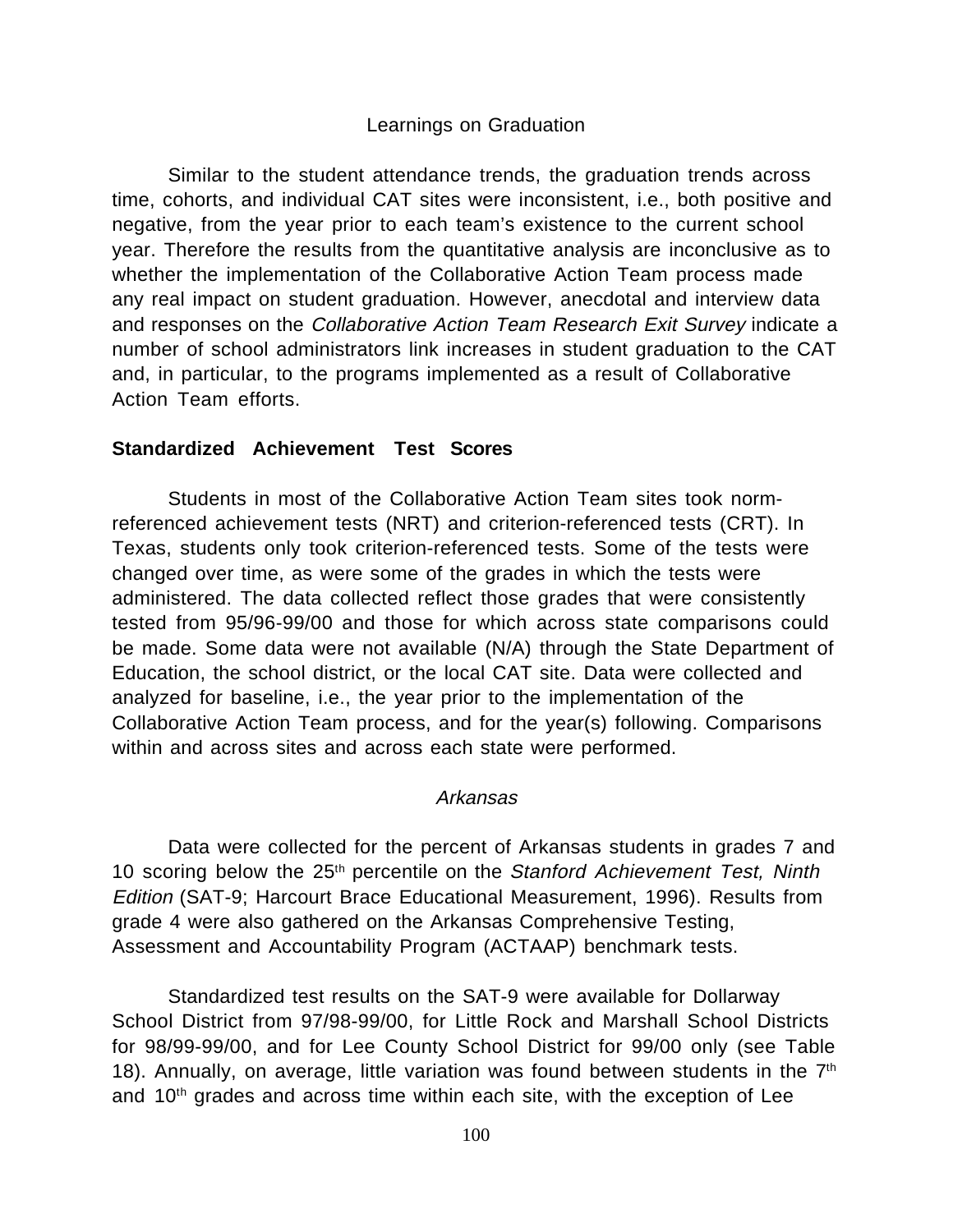County in 99/00, i.e., a 29% difference between the  $7<sup>th</sup>$  grade students (56%) and 10th grade students (40%). Marshall students, on average, did better on the SAT-9 than students in the other CAT sites, i.e., had a lower percent of students scoring below the 25<sup>th</sup> percentile. Lee County students fared very poorly on the SAT-9 and the Arkansas Department of Education placed the district on "Academic Watch" in 99/00. All Arkansas CAT sites had a greater percentage of students, in grades  $7$  and 10, who scored below the  $25<sup>th</sup>$ percentile on the SAT-9 than students across the state. Positive and negative change occurred in test scores after the CAT process was implemented in the sites; therefore, it was difficult to establish any particular trend for standardized norm-referenced achievement as a result. None of the Arkansas teams focused specifically on academics; however, the Dollarway School District CAT did include a goal to improve student achievement on their action plan for school year 00/01.

#### Table 18

|                                  | <b>School Year</b>                  |              |                 |         |                 |                  |  |  |
|----------------------------------|-------------------------------------|--------------|-----------------|---------|-----------------|------------------|--|--|
|                                  | 97/98                               |              | 98/99           |         |                 | 99/00            |  |  |
|                                  | 7 <sup>th</sup><br>10 <sup>th</sup> |              | 7 <sup>th</sup> | 1 $0th$ | 7 <sup>th</sup> | 10 <sup>th</sup> |  |  |
|                                  | grade                               | <u>arade</u> | grade           | grade   | <u>arade</u>    | grade            |  |  |
| <b>Dollarway School District</b> | 36                                  | 33           | 35              | 35      | 36              | 33               |  |  |
| (Cohort 2)                       |                                     |              |                 |         |                 |                  |  |  |
| Little Rock School District      |                                     |              | 35              | 32      | 34              | 34               |  |  |
| (Cohort 3)                       |                                     |              |                 |         |                 |                  |  |  |
| Lee County School District       |                                     |              | 44              | 44      | 56              | 40               |  |  |
| (Cohort 3)                       |                                     |              |                 |         |                 |                  |  |  |
| <b>Marshall School District</b>  |                                     |              | 26              | 20      | 24              | 27               |  |  |
| (Cohort 3)                       |                                     |              |                 |         |                 |                  |  |  |
| State of Arkansas                | 19                                  | 16           | 20              | 17      | 21              | 20               |  |  |

SAT-9 Scores Below 25<sup>th</sup> Percentile for Arkansas CAT sites

Data were only available for  $4<sup>th</sup>$  graders in 98/99 on the ACTAAP; therefore, trends related to Collaborative Action Team process implementation were impossible to determine. All four CAT sites had a greater percentage of students whose scores on the ACTAAP reading test were below basic proficiency than across the entire state (26%). Lee County School District had the highest percentage (65%), closely followed by the Little Rock School District (61%). Marshall School District had the lowest percent of the four sites (30%), while Dollarway had 8% more (38%). In math, Marshall School District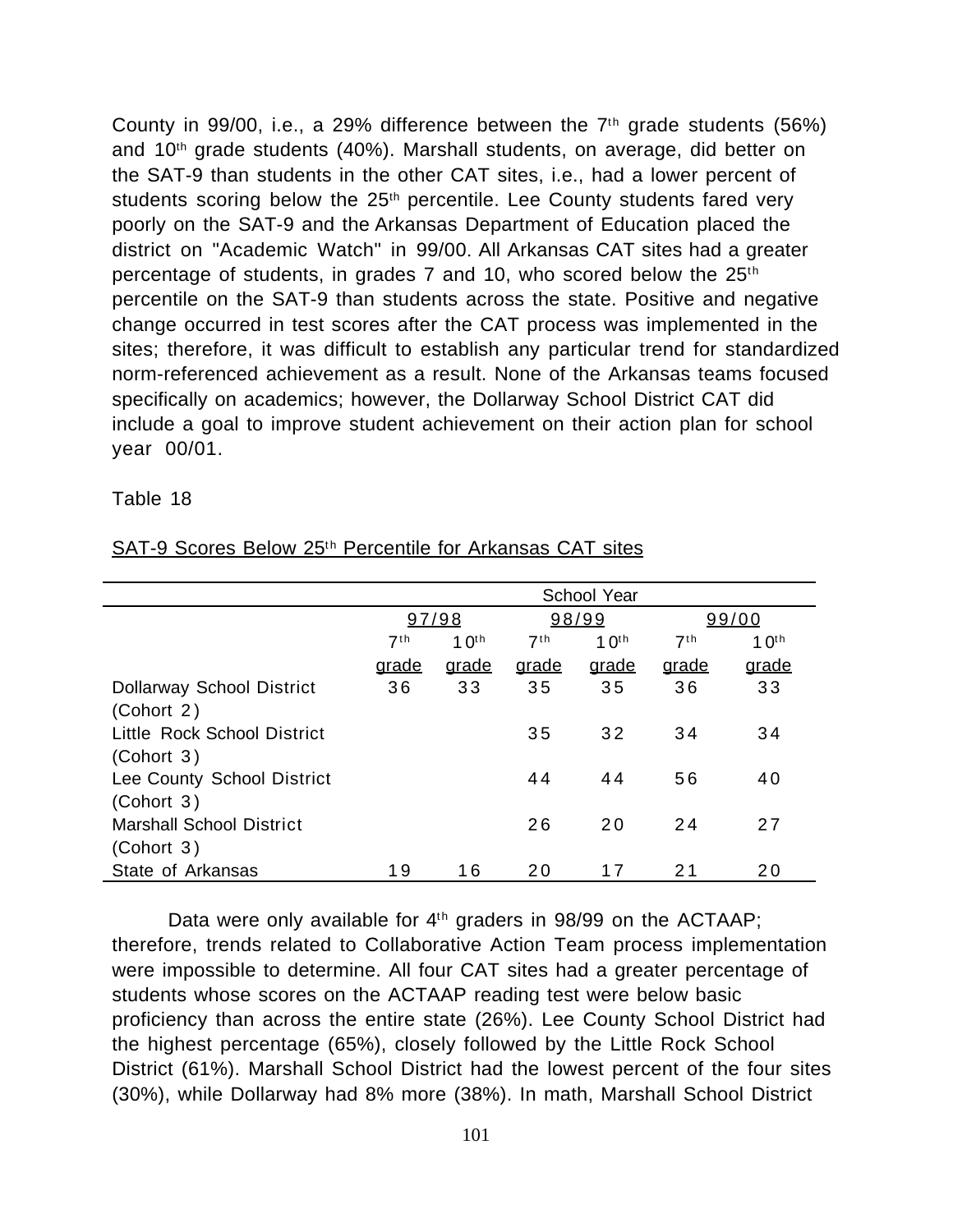students (22%) did better than students across the state (41%), whereas, Lee County students did twice as bad (85%) as the state. Little Rock students scored similarly (44%) to students across the state and Dollarway students did not do as well (66%).

#### Louisiana

During 95/96 and 96/97, students in Louisiana were administered the California Achievement Test, Fifth Edition (CAT/5; CTB MacMillan/McGraw-Hill, 1992); however, the state changed to the *Iowa Tests of Basic Skills* (ITBS; Hieronymous, et al., 1996) in 97/98. Additionally, the state changed the CRT in 98/99 from Louisiana Educational Assessment Program (LEAP) to LEAP21. The national percentile rankings for students were collected on the CAT/5 in grade 6 and the ITBS in grades 3, 6, and 7 (see Table 19). Although students at Beauregard Middle School ranked 57% higher on the CAT/5 during the first year of implementation of the Collaborative Action Tean process, a data trend was not feasible since the test changed the following year. On the ITBS, Beauregard students in the  $7<sup>th</sup>$  grade each year ranked higher than students nationwide and students in the school's 6<sup>th</sup> grade. Over time, students at Barbara Jordan Elementary consistently ranked higher on the ITBS in both the  $3<sup>rd</sup>$  and  $6<sup>th</sup>$  grades and at Polk Elementary in the 3<sup>rd</sup> grade. However, in comparison to average state percentile rankings, all of the Louisiana sites ranked lower at all grade levels.

## Table 19

| <b>Site</b>    | School Year     |                 |                 |             |                 |                 |             |                 |                 |  |
|----------------|-----------------|-----------------|-----------------|-------------|-----------------|-----------------|-------------|-----------------|-----------------|--|
|                | 95/96           | 96/97           | 97/98           |             | 98/99           |                 |             | 99/00           |                 |  |
|                | CAT/5           | CAT/5           | <b>ITBS</b>     | <b>ITBS</b> | <b>ITBS</b>     | <b>ITBS</b>     | <b>ITBS</b> | <b>ITBS</b>     | <b>ITBS</b>     |  |
|                | 6 <sup>th</sup> | 6 <sup>th</sup> | 6 <sup>th</sup> | 3rd         | 6 <sup>th</sup> | 7 <sup>th</sup> | 3rd         | 6 <sup>th</sup> | 7 <sup>th</sup> |  |
|                | grade           | grade           | grade           | grade       | grade           | grade           | grade       | grade           | grade           |  |
| Beauregard     |                 |                 |                 |             |                 |                 |             |                 |                 |  |
| Middle School  | 21.3            | 49.9            | 34.0            |             | 32.0            | 37.0            |             | 35.0            | 42.0            |  |
| Barbara Jordan |                 |                 |                 |             |                 |                 |             |                 |                 |  |
| Elem.          |                 |                 | 24.0            | 20.0        | 29.0            |                 | 39.0        | 36.0            |                 |  |
| Polk           |                 |                 |                 |             |                 |                 |             |                 |                 |  |
| Elementary     |                 |                 |                 | 20.0        |                 |                 | 22.0        |                 |                 |  |
|                |                 |                 |                 |             |                 |                 |             |                 |                 |  |
| Louisiana      | 45.8            | 46.7            | 44.0            | 45.0        | 45.0            | 44.0            | 47.0        | 47.0            | 46.0            |  |

Percentile Rankings on CAT/5 and ITBS for Louisiana CAT Sites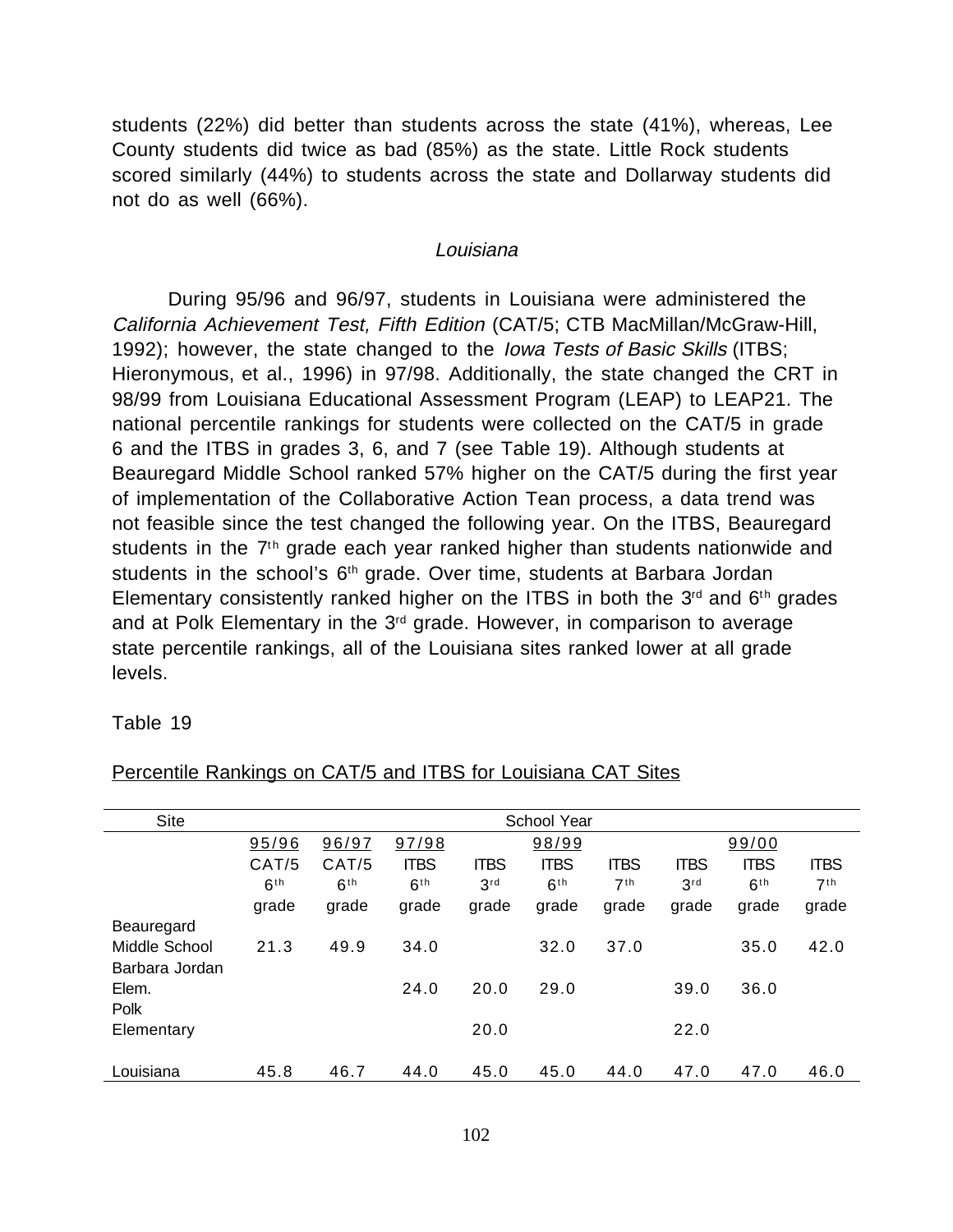Trends on the LEAP/LEAP21 tests given to Louisiana students were difficult to ascertain. First, the test was changed and was only piloted in the 98/99 school year, but not administered statewide until 99/00. Additionally, students in grades 3, 5, and 7 were tested in 97/98 and then this changed in 98/99 and 99/00 when they tested students in the  $4<sup>th</sup>$  and  $8<sup>th</sup>$ . The Beauregard Middle School CAT had school district staff discuss LEAP at a number of Collaborative Action Team meetings over the years to help team members, especially parents and students, better understand the test and to encourage improvements.

#### New Mexico

From school years 95/96-99/00, New Mexico students took the Comprehensive Tests of Basic Skills (CTBS5/Terra Nova Plus; CTB McGraw-Hill, 1996) and the New Mexico High School Competency Exam (NMHSCT). From school years 95/96-96/97, students in grades 3, 5, and 8 took the CTBS5/Terra Nova Plus and then from 97/98-99/00 it was administered to students in grades 4 and 6, and in some districts to students in grade 8 (see Table 20). Standardized achievement test data were not available for Ann Parish Elementary.

During the year the Collaborative Action Team process was implemented in the Rio Grande Cluster site, the percent passing the CTBS5/Terra Nova Plus decreased for  $3<sup>rd</sup>$  and  $8<sup>th</sup>$  graders, but increased for  $5<sup>th</sup>$  graders. After this, students in grades 3 and 5 were no longer tested, instead the test was given in grades 4 and 6. The three clusters in Albuquerque, however, did not continue to give the test to their eighth graders once this change was made, whereas Mora ISD did test their eighth graders. The percent of students' passing the CTBS5/Terra Nova Plus from 97/98-99/00 stayed relatively stable, although 6<sup>th</sup> graders had a 24% increase from 97/98-98/99. The achievement test trends for the Albuquerque and Highland Clusters were similar to the Rio Grande Cluster, i.e., stable across time. For Mora ISD, data were available for baseline and the year the Collaborative Action Team process was implemented. A higher number of Mora students in grade 4 and grade 8 passed the CTBS5/ Terra Nova Plus at baseline than did in 98/99; however, in grade 6 the opposite occurred over the two years. In comparison to the state, the Highland High Cluster of schools consistently had a greater percent of students passing the CTBS5/Terra Nova Plus. This cluster also outperformed the other New Mexico CAT sites.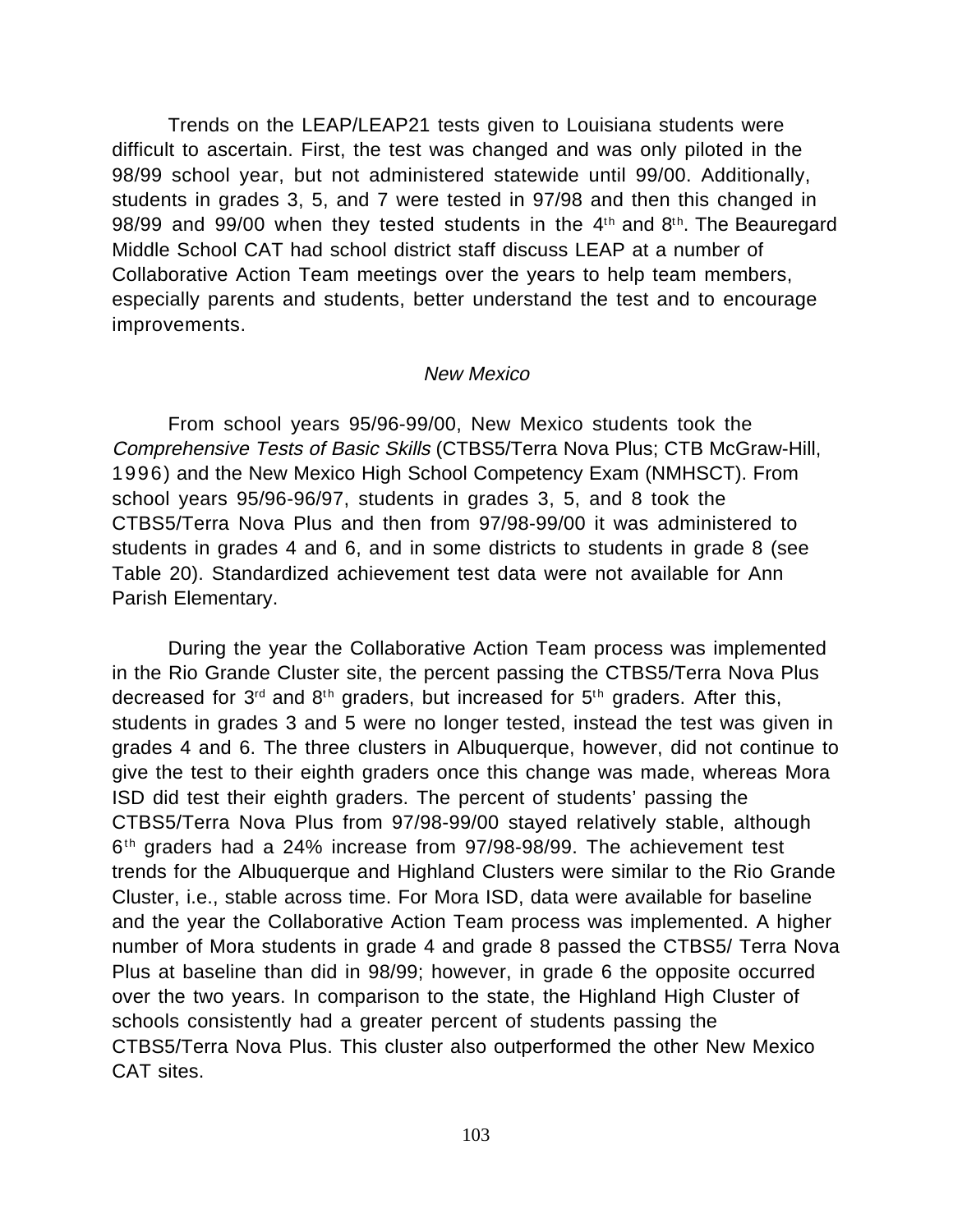#### Table 20

| Site                         |         |       |       | School Year |       |       |
|------------------------------|---------|-------|-------|-------------|-------|-------|
|                              |         | 95/96 | 96/97 | 97/98       | 98/99 | 99/00 |
| Rio Grande High Cluster      | Grade 3 | 39.3  | 37.0  |             |       |       |
|                              | Grade 4 |       |       | 41.8        | 39.0  | 42.1  |
|                              | Grade 5 | 31.5  | 34.0  |             |       |       |
|                              | Grade 6 |       |       | 26.0        | 34.3  | 28.0  |
|                              | Grade 8 | 32.3  | 29.0  |             |       |       |
| Albuquerque High Cluster     | Grade 4 |       |       | 49.5        | 55.5  | 47.4  |
|                              | Grade 6 |       |       | 45.0        | 40.5  | 40.5  |
| <b>Highland High Cluster</b> | Grade 4 |       |       | 51.4        | 55.9  | 54.4  |
|                              | Grade 6 |       |       | 34.7        | 34.7  | 41.0  |
| Mora ISD                     | Grade 4 |       |       | 41.0        | 38.0  | N/A   |
|                              | Grade 6 |       |       | 46.0        | 51.0  | N/A   |
|                              | Grade 8 |       |       | 54.0        | 34.0  | N/A   |
| New Mexico                   | Grade 3 | 47.0  | 44.0  |             |       |       |
|                              | Grade 4 |       |       | 50.6        | 53.0  |       |
|                              | Grade 5 | 44.0  | 45.0  |             |       |       |
|                              | Grade 6 |       |       | 44.6        | 47.0  |       |
|                              | Grade 8 | 43.0  | 44.0  | 42.8        | 49.0  | N/A   |

#### Percent Passing the CTBS5/Terra Nova Plus for New Mexico CAT Sites

The New Mexico High School Competency Exam was given to 10<sup>th</sup> grade students across the state. The percent of Rio Grande Cluster students passing the exam steadily decreased from 95/96-99/00, with one slight variation from 97/98-98/99 when they had a 2% increase. This trend occurred in all three cluster sites, i.e., an increase from 97/98-98/99 and then a decrease in 99/00 to less than the 97/98 percent of students passing. The range of students passing the New Mexico High School Competency Exam in the three cluster sites was 75.4%-92.4%, whereas for Mora ISD, for the one year data were available in 98/99, the percent passing was 96%. On average, only the Albuquerque High Cluster and Mora ISD had a higher percent of students passing the New Mexico High School Competency Exam than across the entire state.

In several New Mexico sites, the Collaborative Action Teams sought to initiate programs to improve student achievement or find resources to continue existing programs. For example, the superintendent of the Mora School District spoke with the CAT about starting a tutoring program for students in the district to help improve achievement. The team is looking into the possibility of getting volunteers through the networks they have established. The Mora CAT also discussed looking for student assessment methods that reflect local values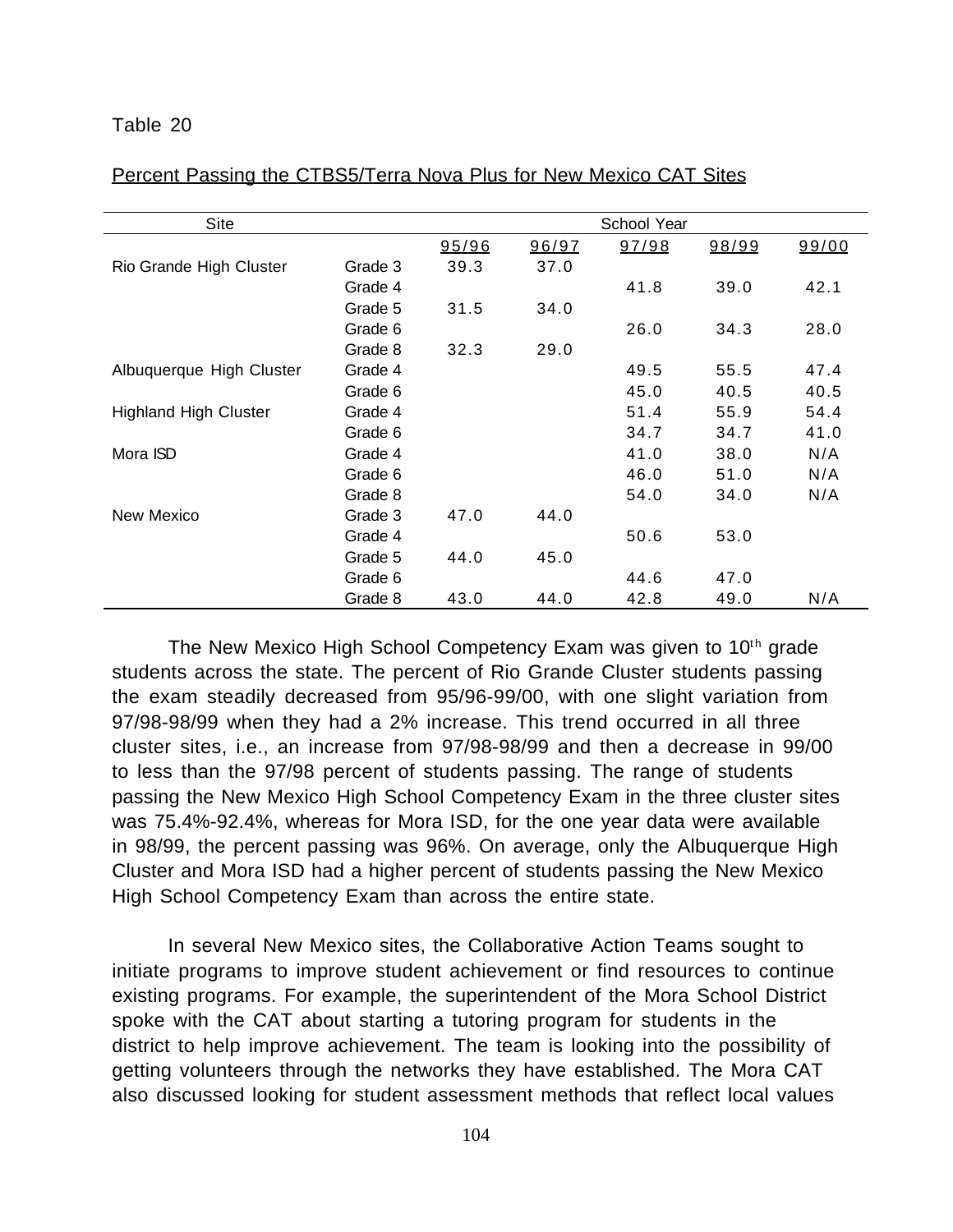and cultures, particularly in relation to standardized tests. The school district had group meetings in which parents and community members could talk with school personnel about their concerns, ideas, and possible solutions. This has become an on-going discussion for CAT members and the greater community.

The CAT in Los Lunas established as an elementary school team, worked toward finding outside funds to continue an afterschool program for students from their Alternative High School. They sought to do this because these high school students helped to mentor their elementary students and helped with CAT events. The team credited the older students with helping to make improvements in the younger students' learning. Other sites have talked about setting goals and objectives for improving student achievement, but have not yet set formalized their ideas.

#### Oklahoma

Available results were gathered from the Iowa Test of Basic Skills administered to Oklahoma students in grade seven. The test was not given in 99/00. Data on the ITBS were not available for Ponca City Middle School. In 95/96, Jackson Middle School had a national percentile ranking of 38%. This ranking increased to 40% the year the CAT process was implemented in the site. For the following two years (97/98-98/99), the school's ITBS percentile ranking consistently decreased. In comparison to the average percentile for the state on the ITBS, Jackson Middle School consistently ranked below the state. In 97/98, the one year data were available for Jackson Middle School, Clayton School District, and Clinton School District on the ITBS, all three sites were below the state's percentile ranking (36%, 56%, 51%, and 57%, respectively).

Data were also collected on the Oklahoma Core Curriculum Test (OCCT) administered to eighth graders (see Table 21). Jackson Middle School's OCCT results experienced a see-saw effect, i.e., up, down, up, in both reading and math over the four years from 96/97-99/00. For Ponca Middle School, the percent of students passing the OCCT with a satisfactory increased during the year the Collaborative Action Team process was implemented in their school (98/99). The opposite occurred in the Clinton School District where the percent passing with a satisfactory decreased the year the Collaborative Action Team process was implemented. In comparison to the state scores on the Oklahoma Core Curriculum Test, Jackson Middle School consistently had a lower percentage of students receiving a satisfactory on the test than across the state. The percent passing with a satisfactory on the OCCT for Ponca City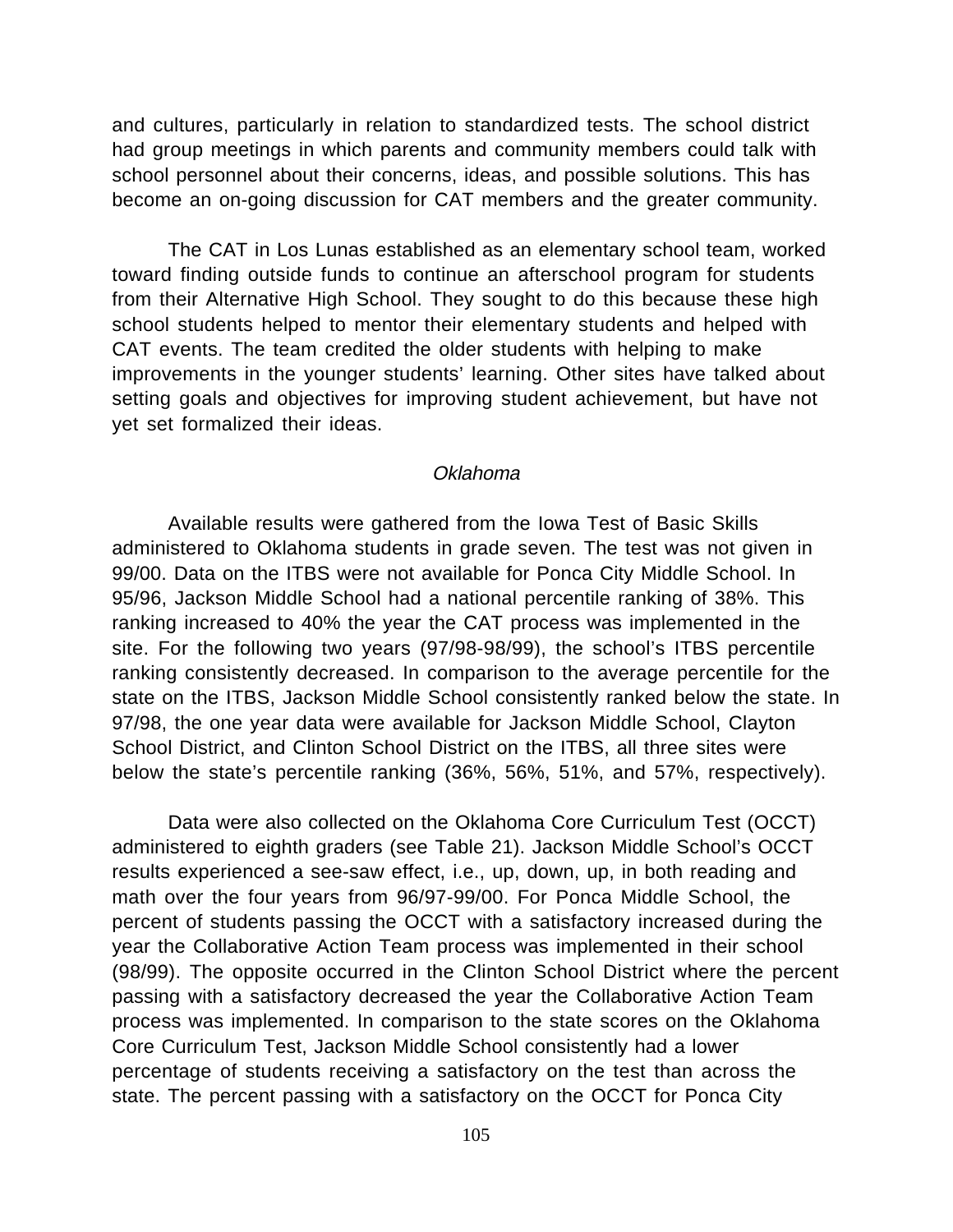Middle School, Clayton School District, and Clinton School District were relatively similar, on average, to the percent passing with a satisfactory in all of Oklahoma.

#### Table 21

## Percent Scoring Satisfactory on OCCT for Oklahoma CAT Sites

| Site                  | School Year |             |         |             |         |             |         |             |  |
|-----------------------|-------------|-------------|---------|-------------|---------|-------------|---------|-------------|--|
|                       | 96/97       |             | 97/98   |             | 98/99   |             | 99/00   |             |  |
|                       | Reading     | <b>Math</b> | Reading | <b>Math</b> | Reading | <b>Math</b> | Reading | <b>Math</b> |  |
| Jackson Middle        | 48          | 41          | 41      | 37          | 45      | 40          | 43      | 32          |  |
| School                |             |             |         |             |         |             |         |             |  |
| Ponca City Middle     |             |             | 76      | 75          | 81      | 81          | N/A     | N/A         |  |
| School                |             |             |         |             |         |             |         |             |  |
| Clayton School        |             |             |         |             | 76      | 64          | N/A     | N/A         |  |
| <b>District</b>       |             |             |         |             |         |             |         |             |  |
| <b>Clinton School</b> |             |             |         |             | 76      | 68          | 68      | 69          |  |
| <b>District</b>       |             |             |         |             |         |             |         |             |  |
| Oklahoma              | 72          | 72          | 75      | 71          | 81      | 75          | 77      | 71          |  |

Two of the Oklahoma CAT sites have established programs to improve student achievement. The Clayton School District CAT initiated a tutoring program for students with reading problems in its first several months of operation. This program, using adult volunteers to tutor students, continued after the CAT ceased to exist and was touted by individual CAT members to be "very successful." As a result of the success of this tutoring program, a second project was discussed to use secondary students to tutor younger students. The Jackson Middle School CAT played a significant role in the initiation of a student mentoring program. The school principal told SEDL project staff that "increases in attendance and student performance are a result of the mentoring program." Although it is likely there were other factors also influencing these increases, the school administration showed a great deal of support for CAT member involvement in the mentoring program and chose to expand the program in order to see continued improvement in student outcomes.

#### Texas

Texas students did not take a norm-referenced test, only the Texas Assessment of Academic Skills (TAAS). The TAAS test was administered to students in grades 3, 4, 5, 6, 7, 8, and 10. Data were available from 95/96- 98/99 for both reading and math; none were available for 99/00 (see Table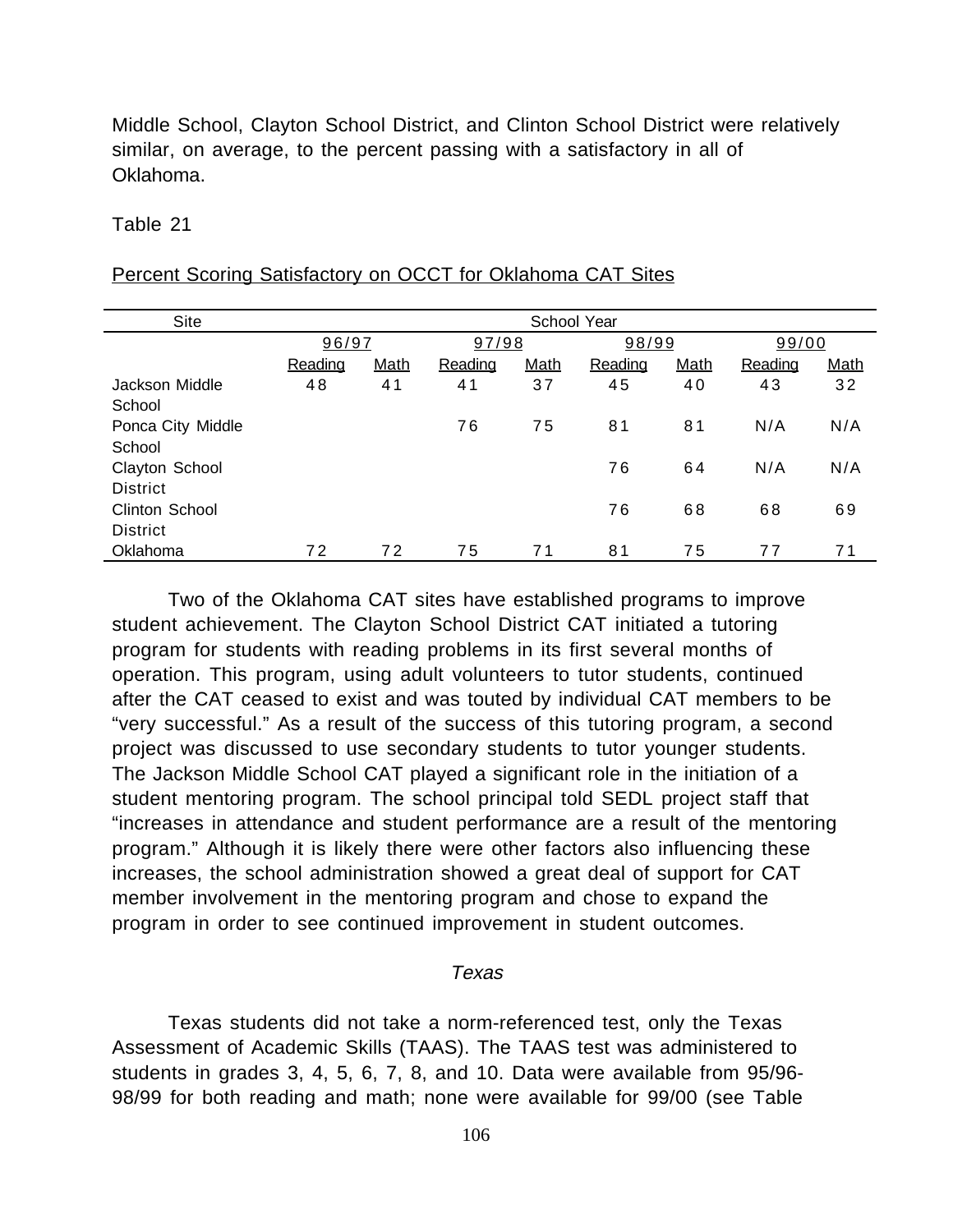22). On average over time, the percentage of students in Fabens ISD that passed the TAAS, both in reading and math, increased slightly. However, with very few exceptions, the percent of Fabens students passing the TAAS each year was well below the percentage statewide. The percent of  $3^{rd}$ ,  $4^{th}$ , and  $10^{th}$ grade Balmorhea students who passed the TAAS generally increased in the year the Collaborative Action Team was implemented. However, particularly in math, fewer students in grades 5, 6, 7, and 8, on average, passed the TAAS in that same timeframe. Compared to students across the state, Balmorhea had a much higher percentage of students in the tenth grade who passed the TAAS and generally did better in math from grades 5 forward.

The percent of 10<sup>th</sup> graders at Del Valle High School who passed both the reading and math TAAS tests increased the year the CAT process was implemented in their school. They also did equal to or better than students across Texas in reading, but were not able to meet statewide standards as easily in math. Third grade students at Palmer Elementary had more difficulty passing the TAAS, both reading and math, than did students statewide. By the 4<sup>th</sup> and 5<sup>th</sup> grade, Palmer students had caught up to students across Texas and surpassed the statewide average in math.

In Rio Hondo ISD, students in grades 7, 8, and 10 made great strides on the TAAS, in both reading and math, from 97/98-98/99. In general, students in the 5th grade in Rio Hondo had the most difficulty of any grade passing the TAAS. The students in grades 7, 8, and 10 also surpassed the statewide percentage of students passing the TAAS in 98/99. Otherwise, a smaller percent of students in Rio Hondo ISD passed the TAAS compared to students statewide. The circumstances look quite different for students in Terrell ISD. Third grade students had a more difficult time passing the TAAS than students across Texas, as did 10<sup>th</sup> grade students on the TAAS math exam. However, all other Terrell students surpassed the percentages statewide.

Similar to some of the other CAT sites across the region, several Texas teams have included student achievement in their meeting discussions, program support, and proposed actions. For example, the Palmer Elementary CAT members supported an existing tutoring program to improve TAAS scores in their school by providing assistance and resources. Further, the team developed a written action plan that identified improving student achievement as one of its goals. This plan was only recently established and, therefore, the steps to be taken to achieve the goal have not yet been taken.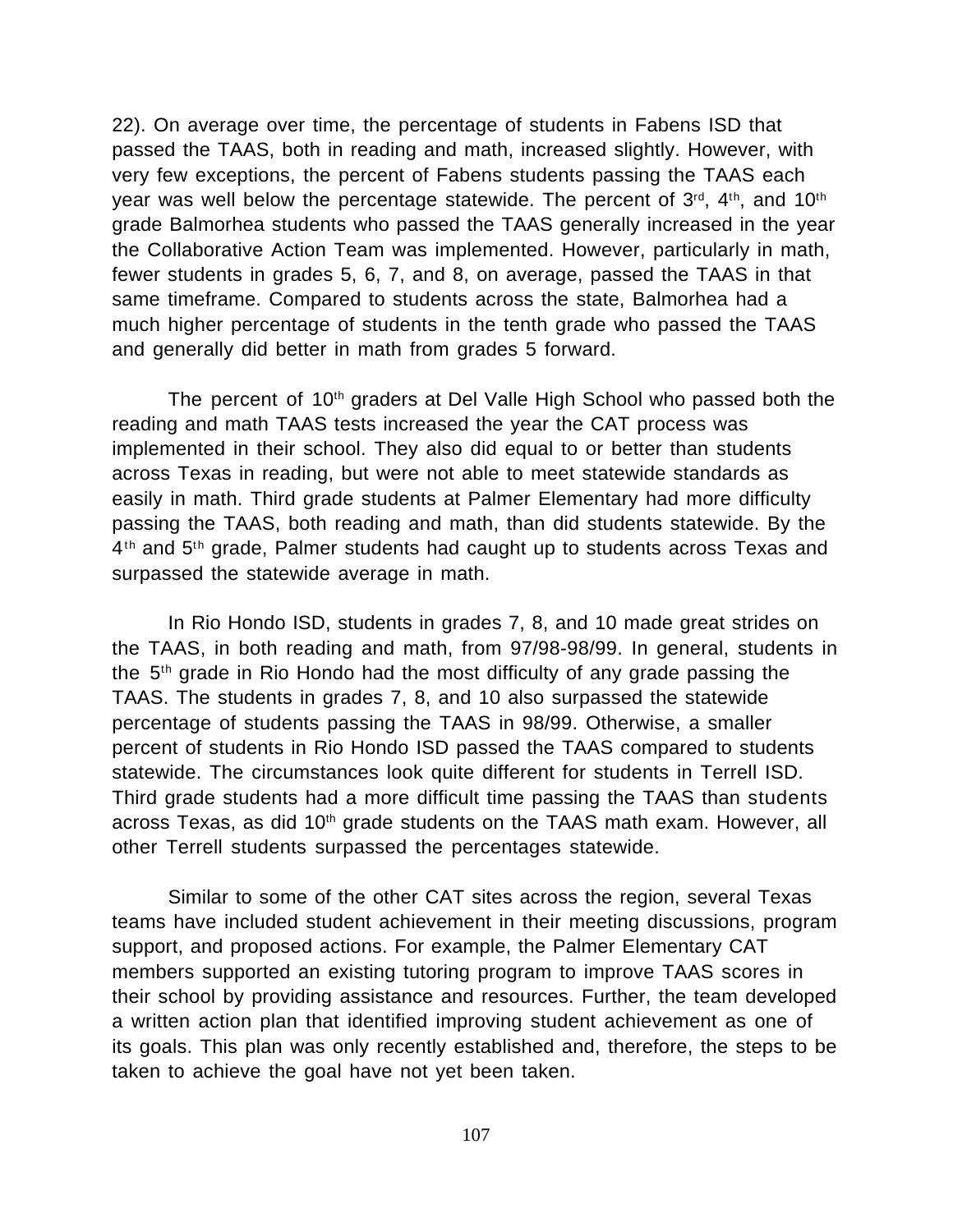# Table 22

# Percent Passing the TAAS in Texas CAT Sites

| <b>CAT Site</b> |                          |         |        |         |        | <b>School Year</b> |        |           |         |
|-----------------|--------------------------|---------|--------|---------|--------|--------------------|--------|-----------|---------|
|                 |                          | 95/96   |        | 96/97   |        | 97/98              |        | 98/99     |         |
|                 | Grade                    | Reading | Math   | Reading | Math   | Reading            | Math   | Reading   | Math    |
| Fabens ISD      | 3                        | 70      | 70     | 71      | 78     | 72                 | $70\,$ | 85        | 85      |
|                 | $\overline{\mathcal{L}}$ | 55      | 55     | 63      | 69     | 79                 | 75     | 69        | 84      |
|                 | 5                        | 49      | 42     | 54      | 45     | $72\,$             | 78     | 65        | 78      |
|                 | 6                        | 60      | $70\,$ | 65      | 68     | 57                 | 73     | 71        | 87      |
|                 | $\sqrt{ }$               | $72\,$  | 62     | 73      | 74     | 75                 | $70\,$ | 75        | 79      |
|                 | 8                        | 75      | 71     | 71      | 66     | 69                 | 76     | 80        | 81      |
|                 | 10                       | 65      | 67     | $70\,$  | 62     | 83                 | 77     | 74        | 70      |
|                 |                          |         |        |         |        |                    |        |           |         |
| Balmorhea ISD   | 3                        |         |        |         |        | 50                 | 63     | 67        | $78\,$  |
|                 | $\overline{\mathcal{L}}$ |         |        |         |        | 53                 | 53     | 74        | 53      |
|                 | 5                        |         |        |         |        | 82                 | 94     | 46        | 61      |
|                 | 6                        |         |        |         |        | 54                 | 92     | 71        | 81      |
|                 | $\sqrt{ }$               |         |        |         |        | 89                 | 89     | 81        | 81      |
|                 | 8                        |         |        |         |        | 65                 | 94     | 65        | 70      |
|                 | 10                       |         |        |         |        | 80                 | 83     | 100       | 94      |
| Del Valle HS    | 10                       |         |        |         |        | 88                 | $72\,$ | 91        | 76      |
| Rio Hondo ISD   | 3                        |         |        |         |        | 85                 | 80     | 85        | 82      |
|                 | $\overline{\mathcal{L}}$ |         |        |         |        | 82                 | $77\,$ | 88        | 83      |
|                 | 5                        |         |        |         |        | 79                 | 85     | 69        | 83      |
|                 | 6                        |         |        |         |        | 82                 | 84     | 78        | 93      |
|                 | $\overline{7}$           |         |        |         |        | 78                 | 81     | 89        | 89      |
|                 | $8\,$                    |         |        |         |        | 81                 | 81     | 90        | 90      |
|                 | 10                       |         |        |         |        | 85                 | 74     | 95        | 95      |
| Palmer Elem.    | 3                        |         |        |         |        |                    |        | 84        | $77 \,$ |
|                 | $\overline{\mathcal{L}}$ |         |        |         |        |                    |        | 89        | 92      |
|                 | 5                        |         |        |         |        |                    |        | 75        | 93      |
| Terrell ISD     | 3                        |         |        |         |        |                    |        | 85        | 80      |
|                 | $\overline{\mathcal{L}}$ |         |        |         |        |                    |        | 95        | 94      |
|                 | 5                        |         |        |         |        |                    |        | 92        | 93      |
|                 | 6                        |         |        |         |        |                    |        | 97        | 98      |
|                 | $\overline{7}$           |         |        |         |        |                    |        | 92        | 92      |
|                 | $8\,$                    |         |        |         |        |                    |        | $\bf{98}$ | 95      |
|                 | $10\,$                   |         |        |         |        |                    |        | 91        | 76      |
| Texas           | 3                        | $81\,$  | $77\,$ | $82\,$  | 82     | 86                 | $81\,$ | 88        | 83      |
|                 | $\overline{\mathcal{L}}$ | 78      | 79     | 83      | 83     | 90                 | 86     | 89        | 88      |
|                 | 5                        | 83      | 79     | 85      | 79     | 88                 | $90\,$ | 86        | 90      |
|                 | 6                        | 78      | 78     | 85      | 82     | 86                 | 86     | 85        | 87      |
|                 | $\boldsymbol{7}$         | 83      | $72\,$ | 85      | $80\,$ | 86                 | 84     | 84        | 85      |
|                 | $8\,$                    | 78      | 69     | 84      | 76     | 85                 | 84     | $88\,$    | 86      |
|                 | $10\,$                   | $82\,$  | 67     | 86      | 73     | 88                 | 78     | 89        | $82\,$  |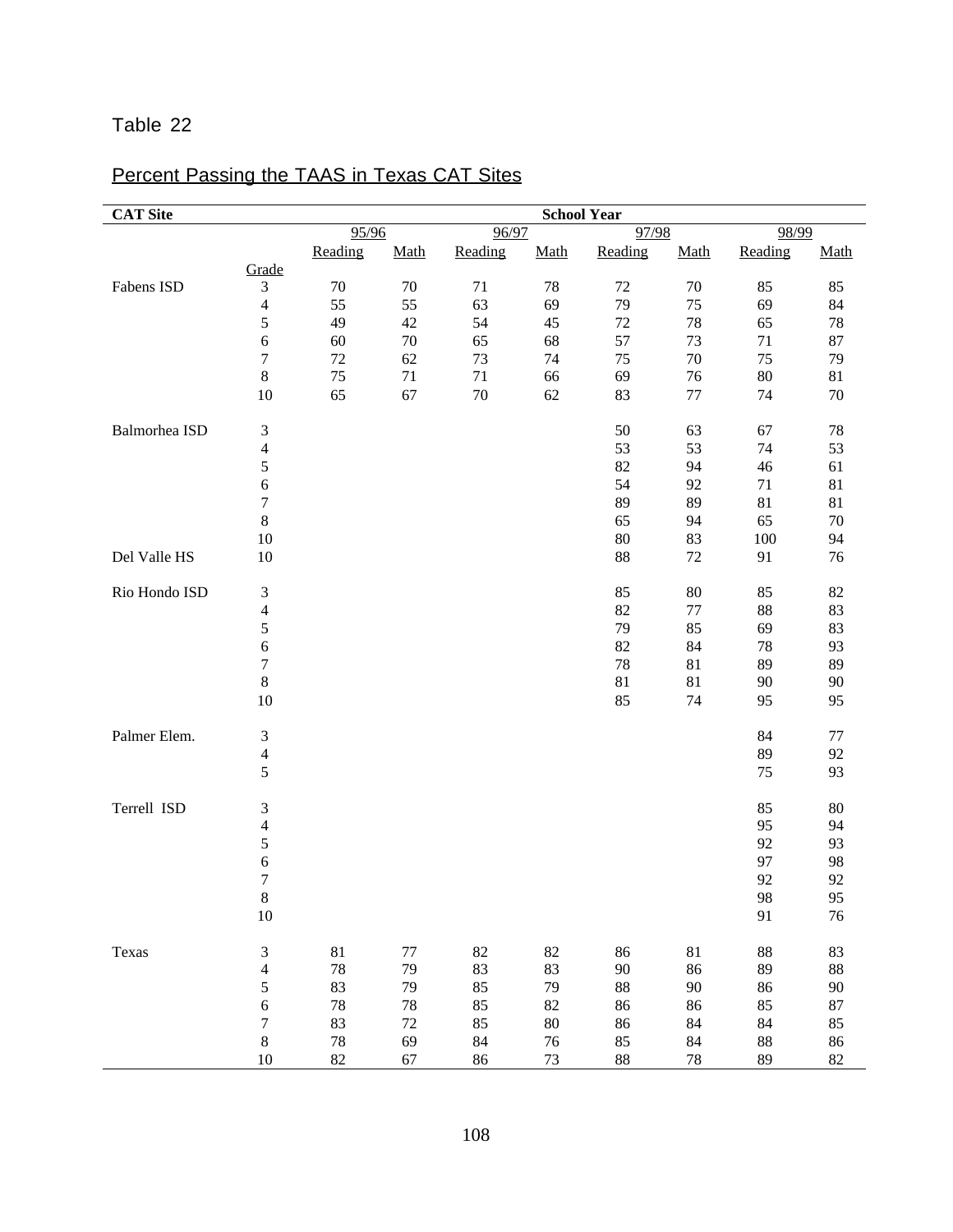In Del Valle, one of the CAT trained facilitators initiated a discussion at a team meeting around the high school's TAAS scores. The Texas Education Agency Data Report for the school was distributed to the members and they, including the school's assistant principal, spoke on the school's needs. The facilitator commented, "My purpose was to focus the group on data use and student achievement." The Del Valle High CAT has continued discussions and proposes to include goals in its action plan to improve the achievement of students in its school.

#### Learnings on Student Achievement

The student achievement trends across time, cohorts, and individual CAT sites from the year prior to each team's existence to the current school year were also inconsistent, i.e., both positive and negative. Whether the implementation of the Collaborative Action Team process made any real impact on student achievement cannot be fully determined. However, qualitative data from SEDL project staff field notes and responses on the Collaborative Action Team Research Exit Survey indicate some of the CAT site school administrators link increases in student achievement to the team's efforts. More specifically, they attribute increases in student achievement to increases in parent involvement in the schools and student involvement in school academic programs as a result of the implementation of the CAT process.

#### **Summary**

School, district, and state data were collected and analyzed to assess the second research question, "Did the Collaborative Action Team process have an impact on student success?" The data included attendance, graduation, and dropout rates and standardized criterion- and norm-referenced achievement test scores. The data were collected for 22 CAT sites at baseline, i.e., the year prior to establishment of the CAT, and annually through the 99/00 school year. An analysis of student outcome trends across time were performed to assist teams in developing future actions to improve student outcomes and to provide them with a more holistic picture of student outcomes across the network of CAT sites. Both increases and decreases in the outcome variables were found over time. Whether the implementation of the Collaborative Action Team process impacted these changes is still inconclusive, although a number of school administrators attribute positive changes in student outcomes to the teams' collaborative efforts in their sites.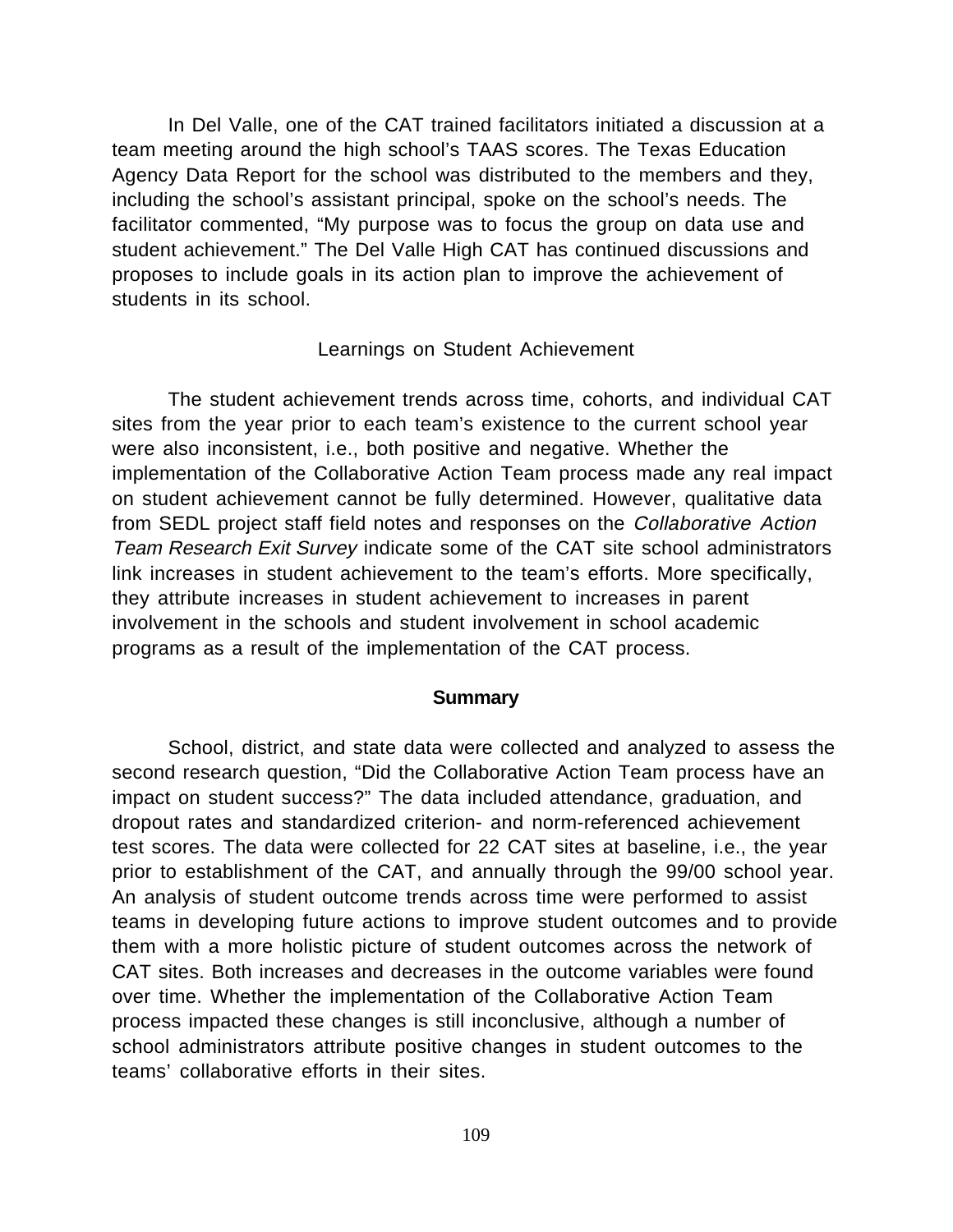Attendance rates remained relatively stable within and across the sites in all three cohorts. The first year after the CAT process was implemented, slight increases in attendance were found, on average, across the Cohort 1 and Cohort 2 sites. However, these increases were not long lasting as the following year decreases occurred. A different trend was found for dropout rates across the CAT sites over time. The first year after the CAT process was implemented, dropout rates in all three cohorts, on average, increased; however, for the following three years across Cohort 1 and the following year across Cohort 2, they decreased. Trends in graduation rates across the three cohorts differed once the CAT process was implemented. Across the Cohort 2 and Cohort 3 sites, graduation rates, on average, increased the year the CAT process was implemented and for Cohort 2 increases continued. Varying results were found for the Cohort 1 sites where graduation rates decreased for the first two years the Collaborative Action Team existed. However, the graduation rate the following year exceeded the rates for the previous three years. Over time, changes in standardized achievement scores, both positive and negative, were slight across all three cohorts. On average, the Louisiana CAT sites had the greatest positive change in achievement test scores after the CAT process was implemented.

Several Collaborative Action Teams focused on improving student outcomes through the initiation of programs, such as tutoring, mentoring, and parent involvement programs. This was especially evident in the Cohort 1 CAT sites which may, in part, be due to the longer amount of time the process has been implemented in their sites. Other CAT sites are just beginning to propose actions to improve student outcomes and still others have made initial attempts in this direction. Of significance was the number of school administrators who have attributed increases in attendance, graduation, and achievement test scores or decreases in dropout to the efforts of their team, particularly as a result of the increased parent and community involvement in the schools integral to the process. Although large changes did not occur in the student outcomes over the short timeframe of this project, the main focus for the Collaborative Action Team sites remains to improve overall student success. As one assistant principal in a CAT site described about students on a school event planning team, "The students were much more cooperative than in the past and were able to plan the event without the usual conflicts between classes. Three of the students involved were at the CAT Annual Institute and talked about what they are learning about collaboration. I believe that this had a positive effect on the meeting."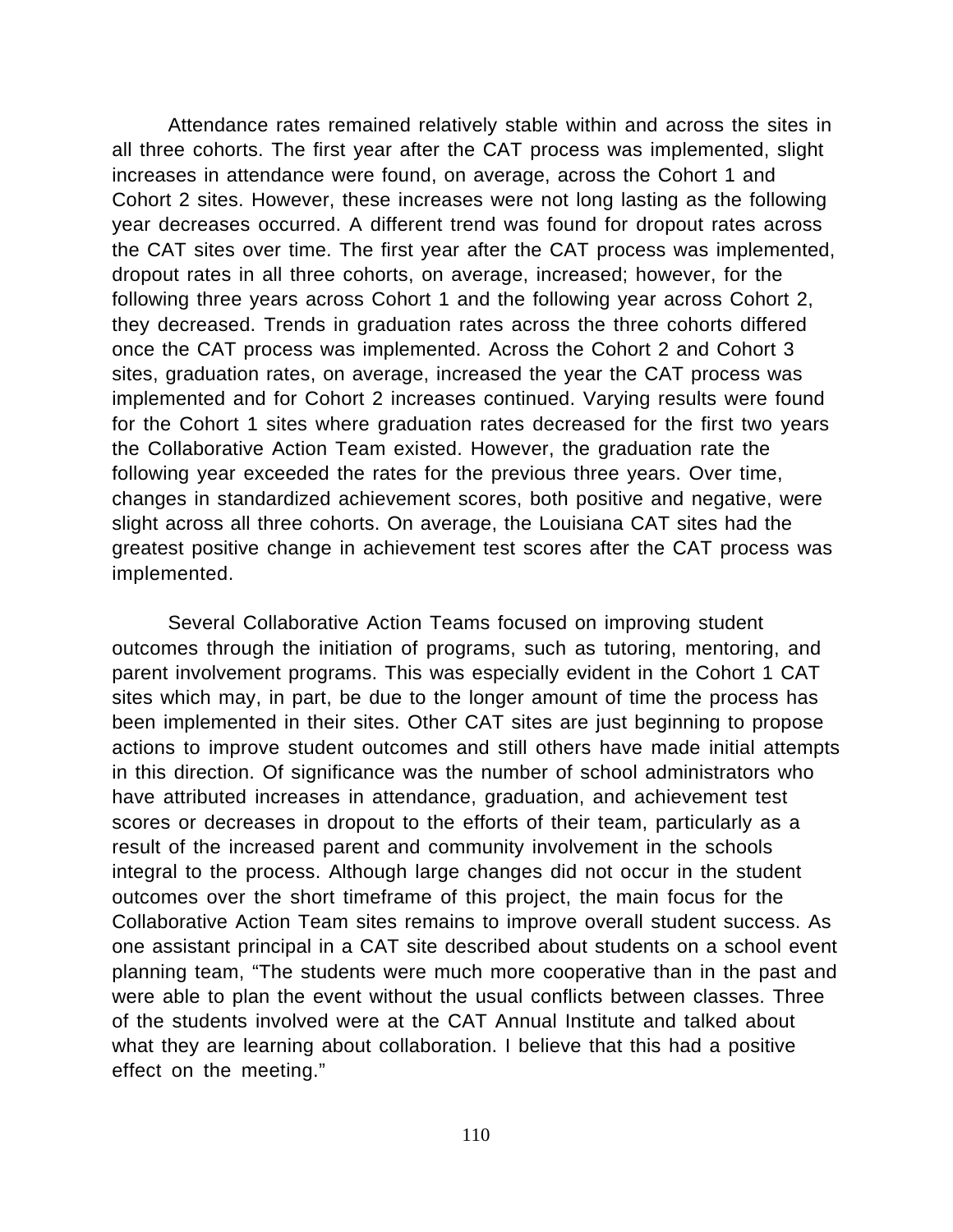# **Section 9: Results in the Rural Development Collaborative Action Team Sites**

The Southwest Educational Development Laboratory project staff solicited applications for prospective Rural Development Collaborative Action Teams (RD-CAT) in Year 3 (1998) and Year 4 (1999) of the project. Of the 23 total CAT sites, four were designated as Rural Development Collaborative Action Team (RD-CAT) sites to connect school improvement with community development through the implementation of the collaborative process. In addition to meeting the selection criteria to become a Collaborative Action Team site (see pg. 5 for criteria), these four RD-CAT sites also met the following criteria: 1) population under 3,000 and 2) remote location. Two of the sites were selected for Cohort 2 (Mora, NM, and Balmorhea, TX) and two for Cohort 3 (Clayton, OK and Marshall, AR). The teams in all of the sites serve entire school districts.

The implementation of the Collaborative Action Team process in the four RD-CAT sites was similar to that of all of the sites in the CAT project. Each site completed an application and district school administrators signed a Memorandum of Understanding endorsing the district's involvement in the CAT project. SEDL project staff met initially with each school community and, after finalizing their selection as RD-CAT sites, provided Start-Up Training and ongoing training, consultation, and materials. There were, however, some differences in implementation. For these RD-CAT sites, the project staff provided more extensive information, resources, and technical assistance focused on using the Collaborative Action Team process to integrate school and community development and improvement through strategies such as service and work-based learning.

The four Rural Development CAT sites participated in the research project to assess the sustainability of the collaborative partnerships they developed as a result of the CAT process and their impact on student outcomes. Data were collected on the CAT Self-Assessment and the Collaborative Action Team Research Exit Survey and from SEDL project staff observations and contacts with CAT members. The Clayton School District CAT entered the project in the Fall of 1999, but by early 2000 the site no longer functioned as a Collaborative Action Team; therefore, some of the data were not collected from this site. A general description and analysis of the data for the RD-CAT sites are reported in this section.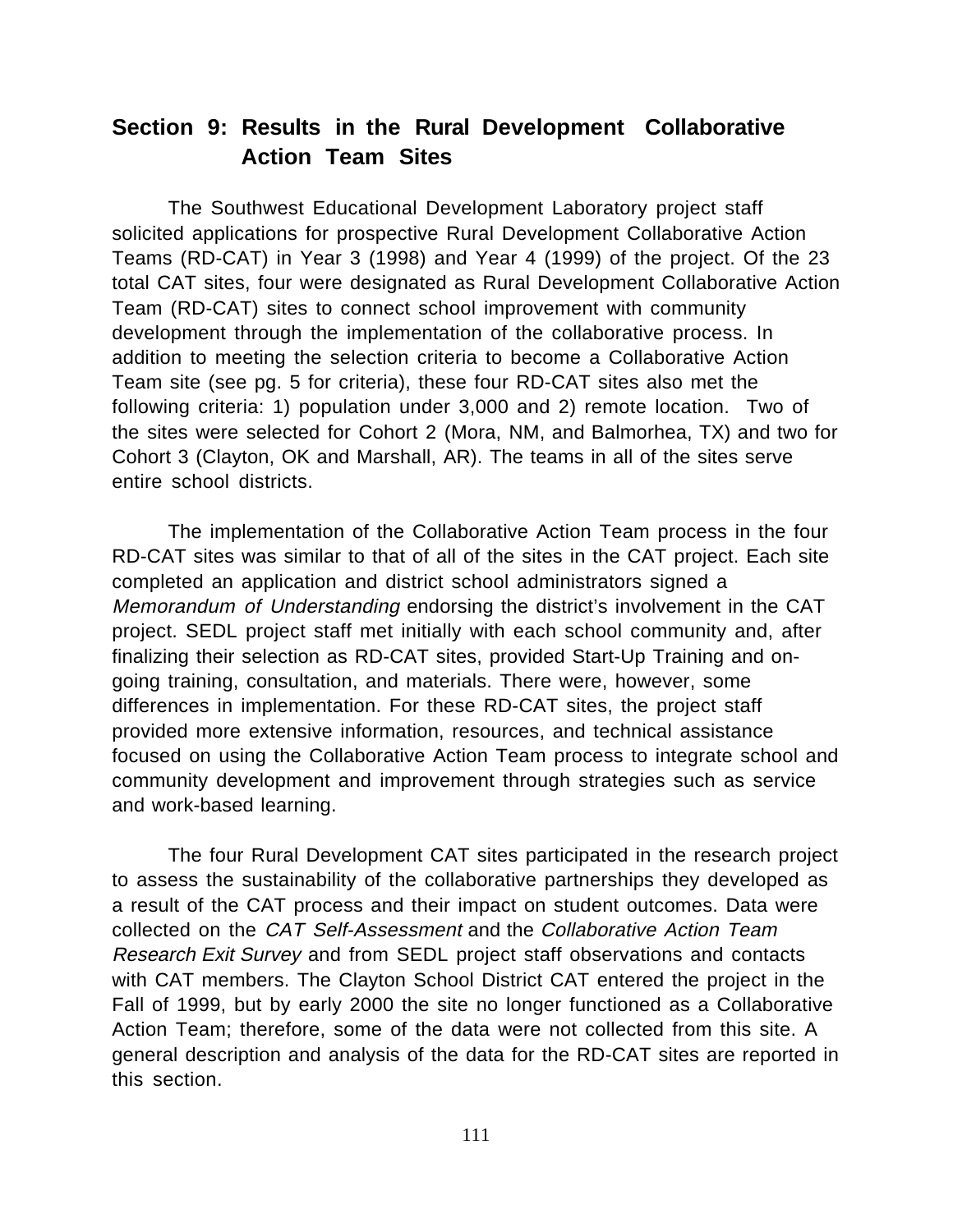# **Site Characteristics**

# **Demographics**

Marshall School District is located in the Ozark Mountain region of North Central Arkansas. Marshall has a population of 1,318 and a poverty rate of 27%. Mora Independent School District (ISD) is located in a mountainous valley approximately 50 miles north of Santa Fe, New Mexico. Mora has a population of 2,636 and a poverty rate of 30%. Balmorhea ISD is located along the West Texas/Mexico border. It is approximately 70 miles from Big Bend National Park and has a population of 767 and a poverty rate of 36%. Clayton is located in Pushmahata County in a mountain valley in Southeast Oklahoma. Clayton has a population of 638 and a poverty rate of 42%. Two of the RD-CAT sites serve a predominantly Hispanic population, i.e., Mora, NM (78%) and Balmorhea, TX (80%). Marshall, AR and Clayton, OK have a predominantly Caucasian population; however, Clayton also has a 25% Native American population.

Although each of the 4 RD-CAT sites have vast economic problems, Mora, NM is the only one that has been designated by the US Housing and Urban Development Department as an *Enterprise Community*. Through this initiative, Mora has received performance grants and tax incentives to create jobs and business opportunities. The economic distress in all of the Rural Development CAT sites is pronounced, as can be seen in their student populations. For example, the majority of students receive free or reduced lunch services in their schools (see Table 23).

Table 23

## Free/Reduced Lunch for RD-CAT Sites

| CAT site                                  | % free/reduced lunch |
|-------------------------------------------|----------------------|
| Marshall School District, AR              | 60                   |
| Mora Independent School District, NM      | 89                   |
| Clayton School District, OK               | <b>73</b>            |
| Balmorhea Independent School District, TX | 71                   |

Types of Schools Served

The four school districts served by the Rural Development Collaborative Action Teams have between one and four schools. The Marshall, AR site includes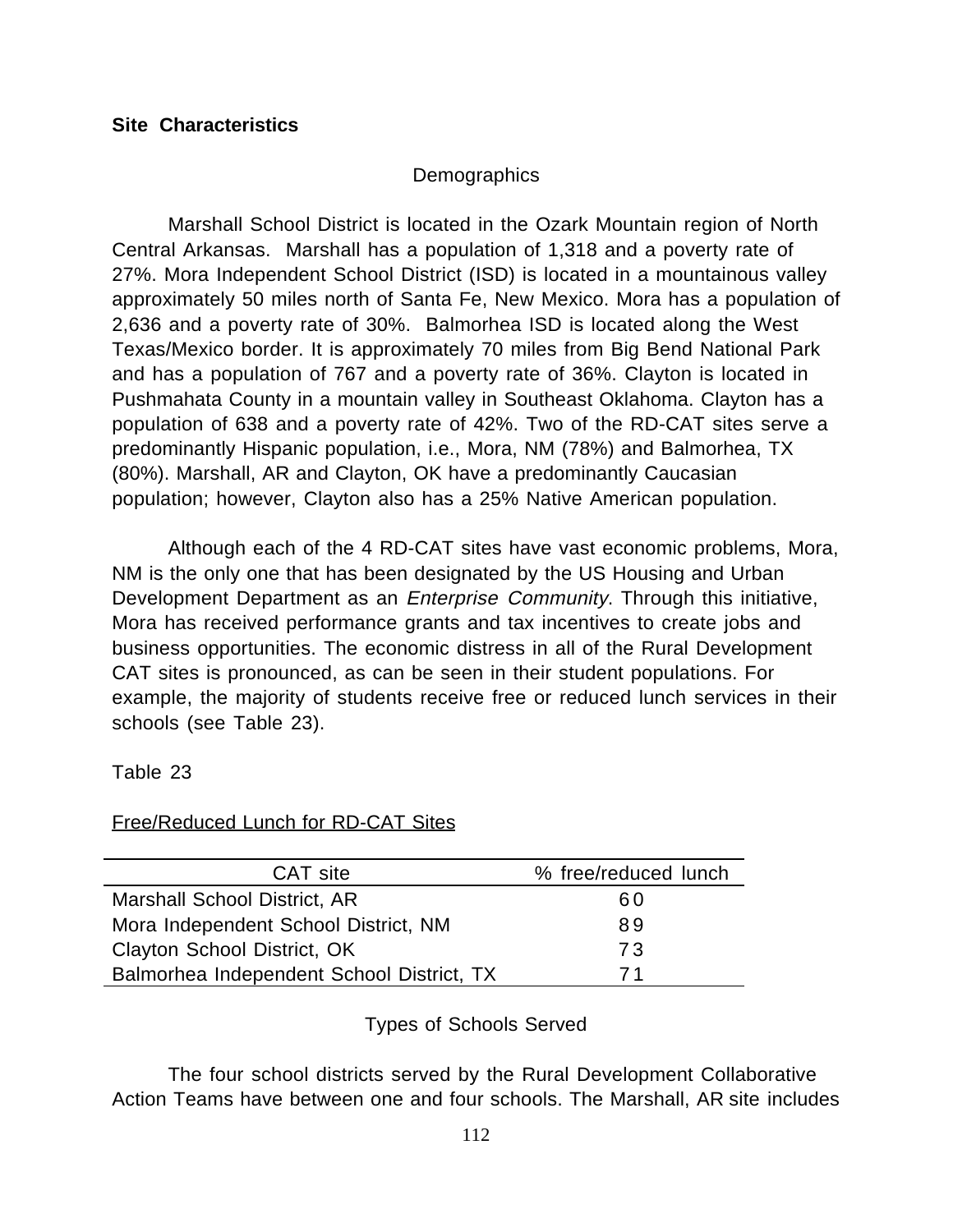one junior/senior high school and one elementary school. The Mora Independent School District consists of one high school, one middle school, and two elementary schools. The CAT in Clayton, OK serves one high school and one elementary school (K-8). Balmorhea ISD has one school for all of its students.

## Expected Membership

When asked to list home, school, and community representatives on their application, the four Rural Development CAT sites proposed teams ranging from 5-24 people with an average of 17 participants per team. The sites identified an average of five school, six community, and six home representatives. The sites were not asked to specify student representatives.

#### Special Programs

At application, data were obtained from the four RD-CAT sites on the presence of special programs in their school(s). Marshall, AR reported the existence of a Home Instruction Program for Preschool Youngsters (HIPPY) project and Head Start program in their district. Mora, NM indicated they had a Parents as Teachers project and a Head Start program. Clayton, OK also indicated they had a Head Start program. Balmorhea, TX was the only one of the four sites reporting a Parents as Leaders (PALs) program in their district.

#### School Improvement and Collaborative Efforts

All four of the Rural Development CAT sites responded affirmatively, when asked at application, if their districts were engaged in school improvement and if they had been involved in previous collaborative partnerships. They indicated the previous partnerships included:

- School health advisory council **and Company** School-to-work initiative
	-
- Campus improvement committee Site-based committee
- 
- · Prevention/intervention programs.

## Confidence in Starting a CAT

On their applications, the Rural Development CAT sites were asked to rate the level of their confidence in whether their CAT could accomplish various activities. The rating scale for each of the eight questions about confidence ranged from a 4 meaning "high confidence" to 1 indicating "no confidence". On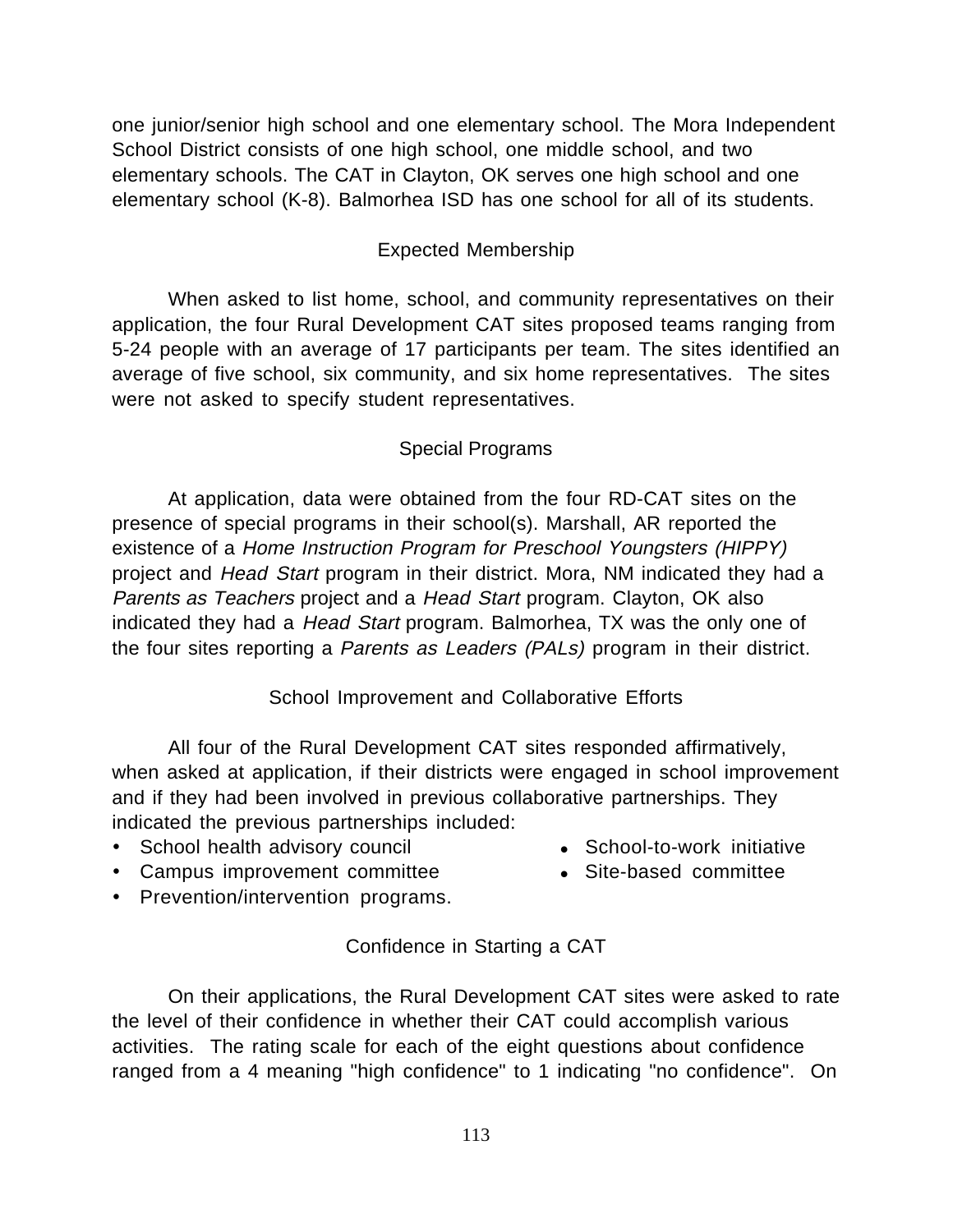average, the four sites responded they were more than somewhat confident they could carry out all of the following activities ( $M$  is the mean rating):

- Put time and energy into the CAT  $(M = 3.50)$
- Include a home, school, and community balanced membership  $(M = 3.75)$
- Include students as full members  $(M = 4.00)$
- Develop a self-reliant CAT  $(M = 3.25)$
- Deal with controversy  $(M = 3.75)$
- Develop leadership among CAT members  $(M = 4.00)$
- Share responsibility for CAT development with all CAT members  $(M = 3.75)$
- Secure space, postage, supplies, and refreshments for meetings ( $M = 3.75$ )

Key Issues, Challenges, and Opportunities

The sites identified the following key issues in their school communities:

- lack of recreational facilities **and the contract of the contract of recreational facilities a**
- 
- 
- 
- need for more volunteers **and in the low education level**
- need to upgrade curriculum raise expectations.
- 
- gossip **lace a contract involvement a** parental involvement
- student cheating and student achievement
- drugs like public transportation
	-
	-

They also identified one or more challenges within their communities, including economic disadvantage, school board failure, high dropout rate, activities for children, and racial division. In contrast to the number of challenges listed on their application, only three sites identified opportunities in their communities to face these challenges. These opportunities included foundation support, alternative agriculture, expanded tourism, development of youth leadership, and recent election results to pass a mill levy and bond issue.

## Community Culture

On their applications, Rural Development CAT sites were asked to describe their community culture by rating various factors in the environment. The rating scale for each of the nine questions about community culture ranged from a 4 meaning "widespread" to a 1 indicating "not at all". On average, the sites responded the following factors that might affect the development and success of their CAT somewhat exist in their communities (N is the number of respondents;  $M$  is the mean rating):

- Community is deeply committed to nurturing children ( $N = 3$ ;  $M = 2.67$ )
- Business actively support civic efforts  $(N = 4; M = 2.75)$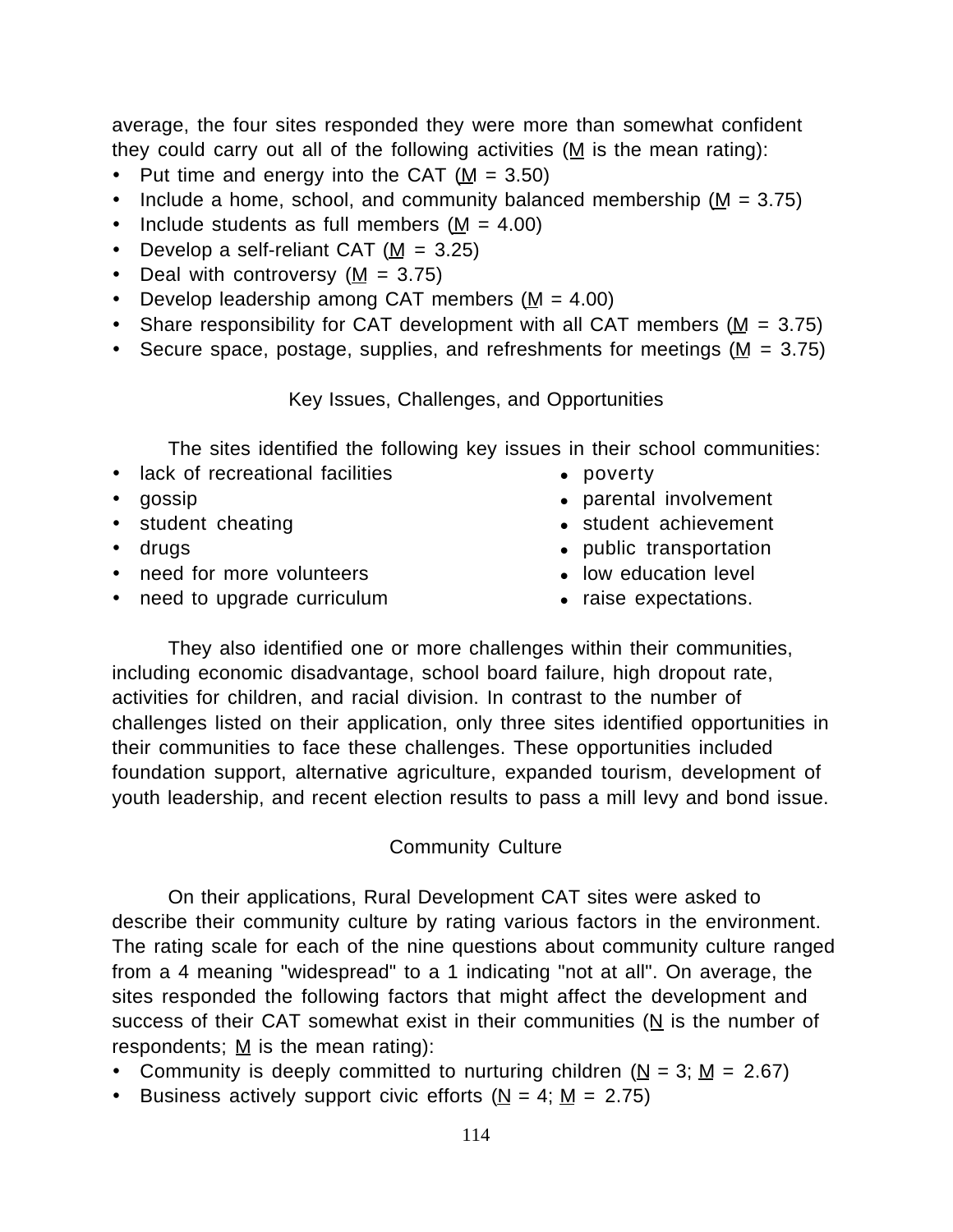- Parents have a direct impact on school decisions  $(N = 4; M = 2.5)$
- All groups in the community are included in decision-making ( $N = 2.5$ )
- Health and human services are provided in the schools ( $N = 4$ ;  $M = 3.00$ )
- People are open to learning new ways of doing things  $(N = 3; M = 3.33)$
- Certain groups are excluded from positions of power and authority ( $N = 3$ ; M  $= 1.67$
- Segments of the faith community are active in community matters ( $N = 4$ ; M  $= 2.50$
- Business and civic leaders work with the schools as equal partners ( $N = 4$ ; M  $= 2.75$

# Parent Involvement

Each of the sites indicated their school(s) had some active parent involvement at the time of application. Parents were involved in Title I parent meetings, volunteer tutor and library programs, sports programs, Boy/Girl Scouts, 4H Clubs, Safe Schools program, and Gifted & Talented programs. They also participated on fundraising and school improvement committees.

# School District Support

All four Rural Development CAT sites agreed their school district would commit to the following: provide representation at CAT meetings, maintain communication with the people organizing the CAT, participate in CAT activities or events, and provide meeting space and refreshments for CAT meetings. However, two of the four sites indicated the district superintendent was not supportive of the effort.

# Getting off the Ground

As mentioned earlier in this report, SEDL project staff provided each site with Start-Up Training to assist them in getting their teams functioning. The Cohort 2 RD-CAT sites (Mora ISD and Balmorhea ISD) received eight hours of training between June and November 1998 from two SEDL staff members. The Marshall School District RD-CAT and the Clayton School District RD-CAT, Cohort 3 sites, received ten hours of training between August and October 1999 from two SEDL staff members. The number of days between the four site's Start-Up Training and their first RD-CAT meeting ranged from 13 to 58 days. All but Balmorhea, TX was able to get off the ground within one month of their initial training.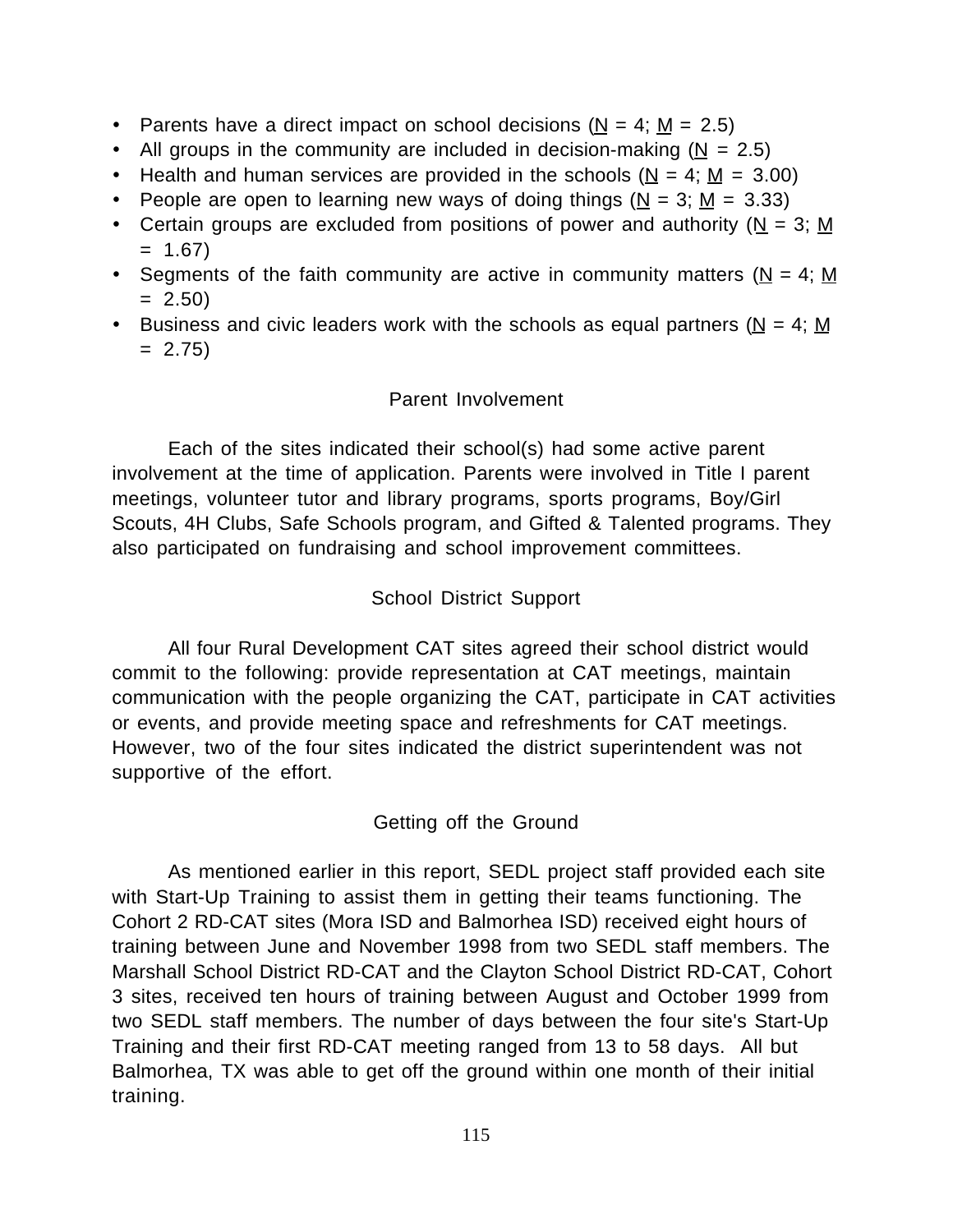#### **Sustainability of the Collaborative Action Team Process**

CAT sustainability data were collected from home, school, community, and student members of the Balmorhea ISD CAT, the Mora ISD CAT, the Clayton School District CAT, and the Marshall School Disrict CAT to answer the first research question, "Are collaborative partnerships between the school, home and community developed and sustained as a result of the implementation of the CAT process." This data collection began in May 1999 and was completed by October 2000. Four measures were used to assess the sustainability of the collaborative partnerships developed as a result of the implementation of the Collaborative Action Team process in the RD-CAT sites. They were: 1) the CAT Self-Assessment, 2) SEDL project staff field notes, 3) the Collaborative Action Team Research Exit Survey, and 4) non-structured interviews with team participants (see Appendix C for a copy of the CAT Self-Assessment and the Collaborative Action Team Research Exit Survey).

Baseline data were collected for the RD-CAT sites; however, the research design was not developed before the Cohort 2 RD-CAT sites were established so accommodations in the collection and analysis of *CAT Self-Assessment* baseline data were necessary. Cohort 2 CAT Self-Assessment baseline data were not collected at CAT Start-Up, while data for Cohort 3 were. It was also recognized that the two cohorts had been in existence for differing amounts of time before their baselines were established. This difference in the length of team existence not only varied at baseline for the RD-CAT sites, but throughout the study. As a result, a comparative analysis of CAT Self-Assessment data within cohorts was performed, as was an analysis across cohorts but the results are limited by the collection time differences. Further analyses of the impact of this variable were beyond the scope of this study.

At the different data points, varying numbers of respondents completed the CAT Self-Assessment (see Table 24). Data were collected on the CAT Self-Assessment by SEDL project staff during visits to CAT sites and by phone interview. Since the Clayton, OK site discontinued their Collaborative Action Team meetings and involvement with the project by early 2000, only baseline CAT Self-Assessment data were collected.

The Collaborative Action Team Research Exit Survey was administered to three of the RD-CAT sites between August and October 2000. Responses to the survey were obtained through a mailing or from on-site or phone interviews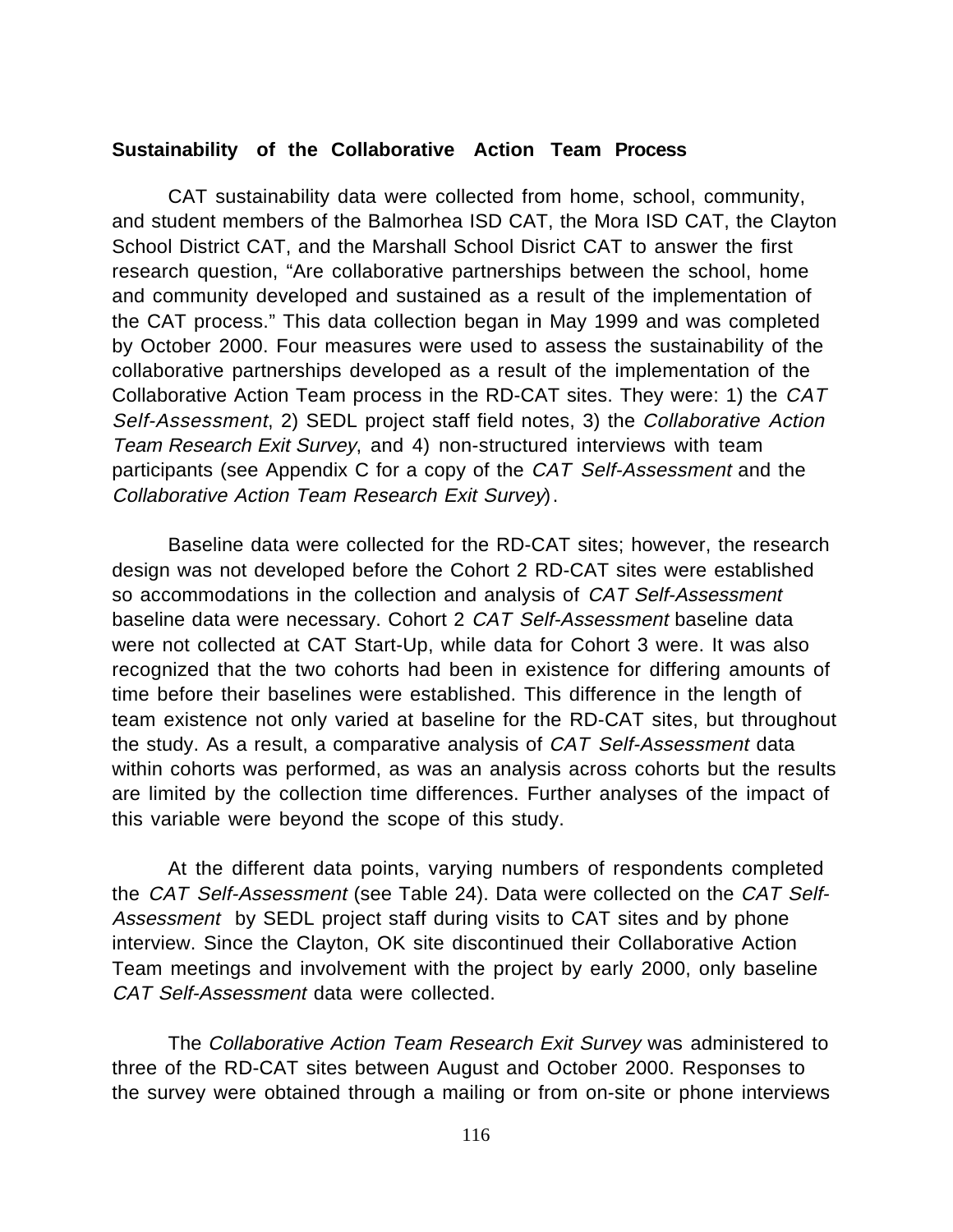conducted by SEDL project staff. The number of respondents varied across the sites (see Table 24). No Collaborative Action Team Research Exit Survey data were collected for the Clayton, OK.

## Table 24

| Site                         |                | Exit survey    |                |                |                |
|------------------------------|----------------|----------------|----------------|----------------|----------------|
|                              | Spring 99      | <b>Fall 99</b> | Winter 99      | Spring 00      | Fall 00        |
| Mora ISD, NM                 |                |                |                |                |                |
| Home                         | $\overline{2}$ |                | 3              | $\overline{4}$ | $\mathbf{3}$   |
| School                       | 3              |                | 3              | 4              | $\overline{2}$ |
| Community                    | $\overline{2}$ |                | 1              | 3              | $\overline{2}$ |
| <b>Students</b>              | $\overline{2}$ |                | 1              | 4              | 1              |
| Total                        | 9              |                | 8              | 15             | 8              |
| Balmorhea ISD, TX            |                |                |                |                |                |
| Home                         | 4              |                | 1              | 3              | $\overline{2}$ |
| School                       | 4              |                | 6              | 4              | $\overline{4}$ |
| Community                    | 1              |                | $\overline{2}$ | 3              | 0              |
| <b>Students</b>              | 3              |                | 1              | $\overline{2}$ | 1              |
| Total                        | 12             |                | 10             | 12             | $\overline{7}$ |
| Marshall School District, AR |                |                |                |                |                |
| Home                         |                | 1              |                | 3              | 0              |
| School                       |                | 8              |                | 4              | $\overline{2}$ |
| Community                    |                | 5              |                | 4              | $\overline{2}$ |
| <b>Students</b>              |                | 3              |                | 0              | $\mathbf 0$    |
| Total                        |                | 17             |                | 11             | $\overline{4}$ |
| Clayton School District, OK  |                |                |                |                |                |
| Home                         |                | 1              |                |                |                |
| School                       |                | 4              |                |                |                |
| Community                    |                | $\overline{2}$ |                |                |                |
| <b>Students</b>              |                | 3              |                |                |                |
| Total                        |                | 10             |                |                |                |
| <b>Grand Total</b>           | 21             | 27             | 18             | 38             | 19             |

RD-CAT Members Completing the CAT Self-Assessment and the Collaborative **Action Team Research Exit Survey** 

Comparisons of the data within and across sites were performed using SPSS 10.0 descriptive statistics (means and percentages) and univariate and multivariate Analysis of Variance (ANOVA) procedures on all CAT Self-Assessment items in the four stages at data points following baseline. Comparisons of baseline, Time 1, and Time 2 CAT Self-Assessment data were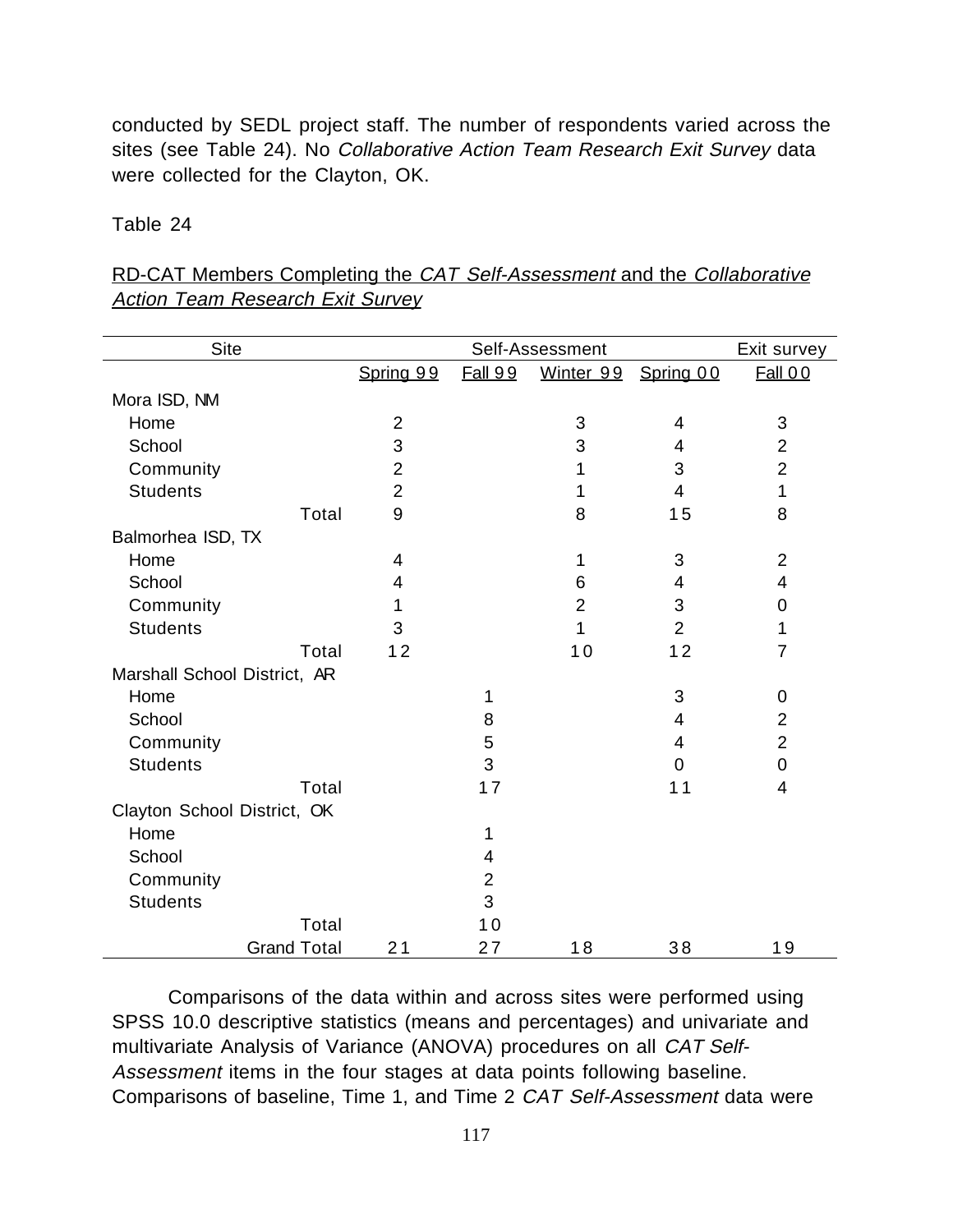run to assess differences within and across the RD-CAT sites over time in regard to CAT process implementation and sustainability. However, knowing the time between the data collection points and the length of time teams operated differed, additional comparisons were performed to further determine similarities and differences among the RD-CAT sites. Data comparisons across the four representative groups that comprise the teams provided more detail about the RD-CAT sites. Significance was determined using an alpha of .05 for all statistical tests. The issue of sustainability for the Clayton RD-CAT is also addressed in relation to the termination of this team's involvement in the project.

Comparisons within and across sites were also performed on the explanatory responses to exit survey questions as well as on data obtained from interviews with RD-CAT members and SEDL project staff observations (documented in field notes from the time each RD-CAT was initiated). All qualitative data were reviewed, categorized, and analyzed using NUD\*IST Vivo (NVivo) qualitative software. Sustainability data in the field notes were categorized and analyzed using the nodes (also commonly referred to as codes) reflective of the core CAT principles.

The results of the quantitative and qualitative data analyses are presented in this section. What has been learned about the implementation and sustainability of the collaborative partnerships for the RD-CAT sites is summarized for each of the team development stages. Further implications from these results are reported in Section 10 of this report.

## Team Identification

In the Team Identification CAT process stage, the partnership examines who comprises the team, the team's purpose, and what the members have in common about key issues affecting the school community.

Representative membership on the RD-CAT, including home, school, community, and students, is a basic tenet of the Collaborative Action Team process. To assess sustainability of representative membership over time, team members in the three RD-CATs were asked at the various data points, "Who do you think should or could be team members on your CAT? Who are active members of your CAT, i.e., attend meetings? Who is involved but not active in your CAT, i.e., does not attend meetings?" Team members were also directly asked if representative membership has changed on their team and what impact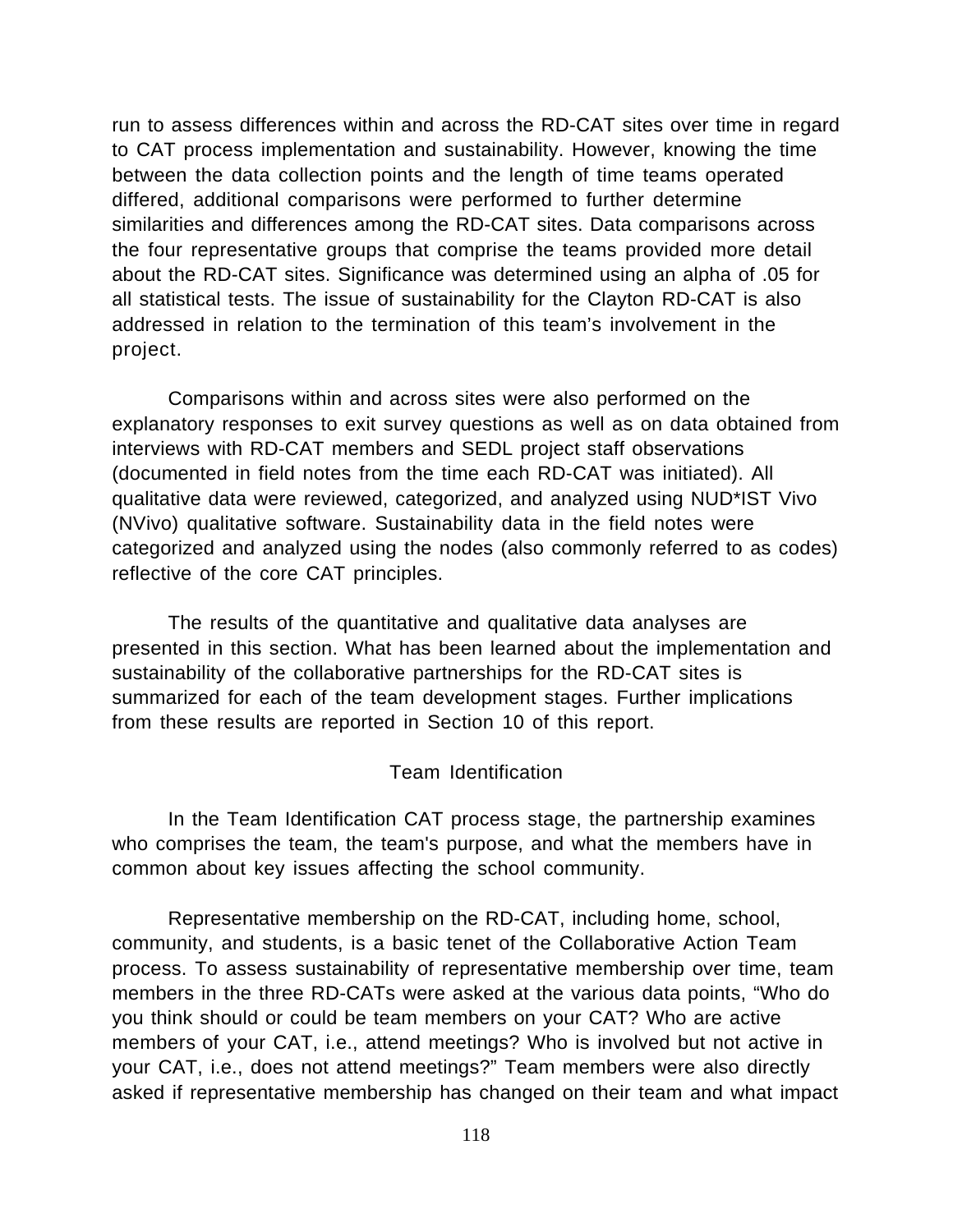this might or might not have made. Additionally, they were asked to describe how much support their RD-CAT will receive from school administration, campus staff, the community at large, parents and other family members, and students.

#### Who should be on the RD-CAT?

There was no significant difference across time in team members' responses about who should be on their Rural Development Collaborative Action Teams. They all described the need for home, school, community, and student representation. Comparisons across representative groups about who should be on the team did show some significant differences among home, school, community, and student members. In general, students felt significantly less than the other members that health providers, civic organizations, human/social service providers, and business/private industry be represented on the team,  $(E)$  $(3, 100) = 4.42$ ,  $p = .006$ ;  $E(3, 100) = 5.58$ ,  $p = .001$ ;  $E(3, 99) = 5.77$ ,  $p =$ .001;  $E(3, 100) = 4.02$ ,  $p = .01$ , respectively).

#### Who could be on the RDCAT?

Although team members may believe certain representatives should be on the RD-CAT, they do not necessarily feel everyone could be on their teams, i.e., available and/or accessible to be on the Rural Development Collaborative Action Teams. Over time, the RD-CAT team members felt there was little difference about who could be on their team, i.e., availability and accessibility for team meetings, except with regard to the school central office/district staff. From baseline to Time 1, team members felt more strongly that district staff could be on the RD-CAT,  $(E (2, 101) = 3.88, p = .024)$ . There were no significant differences among representative groups in regard to who could be on the RD-CAT.

#### Who are active on the RD-CAT?

At Time 2, Mora and Balmorhea Rural Development Collaborative Action Team members identified significantly fewer faith community and student members on their teams than they did one year earlier, (F (2, 100) = 3.77,  $p =$ .026 and  $E$  (2, 100) = 4.65,  $p = .012$ , respectively). Students, significantly more than community team members, responded they feel more faith community are active on their teams,  $(E (3, 99) = 2.90, p = .039)$ . However, students also described feeling significantly less than school team members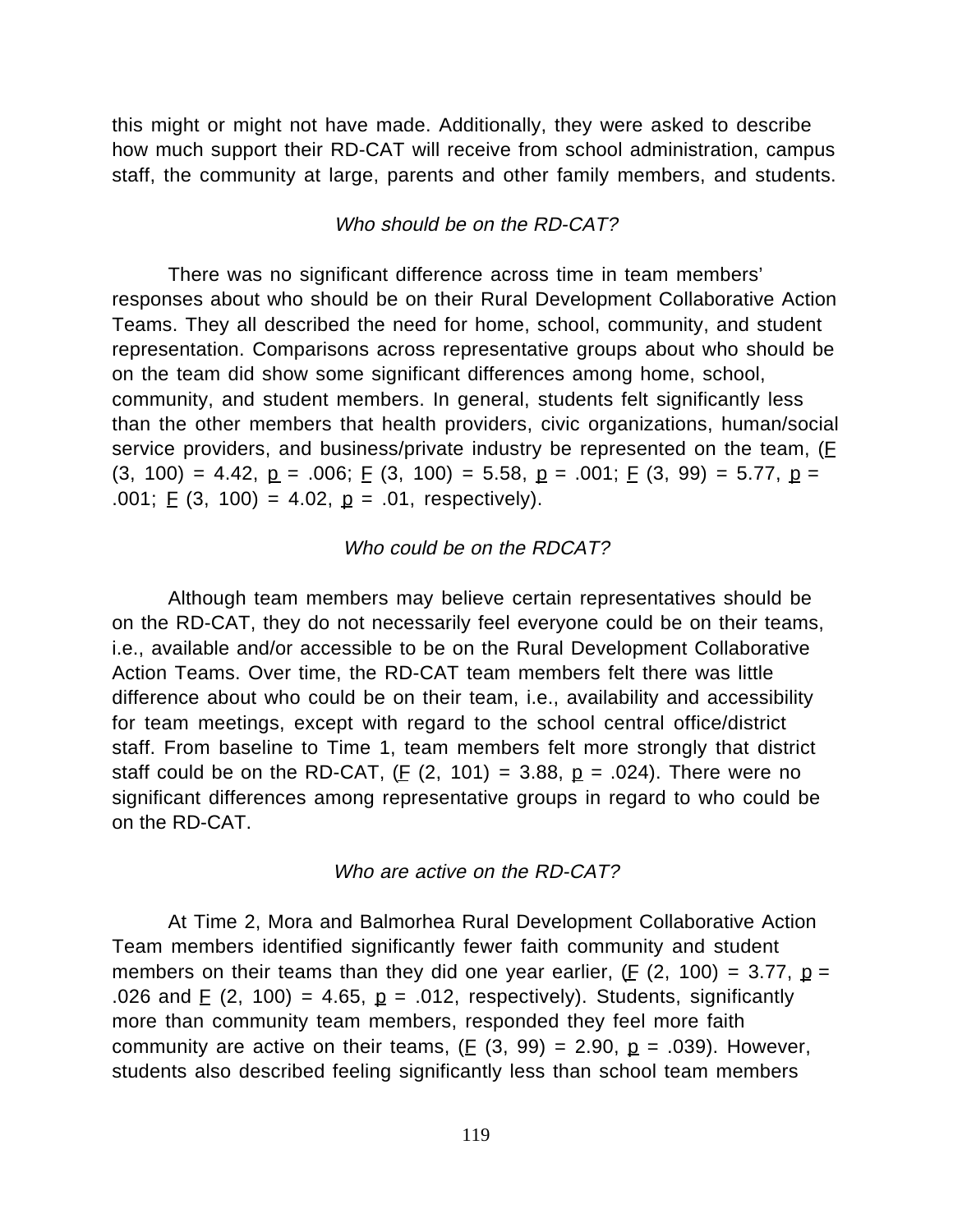that people representing business/private industry are active on the RD-CAT, (F  $(3, 99) = 3.02, \underline{p} = .033$ .

## Who are involved but not active on the RD-CAT?

Differences across time were significant in relation to team members who are involved but not actively attending meetings. At Time 2, team members across the RD-CAT sites felt more parents/caretakers were involved behind the scenes than one year prior,  $(E (2, 99) = 5.39, p = .006)$ . Principals were seen as significantly more involved in the RD-CAT but not attending meetings at Time 1 (E (2, 99) = 3.55,  $p = .033$ ). From baseline to Time 1, RD-CAT members described significantly more civic organization and student involvement on the team, but not as active members (( $E$  (2, 99) = 3.76,  $p = .027$  and  $E$  (2, 99) = 6.38,  $p = .002$ ). They continued to feel this way about student involvement at Time 2 in comparison to their responses at baseline.

#### Team membership changes and support

Rural Development Collaborative Action Team members were also asked in the exit survey if representative membership had changed on their team and what impact this might or might not have made. Of the 18 people across the three sites who responded, 12 (63.2%) said yes that the representative membership on their team had changed over time. The responses within teams varied, as did those across the teams. A number of explanations were given as to the impact of these changes on team sustainability, both positive and negative. One respondent commented, "We lost most people after the Start-Up Training and now have a core of 5-7 people. I am concerned about sustainability because of all the meetings (time constraints) and need to make better use of people's time." Another said, "We now have a healthy balance [of team members] at each team meeting."

Additionally, team members were asked to describe how much support their RD-CAT will receive from representatives in the school community (see Figures 34-38). Responses on a Likert scale ranging from a 1 meaning "no support" to a 5 meaning "total support" indicated, on average, that the teams would get somewhat more than average support from school administration (M = 3.64), campus staff ( $M = 3.14$ ), the community at large ( $M = 3.43$ ), parents and other family members ( $M = 3.64$ ), and students ( $M = 3.43$ ).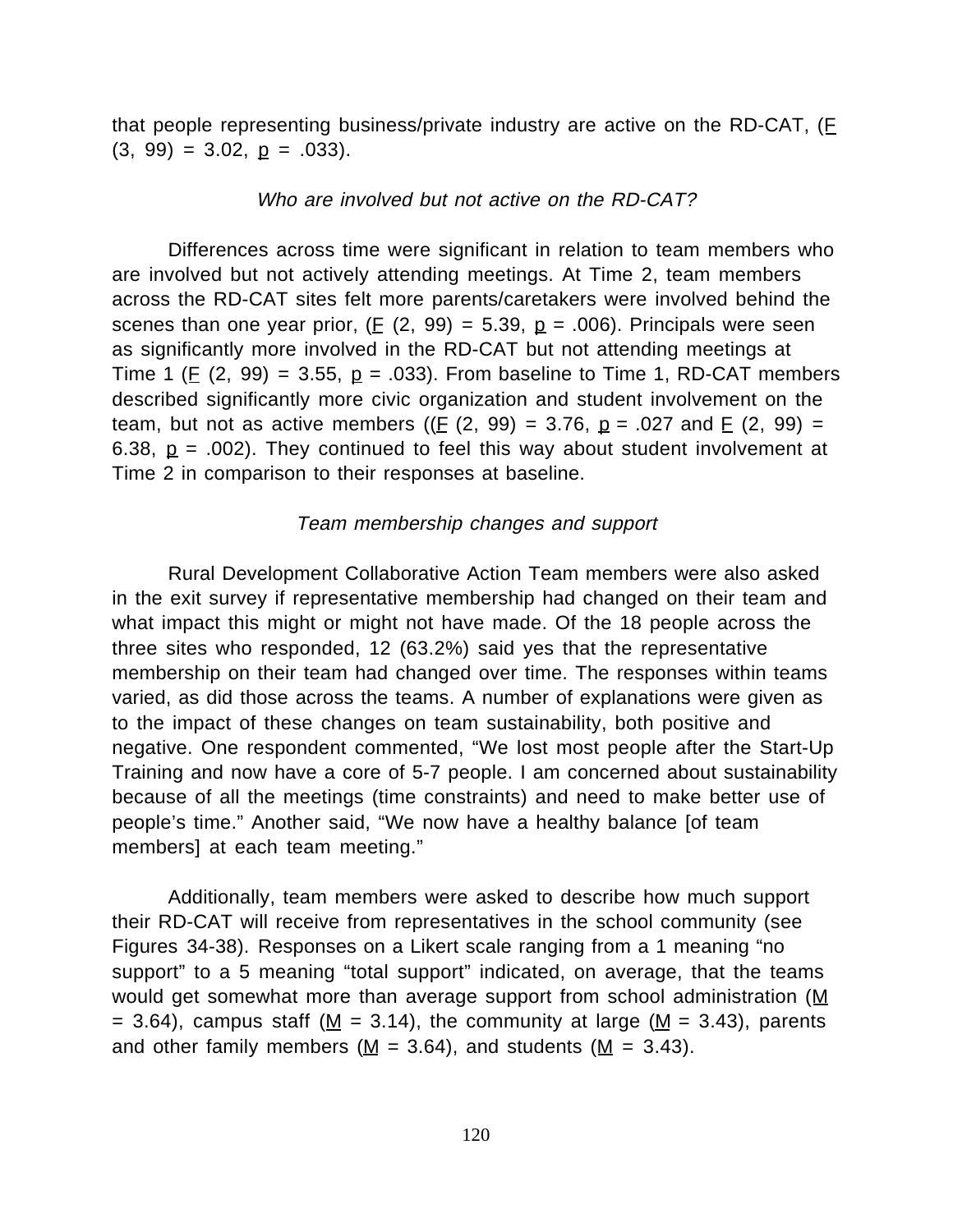

Figure 34. Level of Support from School Administration for Future RD-CAT **Sustainability** 



Figure 35. Level of Support from Campus Staff for Future RD-CAT Sustainability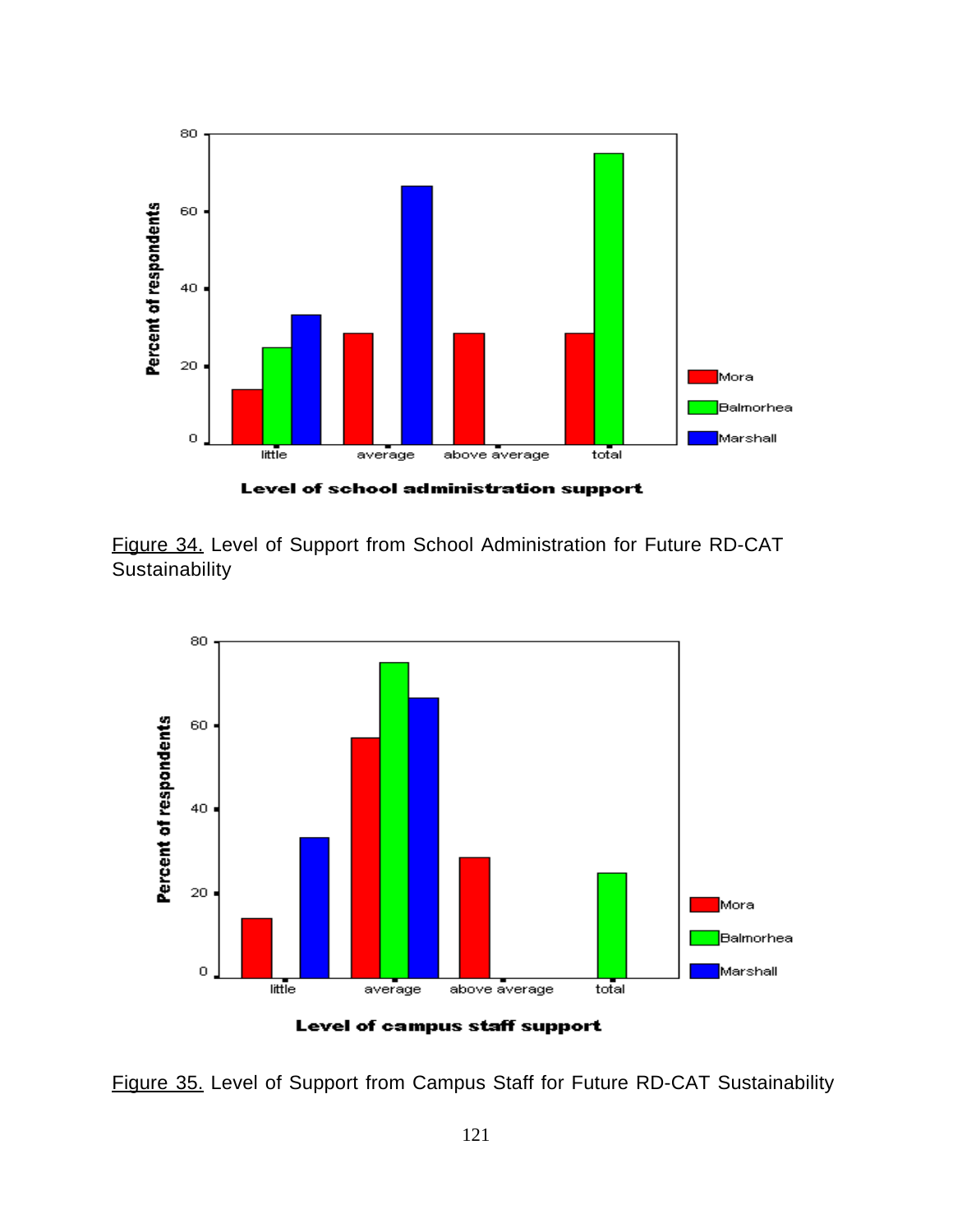



Figure 36. Level of Support from Community at Large for Future RD-CAT **Sustainability** 



Level of parent/other family member support

Figure 37. Level of Support from Parents/Other Family Members for Future RD-CAT Sustainability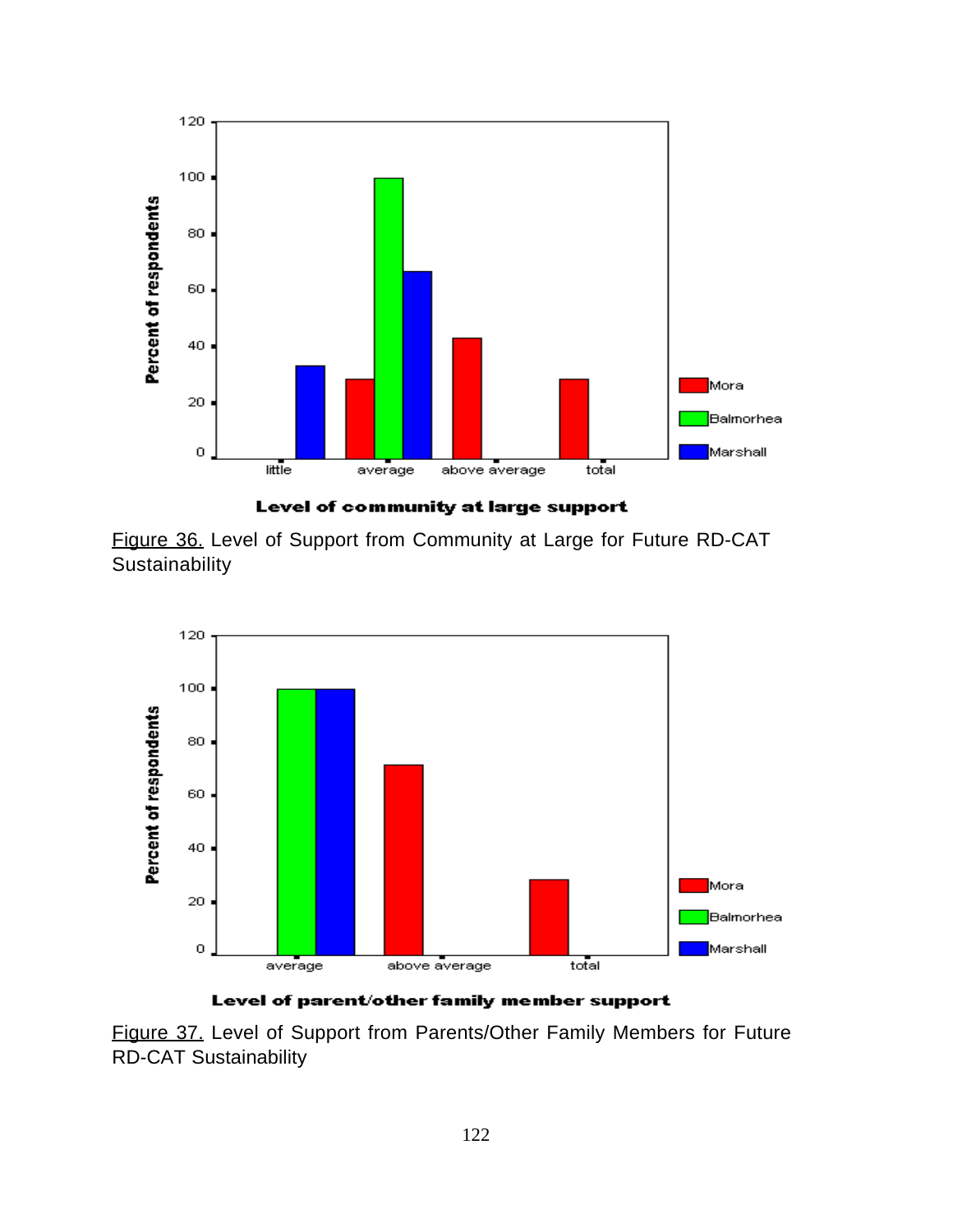

Level of student support



## Other Team Identification activities

Besides representative membership, other Team Identification activities central to the CAT process were also measured to assess sustainability of the teams over time. The majority of RD-CAT members agreed finding common ground had occurred on their teams. Cohort 2 RD-CAT members responded they had accomplished discussing environmental/ organizational factors contributing to community issues significantly more one year after they were initially asked, (E (2, 89) = 3.53,  $p = .034$ ). They, and the Cohort 3 RD-CAT members, felt their members understood the impact these issues have on results for children, youth, and families significantly more at both Time 1 and Time 2 compared to the responses at baseline ( $E$  (2, 88) = 3.52,  $p = .034$ ).

More than 75% of the RD-CAT members believed activities were being accomplished to reinforce consensus building on the team; however, little change, overall, occurred. In Spring 2000, Cohort 2 RD-CAT members identified that everyone on the team actively participated in decision making significantly more than they had in Spring 1999, (E  $(2, 89) = 4.03$ ,  $p = .021$ ). In regard to establishing communication guidelines, the majority of members felt their teams were accomplishing this CAT process element. Family members, significantly more than school members, believed ground rules for conducting effective meetings were established for their teams,  $(E (3, 77) = 3.84, p = .013)$ .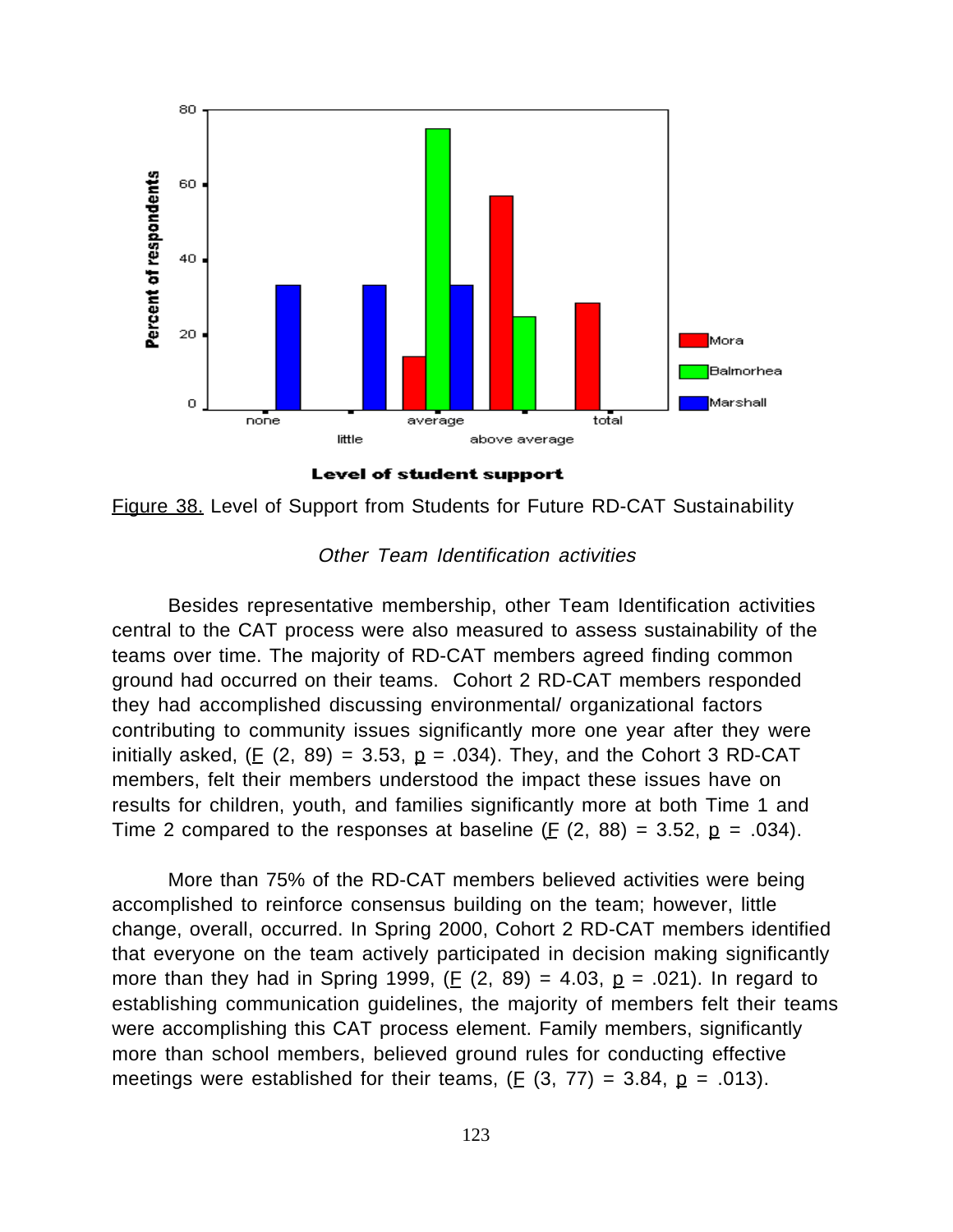The majority of RD-CAT members also indicated their team had agreed on a common vision, identified and prioritized community issues, and developed a mission statement. For both cohorts, all activities that comprise these CAT process elements were accomplished significantly more by Time 1 and Time 2, except for all partners supporting the mission statement which had only significantly changed for the Cohort 2 sites (see Appendix  $D$  for ANOVA  $E$  and  $p$ values for Team Identification activities across time). Across both cohorts, team members representing the home, significantly more than community members, felt this one activity had occurred on their teams ( $E$  (3, 82) = 3.00,  $p = .035$ ).

# Learnings on Team Identification

Changes in representative membership on the Rural Development Collaborative Action Teams can have an extreme impact on the sustainability of collaborative partnerships in small, isolated rural communities, i.e., from enhancing the partnerships to ceasing their development. Time does not seem to be a factor in maintaining representative membership on the teams; however, over time more people from the school community become involved but do not attend RD-CAT meetings. The presence of school central office/district staff seems to decrease over time, although team members think this can change, i.e., they can get more participation from them in their collaborative efforts. Time is significant in achieving other Team Identification activities. The longer collaboration occurs, the more partners are clear on their purpose and how to come to consensus on key issues.

# Team Mobilization

In the Team Mobilization CAT process stage, the partnership explores how the team works together to build a common focus. Members explore an organizational work plan and highlight shared priorities to set the direction for the team's action plan. On average, the majority of RD-CAT members described they have accomplished the activities comprising the following six elements in this stage:

- · Identify shared leadership opportunities
- · Assume shared leadership responsibilities
- · Enhance communication guidelines
- · Initiate networking opportunities
- · Enhance group decision-making
- · Set goals and objectives.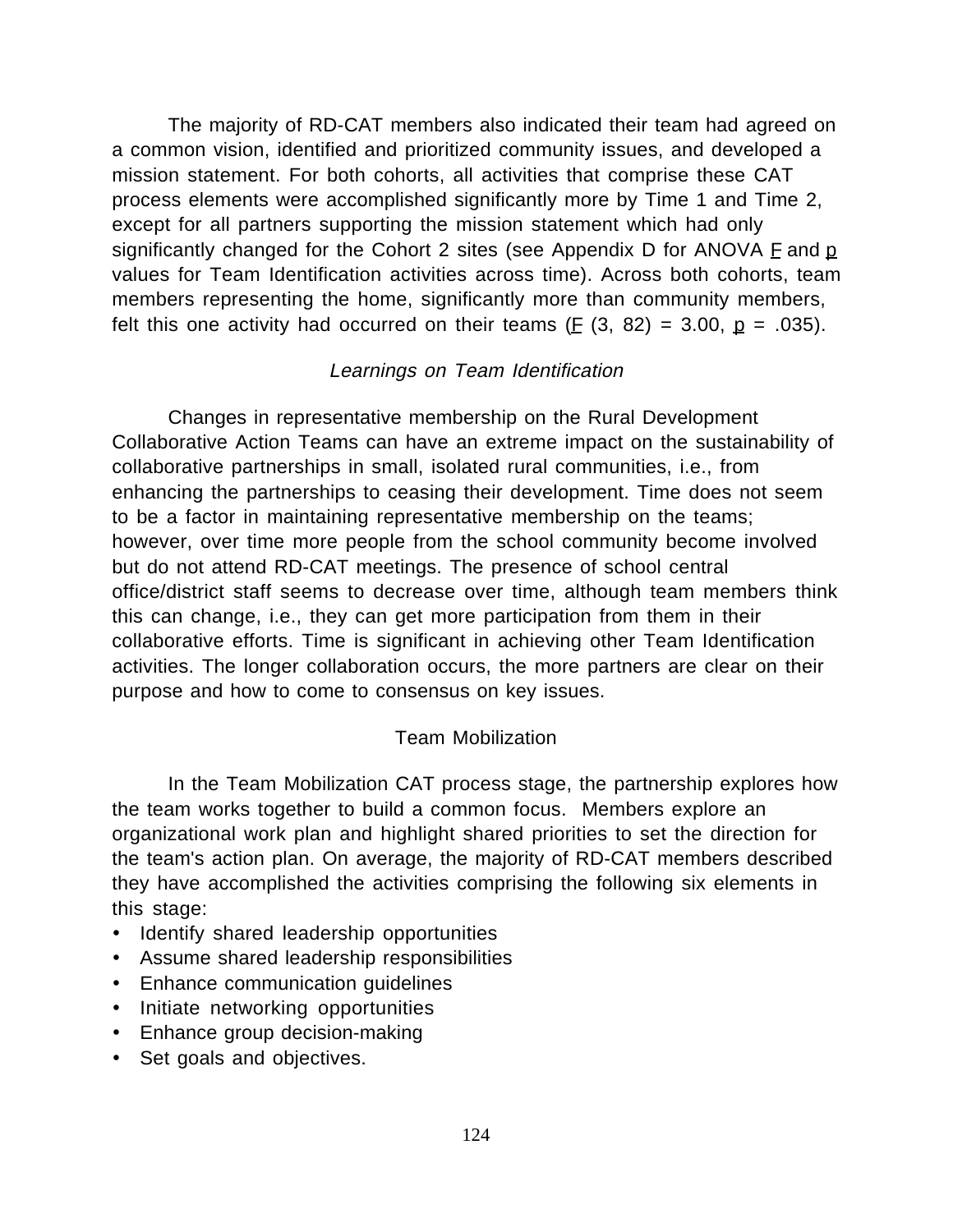Several activities, at baseline, stood out as having been only minimally accomplished by the RD-CATs. Tasks were not yet matched with individual members' abilities, skills, and strengths and meeting organization, i.e., minutes, agendas, membership lists had not occurred a great deal. The Cohort 2 sites had been meeting for approximately eight months, while the Cohort 3 sites had not yet had a CAT meeting at baseline. When asked on the Collaborative Action Team Research Exit Survey how important a stable meeting structure (M = 3.72), meeting reminder calls ( $M = 3.72$ ), and distributing written agendas and meeting minutes ( $M = 3.67$ ) are to sustaining the CAT, team members responded they are of somewhat more than average importance, i.e., based on responses to a Likert scale from a 1 meaning "of no importance" to a 5 meaning "of total importance". One community team member described, "Participation wanes because there is no stable structure. It is a priority."

The Cohort 2 sites identified they had accomplished all but one of the Team Mobilization activities significantly more when asked in the Spring of 2000 than when asked one year prior (see Appendix  $D$  for ANOVA  $E$  and  $D$  values for Team Mobilization activities across time). The one activity that did not change significantly over time was "individual members are willing to learn and improve their leadership skills." Key to leadership is facilitation of the Collaborative Action Team. Team members were asked on the exit survey if there had been any changes in team facilitation and what impact this might or might not have had on the team. The majority of the team (73.7%) indicated there had been no change in their facilitation. Two respondents who described facilitation changes on their teams made the following comments:

- · "A few facilitators dropped out, but those still involved are committed."
- · "Facilitation is not occurring with parents because they're not there continually."

From baseline to Time 1, several activities changed significantly, i.e., were accomplished more at Time 1. These activities included:

- · Tasks are matched with individual members' abilities, skills, and strengths
- · The team supports ways to develop leadership skills among all members
- · A membership list is printed and kept current
- · A printed agenda is available at the meeting
- · Meeting discussion is structured to accommodate for special needs of members (e.g., translation and child care)
- · The team shares information and experiences with others in the partnership
- · The diverse perspectives of all members are valued and discussed
- · Strategies for resolving conflict are used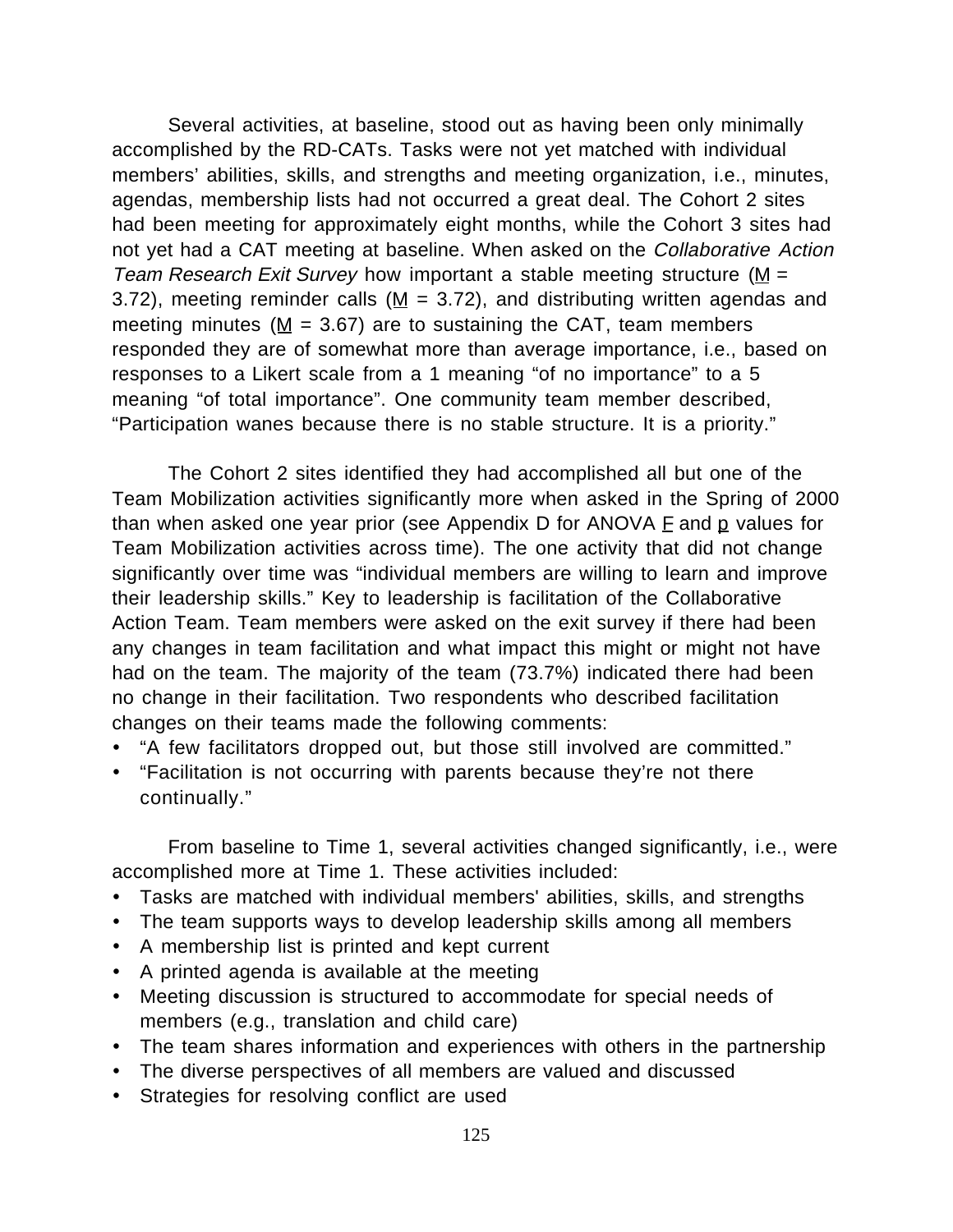- · Decisions reflect the viewpoints of all members involved
- · Members come prepared to make informed decisions
- · The team establishes goals to address the group's priority issues
- · Measurable objectives for team goals are written.

Comparing across representative groups, two activities in the Team Mobilization stage were found to have significant difference. Students on the Rural Development Collaborative Action Teams, significantly more than school members, felt that existing systems of communication were being linked between collaborating agencies/organizations by the CAT ( $E$  (3, 67) = 3.15, <u>p</u> = .031). Additionally, family members, more than community members, believed that all partners support the goals and objectives of the team,  $(E(3, 79) =$ 2.81,  $p = .045$ ).

The issue of communication and action taken on goals and objectives were also included in questions on the Collaborative Action Team Research Exit Survey. Rural Development Collaborative Action Team member responses about the impact of communication on the sustainability of the team were provided based on a Likert scale with a 1 meaning "of no importance" to a 5 meaning "of total importance". A somewhat high rate of importance was given to using word of mouth about the CAT and average importance to getting newspaper/media coverage, ( $M = 3.83$  and  $M = 3.06$ , respectively). One community team member commented, "Newspaper or other media coverage has not yet occurred, but [it] is important for the future of the team." In regard to team member contact between meetings, RD-CAT members felt this means of communication was more important  $(M = 4.11)$ .

Responses to the exit survey question on team goals and objectives received varying responses from RD-CAT members. Fourteen of the respondents (63.2%) reported their teams have goals for the future. Many of these goals (47.6%) were projected to be achieved in seven months to one year, while the next most frequent timeframe for goal attainment was three to six months (19%). Some goals were more long-term, i.e., accomplished in one to two years (14.3%) and two or more years (14.3%). Others were very shortterm, i.e. accomplished in one to three months (4.8%). The diversity of goals described ranged from large-scale endeavors, such as establishing a family or community center, creating a publishing house, and making curriculum more culturally relevant, to smaller goals, such as sponsoring a Career Day or writing a grant.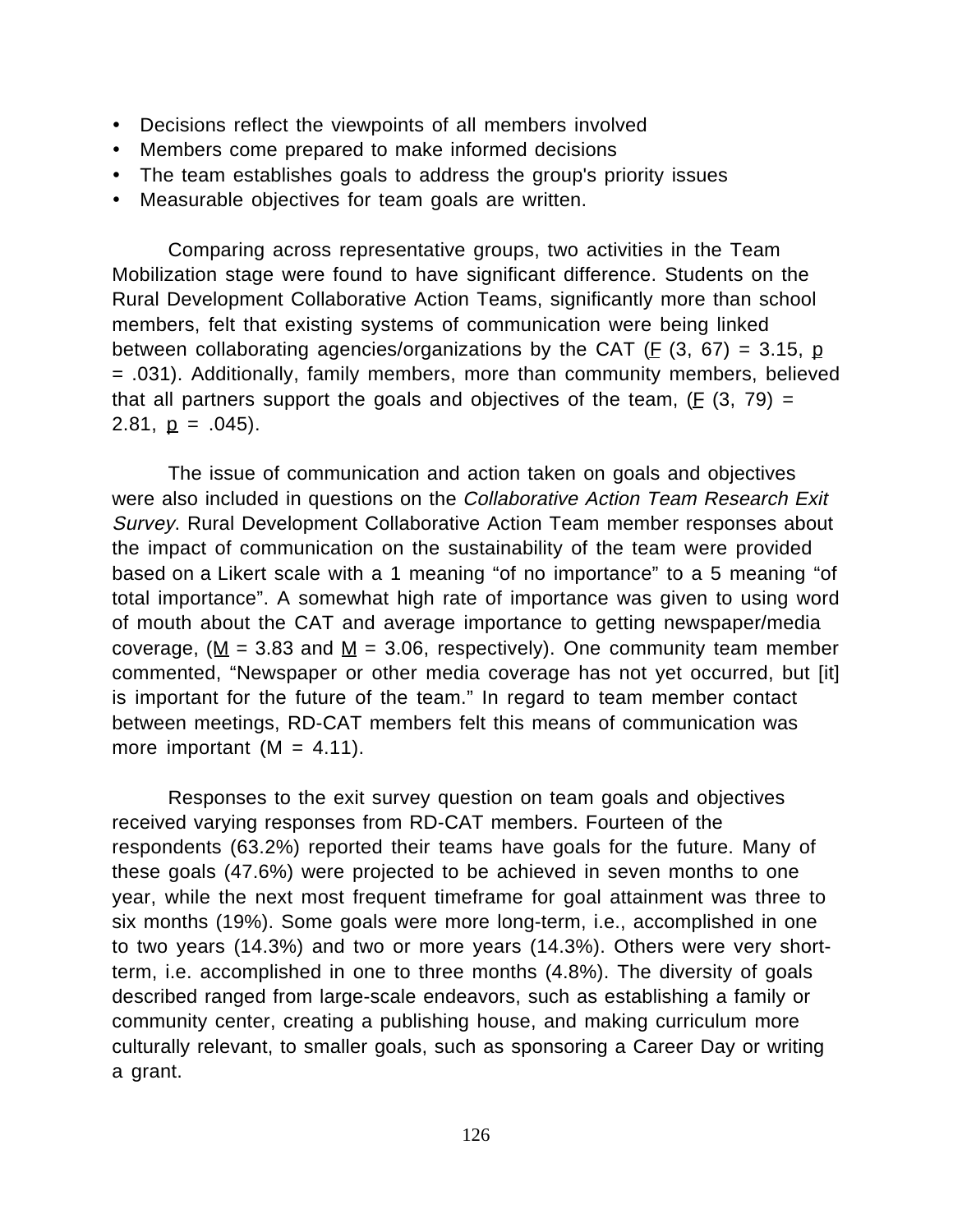# Learnings on Team Mobilization

Time does play a role in the accomplishment of Team Mobilization activities, i.e., the more the collaborative partnerships exist, the more that gets accomplished, particularly in the eyes of home and student team members. Although shared leadership is thought to be important to collaboration in these small rural communities, many people do not seem willing to take on leadership roles. People in these isolated communities see talking to one another as true collaboration, whereas using technology and the media is not as important.

# Project Development

In this CAT process stage, the partnership outlines an action plan and reviews and refines it to reflect specific tasks and activities to be completed. This stage emphasizes the involvement of the whole team in carrying out the work specified in the action plan. The elements in this CAT process stage are:

- · Determine roles and responsibilities
- · Develop resource strategies
- · Expand networking opportunities
- · Plan activities, tasks, and timelines
- · Recognize individual contributions
- · Encourage new individual roles and responsibilities.

On average, the majority of the RD-CAT members responded their teams accomplished the activities associated with determining roles and responsibilities, developing resource strategies, and expanding networking opportunities. Two activities within these elements, however, were not seen as having been accomplished much at baseline. They were identifying funding sources for partnership activities and networking beyond the local community. When asked on the exit survey to describe if the recognition/importance of their RD-CAT changed over time, 42.1% of the team members reported it had increased. Fewer said it had fluctuated (31.6%), even less said it had remained the same (15.8%), and only 5.3% felt it had decreased. Some of those who responded the recognition/importance of their team increased explained:

- · "More people are aware of the CAT."
- · "People ask about it. Parents have joined because of word of mouth."
- · "People in school know who [the] CAT is and what it represents."
- · However, several others noted:
- · "People don't recognize us. We're not high profile."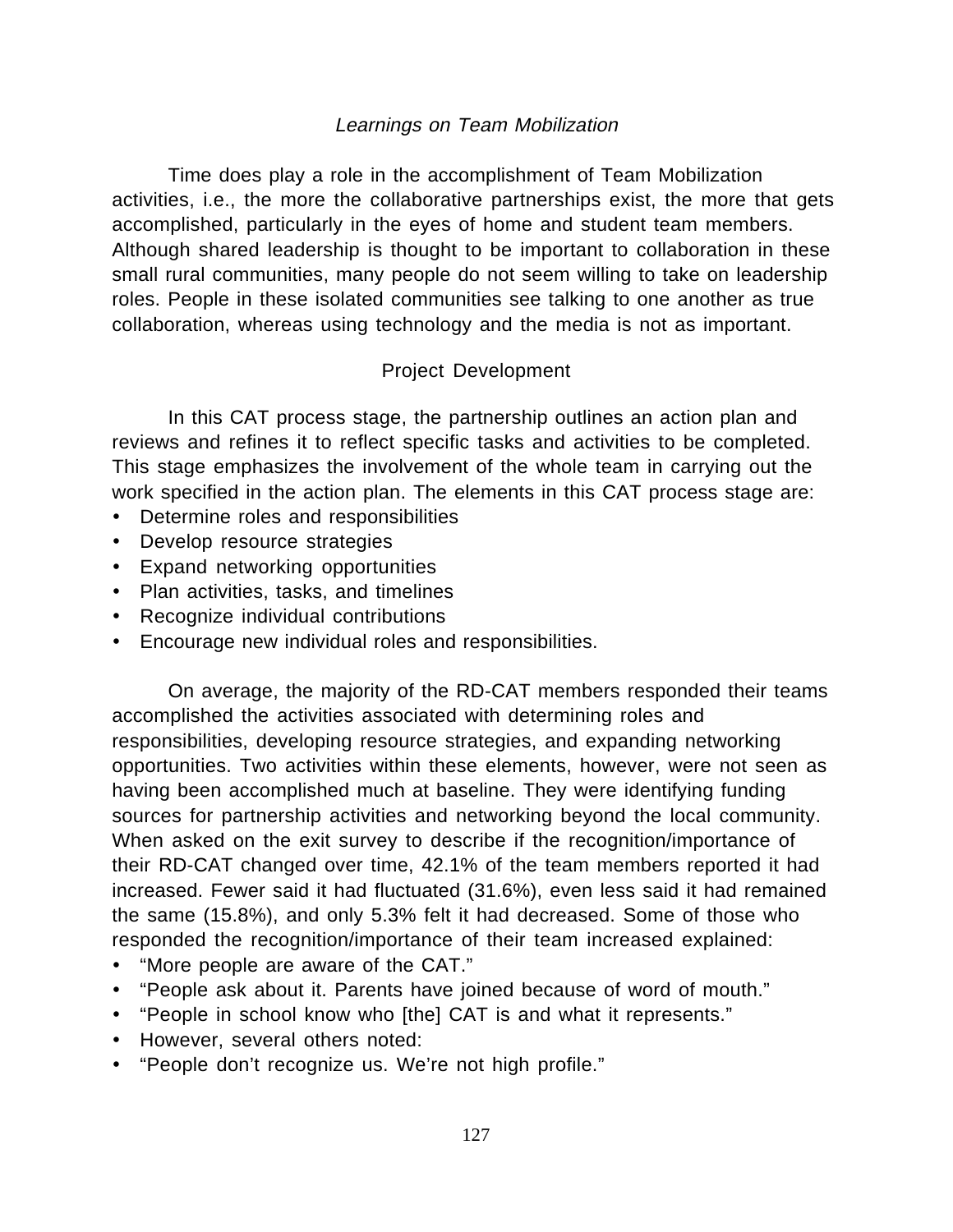- · "[We get recognition] depending on projects and activities. [The] CAT as a whole has not been very recognized. Some activities lead to growing recognition."
- · An assistant superintendent at one of the RD-CAT sites commented: I think when we first started certain people saw us as another group wanting to demand political actions, and dictate to the schools and community how things should be done. After we have been involved in various activities for the schools and community I feel this view has changed to us being associated as a caring team of people wanting to cause positive living conditions, for all people in our community, and wanting to serve as contributors rather than demanding change. I feel this has really opened the doors to school administrators and teachers, and politicians to seek our help for certain projects.

The Cohort 2 sites identified they had accomplished all of the activities outlined in the CAT process related to the Project Development elements significantly more when asked in the Spring of 2000 than they had in the Spring of 1999 (see Appendix D for ANOVA  $E$  and  $p$  values for Project Development activities across time). From baseline to Time 1, a number of activities changed significantly, i.e., were accomplished more at Time 1. These activities included:

- · Ways to find resources are discussed in team meetings
- · Funding sources for partnership activities to implement the action plan are identified
- · Team networks have expanded beyond the local community
- · Tasks for members are outlined in an action plan to achieve team objectives
- · The action plan outlines specific activities to complete tasks
- · Beginning and ending dates are established for each task
- · Ways to recognize and celebrate individual achievements are part of the partnership meetings
- · Group and individual accomplishments are publicized in the community
- · Team supports personal growth of individual members
- · A nurturing environment for risk-taking exists within the partnership
- · School and community partners include all members in appropriate staff development activities
- · The partnership develops a leadership pool through mentoring/coaching.

There were no significant differences among representative groups, i.e., home, school, community, and student members, regarding the Project Development stage activities.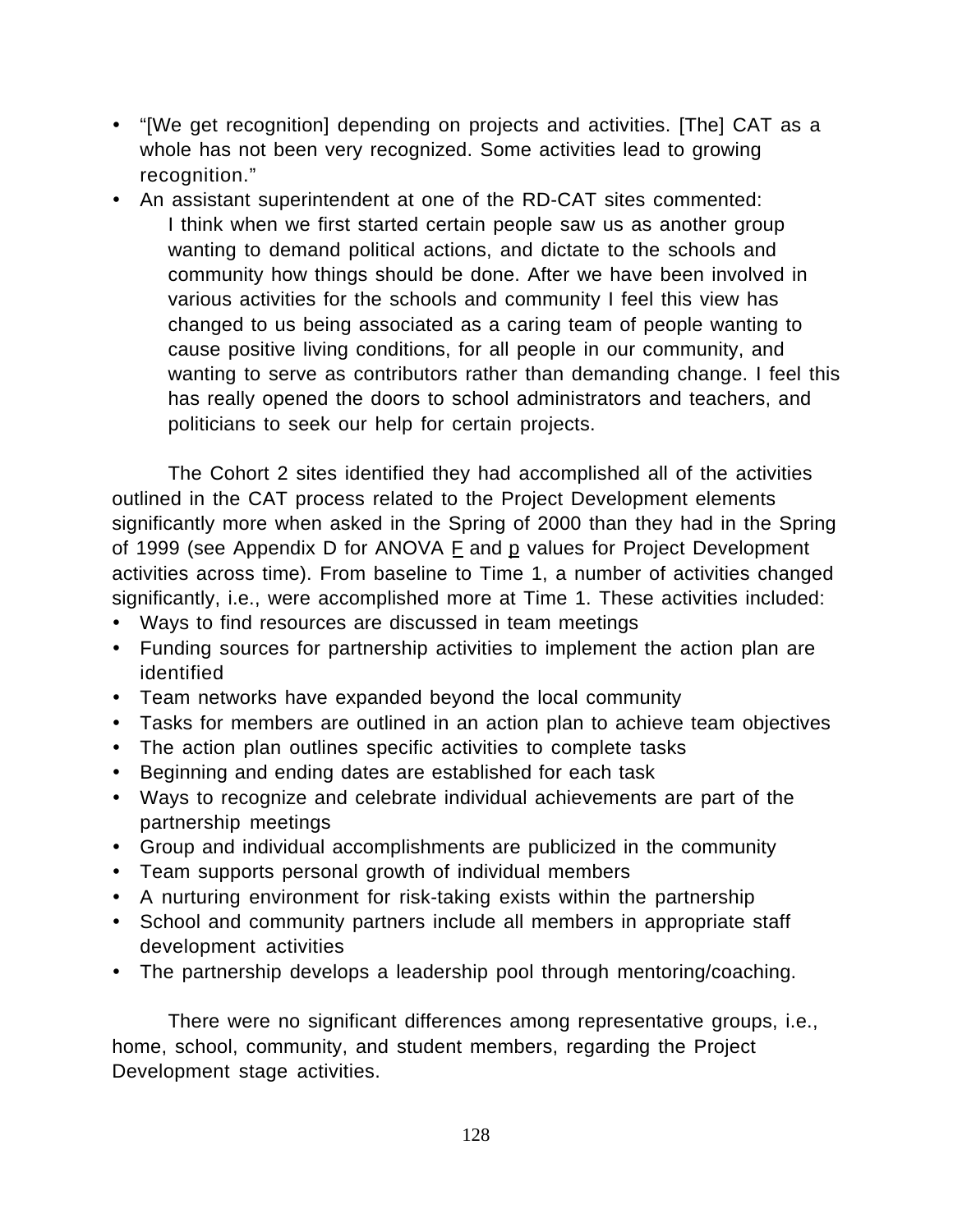# Learnings on Project Development

As time passes, more gets accomplished toward developing action plans and increasing team recognition. Although networking increases, the Rural Development teams seem to have greater difficulty in this area. Additionally, these small, isolated teams see fewer funding opportunities and seem to be challenged when it comes to developing funding strategies for their collaborative efforts.

# Project Implementation

In this CAT process stage, members carry out the tasks and activities specified in the action plan with an emphasis on maintaining the team's common focus and everyone's participation. The elements that comprise this stage are:

- · Implement action plan
- · Support new individual roles and responsibilities
- · Conduct evaluation
- · Practice and promote collaborative teamwork

The majority of team members did not feel many Project Implementation activities had occurred at baseline. The activities the majority of the team members did feel had occurred at baseline included:

- · Tasks are carried out by team members
- · Timelines are followed or adjusted as needed
- · The partnership takes full responsibility for ongoing development of the CAT
- · Members work productively together.

From baseline to Time 1, both cohorts identified all of the Project Implementation activities had occurred significantly more by Time 1 (see Appendix D for ANOVA  $E$  and  $p$  values for Project Implementation activities across time). The Cohort 2 sites described continued activity accomplishment of all activities in the CAT process related to the Project Implementation elements. When asked in the Spring of 2000, team members responded they had accomplished the activities significantly more than they had one year prior. There were no significant differences among representative groups, i.e., home, school, community, and student members, regarding the Project Implementation stage activities. One of the most critical areas in the Project Implementation stage is follow through on planned action. On the exit survey, all team members identified their opinion about the importance of taking action on planned goals in order to sustain their team. The majority (57.9%) stated it was of total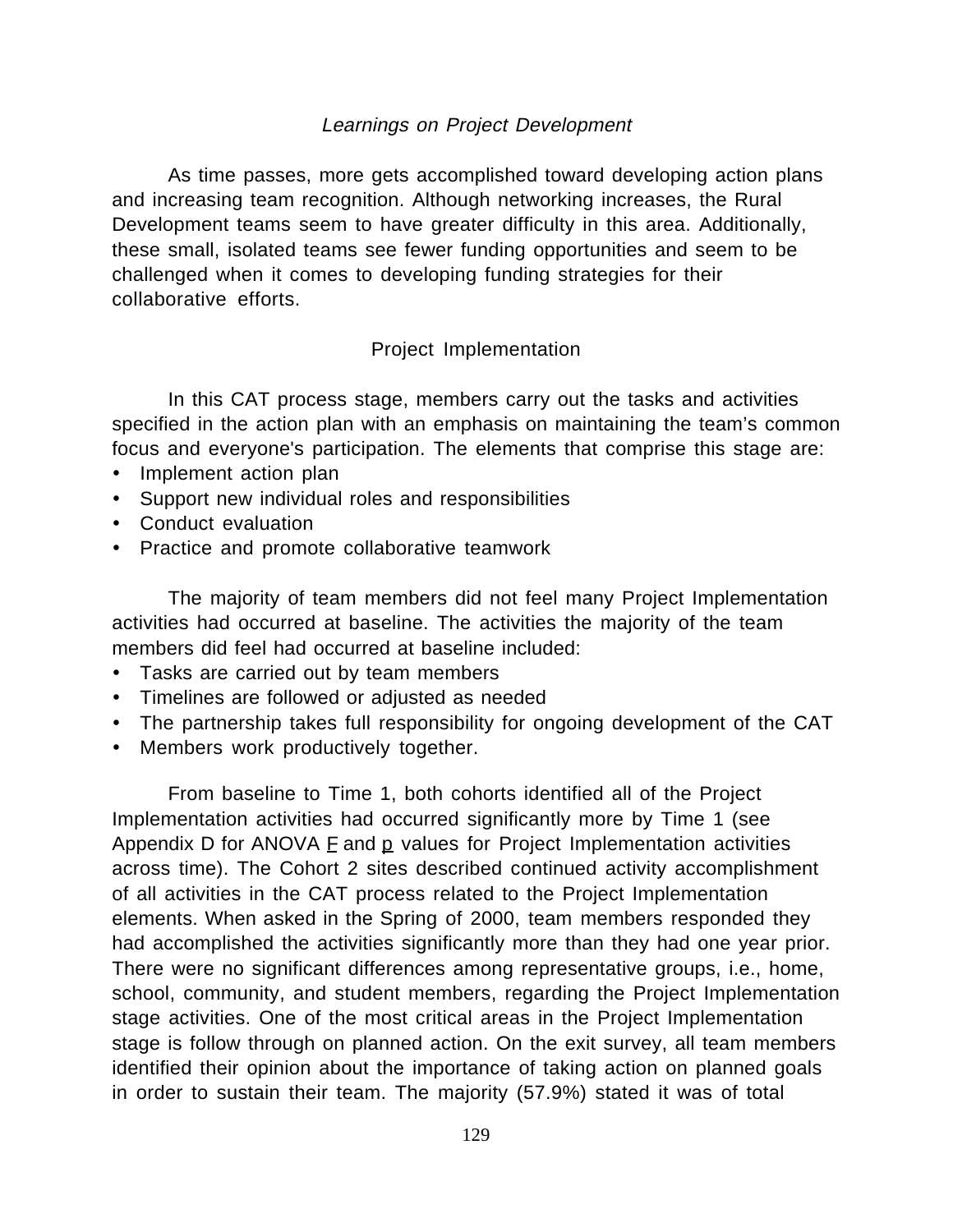importance. Fewer (26.3%) indicated it was of above average importance, and only 10.5% felt it was of average importance.

## Learnings on Project Implementation

Although over time more activity toward project implementation occurs, this is the stage of team development that requires a good deal of time for small, rural teams to accomplish. Follow through on planned action is seen as extremely important, but may be the barrier to activity accomplishment for partners in these isolated communities.

## Managing Transitions

The four Rural Development Collaborative Action Teams started at a point where many concerned people representing the home, school, community, and students had a solid belief in partnering to effect change for students and their families in their school communities. Some of the transitions the RD-CATs faced to get their teams off the ground might have deterred others right from the beginning, i.e., two superintendents were not initially supportive of the implementation of the CAT process. However, the teams had high confidence and enormous resolve to see collaboration work. Three of the four teams continued to progress through a myriad of transitions in their schools, homes, and communities. When asked at the beginning of the 00/01 school year if their team will continue in the future, 78.9% said yes and the others were not sure.

## School Administration Transitions

Data were collected to provide a more in-depth picture of the past, present, and future transitions facing these Rural Development teams. When asked on the exit survey about transitions in school district and campus administration, 42.1% of RD-CAT members from Balmorhea, Marshall, and Mora reported changes had occurred. On average, the changes were positive, i.e., greater support of the team and collaboration in general. One school team member described it this way, "[District] administration is [now] more open to parental input versus feeling threatened by input."

# Funding Transitions

Although the Collaborative Action Teams are voluntary and they receive no project funds, financial support is constantly being sought from the school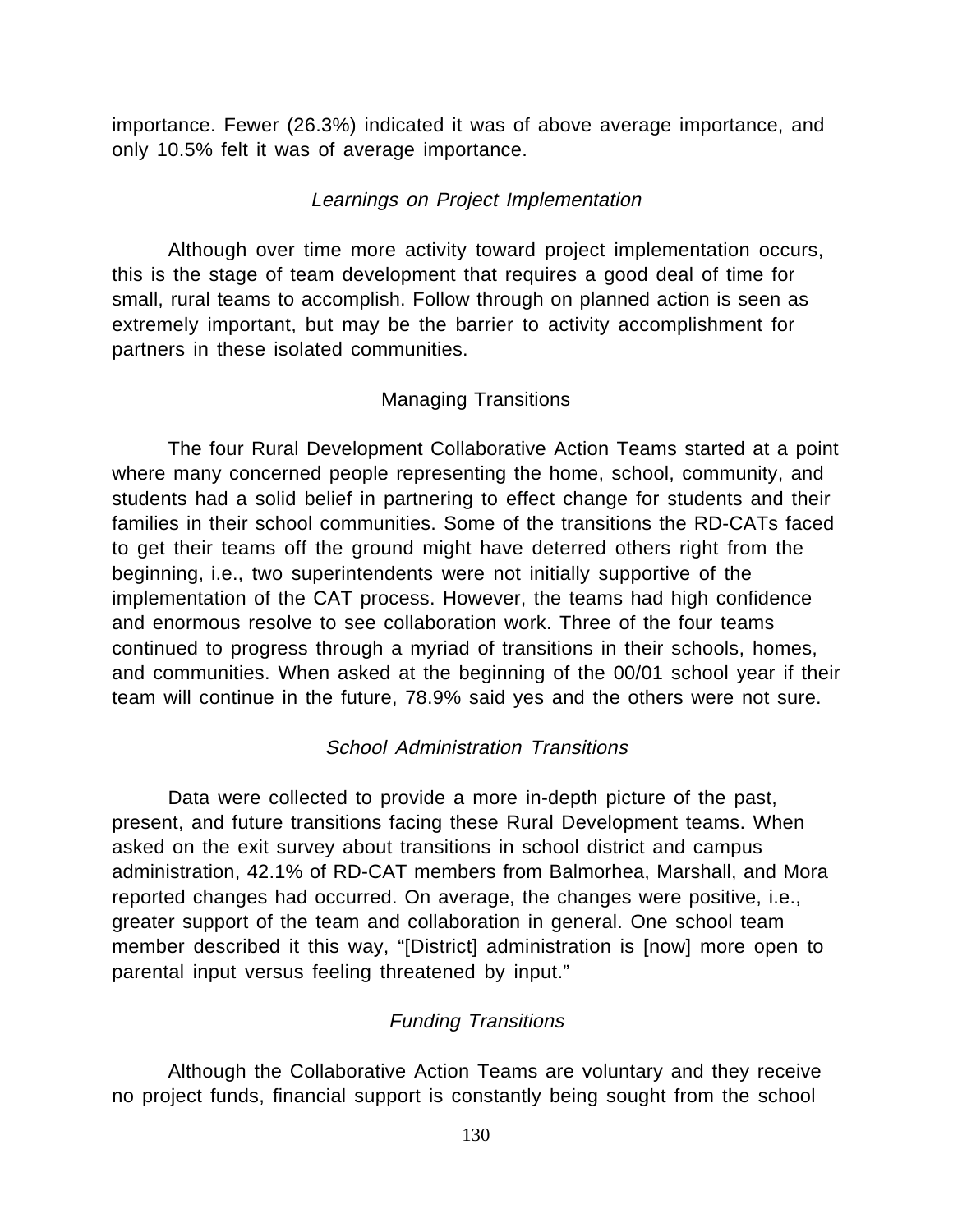community and other entities. The school systems affiliated with the RD-CAT often provide financial assistance via postage, phone use, and space for meetings. Some teams get more support, others less. Therefore, a question about changes in school funding was also asked on the exit survey. The majority of RD-CAT members (63.2%) indicated they are not aware of funding changes. Of the 21.1% who did report changes had occurred, most were concerned with funding losses and others were excited about new grants. As one community team member noted, "We've lost money, not directly related to the team but everything impacts the team. It's discouraging. We need more government funding to get more energy into [our] schools." Another community member commented, "Additional funding will help us get things done." One of the school representatives emphasized how grants will help to sustain the teams.

#### Clayton School District RD-CAT

Unfortunately after only a few months, the Clayton School District RD-CAT was unable to overcome these and other challenges and transitions in their small community. Clayton, however, started out strong. They involved key players from the beginning and quickly established their mission, vision, and goals. In no time, they began to implement an action plan. Overall, the team members seemed to work well together and show an interest in bringing about change in their school community. They were particularly skilled at involving students as team participants and leaders. However, shortly after the Collaborative Action Team process was implemented in Clayton, several events impacted the momentum of this team. First, the community voted not to renew the contracts of both the district superintendent and high school principal. These two administrators were key supporters and initiators of the RD-CAT. Additionally, another core team participant, the elementary school principal, went on health leave for an extended period of time. The members remaining on the team tried to accomplish the various actions to achieve their goals, take on tasks normally the responsibility of the school members who were no longer around, recruit new partners from their school community, and continue to manage their daily lives. The RD-CAT members found they, and the resources in their small community, were simply spread too thin to make the team a priority.

The result was the team was not able to "recharge" and ceased to meet by the end of 1999. They ended their involvement with the project in early 2000. Individual team members told SEDL project staff they would use what they learned from the trainings and technical assistance to help them in their other endeavors to bring about change. It is the opinion of the SEDL project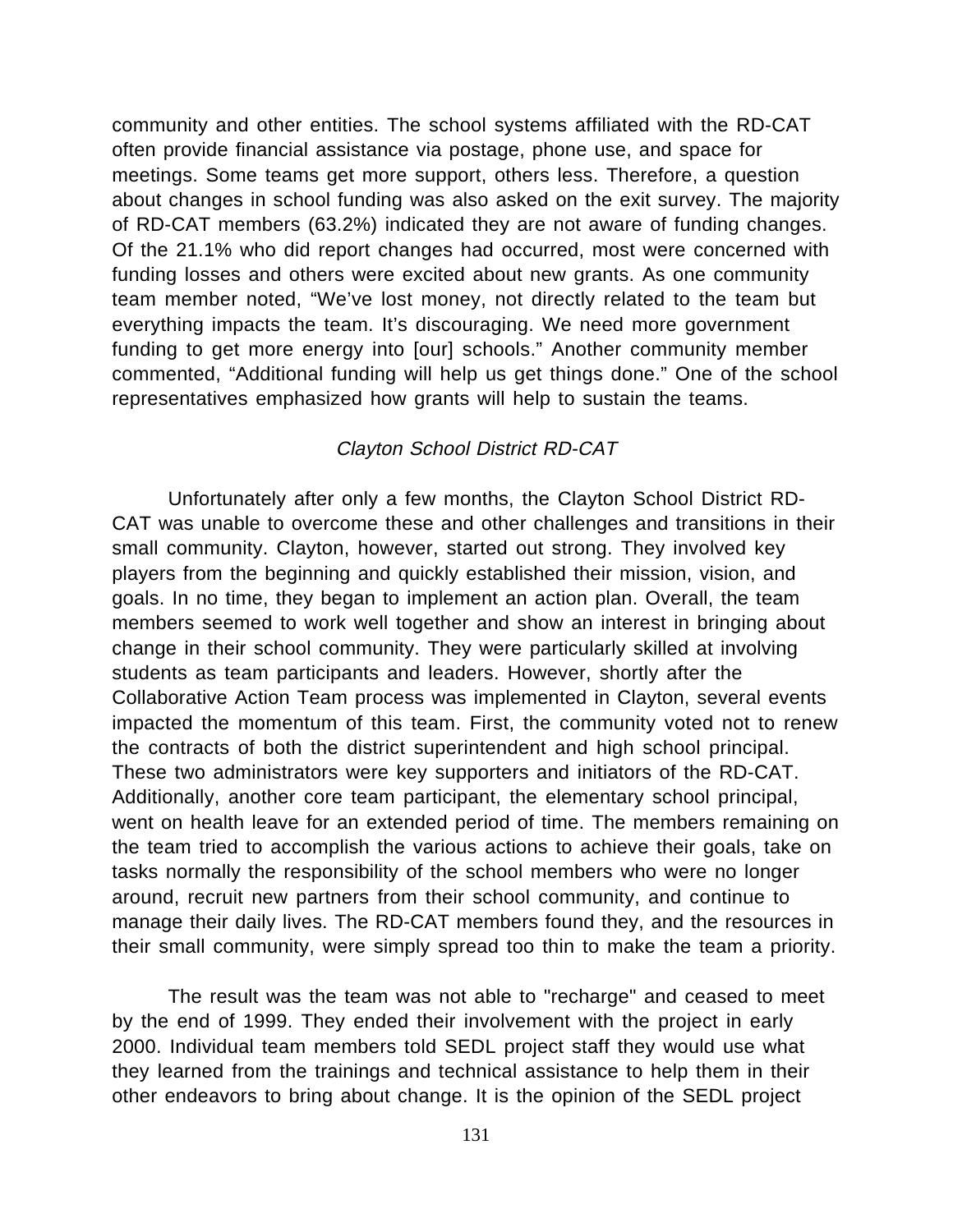staff that had the Clayton RD-CAT been a part of Cohort 1 or Cohort 2, they would have survived the leadership transitions and would continue to move forward. However, with the ending of SEDL's Collaborative Action Team project and the team's early loss of momentum, it does not seem likely this team will revive its previous enthusiasm or structure.

## Future Technical Assistance

As the teams face the end of SEDL's Collaborative Action Team project, they have, on average, expressed a need for or an ability to find other resources similar to those SEDL has provided. Specifically, RD-CAT members feel they will need to find resources to train members about collaboration (57.9%) and to be facilitators (52.6%). The majority of members (52,6%) also think they will need to find resources for on-going technical assistance, while fewer see the need for resources to identify funding and program opportunities or to help them evaluate their team (47.4% each). One community member expressed, "Parent involvement fluctuates. Parents feel outside resources are more expert than internal elements." A home representative agreed and stated, "Outside help would be nice." Another community member did not see the need to find on-going technical assistance because "We have enough with the Guide and it all hinges on commitment anyway." This member was referring to the project's Creating Collaborative Action Teams Guide. A school team member suggested the team could become part of a listserve or make more use of the Internet to find information and resources SEDL project staff currently provide.

#### Improvements Made

It is evident from the analyses all of the data on sustainability, the Rural Development Collaborative Action Team sites, on average, have made progress but still have much to accomplish. Team members were able to articulate improvements they feel their teams have made for students and their families in their school community, while also describing barriers and challenges. However, it is the improvements they dwelled upon and believe are the basis for their team's sustainability in the future. These improvements include wide-range changes in which students and parents are more involved in decision-making to school communities discussing educational reform in their schools.

Team members identified that students have become more involved in community activities, helping community agencies, and tutoring/mentoring programs. Additionally, as a result of their involvement on the Collaborative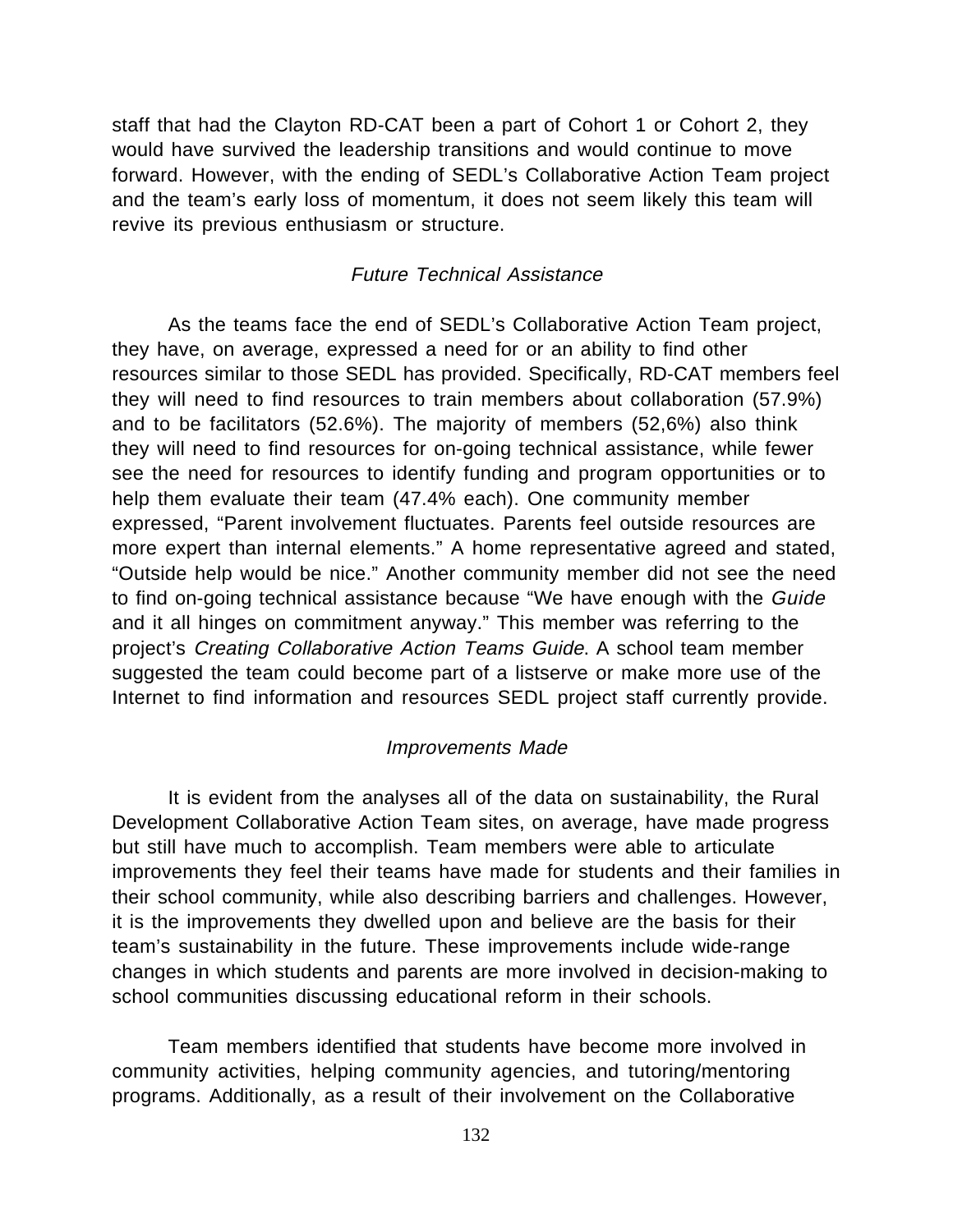Action Team, students have become more familiar with resources in their communities and participated in School-to-Work programs. One of the Schoolto-Work programs was initiated with the help of the members of the RD-CAT.

Heightening parent and community involvement and communication with the schools was a common improvement the RD-CAT sites described. One community team member described, "The team is bringing in new people from all over our community." Another home representative commented, "Our CAT has helped to break barriers between the community and school. It has helped parents become more comfortable coming into the schools and interacting [with school staff]." A school member in another RD-CAT site also described this improvement this way, "Our parents seem to feel more relaxed and confident when visiting our schools. There has been an increase in parents visiting during our open house activities district wide. Community and parents are supporting our efforts to develop a football field with a track where this facility can be used by all [of] the members of our community." As one community team member stated, "Informal community communication is now taking place. Entities are talking with one another especially about traditions and customs that they didn't do before in our schools. Now it seems alright to talk about things in the community and bring them into the classroom."

#### **Student Outcomes**

As the Rural Development teams implemented the Collaborative Action Team (CAT) process, answers were sought to the second research question, "Did the Collaborative Action Team process have an impact on student success?" Annual student attendance, graduation, and dropout rates and standardized criterion- and norm-referenced achievement test scores from the school system affiliated with four RD-CAT sites were collected for one year prior to establishment of the team through the 99/00 school year, as available and appropriate. The data were gathered from the four State Departments of Education; however, some of the data were only available through the local school districts. A baseline of student outcomes was established and a descriptive comparison of like variables was completed at each data point.

Members on the Rural Development Collaborative Action Teams felt improving student outcomes was important and one of the main reasons they implemented the CAT process; however, they did not specifically focus their actions on this goal. As a result, an analysis of positive and negative trends in student outcomes across time was performed to assist teams in developing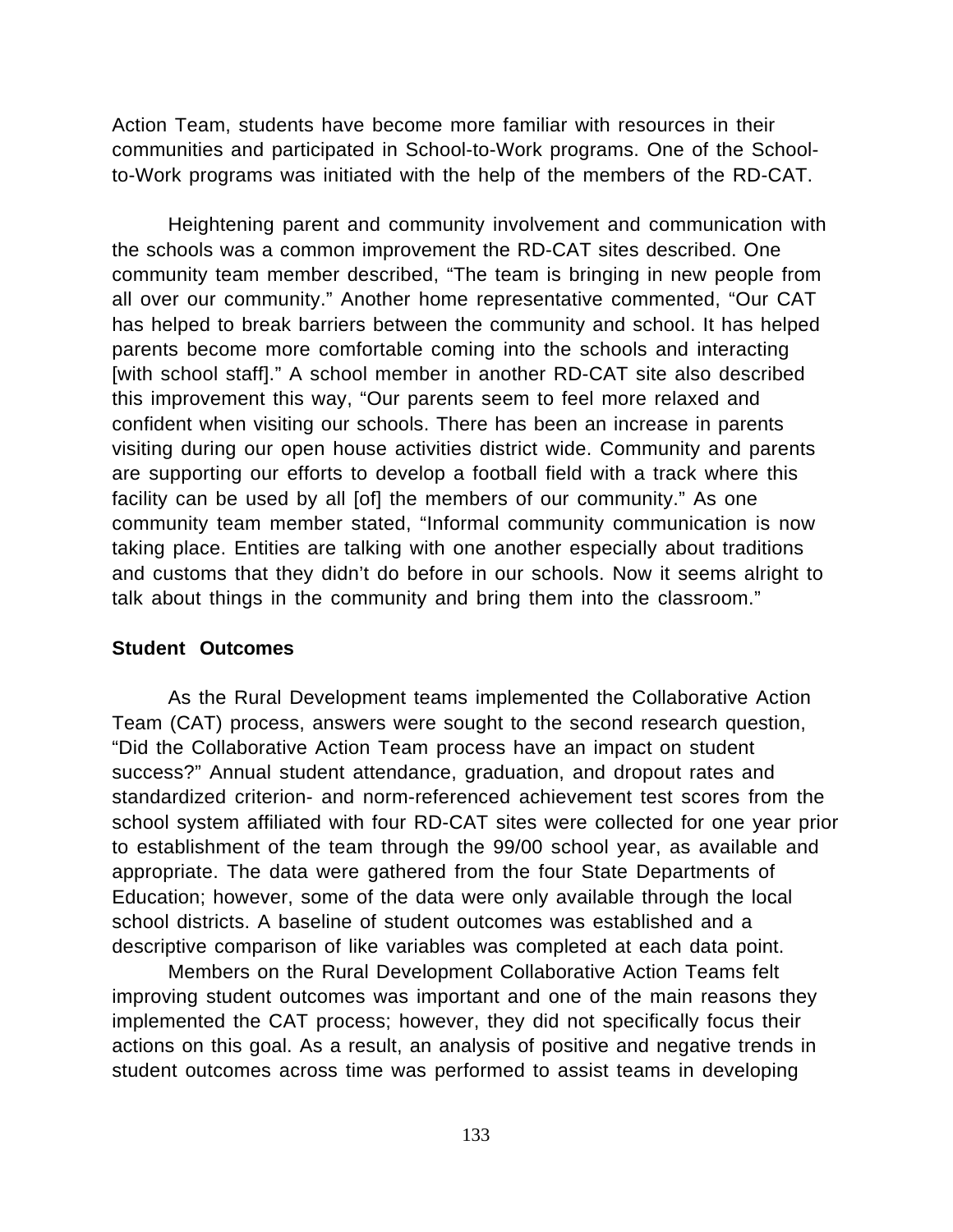future actions to improve student outcomes and to provide them with a more holistic picture of student outcomes across the network of CAT sites.

# Attendance Trends

Student attendance rates varied across the four Rural Development Collaborative Action Team sites, although all were higher than 92% (See Figure 39). Attendance fluctuated in the one school in Balmorhea ISD over the three years from 97/98-99/00. The school had a decrease in attendance the year prior to the implementation of the CAT and then increased over the next year. In the Mora ISD schools for the two years data were available (98/99-99/00), the attendance rate increased. Data were unavailable for the school year prior to the team's development (97/98). The trend in the Cohort 3 RD-CAT sites was different than for the Cohort 2 RD-CAT sites. Clayton School District attendance remained constant for the year the team first got implemented; however, it must be noted that the Clayton team did not function as a Collaborative Action Team for long in the 99/00 school year. The Marshall School District attendance rate was higher the year prior to the implementation of the CAT than for the following year.



Figure 39. RD-CAT Site Student Attendance Comparisons Across Time

Comparisons on attendance between the RD-CAT sites and their respective states could only be completed for the Balmorhea, TX and Marshall, AR sites since New Mexico does not collect state data for attendance and Oklahoma state data were not yet available. In regard to Balmorhea ISD, their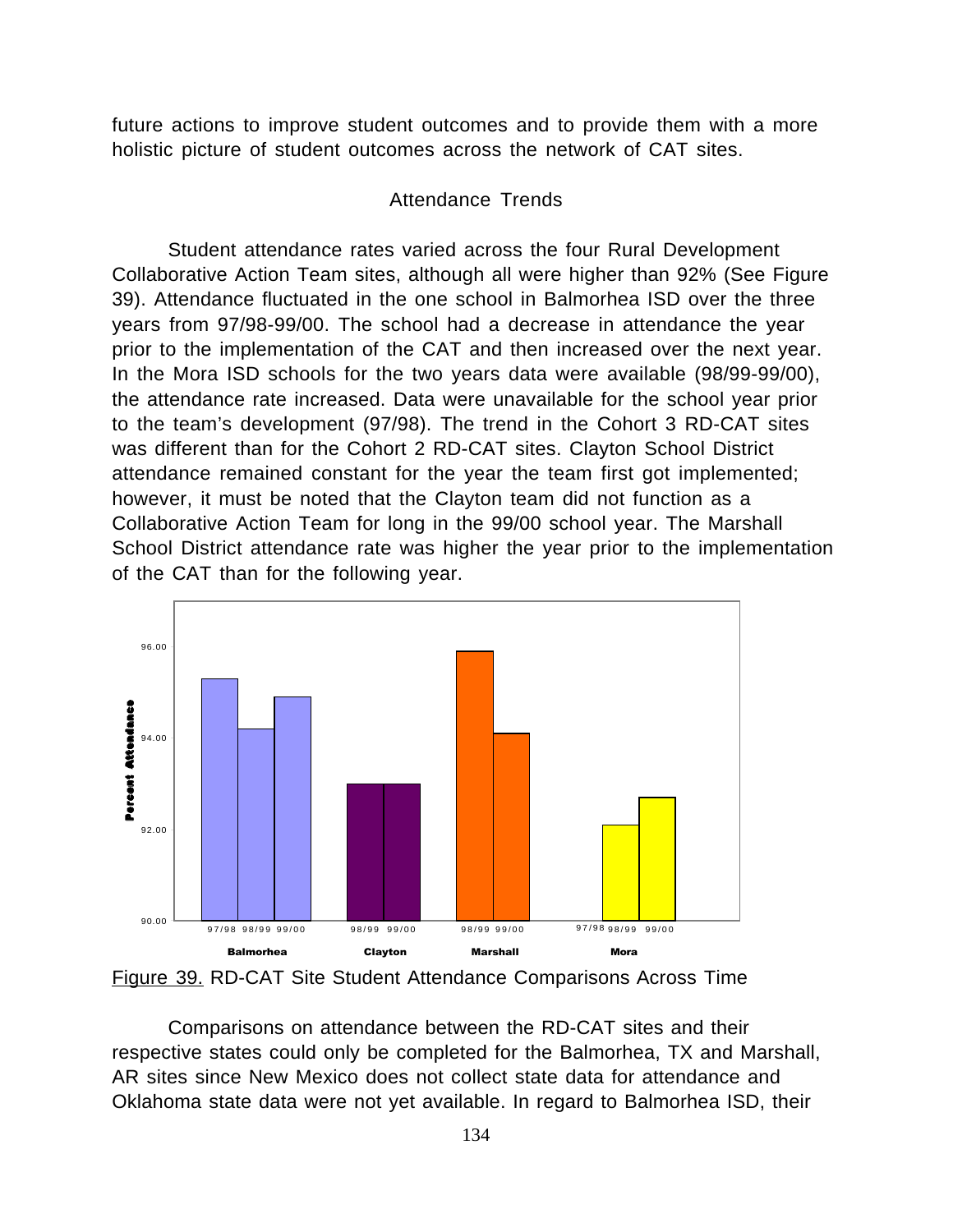attendance rate was the same as the state (95.3%) the year prior to the team's existence. During the first year of the Balmorhea RD-CAT, the site's attendance was 1% less than the state's. Texas education data were not accessible for 99/00. The year prior to the Collaborative Action Team's implementation, Marshall School District had a slightly higher student attendance rate than the state, 95.9% and 95.6% respectively. Both the district and state attendance rates decreased the following year, but more significantly, Marshall's percent attendance fell below the state rate.

## Learnings on Student Attendance

The student attendance trends for the RD-CAT sites were inconsistent, i.e., both positive and negative, from the year prior to each team's existence to the current school year. Therefore the results from the quantitative analysis are inconclusive as to whether the implementation of the Collaborative Action Team process made any real impact on student attendance in these sites.

# Dropout Trends

For the data available, dropout rates for the RD-CAT sites have generally increased, except for Mora ISD in which the dropout rates steadily decreased (see Figure 40). In the Cohort 2 Balmorhea, TX site, the dropout rate increased the year the CAT process was implemented, but data were not available for the following year. Dropout rates for the two Cohort 3 sites increased from the year prior to the team's existence to the year the CAT process was implemented.



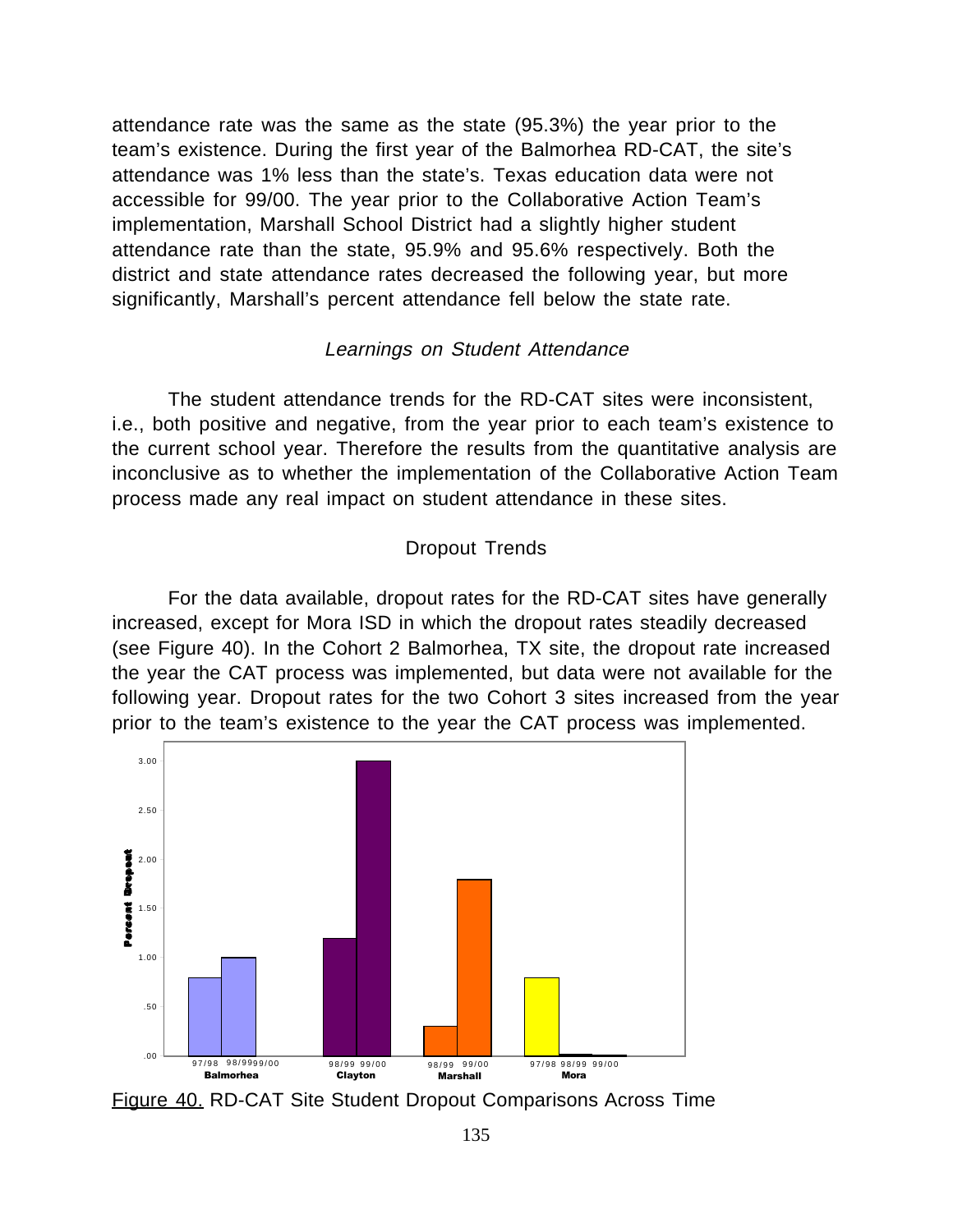Averaging the dropout rates over time for the Rural Development Collaborative Action Team sites, it was found their rates were below their respective state dropout rates (see Table 25).

Table 25

|       | Cohort 2       |           |                  |     |                |     | Cohort 3       |     |
|-------|----------------|-----------|------------------|-----|----------------|-----|----------------|-----|
|       | Mora           |           | <b>Balmorhea</b> |     | Marshall       |     | Clayton        |     |
|       | <b>Schools</b> | <b>NM</b> | <b>Schools</b>   | ТX  | <b>Schools</b> | AR  | <b>Schools</b> | ΟK  |
| 97/98 | .8             | 7.1       | . 8              | 1.6 |                |     |                |     |
| 98/99 | .02            | 7.0       | 1.0              | 1.6 | -3             | 3.2 | 1.2            | 5.1 |
| 99/00 | . 01           | N/A       | .00              | N/A | 1.8            | 3.2 | 3.0            | N/A |

#### Comparison of RD-CAT Site and State Student Dropout

# Learnings on Dropout

More often than not, the student dropout trends in the Rural Development Collaborative Action Team sites from the year prior to each team's existence to the current school year, were negative, i.e., dropout rates increased. However, the results are still inconclusive as to whether the implementation of the Collaborative Action Team process made any real impact on student dropout.

# Graduation Trends

Graduation rates for the Rural Development CAT sites fluctuated from 97/98-99/00 (see Figure 41). From the year prior to the implementation of the Collaborative Action Team process to the first year of the Collaborative Action Team, Balmorhea ISD had an increase in its graduation rate. The following year the district had a 15% decrease. Mora ISD had the opposite occur, i.e., fewer graduates the year prior to Collaborative Action Team implementation than the following year. Graduation in the Marshall School District decreased from the year before the team began and in Clayton, OK it increased.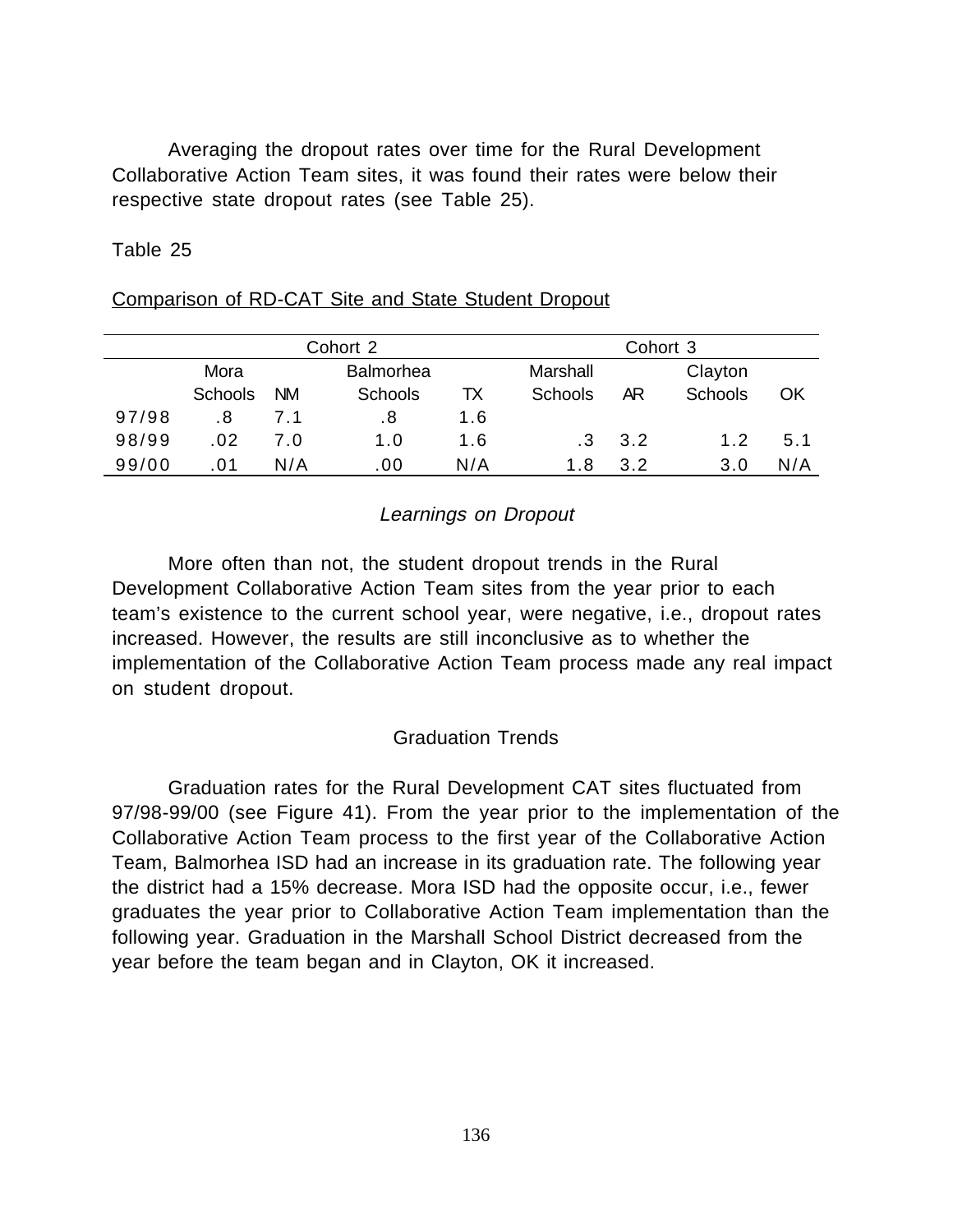

Figure 41. RD-CAT Site Student Graduation Comparisons Across Time

Averaging the graduation rates over time for the RD-CAT sites, it was found their rates were above or the same as their respective state dropout rates (see Table 26).

Table 26

Comparison of RD-CAT Site and State Student Graduation

|       | Cohort 2       |                  |                |     | Cohort 3       |      |                |     |
|-------|----------------|------------------|----------------|-----|----------------|------|----------------|-----|
|       | Mora           | <b>Balmorhea</b> |                |     | Marshall       |      | Clayton        |     |
|       | <b>Schools</b> | ΝM               | <b>Schools</b> | TX  | <b>Schools</b> | ΑR   | <b>Schools</b> | OK  |
| 97/98 | 96             | 90               | 94             | 91  |                |      |                |     |
| 98/99 | 91             | 91               | 96             | 96  | 94.1           | 92.2 | 88             | 74  |
| 99/00 | 97             | N/A              | 81.3           | N/A | 81.5           | 81   | 98             | N/A |

Learnings on Graduation

Similar to the student attendance and dropout trends, the graduation trends in the RD-CAT sites were inconsistent, i.e., both positive and negative, from the year prior to each team's existence to the current school year. Therefore the results from the quantitative analysis are inconclusive as to whether the implementation of the Collaborative Action Team process made any real impact on student graduation.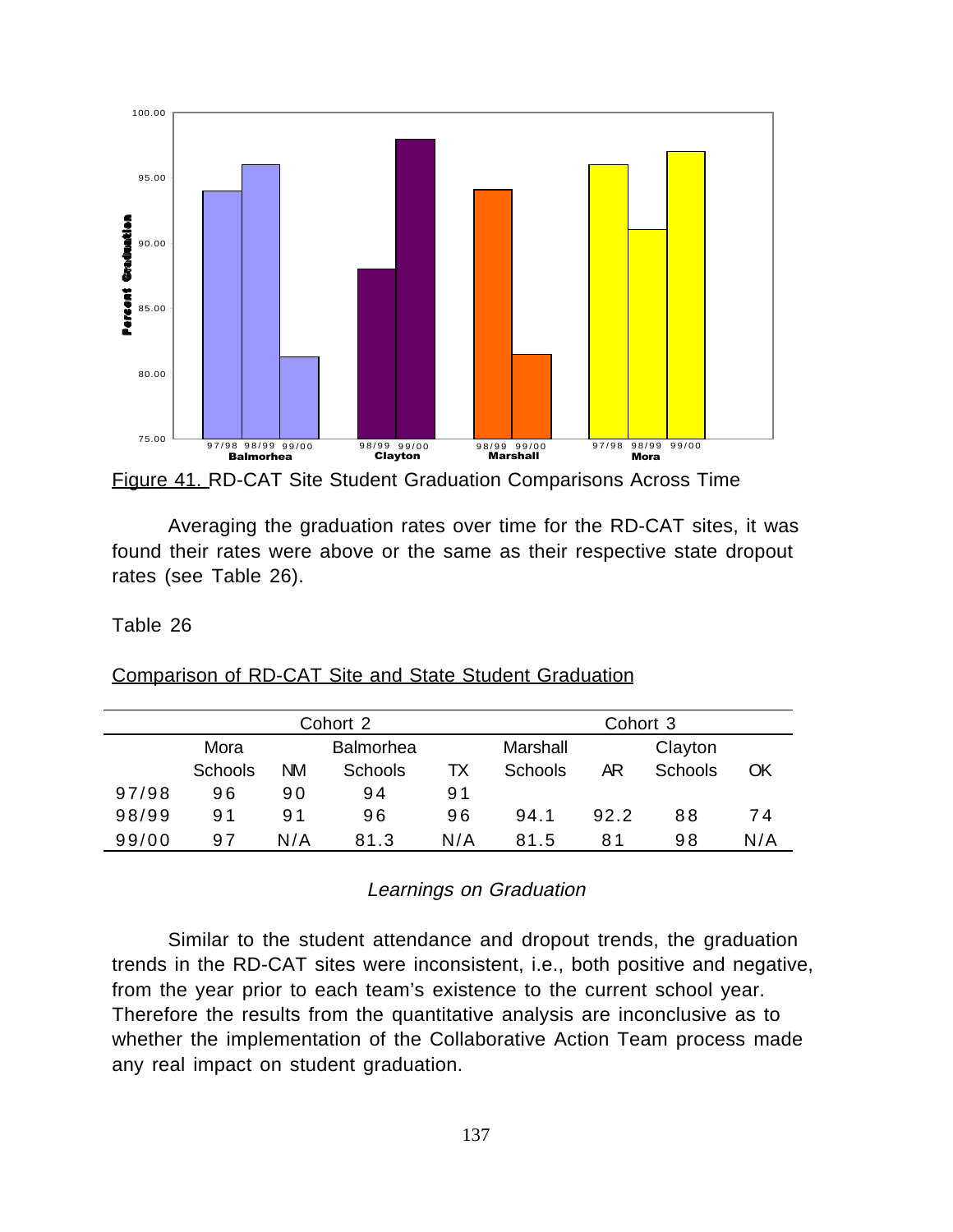#### Standardized Achievement Test Scores

Some of the Rural Development Collaborative Action Team sites took norm-referenced standardized achievement tests, some took criterionreferenced tests, and others both. Mora ISD students were administered the norm-referenced test, the Comprehensive Tests of Basic Skills (CTBS5/Terra Nova Plus; CTB McGraw-Hill, 1996) and the criterion-referenced test, the New Mexico High School Competency Exam (State of New Mexico Department of Education, 1993). Balmorhea ISD students only took the criterion-referenced test, the Texas Assessment of Academic Skills (TAAS; Texas Education Agency, 1990). The norm-referenced test, the Stanford Achievement Test, Ninth Edition (SAT-9; Harcourt Brace Educational Measurement, 1996) was given to Marshall School District students. They were also tested through the Arkansas Comprehensive Testing, Assessment and Accountability Program (ACTAAP). Clayton School District students took the norm-referenced test, the Iowa Tests of Basic Skills (ITBS; Hieronymous, et al., 1996) and the criterion-referenced test, the Oklahoma Core Curriculum Test (OCCT; Oklahoma Department of Education, 1995). Comparisons of the RD-CAT sites in the five regional states were not completed since standardization across the tests administered was not possible.

Students in New Mexico were administered the CTBS5/Terra Nova in grades 4 and 6, consistently from 97/98-99/00. The scores on the CTBS5/Terra Nova for 4<sup>th</sup> grade in Mora Independent School District deceased between 97/98 and 98/99 and were lower than the state scores for the same years (see Table 27). In contrast, scores for Mora ISD students in the 6th grade improved between 97/98 and 98/99 and were higher than state scores for the same years. No district data were available for the CTBS5/Terra Nova for 99/00.

Table 27

|             | $4th$ Grade             |    | $6th$ Grade             |    |
|-------------|-------------------------|----|-------------------------|----|
| School year | Mora Schools New Mexico |    | Mora Schools New Mexico |    |
| 97/98       | 41                      | 51 | 46.                     | 45 |
| 98/99       | 38                      | 53 | 51                      | 47 |

#### CTBS5/Terra Nova Test Scores for Mora ISD and State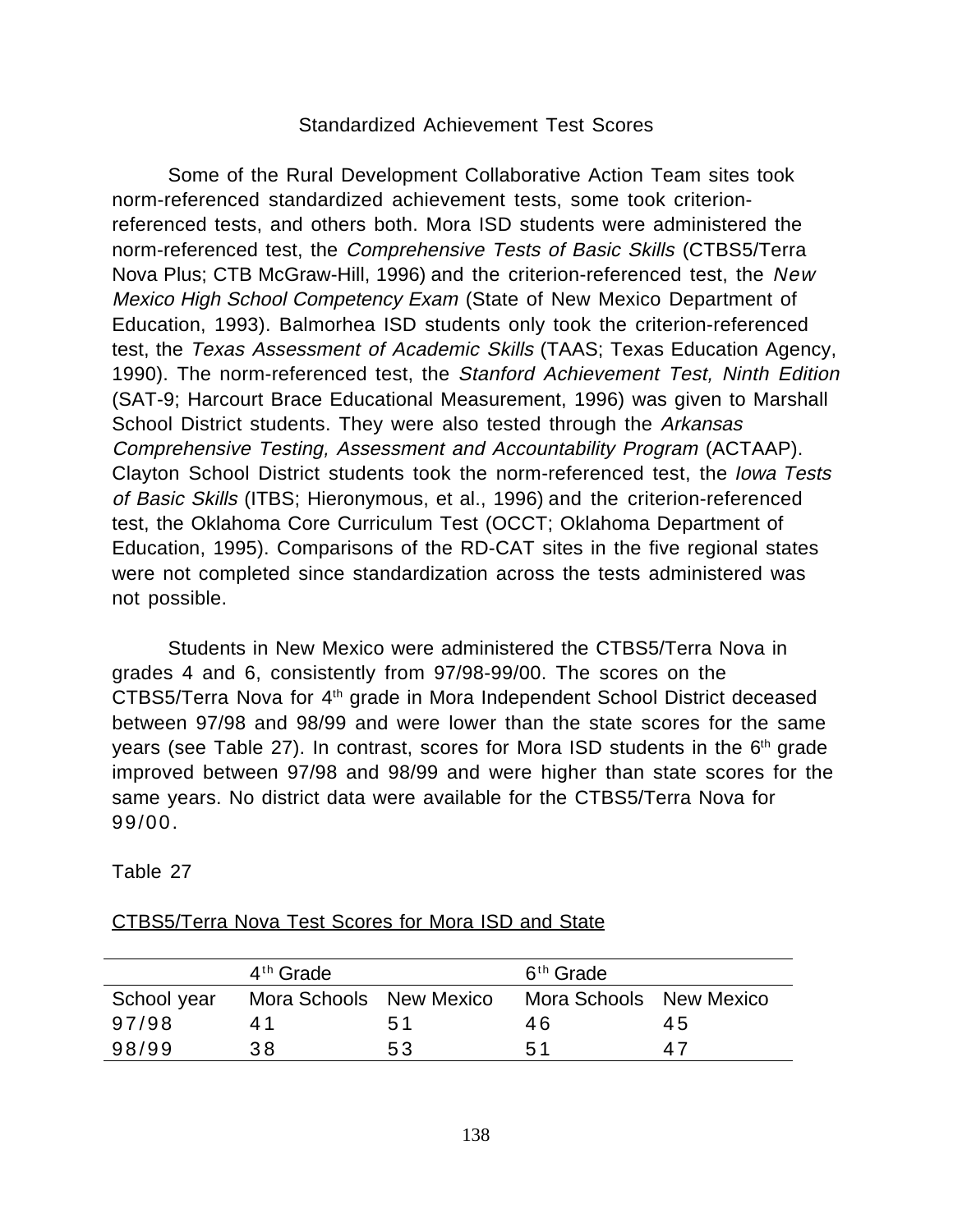The New Mexico High School Competency Exam, the State's criterionreferenced test, was given to students in the 10<sup>th</sup> grade. The percent of students passing the test in the Mora district increased from 97/98-98/99 and was 12.5% higher in 98/99 than the state average and 18% higher in 99/00 (see Table 28).

Table 28

|              |  |  | Percent Passing New Mexico High School Competency Exam for Mora ISD and |  |  |
|--------------|--|--|-------------------------------------------------------------------------|--|--|
| <b>State</b> |  |  |                                                                         |  |  |

| <b>School Year</b> |              | 10 <sup>th</sup> Grade |  |  |
|--------------------|--------------|------------------------|--|--|
|                    | Mora Schools | New Mexico             |  |  |
| 98/99              | 96           | 84                     |  |  |
| 99/00              | 100          | 82                     |  |  |

Marshall, AR students in grades 5, 7 and 10 were administered the SAT-9 (see Table 29). Overall in 98/99 and 99/00, more students in the Marshall School District scored at or below the 25<sup>th</sup> percentile than students across the state, except for  $5<sup>th</sup>$  grade students in 99/00 and  $7<sup>th</sup>$  grade students in 98/99. In 98/99, 23% more of Marshall's 5<sup>th</sup> grade students scored at or below the 25<sup>th</sup> percentile than statewide. More Marshall students passed the SAT-9 the following school year, increasing the percent difference to 61 between the Marshall students and students across the state. The margin of difference was less between 6<sup>th</sup> grade Marshall students and students all over the state for both years (98/99 and 99/00).

Table 29

| School Year | $5th$ Grade |    | $7th$ Grade |    | 10 <sup>th</sup> Grade |    |
|-------------|-------------|----|-------------|----|------------------------|----|
|             | Marshall    | AR | Marshall    | AR | Marshall               | ΑR |
| 98/99       | 26          | 20 | 24          | 20 |                        | 17 |
| 99/00       | -4          | 28 | 31          | 29 | -21                    | 29 |

#### SAT-9 Percent Passing for Marshall School District and State

During the 99/00 school year, the reporting of the SAT-9 scores in Arkansas changed from percent passing to percentile scores, i.e., a score of 54 for the  $5<sup>th</sup>$  grade means that on average,  $5<sup>th</sup>$  graders in Marshall performed better than 54 percent of students nationally (see Table 30). Marshall students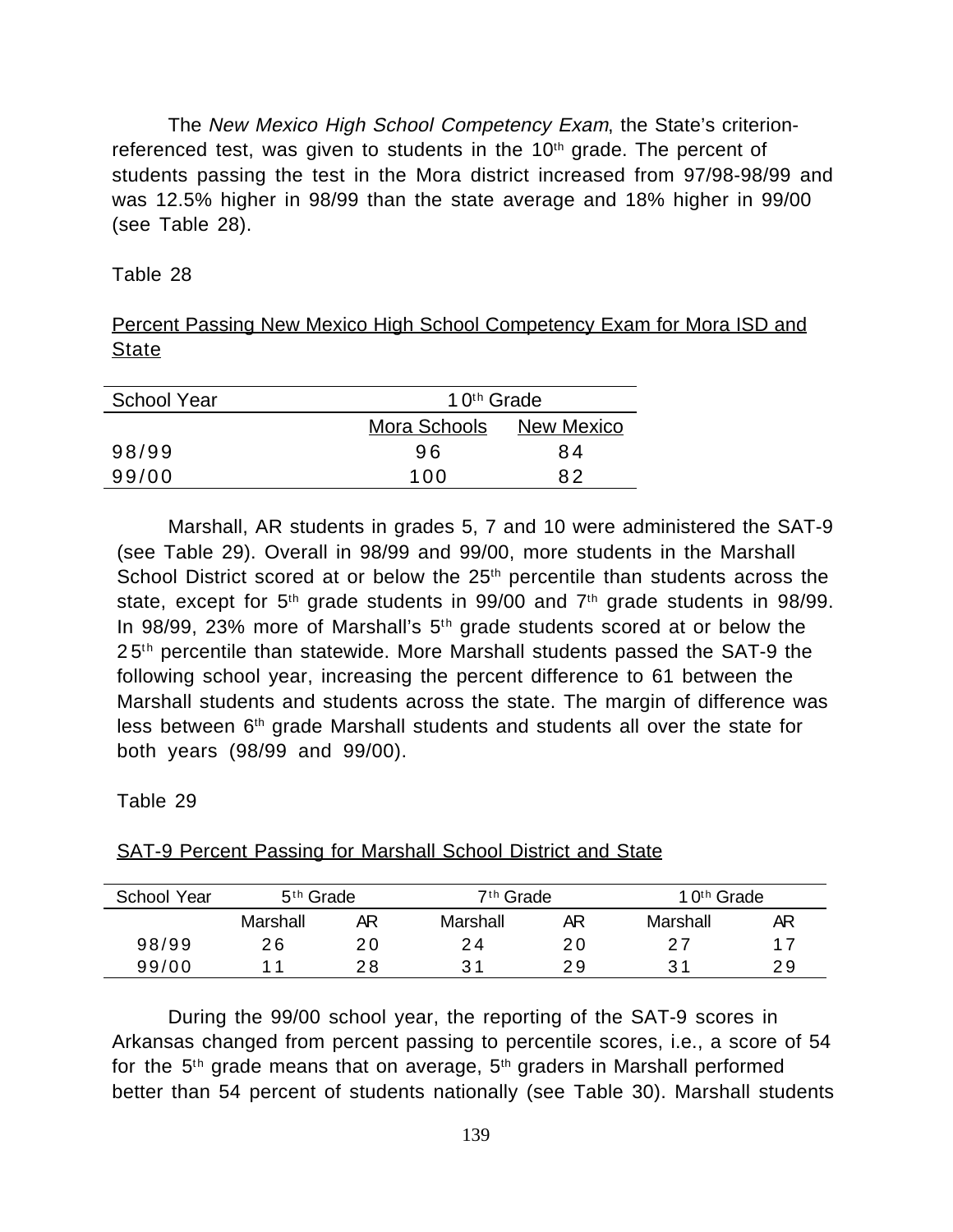in the  $5<sup>th</sup>$  grade scored better than students across the state on the SAT-9 in 99/00; however, students in the  $7<sup>th</sup>$  and  $10<sup>th</sup>$  grades scored below the state percentile. Data were only available for the 99/00 school year for Marshall students in the 4<sup>th</sup> grade who took the Arkansas criterion-referenced tests. On both reading and math, Marshall School District's scores (78 and 70, respectively) were higher than for students across the state (74 and 59, respectively).

### Table 30

| School year | SAT-9 percentile rankings |     |    |                                      |  |  |
|-------------|---------------------------|-----|----|--------------------------------------|--|--|
|             |                           |     |    | $5th$ grade $7th$ grade $10th$ grade |  |  |
| 99/00       | <b>District</b>           | .54 | 48 | 44                                   |  |  |
|             | <b>State</b>              | 48  | 50 | 49                                   |  |  |

#### SAT-9 Percentile Scores for Marshall School District and State

Although Clayton School District Rural Development Collaborative Action Team did not function for long, student outcome data for 98/99 were gathered for the district and the state of Oklahoma. Clayton students in grades 3 and 7 were administered the ITBS. The district's percentile rank for  $3<sup>rd</sup>$  grade students (38%) was well below the statewide rank (66%); however, the gap lessened between the district (56%) and state (59%) rankings for students in the 7th grade. Students in Clayton School District in grades 5, 8, and 11 took the OCCT. Scores for both reading and math were lower for Clayton students than for students across the state in 98/99 (see Table 31). Data for the 99/00 school year were not yet available for the norm- or criterion-referenced tests.

# Table 31

| School year |         |              |             | <b>OCCT</b> percentile rankings |                        |
|-------------|---------|--------------|-------------|---------------------------------|------------------------|
|             |         |              | $5th$ grade | $8th$ grade                     | 11 <sup>th</sup> grade |
| 98/99       | Reading | Clayton      | 70          | 76                              | 69                     |
|             |         | <b>State</b> | 80          | 81                              | 75                     |
| 98/99       | Math    | Clayton      | 80          | 64                              | 53                     |
|             |         | <b>State</b> | 85          | 75                              | 60                     |

# Percent Passing OCCT for Clayton School District and State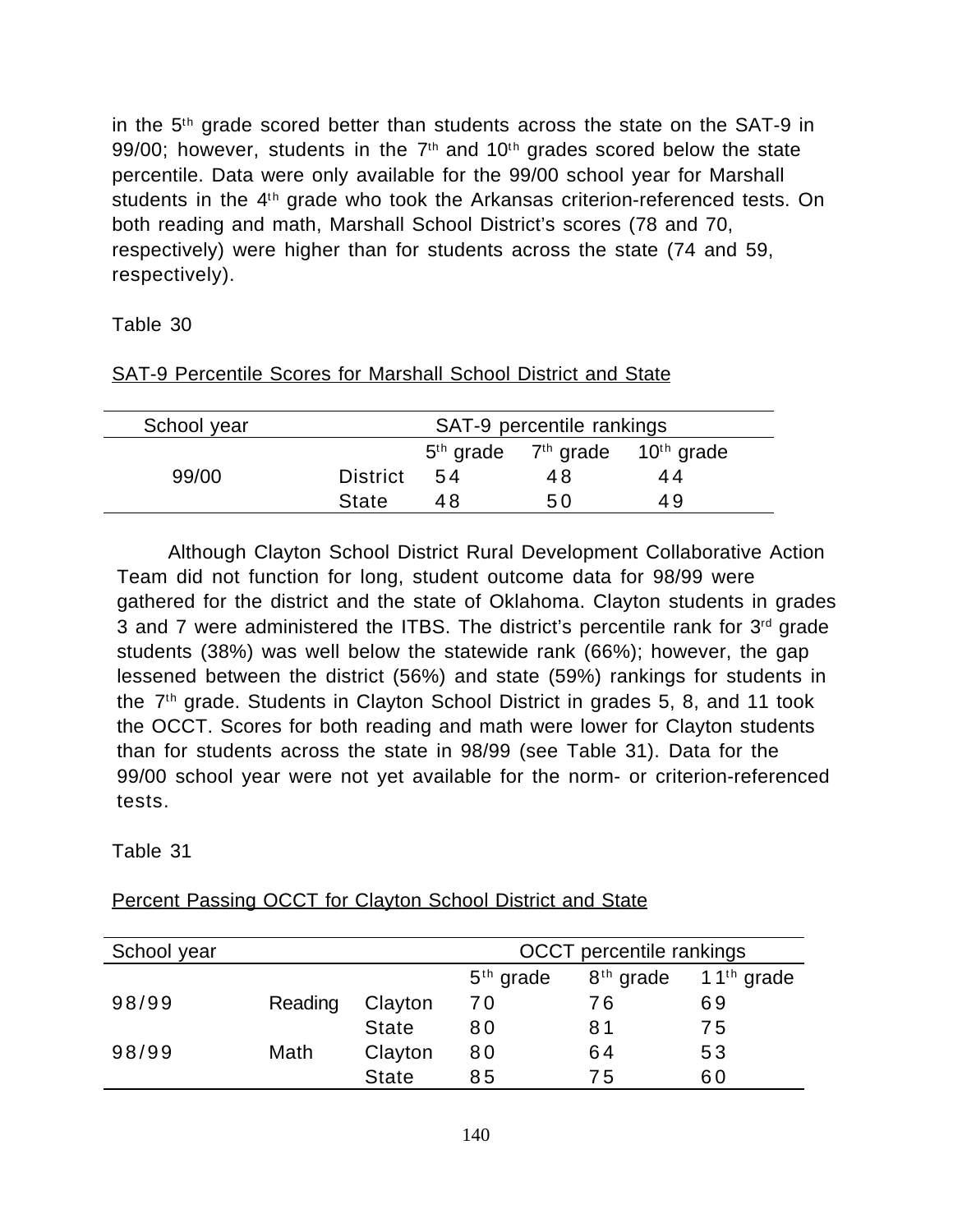#### Learnings on Student Achievement

The student achievement trends in the RD-CAT sites from the year prior to each team's existence to the current school year were also inconsistent, i.e., both positive and negative. Whether the implementation of the Collaborative Action Team process made any real impact on student achievement cannot be fully determined.

#### **Summary**

Four Rural Development Collaborative Action Teams were selected to participate in the research project, two in Cohort 2 (Balmorhea, TX and Mora, NM) and two in Cohort 3 (Clayton, OK and Marshall, AR). Each of the sites is a small, remote rural community in which school improvement and community development are acutely interconnected. The four school communities face many challenges, especially economic disadvantage and low student achievement, but together representatives from the home, school, and community have joined with students as equal decision-makers to elicit change. Each site initially gathered representative membership for their collaborative teams; however, over time, losses in membership occurred. In three of the RD-CAT sites, these losses served as a transition to a new beginning, resulting in a core group of committed people who have taken action to improve results for students and their families in their community and continue to do so. The Clayton, OK was less fortunate and could not make the transition. As a result, their Collaborative Action Team functioned for only a few months and then they chose to terminate with the project.

Significant progress in team development was seen over time, particularly in relation to networking, equality among the groups, and taking action on planned goals and objectives. However, the progress in the Rural Development Collaborative Action Team sites seems to take longer than for other CAT sites throughout the region. The factors related to this difference were not specifically studied in this research; however, team membership and sharing of leadership arise as issues to be considered.

After the implementation of the Collaborative Action Team process, the RD-CAT sites did not give much focus to student outcomes, and in particular connecting improvements for students to community development. The priorities these small, isolated sites chose to work on were more similar to those in many of the other CAT sites across the region, i.e., increased parental and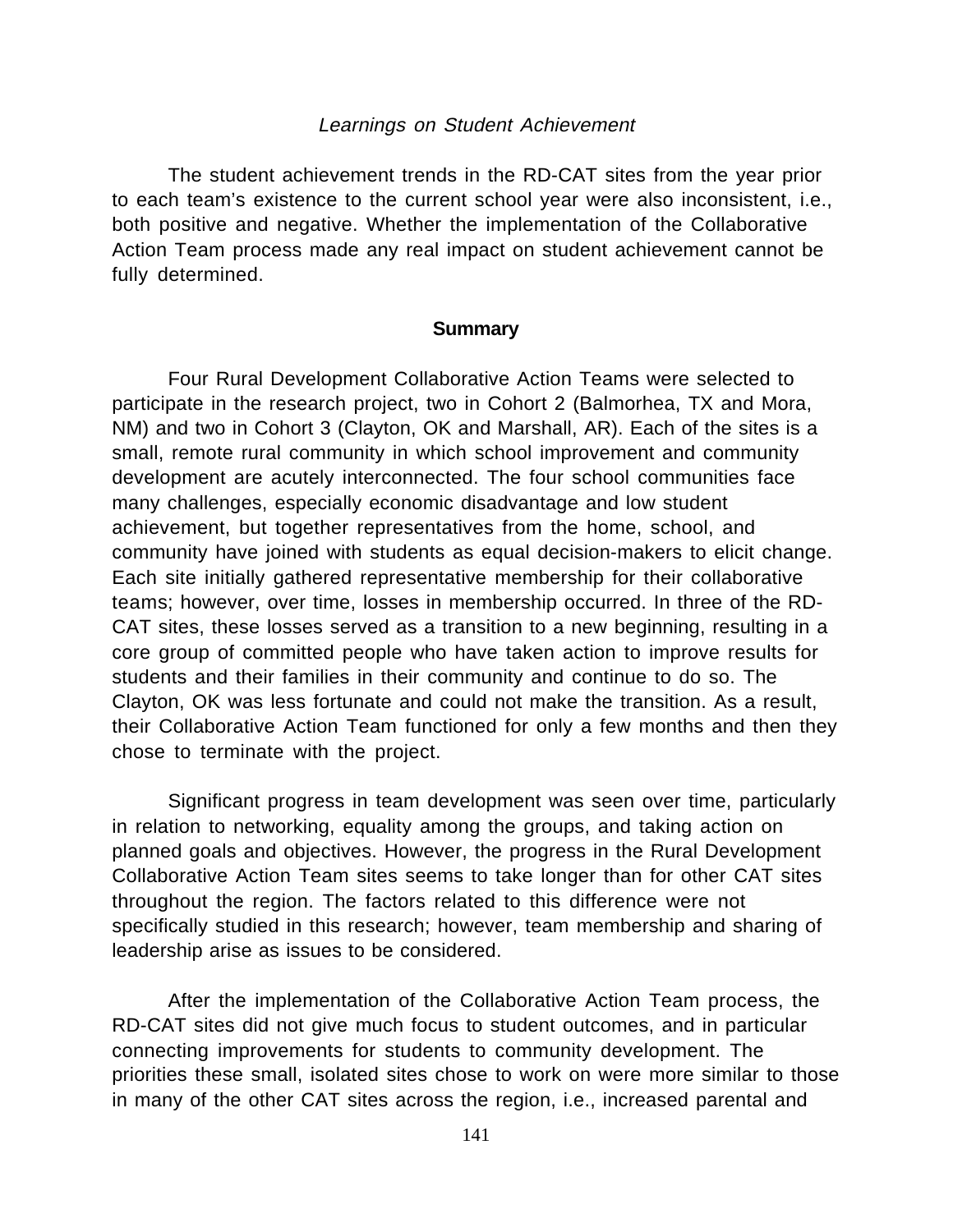community involvement in the school. Like the other non-Rural Development CAT sites, students became more active in their communities and increasingly took on leadership roles which team members see as a result of increased student involvement in the collaborative partnerships that were developed. Also, parents and the community-at-large did become more active in the schools and in educational reform in the RD-CAT sites. The relationship between increased student, parent, and community involvement with the schools may be the key to future progress toward improving student outcomes in the RD-CAT sites. Most notably, members of the school community are now more aware of the impact of collaboration and plan to sustain the partnerships they have developed to continue effecting change.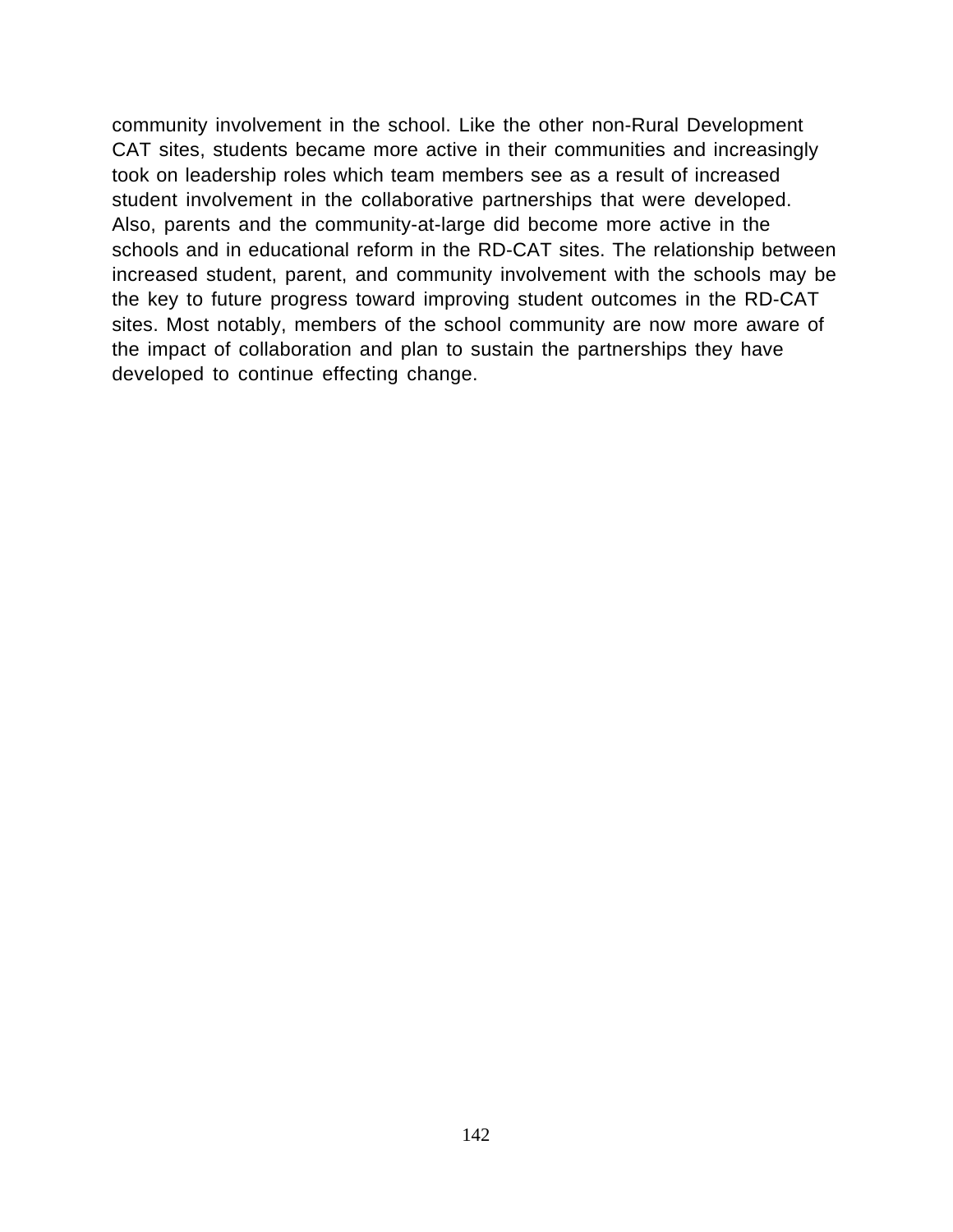# **Section 10: Implications and Recommendations**

Substantial progress was made toward the development and utilization of collaborative partnerships between family members, school personnel, community representatives, and students as a result of the implementation of the Collaborative Action Team (CAT) process. The majority of these partnerships were sustained for 1-4 years, i.e., adhered to the CAT process and conducted CAT meetings, and plan to continue in the future. In most of the 23 project sites across the Southwestern region, numerous goals were accomplished and improvements made for students and families; however, those goals specifically related to improving student outcomes, such as achievement scores and attendance, graduation, and dropout rates, have yet to be realized. In order to accomplish these changes, more time, attention, and support must be given to these goals using the current structures for continued collaboration.

Team members described improvements their Collaborative Action Teams made for students and their families in their school community, while also noting barriers and challenges. They believe the basis for their teams' sustainability in the future is these improvements. These improvements include wide-range changes in which students and parents are more involved in decision-making to school communities discussing educational reform for their schools. As one school member commented, "The CAT was the catalyst to get things going. Many programs are now self-sustaining and the CAT is no longer involved." This comment reflects one of the major implications from the Collaborative Action Team project research – collaboration is a process not just a team meeting. The partnerships developed through the CAT process are the most critical to sustain, while the team meetings provide a structure in which to establish these partnerships.

#### **Main Effect of Time**

Time was the most crucial factor in sustaining collaborative partnerships and in taking action to make improvements for students and families. Collaboration does not happen overnight; it is a lengthy process. As time progressed, so did the collaboration. In general, it took approximately one school year for team members to begin to identify significant progress in the implementation of the Collaborative Action Team process and for short-term goals to be accomplished. Time was needed in order to build the trust, relationships, and networks, among team members themselves and with outside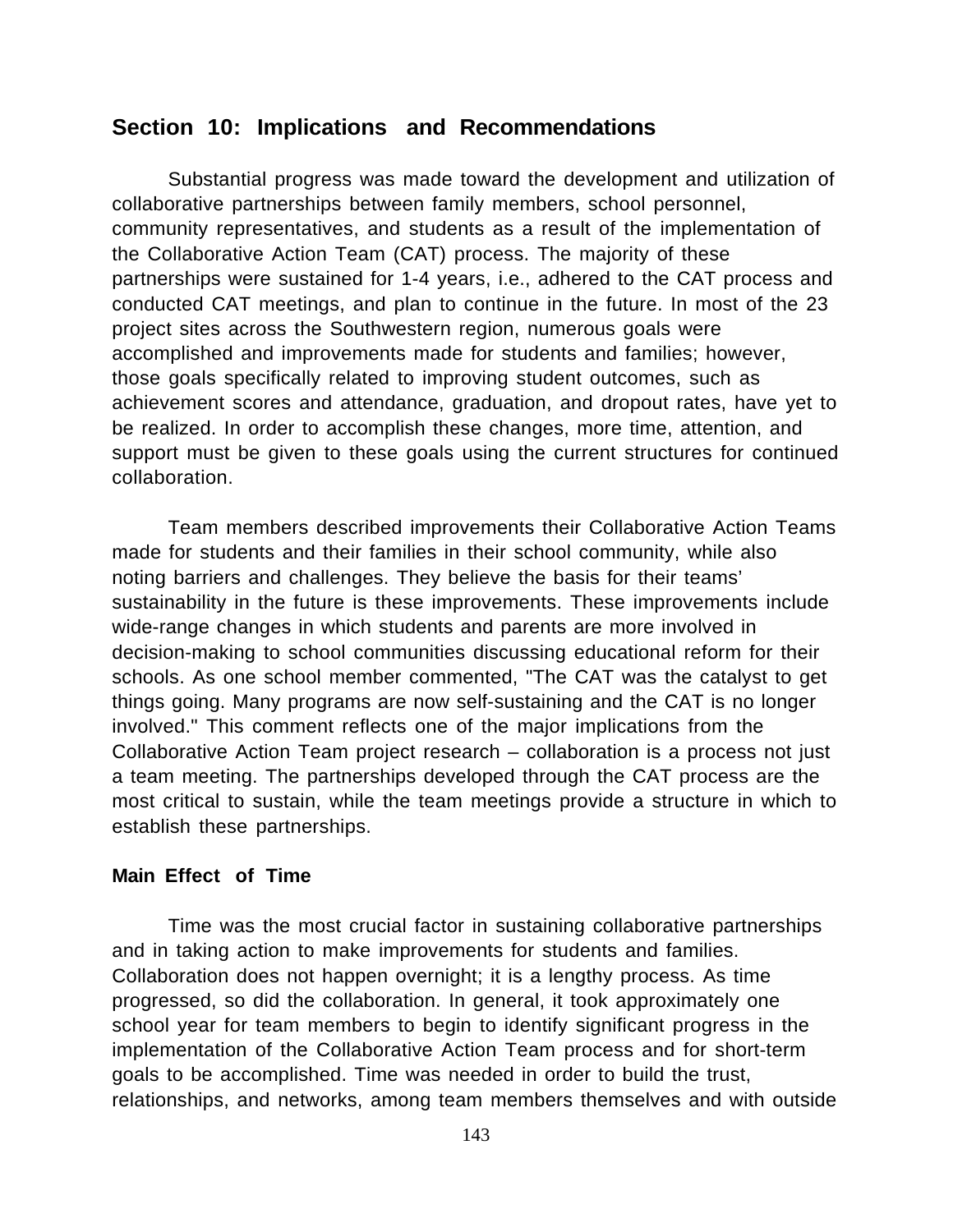sources, necessary for collaboration to exist and be sustained. And although teams faced challenges, including internal and external conflicts and changes in support and membership, they, more often than not, demonstrated these challenges could be overcome in time.

One of the reasons teams were able to overcome these challenges was the personal growth that occurred over time in individual team members, particularly those trained as Collaborative Action Team facilitators. In particular, parents and students became more empowered and were recognized as equal decision-makers in the collaborative process. As time passed, their strengths and assets, as well as those of other members of the Collaborative Action Team, were seen as increasingly important to the development of collaboration in their school community. Further, as individuals became more knowledgeable and secure, they took on leadership roles traditionally given to established school and/or community leaders. School administrators, over time, were also able to see the positive impact increased parental involvement had on getting broader support for school change and accomplishing some of their own administrative goals.

Time was also an important factor in the team members' understanding of the Collaborative Action Team process and their adherence to the four core principals: representative membership, shared leadership, consensus decisionmaking, and action focus. The training, technical assistance, and evaluation provided by the SEDL project staff helped team members become more and more familiar with the collaborative process over time. Repeated efforts to help participants feel comfortable with and use the various activities comprising the process were necessary. Most of the teams followed a linear path, i.e., accomplishing activities first from the Team Identification stage and last from the Project Implementation stage. Some of the Collaborative Action Team process activities were not easily understood and others were not used in building the collaborative partnerships. As a result, activities were changed, added, and deleted to develop a more user-friendly set of written materials to guide teams through the process. Although the team members' level of understanding about and use of the collaborative process increased, as did their skills and value in the community, they and the SEDL staff felt more time, particularly around the use of these new materials, was needed for greater results to occur.

In addition to time, other factors specific to team development were found to influence the effectiveness and sustainability of the collaboration.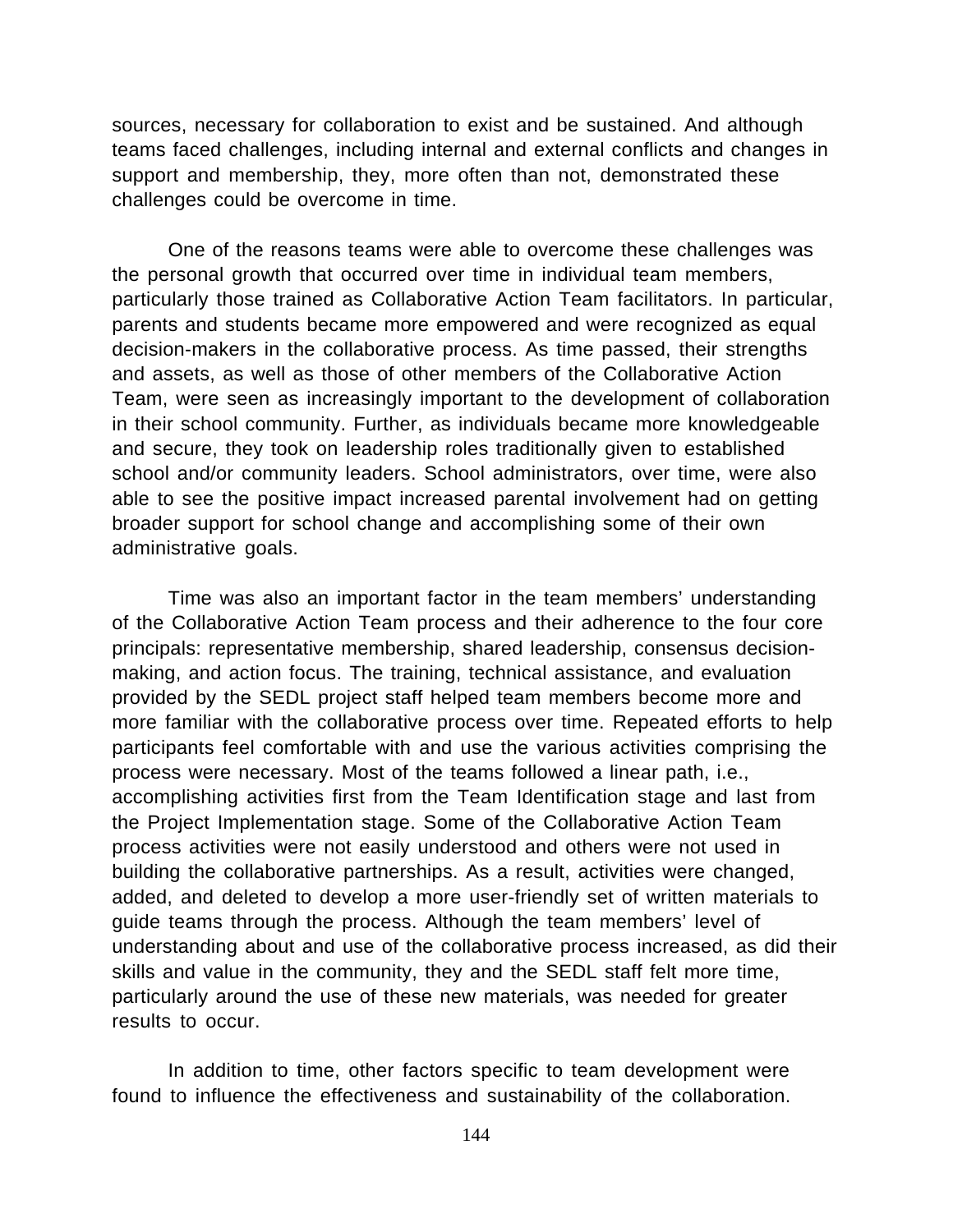These included: consistency in team structure, representativeness, facilitated leadership, shared responsibility, cohesion among partners, support for collaboration, and taking action.

#### **Consistency in Team Structure**

Regularity and stability was key to sustaining collaborative team meetings. Teams that established a specific time and location had better meeting attendance and were better able to sustain their membership. Although some flexibility was needed to accommodate for special needs, i.e., student attendance, event planning, and work schedules, it was best when this flexibility was held to a minimum. Additionally, meetings were more effective when they were no longer than  $1 - 1$  1/2 hours and adhered to a designated timeline. Meeting organization, including sending notices at least one week prior to the scheduled meeting, use of a meeting agenda, distributing minutes, using icebreakers, and maintaining a current CAT membership list were also found to positively affect meeting and team membership sustainability.

#### **Representativeness**

The representativeness of partners involved in the Collaborative Action Team process was also important for sustainability. Recruiting and maintaining representative membership from the home, school, community, and students required constant attention. Over time, teams began to rely more heavily on a core group of representative members and became more realistic in their views of who could be active on their teams and how others could be involved but not necessarily attend CAT meetings. Teams continued to use broad-based recruitment efforts to build their representative membership instead of more targeted strategies. In general, family and student team member involvement increased over time, while school and community member involvement was more fluid. School administrator involvement in the collaboration was often dependent on the type of CAT, i.e., more when it was an individual campus team vs. a school cluster team vs. a district-wide team, as well as his/her personal views on collaboration and sharing of leadership. Additionally, many individuals were unclear as to the specific group they and other team members represented, i.e., individual members were a parent and school employee, or owned a community business and on the school board, or were the leader of a community organization and a parent. Their group designation was not as important as insuring diverse perspectives from the vantage point of the home, school, community, and students were represented and heard.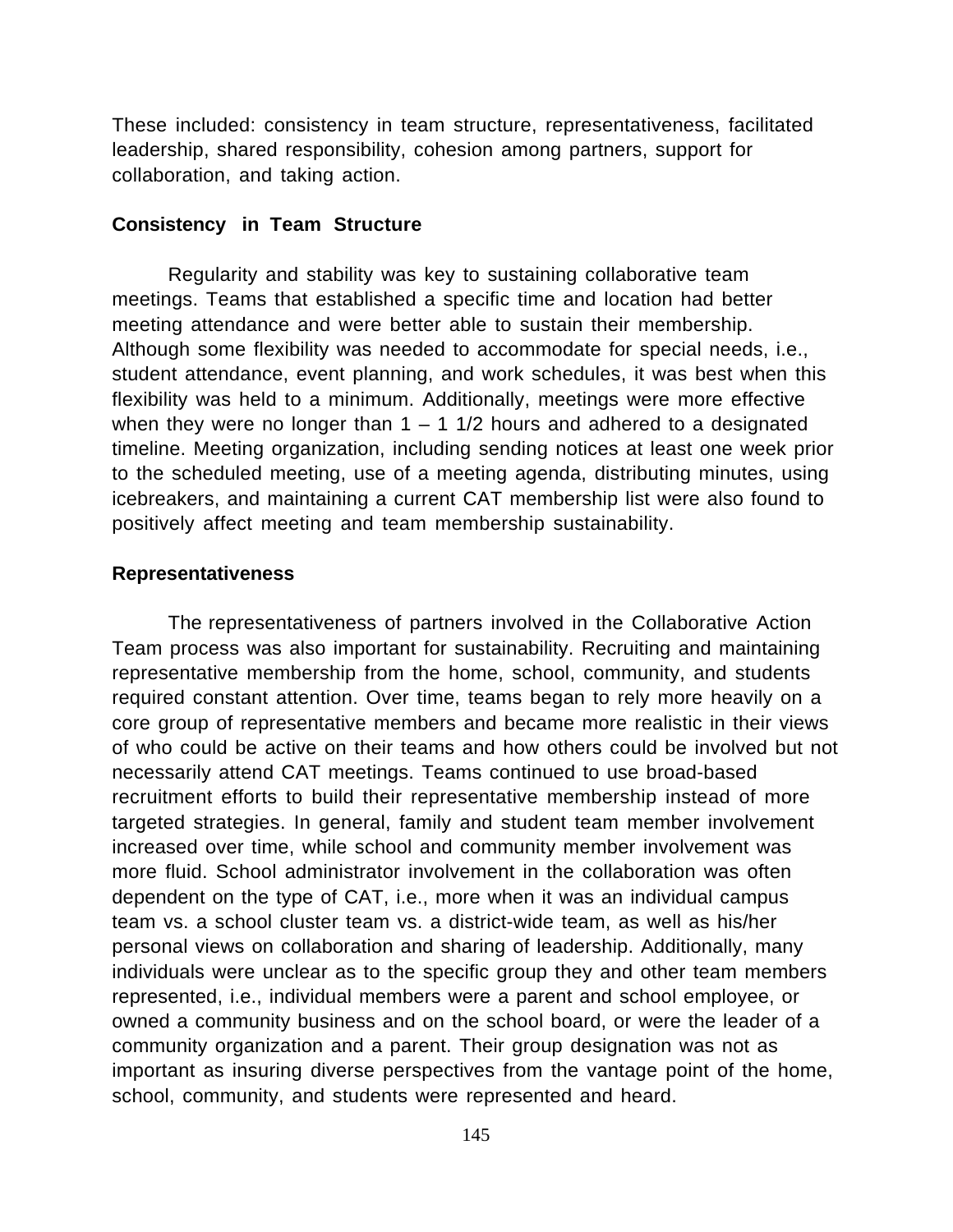### **Facilitated Leadership**

In order to effectively build and sustain collaborative partnerships at least one trained, knowledgeable local facilitator was needed to facilitate meetings, coordinate logistics, and support the implementation of action plans. After SEDL project staff trained local Collaborative Action Team facilitators, team progress increased steadily and at a faster rate, i.e., written action plans were initiated faster, meeting organization was more stable, and teams more closely followed the CAT process. Furthermore, it was found that having a combination of team members, one whose job included coordinating the CAT and another who was a volunteer, produced the best results for local teams, i.e., the team was more organized, sustainable, and likely to take action. Although SEDL project staff provided the training for local CAT facilitators, many teams believe they can find resources in their community to sustain and train local facilitators in the future.

# **Shared Responsibility**

Leadership roles and member responsibilities equally distributed among all participants promoted increased practice of and support for collaboration. The commitment of team members grew as their voices were heard, as they were held accountable for helping the team achieve goals, and as their efforts were recognized within and outside of the team. In particular, students sustained their involvement in the collaborative partnerships when they were given opportunities to develop their leadership skills, saw the results of their ideas and concerns being incorporated into team action, and were active in team decisionmaking.

#### **Cohesion Among Partners**

Team members were able to work together productively when a level of trust and mutual respect was attained. This took time, but was enhanced by equal treatment and participation of all partners, recognition of individual and team strengths and accomplishments, and effective management of conflict. Key to the sustainability of a cohesive group and to the collaborative partnerships developed were the use of work groups and committees, communication and decision-making ground rules, and full access for all members to information.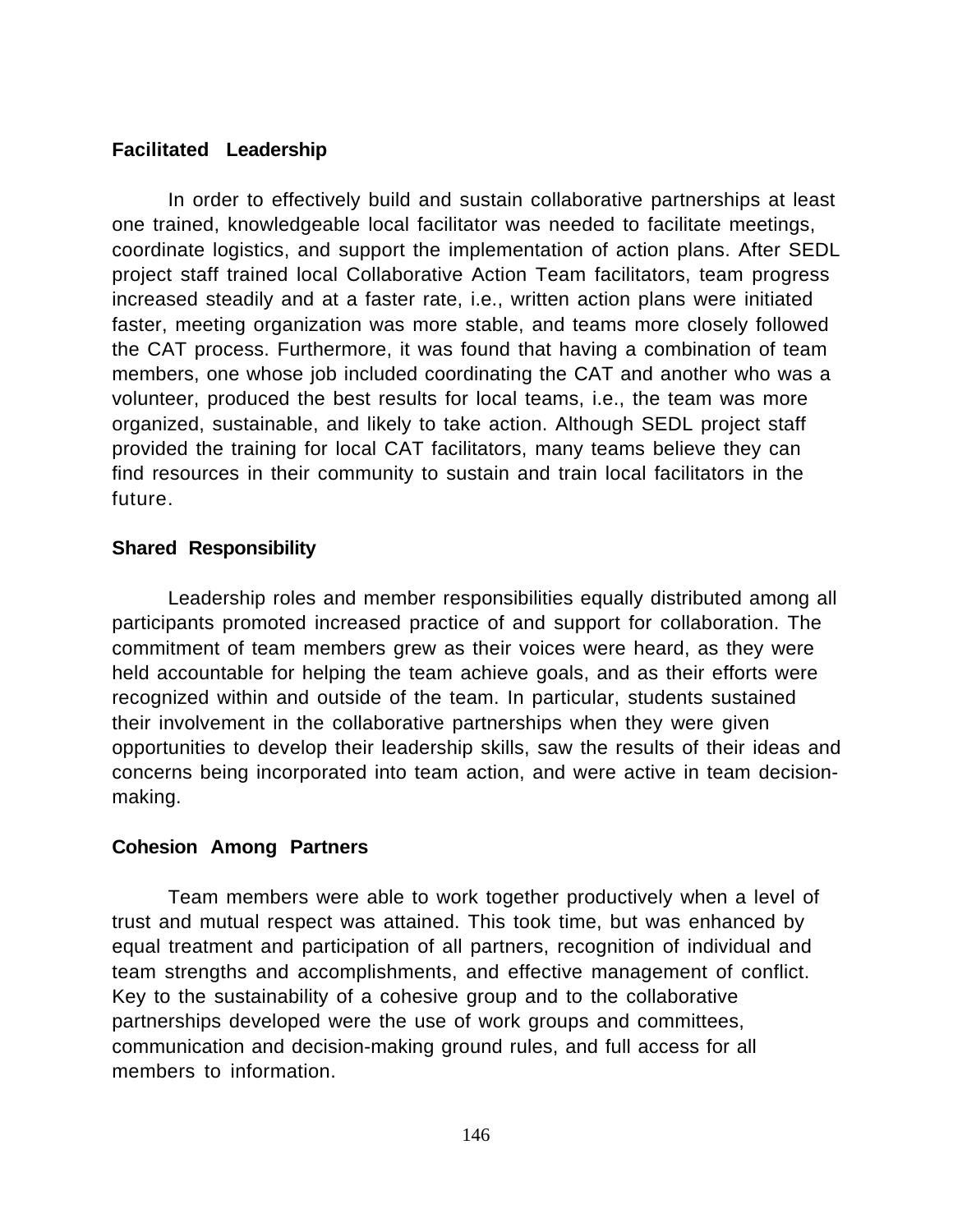# **Support for Collaboration**

First, and foremost, school support is necessary for the Collaborative Action Team process to be sustained. Support from family members, community representatives, and students is also important and can, at times, keep a team going when school support waivers. However, the on-going support of school and community leaders is essential to long-term sustainability. Changes in school administration had varying effects on the level of support Collaborative Action Teams received, i.e., both positive and negative. A number of team members felt this was a crucial factor in their future sustainability. However, all of the teams believe their school community will support their collaborative efforts in the future.

# **Taking Action**

Successful and sustainable collaborative partnerships were built upon a team's ability to take action and see progress. Teams that took action were able to access resources to accomplish projects and increase their recognition locally and beyond their school community. Throughout the implementation of the CAT process and, more specifically while working on their action plan, most teams did not internally conduct formal process evaluations. However, they utilized the assessments of the SEDL project staff and feel they have the resources, internally and externally, to perform evaluations in the future.

# **Recommendations**

A number of recommendations for the implementation and sustainability of collaborative partnerships seem apparent considering the implications of the research findings. It is believed these recommendations will help Collaborative Action Teams that currently exist, but also school communities who are interested in developing collaborative partnerships.

- 1. When developing collaborative partnerships, allow ample time for building trust, relationships, and networks among partners and with outside sources.
- 2. Assure there is school administrative support before implementing a school-based, collaborative process.
- 3. Develop an action plan early in the process that includes both short- and long-term goals.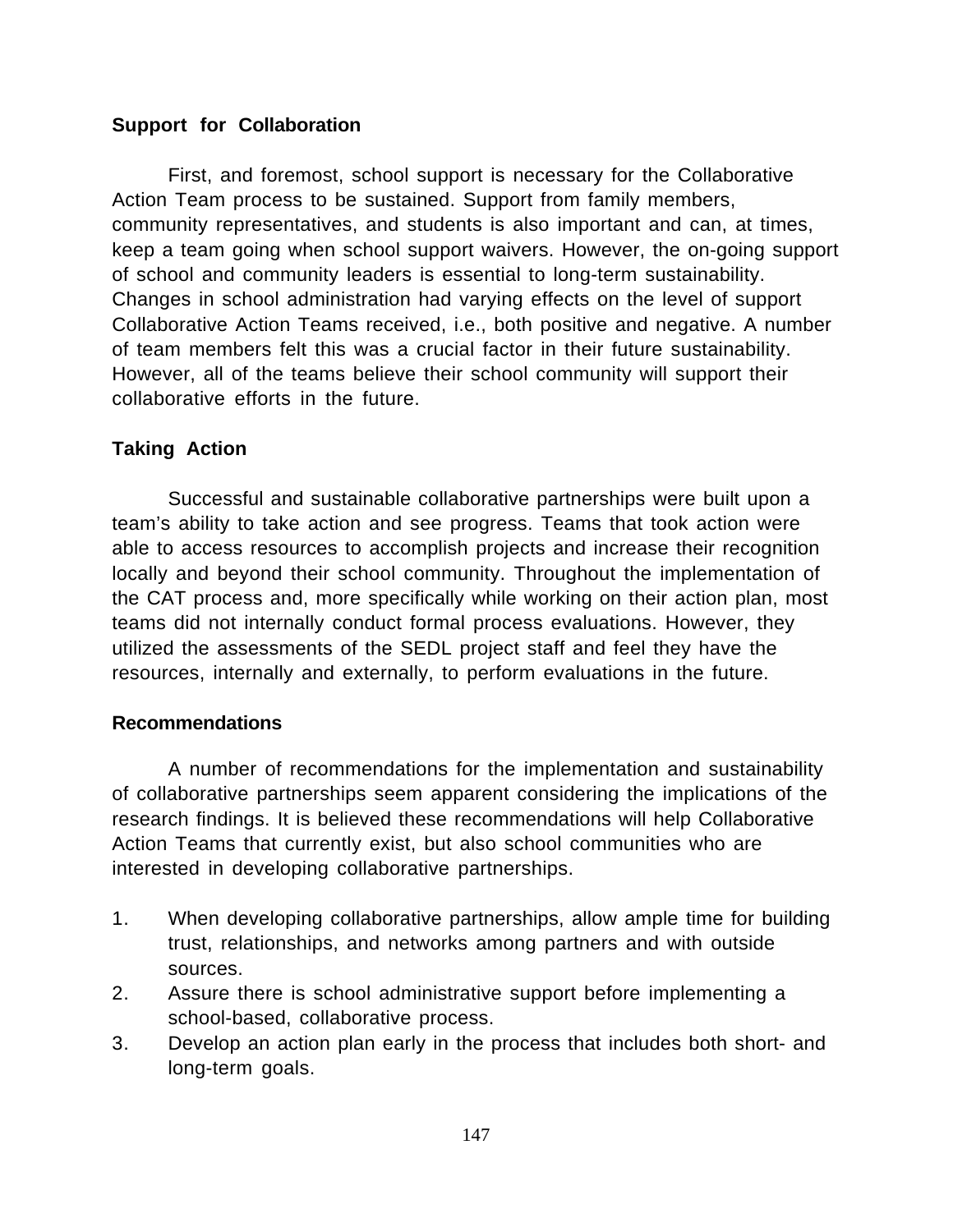- 4. If improving student outcomes is the goal, focus the collaborative action on achieving the desired changes to specific outcome need based on local data.
- 5. Select partners from the home, school, community, and students representative of the school community who can serve as a core decisionmaking group.
- 6. Establish a relationship with an outside catalyst who can provide assistance as needed.
- 7. Assure there is on-going and clear communication among partners and with outside resources throughout the collaborative process.
- 8. Constantly, and consistently, recognize individuals for their skills, strengths, and efforts in collaboration.
- 9. Develop non-traditional leaders to work with trained leaders to facilitate and coordinate the collaborative efforts.
- 10. Conduct team meetings that are structured and timely.

# **Research Limitations**

Although the outcome of this research clearly indicates the Collaborative Action Team process can be effective in the development and sustainability of school-based, collaborative partnerships, there were various limitations in this study that should be considered. Most notably, this was applied research and there was limited control over circumstances in the environment in which the CAT process was implemented. Changes in the school(s) and community in which the CAT had been implemented had an impact on the development and sustainability of the collaborative partnerships but were not specifically assessed in this research. Other factors that may have impacted the research were changes in the SEDL project staff providing technical assistance to CAT sites and the on-going development of the process throughout its implementation. These factors influenced the training SEDL provided to the CAT sites and, in turn, seemed to have an impact on the amount and type of progress made by each team. In addition, the time of inception of each site in relation to when the data were collected was another limitation of this study. The data collected over time was also not at the same time intervals for all sites and may have been a factor in the results obtained. And last, although the Collaborative Action Teams initially intended to focus on improving student outcomes, this was not the priority chosen by the teams once they began. Therefore, the trends in student outcome data found, along with the varying definitions, instruments, and data collection procedures used by the different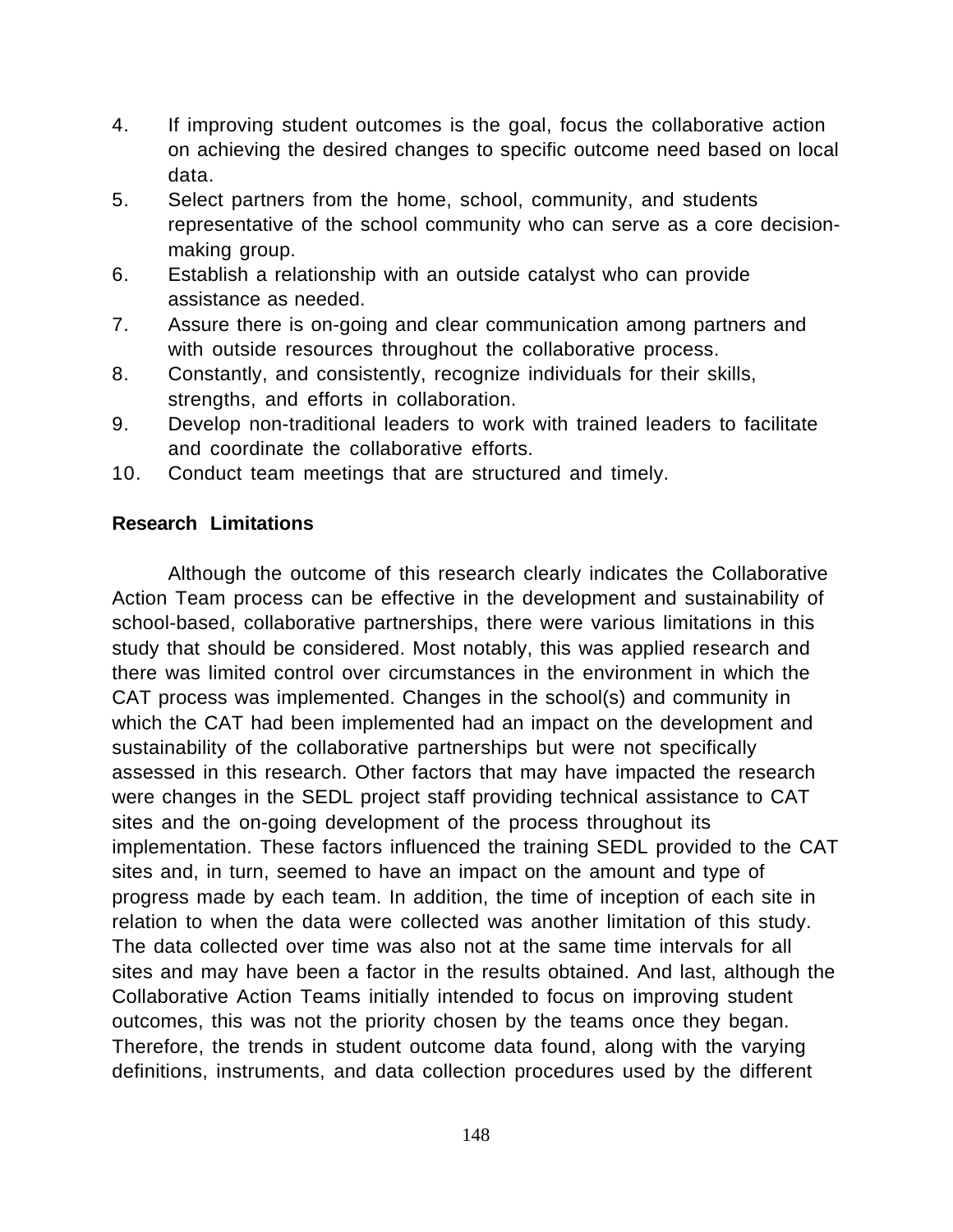school systems, presented issues for validity and generalizability of these results.

#### **Significance of the Research**

This study fills a gap in the literature and practice that has existed for many years. There is limited empirical knowledge on collaborative efforts between schools, families, and communities, particularly as it relates to student success. Even less is known longitudinally about changes in the implementation of collaborative processes. The results of this research indicates that the Collaborative Action Team process is a school-based, collaborative process that can be implemented across a variety of settings to develop and sustain collaborative partnerships to improve student success. The process includes specific activities the school, family, community, and students can engage in to be equal partners in decision-making and policy change within the educational system and community-at-large. More broadly, this collaborative process seems applicable to a variety of fields in which collaboration is seen as one solution to the multifaceted problems facing our society today.

#### **Conclusion**

Further research is needed to determine more about the sustainability and impact of school-based, collaborative partnerships. In particular, "How long can these partnerships be sustained?" "What form does the collaboration take once SEDL (the outside catalyst) is no longer involved?" "How long would it take for continual improvement in student outcomes to occur as a result of the implementation of a school-based, collaborative process, i.e., in achievement scores and attendance, graduation, and dropout rates improve?" "What other student and family success variables should be assessed?"

However, this study clearly indicates that the development of schoolbased, collaborative partnerships can be a successful and effective way to improve results for students and families in a school community. Establishing a core team of representative partners that work together collaboratively to make decisions and achieve goals can be attained with time, the commitment and support of diverse individuals from the school community, and a structured process. Implementation of the Collaborative Action Team process provides one means by which this can be achieved and sustained.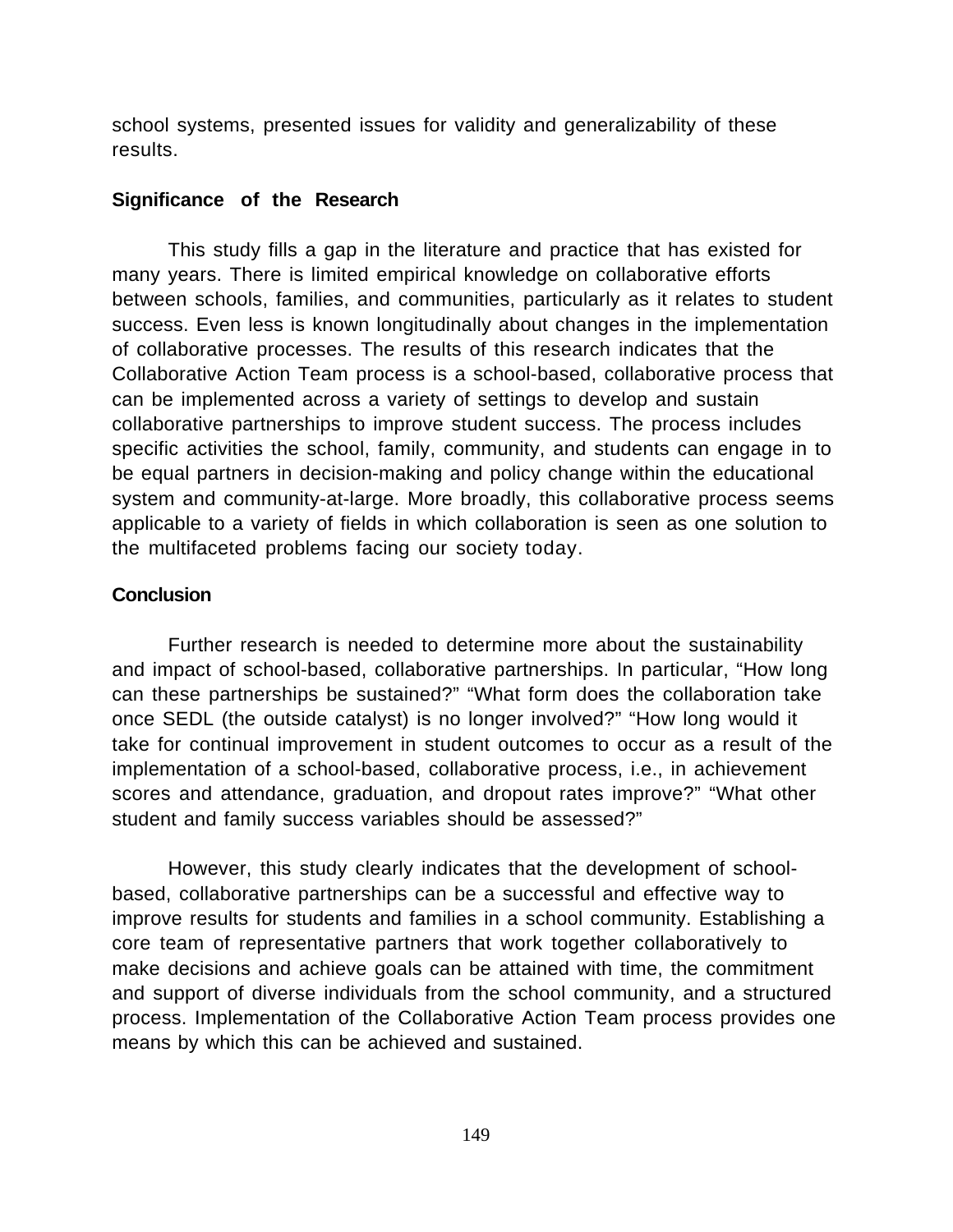#### **References**

Corbett, H. D., Wilson, B., & Webb, J. (1996). Visible differences and unseen commonalities: Viewing students as the connections between schools and communities. In J. G. Cibulka & W. J. Kritek (Eds.), Coordination among schools, families, and communities: Prospects for educational reform, pp. 27- 48. Albany, NY: State University of New York Press.

Crowson, R. L., & Boyd, W. L. (1996). Structures and strategies: Toward an understanding of alternative models for coordinated children's services. In J. G. Cibulka & W. J. Kritek (Eds.), Coordination among schools, families, and communities: Prospects for educational reform, pp. 137-169. Albany, NY: State University of New York Press.

CTB/McGraw-Hill. (1996). Comprehensive Tests of Basic Skills, Fifth Edition/Terra Nova Plus. Lake Forest, IL: Macmillan/McGraw-Hill School Publishing Company.

CTB MacMillan/McGraw-Hill. (1992). California Achievement Test, Fifth Edition. Lake Forest, IL: MacMillan/McGraw-Hill School Publishing Company.

Delpit, L. (1995). Other people's children: Cultural conflict in the classroom. New York: The New Press.

Eber, L., & Rolf, K. (1998). Education's role in the system of care: Student/family outcomes and applying wraparound approaches in schools: Evaluating training and technical assistance activities. In C. Liberton, K. Kutash & R. M. Friedman (Eds.). The 10th Annual Conference, A System of Care for Children's Mental Health: Expanding the Research Base (February 23 to February 26, 1997) (pp. 175-180), Tampa, FL: University of South Florida, Louis de la Parte Florida Mental Health Institute, Research and Training Center for Children's Mental Health.

Fox, T. J., & Williams, W. (1991). Implementing best practices for all students in local schools: Inclusion of all students through family and community involvement, and the use of school planning teams and individual student planning teams. Burlington, VT: University of Vermont, University Affiliated Program of Vermont.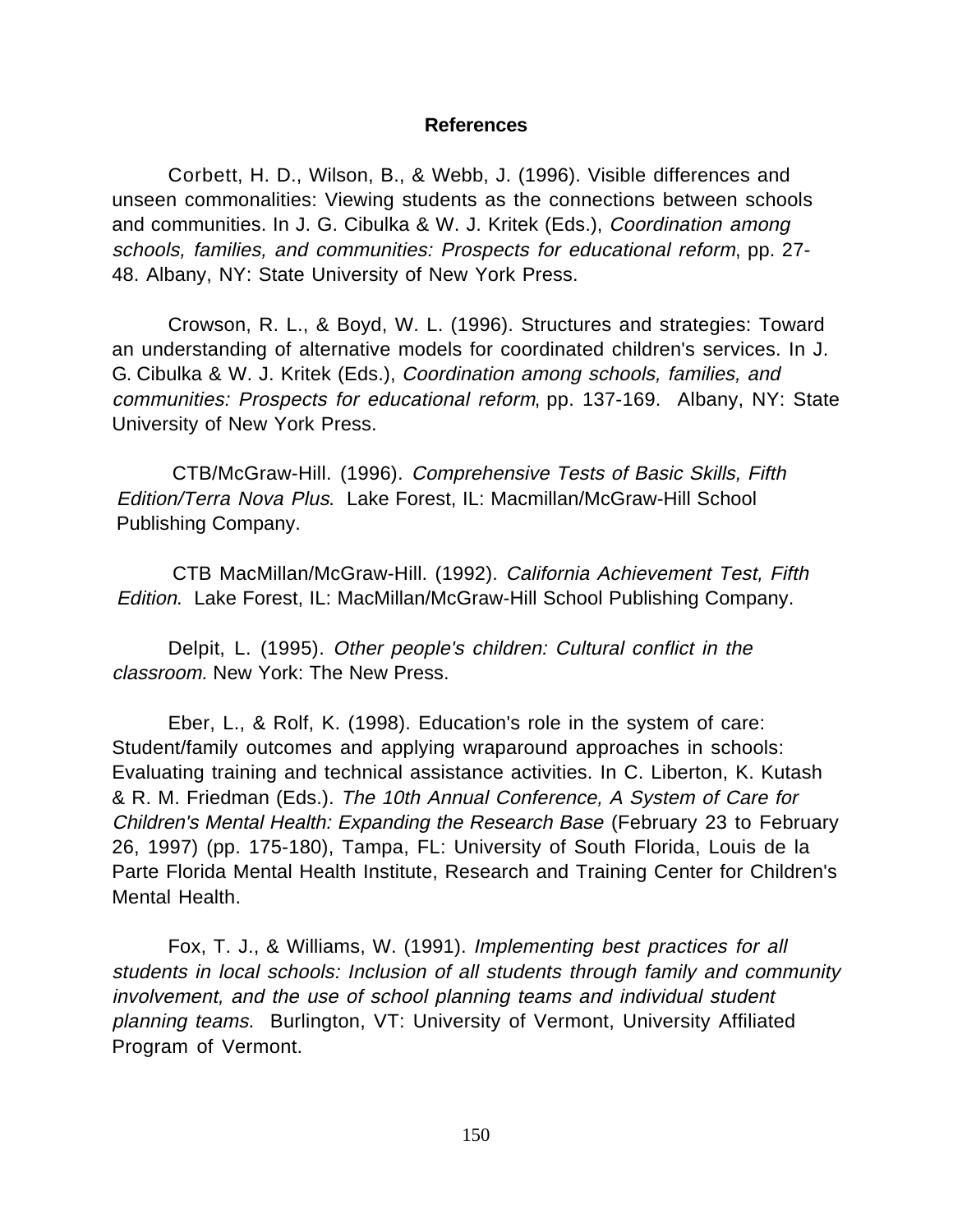Heath, S. B., & McLaughlin, M. W. (1996). The best of both worlds: Connecting schools and community youth organizations for all-day, all-year learning. In J. G. Cibulka & W. J. Kritek (Eds.), Coordination among schools, families, and communities: Prospects for educational reform (pp.69-93). Albany, NY: State University of New York Press.

Hieronymus, A. N., Hoover, H. D., Oberley, K. R., Cantor, N. K., Frisbie, D. A., Dunbar, S. B., Lewis, J. C., and Lindquist, E. F. (1996). The Iowa Tests of Basic Skills. Itasca, IL: Riverside Publishing Company.

Himmelman, A. T. (1992). Communities Working Collaboratively for a Change. Minneapolis, MN: Himmelman Consulting Group.

Hord, S. M. (1992). Facilitative leadership: The imperative for change. Austin, TX: Southwest Educational Development Laboratory.

Kagan, S. L. (1991). United We Stand: Collaboration for child care and early education. New York: Teachers College Press.

Kagan, S. L., & Pritchard, E. (1996). Linking services for children and families: Past legacy, future possibilities. In E. F. Zigler & S. L. Kagan (Eds.), Children, families, and government: Preparing for the twenty-first century (pp. 378-393). New York: Cambridge University Press.

Kagel, S., & Routh, D. (1993). Implementing collaborative services: New challenges for practitioners and experts in reform. Journal of Education Policy, 8, 121-134.

Kirst, M. W. (1991). Improving children's services. Phi Delta Kappan, 72, 615-618.

Kritek, W. J. (1996). Introduction. In J. G. Cibulka & W. J. Kritek (Eds.), Coordination among schools, families, and communities: Prospects for educational reform (pp.ix-xxv). Albany, NY: State University of New York Press. Albany, NY: State University of New York Press.

Lourie, I. (1994). Principles of local system development for children, adolescents and their families. Chicago, IL: Kaleidoscope.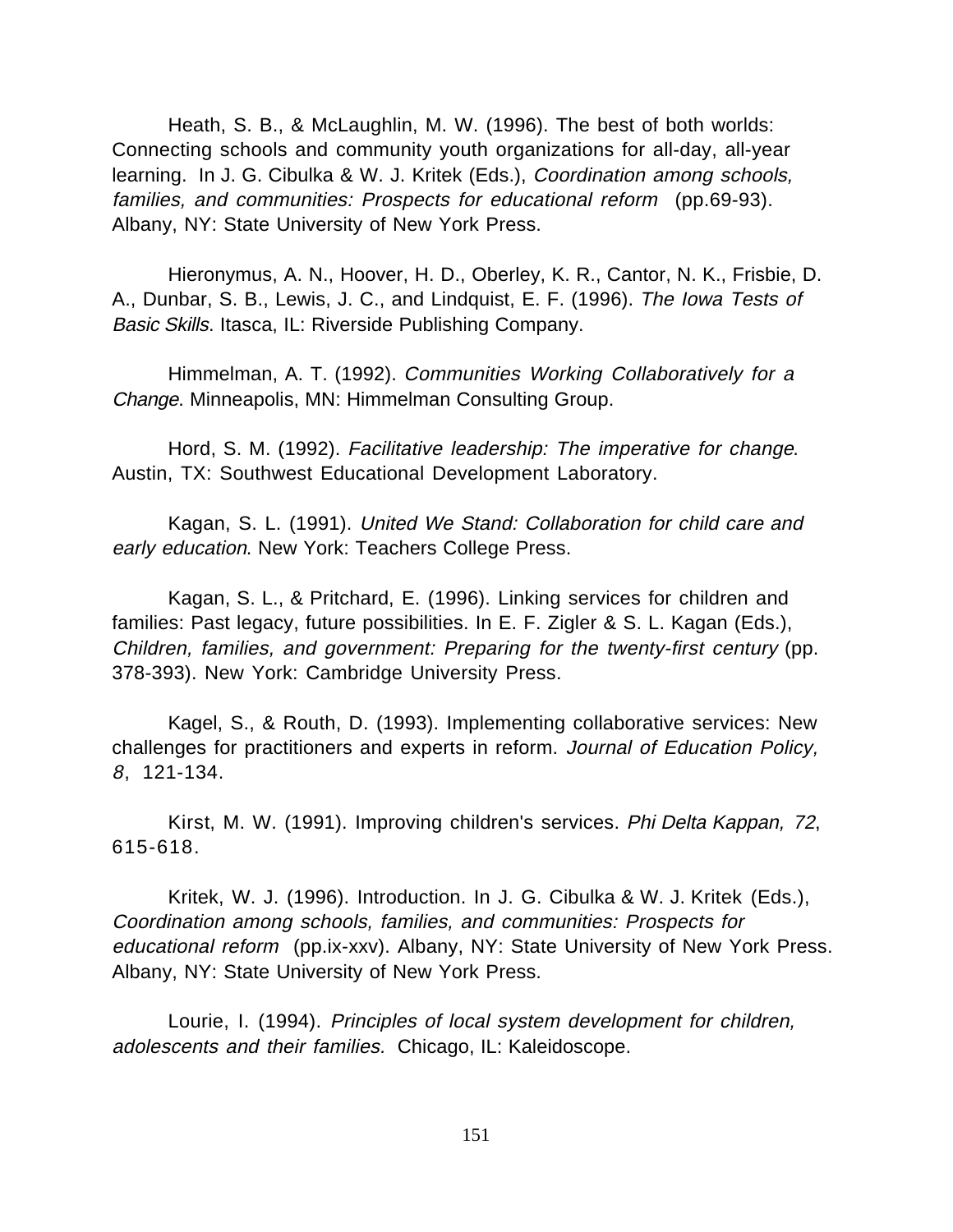Mattesich, P. W., & Monsey, B. R. (1992). Collaboration: What makes it work: A review of research literature on factors influencing successful collaboration. St. Paul, MN: Amherst H. Wilder Foundation.

Oklahoma State Board of Education. (1996). Oklahoma Core Curriculum Test, Priority Academic Student Skills. San Antonio, TX: Harcourt Brace Educational Measurement.

Payzant, T. W. (1992). New beginnings in San Diego: Developing a strategy for interagency collaboration. Phi Delta Kappan, 74, 139-146.

Pryor, E., & Church, B. (1995). Family-school partnerships for the 21st century. Reading and Writing Quarterly Overcoming Learning Difficulties, 11, 297-303.

Schorr, L.B. (1997). Common purpose: Strengthening families and neighborhoods to rebuild America. New York: Anchor Doubleday.

Texas Education Agency. (1990). Texas Assessment of Academic Skills. San Antonio, TX: Harcourt Brace Educational Measurement.

The Psychological Corporation. (1996). Stanford Achievement Test, Ninth Edition. San Antonio, TX: Harcourt Brace Educational Measurement.

U.S. Census Bureau. (1995). Population profile of the United States, 1995. Washington, D.C.: U.S. Department of Commerce.

U.S. Department of Education. (1996). Putting the pieces together: Comprehensive school-linked strategies for children and families. Washington, D.C.: U.S. Department of Education, U.S. Government Printing Office.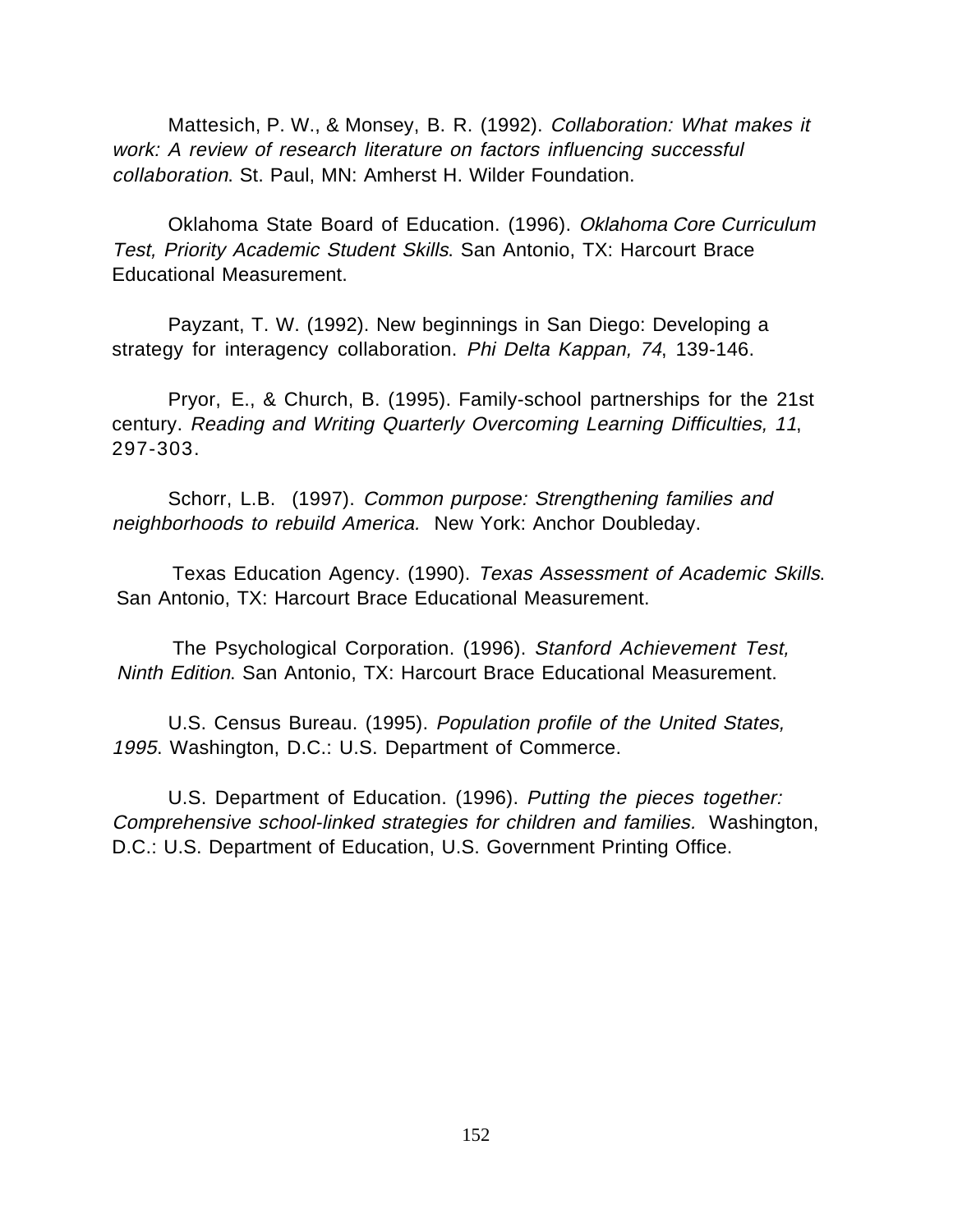**Appendix A**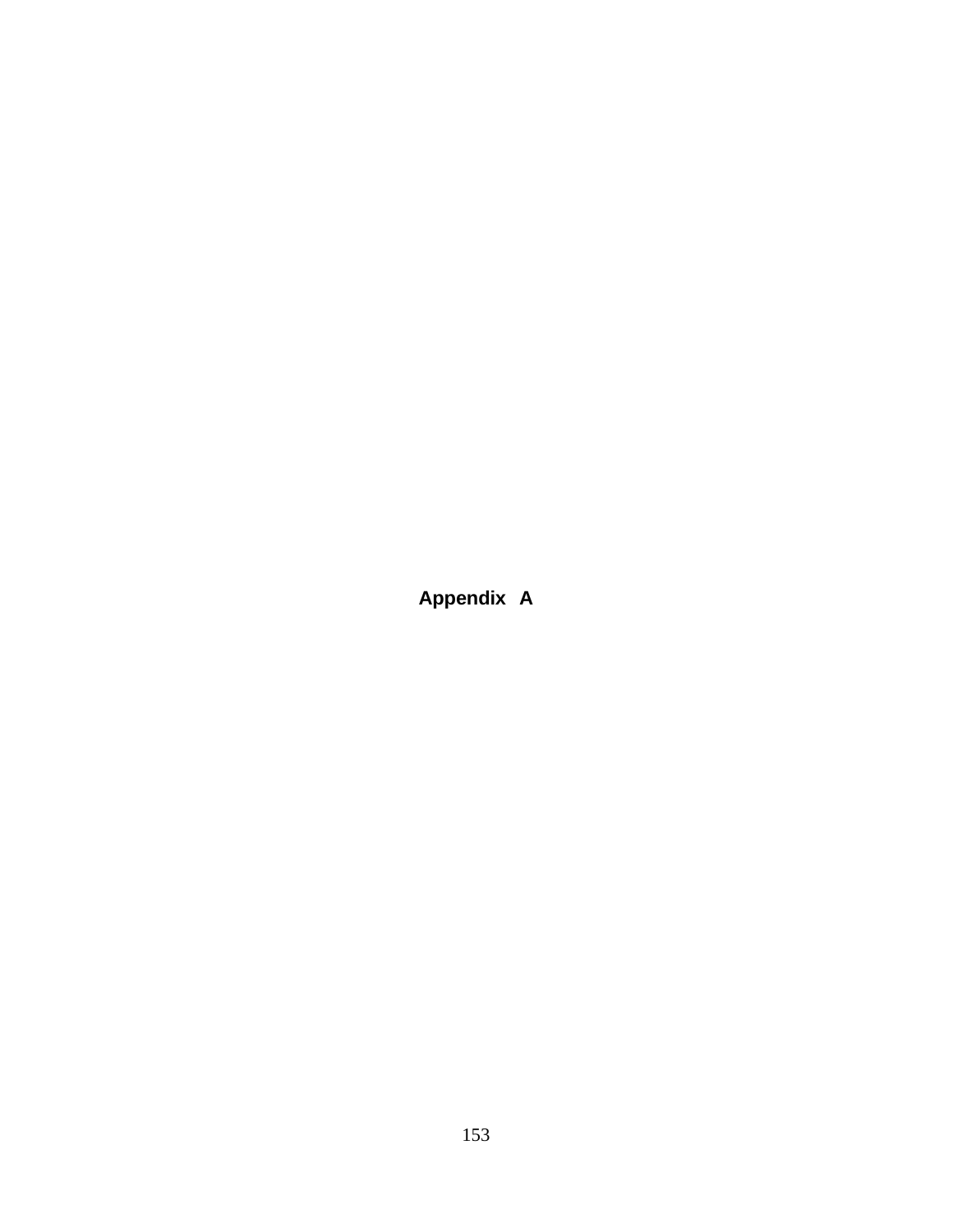#### **Comprehensive Action Team Development-Project**

*A project of Southwest Educational Development Laboratory*

#### **APPLICATION FORM – Cohort 1**

This application form is intended to serve two purposes: (1) to obtain information that will allow SEDL to **confirm** the appropriateness of your, partnership as a site for the Comprehensive Action Team (CAT) Development Project, and (2) to provide information that will allow SEDL to tailor the development process to the conditions of your school community as a CAT site. With this in mind, please read the entire application before answering the questions.

#### **Site identification and description**

| Name of site:              |     |            |  |
|----------------------------|-----|------------|--|
| Contact person:            |     |            |  |
| <i>Address:</i>            |     |            |  |
| Telephone numbers: Office: | Fax | $E$ -Mail: |  |

One component of this project is the inclusion of teacher educators as members of each initial CAT site. Therefore, SEDL needs to contact someone from your school or school district who would have information about preservice teacher training in your school or district. Whom do you suggest we contact?

| <b>Name and Position Title:</b> |  |
|---------------------------------|--|
| Phone:                          |  |

Which of the following characteristics describe your site? (Check each response that applies.)

| $\_U$ rban | Mississippi Delta region  | Indian Nations presence/region |
|------------|---------------------------|--------------------------------|
| $_Rural$   | U.S./Mexico border region |                                |

#### **Partnership experience**

- 1. Has this site been either one of the Home, School, Community Partnership sites of SEDL's previous partnership project or part of a similar partnership effort? *\_\_\_Yes* \_\_\_*No*
- 2. Describe the partnership's membership.

*Total number of partners* \_\_\_\_\_\_\_

*Number of parents or family members involved \_\_\_\_\_*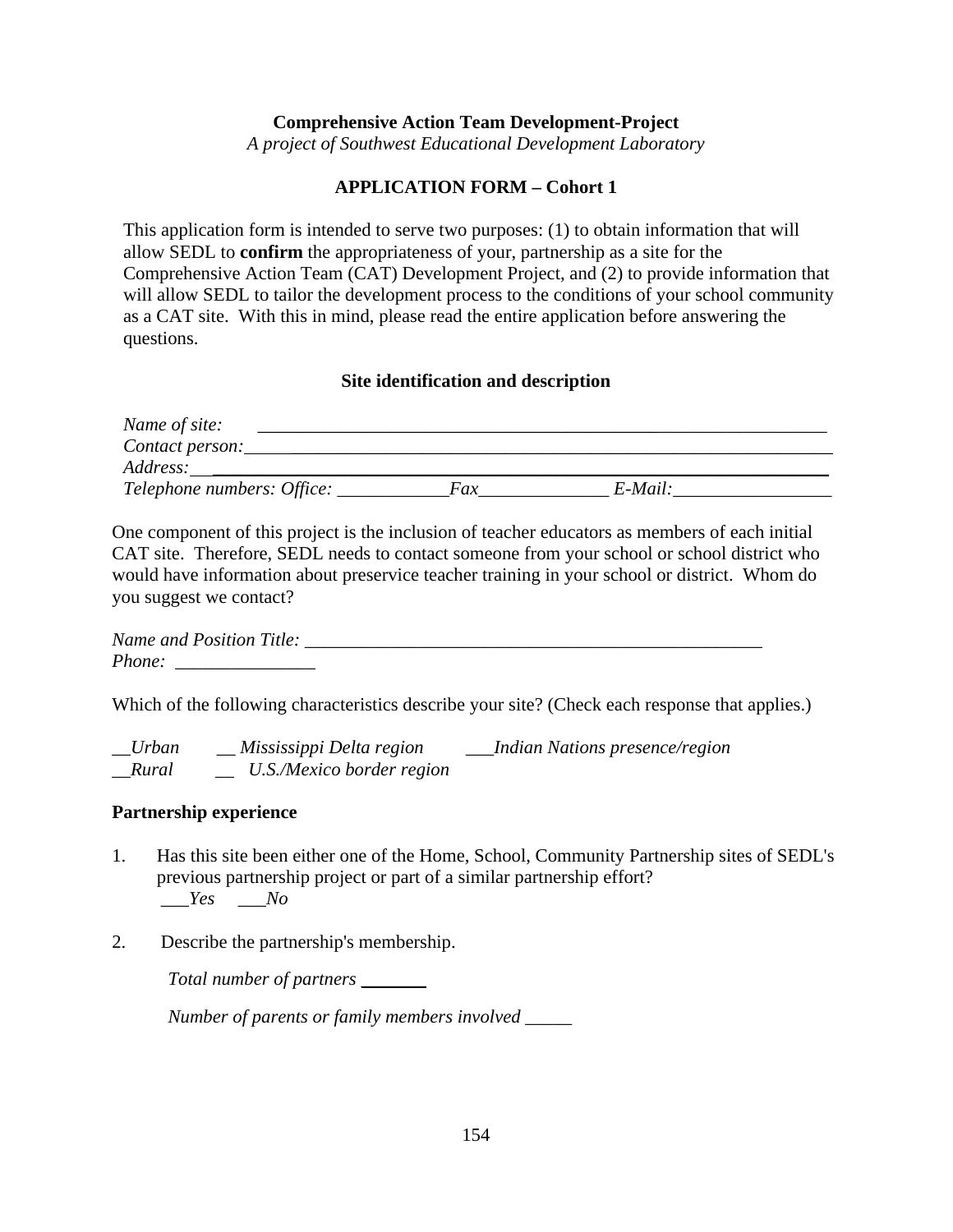List of community agencies or representatives involved:

#### **Additional membership information**

 $\mathfrak{Z}$ . What are the current activities of the partnership?

How does the partnership select projects?  $\overline{4}$ .

5. Who is responsible for planning projects? (Please indicate the number of family, community, and school members involved in project planning.)

and the control of the control of the control of the control of the control of the control of the control of the

6. How is leadership shared to conduct the business of the partnership?

7. How often does the partnership meet? And how many people generally attend meetings?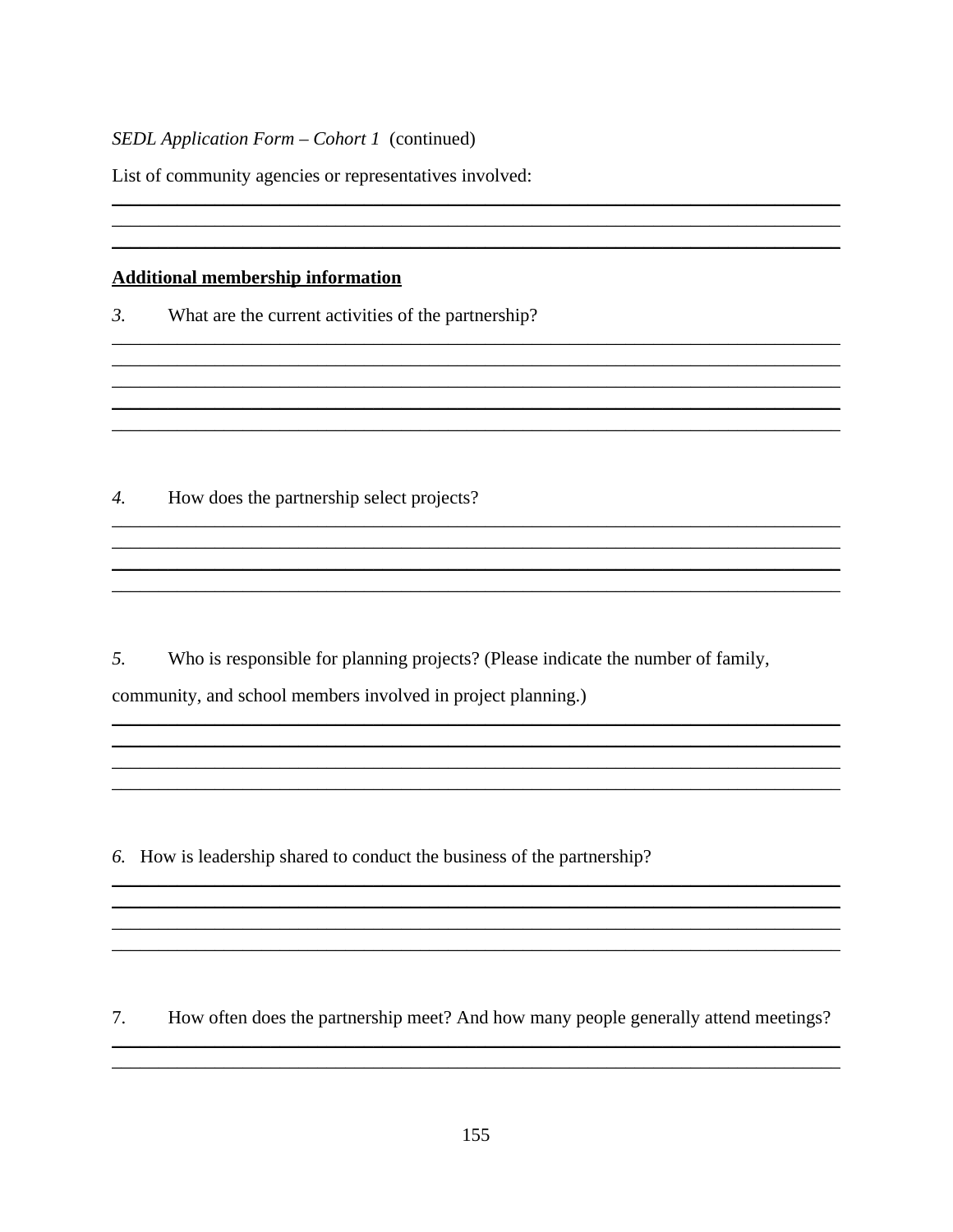#### **Additional current efforts**

- 8. Does your school(s) have Title I programs? \_\_\_Yes \_\_\_No
- 9. Is your school district engaged in a systemic reform effort? \_\_\_ Yes \_\_\_ No

If so, briefly describe the focus and programs of that reform effort.

 $10<sub>l</sub>$ What parent groups and/or parent programs exist at your school(s)? Briefly describe each.

11. Describe efforts your school(s) has (have) made in providing learning experiences that build upon students, previous experiences.

12. SEDL has a commitment to focus on key issues common to school communities.

Please list below those key issues that have been identified in your school community.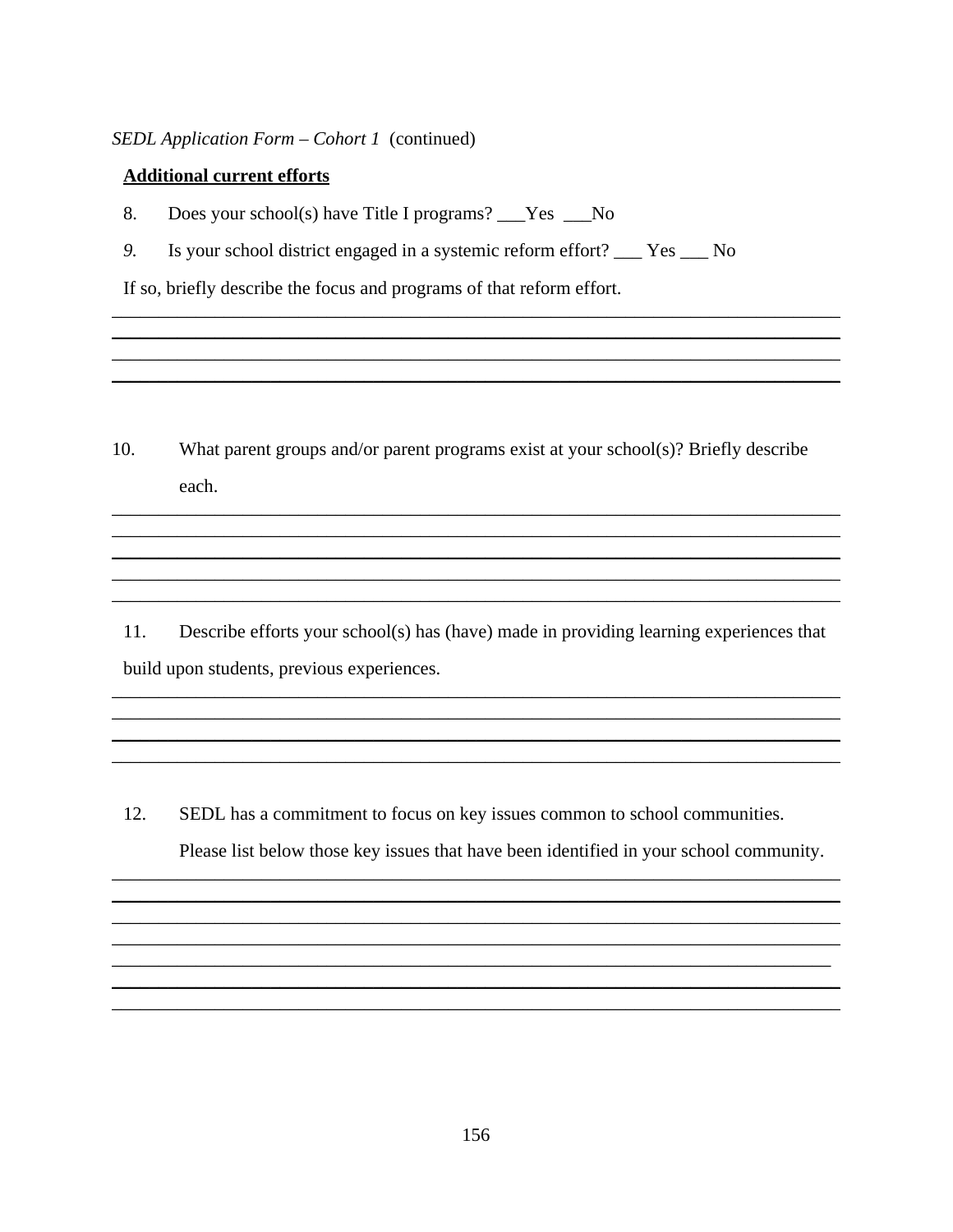# **Partnership commitment**

SEDL's project requires that each CAT site make certain commitments. Is your partnership able to commit to the following?

| Yes No | To work collaboratively with SEDL to address<br>issues of your school community and provide<br>feedback for SEDL's project. |
|--------|-----------------------------------------------------------------------------------------------------------------------------|
| Yes No | To facilitate the development of family-focused,<br>student-centered comprehensive services.                                |
| Yes No | To participate in a long term effort (up to 5 years).                                                                       |
| Yes No | To participate in a network of CAT sites using<br>available technology and other appropriate<br>communication strategies.   |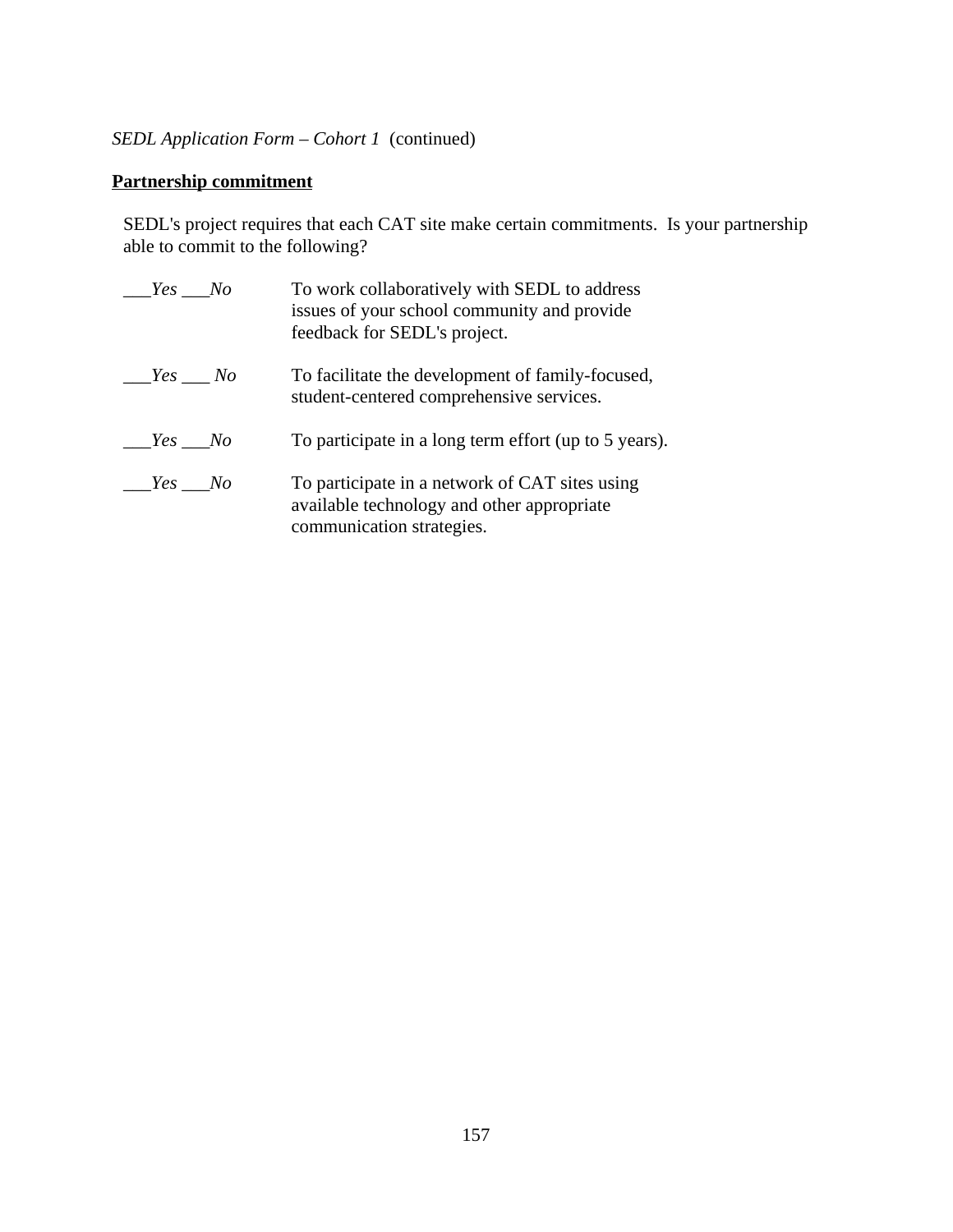# **Comprehensive Action Team Development Project**

A Project of Southwest Educational Development Laboratory (SEDL)

# **APPLICATION FORM – Cohort 2**

This application is intended to obtain information that will assist SEDL in the selection of sites for the Comprehensive Action Team (CAT) Development Project. SEDL will provide technical assistance to the sites in the form of monthly visits during the first year, regular consultations, and various training sessions.

SEDL is looking for sites that can demonstrate the following commitments:

- Fully include families, community representatives and school representatives as equal partners.
- Include students as full partners where middle schools and high schools are part of the partnership.
- Participate in developing a CAT in your community for the next three years.
- Build a partnership that will address the major concerns in your community.
- Use consensus decision-making and shared leadership throughout the CAT development process.

#### **Completion of Application Form**

- Include representatives of home, school, and community in filling out this form.
- Answer all questions completely.
- Read the entire application and discuss it as a group before answering the questions.
- Call the SEDL staff member who has been in contact with you to discuss any questions or uncertainties that may arise in completing this form.

# **The deadline for returning this form to SEDL office is Thursday, January 22, 1998**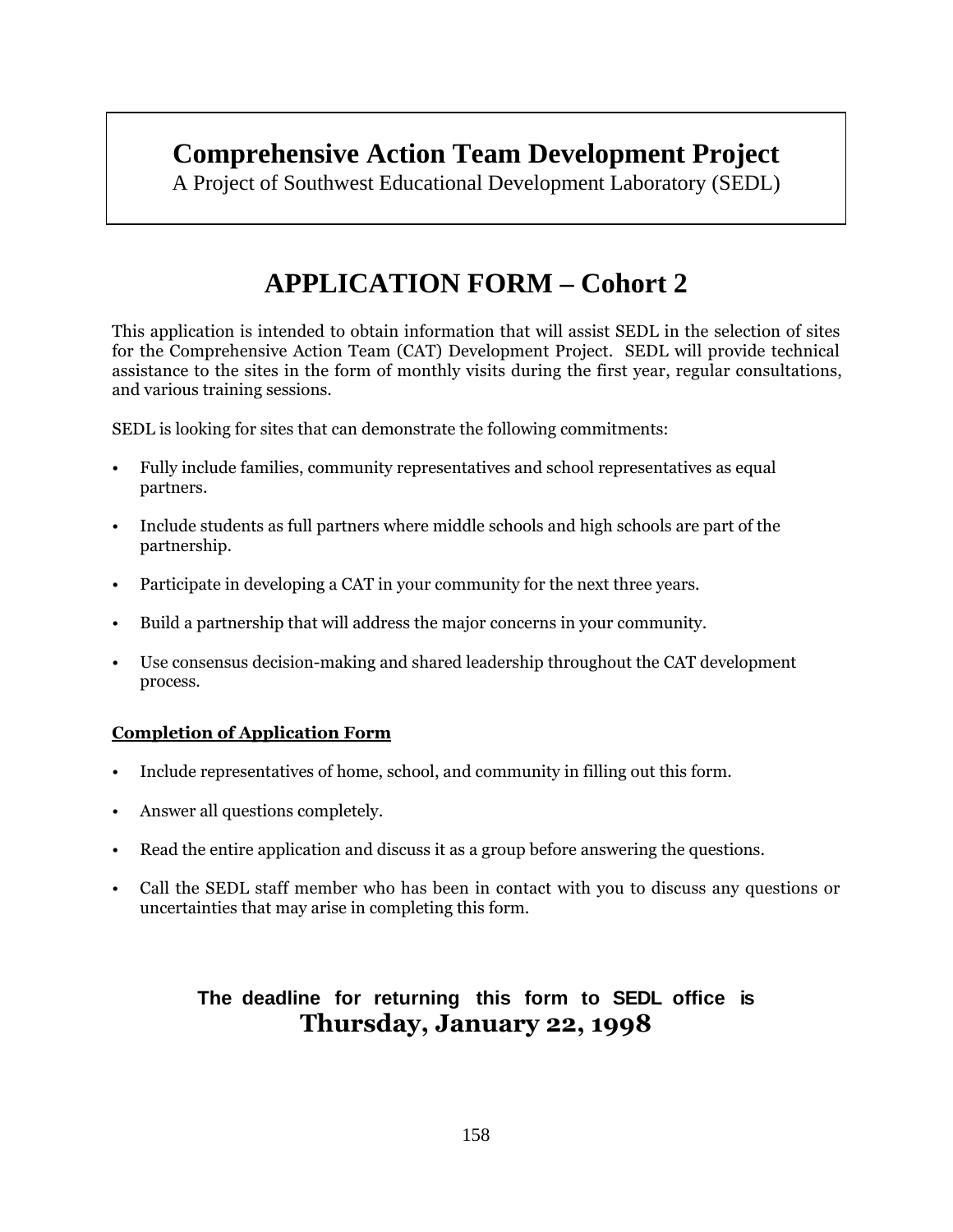# Section I - Site Identification and Description

1. List key persons who are expected to be part of the CAT. This list should be as diverse as possible.

|                               | Name | Title | School                          |
|-------------------------------|------|-------|---------------------------------|
| <b>School Representatives</b> |      |       |                                 |
|                               |      |       |                                 |
|                               |      |       |                                 |
|                               |      |       |                                 |
|                               |      |       |                                 |
|                               |      |       |                                 |
|                               |      |       |                                 |
|                               |      |       |                                 |
|                               | Name | Title | Organization                    |
| Community Reps.               |      |       |                                 |
|                               |      |       |                                 |
|                               |      |       |                                 |
|                               |      |       |                                 |
|                               |      |       |                                 |
|                               |      |       |                                 |
|                               |      |       |                                 |
|                               |      |       |                                 |
| Home Representatives          | Name |       | School(s) Their Children Attend |
| (parents/family)              |      |       |                                 |
|                               |      |       |                                 |
|                               |      |       |                                 |
|                               |      |       |                                 |
|                               |      |       |                                 |
|                               |      |       |                                 |
|                               |      |       |                                 |

NOTE: Use asterisks \* to indicate which persons are involved in completing this application.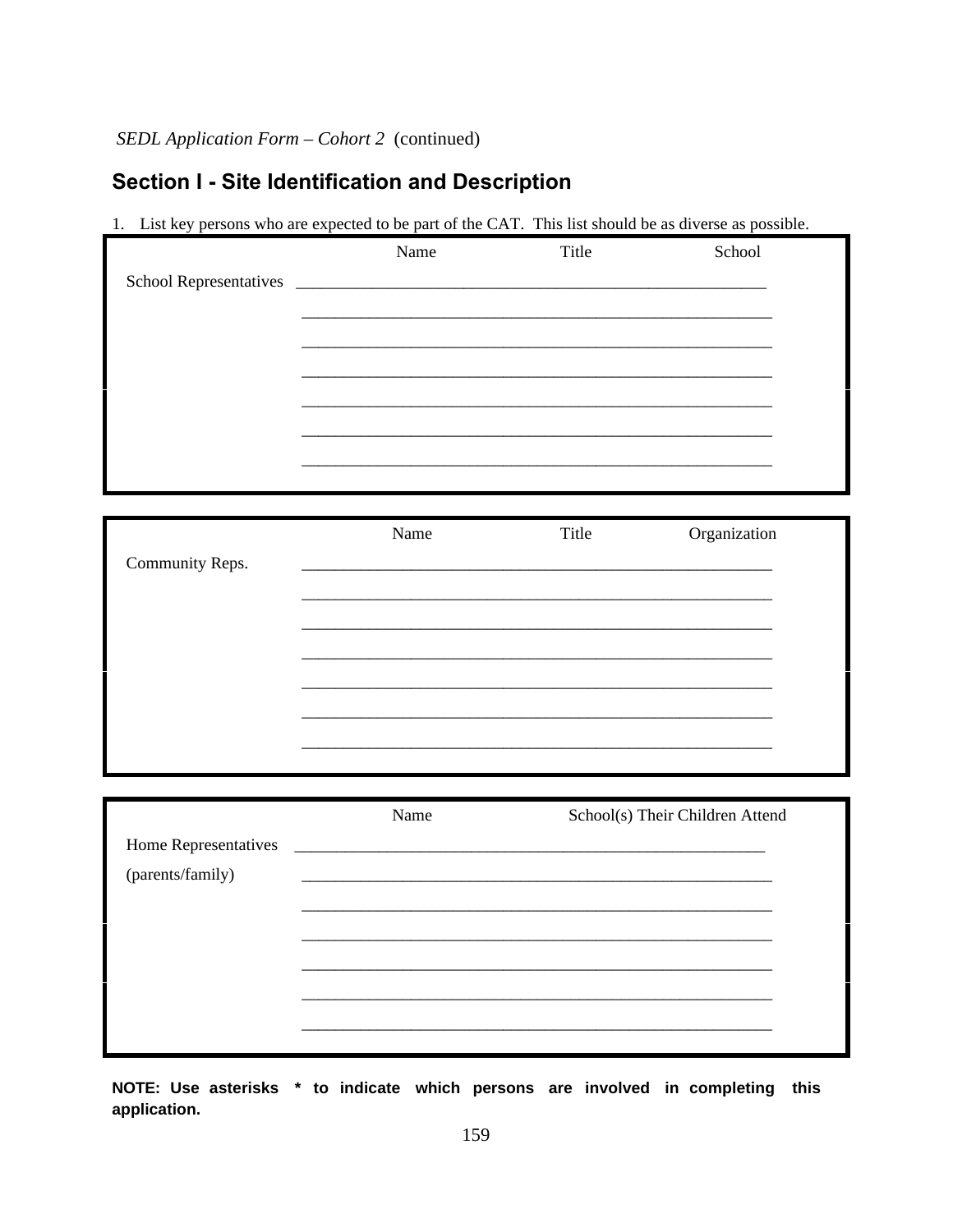|    | Office $(\_\_)$ Fax $(\_\_)$<br>Phone numbers:                                                    |  |  |  |  |  |  |  |
|----|---------------------------------------------------------------------------------------------------|--|--|--|--|--|--|--|
|    |                                                                                                   |  |  |  |  |  |  |  |
| 2. | Which of the following characteristics describe your site. (Check each response that applies.)    |  |  |  |  |  |  |  |
|    | _____ Indian Nations presence<br>$\frac{1}{\sqrt{1-\frac{1}{2}}}$ Urban<br>_____ Inner City Urban |  |  |  |  |  |  |  |
|    | ___ Mississippi Delta region<br>___ Rural<br>Colonias presence                                    |  |  |  |  |  |  |  |
|    | ____ US/Mexico border region<br>___ Suburban                                                      |  |  |  |  |  |  |  |
| 3. | What is the name of the school district where this proposed CAT will be located?                  |  |  |  |  |  |  |  |
| 4. | What percentage of the student population receives free or reduced lunches? ____ %                |  |  |  |  |  |  |  |
| 5. |                                                                                                   |  |  |  |  |  |  |  |
|    | Briefly describe the focus of these efforts.                                                      |  |  |  |  |  |  |  |
|    |                                                                                                   |  |  |  |  |  |  |  |
|    |                                                                                                   |  |  |  |  |  |  |  |
|    |                                                                                                   |  |  |  |  |  |  |  |
|    |                                                                                                   |  |  |  |  |  |  |  |
|    |                                                                                                   |  |  |  |  |  |  |  |
|    |                                                                                                   |  |  |  |  |  |  |  |
|    |                                                                                                   |  |  |  |  |  |  |  |
|    |                                                                                                   |  |  |  |  |  |  |  |
|    |                                                                                                   |  |  |  |  |  |  |  |
|    |                                                                                                   |  |  |  |  |  |  |  |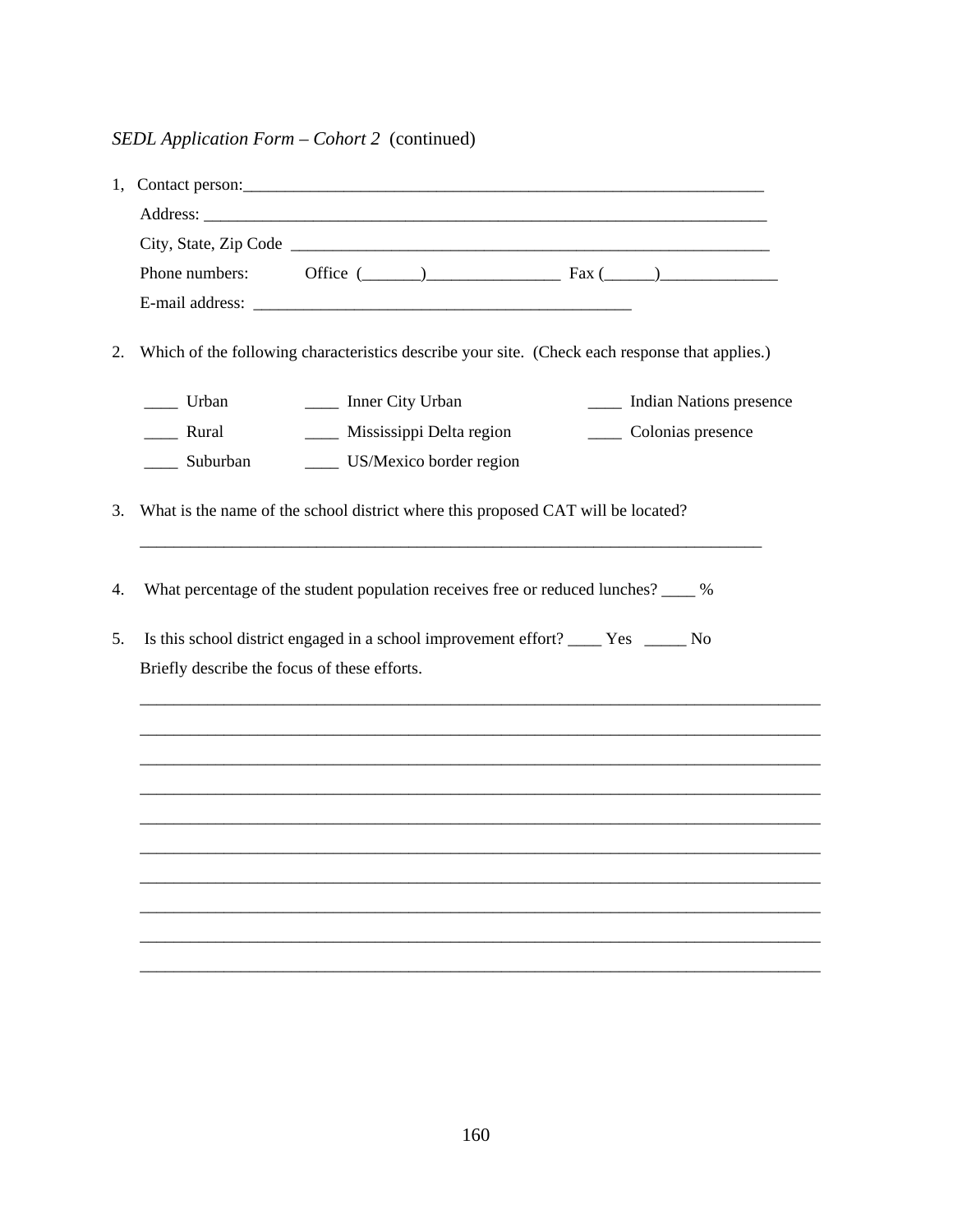6. How confident are you that your proposed CAT will be able to do each of the following?

|                                                                              | High | Some<br>Confidence Confidence | Little | N <sub>0</sub><br>Confidence |
|------------------------------------------------------------------------------|------|-------------------------------|--------|------------------------------|
| Confidence                                                                   |      |                               |        |                              |
| Put time and energy into the CAT community                                   |      | 3                             |        |                              |
| of home, school and community                                                |      | 3                             | 2      |                              |
| Include students as full members if secondary                                |      | 3                             | 2      |                              |
| schools are involved                                                         |      |                               |        |                              |
| Develop CAT that is self-reliant                                             | 4    | 3                             | 2      |                              |
| Deal with controversy as part of group work                                  | 4    | 3                             | 2      |                              |
| Actively develop leadership among CAT members                                | 4    | 3                             | 2      |                              |
| Share responsibility for CAT development with<br>all CAT members             | 4    | 3                             | 2      |                              |
| Secure space and provide supplies, postage, and<br>refreshments for meetings |      | 3                             | 2      |                              |

7. SEDL has a commitment to focus on the key issues that are common to many school communities. Please list below those key issues that have been identified in your school community.

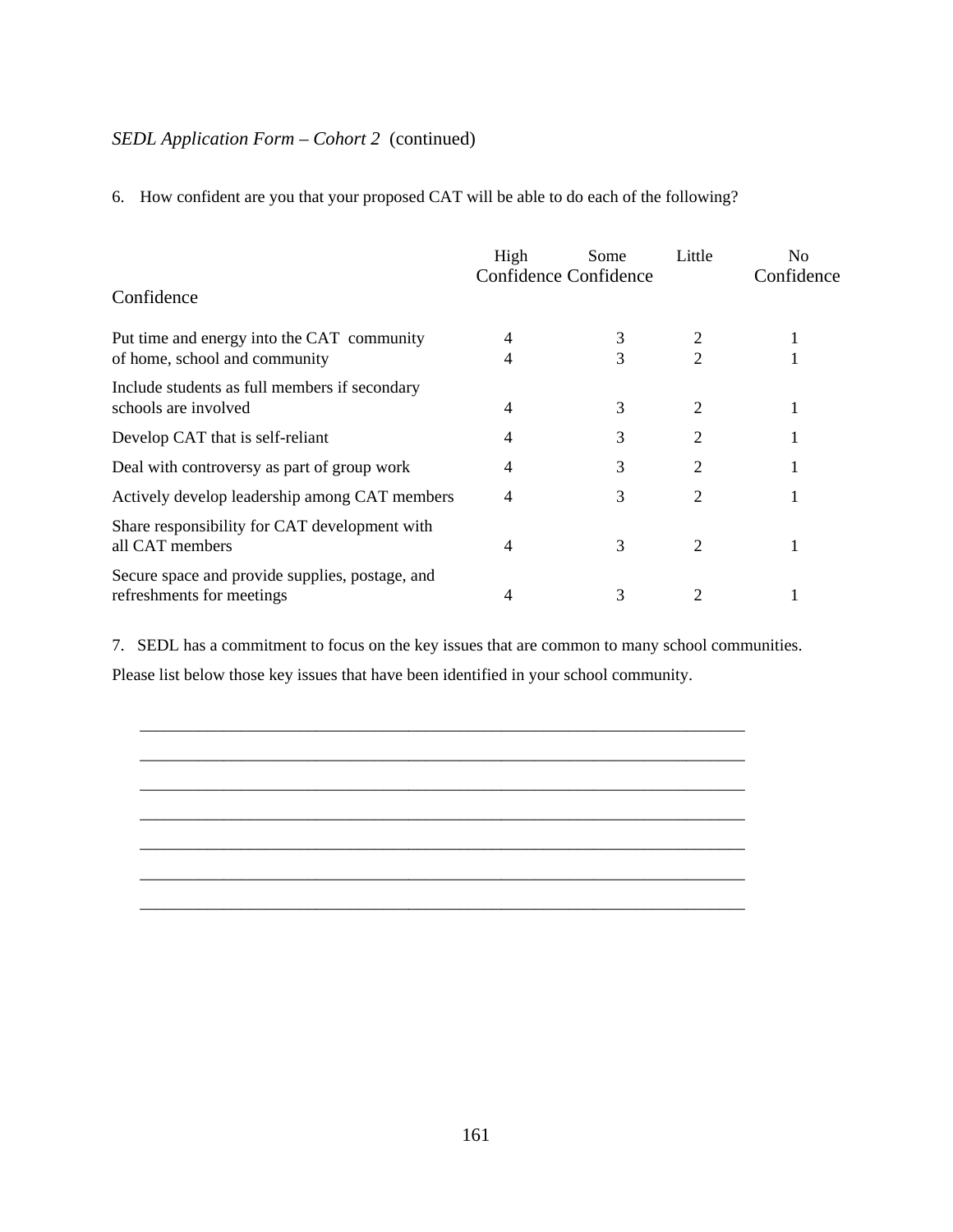# Section II - Partnership Experience

1. Has this group been part of a previous partnership or collaborative effort? \_\_\_ Yes \_\_\_ No If yes, list current or recent partnership experiences (if more than two, please copy this page and attach it to the application):

| Membership of partnership experience and the state of partnership experience and the state of the state of the state of the state of the state of the state of the state of the state of the state of the state of the state o |  |
|--------------------------------------------------------------------------------------------------------------------------------------------------------------------------------------------------------------------------------|--|
|                                                                                                                                                                                                                                |  |
|                                                                                                                                                                                                                                |  |
|                                                                                                                                                                                                                                |  |
|                                                                                                                                                                                                                                |  |
|                                                                                                                                                                                                                                |  |
|                                                                                                                                                                                                                                |  |
|                                                                                                                                                                                                                                |  |
|                                                                                                                                                                                                                                |  |
| Purpose of partnership #2                                                                                                                                                                                                      |  |
|                                                                                                                                                                                                                                |  |
|                                                                                                                                                                                                                                |  |
|                                                                                                                                                                                                                                |  |
|                                                                                                                                                                                                                                |  |
|                                                                                                                                                                                                                                |  |
|                                                                                                                                                                                                                                |  |
|                                                                                                                                                                                                                                |  |
|                                                                                                                                                                                                                                |  |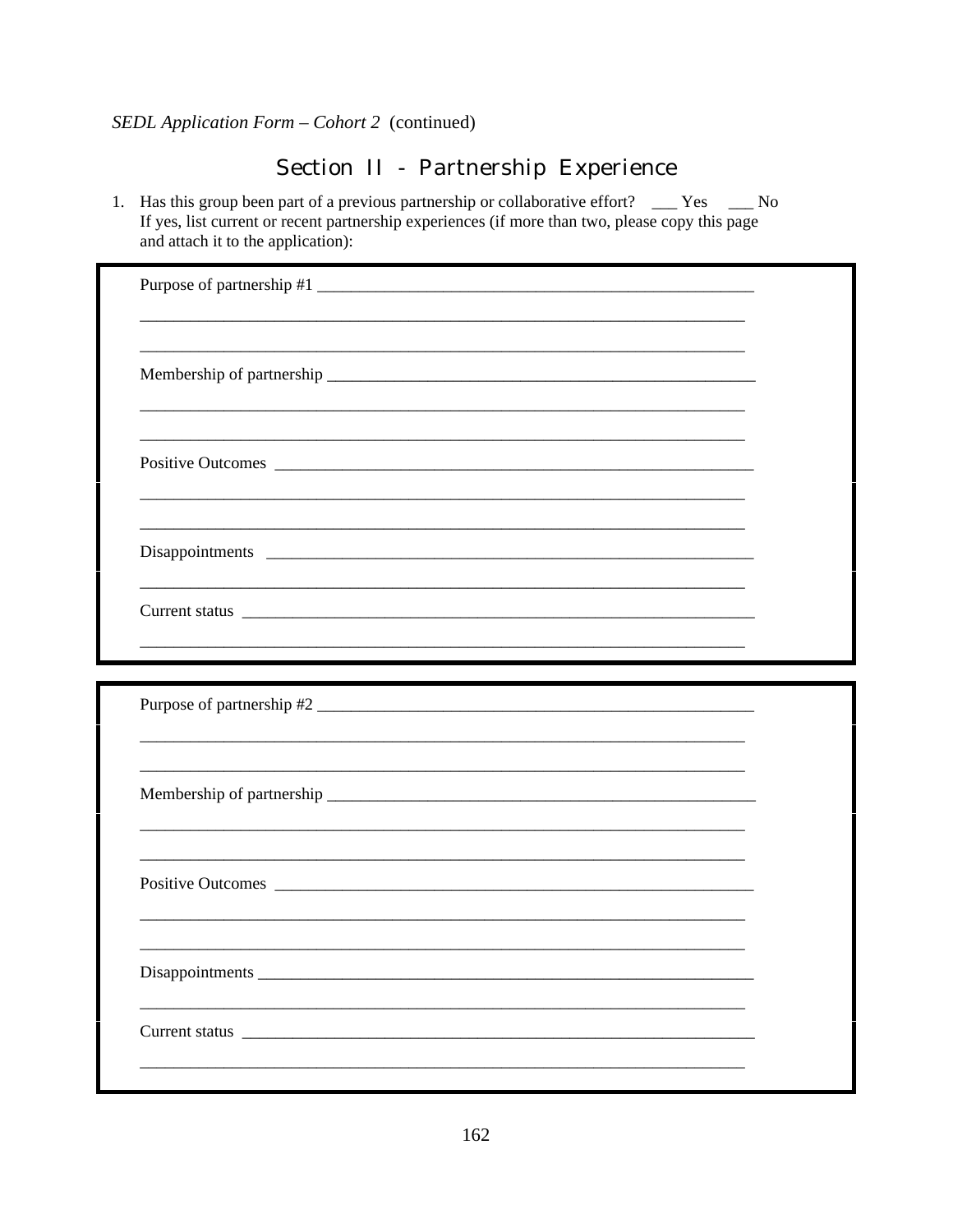2. Has the school district's central administration been involved in other partnerships?

\_\_\_\_\_\_\_\_\_\_\_\_\_\_\_\_\_\_\_\_\_\_\_\_\_\_\_\_\_\_\_\_\_\_\_\_\_\_\_\_\_\_\_\_\_\_\_\_\_\_\_\_\_\_\_\_\_\_\_\_\_\_\_\_\_\_\_\_\_\_\_\_

\_\_\_\_\_\_\_\_\_\_\_\_\_\_\_\_\_\_\_\_\_\_\_\_\_\_\_\_\_\_\_\_\_\_\_\_\_\_\_\_\_\_\_\_\_\_\_\_\_\_\_\_\_\_\_\_\_\_\_\_\_\_\_\_\_\_\_\_\_\_\_\_

```
____ Yes ____ No If yes, how has their support been demonstrated? ________________
```
# **Section III - Community Culture**

1. The climate in which a CAT is being developed directly affects its pace of development and its successes. In all communities, both positive and negative factors exist. To what extent do you feel the following factors exist in your community?

|                                                                            | Widespread     | Mostly | Not too Not at<br>Much | All      |
|----------------------------------------------------------------------------|----------------|--------|------------------------|----------|
| There is a deep commitment to nurturing children and youth                 | $\overline{4}$ | 3      | $\overline{2}$         | 1        |
| The business community actively supports civic efforts                     | $\overline{4}$ | 3      | $\overline{2}$         | $\bf{I}$ |
| Parents have a direct impact on school decisions                           | 4              | 3      | $\overline{2}$         |          |
| A particular religious institution dominates the community                 | $\overline{4}$ | 3      | $\overline{2}$         |          |
| All groups in the community are included in the decision-making<br>process | $\overline{4}$ | 3      | $\overline{2}$         | 1        |
| Health $\&$ social services are provided in the schools                    | $\overline{4}$ | 3      | $\overline{2}$         | 1        |
| People are open to learning new ways of doing things                       | 4              | 3      | $\overline{2}$         |          |
| Certain groups are excluded from positions of power and authority          | $\overline{4}$ | 3      | $\overline{2}$         |          |
| Many segments of the faith community are active in community<br>matters    | 4              | 3      | $\overline{2}$         |          |
| Business and civic leaders work with schools as equal partners             | 4              | 3      | $\overline{2}$         |          |

2. What parent involvement groups exist at your school(s)? Briefly describe each.

#### 3. What types of activities are parents involved with in your school(s). Briefly describe each.

\_\_\_\_\_\_\_\_\_\_\_\_\_\_\_\_\_\_\_\_\_\_\_\_\_\_\_\_\_\_\_\_\_\_\_\_\_\_\_\_\_\_\_\_\_\_\_\_\_\_\_\_\_\_\_\_\_\_\_\_\_\_\_\_\_\_\_\_\_\_\_\_

\_\_\_\_\_\_\_\_\_\_\_\_\_\_\_\_\_\_\_\_\_\_\_\_\_\_\_\_\_\_\_\_\_\_\_\_\_\_\_\_\_\_\_\_\_\_\_\_\_\_\_\_\_\_\_\_\_\_\_\_\_\_\_\_\_\_\_\_\_\_\_\_

\_\_\_\_\_\_\_\_\_\_\_\_\_\_\_\_\_\_\_\_\_\_\_\_\_\_\_\_\_\_\_\_\_\_\_\_\_\_\_\_\_\_\_\_\_\_\_\_\_\_\_\_\_\_\_\_\_\_\_\_\_\_\_\_\_\_\_\_\_\_\_\_

\_\_\_\_\_\_\_\_\_\_\_\_\_\_\_\_\_\_\_\_\_\_\_\_\_\_\_\_\_\_\_\_\_\_\_\_\_\_\_\_\_\_\_\_\_\_\_\_\_\_\_\_\_\_\_\_\_\_\_\_\_\_\_\_\_\_\_\_\_\_\_\_

\_\_\_\_\_\_\_\_\_\_\_\_\_\_\_\_\_\_\_\_\_\_\_\_\_\_\_\_\_\_\_\_\_\_\_\_\_\_\_\_\_\_\_\_\_\_\_\_\_\_\_\_\_\_\_\_\_\_\_\_\_\_\_\_\_\_\_\_\_\_\_\_

\_\_\_\_\_\_\_\_\_\_\_\_\_\_\_\_\_\_\_\_\_\_\_\_\_\_\_\_\_\_\_\_\_\_\_\_\_\_\_\_\_\_\_\_\_\_\_\_\_\_\_\_\_\_\_\_\_\_\_\_\_\_\_\_\_\_\_\_\_\_\_\_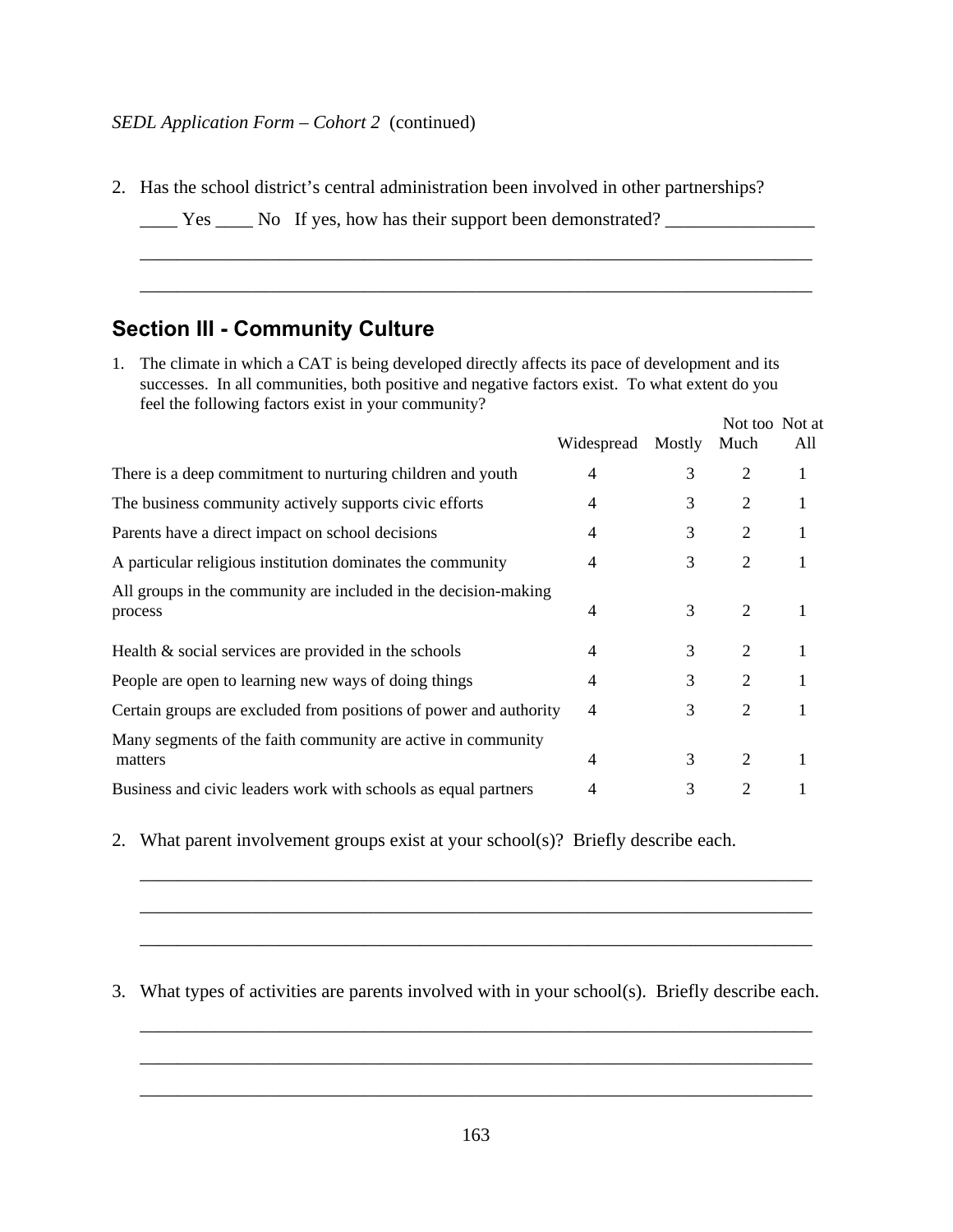# Section IV - School District Commitment

|    | 1. Previous CAT projects have illustrated the importance of commitment and support from the<br>school district's central administration. If you have an existing partnership, is your district<br>superintendent supportive of this effort?  |                                                                    |                                                                                                     |
|----|----------------------------------------------------------------------------------------------------------------------------------------------------------------------------------------------------------------------------------------------|--------------------------------------------------------------------|-----------------------------------------------------------------------------------------------------|
|    | No If yes, how has this support been demonstrated?<br>Yes                                                                                                                                                                                    |                                                                    |                                                                                                     |
|    |                                                                                                                                                                                                                                              |                                                                    |                                                                                                     |
| 1. | Does the proposed partnership have the support of the school district's superintendent?<br>$\rule{1em}{0.15mm}$ Yes $\rule{1em}{0.15mm}$ No                                                                                                  |                                                                    |                                                                                                     |
|    | If no, please explain $\frac{1}{\sqrt{1-\frac{1}{2}}\left(\frac{1}{2}-\frac{1}{2}\right)}$                                                                                                                                                   |                                                                    |                                                                                                     |
| 3. | Is this school district willing and able to commit to the following:<br>providing representation at meetings                                                                                                                                 | $\mathbf{Yes}$                                                     | $\frac{N_0}{N_0}$                                                                                   |
|    | maintaining communication with the people organizing this CAT<br>participating in activities or events supported by the CAT<br>providing or arranging a place for the CAT to meet<br>providing or arranging for refreshments at CAT meetings | $\frac{1}{1}$ Yes<br>Yes<br>$\frac{1}{1}$ Yes<br>$\frac{\ }{}$ Yes | $\frac{1}{\sqrt{1-\frac{1}{2}}}$ No<br>$\frac{1}{\sqrt{1-\frac{1}{2}}}$ No<br>N <sub>o</sub><br>No. |
|    |                                                                                                                                                                                                                                              |                                                                    |                                                                                                     |

One component of this project is the inclusion of teacher educators who will commit time as active members of each CAT site. Therefore, SEDL needs to contact someone from your school or school district who would have information about pre-service teacher training in your school or district. Who do you suggest we contact?

| Name | . <b>.</b><br>Position.<br><sup>1tle</sup> | Phone<br> umber |
|------|--------------------------------------------|-----------------|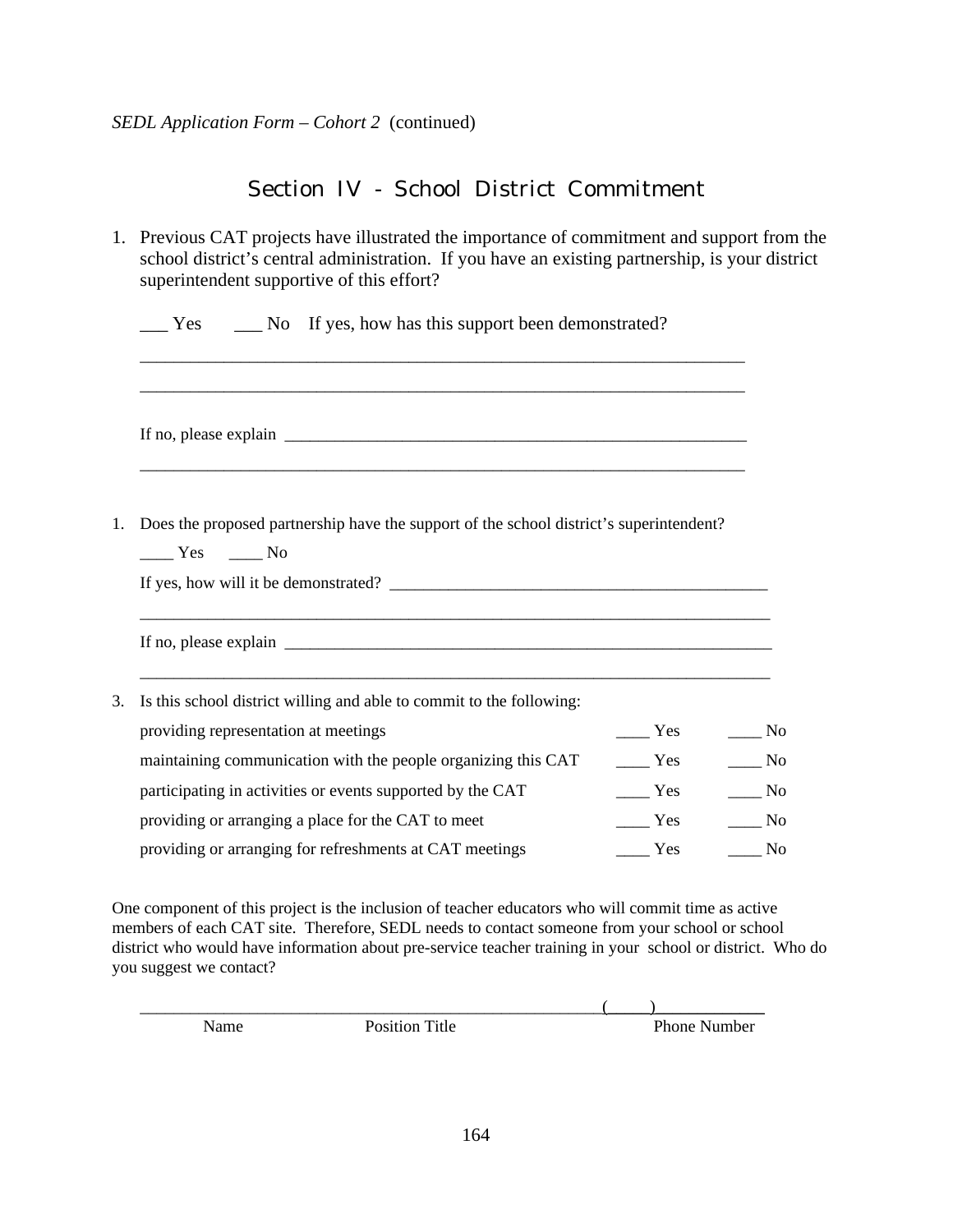# **Collaborative Action Team Development Project**

A Project of Southwest Educational Development Laboratory (SEDL) 211 East 7th Street, Austin, Texas 78701 512/476-6861

# **APPLICATION FORM - Cohort 3**

This application is intended to obtain information that will assist SEDL in the selection of sites for the Collaborative Action Team (CAT) Development Project. SEDL will provide technical assistance to the sites in the form of quarterly visits during the first year, regular consultations, and various training sessions.

SEDL is looking for sites that can demonstrate the following commitments:

- Fully include families, community representatives and school representatives as equal partners.
- Include students as full partners where middle schools and high schools are part of the partnership.
- Participate in developing a CAT in your community for the next three years.
- Build a partnership that will address the major concerns in your community.
- Use consensus decision-making and shared leadership throughout the CAT development process.

# **Completion of Application Form**

- Include representatives of home, school, and community in filling out this form.
- Answer all questions completely.
- Read the entire application and discuss it as a group before answering the questions.
- Call the SEDL staff member who has been in contact with you to discuss any questions or uncertainties that may arise in completing this form.
- · Include with your application a map of your community showing the boundaries of your school district.
- · Return the completed application to:

Program for Refining Educational Partnerships Southwest Educational Development Laboratory 211 East Seventh Street Austin, Texas 78709-3281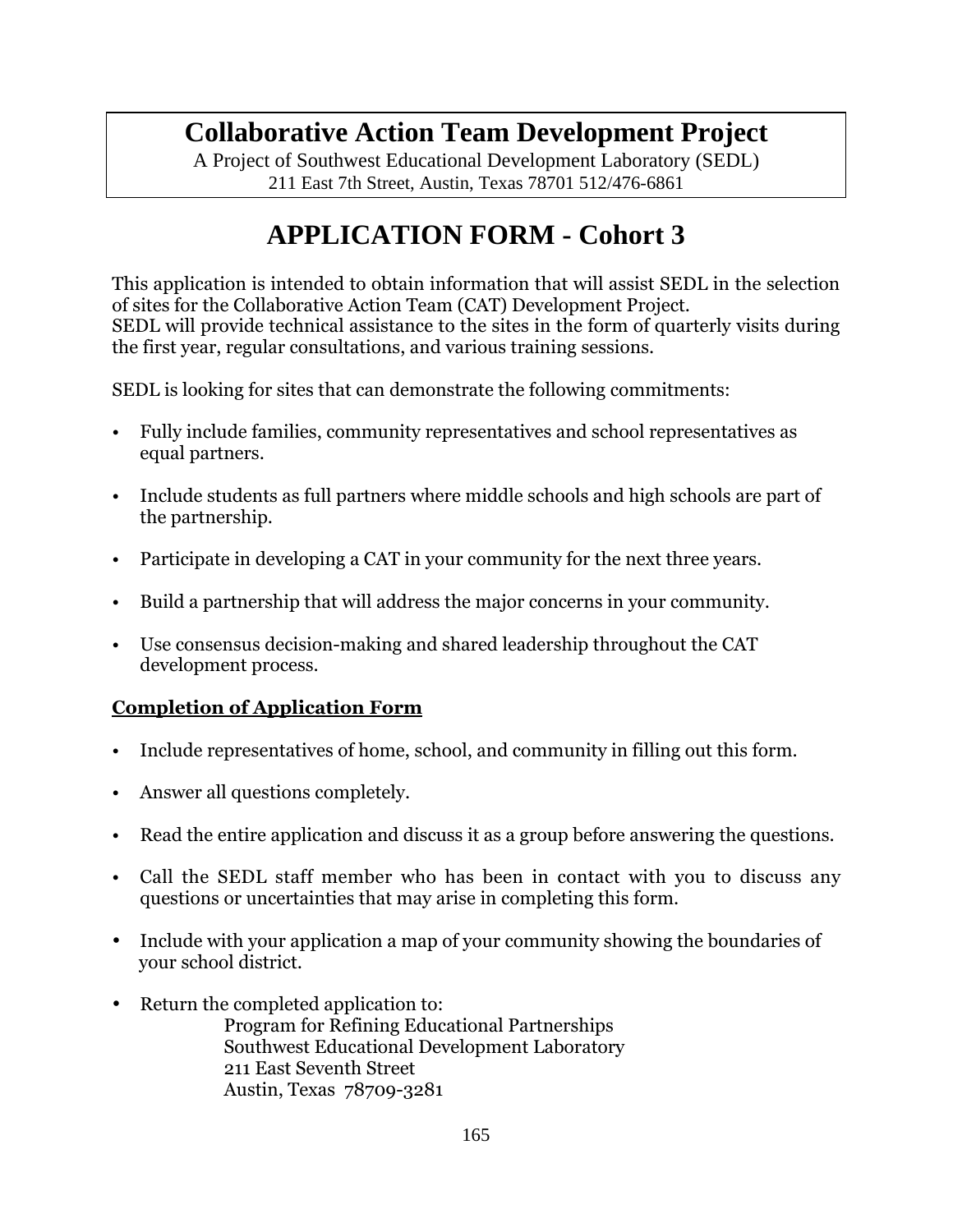**Section I - Site Identification and Description**<br>1. List key persons who are expected to be part of the CAT. This list should be as diverse as possible.

|                  | Name                                                        | Title | School                          |
|------------------|-------------------------------------------------------------|-------|---------------------------------|
|                  |                                                             |       |                                 |
|                  |                                                             |       |                                 |
|                  |                                                             |       |                                 |
|                  |                                                             |       |                                 |
|                  |                                                             |       |                                 |
|                  |                                                             |       |                                 |
|                  |                                                             |       |                                 |
|                  | Name                                                        | Title | Organization                    |
| Community Reps.  |                                                             |       |                                 |
|                  |                                                             |       |                                 |
|                  |                                                             |       |                                 |
|                  |                                                             |       |                                 |
|                  |                                                             |       |                                 |
|                  |                                                             |       |                                 |
|                  |                                                             |       |                                 |
|                  |                                                             |       |                                 |
|                  | Name                                                        |       | School(s) Their Children Attend |
|                  |                                                             |       |                                 |
| (parents/family) | <u> 1989 - Johann Barbara, martxa al III-lea (h. 1989).</u> |       |                                 |
|                  |                                                             |       |                                 |
|                  |                                                             |       |                                 |
|                  |                                                             |       |                                 |
|                  |                                                             |       |                                 |
|                  |                                                             |       |                                 |

NOTE: Use asterisks \* to indicate which persons are involved in completing this application.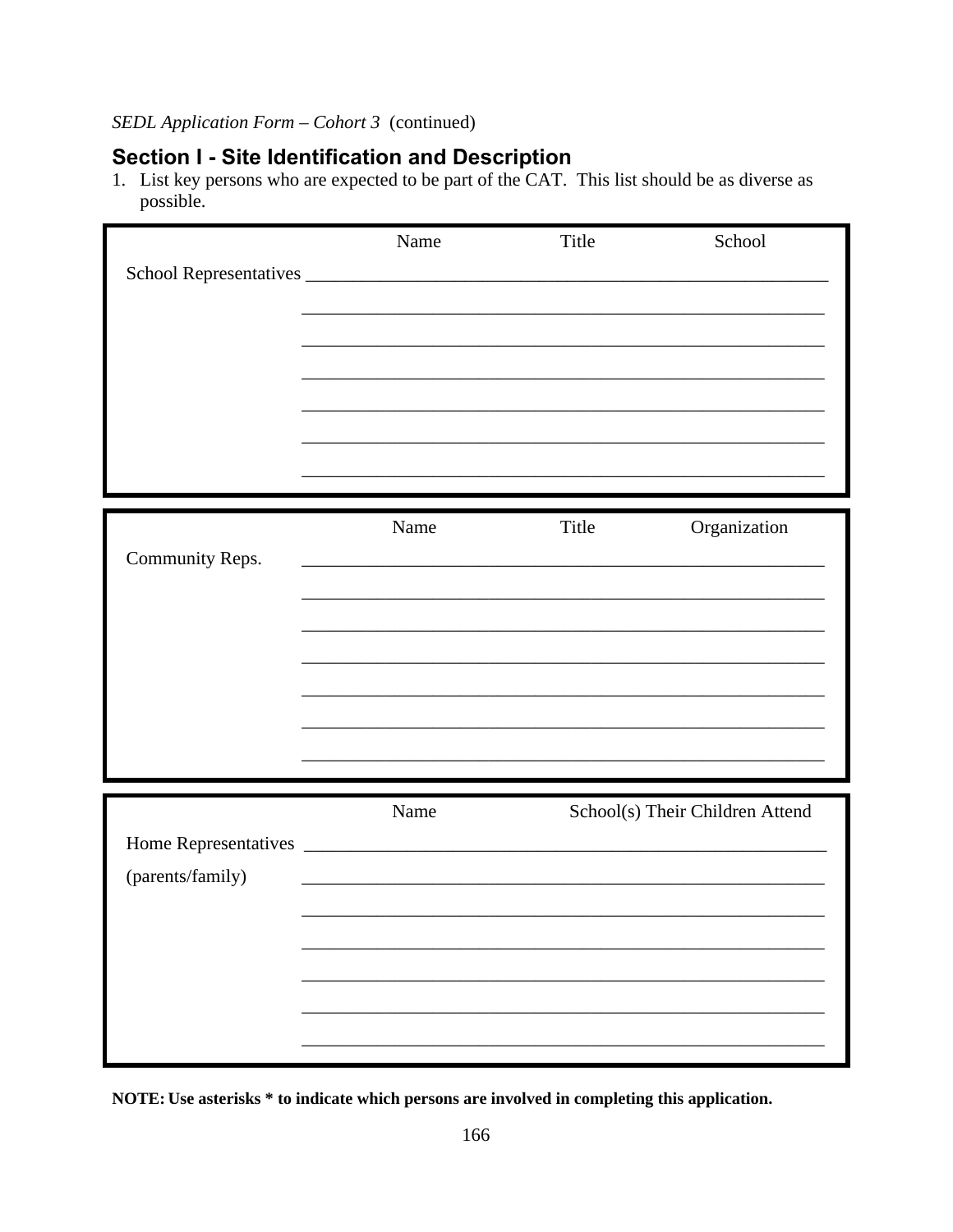|    | Phone numbers: Office $($ $)$ $\qquad$ $\qquad$ $\qquad$ $\qquad$ $\qquad$ $\qquad$ $\qquad$ $\qquad$ $\qquad$ $\qquad$ $\qquad$ $\qquad$ $\qquad$ $\qquad$ $\qquad$ $\qquad$ $\qquad$ $\qquad$ $\qquad$ $\qquad$ $\qquad$ $\qquad$ $\qquad$ $\qquad$ $\qquad$ $\qquad$ $\qquad$ $\qquad$ $\qquad$ $\qquad$ $\qquad$ $\qquad$ |
|----|-------------------------------------------------------------------------------------------------------------------------------------------------------------------------------------------------------------------------------------------------------------------------------------------------------------------------------|
|    |                                                                                                                                                                                                                                                                                                                               |
| 2. | Which of the following characteristics describe your site. (Check each response that applies.)                                                                                                                                                                                                                                |
|    | Library City Urban and Library City Urban and Library and Library Indian Nations presence                                                                                                                                                                                                                                     |
|    | Rural                                                                                                                                                                                                                                                                                                                         |
|    | ______ Suburban _________ US/Mexico border region                                                                                                                                                                                                                                                                             |
|    | 3. What is the name of the school district where this proposed CAT will be located?                                                                                                                                                                                                                                           |
|    | 4. School District Information:                                                                                                                                                                                                                                                                                               |
|    | Ethnic Breakdown:                                                                                                                                                                                                                                                                                                             |
|    | White, non-<br>African Hispanic Mative Asian/Pacific<br>Hispanic _______, American ______, (any race) ______ American ______, Islander                                                                                                                                                                                        |
|    | Percentage of the student population receiving free or reduced lunches __________                                                                                                                                                                                                                                             |
|    | Percentage of students from economically disadvantaged households ______________                                                                                                                                                                                                                                              |
|    | Percentage of students from single family households ___________                                                                                                                                                                                                                                                              |
|    | Drop-out Rates: Secondary School ______, District _____, Statewide _______                                                                                                                                                                                                                                                    |
|    | Is district located in an Enterprise Zone ______ or Empowerment Community? _____                                                                                                                                                                                                                                              |
| 5. | Student Performance measured by state standardized test scores:                                                                                                                                                                                                                                                               |
|    | School Average _______, District Average ______, State Average ______                                                                                                                                                                                                                                                         |
|    | Is school or district low performing or received similar designation from the State Education                                                                                                                                                                                                                                 |
|    |                                                                                                                                                                                                                                                                                                                               |
| 6. | Which of the following special programs do you have in your school or district?                                                                                                                                                                                                                                               |

Parents as Teachers \_\_\_\_, HIPPY \_\_\_\_, Head Start \_\_\_\_, PALS \_\_\_\_, CIS \_\_\_\_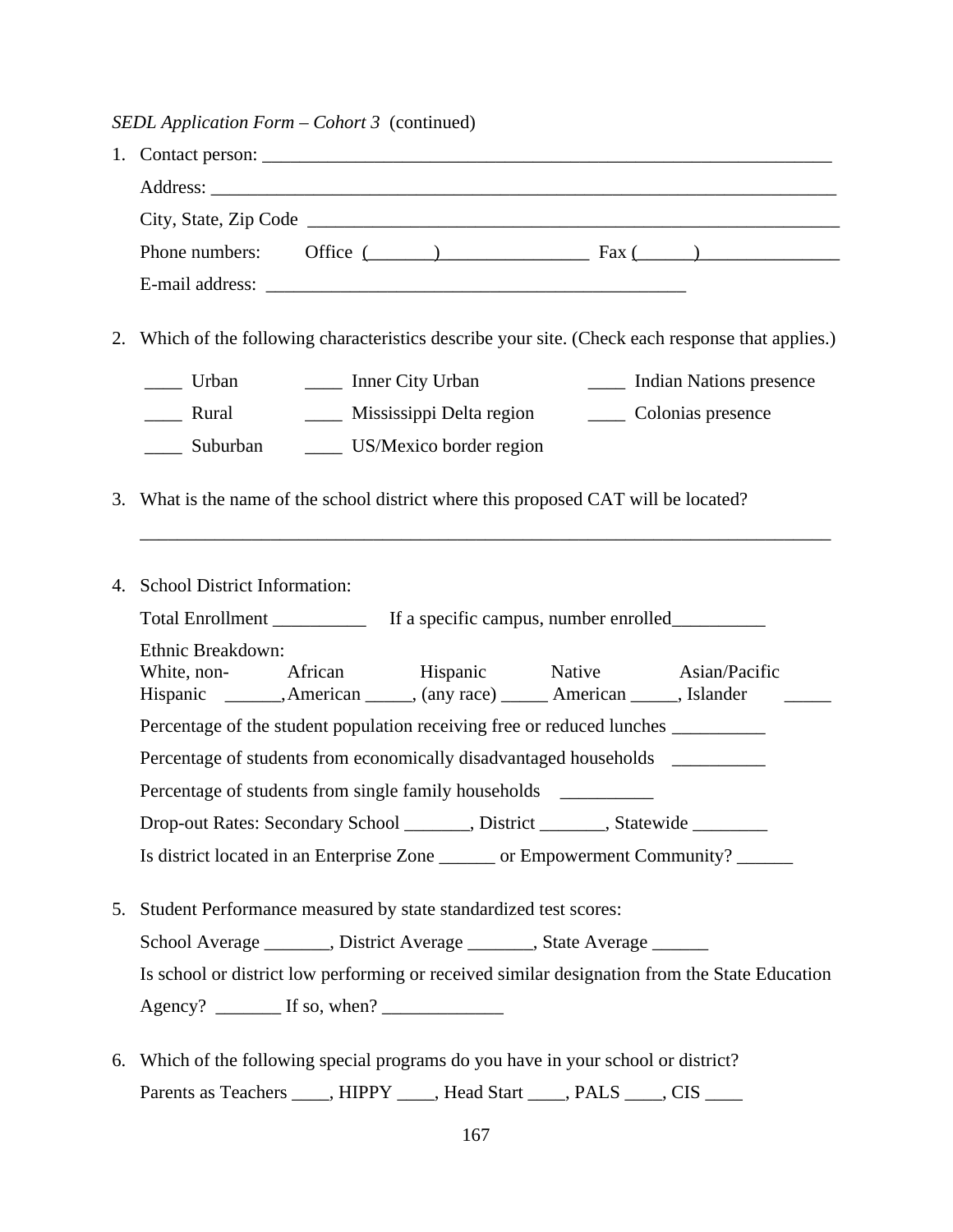- 7. Is this school district engaged in a school improvement effort? \_\_\_ Yes \_\_\_ No Briefly describe the focus of these efforts.
- 8. How confident are you that your proposed CAT will be able to do each of the following?

\_\_\_\_\_\_\_\_\_\_\_\_\_\_\_\_\_\_\_\_\_\_\_\_\_\_\_\_\_\_\_\_\_\_\_\_\_\_\_\_\_\_\_\_\_\_\_\_\_\_\_\_\_\_\_\_\_\_\_\_\_\_\_\_\_\_\_\_\_\_\_\_

\_\_\_\_\_\_\_\_\_\_\_\_\_\_\_\_\_\_\_\_\_\_\_\_\_\_\_\_\_\_\_\_\_\_\_\_\_\_\_\_\_\_\_\_\_\_\_\_\_\_\_\_\_\_\_\_\_\_\_\_\_\_\_\_\_\_\_\_\_\_\_\_

\_\_\_\_\_\_\_\_\_\_\_\_\_\_\_\_\_\_\_\_\_\_\_\_\_\_\_\_\_\_\_\_\_\_\_\_\_\_\_\_\_\_\_\_\_\_\_\_\_\_\_\_\_\_\_\_\_\_\_\_\_\_\_\_\_\_\_\_\_\_\_\_

|                                                                                    | High | Some<br>Confidence Confidence Confidence Confidence | Little                      | No. |
|------------------------------------------------------------------------------------|------|-----------------------------------------------------|-----------------------------|-----|
| Put time and energy into the CAT community                                         | 4    | 3                                                   | $\mathcal{D}_{\mathcal{L}}$ |     |
| Include balanced membership among representatives<br>of home, school and community | 4    | 3                                                   | $\mathcal{D}_{\cdot}$       |     |
| Include students as full members if secondary<br>schools are involved              | 4    | 3                                                   | 2                           |     |
| Develop CAT that is self-reliant                                                   | 4    | 3                                                   | $\overline{2}$              |     |
| Deal with controversy as part of group work                                        | 4    | 3                                                   | $\mathcal{D}_{\mathcal{L}}$ |     |
| Actively develop leadership among CAT members 4                                    |      | 3                                                   | $\overline{2}$              |     |
| Share responsibility for CAT development with<br>all CAT members                   | 4    | 3                                                   | $\overline{2}$              |     |
| Secure space and provide supplies, postage, and<br>refreshments for meetings       | 4    | 3                                                   |                             |     |

9. SEDL has a commitment to focus on the key issues that are common to many school communities. Please list below those key issues that have been identified in your school community.



\_\_\_\_\_\_\_\_\_\_\_\_\_\_\_\_\_\_\_\_\_\_\_\_\_\_\_\_\_\_\_\_\_\_\_\_\_\_\_\_\_\_\_\_\_\_\_\_\_\_\_\_\_\_\_\_\_\_\_\_\_\_\_\_\_\_\_\_\_\_\_\_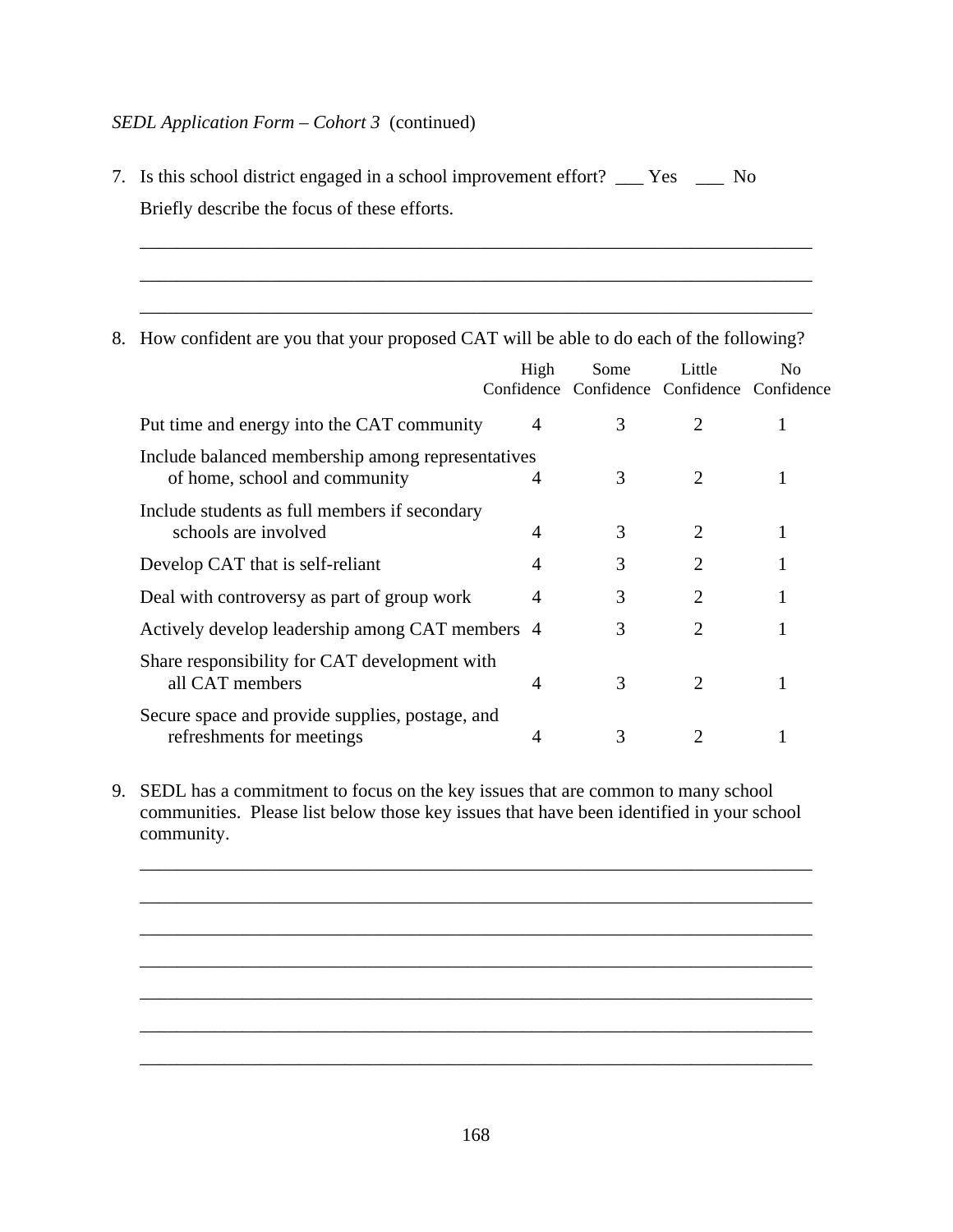# **Section II - Partnership Experience**

1. Has this group been part of a previous partnership or collaborative effort? \_\_\_ Yes \_\_\_ No If yes, list current or recent partnership experiences (if more than two, please copy this page and attach it to the application):

| Purpose of partnership #1                                                                                      |  |  |
|----------------------------------------------------------------------------------------------------------------|--|--|
|                                                                                                                |  |  |
|                                                                                                                |  |  |
| Disappointments 2000 and 2000 and 2000 and 2000 and 2000 and 2000 and 2000 and 2000 and 2000 and 2000 and 2000 |  |  |
|                                                                                                                |  |  |
|                                                                                                                |  |  |
|                                                                                                                |  |  |
|                                                                                                                |  |  |
|                                                                                                                |  |  |
| Purpose of partnership #2                                                                                      |  |  |
| Disappointments                                                                                                |  |  |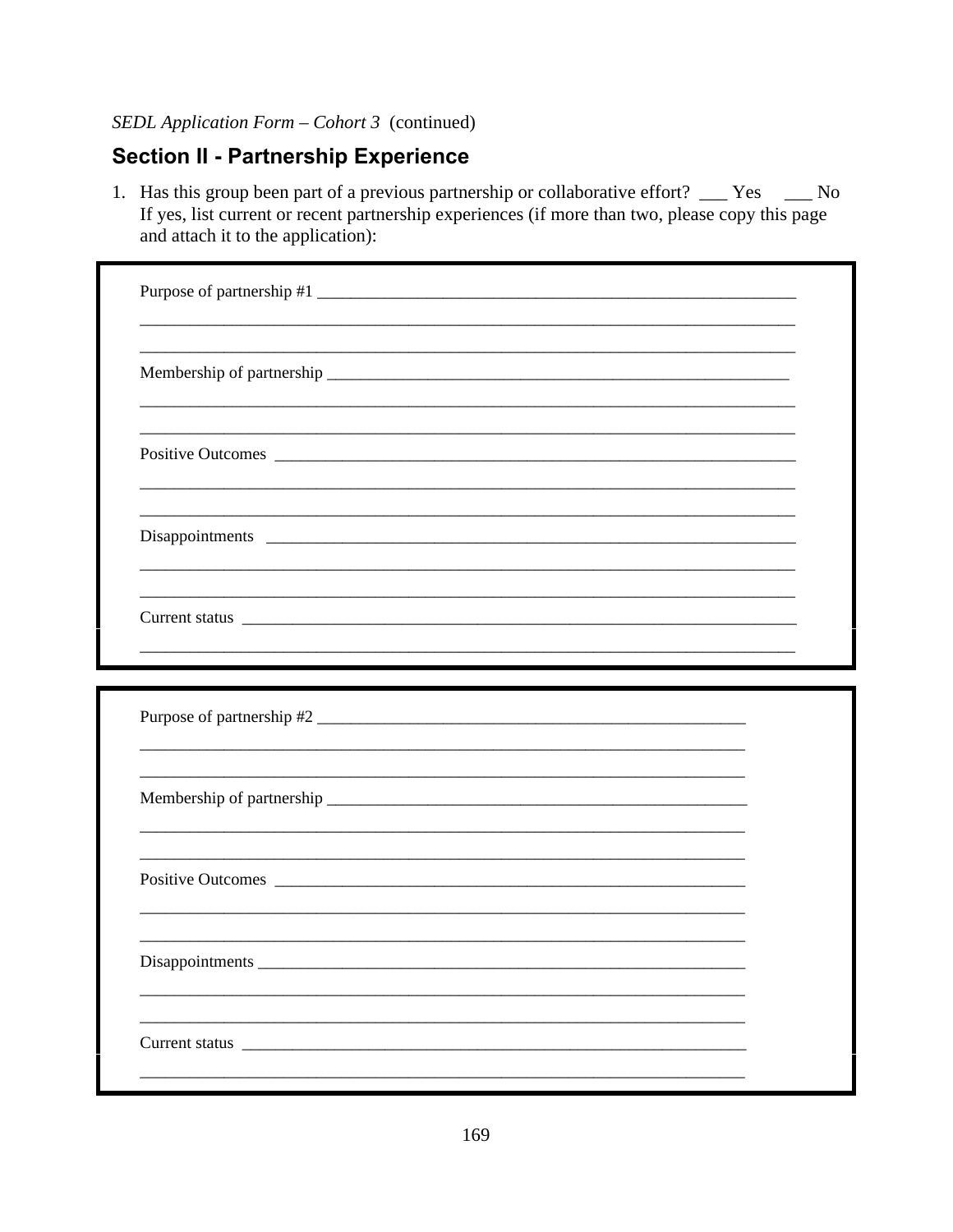2. Has the school district's central administration been involved in other partnerships?

| Yes |  |  | No If yes, how has their support been demonstrated? |  |
|-----|--|--|-----------------------------------------------------|--|
|     |  |  |                                                     |  |

# **Section III - Community Culture**

1. The climate in which a CAT is being developed directly affects its pace of development and its successes. In all communities, both positive and negative factors exist. To what extent do you feel the following factors exist in your community?

\_\_\_\_\_\_\_\_\_\_\_\_\_\_\_\_\_\_\_\_\_\_\_\_\_\_\_\_\_\_\_\_\_\_\_\_\_\_\_\_\_\_\_\_\_\_\_\_\_\_\_\_\_\_\_\_\_\_\_\_\_\_\_\_\_\_\_\_\_\_\_\_

\_\_\_\_\_\_\_\_\_\_\_\_\_\_\_\_\_\_\_\_\_\_\_\_\_\_\_\_\_\_\_\_\_\_\_\_\_\_\_\_\_\_\_\_\_\_\_\_\_\_\_\_\_\_\_\_\_\_\_\_\_\_\_\_\_\_\_\_\_\_\_\_

|                                                                            | Widespread Mostly Much All |   | Not Too Not at |              |
|----------------------------------------------------------------------------|----------------------------|---|----------------|--------------|
| There is a deep commitment to nurturing children and youth                 | 4                          | 3 | $\overline{2}$ | 1            |
| The business community actively supports civic efforts                     | $\overline{4}$             | 3 | 2              | $\mathbf{1}$ |
| Parents have a direct impact on school decisions                           | $\overline{4}$             | 3 | 2              | 1            |
| A particular religious institution dominates the community                 | $\overline{4}$             | 3 | 2              |              |
| All groups in the community are included in the decision-making<br>process | 4                          | 3 | 2              |              |
| Health $\&$ social services are provided in the schools                    | $\overline{4}$             | 3 | 2              | 1            |
| People are open to learning new ways of doing things                       | 4                          | 3 | $\overline{2}$ | 1            |
| Certain groups are excluded from positions of power and authority 4        |                            | 3 | 2              |              |
| Many segments of the faith community are active in community<br>matters    | $\overline{4}$             | 3 | $\overline{2}$ |              |
| Business and civic leaders work with schools as equal partners             | 4                          | 3 | $\overline{2}$ |              |

2. What parent involvement groups exist at your school(s)? Briefly describe each.



\_\_\_\_\_\_\_\_\_\_\_\_\_\_\_\_\_\_\_\_\_\_\_\_\_\_\_\_\_\_\_\_\_\_\_\_\_\_\_\_\_\_\_\_\_\_\_\_\_\_\_\_\_\_\_\_\_\_\_\_\_\_\_\_\_\_\_\_\_\_\_\_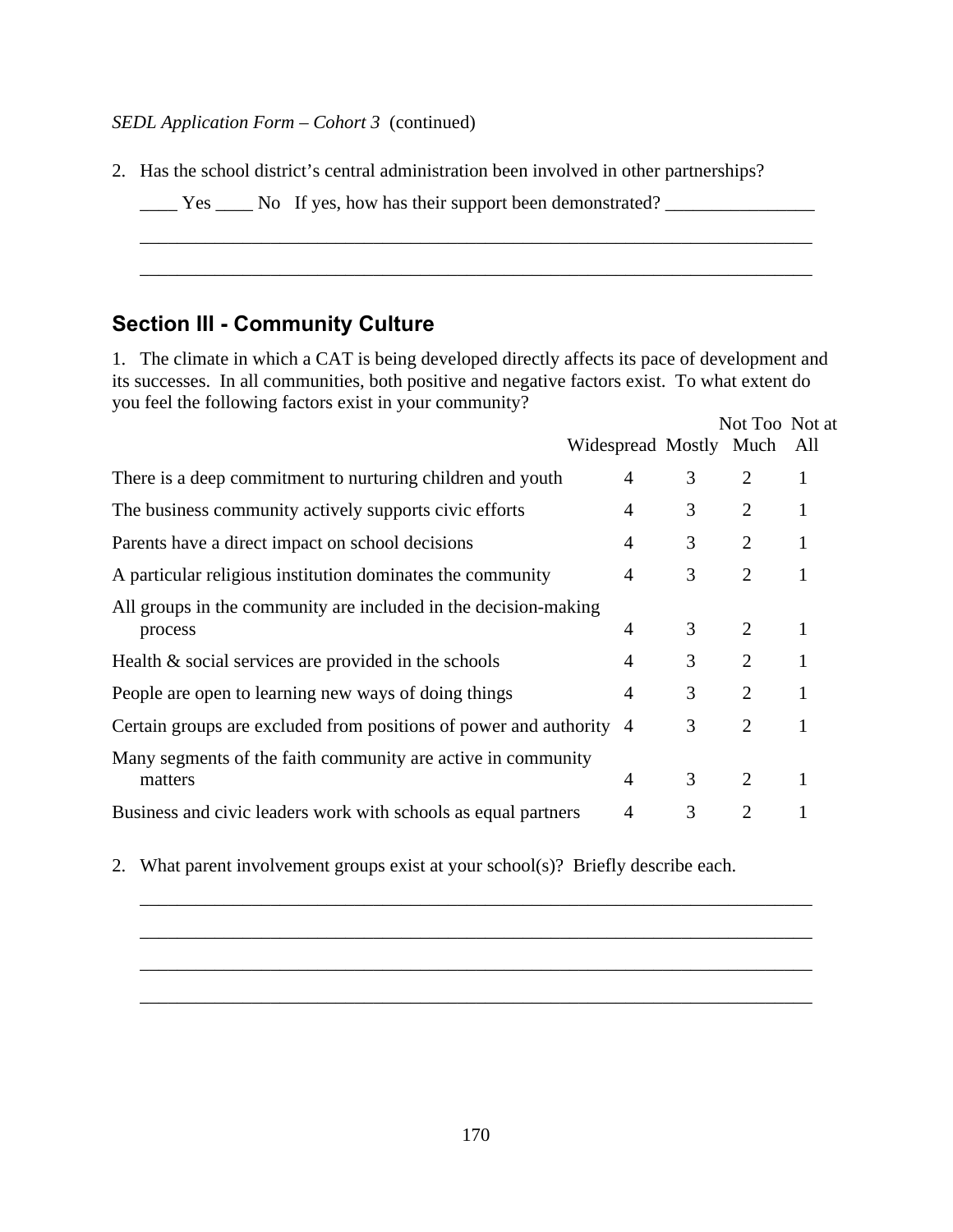|    | 3. What types of activities are parents involved with in your school(s). Briefly describe each. |
|----|-------------------------------------------------------------------------------------------------|
|    |                                                                                                 |
|    |                                                                                                 |
|    | 4. Name and phone # of Chamber of Commerce Director ____________________________                |
|    | Name and phone # of local United Way Director ___________________________________               |
| 5. | Describe any challenges facing the community such as unemployment, juvenile violence,           |
|    |                                                                                                 |
|    |                                                                                                 |
|    |                                                                                                 |
| 6. | Describe opportunities for the community such as foundation support, new business or            |
|    |                                                                                                 |
|    | ,我们也不能在这里的时候,我们也不能在这里的时候,我们也不能会在这里,我们也不能会不能会不能会不能会不能会不能会不能会。""我们的是,我们也不能会不能会不能会不                |
|    |                                                                                                 |
|    |                                                                                                 |

# **Section IV - School District Commitment**

1. Previous CAT projects have illustrated the importance of commitment and support from the school district's central administration. If you have an existing partnership, is your district superintendent supportive of this effort?

\_\_\_\_\_\_\_\_\_\_\_\_\_\_\_\_\_\_\_\_\_\_\_\_\_\_\_\_\_\_\_\_\_\_\_\_\_\_\_\_\_\_\_\_\_\_\_\_\_\_\_\_\_\_\_\_\_\_\_\_\_\_\_\_\_\_\_\_\_\_\_\_

\_\_\_\_\_\_\_\_\_\_\_\_\_\_\_\_\_\_\_\_\_\_\_\_\_\_\_\_\_\_\_\_\_\_\_\_\_\_\_\_\_\_\_\_\_\_\_\_\_\_\_\_\_\_\_\_\_\_\_\_\_\_\_\_\_\_\_\_\_\_\_\_

Let  $\frac{1}{2}$  Yes  $\frac{1}{2}$  No If yes, how has this support been demonstrated?

If no, please explain  $\Box$ 

\_\_\_\_\_\_\_\_\_\_\_\_\_\_\_\_\_\_\_\_\_\_\_\_\_\_\_\_\_\_\_\_\_\_\_\_\_\_\_\_\_\_\_\_\_\_\_\_\_\_\_\_\_\_\_\_\_\_\_\_\_\_\_\_\_\_\_\_\_\_\_\_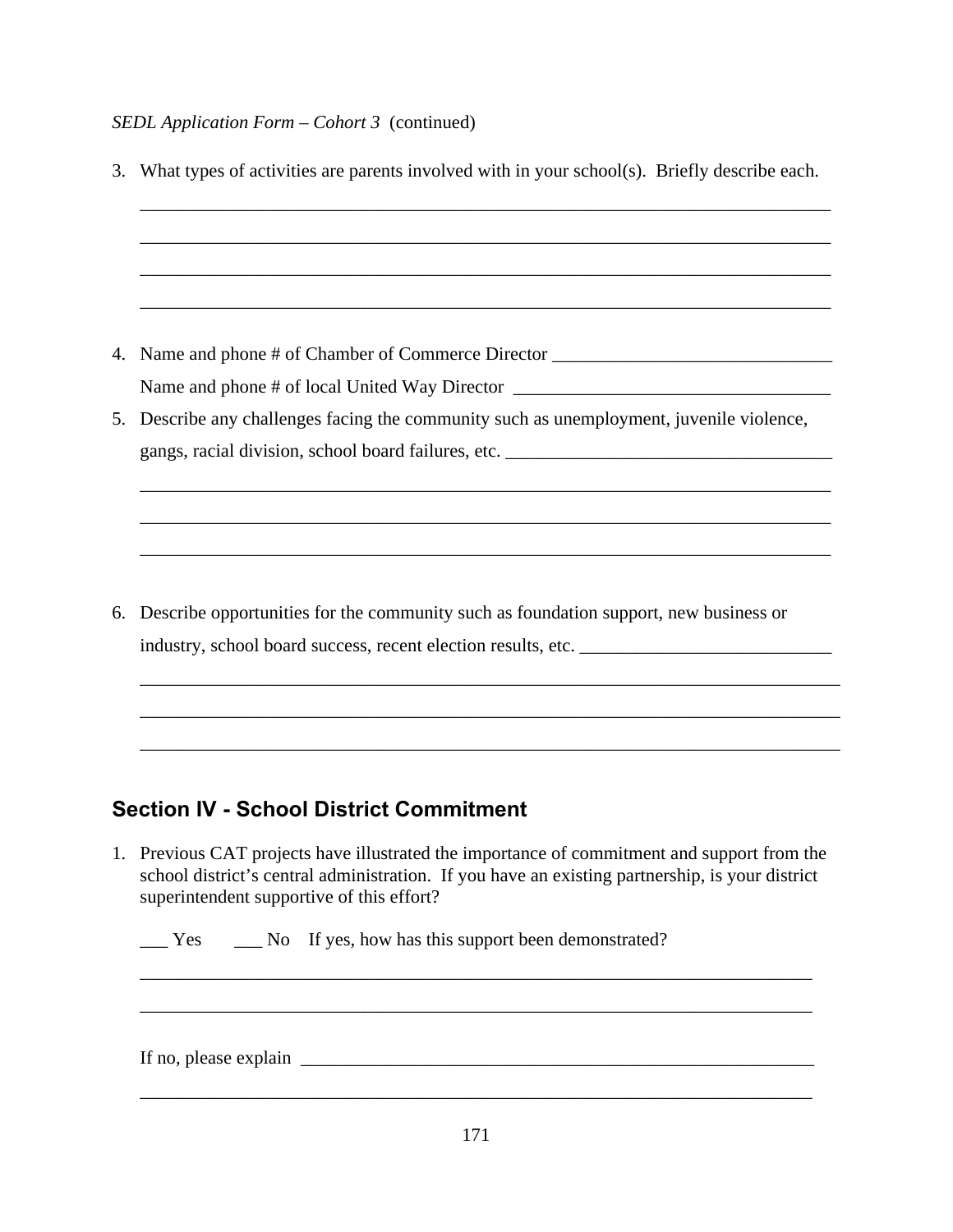#### *SEDL Application Form – Cohort 3* (continued)

| 2. Is this school district willing and able to commit to the following: |            |                |
|-------------------------------------------------------------------------|------------|----------------|
| providing representation at meetings                                    | Yes        | No.            |
| maintaining communication with the people organizing<br>this CAT        | Yes        | N <sub>0</sub> |
| participating in activities or events supported by the CAT              | Yes        | N <sub>0</sub> |
| providing or arranging a place for the CAT to meet                      | Yes        | N <sub>0</sub> |
| providing or arranging for refreshments at CAT meetings                 | <b>Yes</b> | No.            |

 One component of this project is the inclusion of teacher educators who will commit time as active members of each CAT site. Therefore, SEDL needs to contact someone from your school or school district who would have information about pre-service teacher training in your school or district. Who do you suggest we contact?

 $\frac{1}{2}$  ,  $\frac{1}{2}$  ,  $\frac{1}{2}$  ,  $\frac{1}{2}$  ,  $\frac{1}{2}$  ,  $\frac{1}{2}$  ,  $\frac{1}{2}$  ,  $\frac{1}{2}$  ,  $\frac{1}{2}$  ,  $\frac{1}{2}$  ,  $\frac{1}{2}$  ,  $\frac{1}{2}$  ,  $\frac{1}{2}$  ,  $\frac{1}{2}$  ,  $\frac{1}{2}$  ,  $\frac{1}{2}$  ,  $\frac{1}{2}$  ,  $\frac{1}{2}$  ,  $\frac{1$ Name Position Title Providence Position Title Phone Number

 I support this application for training and technical assistance from SEDL to become a Comprehensive Action Team (CAT) to address the needs of children, youth, and families in our community. I am aware of the commitments that will need to be made by our school district to become a project site should our application be approved by the Program for Refining Educational Partnerships and am supportive of these commitments.

Signature of School District Superintendent

 $\frac{1}{2}$ Phone Number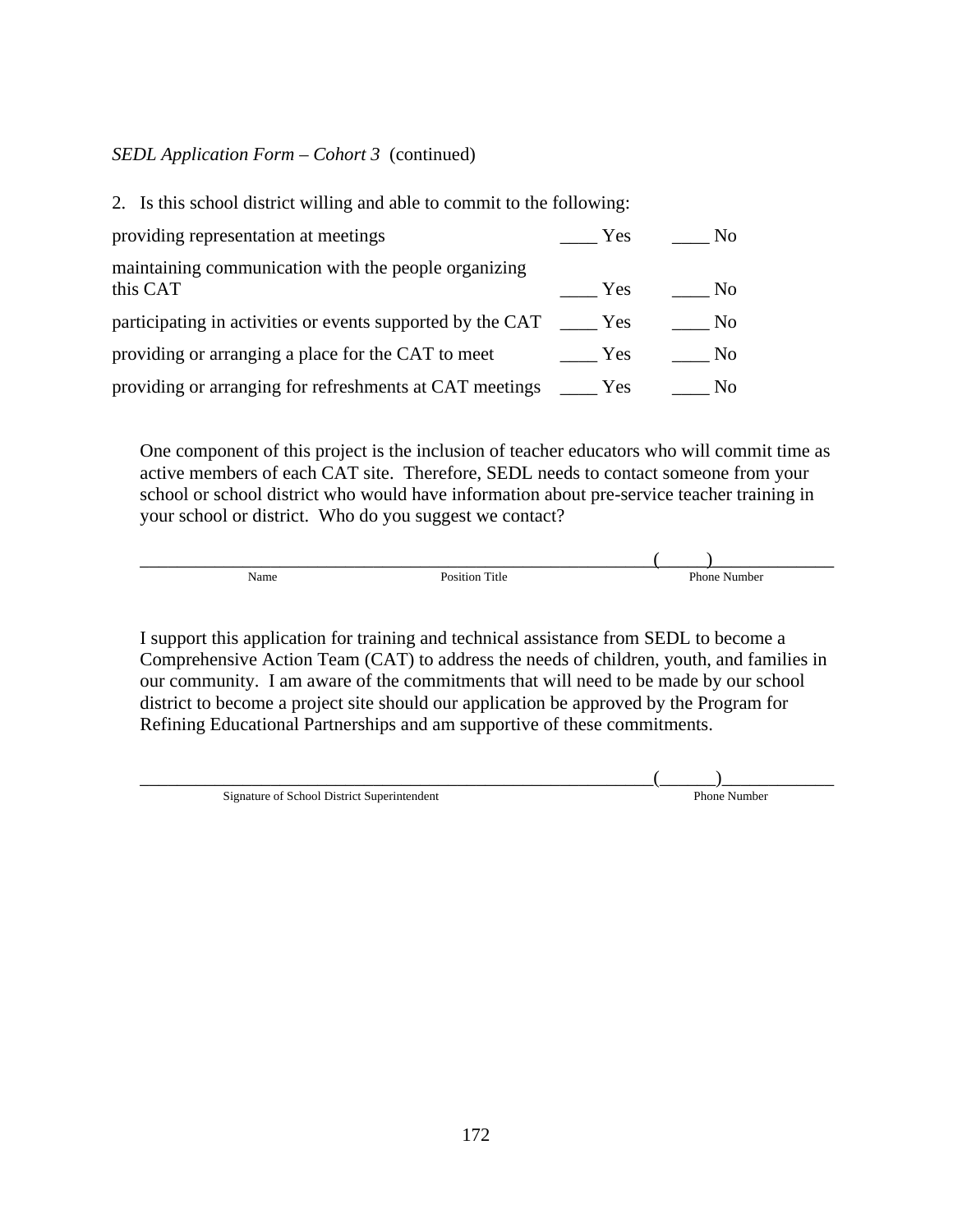## **Memorandum of Understanding**

| the | <b>THIS LETTER</b> is being submitted on the day of __________________________________, 1998 by |        |
|-----|-------------------------------------------------------------------------------------------------|--------|
|     | (Insert name and address of site)                                                               |        |
|     |                                                                                                 |        |
|     | hereinafter called the                                                                          | to the |
|     | $\alpha$ and $\alpha$ in it is a                                                                |        |

#### **Southwest Educational Development Laboratory 211 East Seventh Street Austin, Texas 78701**

hereinafter called SEDL.

WHEREAS, \_\_\_\_\_\_\_\_\_(site) has applied to become a Comprehensive Action Team (CAT) site in conjunction with SEDL's Goal 1 Project,"Enhancing Family and Community Involvement in Education," has met with SEDL regarding the CAT Development Project; has discussed with SEDL what the requirements are for becoming a CAT site, has indicated its willingness to work with SEDL in this effort, and has envisioned the involvement in the CAT Project as a way to enhance the delivery of education and other needed services to children and their families in the <u>same (site)</u> and

**WHEREAS,** SEDL has reviewed <u>sails (site)</u> sapplication, has met with key persons from the potential \_\_\_\_\_\_\_\_(site) CAT site, has indicated to the key persons that the \_\_\_\_\_\_\_\_(site) meets its qualifications for becoming a CAT site, and has indicated its desire to work with the  $(iite)$  as a CAT site: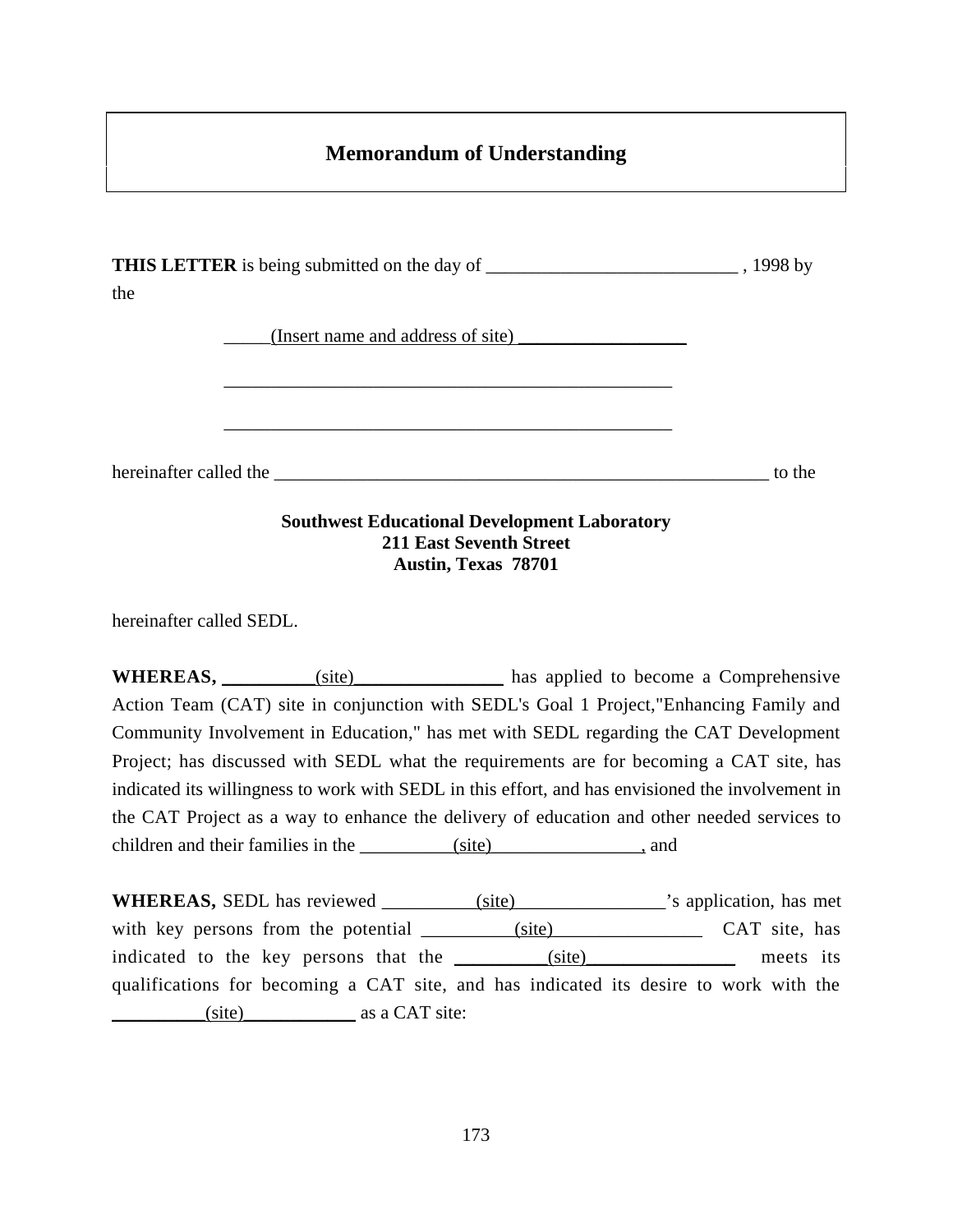*Memorandum of Understanding* (continued)

**NOW, THEREFORE,** the parties agree to the following:

#### **1. PERIOD OF RESPONSE:**

The (site) will declare its desire in becoming a CAT site by signing and returning this Memorandum of Understanding to SEDL on or before May 1, 1998.

Within 10 days after receiving the signed Memorandum from the \_\_\_\_\_\_\_\_\_\_(site)\_\_\_\_\_\_\_\_\_\_\_\_, SEDL will countersign the Memorandum and return a copy to the  $(site)$  .

#### **2. PURPOSES OF THE MEMORANDUM ARE TO:**

- **A.** Obtain a commitment on the part of the  $(site)$  (site) to become one of SEDL's CAT sites.
- **B.** Indicate a commitment on the part of SEDL to confirm its acceptance of the \_\_\_\_\_\_\_\_\_\_(site)\_\_\_\_\_\_\_\_\_\_\_\_\_\_\_\_ as a CAT site.
- **C.** Outline the responsibilities relating to the CAT for both parties.

#### **3. THE** (site) **SHALL:**

- **A.** Designate a contact person from the school district's administrative office for SEDL to discuss next steps.
- **B.** Work with SEDL to establish dates for the training sessions.
- **C.** Provide SEDL with a list of potential CAT partners to be invited as CAT members (i.e., parents, school staff and other educators, and community representatives- health/social/human service providers, faith community, volunteer/civic/law enforcement/business/social/government).
- **D.** Designate a location for holding the first CAT meetings and inform SEDL of the location(s).
- **E.** Make follow-up contacts with persons identified as potential CAT partners.
- **F.** Designate a contact person with whom SEDL will work to coordinate CAT meetings and activities.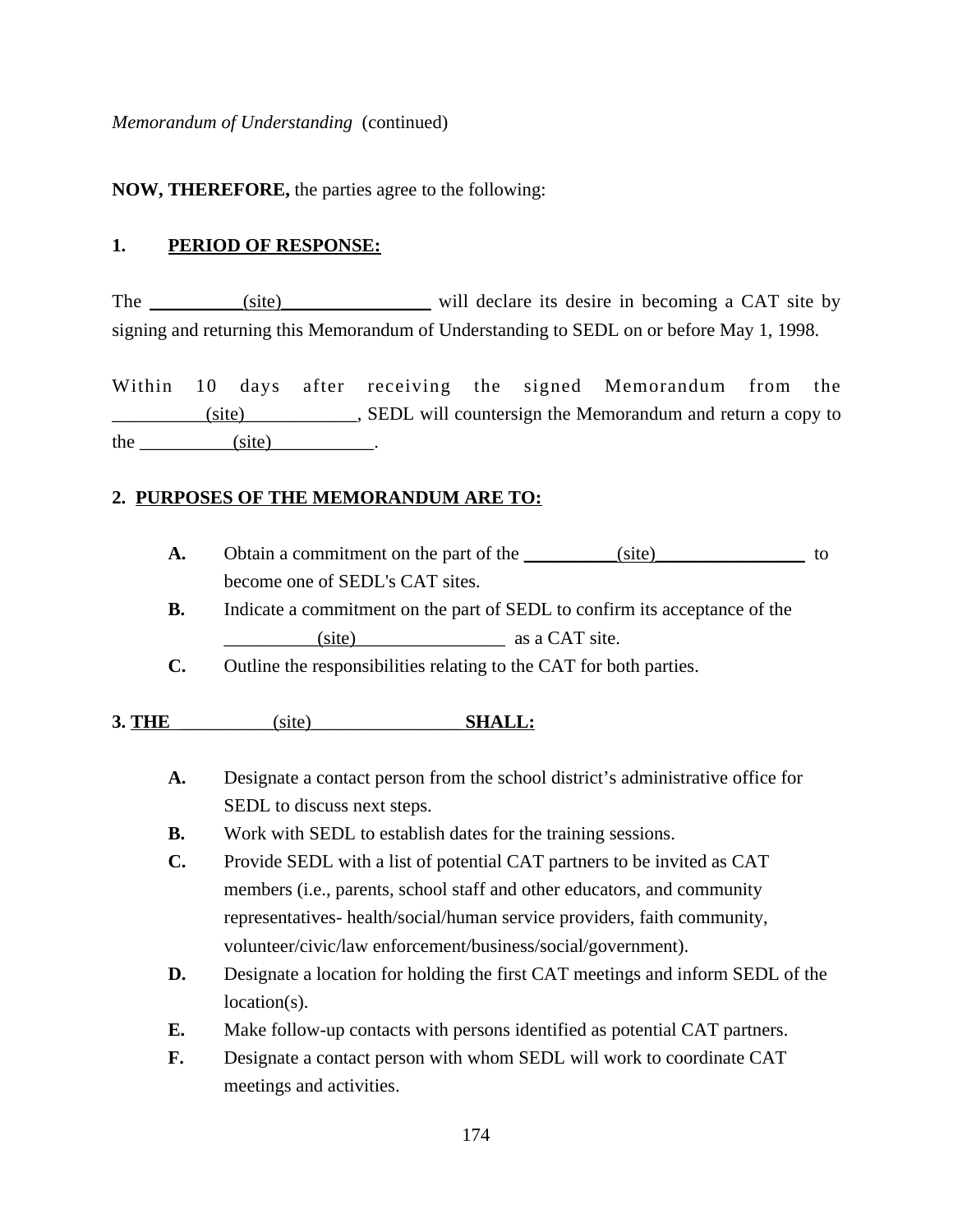### **4. SEDL SHALL:**

- **A.** Designate an SEDL staff person to serve as a liaison to the Barbara Jordan Elementary School.
- **B.** Consult with the  $(site)$  about the location and dates for CAT site meetings.
- **C.** Send letters of invitation to the training sessions and the initial CAT site meetings to the potential CAT partners identified by the

 $(site)$ 

- **D.** Arrange facilitation of the CAT site meetings at the agreed upon location(s).
- **E.** Provide the resource materials for the CAT site meetings.
- F. Provide an explanation of the CAT Model Development Project.
- **G.** Describe the expectations for the CAT site and SEDL.
- **H.** Collaborate with site staff to determine CAT membership.

**AGREED TO** by the parties below on this \_\_\_\_\_\_\_ day of \_\_\_\_\_\_\_\_\_\_\_\_\_\_\_, 1998. **By:**

**Signature** (site school administrator) **Date** 

**Name** 

Title

## **SOUTHWEST EDUCATIONAL DEVELOPMENT LABORATORY By:**

| Signature | Date |
|-----------|------|
|           |      |
| Name      |      |
|           |      |

Title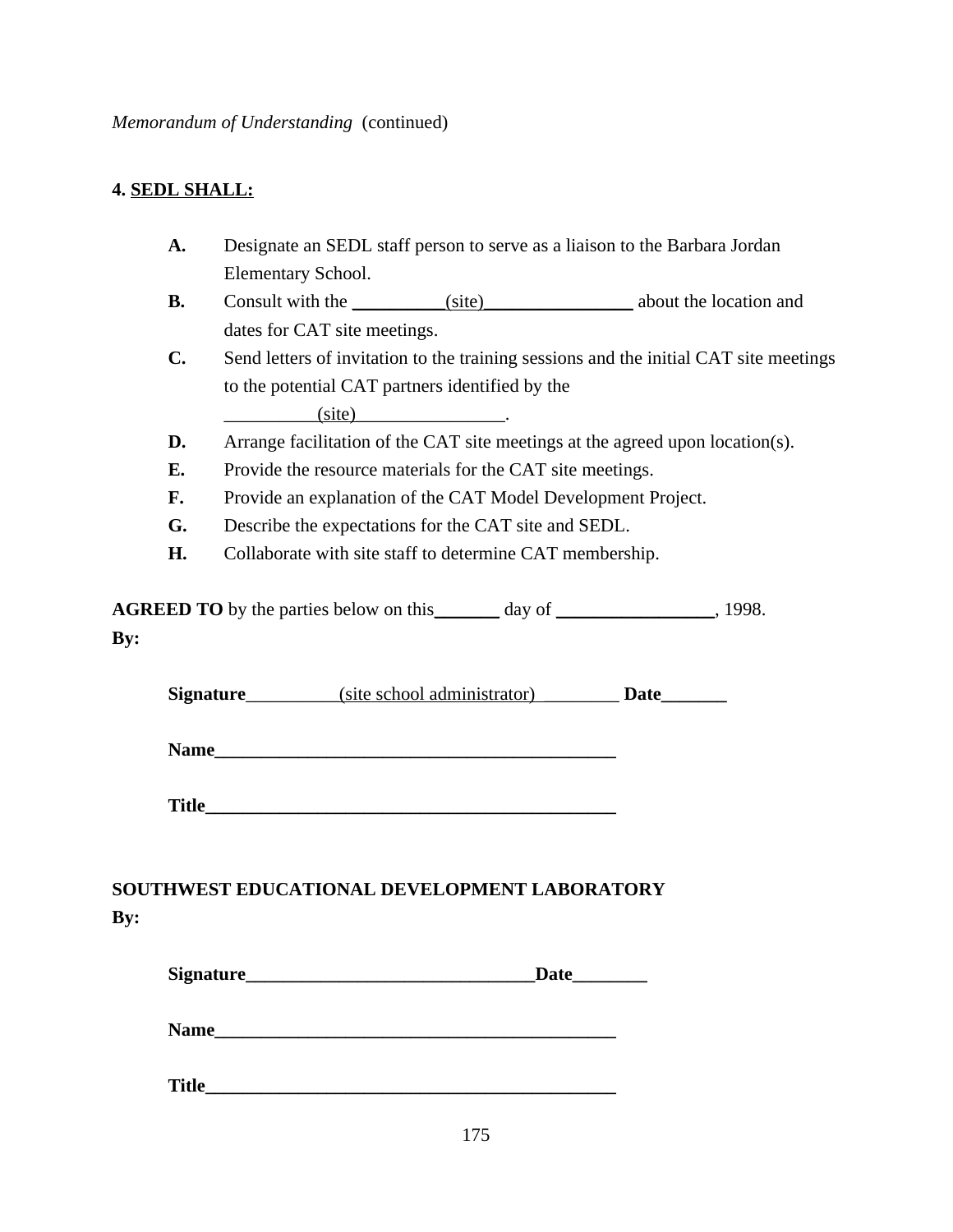**Appendix B**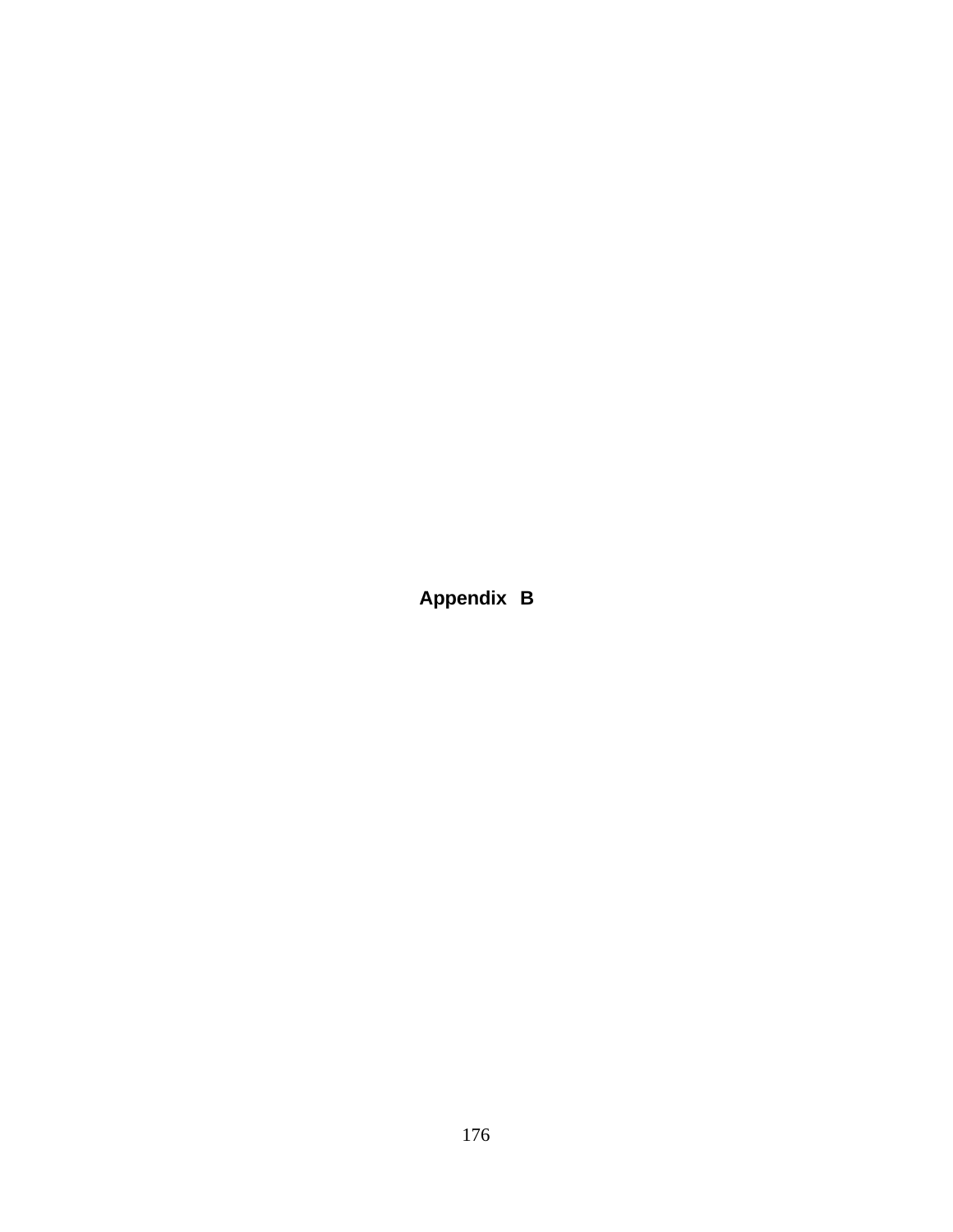# Site Start-Up Training for Developing a Collaborative Action Team



The Site Start-Up Training consists of a seven hour training the first day for all members of the Collaborative Action Team and a two and one half -hour training session the following day for members of the team's Organizing Group.

Day One Goals

- Discuss process for developing a Collaborative Action Team (CAT)
- Identify and apply strategies for partnership development
- Identify members of CAT Organizing Group

#### **Agenda for Day One**

| $8:00 - 8:30$   | Sign Up & Smell the Coffee! (Continental Breakfast)    |
|-----------------|--------------------------------------------------------|
| $8:30 - 9:15$   | <b>Welcome &amp; Warm-Up Activity</b>                  |
| $9:15 - 9:45$   | Overview of SEDL and Collaborative Action Team Project |
| $9:45 - 10:00$  | Where do we start? Self-Assessment                     |
| $10:00 - 10:15$ | <b>Break</b>                                           |
| $10:15 - 11:45$ | Team Identification: Finding A Common Issue            |
| $11:45 - 12:45$ | On your mark get set LUNCH!!!                          |
| $12:45 - 1:45$  | <b>Team Mobilization: Planning for Action</b>          |
| $1:45 - 2:10$   | <b>Collaboration Energizer</b>                         |
| $2:10 - 3:00$   | <b>Project Development: Celebrating Strengths</b>      |
| $3:00 - 3:15$   | <b>Break</b>                                           |
| $3:15 - 3:50$   | <b>Project Implementation: Evaluating Success</b>      |
| $3:50 - 4:00$   | <b>Closure &amp; Training Evaluation</b>               |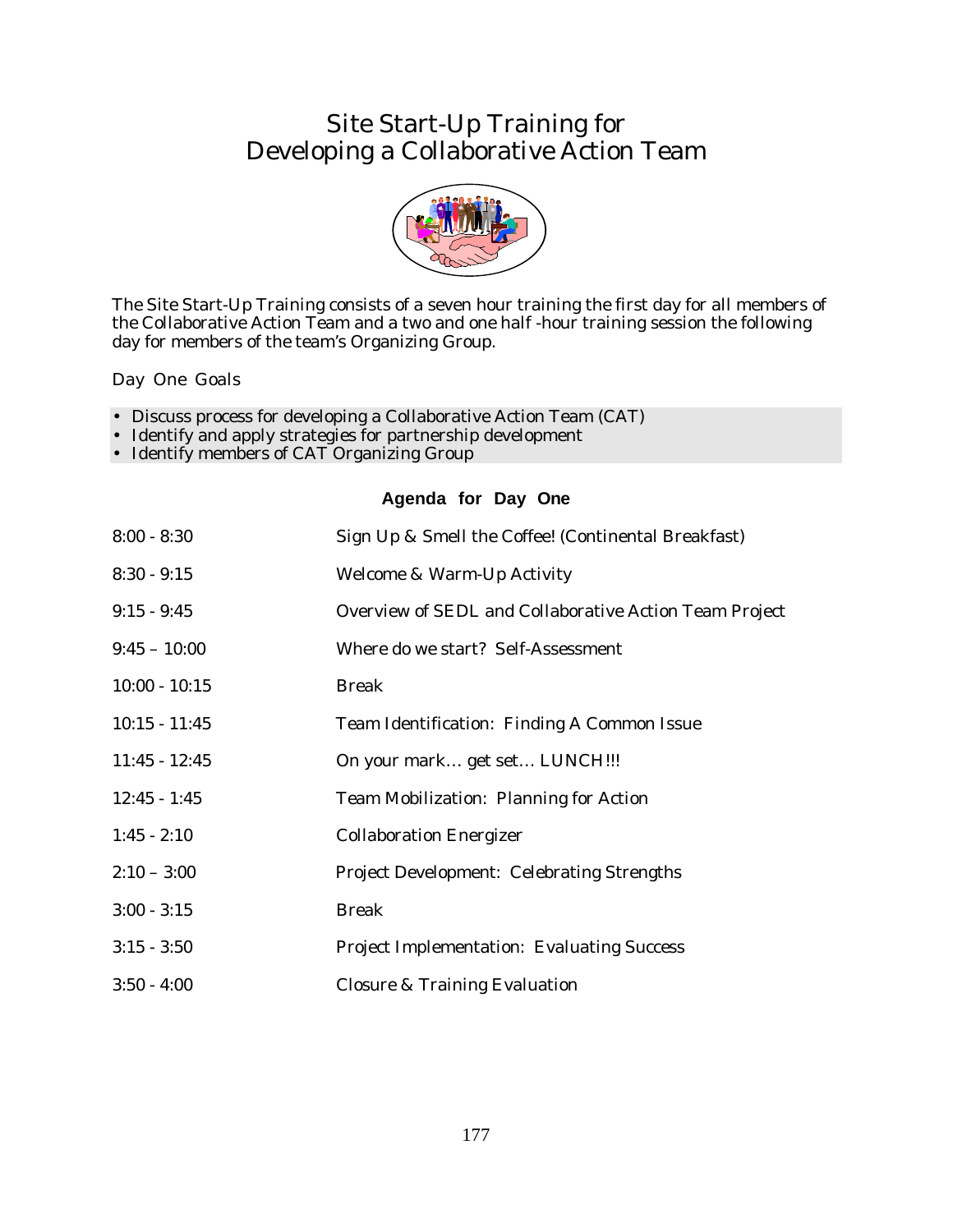# Site Start-Up Training for Developing a Collaborative Action Team



**Day Two Goals**

- · Develop an understanding of the roles and responsibilities of SEDL staff and the Organizing Group in the Collaborative Action Team development process
- Design the first official Collaborative Action Team meeting

Agenda for Day Two

| $8:00 - 8:30$   | Sign-Up and Continental Breakfast                                                                 |
|-----------------|---------------------------------------------------------------------------------------------------|
| $8:30 - 8:45$   | <b>Site Profile Overview</b>                                                                      |
| $8:45 - 9:15$   | <b>Factors that can Impact Partnership Development</b>                                            |
| $9:15 - 9:30$   | Discussing a Site Facilitation Plan and the Resource<br><b>Packet for Partnership Development</b> |
| $9:30 - 9:45$   | <b>Break</b>                                                                                      |
| $9:45 - 10:30$  | Design First Official CAT Meeting                                                                 |
| $10:30 - 10:45$ | Closure                                                                                           |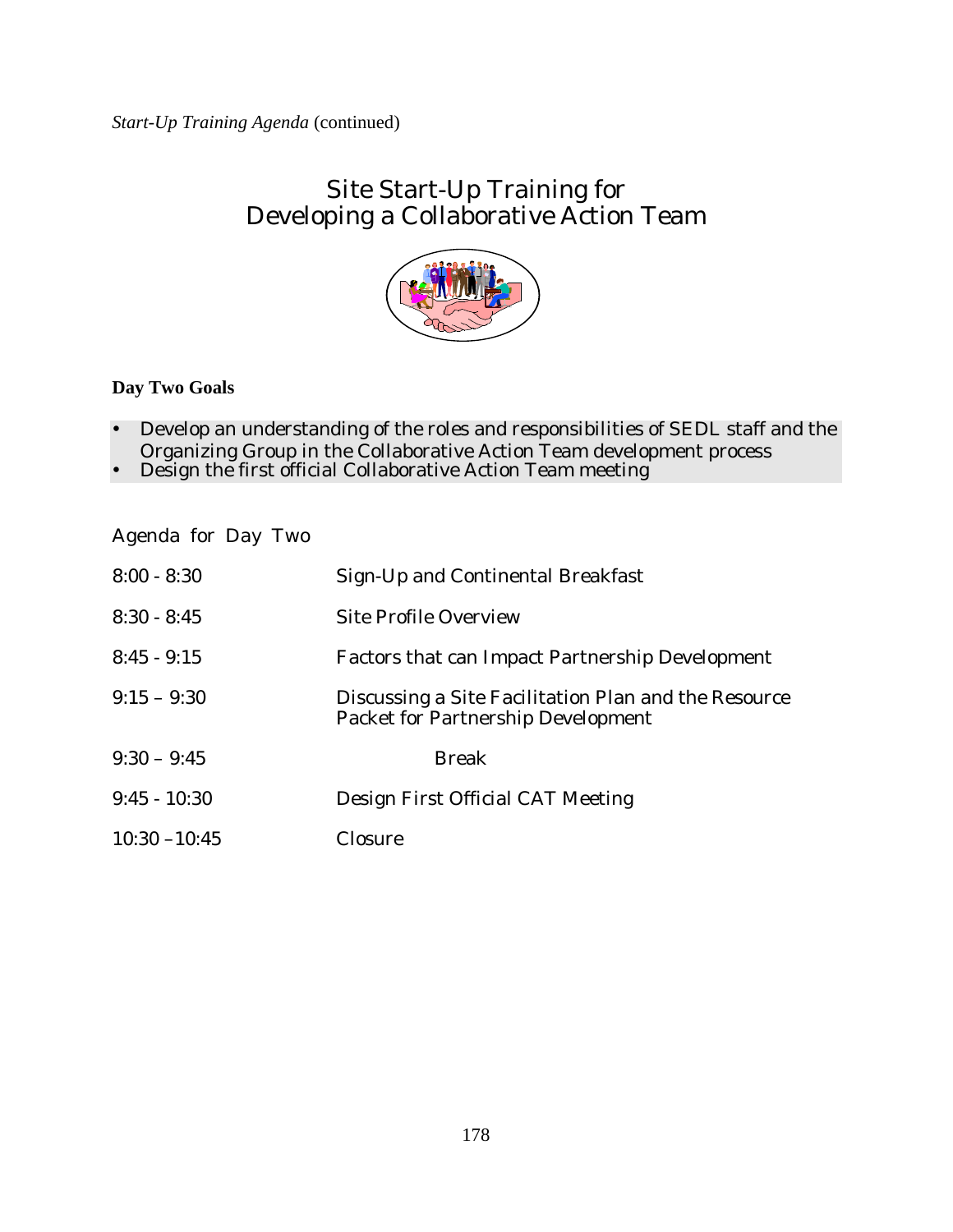# *Taking Action—Making an Impact Tomar Acción—Lograr Impacto*

## **1999 Collaborative Action Team Training Institute Excelsior Hotel Little Rock, Arkansas October 27-29, 1999**

## **Wednesday**

| <b>TIME</b>   | <b>LOCATION</b> | <b>EVENT</b>                                                                                                                                                                                                                                                                                                                                                                 |
|---------------|-----------------|------------------------------------------------------------------------------------------------------------------------------------------------------------------------------------------------------------------------------------------------------------------------------------------------------------------------------------------------------------------------------|
| 12:00-5:00    |                 | Teams arrive and check in at registration table                                                                                                                                                                                                                                                                                                                              |
| $1:00-4:00$   | LaHarpe         | <b>Facilitator Update Training</b><br>NOTE: This session is for facilitators trained in January 1999.<br>Newly trained facilitators do not need to attend.                                                                                                                                                                                                                   |
| 5:00-6:00     | Salon C         | Welcome and Introduction to the Institute<br>Catherine Jordan, Program Manager<br><b>Special Guests</b>                                                                                                                                                                                                                                                                      |
| $6:00 - 7:00$ | Salon A         | <b>Dinner</b>                                                                                                                                                                                                                                                                                                                                                                |
| $7:00 - 7:15$ | Salon C         | Teams set up Brag Table display                                                                                                                                                                                                                                                                                                                                              |
| $7:15 - 8:30$ | Salon C         | <b>Networking and Brag Session</b><br>Get to know other sites by visiting their table display of information<br>about their community and CAT.                                                                                                                                                                                                                               |
| $8:30-9:30$   | Ozark           | <b>Meet and Greet Session For Students</b><br>Throughout the Institute, students will be working with Xavier Benavides<br>and Amy Achor to develop their leadership skills.                                                                                                                                                                                                  |
|               |                 | Xavier has served as the Youth Engaged in Service (YES) Ambassador in<br>Texas. He helped create the Texas Youth Action Council, a group of<br>young people who advise the Texas Commission on Volunteerism and<br>Community Service on issues related to service and youth.                                                                                                 |
|               |                 | Amy has served as a delegate to the President's Summit for America's<br>Future and was named a Daily Point of Light Award recipient in 1998<br>in recognition of her community service. She was recently nominated by<br>President Clinton to serve on the Board of Directors for the Corporation<br>for National Service and is currently a sophmore at Harvard University. |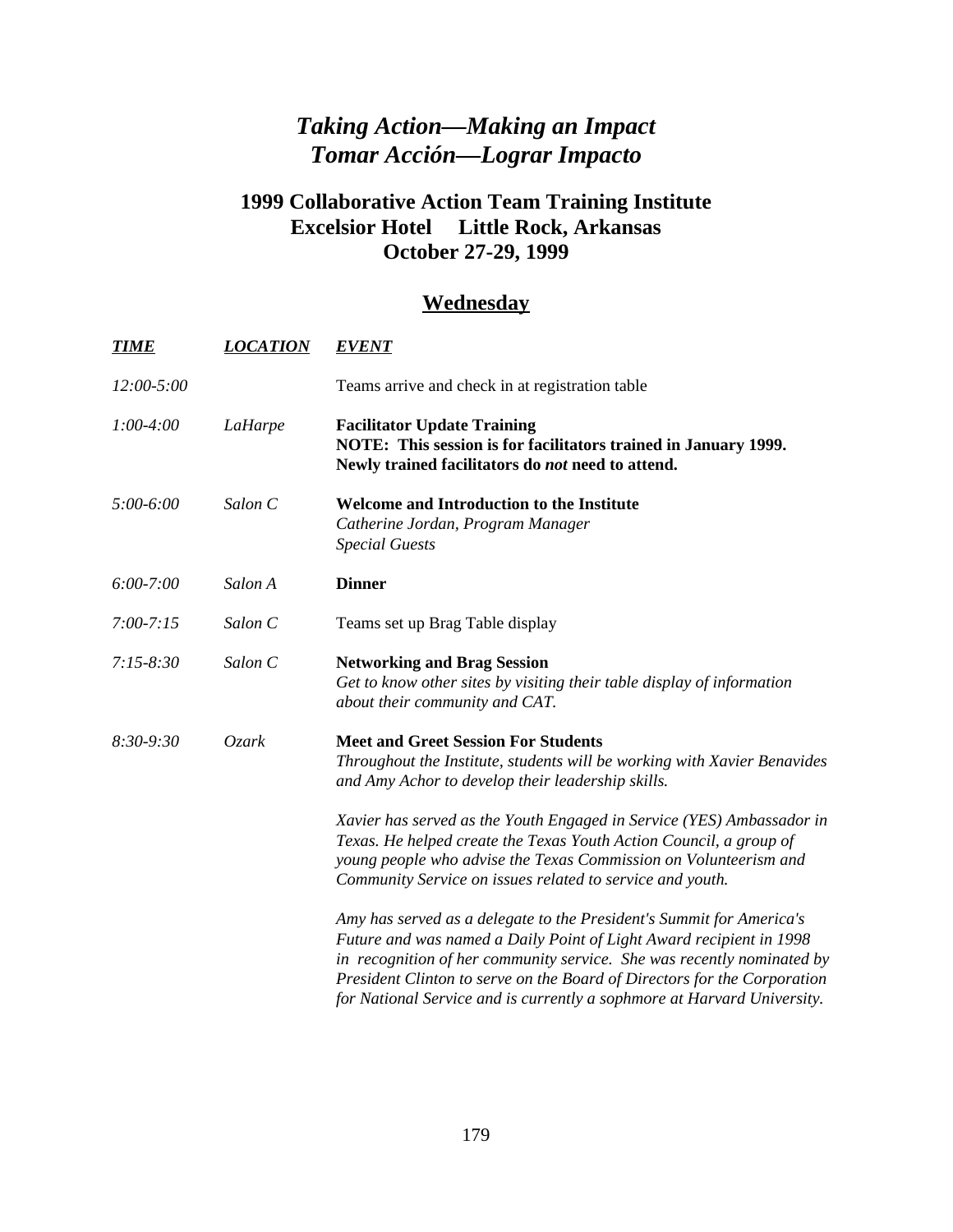*Institute Training Agenda* (continued)

# **Thursday**

| <b>TIME</b>              | <b>LOCATION</b>        | <b>EVENT</b>                                                                                                                                                                                                                                                                                                          |                                                                                                                                                                                                                       |  |  |
|--------------------------|------------------------|-----------------------------------------------------------------------------------------------------------------------------------------------------------------------------------------------------------------------------------------------------------------------------------------------------------------------|-----------------------------------------------------------------------------------------------------------------------------------------------------------------------------------------------------------------------|--|--|
| $7:30-8:15$              | Josephine's            | <b>Breakfast</b>                                                                                                                                                                                                                                                                                                      |                                                                                                                                                                                                                       |  |  |
| $8:15-9:30$              | Salon C                | <b>General Session: Taking Action--Making An Impact</b><br>Sharon Rodine, HEART of OKC Project, OK Child Advocacy Institute<br>Sharon is a nationally recognized expert on positive youth development<br>and community asset building. Sharon has worked collaboratively with<br>Jackson Middle School and their CAT. |                                                                                                                                                                                                                       |  |  |
| $9:30-9:45$              |                        | <b>Break</b>                                                                                                                                                                                                                                                                                                          |                                                                                                                                                                                                                       |  |  |
| $9:45 - 11:45$           | Salon C                | Dialogue Session: Meeting the Challenge of Shared Leadership<br>This session will give participants an opportunity to discuss the<br>challenges of developing shared leadership in their communities. It will<br>also give participants a model for organizing discussion groups in their<br>own communities.         |                                                                                                                                                                                                                       |  |  |
| $11:45-12:30$            | Salon A                | <b>Box Lunches</b>                                                                                                                                                                                                                                                                                                    |                                                                                                                                                                                                                       |  |  |
| $12:30 - 3:15$           |                        | Individual buses to:<br>All buses to: Central High School                                                                                                                                                                                                                                                             | <b>Little Rock Tours --Highlighting Local Best Practices</b><br>Central High Museum<br><b>UALR Neighborhood Homework Center</b><br><b>UALR Oak Forest Community Garden</b><br>PARK (Positive Atmosphere Reaches Kids) |  |  |
| $3:30 - 5:15$            |                        |                                                                                                                                                                                                                                                                                                                       | <b>Sustaining Momentum for Maximum Impact</b><br>This session brings together CATs from different sites to share their<br>knowledge and experiences in consultation with SEDL staff                                   |  |  |
|                          | River<br>Valley        | New Sites--Hit the Ground Running                                                                                                                                                                                                                                                                                     | Amy--Clayton, Little Rock, Marshall, Polk<br>Vangie--Clinton, Lee County, Pharr, Terrell                                                                                                                              |  |  |
|                          | Josephine's<br>LaHarpe | One Year Sites--From Planning to "Doing"                                                                                                                                                                                                                                                                              | Zena--Balmorhea, Del Valle, Dollarway, Ann Parish, Mora<br>Jerry--Barbara Jordan, Highlands, Ponca City, Rio Hondo                                                                                                    |  |  |
|                          | Salon C                |                                                                                                                                                                                                                                                                                                                       | Three Year Sites--Strategies to Sustain the Effort<br>Cathy--Beauregard, Fabens, Jackson, Rio Grande                                                                                                                  |  |  |
|                          | Ozark                  | <b>Student Leadership Development Session</b>                                                                                                                                                                                                                                                                         |                                                                                                                                                                                                                       |  |  |
| $6:00 - 8:00$<br>Evening | Ozark<br>La Salle      | <b>Student Session (optional)</b>                                                                                                                                                                                                                                                                                     | <b>Open Consultation with SEDL staff (optional)</b>                                                                                                                                                                   |  |  |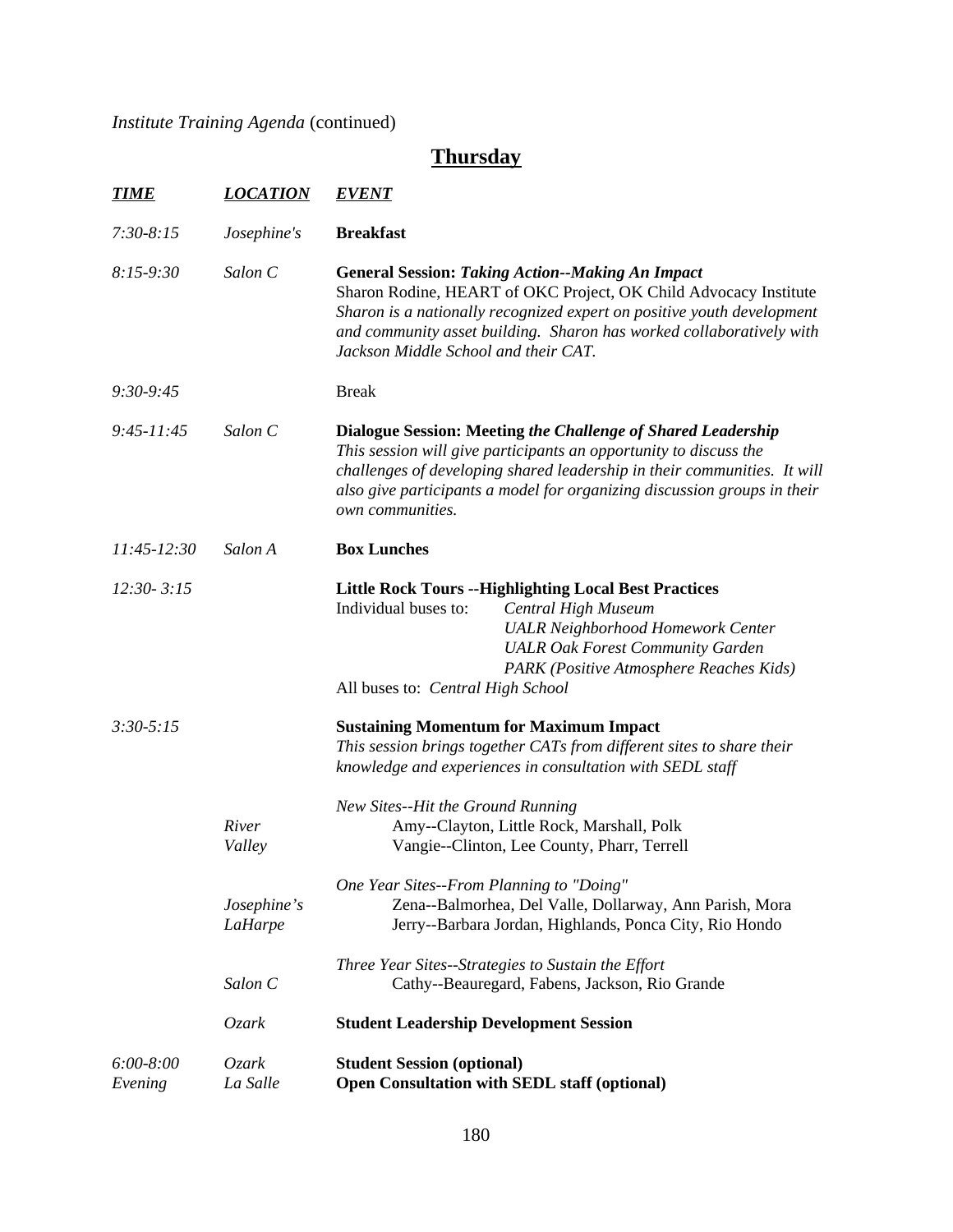*Institute Training Agenda* (continued)

# **Friday**

| <b>TIME</b>  | <b>LOCATION</b> | <b>EVENT</b>                                                                                                                                                                                                                                          |
|--------------|-----------------|-------------------------------------------------------------------------------------------------------------------------------------------------------------------------------------------------------------------------------------------------------|
| $7:30-8:15$  | Josephine's     | <b>Breakfast</b>                                                                                                                                                                                                                                      |
| $8:30-9:15$  | Salon C         | <b>General Session: Meaningful Parent Engagement</b><br>Eartha Sewell, Family Resource Coalition of America<br>Eartha provides help to eight cities in the area of parent involvement for<br>the Edna McConnell Clark and Annie E. Casey Foundations. |
| $9:15-9:30$  |                 | <b>Break</b>                                                                                                                                                                                                                                          |
| $9:30-10:45$ | Josephine's     | <b>Concurrent Skill Sessions (select ONE to attend):</b><br><b>Starting a Mentoring Program</b><br>Ron Walker--Jackson MS CAT, Maria Elena Ayala--A. Parish<br>Elementary CAT, Keisha Patterson--Little Rock ISD                                      |
|              | LaHarpe         | <b>Creating a Parent Resource Center</b><br>Benny & Odelia Pohl--San Jose Elementary, Albuquerque, NM;<br>Enrique Perez--Fabens CAT                                                                                                                   |
|              | River           | <b>Establishing a School-based Health Clinic</b><br>Carol Hoffmeyer--Balmorhea CAT, Vickie Otero--Rio Grande/Highlands<br>CAT, Guadalupe Ramos--Fabens CAT                                                                                            |
|              | Valley          | <b>Successful Grant Seeking</b><br>Marion Baldwin--Little Rock CAT, Anita La Ran--Mora CAT,<br>Lorna Marchand--University of Arkansas at Little Rock                                                                                                  |
|              | Vinson          | <b>Assessing Your Progress--Data Collection and Student Outcomes</b><br>Rosie Pacheco--Rio Hondo CAT, Zena Rudo--SEDL                                                                                                                                 |
|              | Salon C         | Telling Your Story to the Community<br>Suellen Vann--Little Rock ISD                                                                                                                                                                                  |
|              | Hall of Fame    | The Rural Experience--Connecting School and Community Improvement<br>Eric Romero--New Mexico Highlands University                                                                                                                                     |
|              | Ozark           | <b>Student Leadership Development Session</b>                                                                                                                                                                                                         |
| 10:45-11:00  |                 | <b>Break</b>                                                                                                                                                                                                                                          |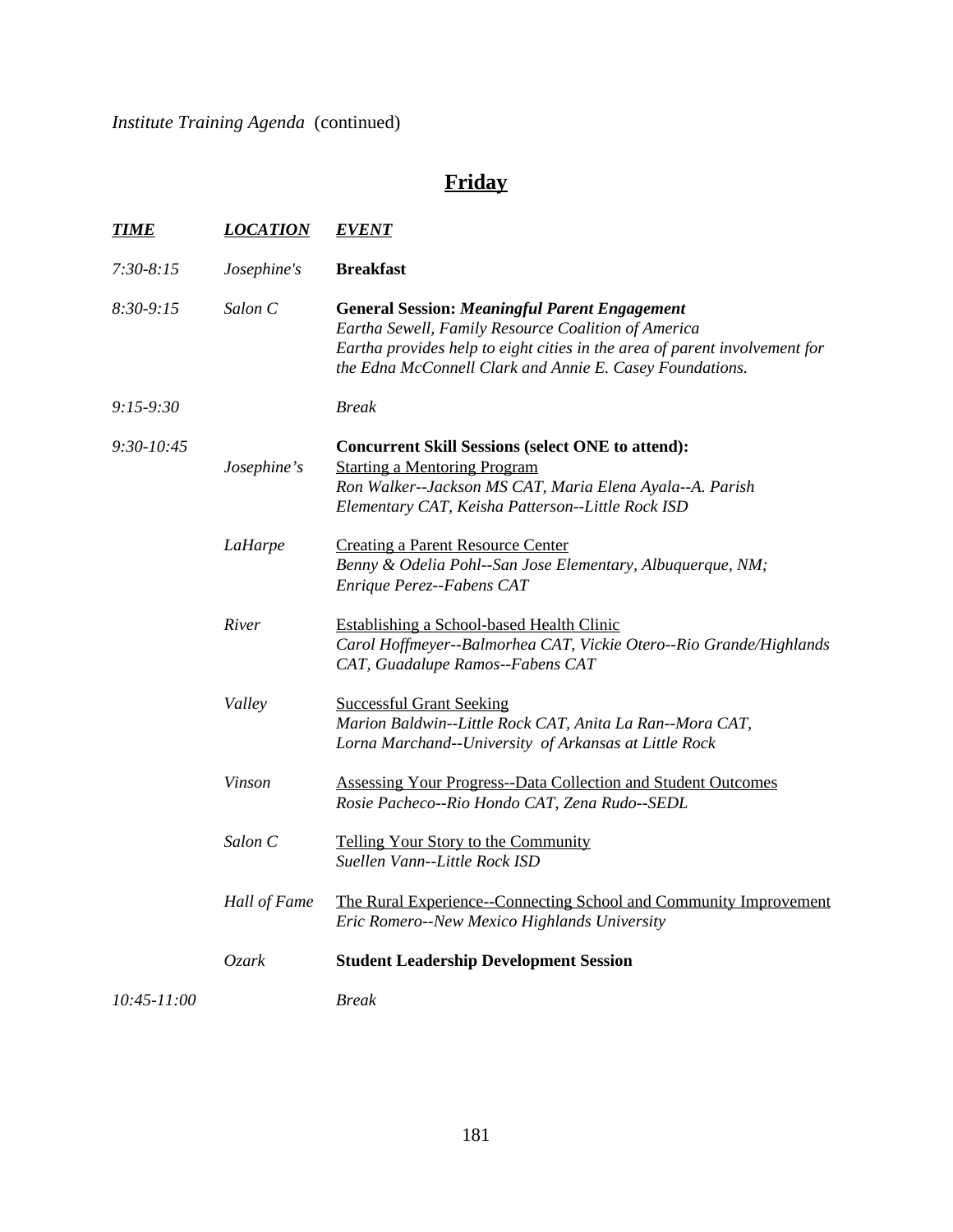*Institute Agenda* (continued)

# *Friday continued*

|                     | <b>CAT Team Meetings:</b> Where Do We Go From Here?                                                                                                             |
|---------------------|-----------------------------------------------------------------------------------------------------------------------------------------------------------------|
| <i>Josephine's</i>  | Balmorhea, Clayton, Highlands, Ann Parish, Lee County, Marshall,                                                                                                |
|                     | Mora, Rio Grande                                                                                                                                                |
| LaHarpe             | Barbara Jordan, Beauregard, Clinton, Jackson, Polk, Ponca City                                                                                                  |
| <i>River/Valley</i> | Del Valle, Fabens, Pharr, Rio Hondo, Terrell                                                                                                                    |
| Hall of Fame        | Dollarway, Little Rock                                                                                                                                          |
| Salon A             | <b>General Lunch Session: Students as Equal Partners for School</b><br><b>Improvement</b>                                                                       |
|                     | Students from all participating CAT sites will share their ideas and<br>insights on adult/youth partnerships. Facilitated by Xavier Benevides<br>and Amy Achor. |
|                     |                                                                                                                                                                 |

**Wrap-Up**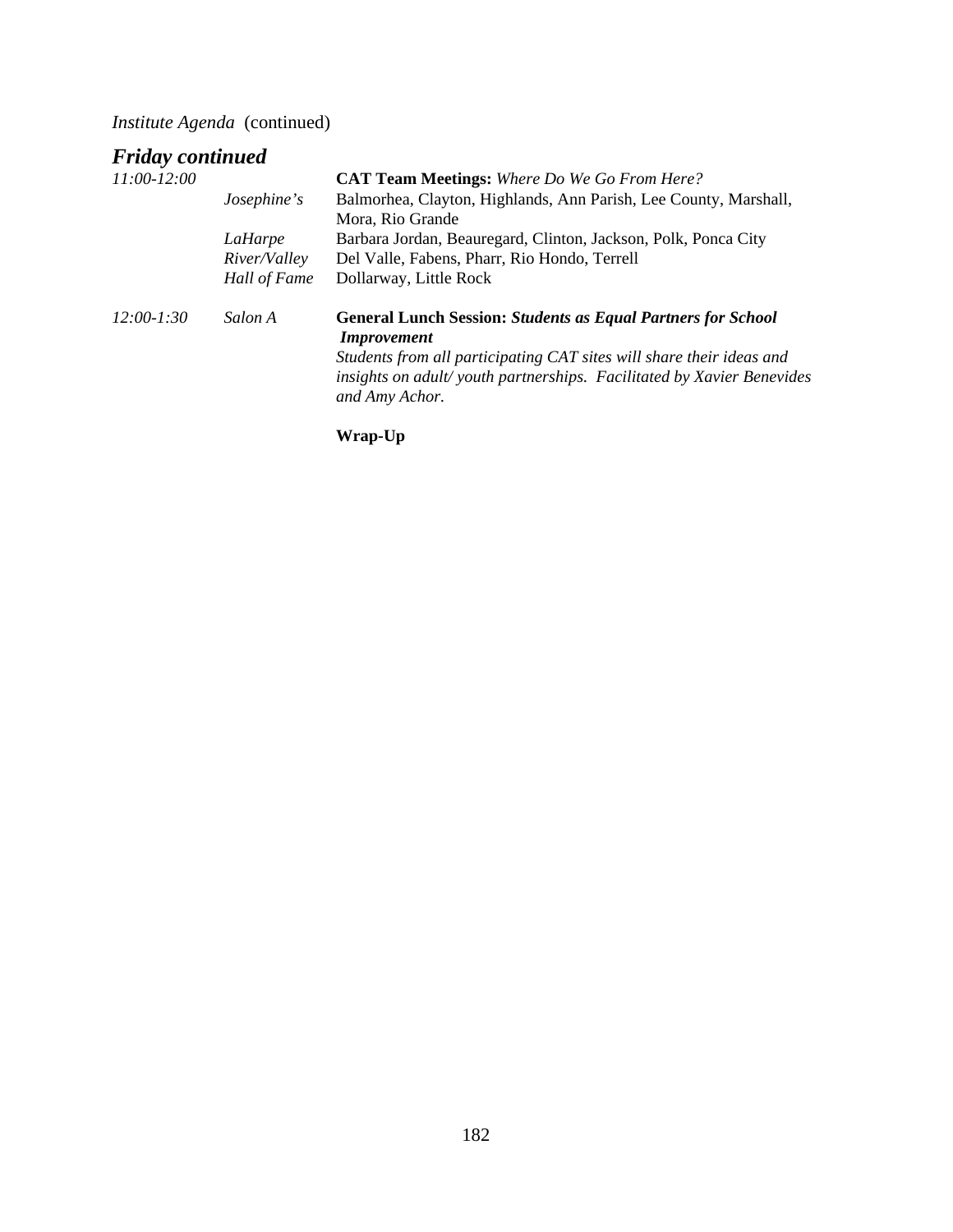# **Collaborative Action Team Facilitator Training Workshop March 29-30, 2000**



## **Workshop Goal**

· Provide assistance and support to Collaborative Action Team facilitators that will help them carry out their roles more effectively.

## **Learning Objectives**

## At the conclusion of this training, participants will:

- · Better understand and know each other,
- Identify areas of need in which they require assistance,
- · Obtain new information that will assist them in carrying out the CAT process,
- · Be better able to facilitate the CAT process and teach it to others, and
- Understand how to network with each other on an ongoing basis.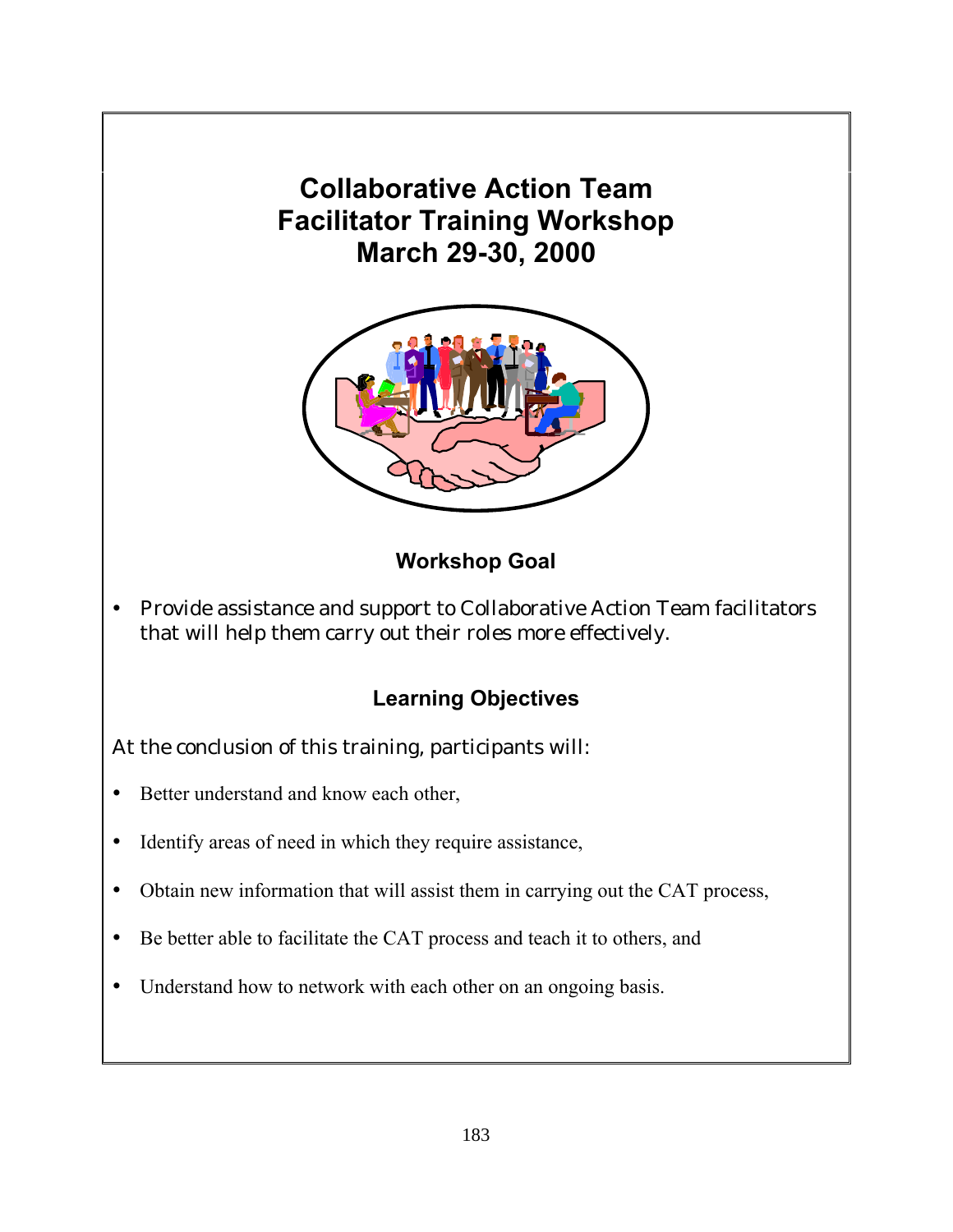| <b>Schedule of Training</b> |                                                                                                                                                                                                                                                                                                                                                                                                                                                                                                                                                                              |  |  |
|-----------------------------|------------------------------------------------------------------------------------------------------------------------------------------------------------------------------------------------------------------------------------------------------------------------------------------------------------------------------------------------------------------------------------------------------------------------------------------------------------------------------------------------------------------------------------------------------------------------------|--|--|
|                             | Day One - Wednesday, March 29, 2000                                                                                                                                                                                                                                                                                                                                                                                                                                                                                                                                          |  |  |
| $8:00 - 8:30$ a.m.          | <b>Registration and Continental Breakfast</b>                                                                                                                                                                                                                                                                                                                                                                                                                                                                                                                                |  |  |
| $8:30 - 9:00$ a.m.          | Welcome, Warm-up Activity, and Workshop Ground Rules                                                                                                                                                                                                                                                                                                                                                                                                                                                                                                                         |  |  |
| $9:00 - 12:00$ a.m.         | <b>Understanding Our Differences and How They Relate to</b><br>Collaboration                                                                                                                                                                                                                                                                                                                                                                                                                                                                                                 |  |  |
|                             | (Break at 10:00 a.m.) • What motivates you?<br>• Taking a look at ourselves (participants will complete a<br>behavioral self-assessment)<br>• Application of how behavioral differences impact people's<br>ability to communicate and collaborate                                                                                                                                                                                                                                                                                                                            |  |  |
| $12:00 - 1:00$ p.m.         | <b>Catered Lunch</b>                                                                                                                                                                                                                                                                                                                                                                                                                                                                                                                                                         |  |  |
| $1:00 - 3:00$ p.m.          | Understanding the CAT Process and Effective Use of CAT<br>Guide<br>• Overview of CAT process and guide<br>• Identify successes and achievements<br>• Discuss changes being made in CAT process and materials,<br>and gather participant ideas and suggestions                                                                                                                                                                                                                                                                                                                |  |  |
| $3:00 - 3:15$ p.m.          | <b>Break</b>                                                                                                                                                                                                                                                                                                                                                                                                                                                                                                                                                                 |  |  |
| $3:15 - 5:00$ p.m.          | Facilitation Challenges and Concerns (4-6 small groups. 2 of<br>these groups will convene in the second floor conference and<br>training rooms)<br>• Using an Open Space Forum, participants will identify<br>challenges and concerns and possible solutions to issues<br>such as:<br>- Gaining commitment and consistent participation of CAT<br>members<br>- Sharing leadership<br>- Equipping CAT members to take on facilitator roles<br>- Delegating tasks<br>- Meaningful parent involvement<br>- Effective inclusion of students<br>- Maintaining balanced membership |  |  |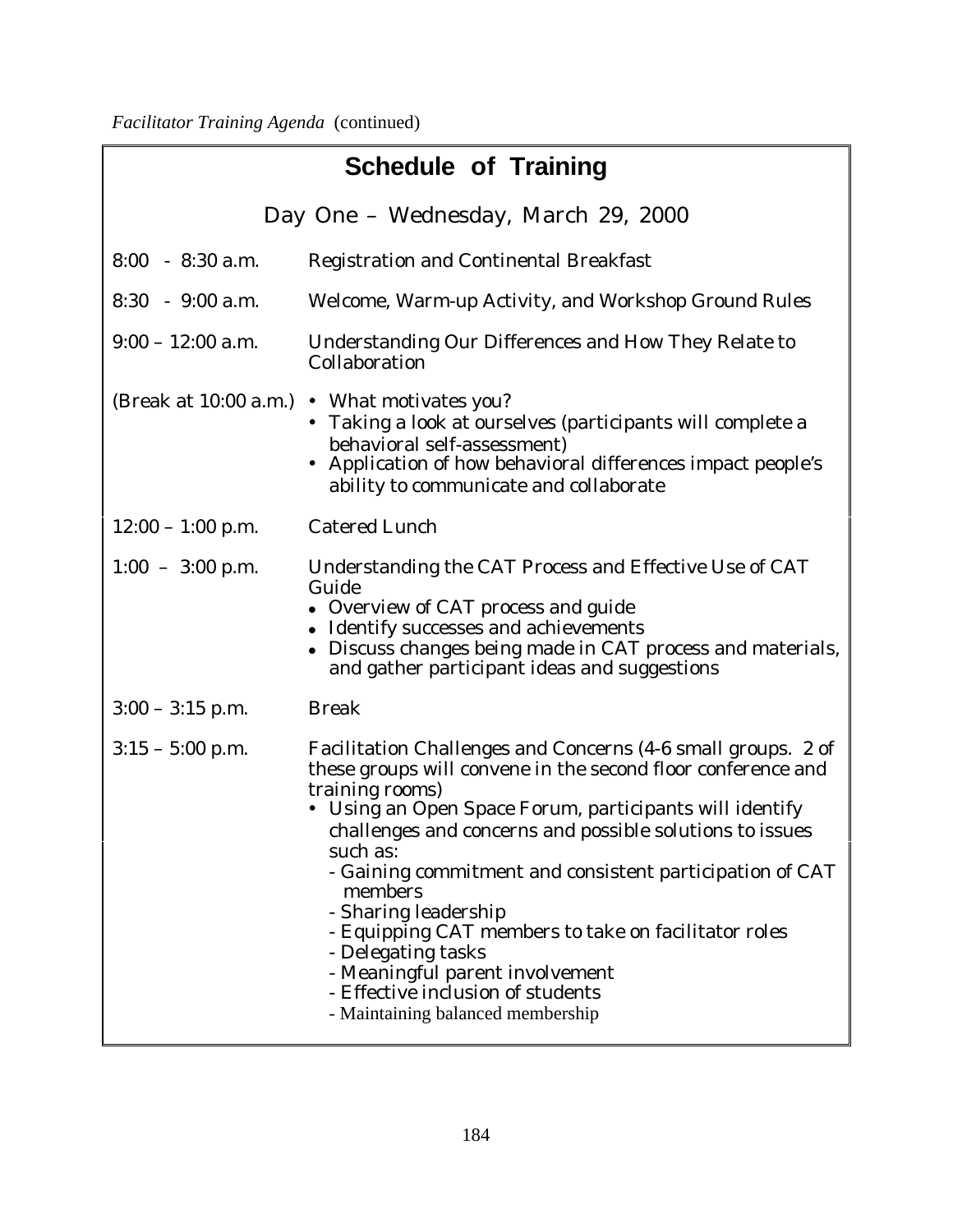| <b>Schedule of Training</b>          |                                                                                                                                                                                                                                              |  |  |  |
|--------------------------------------|----------------------------------------------------------------------------------------------------------------------------------------------------------------------------------------------------------------------------------------------|--|--|--|
|                                      | Day Two – Thursday, March 30, 2000                                                                                                                                                                                                           |  |  |  |
| $8:00 - 8:30$ a.m.                   | <b>Continental Breakfast</b>                                                                                                                                                                                                                 |  |  |  |
| $8:30 - 10:00$ a.m.                  | <b>Developing CAT Action Plans</b>                                                                                                                                                                                                           |  |  |  |
|                                      | Discuss status of written action plans. Each site<br>will be give a report on where they are in the CAT process<br>and on the development and implementation of their<br>action plans.<br>Review of action plans that have been developed by |  |  |  |
|                                      | different teams and discuss methods used to develop them<br>as a mechanism for achieving the purpose of CAT teams,<br>i.e., improving student results.                                                                                       |  |  |  |
| $10:00 - 10:15$ a.m.                 | <b>Break</b>                                                                                                                                                                                                                                 |  |  |  |
| $10:15 - 11:00$ a.m.                 | <b>Roles for Collaborative Action Team Process</b>                                                                                                                                                                                           |  |  |  |
| $11:00 - 12:00$ a.m.                 | Question and Answer Session dealing with CAT issues.<br><b>Possible issues:</b>                                                                                                                                                              |  |  |  |
|                                      | Meaningful parent involvement<br>Effective inclusion of students in CAT<br>Maintaining a balanced membership<br><b>Running effective meetings</b><br><b>Strategies for follow-up</b>                                                         |  |  |  |
| $12:00 - 1:00$ p.m.                  | <b>Catered lunch</b>                                                                                                                                                                                                                         |  |  |  |
| 1:00 – 2:45 p.m. Sustaining Your CAT |                                                                                                                                                                                                                                              |  |  |  |
|                                      | Ideas for keeping the CAT alive and kicking<br>Techniques and methods for passing on facilitation<br>roles and skills to others<br>How to teach members about the CAT process<br>Use of electronic technology                                |  |  |  |
| $2:45 - 3:00$ p.m.                   | <b>Summary and Workshop Evaluation</b>                                                                                                                                                                                                       |  |  |  |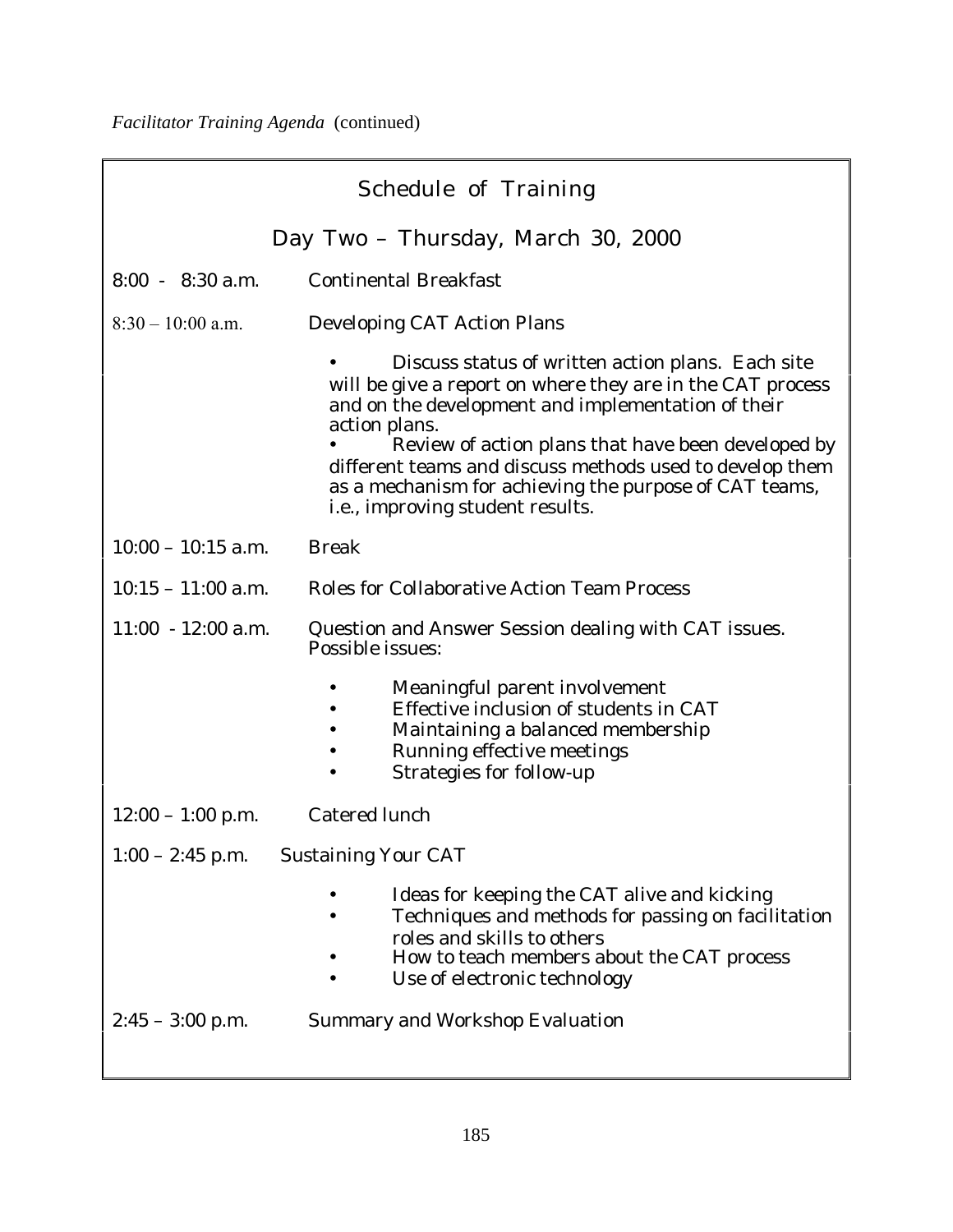**Appendix C**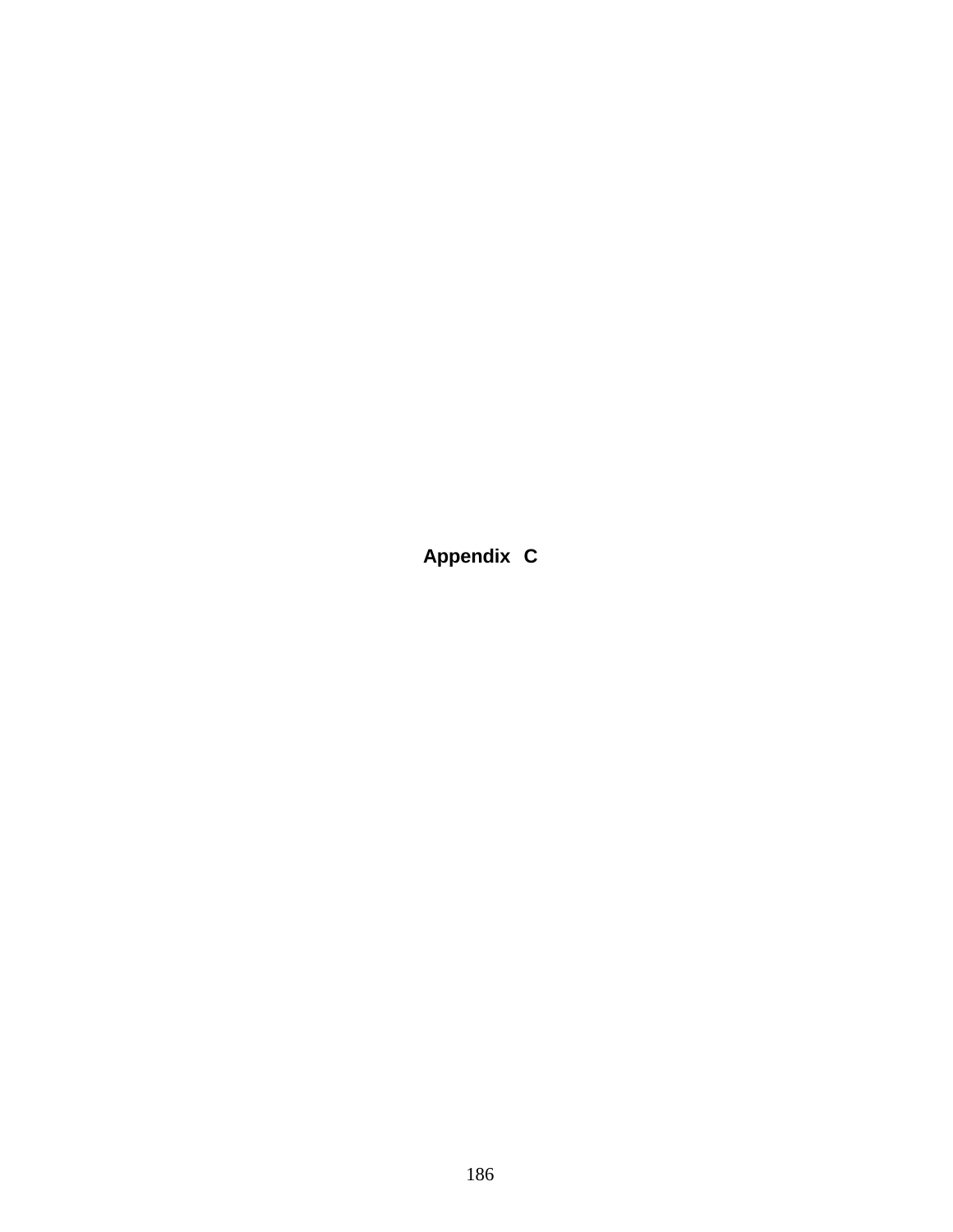## **CAT Meeting Checklist**

Facilitators: Please ask one or two members of your Collaborative Action Team to complete both the **front and back** sides of this form at the end of a CAT meeting. Please mail a copy to SEDL. Thanks!

|                                                                                                     | Site Location: |  |  |
|-----------------------------------------------------------------------------------------------------|----------------|--|--|
| Number of people attended this meeting? Time meeting started ended                                  |                |  |  |
| Individual(s) completing this form:                                                                 |                |  |  |
| My (our) primary representative role is: ______ home _______ school ______ community ______ student |                |  |  |

|                                                                                    | <b>Comments:</b>                            |
|------------------------------------------------------------------------------------|---------------------------------------------|
| 1. Meeting started on time.                                                        | Yes No                                      |
| 2. Agenda was distributed.                                                         | N <sub>o</sub><br>Yes                       |
| 3. Agenda was reviewed at beginning of<br>meeting.                                 | Yes<br>No                                   |
| 4. Minutes were reviewed.                                                          | Yes<br>N <sub>o</sub>                       |
| 5. The following concepts/skills were<br>practiced during this particular meeting: |                                             |
| Open discussion of topics occurred<br>$\bullet$                                    | Yes No<br>a)                                |
| Team reached consensus<br>$\bullet$                                                | b)<br>Yes No                                |
| There was equal participation by everyone<br>$\bullet$                             | Yes No<br>$\mathbf{c})$                     |
| Representative groups were present<br>$\bullet$<br>(circle those present)          | Home<br>$\mathbf{d}$<br>School<br>Community |
| Respect and courtesy shown to all<br>$\bullet$<br>members                          | <b>Students</b>                             |
| Team planning occurred<br>$\bullet$                                                | Yes No<br>e)                                |
| Team building occurred<br>$\bullet$                                                | f)<br>N <sub>0</sub><br>Yes                 |
| Members shared ideas and/or interests<br>$\bullet$                                 | Yes No<br>$\mathbf{g}$                      |
|                                                                                    | Yes No<br>h)                                |

187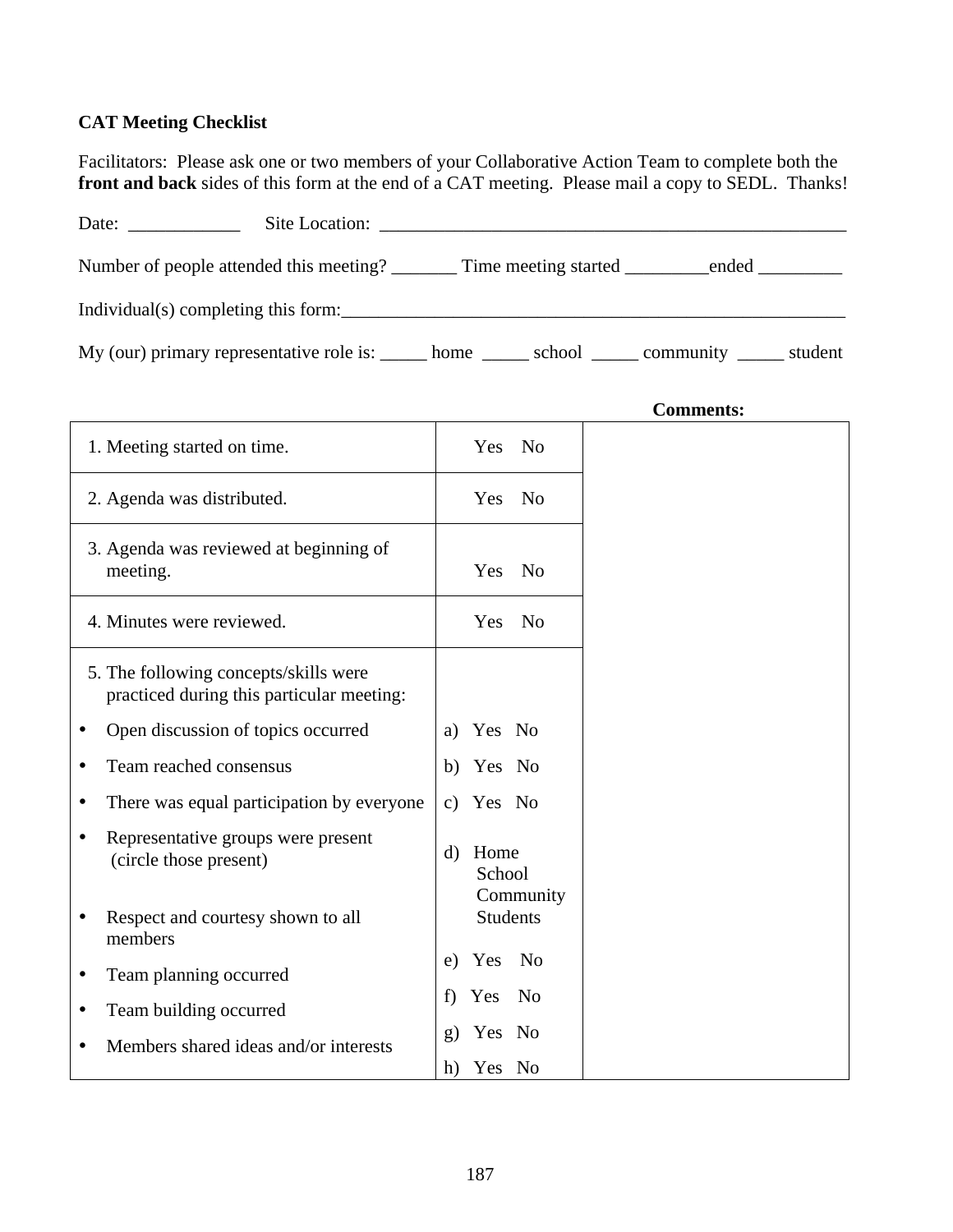# *CAT Meeting Checklist* (continued)

**Comments:**

| Individual/group recognized<br>٠                                                                   | Yes No<br>$\mathbf{i}$ |  |
|----------------------------------------------------------------------------------------------------|------------------------|--|
| New roles/responsibilities were<br>٠<br>encouraged                                                 | j)<br>Yes No           |  |
| Collaboration occurred<br>٠                                                                        | Yes No<br>$\bf k$ )    |  |
| 6. Agenda items were accomplished.                                                                 | Yes No                 |  |
| 7. Members tried to avoid/divert conflict<br>rather than exploring reasons behind the<br>conflict. | Yes No                 |  |
| 8. Diverse perspectives received equal<br>consideration.                                           | Yes No                 |  |
| 9. All groups voiced their perspectives.                                                           | Yes No                 |  |
| 10. The outcome of this meeting supports the<br>vision/mission of this CAT.                        | Yes No                 |  |
| 11. There is a sense of momentum as a result<br>of this meeting.                                   | Yes<br>No              |  |

Of the eleven items above, please share additional thoughts on two items (positive or constructive).

Item # \_\_\_\_\_

Item # \_\_\_\_\_

Other insights you would like to share: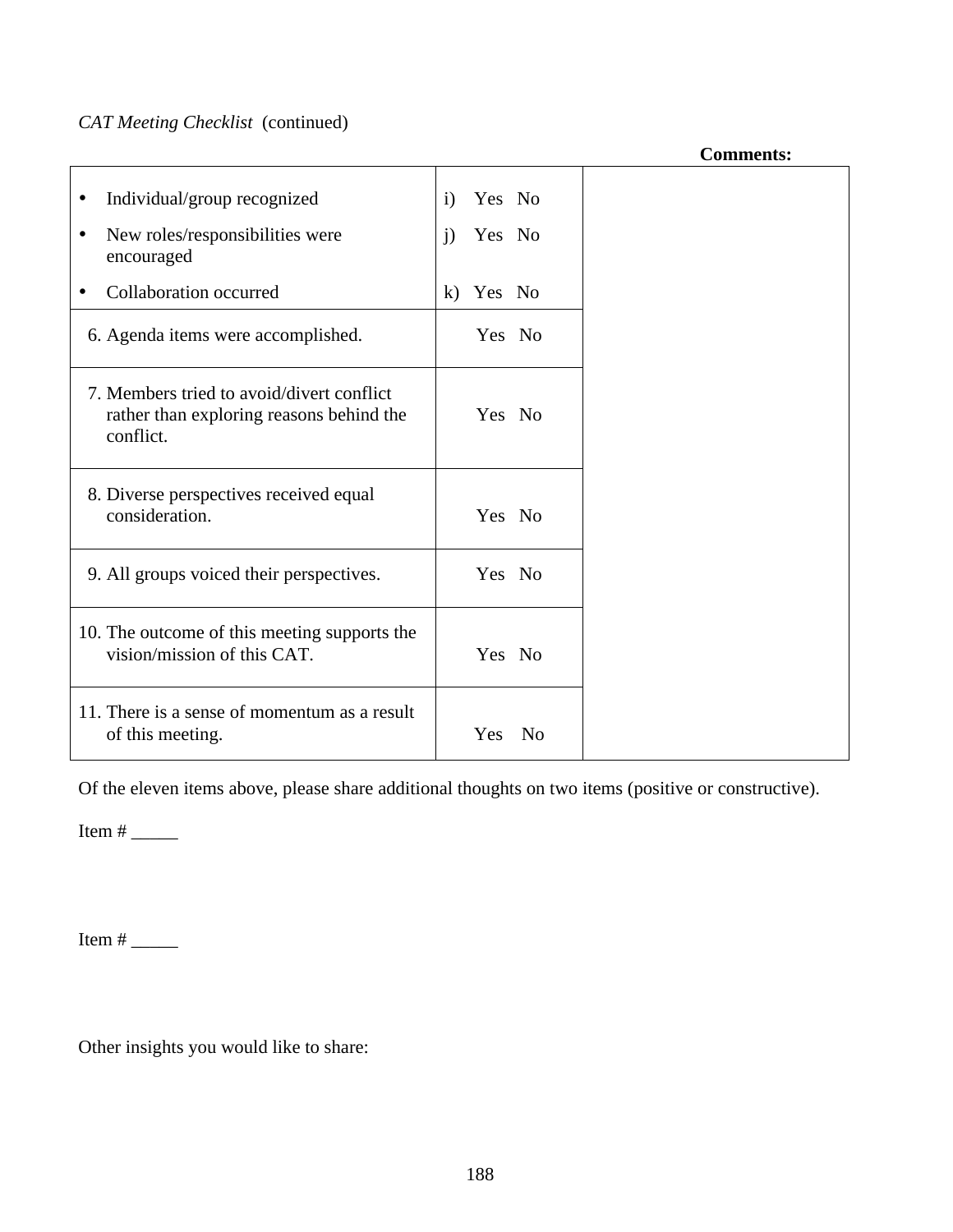## **Collaborative Action Team Meeting Evaluation Form # 1**

**Facilitator(s)\_\_\_\_\_\_\_\_\_\_\_\_\_\_\_\_\_\_\_\_\_\_\_\_\_ Meeting Date \_\_\_\_\_\_\_\_\_\_\_\_\_**

Please rate your level of agreement with each statement (*mark appropriate response)*

|    |                                                                            | <b>Strongly</b><br><b>Disagree</b> |                |   | <b>Strongly</b><br><b>Agree</b> |
|----|----------------------------------------------------------------------------|------------------------------------|----------------|---|---------------------------------|
| 1. | Meeting participants openly expressed opinions<br>and ideas.               | $\mathbf{1}$                       | $\overline{2}$ | 3 | $\overline{4}$                  |
|    | 2. I actively listened to what others had to say.                          | 1                                  | $\overline{2}$ | 3 | $\overline{4}$                  |
|    | 3. I was satisfied with the team's decisions.                              | 1                                  | $\overline{2}$ | 3 | $\overline{4}$                  |
| 4. | I was able to stay focused on agenda items.                                | $\mathbf{1}$                       | $\overline{2}$ | 3 | $\overline{4}$                  |
| 5. | The facilitator ran the meeting well.                                      | 1                                  | $\overline{2}$ | 3 | $\overline{4}$                  |
| 6. | I was prepared for the meeting.                                            | 1                                  | $\overline{2}$ | 3 | 4                               |
|    | 7. I was clear about who would do what assignments<br>at the next meeting. | $\mathbf{1}$                       | $\overline{2}$ | 3 | $\overline{4}$                  |
|    | Comments/Suggestions:                                                      |                                    |                |   |                                 |
|    |                                                                            |                                    |                |   |                                 |
|    |                                                                            |                                    |                |   |                                 |
|    |                                                                            |                                    |                |   |                                 |
|    |                                                                            |                                    |                |   |                                 |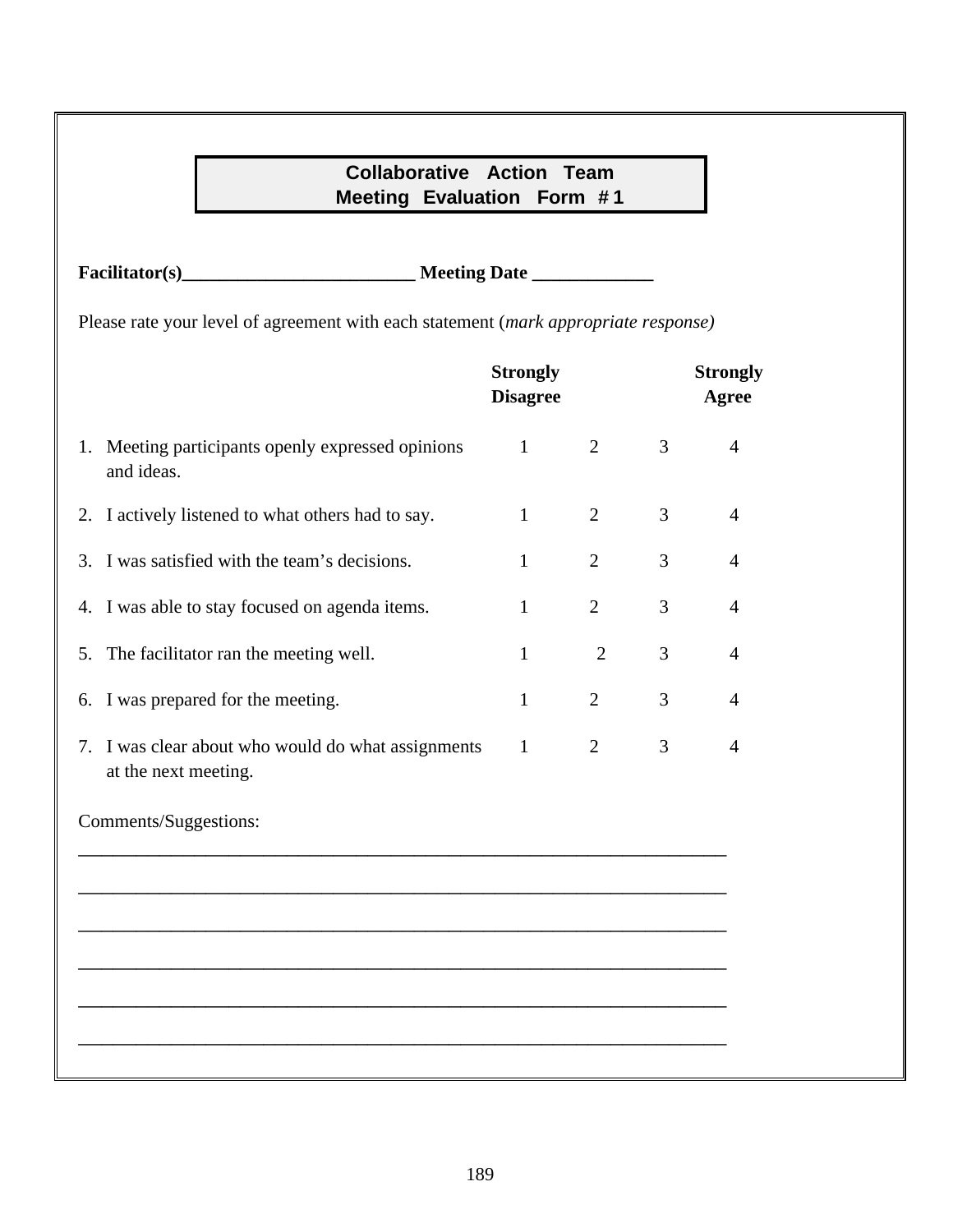## **Collaborative Action Team Meeting Evaluation Form # 2**

**Facilitator \_\_\_\_\_\_\_\_\_\_\_\_\_\_\_\_\_\_\_\_\_\_\_\_\_ Meeting Date: \_\_\_\_\_\_\_\_\_\_\_\_\_\_\_**

List below specific examples of what you feel went well (pluses) during this Collaborative Action Team meeting and what you feel didn't go so well (minuses).

| Pluses | Minuses |
|--------|---------|
|        |         |
|        |         |
|        |         |
|        |         |
|        |         |
|        |         |
|        |         |
|        |         |
|        |         |
|        |         |
|        |         |
|        |         |
|        |         |
|        |         |
|        |         |
|        |         |
|        |         |
|        |         |
|        |         |
|        |         |

**Additional Suggestions:**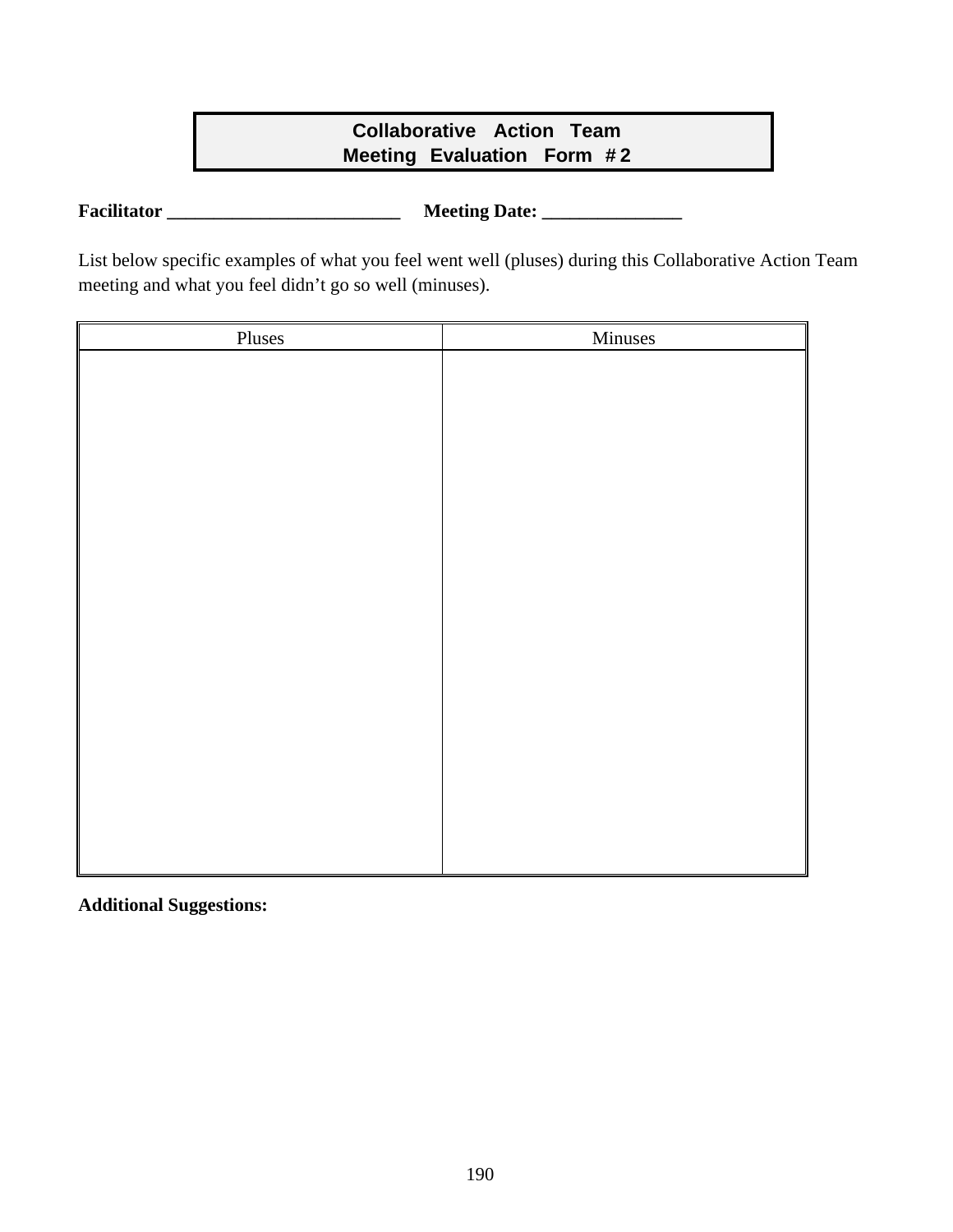# *CAT Self-Assessment* **Instrument and Handbook**



Introduction

In a Collaborative Action Team (CAT), people representing the school, community and home, including students, form a partnership committed to improving results for children, youth, and families. The team approach offers opportunities for building on the strengths each person, group, and institution bring to the table. The forward progress of the partnership is enhanced when the team identifies existing individual and group assets and promotes the creation of new assets.

One way to determine and build on the individual and group strengths of the CAT is to perform self-assessments. Self-assessment is a group process that enables team members to reflect on where they have been, what has been accomplished, and where they want to go. The information gathered often provides new insights for partnership development that can impact the team's direction. It can also generate momentum within the team to enhance the collaborative process.

A CAT team member serves as the facilitator for the self-assessment process and plays a key role in guiding the partnership's reflection and decision making. This guide is designed to help prepare the facilitator to plan and implement the CAT Self-Assessment. The selfassessment material should be carefully read and understood before proceeding.

When should the CAT Self-Assessment be conducted?

An initial self-assessment followed by periodic reassessments is recommended. The CAT process recognizes the continuous evolution and growth of the team.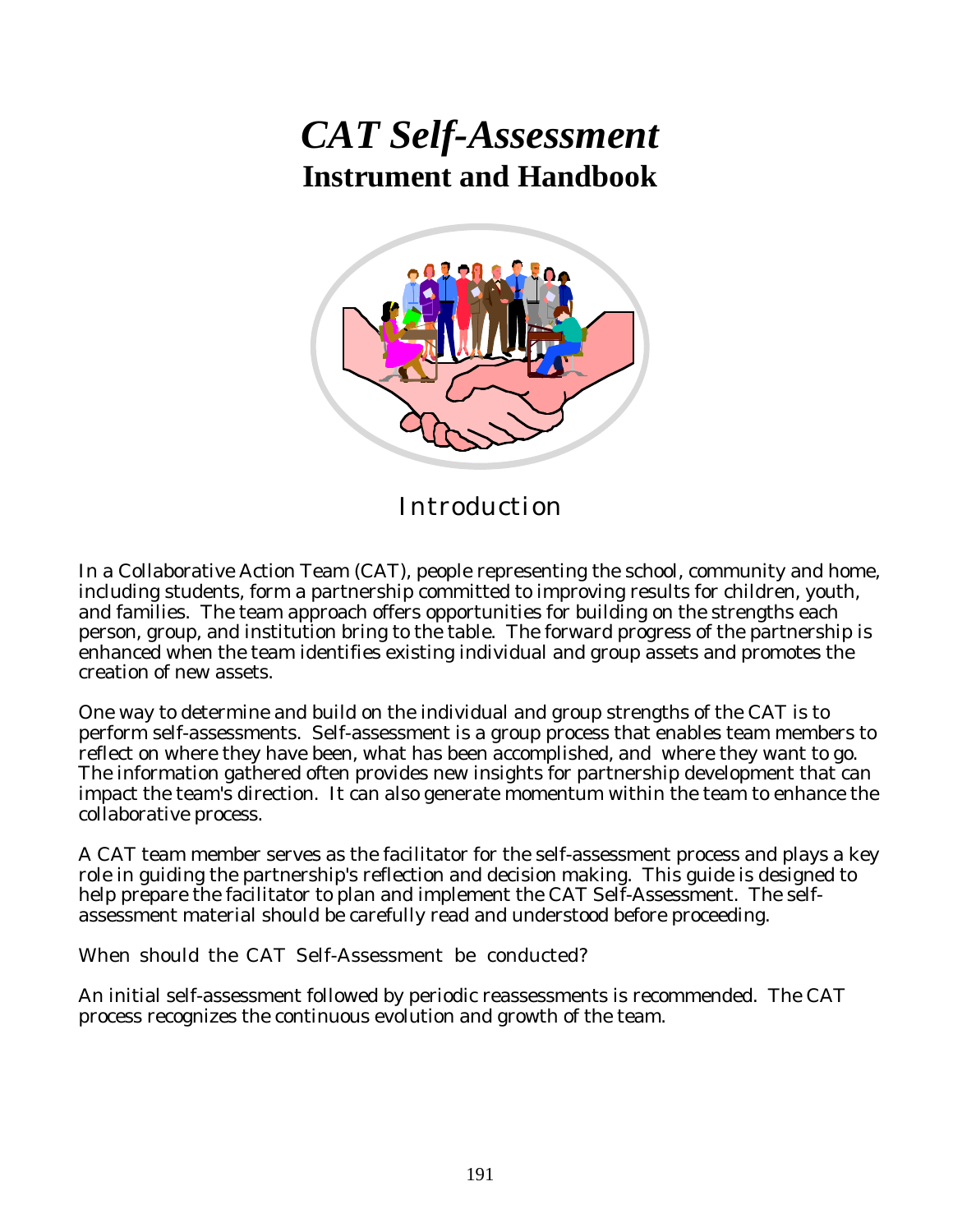Initial self-assessment - Upon deciding to become a Collaborative Action Team, the original organizing members should complete a self-assessment to provide the team with a starting point and preview of what lies ahead. In most cases, the initial selfassessment will be conducted prior to the first CAT meeting.

Ongoing self-assessment - After the team begins its partnership development, the members administer the CAT Self-Assessment on a periodic basis. The facilitator plays a key role in helping the members decide when to complete the self-assessment. The following points may serve as a guide for making this decision:

- · When there is a loss of momentum: Signs of struggle or members sense that "we are not moving at all."
- · When there is a need to maintain momentum: The team may agree early in the CAT process to conduct regular self-assessments, possibly annually, semi-annually or when a certain set of elements in the CAT process are completed.
- · When there is a need to increase momentum: Members are moving toward their goals, however, they need additional incentive to progress further.

Who completes the CAT Self-Assessment?

The original organizing team members - people who have been involved in the planning of the Collaborative Action Team - complete the initial self-assessment. This group of people should be representative of the school, community and home, including students. Active CAT members will complete the ongoing self-assessments. At times it may be necessary for the facilitator to request that a self-assessment be completed by others involved in the CAT process but who have not been able to actively attend meetings. For instance, the school principal may have attended only a few team meetings but does have knowledge of the team's ongoing activities and development. The principal's perceptions of the partnership's development, from a school administration perspective, may be integral to the overall assessment from which recommendations for action are determined and for which support is sought.

What does the team get out of the CAT Self-Assessment?

Based on the information gathered, the team can develop a customized plan to guide the partnership process from the beginning. For those teams in existence for at least six months, completing the CAT Self-Assessment will inform them of how much progress has been made in the partnership process and will provide a clear picture of the team's strengths. Teams can amend or continue their action plan based on feedback from the selfassessment.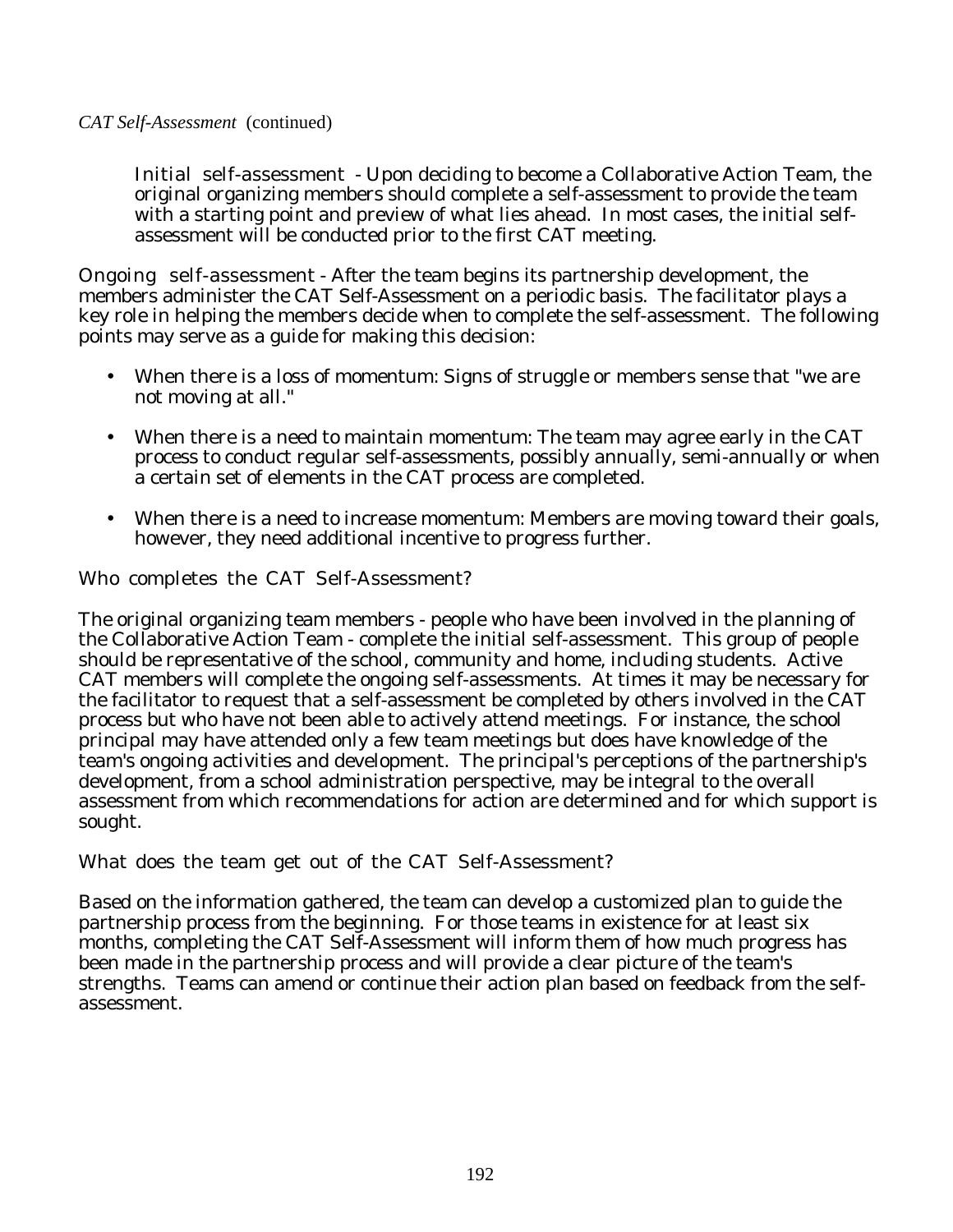*CAT Self-Assessment* (continued)

Where should the CAT Self-Assessment take place?

The facilitator coordinates the place and time for members to meet for the self-assessment, taking into consideration the needs of the individuals. Factors to consider in determining whether to conduct the self-assessment as an agenda item at a regularly scheduled CAT meeting or at a completely separate meeting include:

- · When and where would the most representative group of team members be present?
- · When is there ample time for completing the self-assessment (at least 30 minutes is needed)?
- · When and where would the team members be the most clearheaded to think about the team process?
- · When and where would equipment or assistance, if needed, be available, i.e., interpretation or translation for members with disabilities or who speak a language other than English, writing materials, and appropriate space?

How should the CAT Self-Assessment be implemented?

Guidelines for implementing the self-assessment can be found in "A Plan for CAT Self-Assessment" that follows. Prior to using the CAT Self-Assessment for the first time, it would be helpful for the facilitator to ask the team members to review the instrument to assure they understand the format and questions. This can help to clarify issues that may arise (e.g. how to complete the form, the meaning of any specific terminology) and expedite completion of the self-assessment.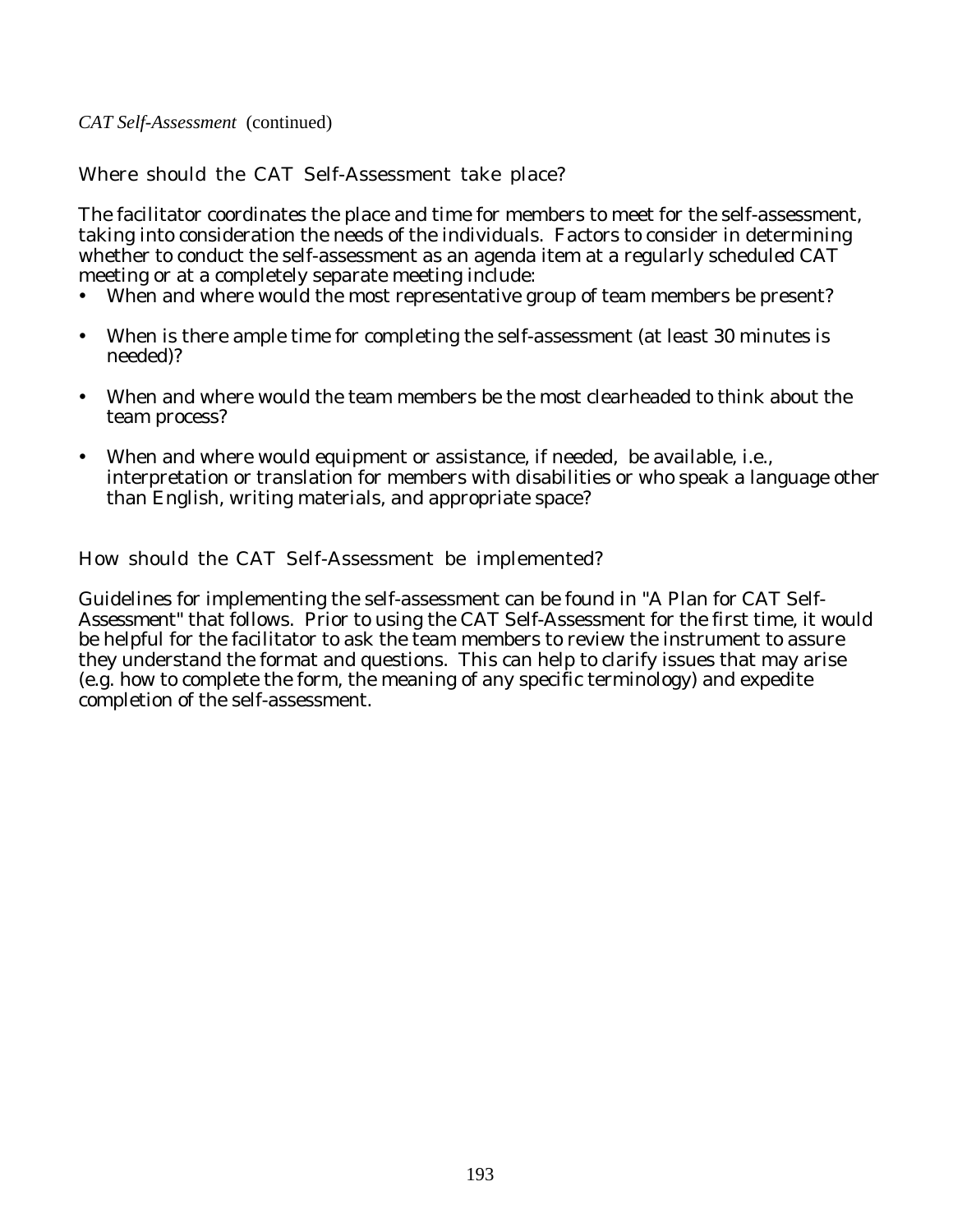# A Plan for CAT Self-Assessment

## The CAT Self-Assessment has two primary purposes:

- 1. To provide information for a customized plan that will guide Collaborative Action Teams in using the CAT process.
- 2. To inform the CAT membership of how the team is progressing through the process of developing the Collaborative Action Team.

Design

The CAT Self-Assessment will help the members gather information to provide an overall sense of the extent of the team's partnership development. It is necessary for the CAT to periodically inventory its strengths and challenges in order to identify opportunities that encourage partnership development as well as factors that inhibit it. Comparing the information generated from the initial self-assessment with subsequent ones gives the team a picture of its progress. The results will help the CAT determine its next steps. Further, the self-assessment process helps create and maintain momentum by highlighting the actions that build a sense of group accountability and individual responsibility for the team's progress.

It is the aim of the self-assessment to explore the team's progress throughout the four stages of the CAT process (Team Identification, Team Mobilization, Project Development and Project Implementation). This is accomplished by examining the elements to effective team building and team planning within each stage. The CAT Self-Assessment questions correspond to the elements as follows: Questions 1 - 3 to the Team Identification elements, Question 4 to the Team Mobilization elements, Question 5 to the Project Development elements, and Question 6 to the Project Implementation elements. To complete the CAT Self-Assessment, a working knowledge of the CAT process elements is helpful. Reviewing the following team process elements at the meeting in which the self-assessment is conducted may also be beneficial.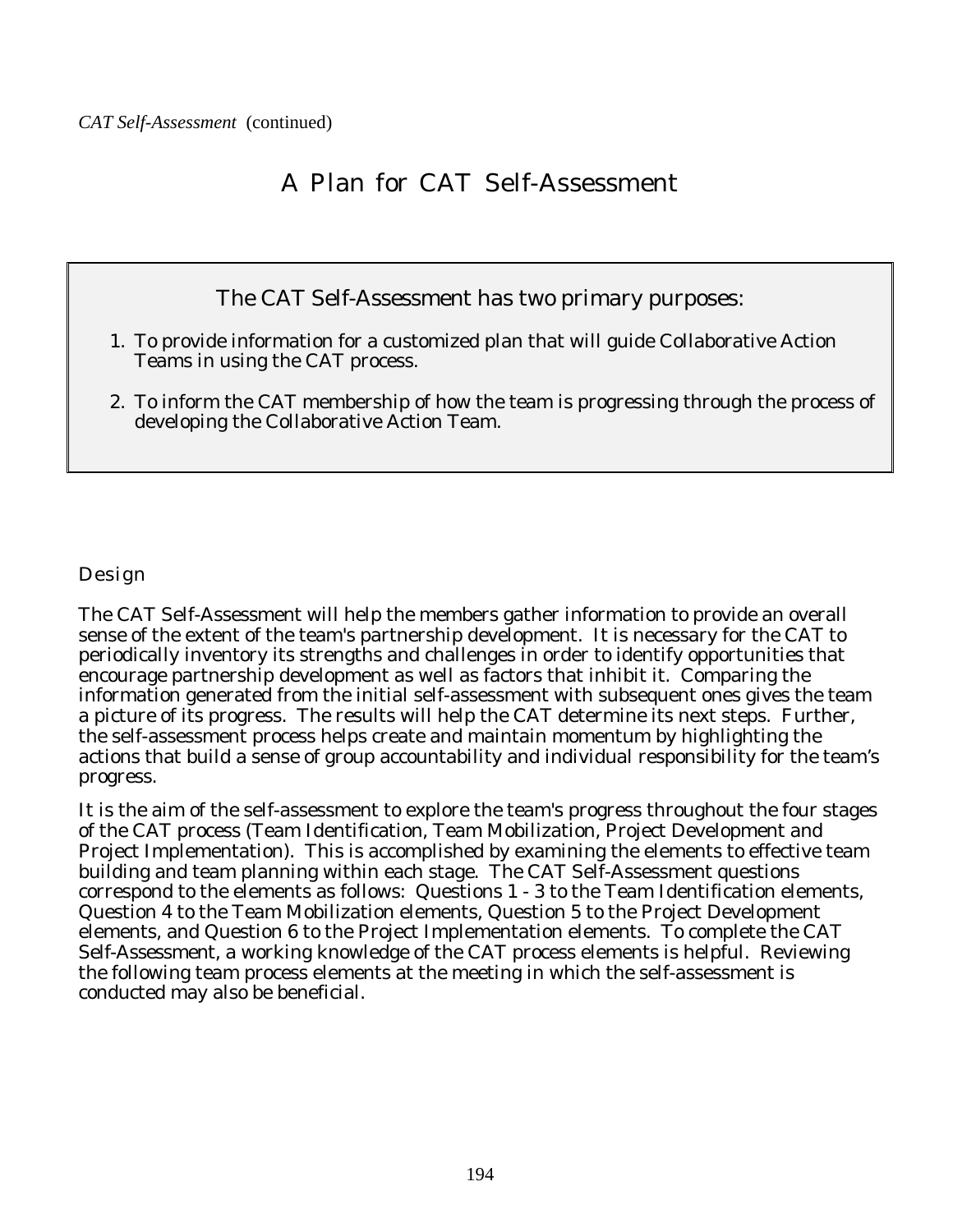

#### Elements of Project Implementation

- Implement action plan (Team Planning)
- Support new individual roles and responsibilities (Team Building)
- Conduct evaluation (Team Planning)
- Practice and promote collaborative teamwork (Team Building)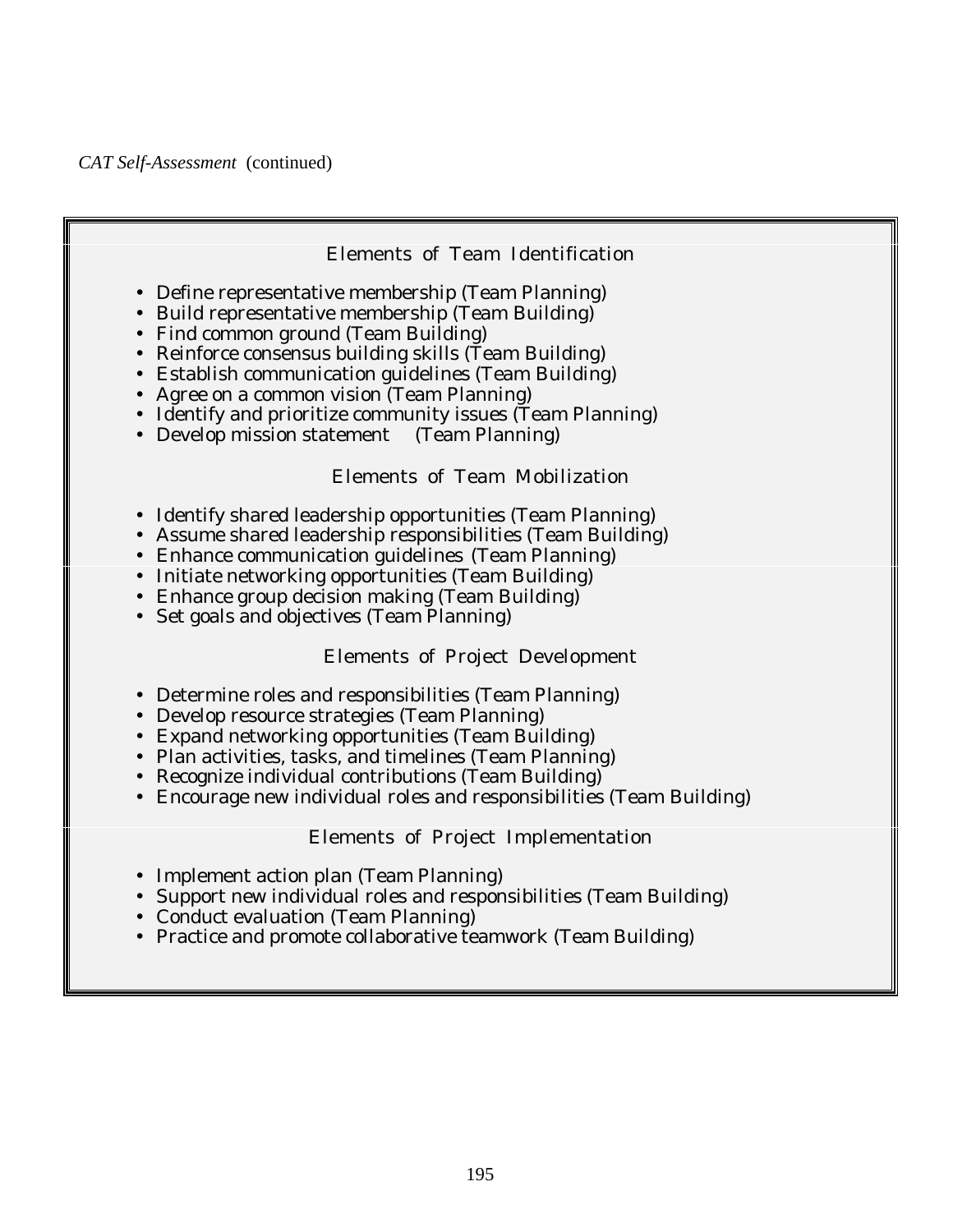Procedure for implementing the initial CAT Self-Assessment:

- 1. The person facilitating the self-assessment designates approximately 30 minutes for the process at the beginning of the CAT training.
- 2. The facilitator states the purpose of the self-assessment and reminds the team to keep in mind that the results will help to establish a starting point for their Collaborative Action Team and provide baseline information about their knowledge of partnerships.
- 3. The facilitator distributes a copy of the CAT Self-Assessment to all team members and asks that they complete the form individually (it should take no more than 20 minutes to complete the form).
- 4. Once the completed forms are collected, the facilitator tabulates the results categorized by home, school, community, and students. The analysis and interpretation of the data should be performed as soon as possible (additional information can be found in "Analyzing the Data" and "Interpreting the Data" that follow).
- 5. The facilitator writes a summary of the analysis results and distributes this to a core group of team representatives, often the original organizing members. Since the first CAT meeting has not occurred, involving a core group to assist the facilitator in forming initial recommendations and actions helps to assure greater representation in the decision making process.
- 6. The facilitator and core group discuss the results and determine recommendations for action. Based on the results, they generate an agenda for the first CAT meeting derived from their recommendations.
- 7. Prior to the first CAT meeting, the facilitator and core group's recommendations are distributed to all team members along with a copy of the facilitator's written summary and the meeting agenda.
- 8. The facilitator leads a discussion on the self-assessment results and recommended actions at the first CAT meeting.
- 9. The team members reach consensus about their short-term and long-term goals that will eventually comprise their action plan. The discussion and decisions are documented and distributed to all team members prior to the next CAT meeting.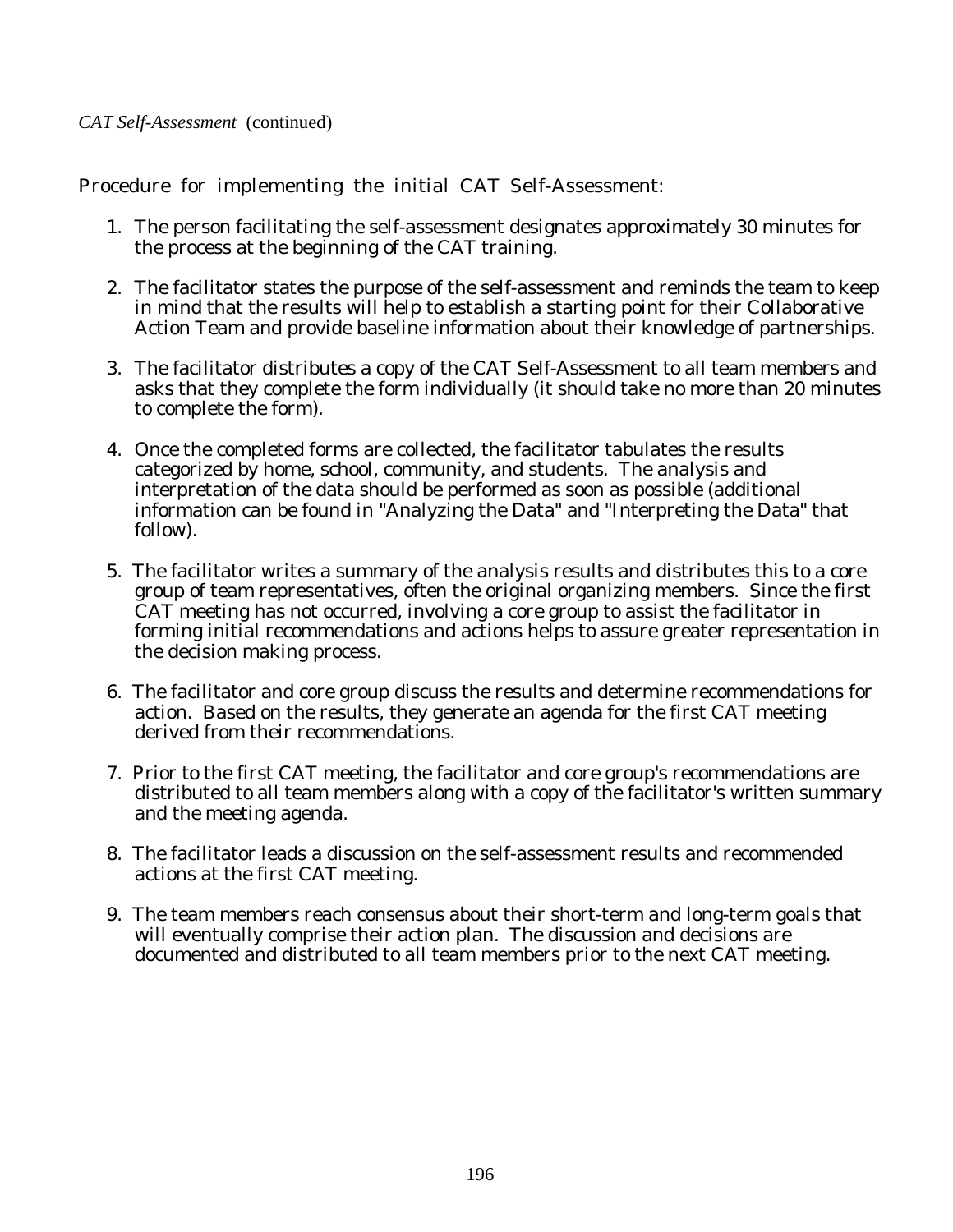Procedure for implementing the ongoing CAT Self-Assessment:

- 1. The facilitator designates approximately 30 minutes for the self-assessment process during a CAT meeting or at a separate gathering of team members.
- 2. The facilitator states to the team members the purpose of the self-assessment and reminds the team to keep in mind the team process elements while completing the form.
- 3. The facilitator distributes a copy of the CAT Self-Assessment to all team members and asks that they complete the form individually (it should take no more than 20 minutes to complete the form).
- 4. Once the completed forms are collected, the facilitator tabulates the results categorized by home, school, community, and students. The analysis and interpretation of the data should be performed as soon as possible (additional information can be found in "Analyzing the Data" and "Interpreting the Data" that follow).
- 5. The facilitator shares the results of the analysis of the CAT Self-Assessment data with others who have been trained as CAT facilitators, if any, and/or a core group of team representatives. This small group collaborates on the interpretation of the data and recommendations for action to present at the next team meeting.
- 6. At the next CAT meeting, the facilitator or another member of the small group leads a discussion on the results of the self-assessment and recommendations for action.
- 7. The team members reach consensus about their short-term and long-term plans for continued team development. If some team members, or others who are important to the CAT process, are not present for the discussion of recommendations, the team needs to decide how to obtain their feedback.
- 8. The team's recommendations are written into the meeting minutes or some other documentation kept by the CAT and distributed to all team members. Sometimes the team meeting minutes cannot be distributed as quickly as needed for actions to be taken that are more immediate. In this situation, the team will need to find a more expedient way to get the information to team members.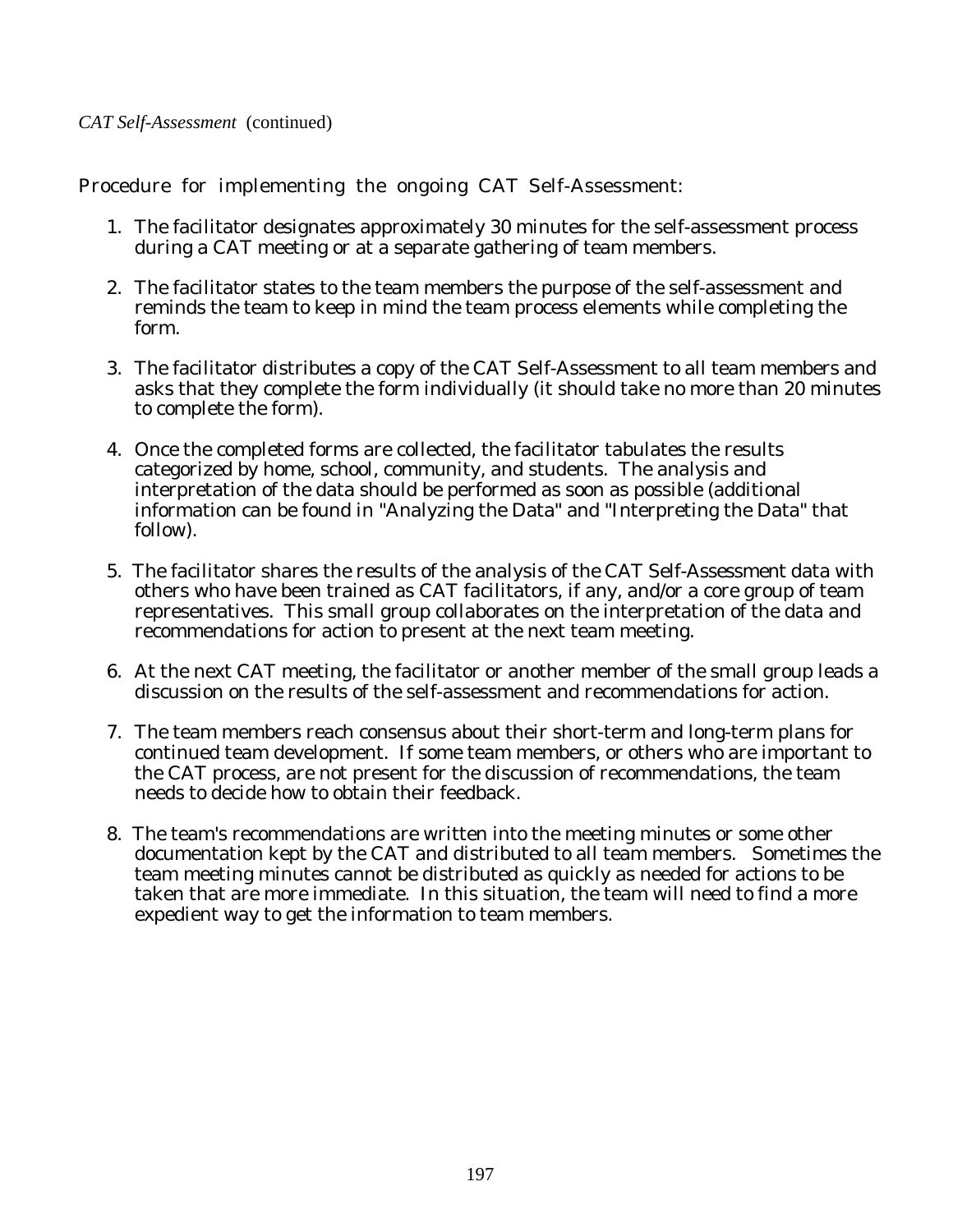*CAT Self-Assessment* (continued)

# CAT Self-Assessment

| Name of Site:<br><u> 1980 - Andrea Andrew Maria (h. 1980).</u><br>Location: | Date: $\frac{1}{\sqrt{1-\frac{1}{\sqrt{1-\frac{1}{\sqrt{1-\frac{1}{\sqrt{1-\frac{1}{\sqrt{1-\frac{1}{\sqrt{1-\frac{1}{\sqrt{1-\frac{1}{\sqrt{1-\frac{1}{\sqrt{1-\frac{1}{\sqrt{1-\frac{1}{\sqrt{1-\frac{1}{\sqrt{1-\frac{1}{\sqrt{1-\frac{1}{\sqrt{1-\frac{1}{\sqrt{1-\frac{1}{\sqrt{1-\frac{1}{\sqrt{1-\frac{1}{\sqrt{1-\frac{1}{\sqrt{1-\frac{1}{\sqrt{1-\frac{1}{\sqrt{1-\frac{1}{\sqrt{1-\frac{1}{\sqrt{1-\frac{1}{\sqrt$ |
|-----------------------------------------------------------------------------|-------------------------------------------------------------------------------------------------------------------------------------------------------------------------------------------------------------------------------------------------------------------------------------------------------------------------------------------------------------------------------------------------------------------------------|
| I am a representative of the following group (check only one):              |                                                                                                                                                                                                                                                                                                                                                                                                                               |
| Home                                                                        | School Community _______ Students                                                                                                                                                                                                                                                                                                                                                                                             |

Instructions for responding to items in this form:

- In filling out this instrument, it is important for you to think in terms of your individual experience with the Collaborative Action Team's partnership development. Identify items with a checkmark that currently describe the partnership.
- You may find that some items do not apply to your present situation, possibly because your team has just begun or your team is not yet at a particular stage in development. When you decide that a particular item does not apply to your partnership as it currently operates, indicate this as Not Applicable (NA).
- Remember–it is absolutely okay to mark items NA. This is not a test! It is a snapshot of the team's process at a specific point in time. The results will help the partnership develop successfully. Even partnerships with considerable experience may find opportunities for strengthening their development.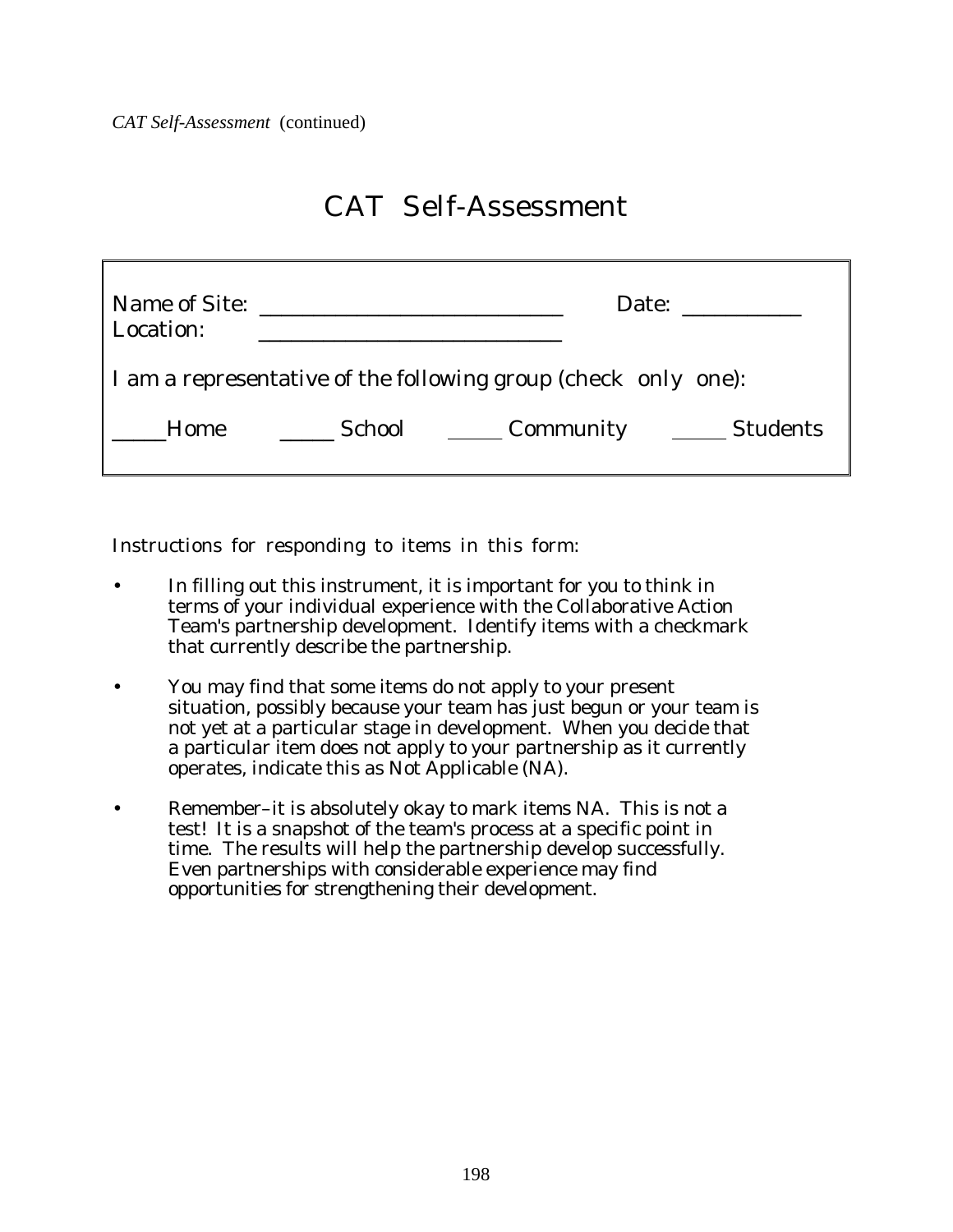## *CAT SELF-ASSESSMENT*

### STAGE I: TEAM IDENTIFICATION

In this CAT process stage, the aspiring partnership examines who comprises the team, the team's purpose, and what the members have in common about key issues affecting the school community. The elements in this stage stimulate the team to focus on building consensus on the issues and function collaboratively by finding common ground. Keep this, and your school community, in mind as you respond to the items in this section.

| I DACE A CHECK IN <u>ADD</u> OF THE DOAL'S THAT AFT DT                                                                                |                                                                           |                         |          |            |                                                                |                           |                        |                         |                     |                             |                                   |                         |                                     |                 |               |
|---------------------------------------------------------------------------------------------------------------------------------------|---------------------------------------------------------------------------|-------------------------|----------|------------|----------------------------------------------------------------|---------------------------|------------------------|-------------------------|---------------------|-----------------------------|-----------------------------------|-------------------------|-------------------------------------|-----------------|---------------|
|                                                                                                                                       | <b>Representative Groups</b><br><b>School</b><br>Home<br><b>Community</b> |                         |          |            |                                                                |                           |                        |                         |                     |                             |                                   |                         |                                     |                 |               |
| <b>Membership in your CAT</b>                                                                                                         |                                                                           |                         |          |            |                                                                |                           |                        |                         |                     |                             |                                   |                         |                                     | <b>Students</b> | <b>Others</b> |
| <b>Team Identification Elements</b><br><b>Question 1:</b><br>Element A: Defining representative<br>Membership (Team Planning)         | Parents/Caretakers                                                        | members<br>Other family | Teachers | Principals | <b>Support Staff</b> (Guidance,<br>Social Work, Secretarial, ) | Central Office (District) | <b>Faith Community</b> | <b>Health Providers</b> | Civic Organizations | <b>Community Volunteers</b> | Human/Social Service<br>Providers | <b>Higher Education</b> | <b>Business/Private</b><br>Industry | <b>Students</b> | Others        |
| Item 1: Who do you think should be<br>team members on your CAT?                                                                       |                                                                           |                         |          |            |                                                                |                           |                        |                         |                     |                             |                                   |                         |                                     |                 |               |
| If you check other, please specify who:                                                                                               |                                                                           |                         |          |            |                                                                |                           |                        |                         |                     |                             |                                   |                         |                                     |                 |               |
| Item 2: Who do you think could be<br>team members on your CAT?                                                                        |                                                                           |                         |          |            |                                                                |                           |                        |                         |                     |                             |                                   |                         |                                     |                 |               |
| If you check other, please specify who:                                                                                               |                                                                           |                         |          |            |                                                                |                           |                        |                         |                     |                             |                                   |                         |                                     |                 |               |
| <b>Question 2:</b><br>Element B: Building representative membership (Team Building)<br>Item 1: Who are <b>active members</b>          |                                                                           |                         |          |            |                                                                |                           |                        |                         |                     |                             |                                   |                         |                                     |                 |               |
| of your CAT, i.e., attend meetings?                                                                                                   |                                                                           |                         |          |            |                                                                |                           |                        |                         |                     |                             |                                   |                         |                                     |                 |               |
| If you check other, please specify who:                                                                                               |                                                                           |                         |          |            |                                                                |                           |                        |                         |                     |                             |                                   |                         |                                     |                 |               |
| Item 2: Who is <b>involved</b> but not active in your<br>CAT, i.e., does not attend meetings?                                         |                                                                           |                         |          |            |                                                                |                           |                        |                         |                     |                             |                                   |                         |                                     |                 |               |
| If you check other, please specify who:                                                                                               |                                                                           |                         |          |            |                                                                |                           |                        |                         |                     |                             |                                   |                         |                                     |                 |               |
| Item 3: How many people currently serve as members of your CAT in each of the four representative groups? (Give your best estimation) |                                                                           |                         |          |            |                                                                |                           |                        |                         |                     |                             |                                   |                         |                                     |                 |               |
| <b>HOME</b><br>SCHOOL<br>COMMUNITY<br><b>STUDENTS</b>                                                                                 |                                                                           |                         |          |            |                                                                |                           |                        |                         |                     |                             |                                   |                         |                                     |                 |               |

## **PLACE A CHECK IN ALL OF THE BOXES THAT APPLY**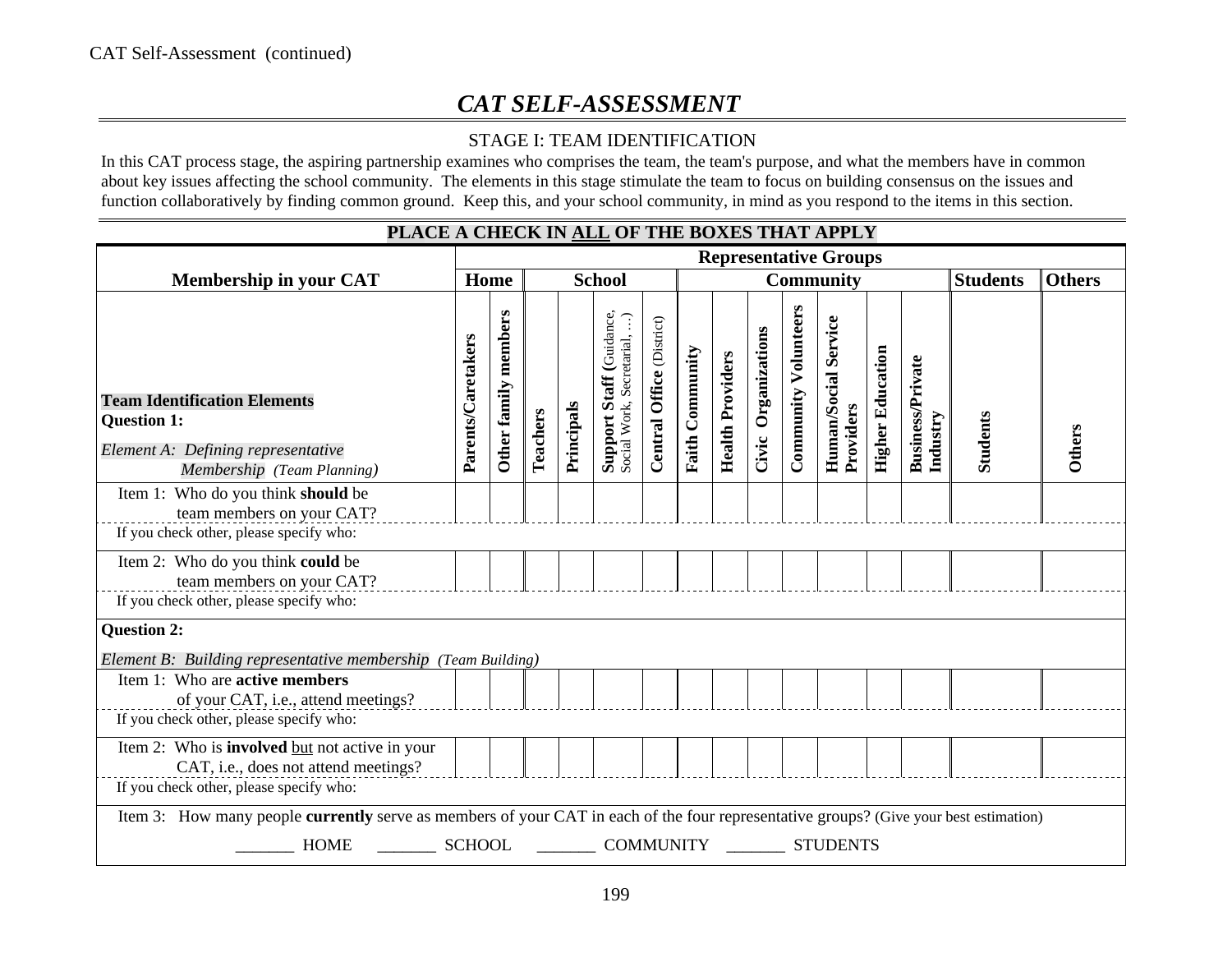| <b>Team Identification Elements</b>                                                                                                     |            | Place only one check |
|-----------------------------------------------------------------------------------------------------------------------------------------|------------|----------------------|
| <b>Observed Actions and Behaviors in your CAT Partnership</b>                                                                           |            | for each item        |
| <b>Question 3:</b>                                                                                                                      |            |                      |
| Element C: Find common ground (Team Building)                                                                                           | <b>YES</b> | NA                   |
| Item 1: Members discuss environmental/organizational factors contributing to community issues                                           |            |                      |
| Item 2: Members understand the impact these issues have on results for children, youth, and families                                    |            |                      |
|                                                                                                                                         |            |                      |
| Element D: Reinforce consensus building skills (Team Building)<br>Item 1: Everyone on the team actively participates in decision making |            |                      |
| Item 2: Differences are expressed and conflict is addressed                                                                             |            |                      |
| Item 3: Everyone's perspective is considered                                                                                            |            |                      |
| Item 4: Individuals support group decisions                                                                                             |            |                      |
|                                                                                                                                         |            |                      |
| Element E: Establish communication guidelines (Team Building)                                                                           |            |                      |
| Item 1: Ground rules for conducting effective meetings are established                                                                  |            |                      |
| Item 2: Diverse perspectives are welcome and openly shared                                                                              |            |                      |
| Item 3: Members respect each others' cultures                                                                                           |            |                      |
| Item 4: Ground rules encourage active participation and involvement                                                                     |            |                      |
| Element F: Agree on a common vision (Team Planning)                                                                                     |            |                      |
| Item 1: Members have openly shared their hopes and dreams for improving the community                                                   |            |                      |
| Item 2: The team has described the expected benefits for children, youth, and families through                                          |            |                      |
| collaborative efforts                                                                                                                   |            |                      |
| Item 3: Members have developed a visionary statement that describes the ideal community setting the                                     |            |                      |
| team is striving to build                                                                                                               |            |                      |
| Element G: Identify and prioritize community issues (Team Planning)                                                                     |            |                      |
| Item 1: Individual members express issues to be addressed for the community                                                             |            |                      |
| Item 2: Members as a group have developed a list of issues for the community                                                            |            |                      |
| Item 3: Members have determined which community issues are most important                                                               |            |                      |
|                                                                                                                                         |            |                      |
| Element H: Develop mission statement (Team Planning)                                                                                    |            |                      |
| Item 1: Members agree the purpose of the team is to improve results for children, youth, and families                                   |            |                      |
| Item 2: The team has written a mission statement to accomplish its purpose                                                              |            |                      |
| Item 3: All partners support the mission statement                                                                                      |            |                      |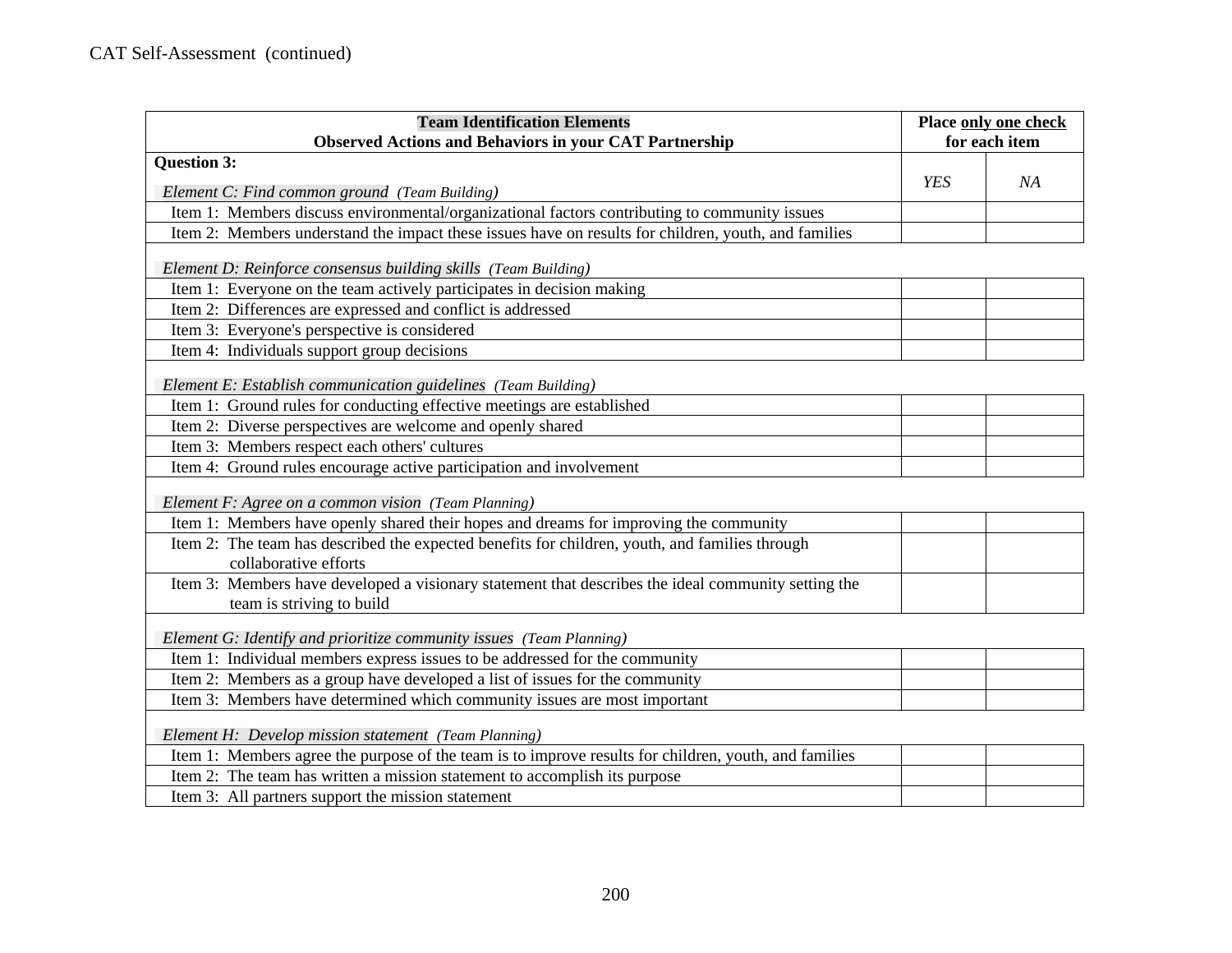#### STAGE II: TEAM MOBILIZATION

In this CAT process stage, the partnership explores how the team works together to build a common focus. Members explore an organizational work plan and highlight shared priorities to set the direction for the team's action plan. Keep this, and your school community, in mind as you respond to this section.

| <b>Team Mobilization Elements</b>                                                                       |     | Place only one check |
|---------------------------------------------------------------------------------------------------------|-----|----------------------|
| <b>Observed Actions and Behaviors in your CAT Partnership</b>                                           |     | for each item        |
| <b>Question 4:</b>                                                                                      |     |                      |
| Element A: Identify shared leadership opportunities (Team Planning)                                     | YES | NA                   |
| Item 1: The team has identified the abilities, skills, and experience of all members                    |     |                      |
| Item 2: Tasks are matched with individual members' abilities, skills, and strengths                     |     |                      |
| Item 3: The team supports ways to develop leadership skills among all members                           |     |                      |
| Element B: Assume shared leadership responsibilities (Team Building)                                    |     |                      |
| Item 1: Activities and tasks are equally shared among home, school, community, and students             |     |                      |
| Item 2: The team understands and utilizes the expertise of all members                                  |     |                      |
| Item 3: Individual members are willing to learn and improve their leadership skills                     |     |                      |
| Item 4: Individual members are willing to take on new leadership roles                                  |     |                      |
| Element C: Enhance communication guidelines (Team Planning)                                             |     |                      |
| Item 1: Minutes of partnership meetings are distributed for review ahead of time                        |     |                      |
| Item 2: Members exchange information about upcoming activities in the community                         |     |                      |
| Item 3: Existing systems of communication are linked between collaborating agencies/organizations       |     |                      |
| Item 4: Meeting notices are available to all groups (home, school, community and students)              |     |                      |
| Item 5: A membership list is printed and kept current                                                   |     |                      |
| Item 6: A printed agenda is available at the meeting                                                    |     |                      |
| Item 7: Meeting discussion is structured to accommodate for special needs of members (e.g., translation |     |                      |
| and child care)                                                                                         |     |                      |
| Element D: Initiate networking opportunities (Team Building)                                            |     |                      |
| Item 1: The team shares information and experiences with others in the partnership                      |     |                      |
| Item 2: The team develops relationships and contacts outside of the partnership                         |     |                      |
| Item 3: Members develop strategies for building their networking resource base                          |     |                      |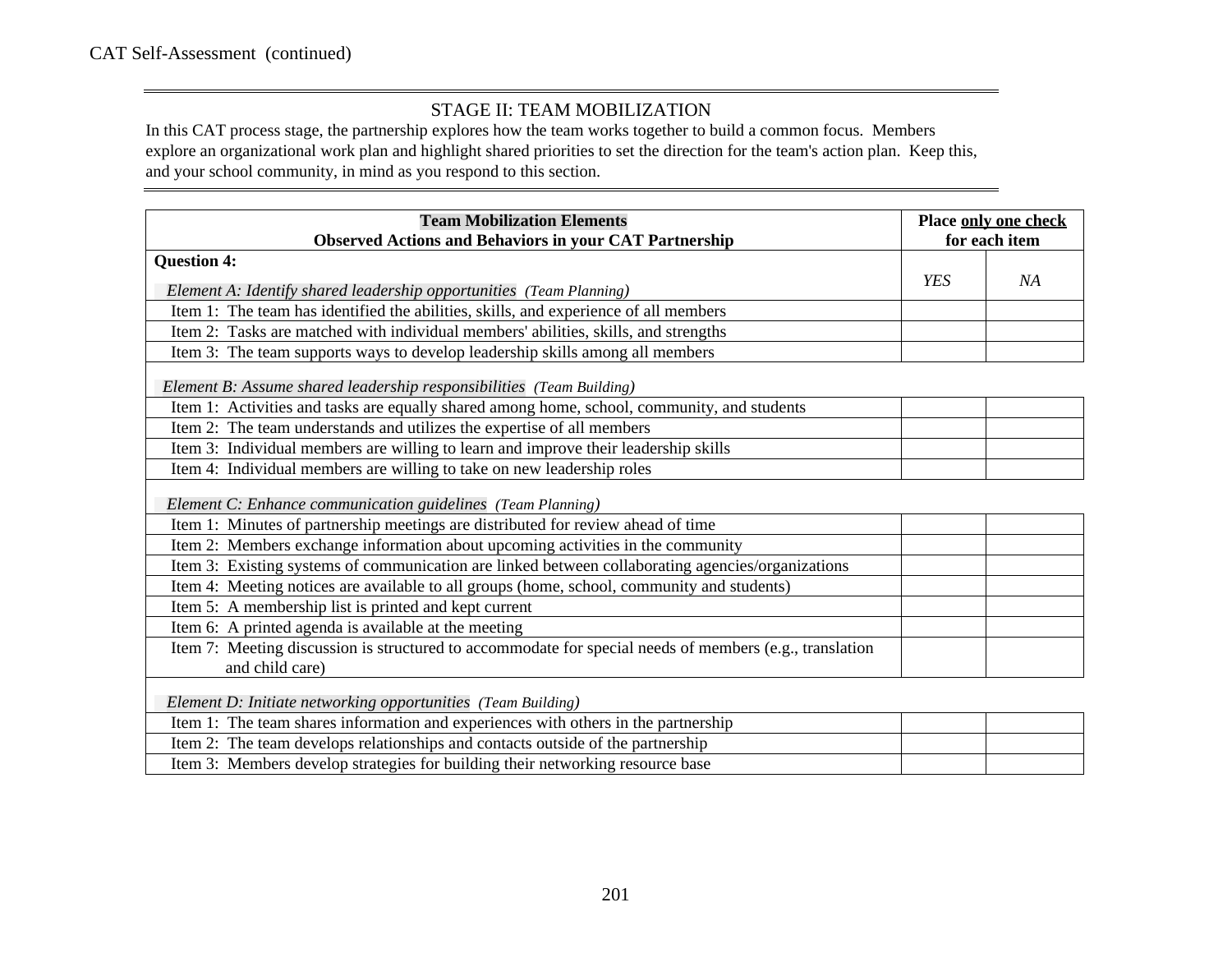| <b>Team Mobilization Elements</b>                                         | Place only one check |               |
|---------------------------------------------------------------------------|----------------------|---------------|
| <b>Observed Actions and Behaviors in your CAT Partnership</b>             |                      | for each item |
| <b>Question 4 (continued):</b>                                            |                      |               |
| Element E: Enhance group decision-making (Team Building)                  | YES                  | NA            |
| Item 1: The diverse perspectives of all members are valued and discussed  |                      |               |
| Item 2: Strategies for resolving conflict are used                        |                      |               |
| Item 3: Decisions reflect the viewpoints of all members involved          |                      |               |
| Item 4: Members come prepared to make informed decisions                  |                      |               |
| Element F: Set goals and objectives (Team Planning)                       |                      |               |
| Item 1: The team establishes goals to address the group's priority issues |                      |               |
| Item 2: Measurable objectives for team goals are written                  |                      |               |
| Item 3: All partners support the goals and objectives of the team         |                      |               |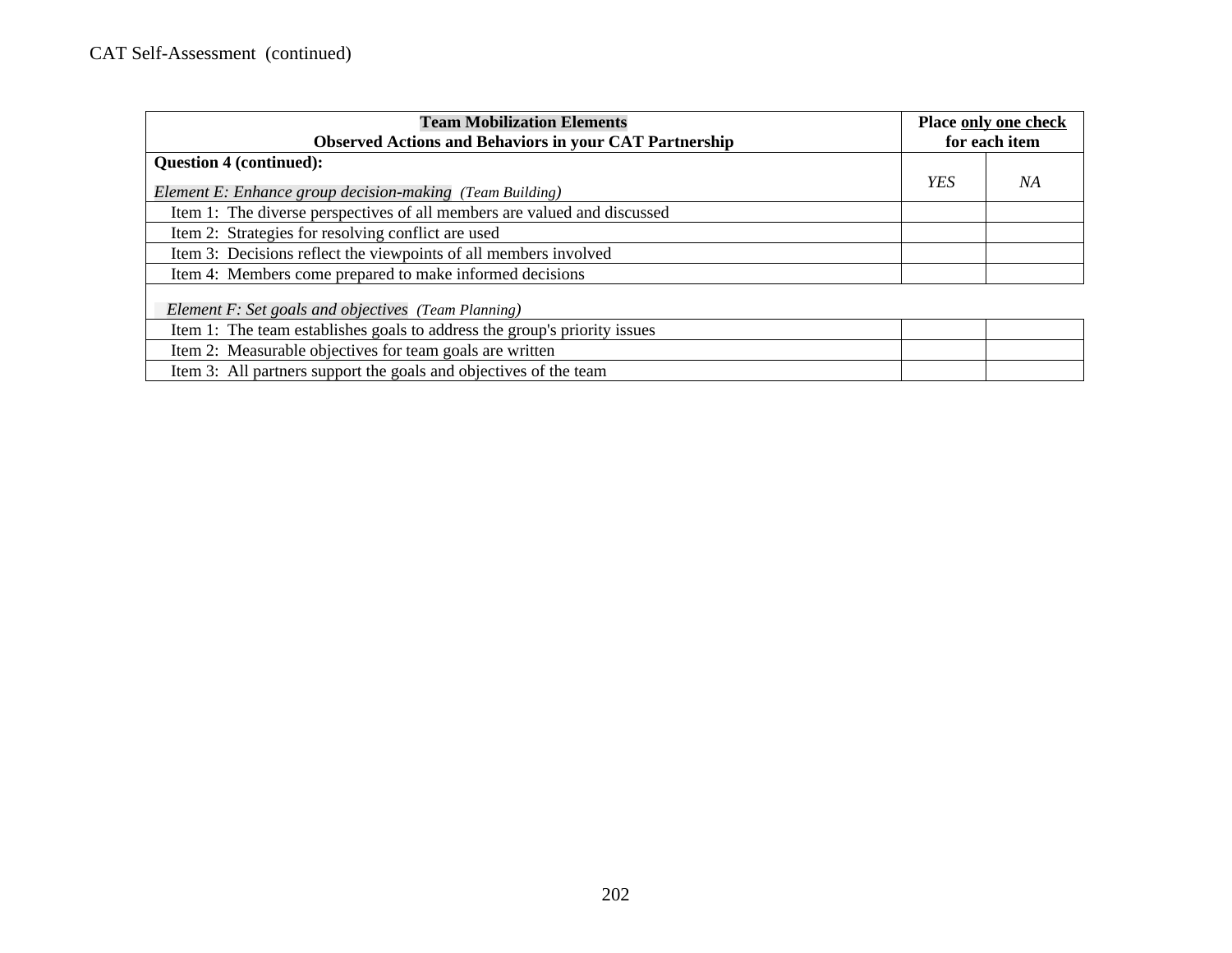#### STAGE III: PROJECT DEVELOPMENT

In this CAT process stage, the partnership outlines an action plan as well as reviews and refines it to reflect specific tasks and activities to be completed. This stage emphasizes the involvement of the whole team in carrying out the work specified in the action plan. Keep this, and your school community, in mind as you respond to this section.

| <b>Project Development Elements</b>                                                                         | Place only one check |               |  |
|-------------------------------------------------------------------------------------------------------------|----------------------|---------------|--|
| <b>Observed Actions and Behaviors in your CAT Partnership</b>                                               |                      | for each item |  |
| <b>Question 5:</b>                                                                                          |                      |               |  |
| Element A: Determine roles and responsibilities (Team Planning)                                             | <b>YES</b>           | NA            |  |
| Item 1: Strengths of individual members are identified to implement the project, e.g., tasks and activities |                      |               |  |
|                                                                                                             |                      |               |  |
| Element B: Develop resource strategies (Team Planning)                                                      |                      |               |  |
| Item 1: Ways to find resources are discussed in team meetings                                               |                      |               |  |
| Item 2: Ways to get resources are in the action plan                                                        |                      |               |  |
| Item 3: Members take responsibility for finding resources for the team's projects                           |                      |               |  |
| Item 4: Funding sources for partnership activities to implement the action plan are identified              |                      |               |  |
| Element C: Expand networking opportunities (Team Building)                                                  |                      |               |  |
| Item 1: Partnership schools, organizations, and agencies combine resources to implement the action plan     |                      |               |  |
| Item 2: Team networks have expanded beyond the local community to include state, regional, and              |                      |               |  |
| national resources                                                                                          |                      |               |  |
| Item 3: Technology is used to expand the team's resource base, e.g., Internet, SEDL bulletin board          |                      |               |  |
| Element D: Plan activities, tasks, and timelines (Team Planning)                                            |                      |               |  |
| Item 1: Tasks for members are outlined in an action plan to achieve team objectives                         |                      |               |  |
| Item 2: The action plan outlines specific activities to complete tasks                                      |                      |               |  |
| Item 3: Beginning and ending dates are established for each task                                            |                      |               |  |
| Element E: Recognize individual contributions (Team Building)                                               |                      |               |  |
| Item 1: Ways to recognize and celebrate individual achievements are part of the partnership meetings        |                      |               |  |
| Item 2: Group and individual accomplishments are publicized throughout the community                        |                      |               |  |
| Element F: Encourage new individual roles and responsibilities (Team Building)                              |                      |               |  |
| Item 1: Team supports personal growth of individual members                                                 |                      |               |  |
| Item 2: A nurturing environment for risk-taking exists within the partnership                               |                      |               |  |
| Item 3: School and community partners include all members in appropriate staff development activities       |                      |               |  |
| Item 4: Partnership develops leadership pool through mentoring and coaching each other                      |                      |               |  |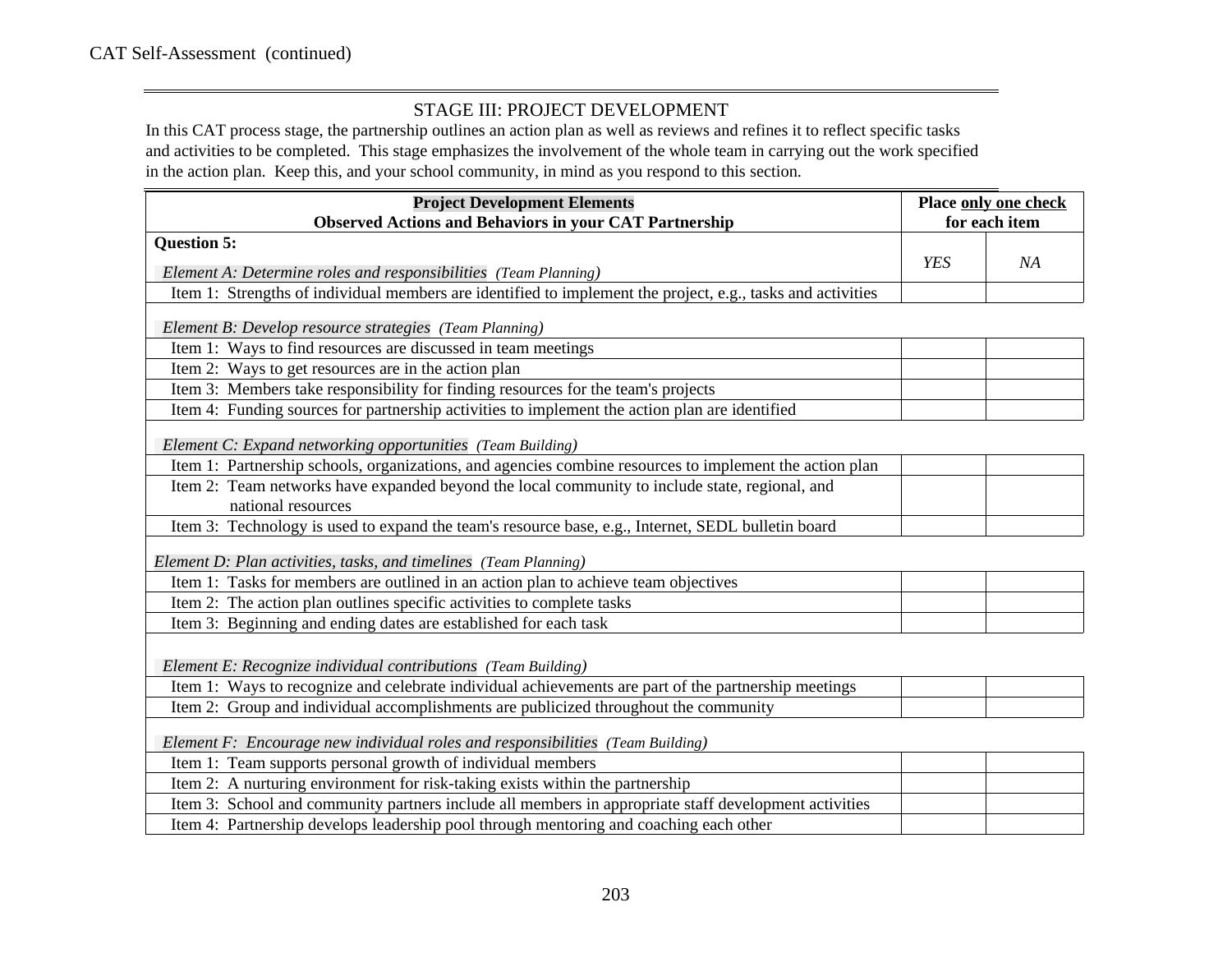#### TAGE IV: PROJECT IMPLEMENTATION

In this CAT process stage, partnership members carry out the tasks and activities specified in the action plan with an emphasis on maintaining the team's common focus and everyone's participation. Keep this, and your school community, in mind as you respond to this section.

| <b>Project Implementation Elements</b>                                                                  | Place only one check<br>for each item |    |  |  |
|---------------------------------------------------------------------------------------------------------|---------------------------------------|----|--|--|
| <b>Observed Actions and Behaviors in your CAT Partnership</b>                                           |                                       |    |  |  |
| Question 6:                                                                                             |                                       |    |  |  |
| Element A: Implement action plan (Team Planning)                                                        | <b>YES</b>                            | NА |  |  |
| Item 1: Tasks are carried out by team members                                                           |                                       |    |  |  |
| Item 2: Timelines are followed or adjusted as needed                                                    |                                       |    |  |  |
| Element B: Support new individual roles and responsibilities (Team Building)                            |                                       |    |  |  |
| Item 1: Members support each other as they take on new roles outside of the partnership                 |                                       |    |  |  |
| Item 2: The partnership's leadership pool is maintained through mentoring and coaching                  |                                       |    |  |  |
| Item 3: The partnership takes full responsibility for the ongoing development of the team               |                                       |    |  |  |
| Item 4: The local team's expertise is shared and recognized outside of the partnership                  |                                       |    |  |  |
| Element C: Conduct evaluation (Team Planning)                                                           |                                       |    |  |  |
| Item 1: Team assesses impact of their actions on results for children, youth, and families              |                                       |    |  |  |
| Item 2: Team makes modifications to the action plan as needed                                           |                                       |    |  |  |
| Item 3: Input from the community outside of the partnership is incorporated into the evaluation process |                                       |    |  |  |
| Item 4: Team determines continued and/or new directions for partnership based on evaluation results     |                                       |    |  |  |
| Element D: Practice and promote collaborative teamwork (Team Building)                                  |                                       |    |  |  |
| Item 1: Partnership establishes links with other partnerships                                           |                                       |    |  |  |
| Item 2: Partnership contributes to the field of knowledge on collaborative partnerships                 |                                       |    |  |  |
| Item 3: Members value and promote the work they have done to improve results for children, youth, and   |                                       |    |  |  |
| families                                                                                                |                                       |    |  |  |
| Item 4: Members understand and trust each other                                                         |                                       |    |  |  |
| Item 5: Members work productively together                                                              |                                       |    |  |  |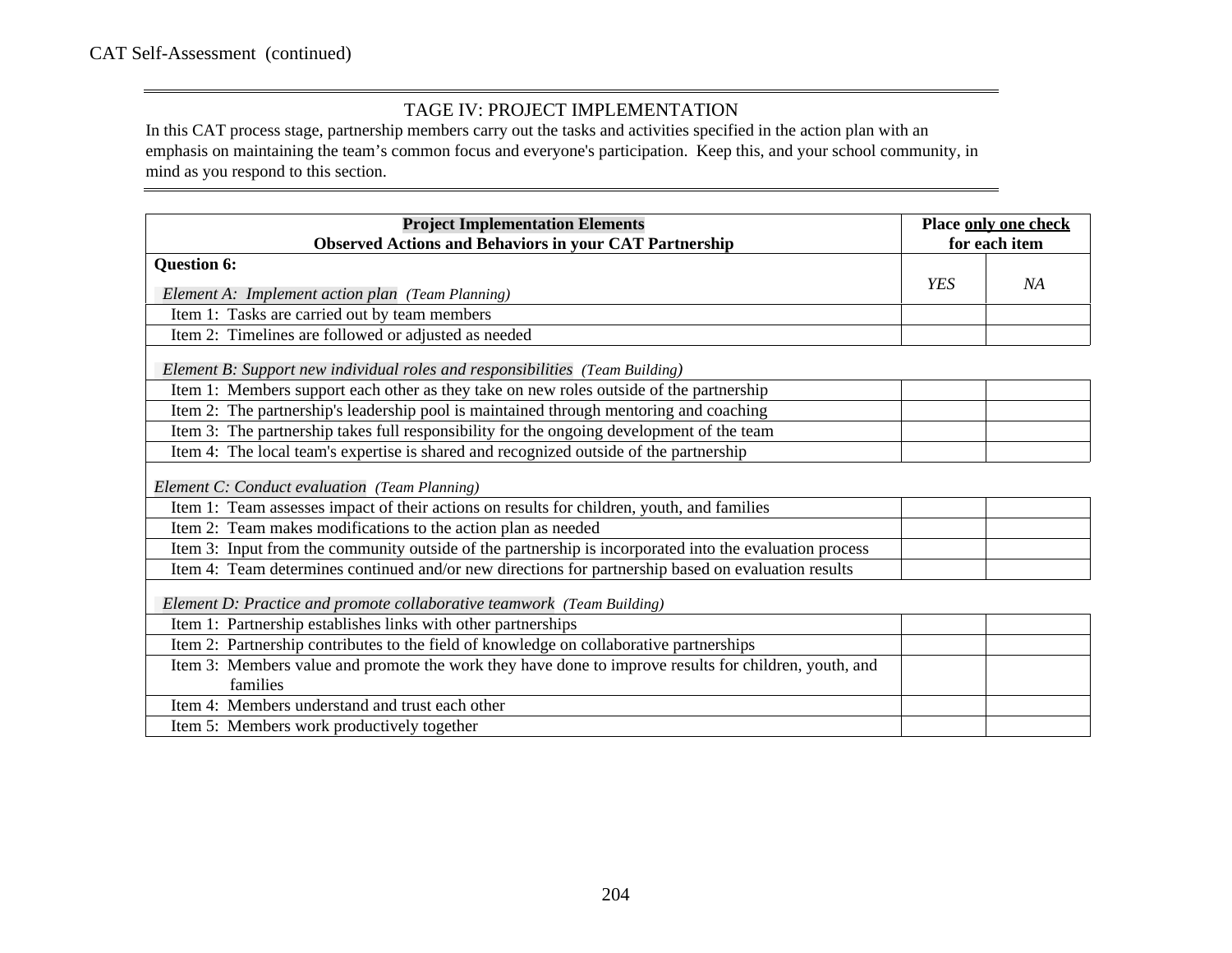# Analyzing the Data

Purpose: To gather information for a customized plan that will guide your team through the Collaborative Action Team process. Additionally, to inform the CAT membership of how the team is progressing through the process, i.e., present state of development, future needs for ongoing development, and areas requiring immediate attention.

General procedure:

- 1. Collect all the CAT Self-Assessment forms.
- 2. Sort the forms into the following representative groups: Home, School, Community and Students, according to what the team member checked off on the first page. This will make it easier for you both in your tabulation of the data as well as the subsequent discussion with your team.
- 3. Complete the Data Tabulation Form to record and tabulate the total responses for each question. The tabulation will require using simple addition; some tabulation requires multiplication and division to determine a percent score. A calculator will be helpful and remember to always multiply before dividing.

Follow the steps on the following pages to tabulate percent scores. The percent scores will range from 0 - 1.0, which equates to 0% - 100%. It is more than likely the percent score will be less than 1.0 (100%). The larger the percent score, the more the team has accomplished toward developing the partnership. Tabulating the results for Questions 1 and 2 will vary slightly from Questions 3 - 6 because the responses requested were different.

4. The tabulation provides the team with a general idea of how individual members perceive the partnership, as well as the team's process and progress. The results will give the whole team an idea of how much it has accomplished and what it has yet to do.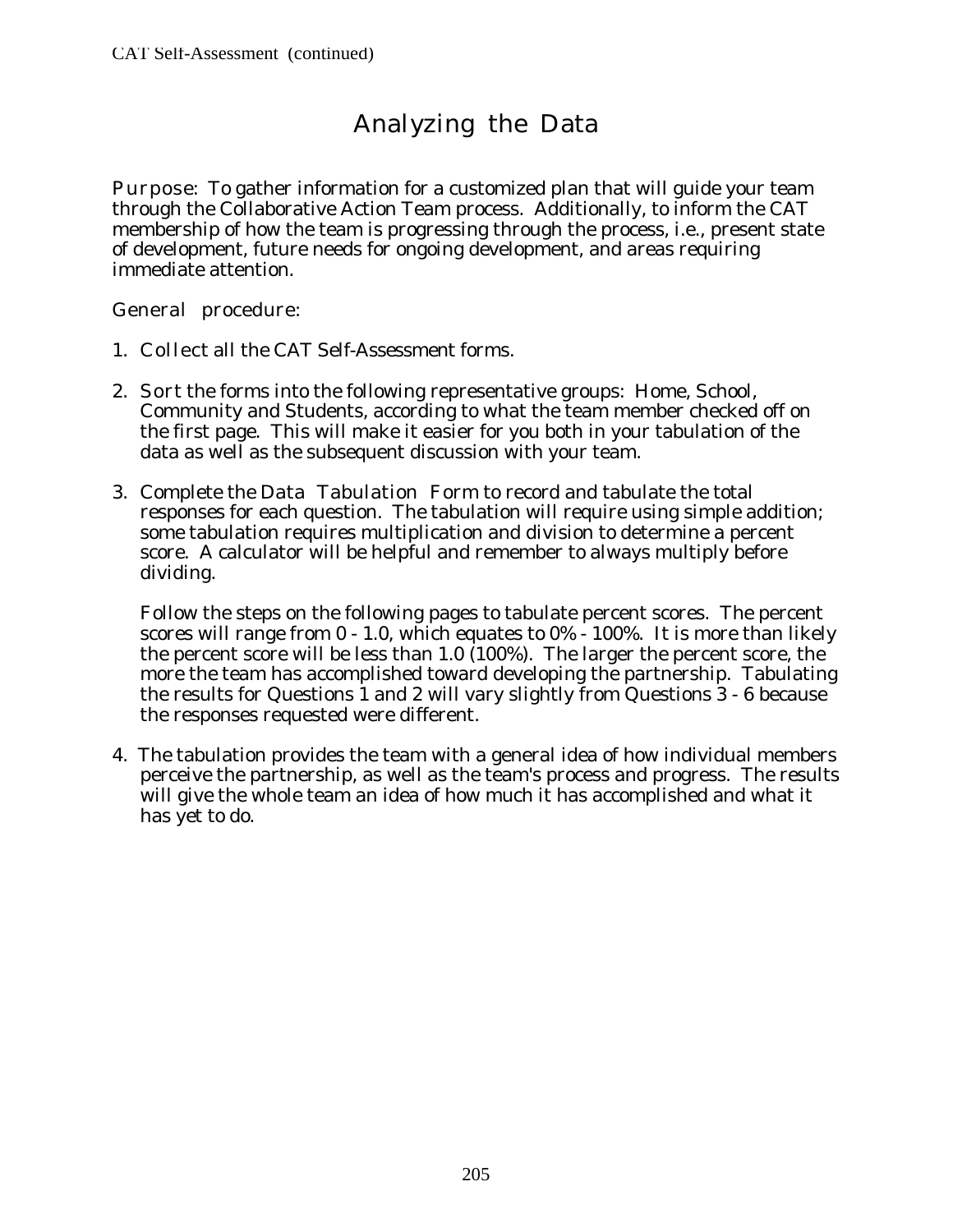# **Data Tabulation Form for the** *CAT Self-Assessment*

|                                        |  | Name of Site:                                                                          |  |
|----------------------------------------|--|----------------------------------------------------------------------------------------|--|
|                                        |  |                                                                                        |  |
| Date CAT Self-Assessment administered: |  |                                                                                        |  |
|                                        |  | Number of persons who completed the CAT Self-Assessment for each representative group: |  |
|                                        |  | ______ Home _______ School _______ Community ______ Students                           |  |
|                                        |  | Total number (N) of persons who completed the CAT Self-Assessment                      |  |

Person(s) completing this data analysis form:

Date tabulation completed:

\_\_\_\_\_\_\_\_\_\_\_\_\_\_\_\_\_\_\_\_\_\_\_\_\_\_\_\_\_ \_\_\_\_\_\_\_\_\_\_\_\_\_\_\_\_\_\_\_\_\_\_\_\_\_\_\_\_\_\_\_\_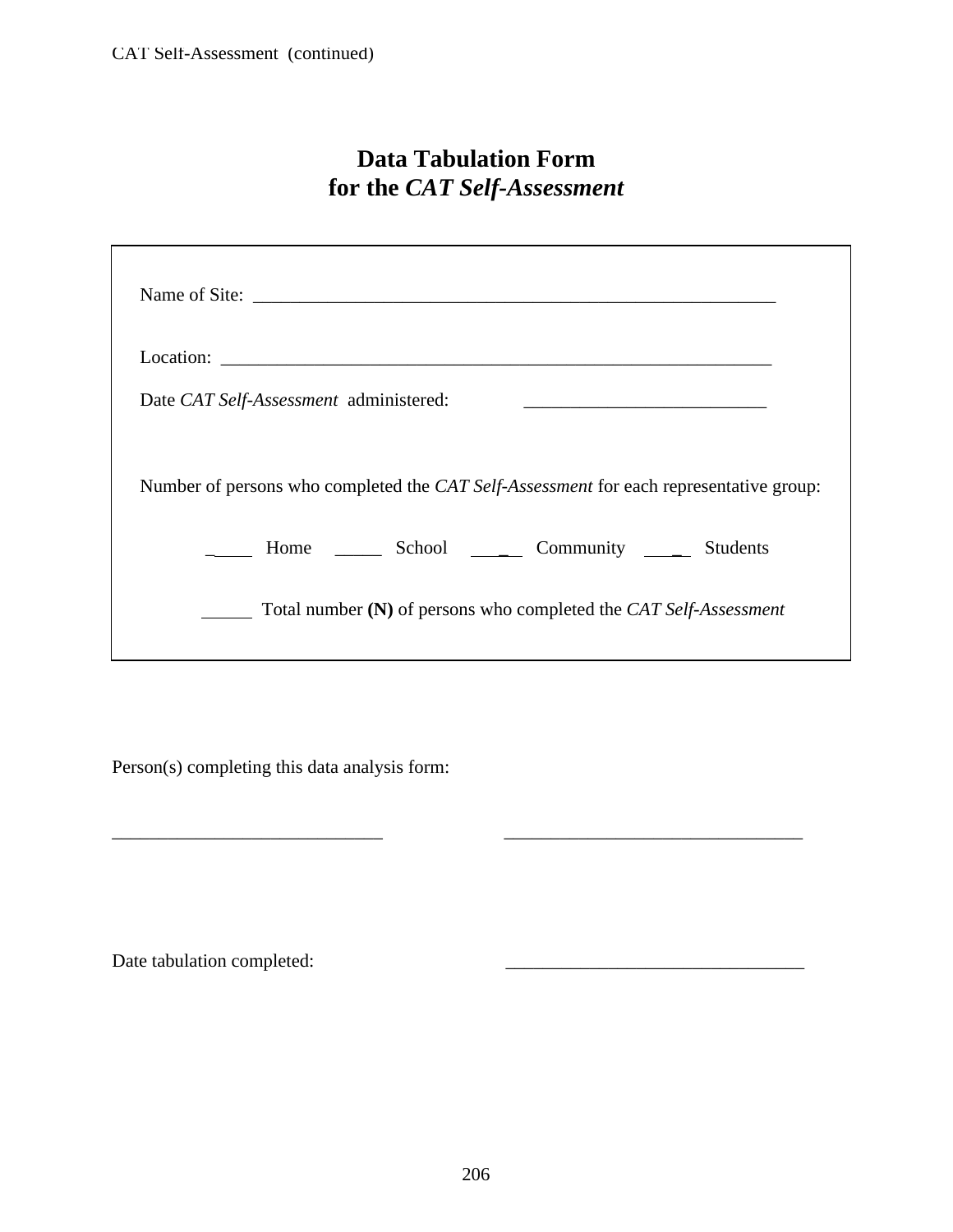## **Instructions for tabulation**

*Step 1:*Take the number of persons who completed the *CAT Self-Assessment* **(N)** from the cover page of the *Data Tabulation Form* and place it on each of the tabulation pages in the upper right where indicated.

**Step 2:** For Question 1 (Items 1 and 2) and Question 2 (Items 1 and 2), add all of the team members' responses (checks) to an item and place the numbers in the corresponding boxes. If there were no responses, i.e., everyone left a blank box, place a zero (0) in the corresponding box. If the "Others" column is checked, review the description given. Include the suggested "Other(s)" in your discussion about the different representative groups, however, do not include any "Others" responses in your addition.

*For example*: A total of 25 team members completed the *CAT Self-Assessment* at the meeting. Adding the responses from the 25 forms, you find there were 15 total responses (checks) for "Parents/caretakers" and all blanks for "Other family members". The number 15 would be placed in the "Parent/caretakers" box and a 0 would be placed in the "Other family members" box.

*Step 3:* For Question 2 (Item 3), tabulate an average number of people for each representative group the team perceives as currently serving as members of your CAT by adding all of the teams' responses (estimations) for each group and divide by the number of responses to this item (how many people responded to this item).

*For example*: Only 18 of the 25 team members completed Item 3 in Question 2. Adding the responses from the 8 forms, you find a total of 42 for Home; 75 for School; 58 for Community; and 0 for Students. To find an average for each representative group, divide the totals by 18 (the number of people responding to this item). The tabulation results indicate that the team perceives there is an average of 2.33 Home representatives; 4.16 School representatives; 3.22 Community representatives; and no Student representatives.

*Step 4:*For Questions 3 - 6, total only the **YES** responses to an item for each representative group (Home, School, Community and Students) and place the number in the corresponding boxes on the following pages. Do not count a response of **NA**.

*For example*: A total of 25 team members completed the *CAT Self-Assessment*. Adding the responses given to an item you find there were 23 total YES responses (11 representing Home, 8 representing School, 3 representing Community and 1 Student) and 2 NA responses. The number 11 would be placed in the Home box for this item; 8 for School; 3 for Community; and 1 for Student.

*Step 5:* For each item in Questions 3 - 6, add the numbers across (row) to calculate the **team's response to the item**. Place the sum in the Team column for that item (slightly shaded area).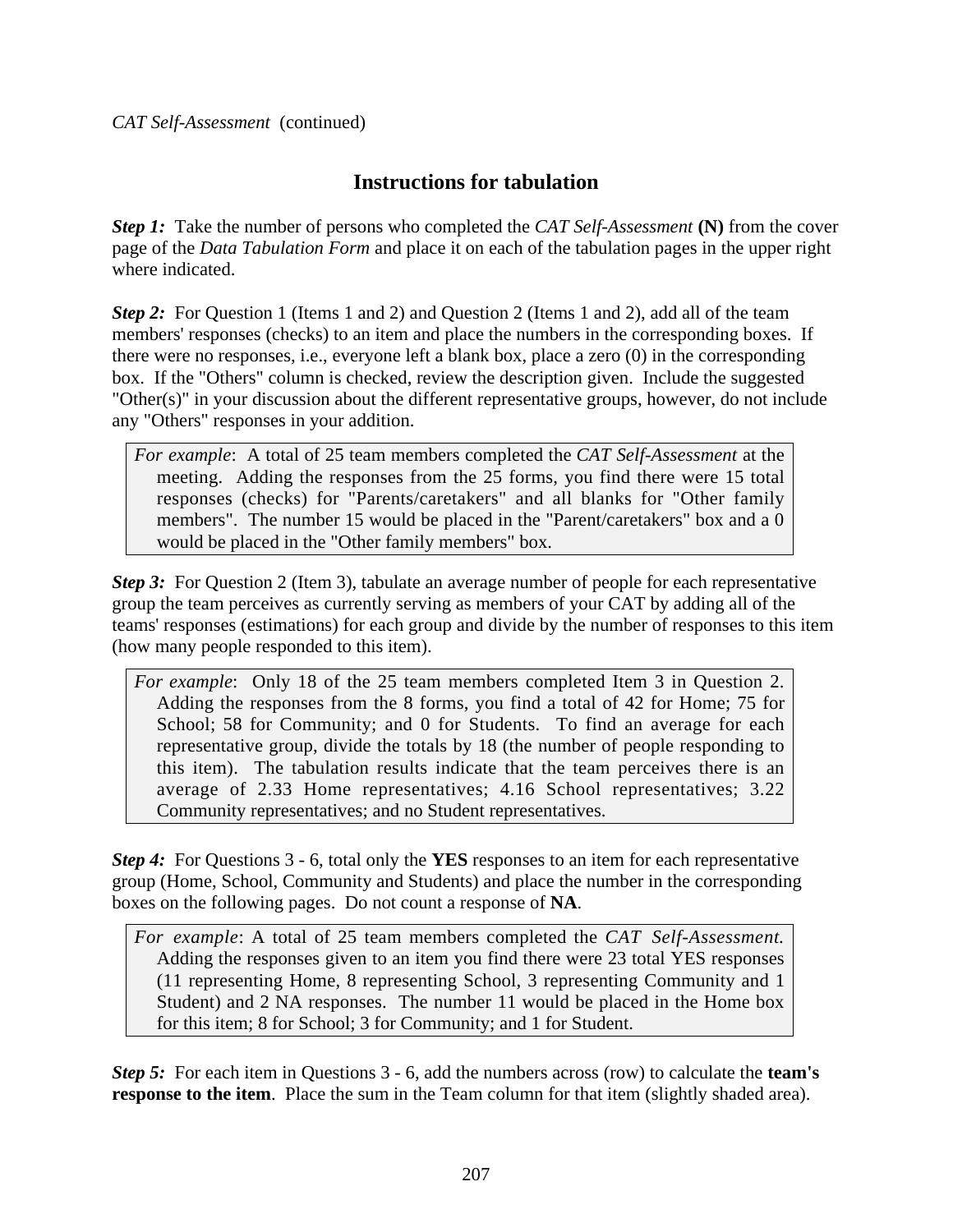*CAT Self-Assessment* (continued)

*For example*: Using the example from Step 4, a total of 23 would be placed in the Team box for the item.

**Step 6:** For each Element in Questions 3 - 6, add the numbers down (column) to calculate the **representative group's response to the Element**. Place the sum in the Element Total row for that group (slightly shaded area).

*For example*: The responses from team members representing Home on Question 3, Element G: "Identify and prioritize community issues" were 5 for Item 1; 2 for Item 2; and 4 for Item 3. The total for Home for this element is 11. The number 11 would be placed in the Element G, Home column.

*Step 7:* Add the Team column for each element. Then add the Element Total row. The two sums should be equal. If they do not, an error has occurred. Place the sum in the darkened square for the **team's response to the element**, (i.e., Team Element Total **(E)**)**.**

*For example*: Expanding on the example in Step 6, you find Question 3, Element G Total  $(E) = 70$  (11 for Home; 38 for School; 12 for Community; and 9 for Student) **AND** (23 for Item 1 Team total; 22 for Item 2; and 25 for Item 3).

*Step 8:*It is now important to calculate **percent scores for each element**. This will enable you to compare the results on each element with your previous and/or future self-assessment results and to results from other CAT sites. To do so, multiply the number of persons who completed the forms **(N)** by the number of items for the element, then divide this into the team's response to the element **(E)**. Multiplying before dividing is necessary. The formula is included in the last column for each element. Remember, percent scores will range from 0 - 1.0.

*For example*: Using the example in Step 6, you find Question 3, Element G Total **(E)** = 70. There were 25 people **(N)** who completed the self-assessment. Since there are three items in Question 3, Element G, you multiply 3 times 25 which equals 75. Divide 70 **(E)** by 75 and you get .93 **(93%)**.

*Step 9:* Last, you can now calculate the responses for each representative group and the entire team for the four stages (Team Identification, Team Mobilization , Project Development, and Project Implementation).

a. To tabulate a score for each representative group, add the Element Totals (slightly shaded areas) in each column. Place the sum in the dashed square.

b. To tabulate a score for the team, add the Stage Total row (four dashed squares). Place the sum in the heavily outlined square, (i.e., Team Stage Total **(S)**).

c. To obtain a **percent score for each stage of the CAT process**, follow the formula in Step 8 except use the number of items for the stage rather than for just an element (to get this add the number of items in all of the elements comprising each stage). Multiply the number of persons who completed the forms **(N)** by the sum of the items for the stage, then divide this into the team's response to the stage **(S)**. Place the percent score for each stage on the bottom of the last page in the table.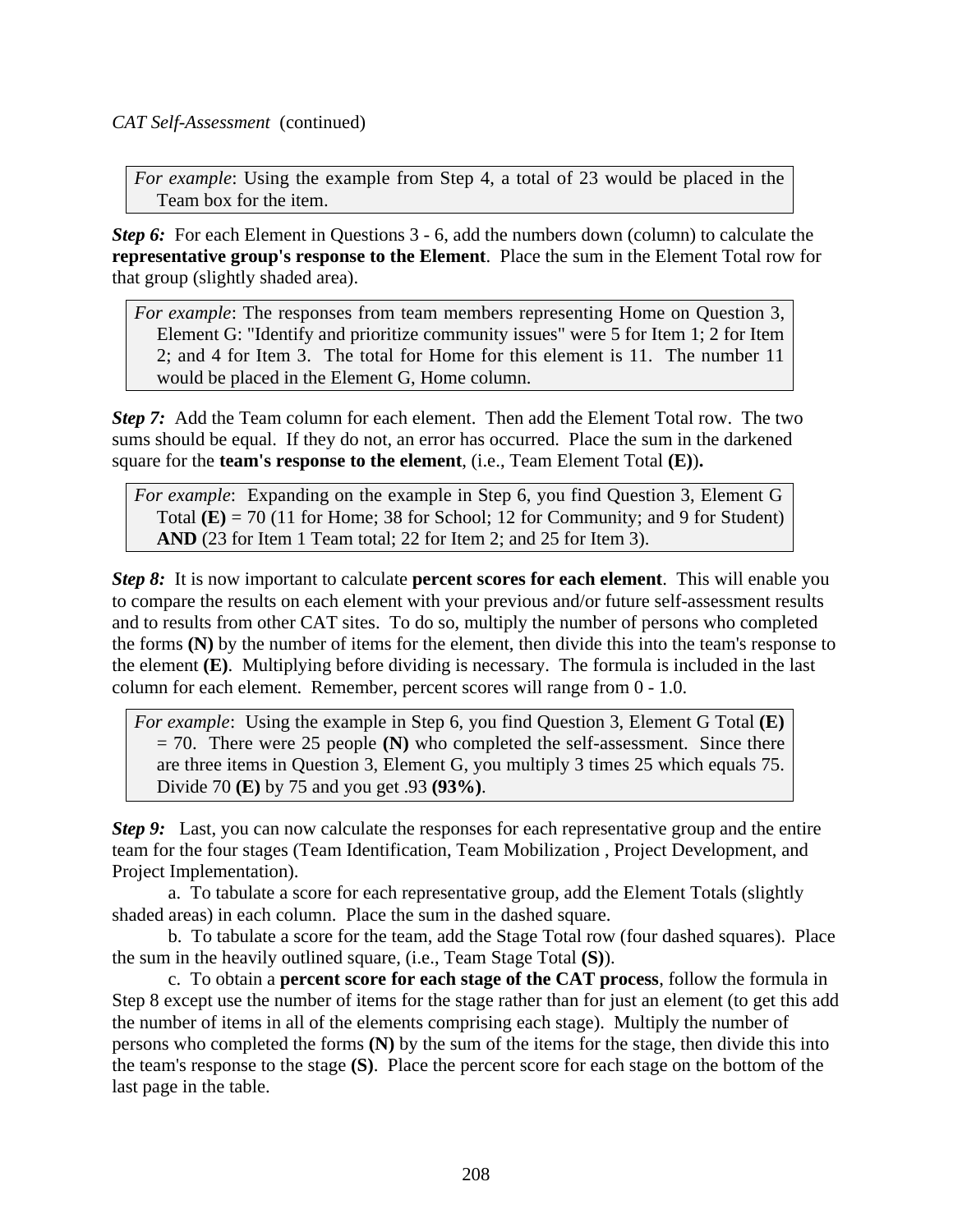|                                                                                                                                                                         | <b>Representative Groups</b> |                         |          |            |                                                                |                                 |                        |                         |                     |                             |                                   |                         |                                     |                 |               |
|-------------------------------------------------------------------------------------------------------------------------------------------------------------------------|------------------------------|-------------------------|----------|------------|----------------------------------------------------------------|---------------------------------|------------------------|-------------------------|---------------------|-----------------------------|-----------------------------------|-------------------------|-------------------------------------|-----------------|---------------|
| <b>Membership in your CAT</b>                                                                                                                                           |                              | Home                    |          |            | <b>School</b>                                                  |                                 |                        |                         |                     |                             | <b>Community</b>                  |                         |                                     | <b>Students</b> | <b>Others</b> |
| <b>Team Identification Elements</b><br><b>Question 1:</b><br>Element A: Defining representative<br>membership (Team Planning)                                           | Parents/Caretakers           | members<br>Other family | Teachers | Principals | <b>Support Staff</b> (Guidance,<br>Social Work, Secretarial, ) | (District)<br>Office<br>Central | <b>Faith Community</b> | <b>Health Providers</b> | Civic Organizations | <b>Community Volunteers</b> | Human/Social Service<br>Providers | <b>Higher Education</b> | <b>Business/Private</b><br>Industry | <b>Students</b> | Others        |
| Item 1: Number of responses: Who should be<br>team members on your CAT?                                                                                                 |                              |                         |          |            |                                                                |                                 |                        |                         |                     |                             |                                   |                         |                                     |                 |               |
| Suggested "Others", if any:                                                                                                                                             |                              |                         |          |            |                                                                |                                 |                        |                         |                     |                             |                                   |                         |                                     |                 |               |
| Item 2: Number of responses: Who could be<br>team members on your CAT?                                                                                                  |                              |                         |          |            |                                                                |                                 |                        |                         |                     |                             |                                   |                         |                                     |                 |               |
| Suggested "Others", if any:                                                                                                                                             |                              |                         |          |            |                                                                |                                 |                        |                         |                     |                             |                                   |                         |                                     |                 |               |
| <b>Question 2:</b><br>Element B: Building representative membership (Team Building)                                                                                     |                              |                         |          |            |                                                                |                                 |                        |                         |                     |                             |                                   |                         |                                     |                 |               |
| Item 1: Number of responses: Who are active<br>members of your CAT?                                                                                                     |                              |                         |          |            |                                                                |                                 |                        |                         |                     |                             |                                   |                         |                                     |                 |               |
| Suggested "Others", if any:                                                                                                                                             |                              |                         |          |            |                                                                |                                 |                        |                         |                     |                             |                                   |                         |                                     |                 |               |
| Item 2: Number of responses: Who is involved<br>in your CAT but not an active member?                                                                                   |                              |                         |          |            |                                                                |                                 |                        |                         |                     |                             |                                   |                         |                                     |                 |               |
| Suggested "Others", if any:                                                                                                                                             |                              |                         |          |            |                                                                |                                 |                        |                         |                     |                             |                                   |                         |                                     |                 |               |
| Item 3: Average of how many people currently serve on CAT? (add all the responses and divide by # of people who responded to this item)<br><b>SCHOOL</b><br><b>HOME</b> |                              | <u>and the state</u>    |          |            | <b>COMMUNITY</b>                                               |                                 |                        |                         |                     |                             | <b>STUDENTS</b>                   |                         |                                     |                 |               |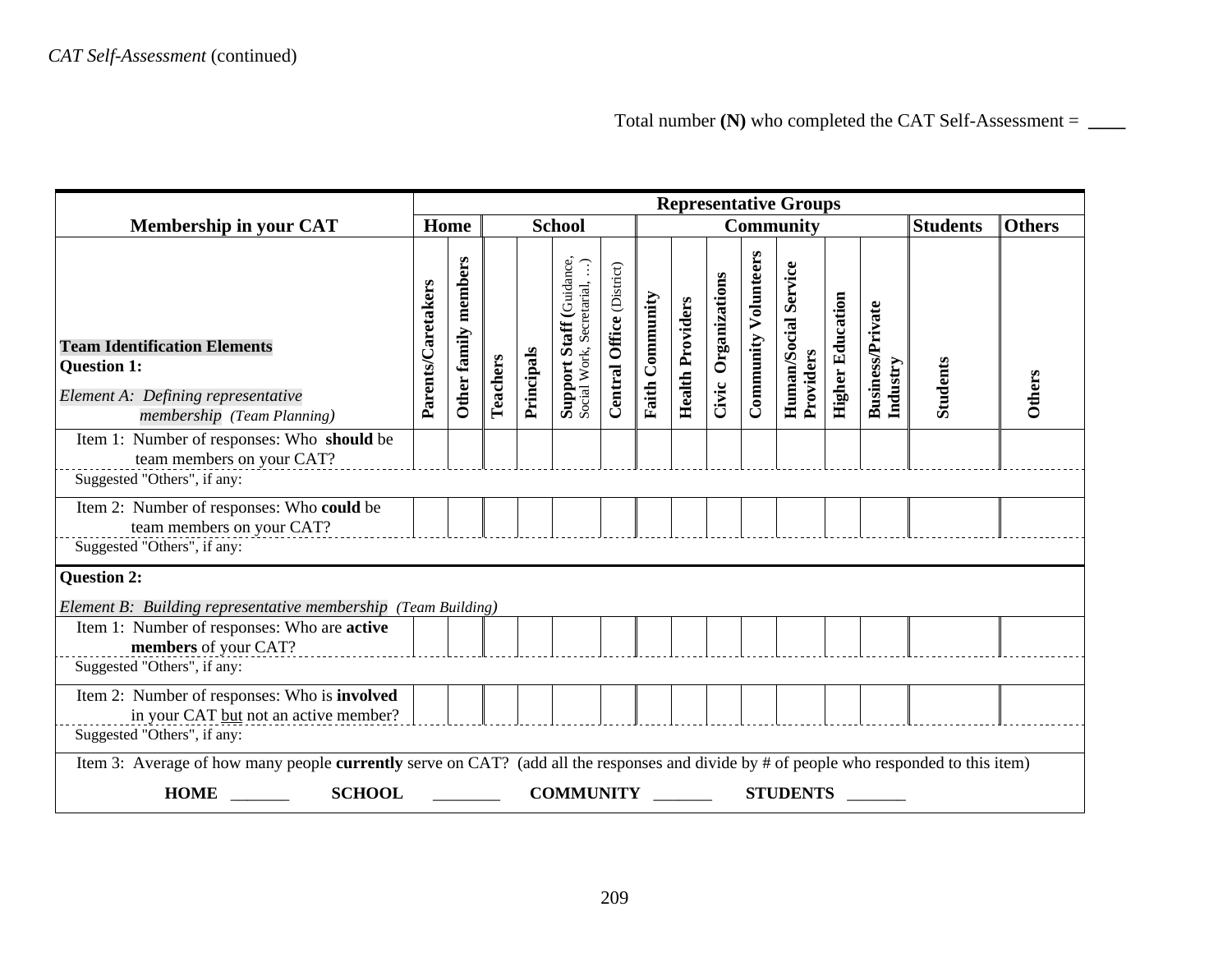*CAT Self-Assessment* (continued)

| <b>Observed Actions and Behaviors in your CAT Partnership</b>                                 | <b>Number of Responses (total checks in Yes column)</b> |                      |  |                |             |               |
|-----------------------------------------------------------------------------------------------|---------------------------------------------------------|----------------------|--|----------------|-------------|---------------|
| <b>Team Identification Elements (Question 3)</b>                                              |                                                         |                      |  |                | <b>Team</b> | $N =$         |
| Element C: Find common ground (Team Building)                                                 |                                                         | Home   School   Comm |  | <b>Student</b> | (add row)   | $\frac{0}{0}$ |
| Item 1: Members discuss environmental/organizational factors contributing to community issues |                                                         |                      |  |                |             |               |
| Item 2: Members understand the impact these issues have on results for children, youth and    |                                                         |                      |  |                |             | $E +$         |
| families                                                                                      |                                                         |                      |  |                |             | $(Nx2)=\%$    |
| Element C: Total (add column)                                                                 |                                                         |                      |  |                | $E =$       |               |
| Element D: Reinforce consensus building skills (Team Building)                                |                                                         |                      |  |                |             |               |
| Item 1: Everybody in the team actively participates in decision making                        |                                                         |                      |  |                |             |               |
| Item 2: Differences are expressed and conflict is addressed                                   |                                                         |                      |  |                |             |               |
| Item 3: Everybody's perspective is considered                                                 |                                                         |                      |  |                |             | $E +$         |
| Item 4: Individuals support group decisions                                                   |                                                         |                      |  |                |             | $(Nx4)=\%$    |
| Element D: Total (add column)                                                                 |                                                         |                      |  |                | $E =$       |               |
| Element E: Establish communication guidelines (Team Building)                                 |                                                         |                      |  |                |             |               |
| Item 1: Ground rules for conducting effective meetings are established                        |                                                         |                      |  |                |             |               |
| Item 2: Diverse perspectives are welcome and openly shared                                    |                                                         |                      |  |                |             |               |
| Item 3: Members respect each others' cultures                                                 |                                                         |                      |  |                |             | $E +$         |
| Item 4: Ground rules encourage active participation and involvement                           |                                                         |                      |  |                |             | $(Nx4)=\%$    |
| Element E: Total (add column)                                                                 |                                                         |                      |  |                | $E =$       |               |
| Element F: Agree on a common vision (Team Planning)                                           |                                                         |                      |  |                |             |               |
| Item 1: Members have openly shared their hopes and dreams for improving their community       |                                                         |                      |  |                |             |               |
| Item 2: The team has described the expected benefits for children, youth and families         |                                                         |                      |  |                |             |               |
| through collaborative efforts                                                                 |                                                         |                      |  |                |             |               |
| Item 3: Members have developed a visionary statement that describes the ideal community       |                                                         |                      |  |                |             | $E +$         |
| setting the team is striving to build                                                         |                                                         |                      |  |                |             | $(Nx3)=\%$    |
| Element F: Total (add column)                                                                 |                                                         |                      |  |                | $E =$       |               |
| Element G: Identify and prioritize community issues (Team Planning)                           |                                                         |                      |  |                |             |               |
| Item 1: Individual members express issues to be addressed for the community                   |                                                         |                      |  |                |             |               |
| Item 2: Members as a group have developed a list of issues for the community                  |                                                         |                      |  |                |             | $E +$         |
| Item 3: Members have determined which community issues are most important                     |                                                         |                      |  |                |             | $(Nx3)=\%$    |
| Element G: Total (add column)                                                                 |                                                         |                      |  |                | $E =$       |               |
| Element H: Develop mission statement (Team Planning)                                          |                                                         |                      |  |                |             |               |
| Item 1: Members agree the purpose of the team is to improve results for children, youth and   |                                                         |                      |  |                |             |               |
| families                                                                                      |                                                         |                      |  |                |             |               |
| Item 2: The team has written a mission statement to accomplish its purpose                    |                                                         |                      |  |                |             | $E +$         |
| Item 3: All partners support the mission statement                                            |                                                         |                      |  |                |             | $(Nx3)=\%$    |
| Element H: Total (add column)                                                                 |                                                         |                      |  |                | $E =$       |               |
| Team Identification Total (add element totals from columns only)                              |                                                         |                      |  |                | $S =$       |               |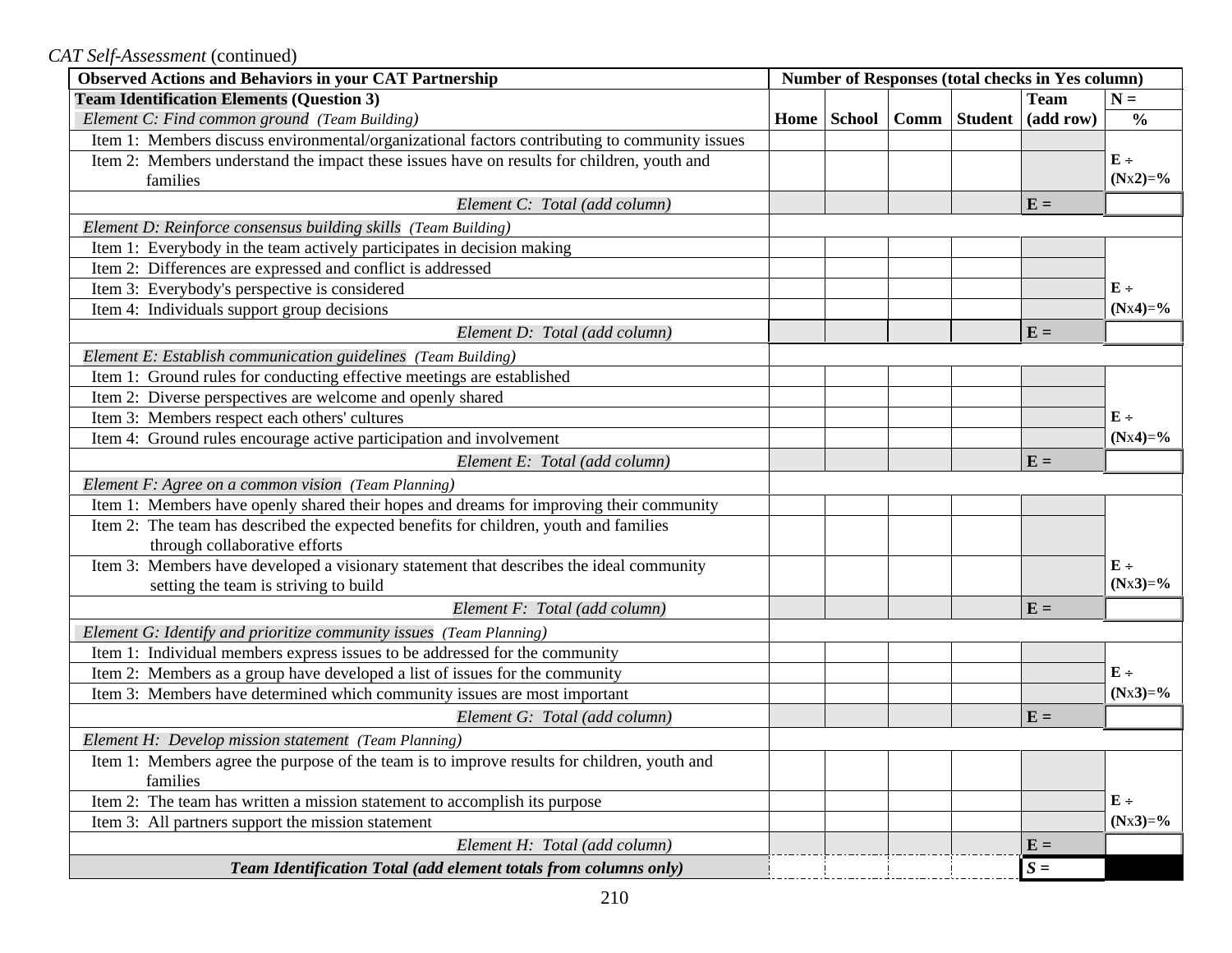*CAT Self-Assessment* (continued)

| <b>Team Mobilization Elements (Question 4)</b>                                             |  |                                | <b>Team</b>  | $N =$         |
|--------------------------------------------------------------------------------------------|--|--------------------------------|--------------|---------------|
| Element A: Identify shared leadership opportunities (Team Planning)                        |  | Home   School   Comm   Student | (add row)    | $\frac{0}{0}$ |
| Item 1: The team has identified the abilities, skills, and experience of all members       |  |                                |              |               |
| Item 2: Tasks are matched with individual members' abilities, skills, and strengths        |  |                                |              | $E +$         |
| Item 3: The team supports ways to develop leadership skills among all members              |  |                                |              | $(Nx3)=\%$    |
| Element A: Total (add column)                                                              |  |                                | $E =$        |               |
| Element B: Assume shared leadership responsibilities (Team Building)                       |  |                                |              |               |
| Item 1: Activities and tasks are equally shared among home, school, community and students |  |                                |              |               |
| Item 2: The team understands and utilizes the expertise of all members                     |  |                                |              |               |
| Item 3: Individual members are willing to learn and improve their leadership skills        |  |                                |              | $E +$         |
| Item 4: Individual members are willing to take on new leadership roles                     |  |                                |              | $(Nx4)=\%$    |
| Element B: Total (add column)                                                              |  |                                | $E =$        |               |
| Element C: Enhance communication guidelines (Team Planning)                                |  |                                |              |               |
| Item 1: Minutes of partnership meetings are distributed for review ahead of time           |  |                                |              |               |
| Item 2: Members exchange information about upcoming activities in the community            |  |                                |              |               |
| Item 3: Existing systems of communication are linked between collaborating agencies        |  |                                |              |               |
| Item 4: Meeting notices are available to all representative groups                         |  |                                |              |               |
| Item 5: A membership list is printed and kept current                                      |  |                                |              |               |
| Item 6: A printed agenda is available at the meeting                                       |  |                                |              | $E +$         |
| Item 7: Meeting discussion is structured to accommodate for special needs of members       |  |                                |              | $(Nx7)=\%$    |
| Element C: Total (add column)                                                              |  |                                | $E =$        |               |
| Element D: Initiate networking opportunities (Team Building)                               |  |                                |              |               |
| Item 1: The team shares information and experiences with each other                        |  |                                |              |               |
| Item 2: The team develops relationships and contacts outside of the partnership            |  |                                |              | $E +$         |
| Item 3: Members develop strategies for building their networking resource base             |  |                                |              | $(Nx3)=\%$    |
| Element D: Total (add column)                                                              |  |                                | $E =$        |               |
| Element E: Enhance group decision-making (Team Building)                                   |  |                                |              |               |
| Item 1: The diverse perspectives of all members are valued and discussed                   |  |                                |              |               |
| Item 2: Strategies for resolving conflict are used                                         |  |                                |              |               |
| Item 3: Decisions reflect the viewpoints of all members involved                           |  |                                |              | $E +$         |
| Item 4: Members come prepared to make informed decisions                                   |  |                                |              | $(Nx4)=\%$    |
| Element E: Total (add column)                                                              |  |                                | $E =$        |               |
| Element F: Set goals and objectives (Team Planning)                                        |  |                                |              |               |
| Item 1: The team establishes goals to address the group's priority issues                  |  |                                |              |               |
| Item 2: Measurable objectives for team goals are written                                   |  |                                |              | $E +$         |
| Item 3: All partners support the goals and objectives of the team                          |  |                                |              | $(Nx3)=\%$    |
| Element F: Total (add column)                                                              |  |                                | $E =$        |               |
| Team Mobilization Total (add element totals only)                                          |  |                                | ${\cal S} =$ |               |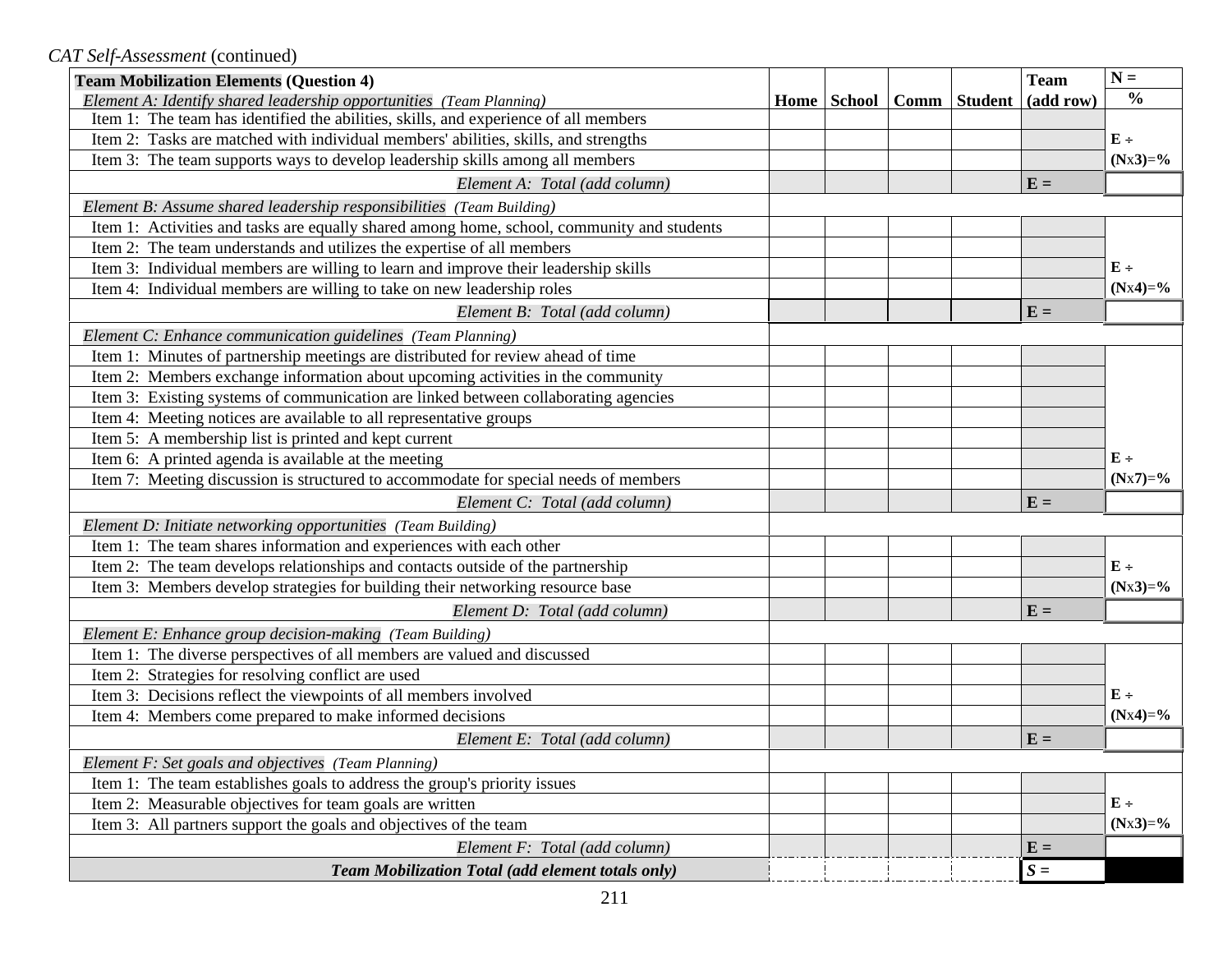| <b>Project Development Elements (Question 5)</b>                                               |                      |                | <b>Team</b> | $N =$         |
|------------------------------------------------------------------------------------------------|----------------------|----------------|-------------|---------------|
| Element A: Determine roles and responsibilities (Team Planning)                                | Home   School   Comm | <b>Student</b> | (add row)   | $\frac{0}{0}$ |
| Item 1: Strengths of individual members are identified to implement the project, e.g. tasks    |                      |                |             | $E +$         |
| and activities                                                                                 |                      |                |             | $(Nx1)=\%$    |
| Element A: Total (add column)                                                                  |                      |                | $E =$       |               |
| Element B: Develop resource strategies (Team Planning)                                         |                      |                |             |               |
| Item 1: Ways to find resources are discussed in team meetings                                  |                      |                |             |               |
| Item 2: Ways to get resources are in the action plan                                           |                      |                |             |               |
| Item 3: Members take responsibility for finding resources for the team's projects              |                      |                |             | $E +$         |
| Item 4: Funding sources for partnership activities to implement the action plan are identified |                      |                |             | $(Nx4)=\%$    |
| Element B: Total (add column)                                                                  |                      |                | $E =$       |               |
| Element C: Expand networking opportunities (Team Building)                                     |                      |                |             |               |
| Item 1: Partnership schools, organizations, and agencies combine resources to                  |                      |                |             |               |
| implement the action plan                                                                      |                      |                |             |               |
| Item 2: Team networks have expanded beyond the local community to include state,               |                      |                |             |               |
| regional, and national resources                                                               |                      |                |             | $E +$         |
| Item 3: Technology is used to expand the team's resource base                                  |                      |                |             | $(Nx3)=\%$    |
| Element C: Total (add column)                                                                  |                      |                | $E =$       |               |
| Element D: Plan activities, tasks, and timelines (Team Planning)                               |                      |                |             |               |
| Item 1: Tasks for members to do are outlined in an action plan to achieve team objectives      |                      |                |             |               |
| Item 2: The action plan outlines specific steps to complete activities                         |                      |                |             | $E \div$      |
| Item 3: Beginning and ending dates are established for each task                               |                      |                |             | $(Nx3)=\%$    |
| Element D: Total (add column)                                                                  |                      |                | $E =$       |               |
| Element E: Recognize individual contributions (Team Building)                                  |                      |                |             |               |
| Item 1: Ways to recognize and celebrate individual achievements are part of the                |                      |                |             |               |
| partnership meetings                                                                           |                      |                |             | $E +$         |
| Item 2: Group and individual accomplishments are publicized throughout the community           |                      |                |             | $(Nx2)=\%$    |
| Element E: Total (add column)                                                                  |                      |                | $E =$       |               |
| Element F: Encourage new individual roles and responsibilities (Team Building)                 |                      |                |             |               |
| Item 1: Team supports personal growth of individual members                                    |                      |                |             |               |
| Item 2: A nurturing environment for risk-taking exists within the partnership                  |                      |                |             |               |
| Item 3: School and community partners include all members in appropriate staff                 |                      |                |             |               |
| development activities                                                                         |                      |                |             | $E +$         |
| Item 4: Partnership develops leadership pool through mentoring and coaching each other         |                      |                |             | $(Nx4)=\%$    |
| Element F: Total (add column)                                                                  |                      |                | $E =$       |               |
| Project Development Total (add element totals only)                                            |                      |                | $S =$       |               |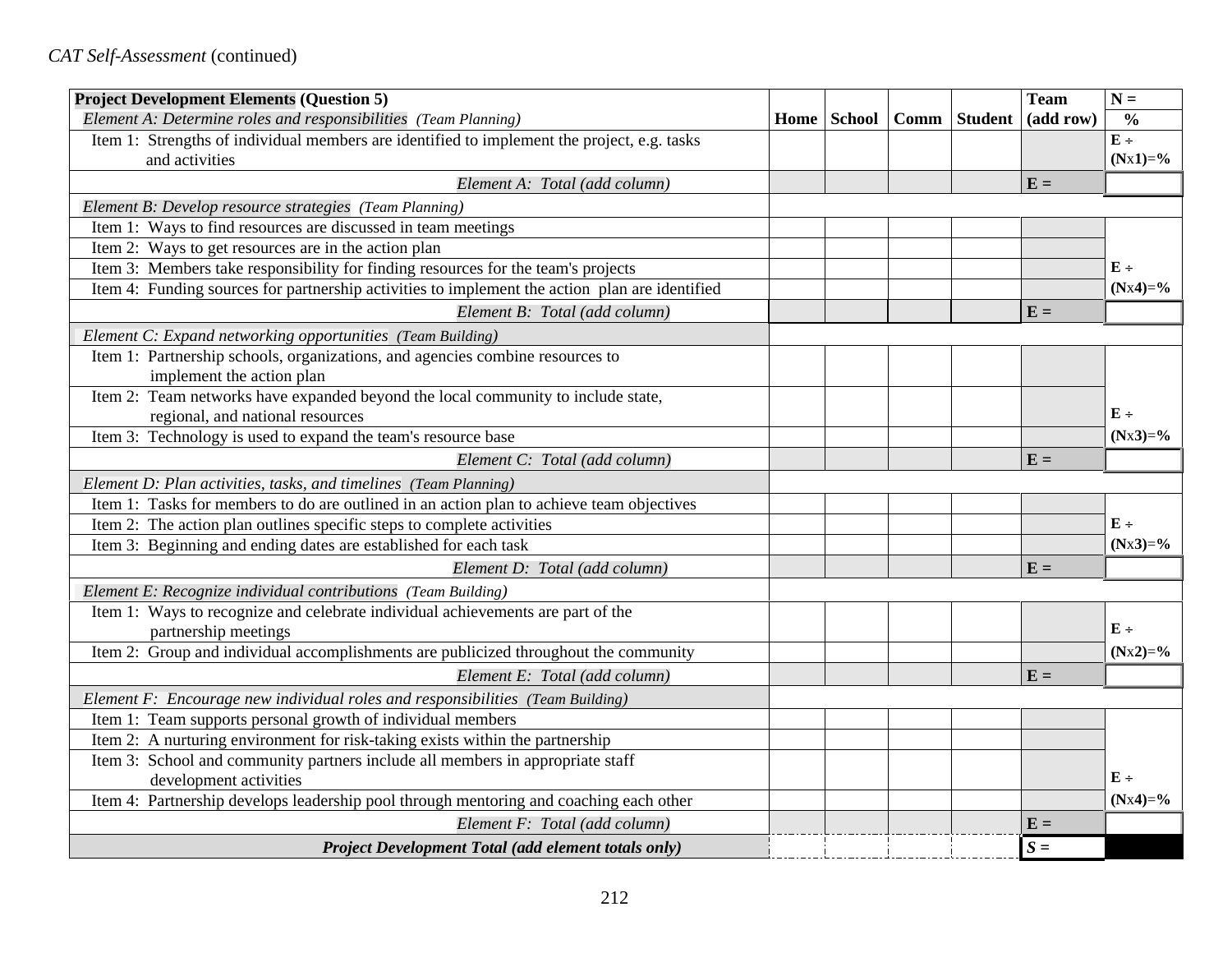*CAT Self-Assessment* (continued)

| <b>Project Implementation Elements (Question 6)</b>                                         |      |             |                | <b>Team</b> | $N =$         |
|---------------------------------------------------------------------------------------------|------|-------------|----------------|-------------|---------------|
| Element A: Implement action plan (Team Planning)                                            | Home | School Comm | <b>Student</b> | (add row)   | $\frac{0}{0}$ |
| Item 1: Tasks are carried out by team members                                               |      |             |                |             | $E +$         |
| Item 2: Timelines are followed or adjusted as needed                                        |      |             |                |             | $(Nx2)=\%$    |
| Element A: Total (add column)                                                               |      |             |                | $E =$       |               |
| Element B: Support new individual roles and responsibilities (Team Building)                |      |             |                |             |               |
| Item 1: Members support each other as they take on new roles outside of the partnership     |      |             |                |             |               |
| Item 2: The partnership's leadership pool is maintained through mentoring and coaching      |      |             |                |             |               |
| Item 3: The partnership takes full responsibility for the ongoing development of the team   |      |             |                |             | $E +$         |
| Item 4: The local team's expertise is shared and recognized outside of the partnership      |      |             |                |             | $(Nx4)=\%$    |
| Element B: Total (add column)                                                               |      |             |                | $E =$       |               |
| Element C: Conduct evaluation (Team Planning)                                               |      |             |                |             |               |
| Item 1: Team assesses impact of their actions on results for children, youth, and           |      |             |                |             |               |
| families                                                                                    |      |             |                |             |               |
| Item 2: Team makes modifications to the action plan as needed                               |      |             |                |             |               |
| Item 3: Input from community outside of the partnership is incorporated into the evaluation |      |             |                |             |               |
| process                                                                                     |      |             |                |             | $E +$         |
| Item 4: Team determines continued and/or new directions for partnership                     |      |             |                |             | $(Nx4)=\%$    |
| Element C: Total (add column)                                                               |      |             |                | $E =$       |               |
| Element D: Practice and promote collaborative teamwork (Team Building)                      |      |             |                |             |               |
| Item 1: Partnership establishes links with other partnerships                               |      |             |                |             |               |
| Item 2: Partnership contributes to the field of knowledge on collaborative partnerships     |      |             |                |             |               |
| Item 3: Members value and promote the work they have done to improve results for            |      |             |                |             |               |
| children, youth and families                                                                |      |             |                |             |               |
| Item 4: Members understand and trust each other                                             |      |             |                |             | $E +$         |
| Item 5: Members work productively together                                                  |      |             |                |             | $(Nx5)=\%$    |
| Element D: Total (add column)                                                               |      |             |                | $E =$       |               |
| <b>Project Implementation Total (add element totals only)</b>                               |      |             |                | $S =$       |               |

**Stage Percent Scores** (multiply the number of persons who completed the forms **(N)** by the total number of items for the particular stage, then divide this into the team's stage total **(S)**)

 $\frac{\%}{\%}$  , which is the set of  $\frac{1}{\%}$  ,  $\frac{1}{\%}$  ,  $\frac{1}{\%}$  ,  $\frac{1}{\%}$  ,  $\frac{1}{\%}$  ,  $\frac{1}{\%}$  ,  $\frac{1}{\%}$  ,  $\frac{1}{\%}$  ,  $\frac{1}{\%}$  ,  $\frac{1}{\%}$  ,  $\frac{1}{\%}$  ,  $\frac{1}{\%}$  ,  $\frac{1}{\%}$  ,  $\frac{1}{\%}$  ,  $\frac{1}{$ 

Team Identification Team Mobilization Project Development Project Implementation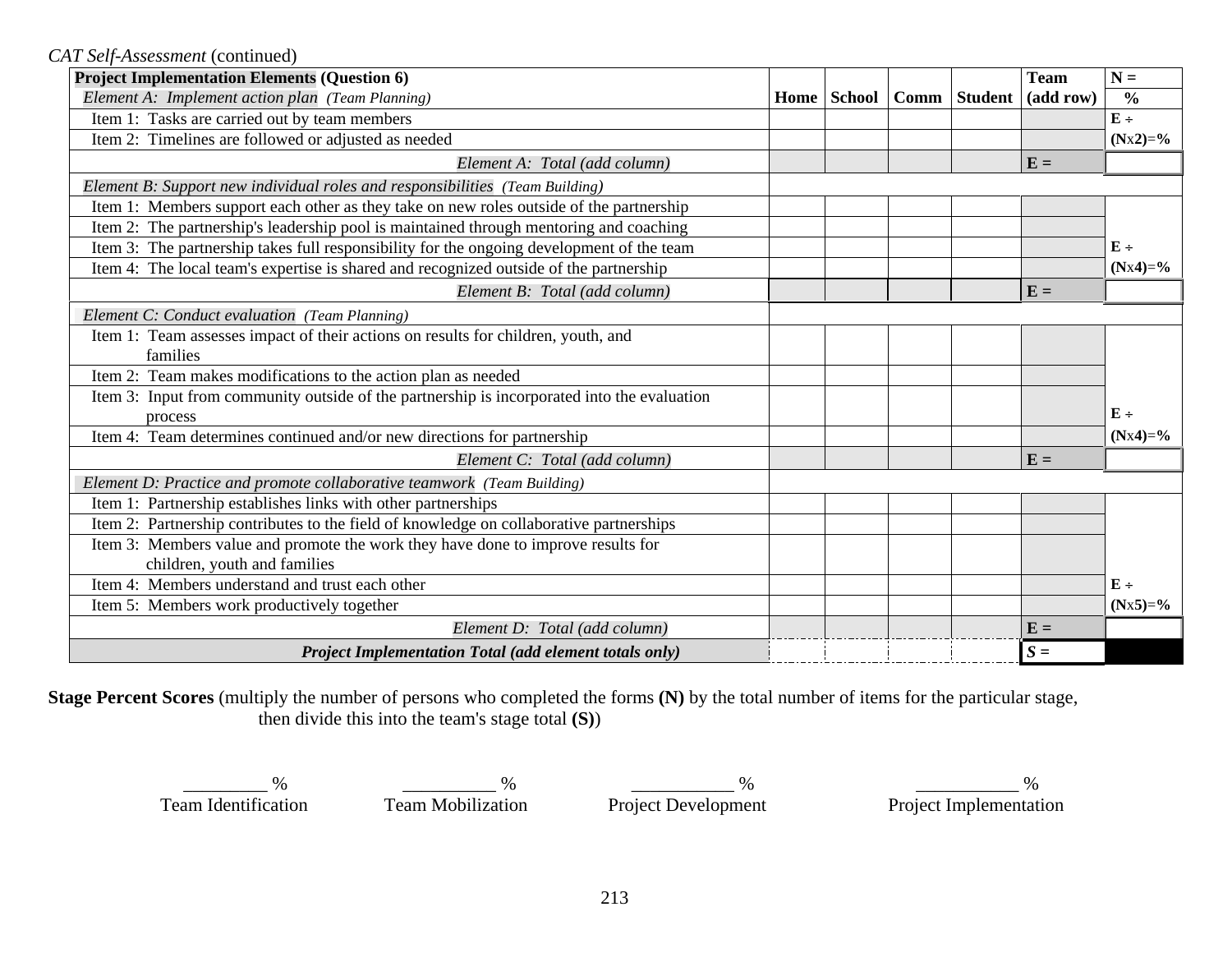# Interpreting the Data

Purpose: To identify where the team has achieved progress, what is needed for ongoing development, and what areas require immediate attention. Further, interpreting the data will enable you to compare your current state of development with past assessments and results from other CAT sites.

|  |  |                                        |  | Use the following example to help you understand |
|--|--|----------------------------------------|--|--------------------------------------------------|
|  |  | the steps for interpreting Question 1. |  |                                                  |

|                                                          |                    | Home                              |          |            | <b>School</b>                                                                          |                                 |                    |                     |                        |                         | <b>Community</b>                     |                     |                                     | <b>Students</b> |
|----------------------------------------------------------|--------------------|-----------------------------------|----------|------------|----------------------------------------------------------------------------------------|---------------------------------|--------------------|---------------------|------------------------|-------------------------|--------------------------------------|---------------------|-------------------------------------|-----------------|
| Defining<br>representative<br>membership<br>₫<br>Element | Parents/Caretakers | members<br>family<br><b>Other</b> | Teachers | Principals | Staff (Guidance,<br>$\cdot$<br>$\bullet$<br>Secretarial,<br>Work,<br>Support<br>Social | (District)<br>Office<br>Central | Community<br>Faith | Providers<br>Health | Organizations<br>Civic | Volunteers<br>Community | Service<br>Human/Social<br>Providers | Education<br>Higher | <b>Business/Private</b><br>Industry | <b>Students</b> |
| Item 1                                                   | $\overline{2}$     | $\theta$                          | 10       | 10         | $\theta$                                                                               | 10                              | 10                 | 8                   | $\theta$               | $\overline{2}$          | 10                                   | $\theta$            | 4                                   | $\overline{0}$  |
| Item 2                                                   |                    | $\Omega$                          | 8        | 7          | $\Omega$                                                                               | $\Omega$                        | 10                 | 6                   | $\Omega$               | $\overline{2}$          | 0                                    | $\theta$            | $\overline{2}$                      | $\mathbf{0}$    |

Question 1: Team Identification (Element A)

Steps:

1. Review the responses on your Data Tabulation Form in Item 1. This will provide you with a general idea of the diversity of perspectives among your partners regarding who they believe should serve on your CAT. Ideally, there should be representation on your team from the four groups - home, school, community and students. However, not everyone on the team may agree. The higher the number, the stronger the team feels about defining your CAT with those representatives.

 Interpreting the example: A total of 10 people completed the selfassessment. The results from Item 1 indicate the team feels strongly that "Teachers", "Principals", and "Central Office" staff, representing the School group, and "Faith community" and "Human/social service providers", representing the Community group, are most important in defining your CAT membership. Is this an indication that your team perceives the school and community as more important to have on your CAT than home and students? Are these results because more school and community partners completed the self-assessment? These are questions that would be helpful to consider.

2. Review Item 1 for no responses in any group, i.e., a zero for the group. This will be helpful in determining if any particular representatives are perceived by your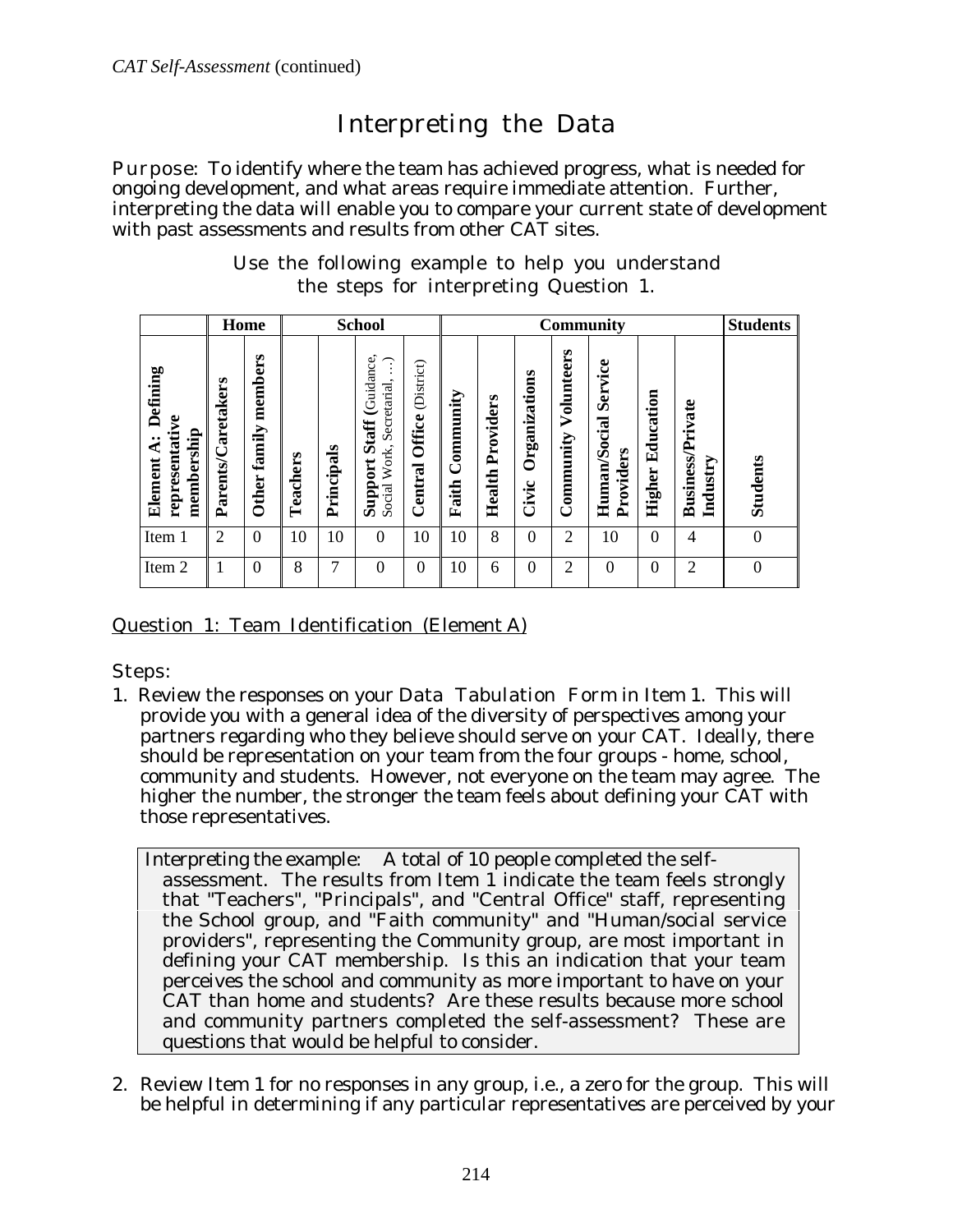team as not important in defining representative membership. If this does occur, a discussion with the team about their reasons for not including that group in defining the partnership is recommended.

Interpreting the example: There were no checks for "Other family members" in the Home group; "Support staff" in the School group; or "Civic organizations" and "Higher education" in the Community group. Does your team perceive these particular representatives as not important to serve on your CAT?

3. Next compare the responses on your Data Tabulation Form in Items 1 and 2. This will provide you with a general idea of the diversity of perspectives among your partners regarding who they believe could serve on your CAT. You may find that although the team perceives particular representatives as important to defining your membership, they may not think these persons could serve on your CAT, as indicated by a difference between the totals in Items 1 and 2. The team may perceive that some groups, or particular representatives in that group, are unavailable, unapproachable, or not appropriate to serve on your CAT. A discussion with your team about any differences may bring up issues related to your school community that need to be considered in determining the membership of your CAT.

 Interpreting the example : The results indicate the team feels strongly that "Human/social service providers", in the Community group, should be members of your CAT, however, the team does not believe they could be members. What are the issues in your community that might preclude these representatives from becoming team members? This would be helpful to discuss.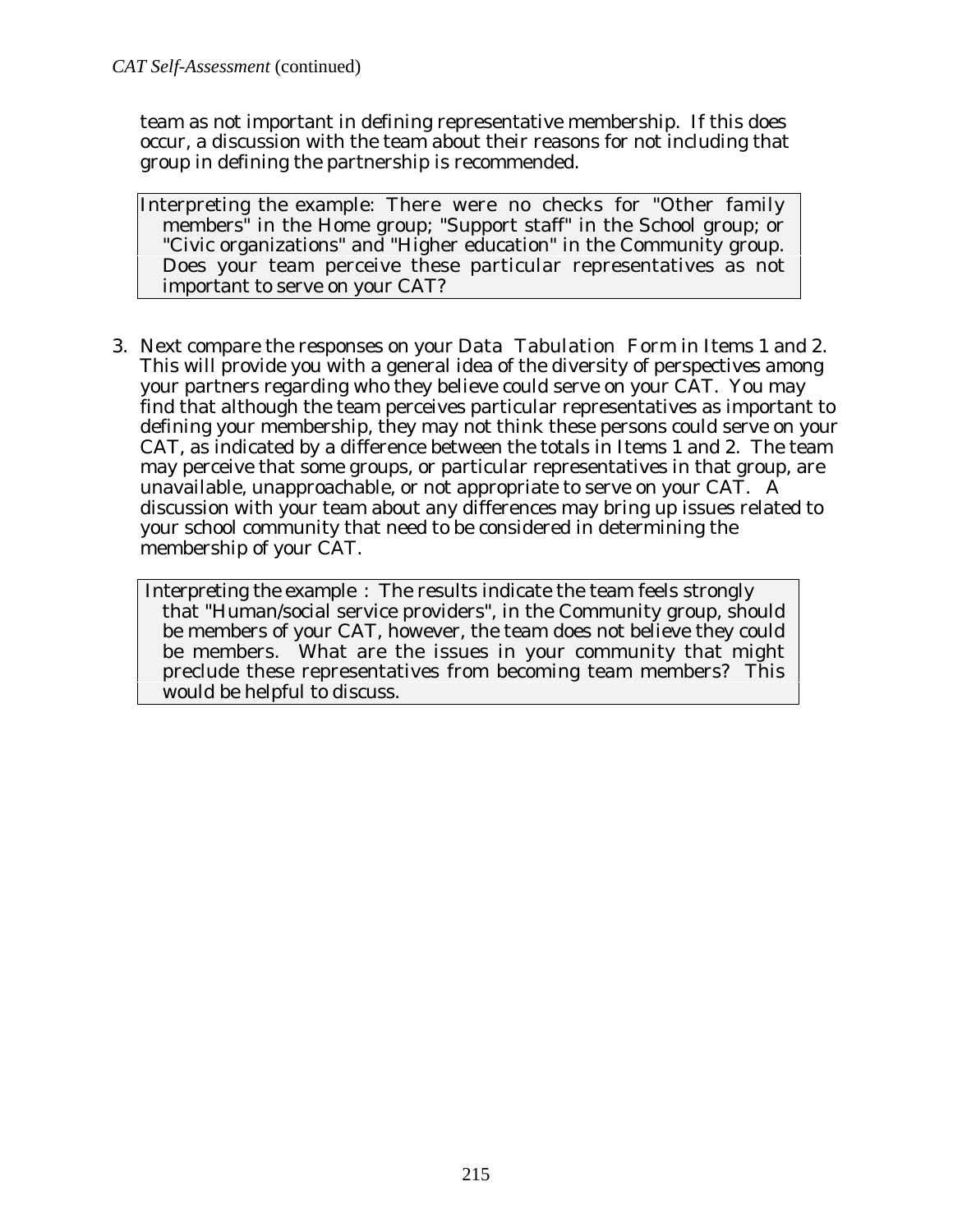|                                                          | Home                |                                   |          |            | <b>School</b>                                                               |                                 |                    |                     |                        |                         | <b>Community</b>                     |                            |                                     | <b>Students</b> |
|----------------------------------------------------------|---------------------|-----------------------------------|----------|------------|-----------------------------------------------------------------------------|---------------------------------|--------------------|---------------------|------------------------|-------------------------|--------------------------------------|----------------------------|-------------------------------------|-----------------|
| Building<br>representative<br>membership<br>ä<br>Element | Parents/Caretakers  | members<br>family<br><b>Other</b> | Teachers | Principals | Guidance<br>ે<br>Secretarial,<br><b>Staff</b><br>Work,<br>Support<br>Social | (District)<br>Office<br>Central | Community<br>Faith | Providers<br>Health | Organizations<br>Civic | Volunteers<br>Community | Service<br>Human/Social<br>Providers | Education<br><b>Higher</b> | <b>Business/Private</b><br>Industry | <b>Students</b> |
| Item 1                                                   | $\theta$            | $\Omega$                          | 10       | $\theta$   | $\Omega$                                                                    | 10                              | 10                 | $\theta$            | $\overline{0}$         | 10                      | $\theta$                             | $\overline{0}$             | 10                                  | $\mathbf{1}$    |
| Item 2                                                   | $\Omega$            | $\Omega$                          | 3        | 10         | $\Omega$                                                                    | $\theta$                        | $\theta$           | $\Omega$            | $\overline{0}$         | $\overline{2}$          | $\Omega$                             | $\overline{0}$             | 1                                   | $\mathbf{0}$    |
| Item 3                                                   | Average<br>$\theta$ |                                   |          |            | Average<br>7.21                                                             |                                 | Average<br>2.66    |                     |                        |                         |                                      |                            | Average<br>.10                      |                 |

Use the following example to help you understand the steps for interpreting Question 2.

#### Question 2: Team Identification (Element B)

Steps:

1. Review the responses on your Data Tabulation Form in Item 1. This will provide you with a general idea of who your partners perceive as active members on your CAT. If the team believes there is no representation on your CAT from one of the four groups, the group total will be a zero, i.e., all representatives within the group received no responses. If the team believes there is no representation from particular persons in a group, the individual representatives will be a zero, i.e., "Parent/caretaker" or "Other family members" within the Home group. This finding may have already been discussed as a result of the responses to Question 1. If not, a discussion of the CAT process focusing on the importance of representation from all four groups is recommended.

 Interpreting the example: A total of 10 people completed the selfassessment. The results from Item 1 indicate that the team perceives there are no active members on your CAT representing the Home group, i.e., none from "Parents/caretakers" or "Other family members". A discussion of why this group is not represented will help the team determine how to build representative membership. It is possible that team members may be confused about individual member's roles. For instance, an individual may represent several groups, i.e., a parent and a local phone company.

2. Review the responses in Item 2. This will provide you with a general idea of your team's perception of who is involved in your CAT, but not actively. The results may help to identify persons "behind the scenes" who are helping the team achieve goals but for some reason are unavailable to come to meetings.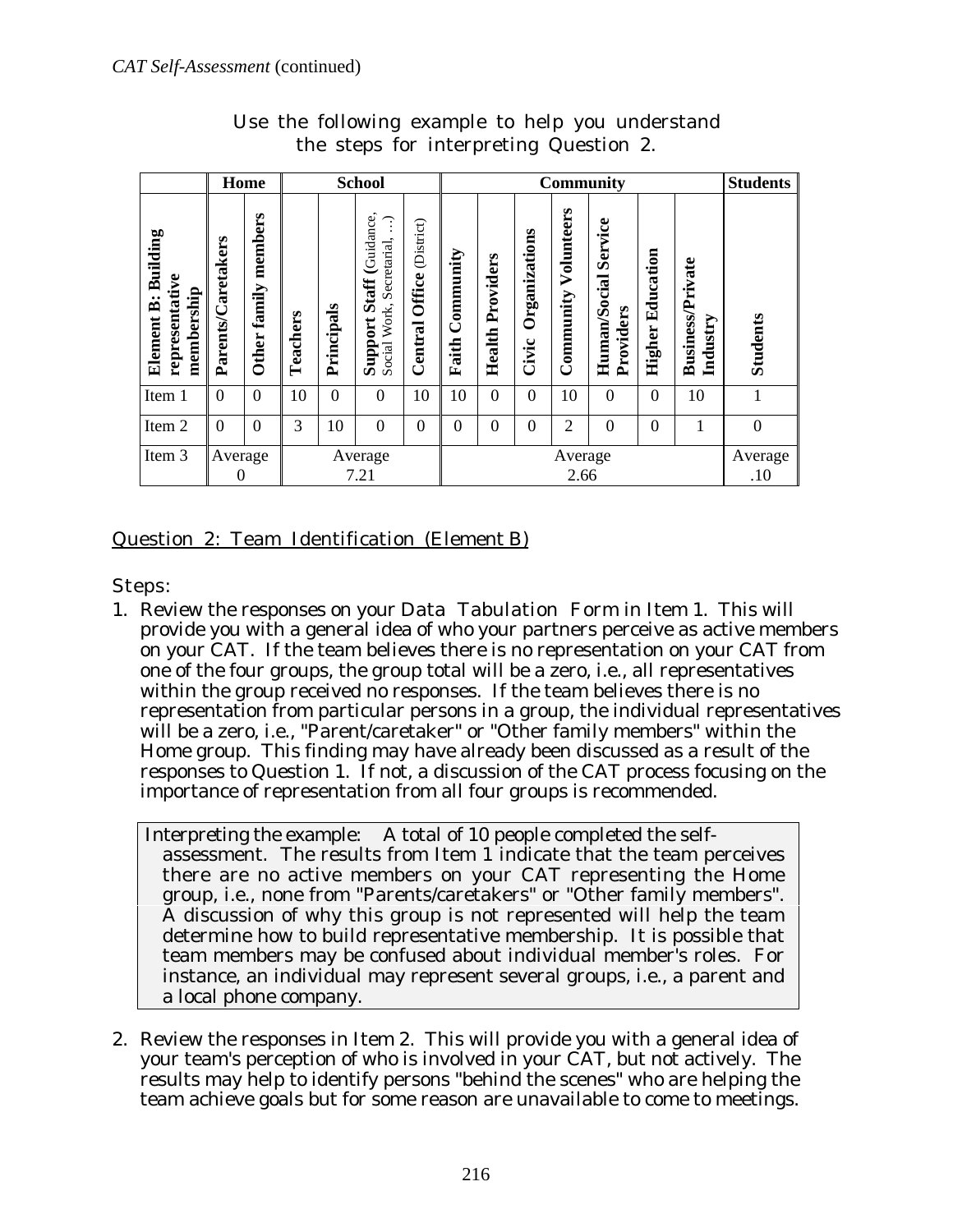The results may also highlight that there are people who the team believe play a key role but who do not attend meetings.

 Interpreting the example: The results from Item 2 indicate that the team perceives the Principal as involved in the CAT but not actively. A discussion of the Principal's involvement may provide a clearer understanding of the situation or an action to bolster the Principal's attendance at meetings.

1. Review the averages in Item 3. The average for each group will indicate how many representatives your team perceives as currently serving on your CAT. The results will indicate the balance among the four representative groups on your team.

 Interpreting the example : The results from Item 3 indicate that your team perceives, on average, that there are no Home representatives, 7 School representatives, 3 Community representatives, and no Student representatives on your CAT. Clearly there is an imbalance between the representative groups. A discussion on how to build representative membership for your CAT is recommended.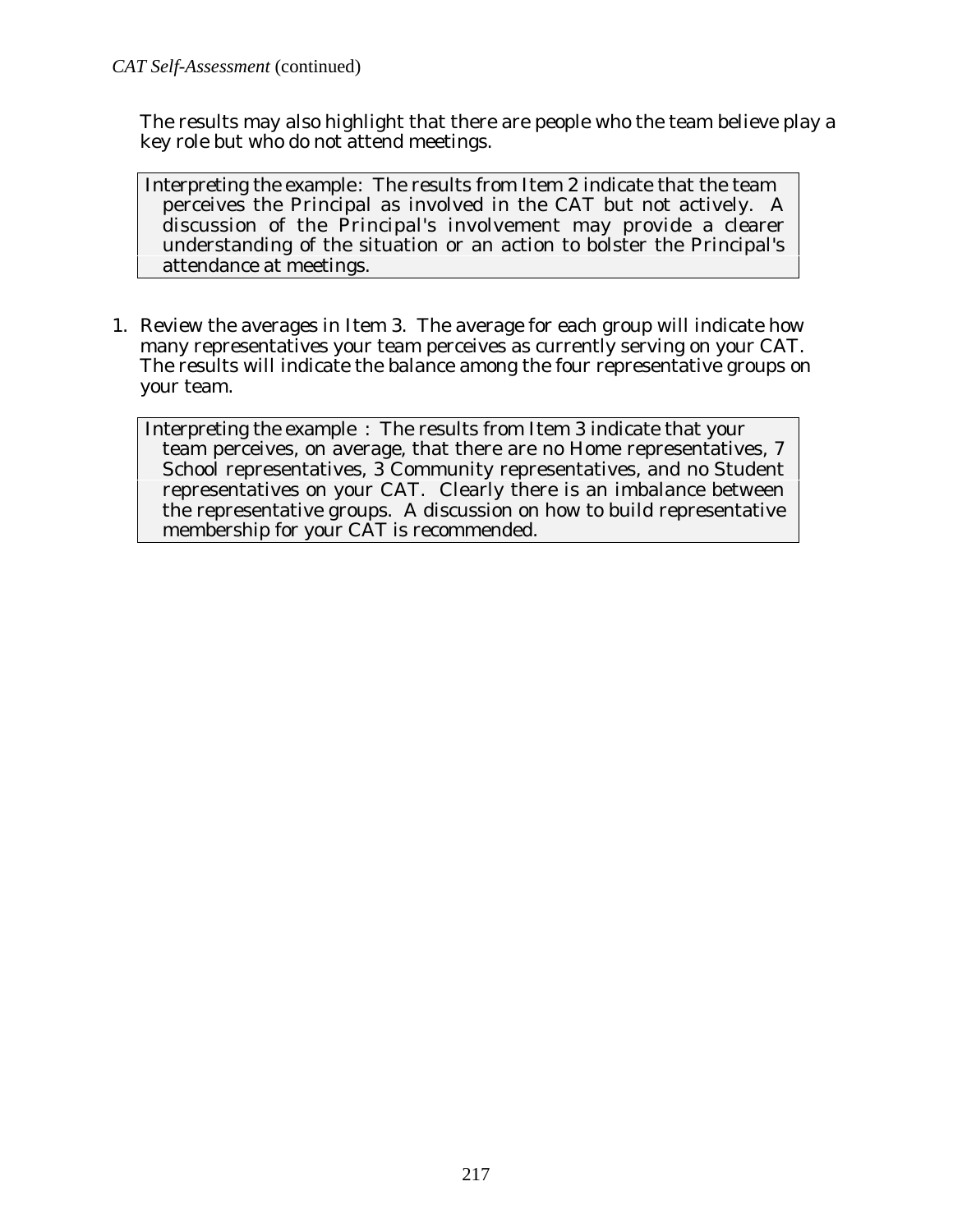|  |  | Use the following example to help you understand |  |  |  |
|--|--|--------------------------------------------------|--|--|--|
|  |  | the steps for interpreting Questions 3 - 6.      |  |  |  |

| <b>Team Identification Element (Question 3)</b>    |                          |                       |                       |                       |             | $\overline{N} = 15$ |
|----------------------------------------------------|--------------------------|-----------------------|-----------------------|-----------------------|-------------|---------------------|
| Element C: Find common ground (Team Building)      | Home                     | <b>School</b>         | Comm                  | <b>Student</b>        | <b>Team</b> | $\frac{0}{0}$       |
| Item 1: Members discuss environmental/             |                          |                       |                       |                       |             |                     |
| organizational factors contributing to             | $\overline{4}$           | 5                     | $\overline{2}$        | $\overline{2}$        | 13          |                     |
| community issues                                   |                          |                       |                       |                       |             |                     |
| Item 2: Members understand the impact these        |                          |                       |                       |                       |             |                     |
| issues have on results for children,               | $\Omega$                 | 6                     | $\Omega$              | $\overline{0}$        | 6           | $E +$               |
| youth and families                                 |                          |                       |                       |                       |             | $(Nx2)=\%$          |
| Element C: Total (add column)                      | $\overline{4}$           | 11                    | $\overline{2}$        | $\overline{2}$        | $E = 19$    | .63(63%)            |
| Element H: Develop mission statement               |                          |                       |                       |                       |             | $N = 15$            |
| (Team Building)                                    | Home                     | <b>School</b>         | Comm                  | <b>Student</b>        | <b>Team</b> | $\frac{0}{0}$       |
| Item 1: Members agree the purpose of the team is   |                          |                       |                       |                       |             |                     |
| to improve results for children, youth and         | $\overline{4}$           | 7                     | $\overline{2}$        | $\overline{2}$        | 15          |                     |
| families                                           |                          |                       |                       |                       |             |                     |
| Item 2: The team has written a mission statement   |                          |                       |                       |                       |             |                     |
| to accomplish its purpose                          | $\overline{\mathcal{A}}$ | 7                     | $\mathfrak{2}$        | $\overline{2}$        | 15          | $E +$               |
| Item 3: All partners support the mission statement | 3                        | 7                     | $\overline{2}$        | 1                     | 13          | $(Nx3)=\%$          |
| Element H: Total (add column)                      | 11                       | 21                    | 6                     | 5                     | $E = 43$    | .96(96%)            |
|                                                    |                          |                       |                       |                       |             |                     |
| <b>Team Identification Total</b>                   |                          |                       |                       |                       |             |                     |
| (add element totals from columns only)             | 15                       | 32                    | 8                     | $\overline{7}$        | $S = 62$    |                     |
|                                                    |                          |                       |                       |                       |             |                     |
| <b>Team Mobilization Total</b>                     |                          |                       |                       |                       |             |                     |
| (add element totals from columns only)             | 19                       | 42                    | 20                    | 18                    | $S = 99$    |                     |
| <b>Project Development Total</b>                   |                          |                       |                       |                       |             |                     |
| (add element totals from columns only)             | $\overline{2}$           | 10                    | 0                     | $\boldsymbol{\theta}$ | $S = 12$    |                     |
|                                                    |                          |                       |                       |                       |             |                     |
| <b>Project Implementation Total</b>                |                          |                       |                       |                       |             |                     |
| (add element totals from columns only)             | $\boldsymbol{\theta}$    | $\boldsymbol{\theta}$ | $\boldsymbol{\theta}$ | $\boldsymbol{\theta}$ | $S = 0$     |                     |

**For this example only**, Team Identification is comprised of 5 items; Team Mobilization, 7 items; Project Development, 9 items; and Project Implementation, 8 items.

**Stage Percent Scores** (multiply the number of persons who completed the forms **(N)** by the total number of items for the particular stage, then divide this into the team's stage total **(S)**)

| $62 \div (15x5) = 83\%$    | $99 \div (15x7) = 94\%$  | $12 \div (15x9) = 9\%$     | $0 \div (15x8) = 0\%$         |
|----------------------------|--------------------------|----------------------------|-------------------------------|
| <b>Team Identification</b> | <b>Team Mobilization</b> | <b>Project Development</b> | <b>Project Implementation</b> |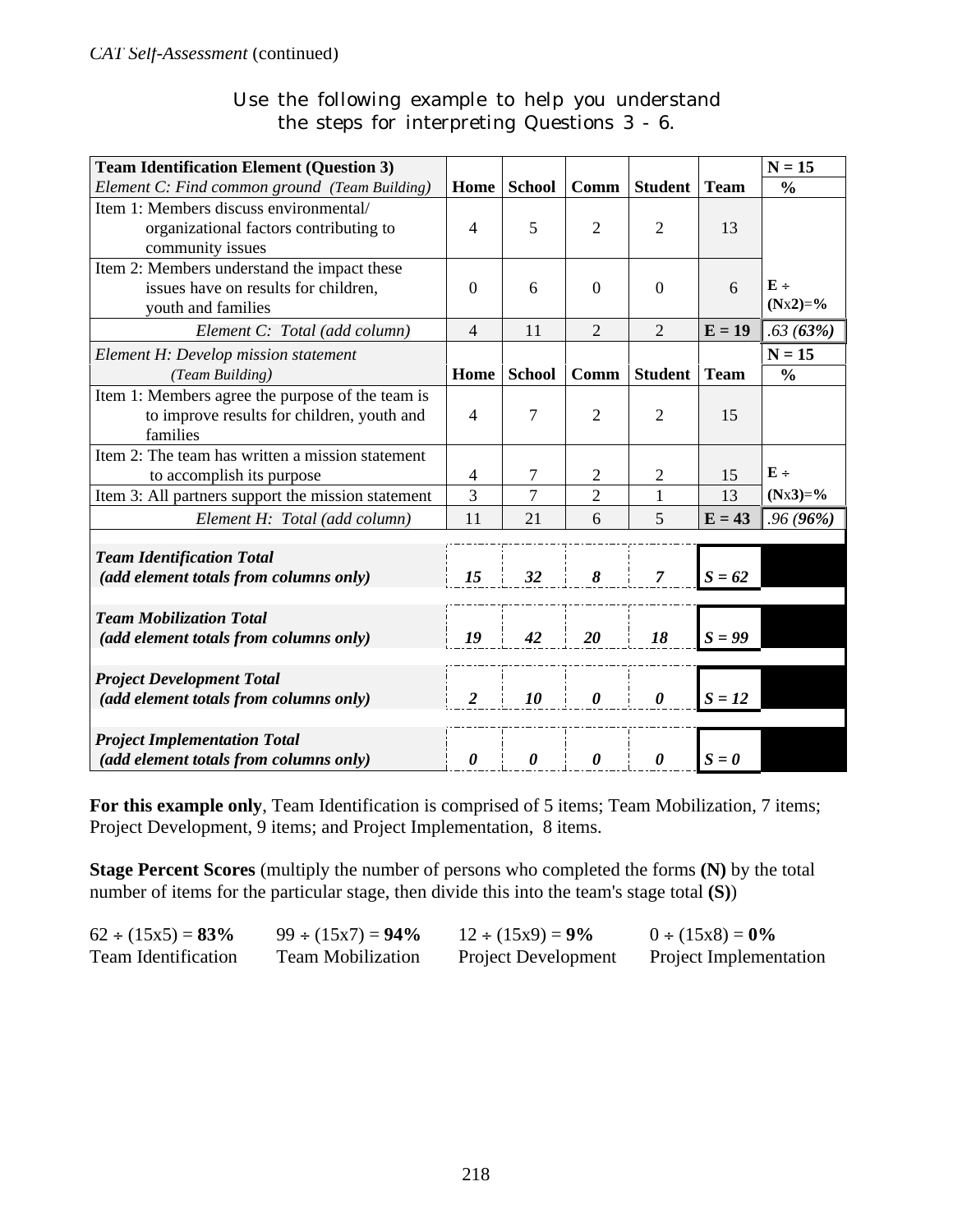Questions  $3 - 6$ : Team Identification (Elements C - H) and Team Mobilization, Project Development and Project Implementation (all Elements)

Steps:

To interpret representative group results

- 1. Compare the responses each representative group gave to each item. This will provide a general idea of the diversity of perspectives among your partners on the specific items. You may find that a particular representative group places more importance on an activity than the other groups.
	- Interpreting the example : Thirteen of the 15 persons who completed the self-assessment responded to Element C, Item 1. Although there are two missing responses which could add to any group total, this does not seem to impact the results. The results indicate that the groups have similar perceptions. Specifically, 4 Home, 5 School, 2 Community and 2 Student representatives believe the team has discussed environmental/organizational factors that contribute to community issues. However, the results from Item 2 seem to indicate greater variation among the representative groups in their perception on whether team members' understand the impact these issues have on results for children, youth and families. The Home, Community and Student groups received no responses, indicating they do not feel members have an understanding of the impact of the issues or possibly this item is not applicable to their group. Conversely, the School group responded they think the team members do understand. The School's response accounts for 6 out of a possible 15, i.e., a little less than half of the group; however, this only reflects one group's response. Finding out about the variation in perspectives among the groups would help to possibly determine steps to increase members' understanding or a need to clarify the individual item.
- 2. Compare the responses each group gave to each element. This will provide a general idea of the diversity of perspectives among your partners on the elements comprising the four stages (Team Identification, Team Mobilization , Project Development and Project Implementation). You may find a particular element may be more important to some team members than it is to others.

 Interpreting the example: Comparing Element C and Element H, the results seem to indicate each of the representative groups perceives the team has achieved developing a mission statement more than finding common ground. The percent score for Element C (63%) is much lower than for Element H (96%).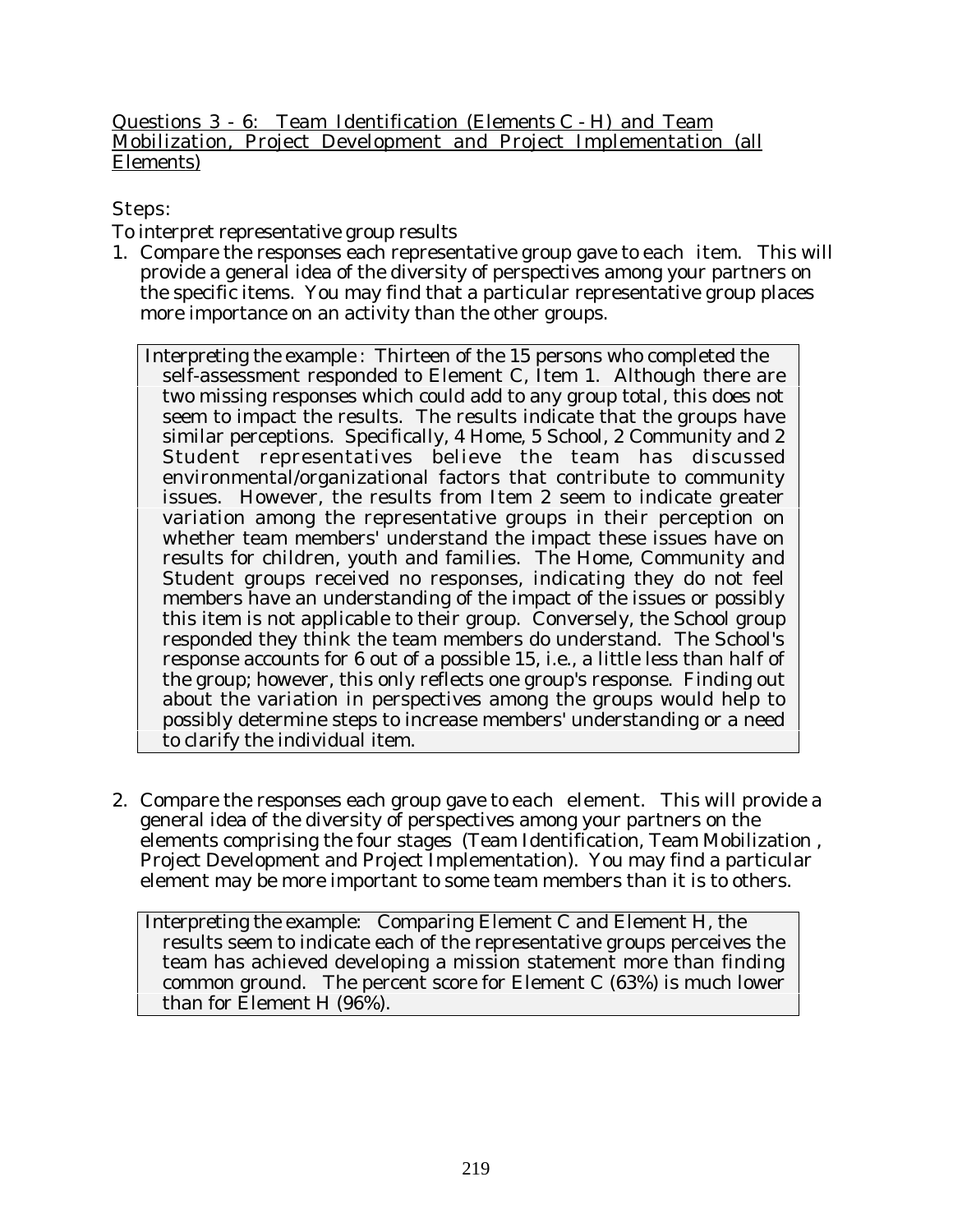3. Compare the responses each representative group gave to each stage. This will provide you with a general idea of the diversity of perspectives among your partners on the four stages. You may find that a particular representative group perceives the team at a different stage of development than the other groups.

 Interpreting the example: Comparing Stages 1 and 2, the results indicate all of the representative groups perceive the team has accomplished more in Stage 2: Team Mobilization than in Stage 1: Team Identification. Further, each group perceives the team has achieved more in Stages 1 and 2 than in Stage 3: Project Development. The results also indicate that none of the representative groups believe any elements in Stage 4: Project Implementation have been accomplished.

4. Be cautious when you find large differences in the numbers. A difference may occur if the number of persons from each representative group that completed the forms varies. However, a difference may also be due to a particular representative group's unique opinion regarding an item, element, or stage. The areas of difference among the representative groups are very fertile ground for discussion and should be explored as an opportunity for overall team growth. This kind of discussion will validate the team's perspective about its partnership development.

 Interpreting the example : Comparing the results for the representative groups in Stage 1: Team Identification, the School total of 32 is twice as much as the Home total of 15 and four times as much as either the Community total (8) or the Student total (7). It seems that there is a large difference between the School total and the others. The number of representatives who responded from the School group versus the other three groups should be taken into consideration before determining that the School representatives perceived the team as having accomplished twice as much. In this example, there are 4 Home representatives, 7 School, 2 Community, and 2 Students. Almost twice as many from School responded as from Home and three times as many from School as from Community and Students. Considering the number of representatives in each group and their group totals for Team Identification, the differences do not appear to be very large.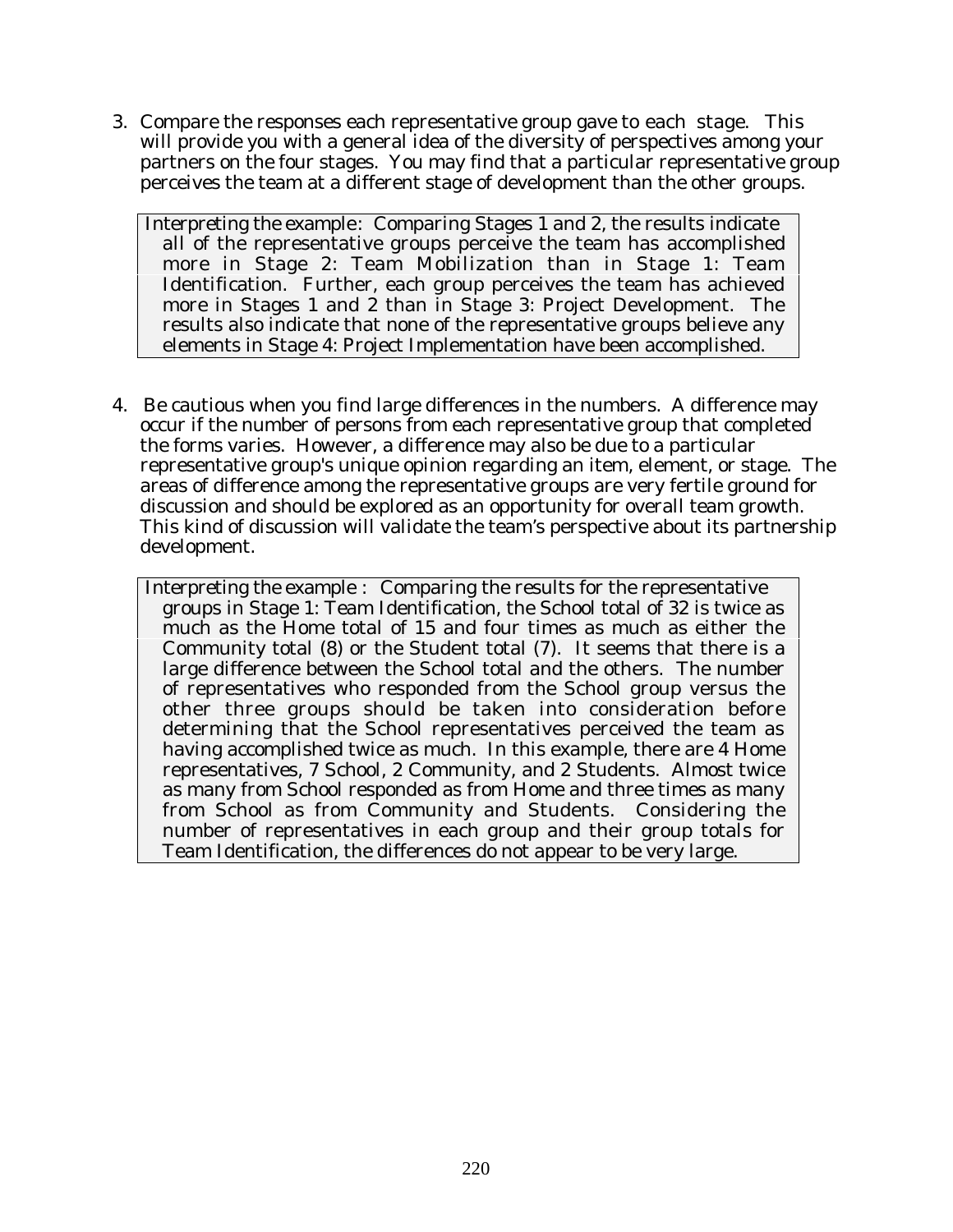To interpret team results

1. Look at the percent score for each element. On average among teams, SEDL has found that if the percent score is 70% or greater, the team has achieved a high level of progress on the element. If the percent score is between 40% and 70%, then progress is occurring on the element. If the percent score is 40% or less, then the element needs immediate attention by the team.

 Interpreting the example: The percent score for Element C is .63 or 63%. This indicates that the team has achieved some progress in finding common ground, however, the team is has not yet reached a level of high achievement. The percent score for Element H is .96 or 96%. This score indicates the team has made great progress toward developing a mission statement and has achieved a higher level toward this element than toward finding common ground.

Note the areas in which the team had high achievement, is continuing to develop, and or has immediate needs. A suggestion for doing this is to place a  $\sqrt{ }$ next to the percent score indicating high achievement,  $a \rightarrow$  next to the percent score indicating ongoing team development, and  $a \leftarrow$  next to the percent score indicating an element needs immediate attention. Use the resource packets found in A Guide for Building Collaborative Action Teams in Schools and Communities to assist the team in addressing elements needing most attention.

2. Look at the percent score for each stage. This will provide your team with a clear idea of the team's current phase of development in each stage and your developmental progression as a team.

 Interpreting the example : Comparing the percent scores for the four stages, the results indicate that the team has made the most progress in their development in Stage 2: Team Mobilization (94%). They are also progressing in Stage 1: Team Identification (83%) and some in Stage 3: Project Development (9%). However, the team has not yet achieved any progress in Stage 4: Project Implementation (0%). The results further exemplify that the CAT process is fluid, i.e., the team may be focusing on elements in several stages at one time and achieve some in a later stage while still working on some in a previous stage. The length of time the team has existed should be considered in interpreting and moving ahead based on these results.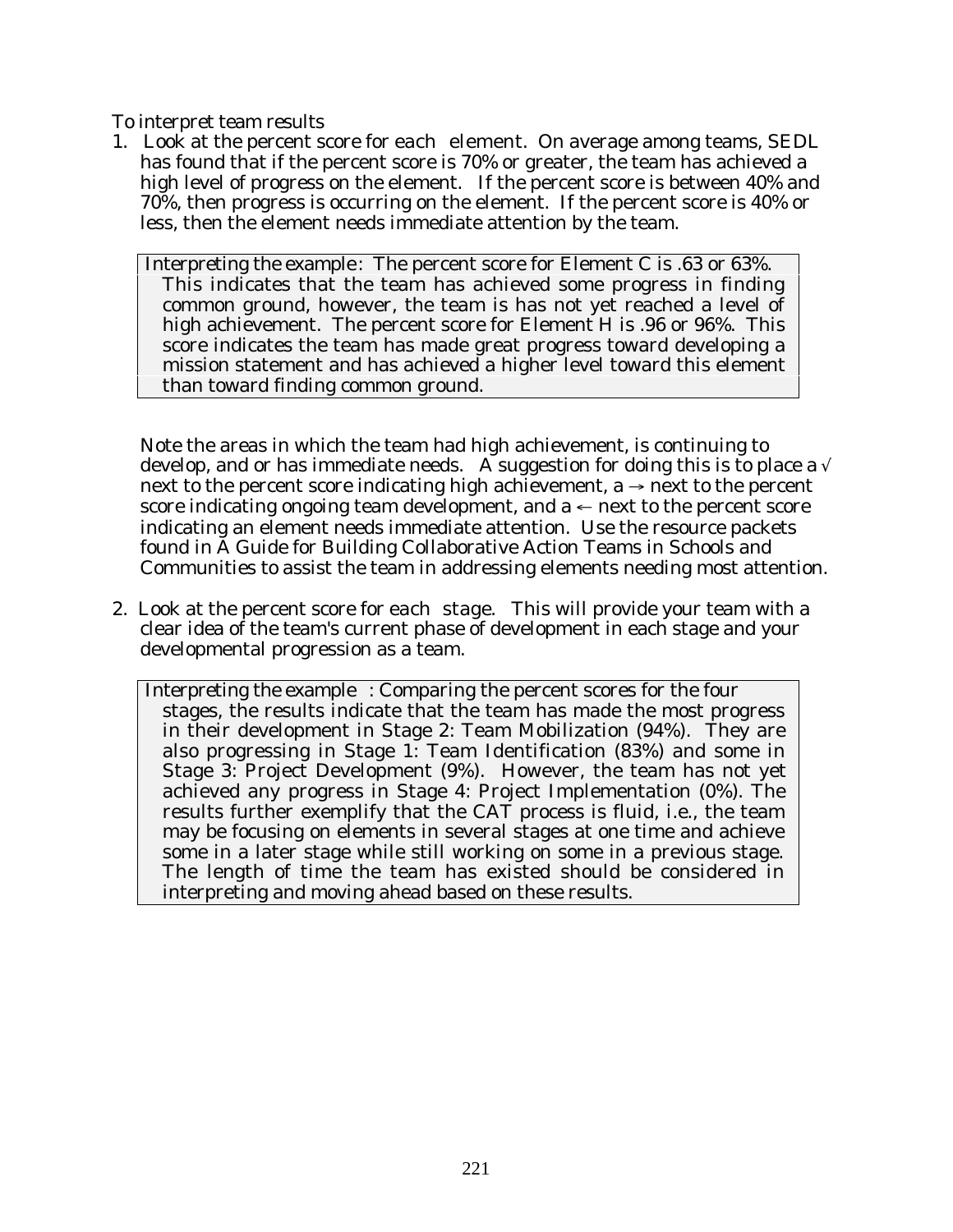Using the CAT Self-Assessment to Determine a Point of Entry (for those about to use the CAT process for the first time) or a Course of Action (for partnerships experienced in the CAT process)

A beginning CAT will be able to decide where in the process to begin its work. An experienced team can use the self-assessment results to identify areas in which progress has been made and determine areas where more work is needed.

1. Using the examples for Questions 1 and 2, the team's composition is exclusively school and community representatives, with no representation from the home or students (as indicated in the results from Question 2). Second, the team perceives representatives from the school and community as more important in defining their CAT membership (as indicated in the results from Question 1). The team's membership is clearly not balanced, a basic principle of the CAT process.

A discussion of the team's membership can provide insight into why the membership is not representative and serve to prompt them to develop actions to change the balance on their team. For instance, a new CAT may have existed as another entity prior to becoming a CAT that was only comprised of school and community members. Or, in the case of the CAT that has been in existence for at least six months, the team's membership may at one time have been balanced but currently is not. The facilitator can help the whole team consider actions to increase home and student representation, such as sending an invitational flyer, making phone contacts, or talking to parent and student groups.

2. Using the examples for the analyses of Questions 3 - 6 (a CAT team with 15 members), the team has begun to make progress in three of the four stages, i.e., Stage 1: Team Identification, Stage 2: Team Development and Stage 3: Project Development (as indicated in the results from Questions 3 - 6). Although the results indicate that this team has progressed more in the Team Mobilization stage than the other two stages, both Stages 1 and 2 show a high level of progress. The results indicate that several elements in Team Identification raise issues to consider.

For a team using the CAT process for the first time, it is recommended that the team begin in the Team Identification stage but continue its progress already achieved in the other stages. The progress this new CAT has made may be a result of actions accomplished while part of another team or while awaiting the initial training to become a CAT. Although it appears that members have discussed environmental/organizational factors contributing to community issues, they do not all agree that everyone understands the impact these issues have on results for children, youth and families (as indicated in the results from Question 3, Element C). The members do agree that the purpose of the team is to improve results for children, youth and families (as indicated in the results from Question 3, Element H), therefore, it would be helpful for the team to discuss the outcomes they hope to accomplish for children, youth and families and include how the community issues would impact the desired results. The team can focus the mission statement to be sure it reflects their desire to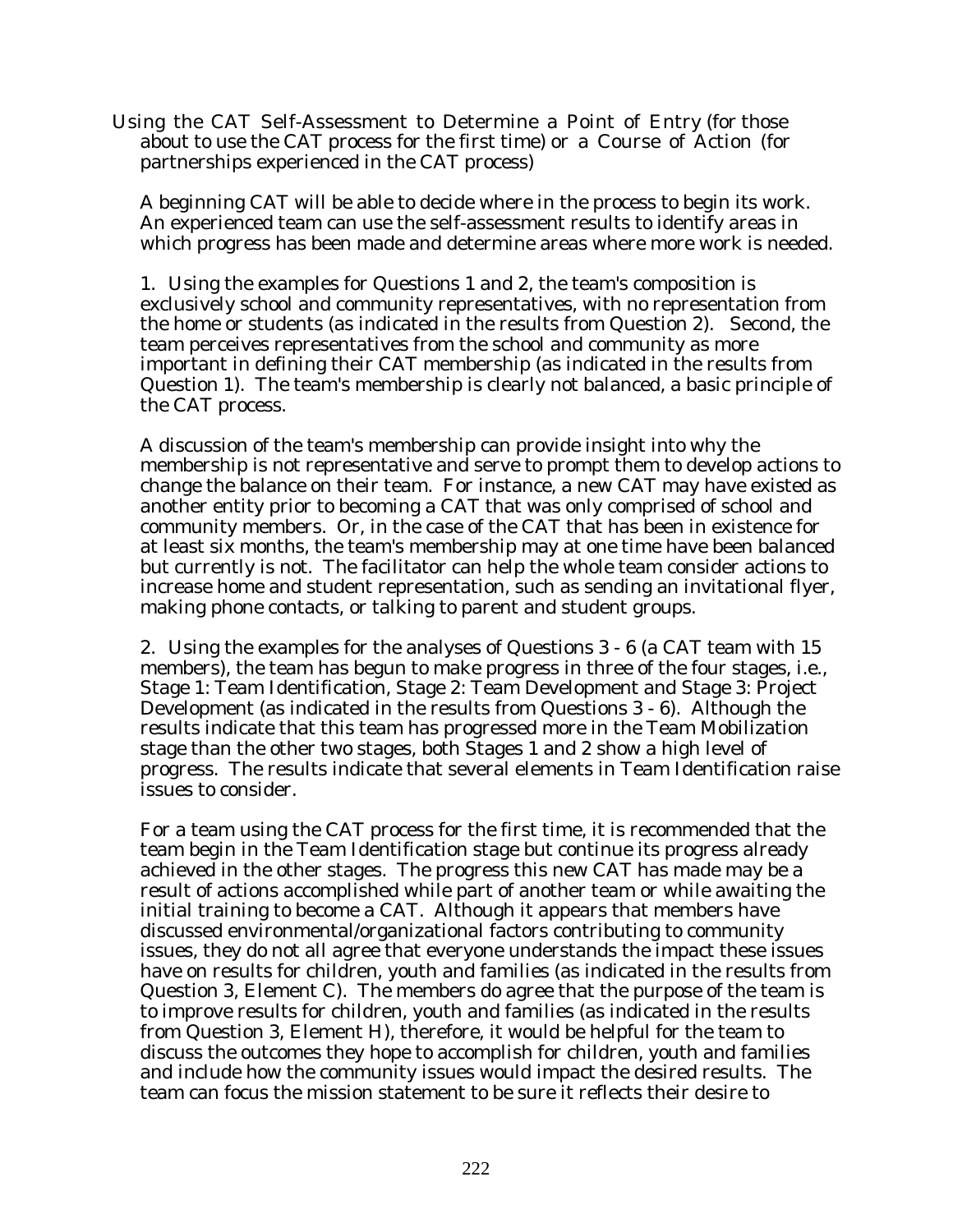improve results for children, youth and families and, at the same time, get a better understanding of why some team members do not feel all partners support the mission. With this information now documented, the team can work on finding common ground, finalizing a mission statement, and generating group momentum before moving on to other stages.

For a team that has existed for at least six months, they would not want to lose the momentum they have already achieved. This team has effectively moved into the Team Mobilization stage but needs to consider the elements within the other stages that require attention. They may want to add to one of their next meeting agendas a discussion of their established goals and how the community issues impact their outcomes for children, youth and families (as indicated in the results from Question 3, Element C). Further, the team may want to look at their written mission statement to see if it reflects their present goals. With this information now documented, the team may decide to spend some time on changing their mission statement and ensuring there is common ground among their members. However, it is recommended that this team begin to focus more on the elements in Stage 3: Project Development to move ahead in their desire to improve outcomes for children, youth and families.

3. Based on discussion and reflection generated by the analysis, the CAT can then decide on the next steps for continuing the development of the partnership. The resource packets found in A Guide to Building Collaborative Action Teams in Schools and Communities are helpful in accomplishing further development.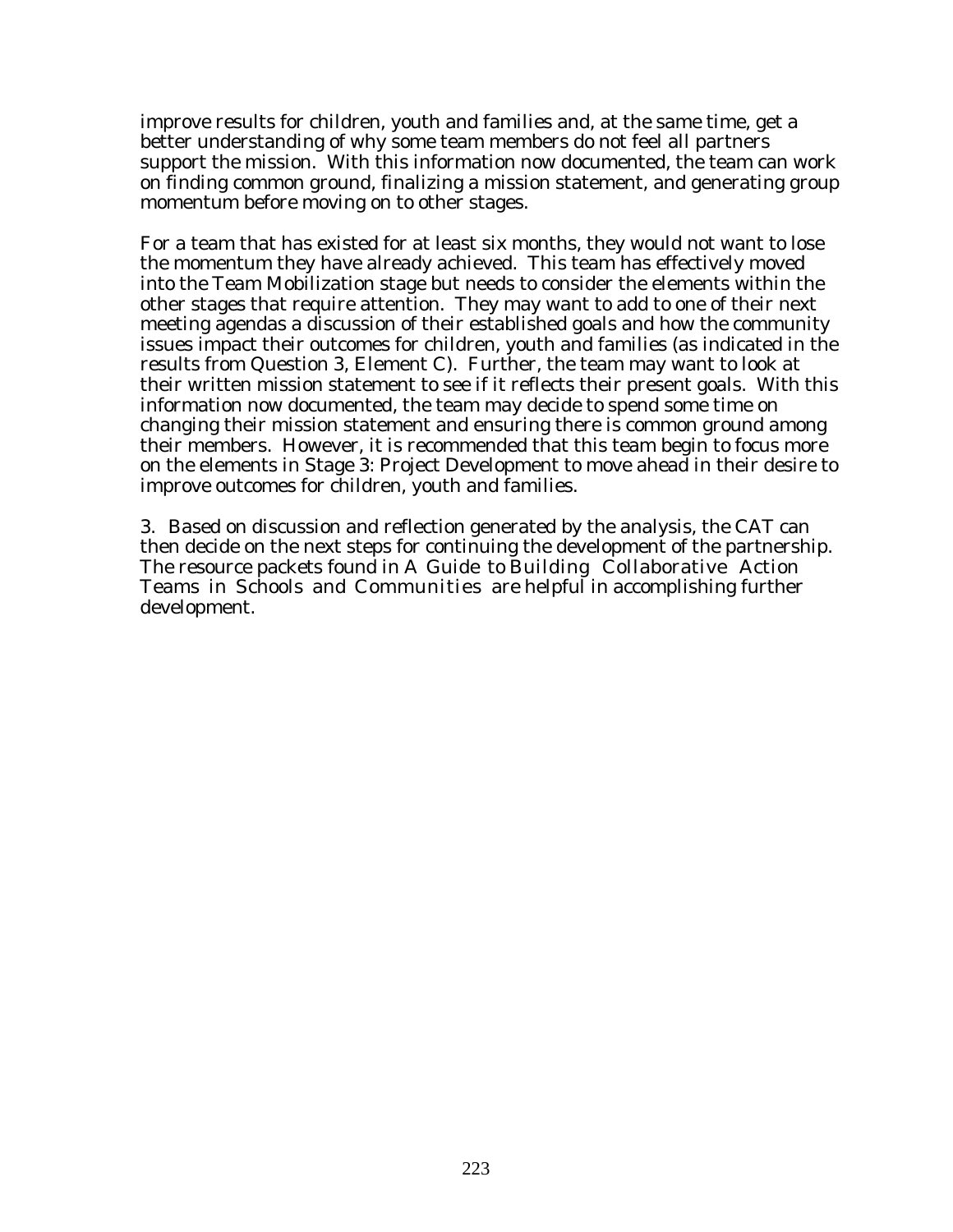### **Collaborative Action Team Research Exit Survey**

 Please answer the questions below. Your responses will help SEDL understand what factors help to sustain your CAT and which may impact your team's continuation. Thank you for completing this survey. Your thoughts are most important.

|                                                                                                                                 | Representative Group: ___ Home ___ School ___ Community ___ Student |                      |                       |                             |            |            |                     |
|---------------------------------------------------------------------------------------------------------------------------------|---------------------------------------------------------------------|----------------------|-----------------------|-----------------------------|------------|------------|---------------------|
| 1. Has your CAT made improvements for students and their families in your community? (circle one)<br>If yes, what improvements? |                                                                     |                      |                       | Yes                         | No         | Don't know |                     |
| 2. Since your CAT began, have any of the following changed: (circle one for each item)                                          |                                                                     |                      |                       |                             |            |            |                     |
| a. school administration at district/campus level (superintendents, principals, etc.)                                           |                                                                     |                      |                       | Yes                         | No         | Don't know |                     |
| b. funding sources for your district/campus (21st Century, Empowerment Zone, etc.)                                              |                                                                     |                      |                       | Yes                         | No         | Don't know |                     |
| c. the representativeness of your team membership                                                                               |                                                                     |                      |                       | <b>Yes</b>                  | No         | Don't know |                     |
| d. a paid coordinator/facilitator for your team                                                                                 |                                                                     |                      |                       | Yes                         | No         | Don't know |                     |
| If yes for any above, please specify the change(s) and what impact this had or will have on the ability to sustain your team?   |                                                                     |                      |                       |                             |            |            |                     |
| 3. Has the recognition/importance of your CAT changed in your community?(circle one)                                            |                                                                     |                      | Increased             | Decreased                   | Fluctuated |            | Same                |
| 4. In your school community, how important are the following<br>factors in sustaining your CAT: (circle one for each item)      | <b>No</b><br>importance                                             | Little<br>importance | Average<br>importance | Above average<br>importance |            |            | Total<br>importance |
| a. a stable meeting structure (i.e., time, site, etc.)                                                                          |                                                                     | $\overline{2}$       | 3                     | 4                           |            |            | 5                   |
| b. meeting reminder calls                                                                                                       |                                                                     | 2                    | 3                     | 4                           |            |            | 5                   |
| c. distributing written agendas and meeting minutes                                                                             |                                                                     | 2                    | 3                     | 4                           |            |            | 5                   |
| d. word of mouth about CAT                                                                                                      |                                                                     | 2                    | 3                     | 4                           |            |            | 5                   |

224

1

| e. newspaper or other media coverage about CAT         |  |
|--------------------------------------------------------|--|
| f. networking via technology (Internet, e-mail, video) |  |
| g. contact with team members between meetings          |  |

h. taking action on your planned goals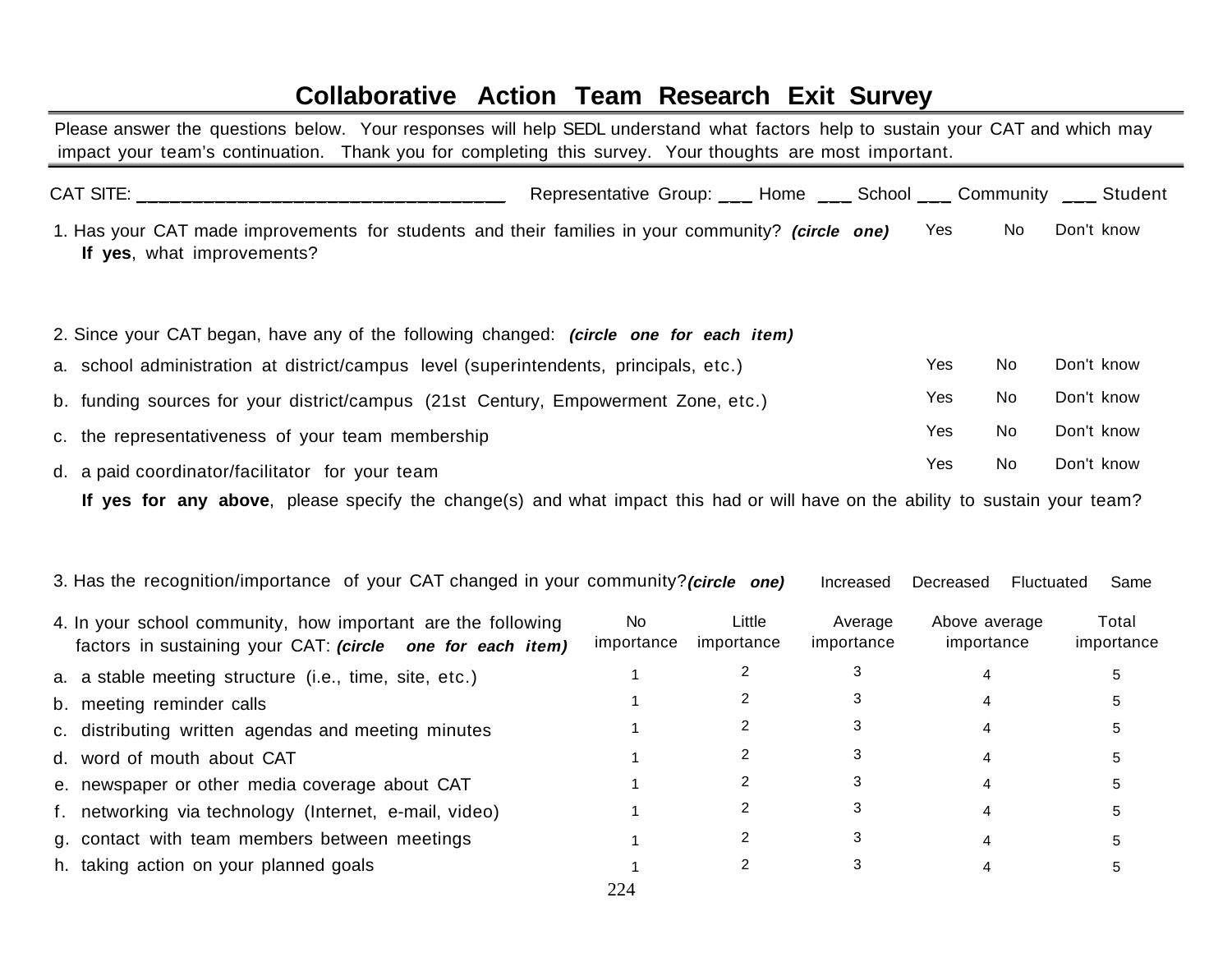#### **CAT Exit Survey (continued)**

5. Will your CAT continue in the future? **(circle one)** Yes No Don't know **If yes**, for how long? **(circle one)** 1-3 mths 3-6 mths 7 mths-1 yr 1-2 yrs 2 or more yrs If no or you don't know, please indicate why?

### **If you responded "no" or "don't know", you are finished with the survey. Thank you!**

| 6. In the future, how much support do you think your<br>CAT will receive from: (circle one for each item)                                              | No support | Little support Average support |            | support                                    | Above average           | Total<br>support |
|--------------------------------------------------------------------------------------------------------------------------------------------------------|------------|--------------------------------|------------|--------------------------------------------|-------------------------|------------------|
| school administrators - district level<br>$\bullet$                                                                                                    |            | $\overline{2}$                 | 3          |                                            | 4                       | 5                |
| school campus staff<br>$\bullet$                                                                                                                       |            | $\overline{2}$                 | 3          |                                            | 4                       | 5                |
| community at large<br>$\bullet$                                                                                                                        |            | $\overline{2}$                 | 3          |                                            | 4                       | 5.               |
| parents and other family members<br>$\bullet$                                                                                                          |            | $\overline{2}$                 | 3          |                                            | 4                       | 5.               |
| students<br>$\bullet$                                                                                                                                  | 1          | $\overline{2}$                 | 3          |                                            | 4                       | 5.               |
| 7. Do you believe your CAT will accomplish goals in the future? (circle one)<br>If yes, what goals and how long will it take to accomplish each?<br>1) |            | Yes<br>$1-3$ mths              | 3-6 mths   | No<br>(circle one per goal)<br>7 mths-1 yr | Don't know<br>$1-2$ yrs | 2 or more yrs    |
| 2)                                                                                                                                                     |            | $1-3$ mths                     | 3-6 mths   | 7 mths-1 yr                                | $1-2$ yrs               | 2 or more yrs    |
| 3)                                                                                                                                                     |            | $1-3$ mths                     | 3-6 mths   | 7 mths-1 yr                                | $1-2$ yrs               | 2 or more yrs    |
| 8. Do you think your CAT will need to find resources for the following to replace those<br>SEDL has previously provided: (circle one for each item)    |            |                                |            |                                            |                         |                  |
| train members about collaboration<br>$\bullet$                                                                                                         |            |                                | Yes        | No                                         | Don't know              |                  |
| train members to be facilitators<br>$\bullet$                                                                                                          |            |                                | Yes        | No                                         | Don't know              |                  |
| provide on-going technical assistance/consultation<br>$\bullet$                                                                                        |            |                                | <b>Yes</b> | No                                         | Don't know              |                  |
| identify funding and program opportunities<br>$\bullet$                                                                                                |            |                                | Yes        | No                                         | Don't know              |                  |
| evaluate your team<br>٠                                                                                                                                |            |                                | Yes        | No                                         | Don't know              |                  |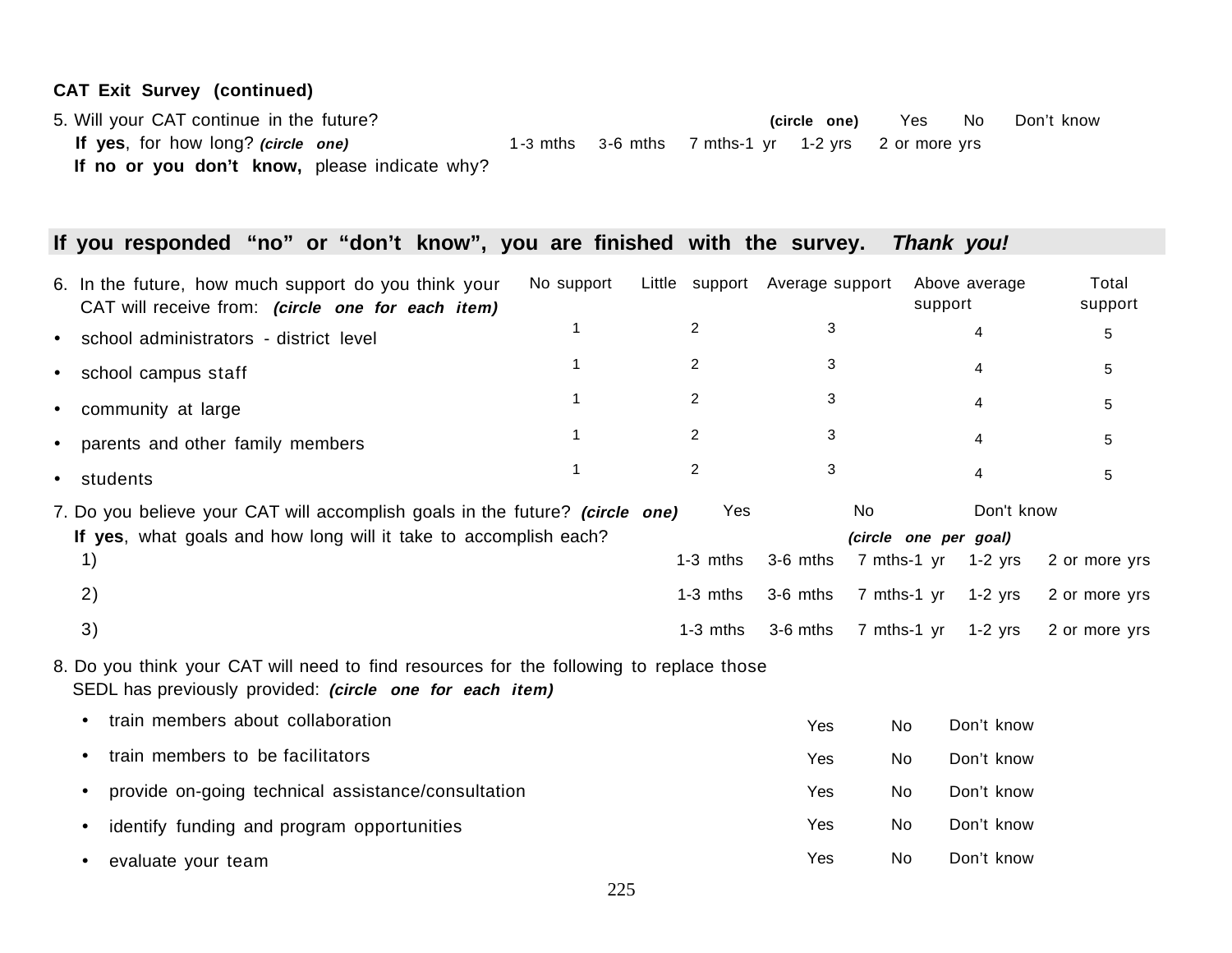#### **Resource Guide Feedback Form**

Facilitators or co-facilitators: We value your feedback in continuing to refine the development of this product so that other communities may benefit from your insights and expertise. Please complete and mail this form to your SEDL contact person after using materials from "A Guide to Building a Collaborative Action Team in Schools and Communities." Thanks!

Date: \_\_\_\_\_\_\_\_\_\_\_\_ Location: \_\_\_\_\_\_\_\_\_\_\_\_\_\_\_\_\_\_\_\_\_\_\_\_\_\_\_\_\_\_\_\_\_\_\_\_\_\_

Individual(s) completing this form: \_\_\_\_\_\_\_\_\_\_\_\_\_\_\_\_\_\_\_\_\_\_\_\_\_\_\_\_\_\_\_\_\_\_\_\_\_\_

What element of the CAT process was addressed in this meeting?

Please respond to the following questions as they pertain to the use of the resource guide.

• What worked?

• What did not work?

• Did you use an icebreaker from the resource guide? If so, which one and how effective was it? If you used your own ice breaker, please describe it.

• What changes would you recommend to improve these materials?

• What changes (if any) did you make to accommodate the needs of your CAT? Did these adaptations help?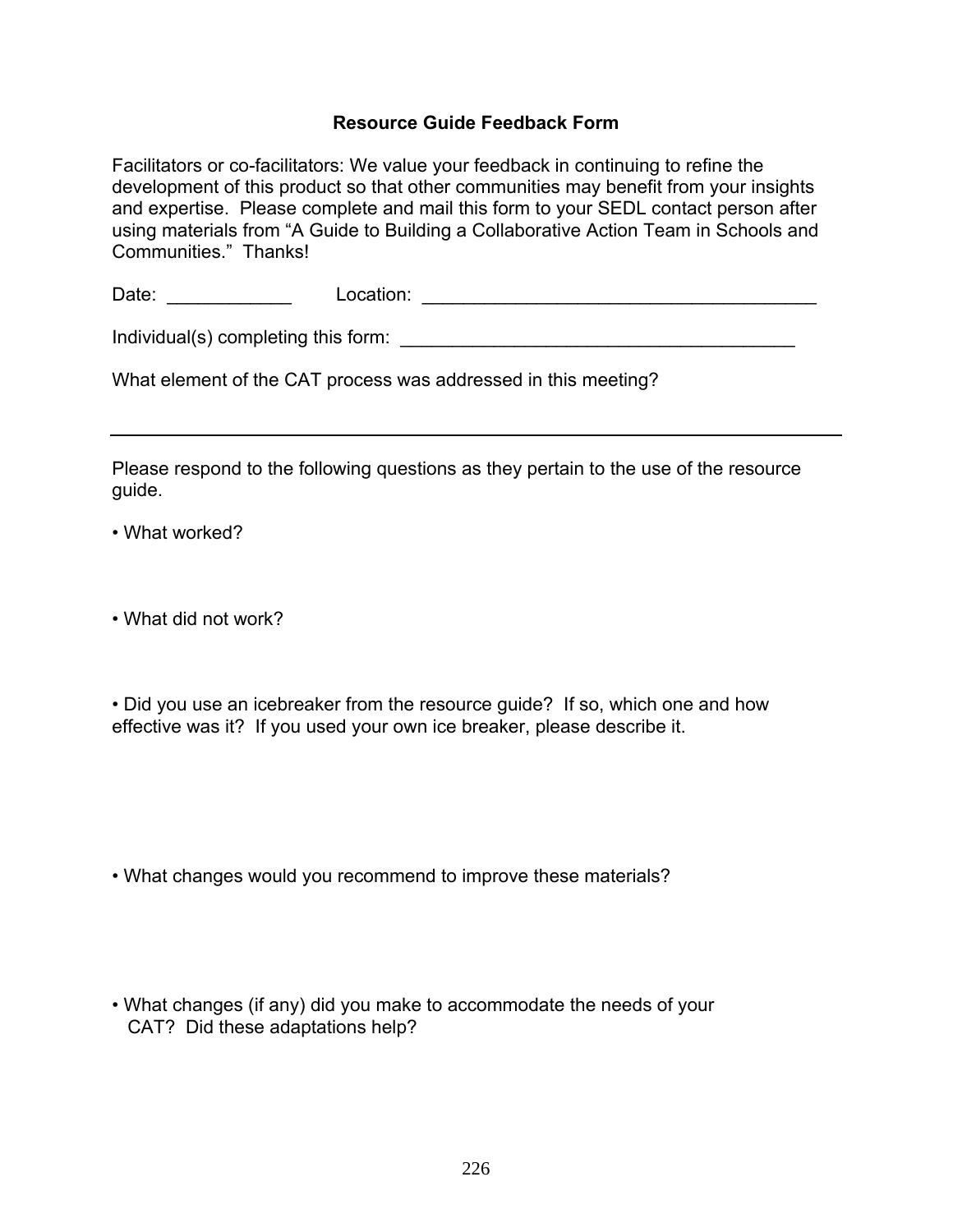#### *Resource Guide Feedback Form* (continued)

Rank each of the following items on a scale from 1 to 5 with one being the lowest score (do not agree) and five being the highest (agree). If the item does not apply, write a zero (0). Write the numerical ranking in the blank provided.

- 1. Resource guide materials were helpful in planning and preparing for the meeting.
	- 2. Instructions for the activity were easy to follow.
- \_\_\_\_\_\_\_ 3. This activity was effective.
- 4. The suggested momentum building activities were useful to the team.
- 5. Participant handouts and transparency masters were clear.
- \_\_\_\_\_\_\_ 6. The material was relevant to the audience.
- 7. Activities helped the CAT accomplish the goals of the session.

In the space below, please let us know how we may improve our training or technical assistance in developing your Collaborative Action Team.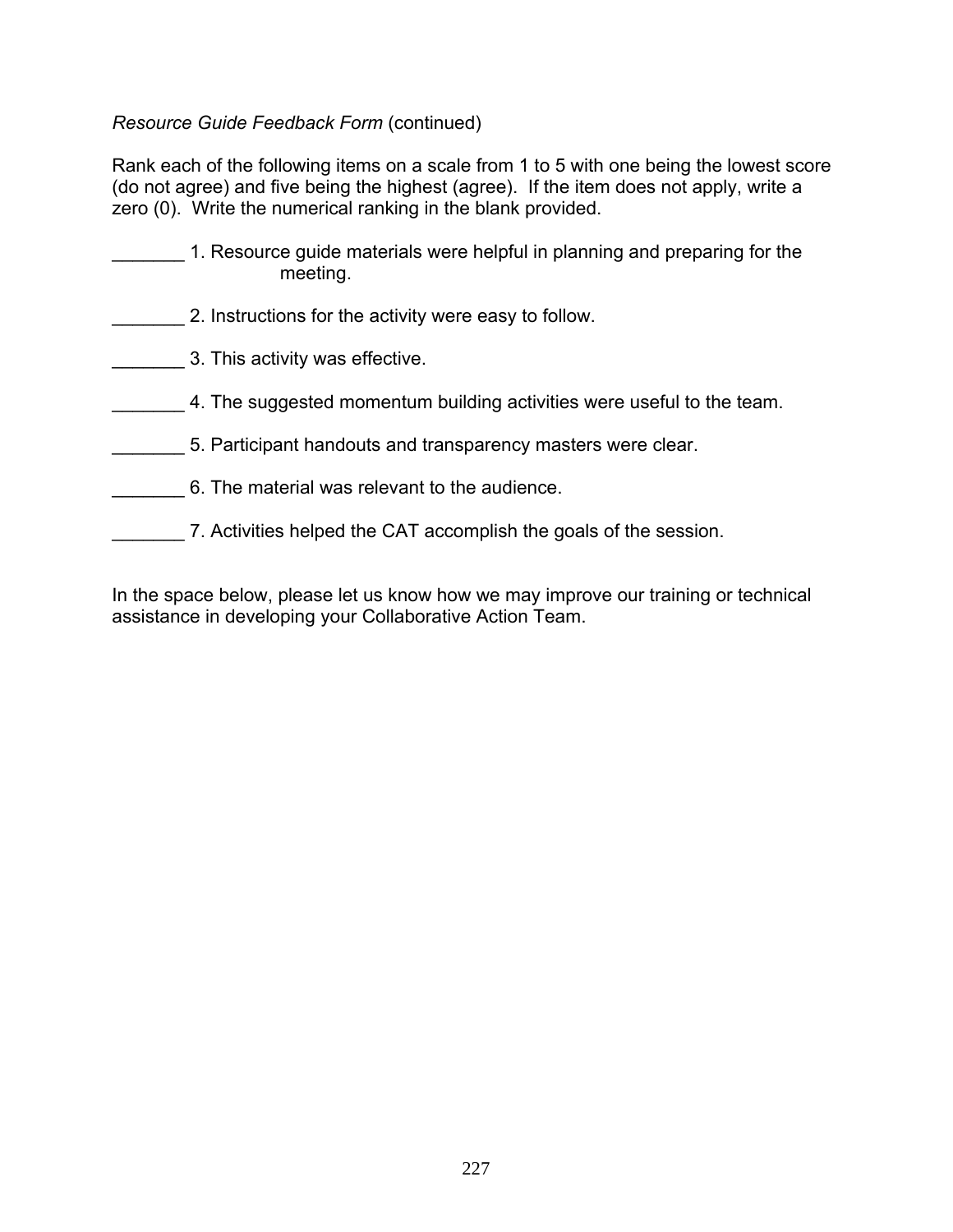**Appendix D**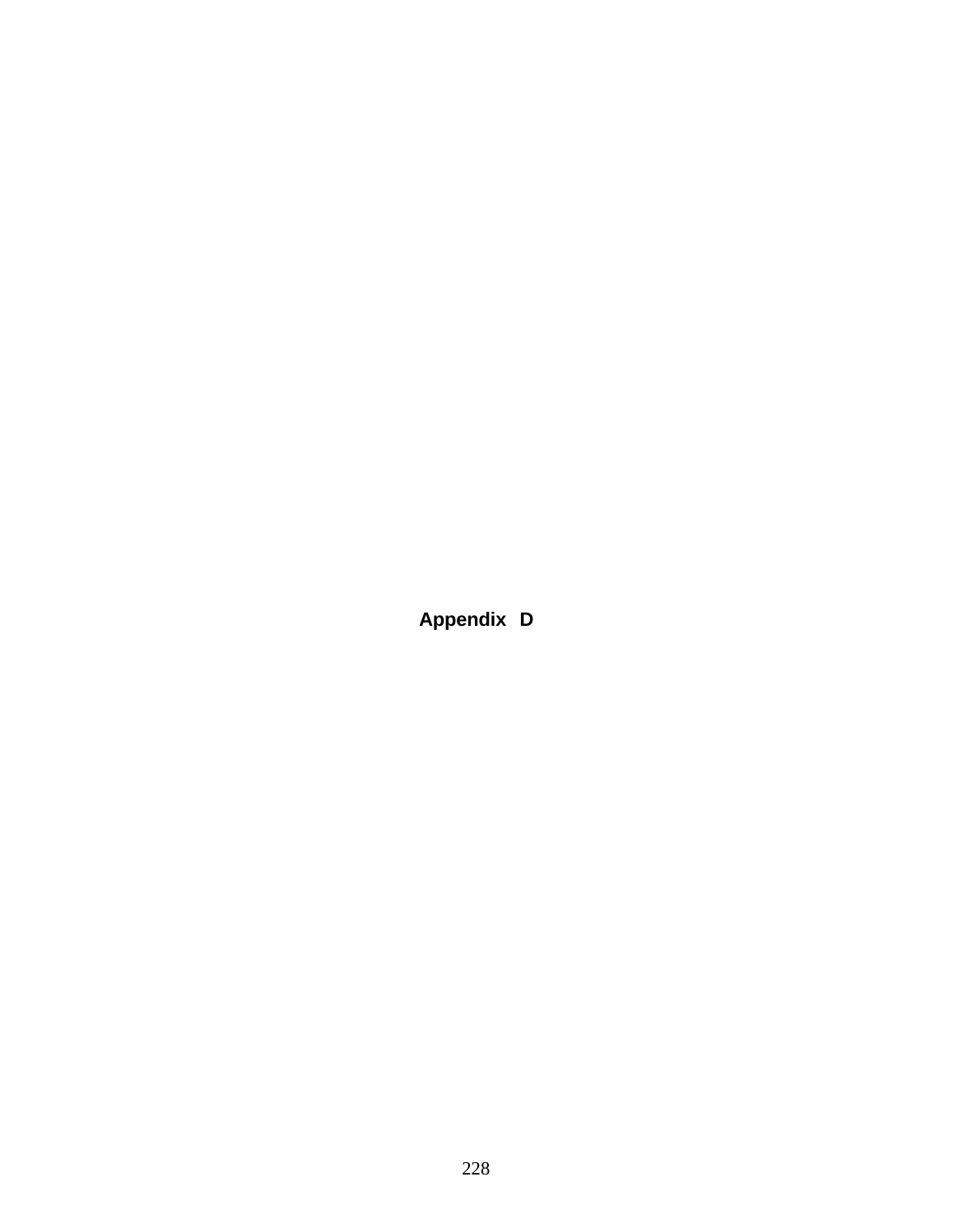| <b>CAT Process Stages, Elements, and Activities</b>                                           | $\mathbf{n}$ | DF    | $\mathbf{F}$ | $\mathbf{p}$ |
|-----------------------------------------------------------------------------------------------|--------------|-------|--------------|--------------|
| <b>Team Identification</b>                                                                    |              |       |              |              |
| Element A: Defining representative membership                                                 |              |       |              |              |
| Item 1: Who do you think should be team members on your CAT?:                                 |              |       |              |              |
| Do you think parents/caretakers should be members of the CAT?                                 | 782          | 2,779 | 0.18         | .834         |
| Do you think other family members should be members of the CAT?                               | 782          | 2,779 | 1.76         | .173         |
| Do you think teachers should be members of the CAT?                                           | 782          | 2,779 | 2.25         | .106         |
| Do you think principals should be members of the CAT?                                         | 782          | 2,779 | 1.04         | .355         |
| Do you think support staff (guidance, social work, secretarial) should be members of the CAT? | 782          | 2,779 | 3.87         | .021         |
| Do you think central office (district) should be a member of the CAT?                         | 781          | 2,778 | 3.25         | .039         |
| Do you think faith community should be members of the CAT?                                    | 782          | 2,779 | 8.72         | .000         |
| Do you think health providers should be members of the CAT?                                   | 780          | 2,777 | 0.15         | .862         |
| Do you think civic organizations should be members of the CAT?                                | 782          | 2,779 | 1.02         | .361         |
| Do you think community volunteers should be members of the CAT?                               | 782          | 2,779 | 4.17         | .016         |
| Do you think human/social service providers should be members of the CAT?                     | 781          | 2,778 | 3.45         | .032         |
| Do you think higher education should be a member of the CAT?                                  | 781          | 2,778 | 0.27         | .765         |
| Do you think business/private industry should be a member of the CAT?                         | 782          | 2,779 | 2.89         | .056         |
| Do you think students should be members of the CAT?                                           | 782          | 2,779 | 2.22         | .110         |
| Item 2: Who do you think cold be team members on your CAT:                                    |              |       |              |              |
| Do you think parents/caretakers could be members of the CAT?                                  | 782          | 2,779 | 4.00         | .019         |
| Do you think other family members could be members of the CAT?                                | 782          | 2,779 | 3.29         | .038         |
| Do you think teachers could be members of the CAT?                                            | 782          | 2,779 | 6.01         | .003         |
| Do you think principals could be members of the CAT?                                          | 782          | 2,779 | 2.16         | .116         |
| Do you think support staff (guidance, social work, secretarial) could be members of the CAT?  | 782          | 2,779 | 3.78         | .023         |
| Do you think central office (district) could be a member of the CAT?                          | 782          | 2,779 | 6.29         | .002         |
| Do you think faith community could be members of the CAT?                                     | 782          | 2,779 | 4.13         | .016         |
| Do you think health providers could be members of the CAT                                     | 780          | 2,777 | 1.65         | .193         |
| Do you think civic organizations could be members of the CAT?                                 | 782          | 2,779 | 5.38         | .005         |
| Do you think community volunteers could be members of the CAT?                                | 782          | 2,779 | 4.09         | .017         |
| Do you think human/social service providers could be members of the CAT?                      | 781          | 2,778 | 4.20         | .015         |
| Do you think higher education could be a member of the CAT?                                   | 781          | 2,778 | 1.79         | .168         |
| Do you think business/private industry could be a member of the CAT?                          | 782          | 2,779 | 6.52         | .002         |
| Do you think students could be members of the CAT?                                            | 782          | 2,779 | 3.90         | .021         |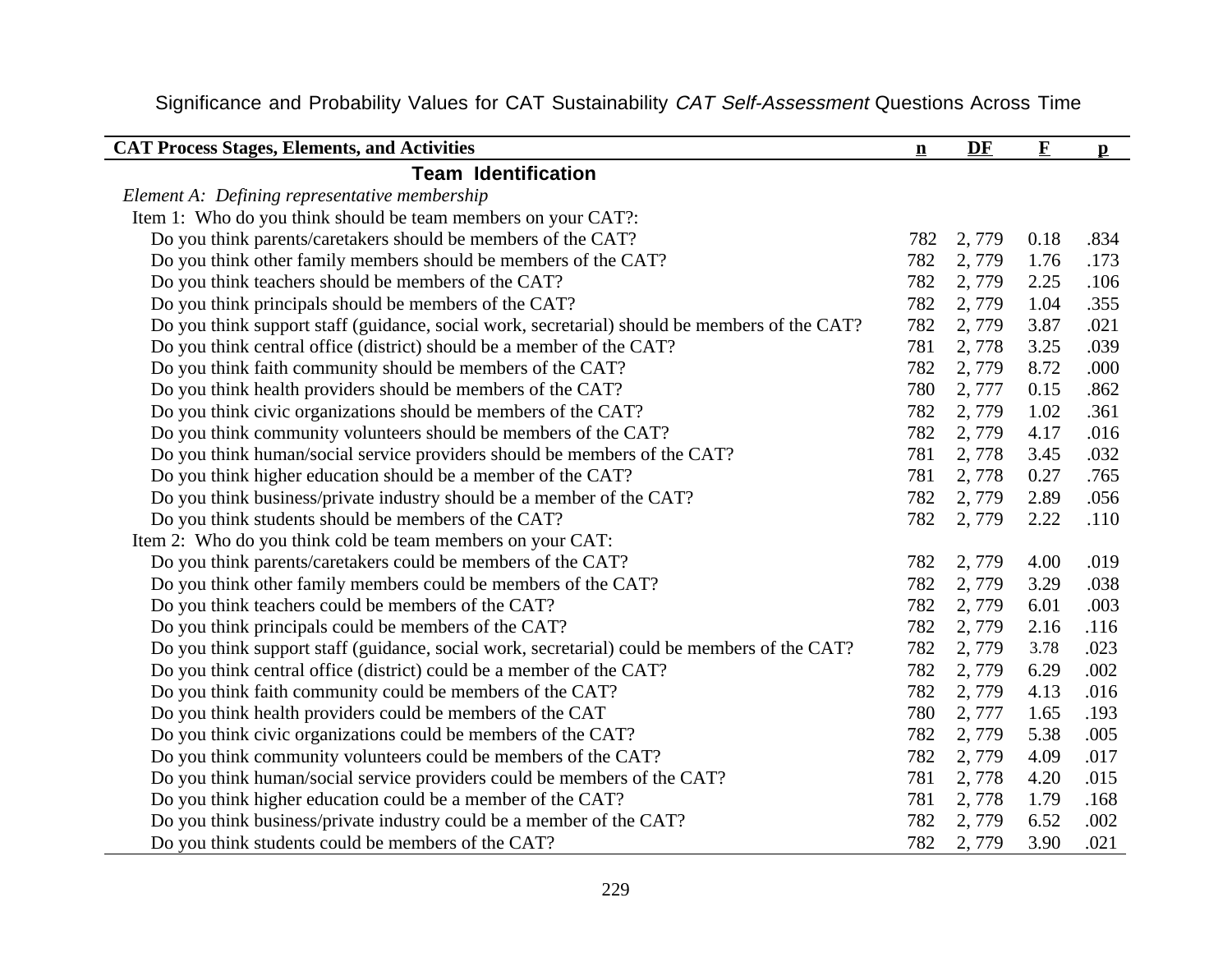| <b>Team Identification continued</b>                                                      | $\mathbf n$ | DF     | $\mathbf F$ | $\mathbf{p}$ |
|-------------------------------------------------------------------------------------------|-------------|--------|-------------|--------------|
| Element B: Building representative membership                                             |             |        |             |              |
| Item 1: Who are active members on your CAT, (i.e., attend meetings)?                      |             |        |             |              |
| Are parents/caretakers active members on the CAT?                                         | 777         | 2,774  | 2.66        | .070         |
| Are other family members active members on your CAT?                                      | 777         | 2, 774 | 3.07        | .047         |
| Are teachers active members on the CAT?                                                   | 777         | 2, 774 | 1.61        | .201         |
| Are principals active members on the CAT?                                                 | 777         | 2,774  | 7.61        | .001         |
| Are support staff (guidance, social work, secretarial) active members on the CAT?         | 777         | 2,774  | 1.01        | .364         |
| Is central office (district) an active member on the CAT?                                 | 777         | 2,774  | 2.57        | .077         |
| Is faith community an active member on the CAT?                                           | 776         | 2,773  | 5.54        | .004         |
| Are health providers active members on the CAT?                                           | 774         | 2,771  | 4.02        | .018         |
| Are civic organizations active members on the CAT?                                        | 776         | 2,773  | 0.45        | .638         |
| Are community volunteers active members on the CAT?                                       | 776         | 2,773  | 3.23        | .040         |
| Are human/social services providers active members on the CAT?                            | 776         | 2,773  | 1.94        | .145         |
| Is higher education an active member on the CAT?                                          | 775         | 2,772  | 1.04        | .354         |
| Is business/private industry an active member on the CAT?                                 | 775         | 2,772  | 1.82        | .163         |
| Are students active members on the CAT?                                                   | 776         | 2,773  | 2.81        | .061         |
| Item 2: Who is involved by not active in your CA, i.e., does not attend meetings?         |             |        |             |              |
| Are parents/caretakers involved but not active on the CAT?                                | 770         | 2,767  | 2.12        | .120         |
| Are other family members involved but not active on the CAT?                              | 768         | 2,765  | 2.32        | .099         |
| Are teachers involved but not active on the CAT?                                          | 769         | 2,766  | 5.44        | .004         |
| Are principals involved but not active on the CAT?                                        | 768         | 2,765  | 11.36       | .000         |
| Are support staff (guidance, social work, secretarial) involved by not active on the CAT? | 767         | 2,764  | 2.28        | .103         |
| Is central office (district) involved but not active on the CAT?                          | 768         | 2,765  | 3.30        | .037         |
| Is faith community involved but not active on the CAT?                                    | 768         | 2,765  | 2.07        | .127         |
| Are health providers involved but not active on the CAT?                                  | 768         | 2,765  | 1.29        | .276         |
| Are civic organizations involved but not active on the CAT?                               | 769         | 2,766  | 4.50        | .011         |
| Are community volunteers involved but not active on the CAT?                              | 769         | 2,766  | 4.47        | .012         |
| Are human/social services involved but not active on the CAT?                             | 769         | 2,766  | 1.78        | .169         |
| Is higher education involved but not active on the CAT?                                   | 769         | 2,766  | 3.84        | .022         |
| Is business/private industry involved but not active on the CAT?                          | 769         | 2,766  | 4.13        | .016         |
| Are students involved but not active on the CAT?                                          | 768         | 2,765  | 6.92        | .001         |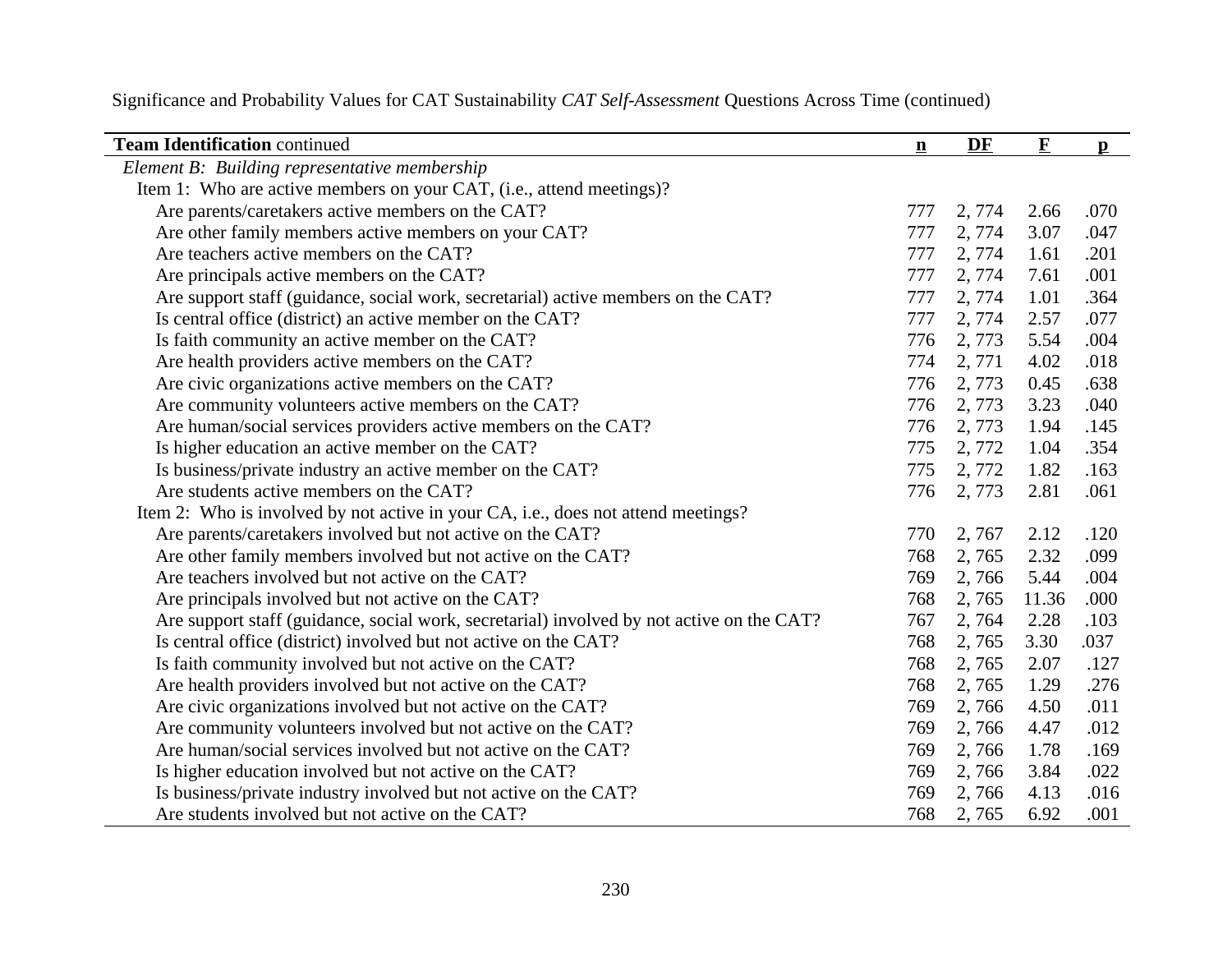| <b>Team Identification continued</b>                                                               | $\underline{\mathbf{n}}$ | DF     | $\mathbf F$ | $\mathbf{p}$ |
|----------------------------------------------------------------------------------------------------|--------------------------|--------|-------------|--------------|
| Element C: Find common ground                                                                      |                          |        |             |              |
| Activity 1: Members discuss environmental/organizational factors contributing to community         | 713                      | 2,710  | 14.83       | .000         |
| issues                                                                                             |                          |        |             |              |
| Activity 2: Members understand the impact these issues have on results for children, youth, and    |                          |        |             |              |
| families                                                                                           | 718                      | 2,715  | 5.09        | .006         |
| Element D: Reinforce consensus building skills                                                     |                          |        |             |              |
| Activity 1: Everyone on the team actively participates in decision making                          | 699                      | 2,696  | 29.18       | .000         |
| Activity 2: Differences are expressed and conflict is addressed                                    | 717                      | 2,714  | 18.85       | .000         |
| Activity 3: Everyone's perspective is considered                                                   | 726                      | 2,723  | 19.67       | .000         |
| Activity 4: Individuals support group decisions                                                    | 716                      | 2, 713 | 20.30       | .000         |
| Element E: Establish communication guidelines                                                      |                          |        |             |              |
| Activity 1: Ground rules for conducting effective meetings are established                         | 695                      | 2,692  | 28.60       | .000         |
| Activity 2: Diverse perspectives are welcome and openly shared                                     | 732                      | 2,729  | 28.96       | .000         |
| Activity 3: Members respect each others' cultures                                                  | 734                      | 2,731  | 21.60       | .000         |
| Activity 4: Ground rules encourage active participation and involvement                            | 693                      | 2,690  | 20.10       | .000         |
| Element F: Agree on a common vision                                                                |                          |        |             |              |
| Activity 1: Members have openly shared their hopes and dreams for improving the community          | 737                      | 2,734  | 38.03       | .000         |
| Activity 2: The team has described the expected benefits for children, youth, and families through |                          |        |             |              |
| collaborative efforts                                                                              | 715                      | 2, 712 | 33.74       | .000         |
| Activity 3: Members have developed a visionary statement that describes the ideal community        |                          |        |             |              |
| setting the team is striving to build                                                              | 707                      | 2,704  | 37.67       | .000         |
| Element G: Identify and prioritize community issues                                                |                          |        |             |              |
| Activity 1: Individual members express issues to be addressed for the community                    | 714                      | 2, 711 | 41.40       | .000         |
| Activity 2: Members as a group have developed a list of issues for the community                   | 678                      | 2, 675 | 47.60       | .000         |
| Activity 3: Members have determined which community issues are most important                      | 672                      | 2,669  | 51.56       | .000         |
| Element H: Develop mission statement                                                               |                          |        |             |              |
| Activity 1: Members agree the purpose of the team is to improve results for children, youth, and   | 754                      | 2,751  | 22.65       | .000         |
| families                                                                                           |                          |        |             |              |
| Activity 2: The team has written a mission statement to accomplish its purpose                     | 699                      | 2,696  | 44.53       | .000         |
| Activity 3: All partners support the mission statement                                             | 693                      | 2,690  | 35.88       | .000         |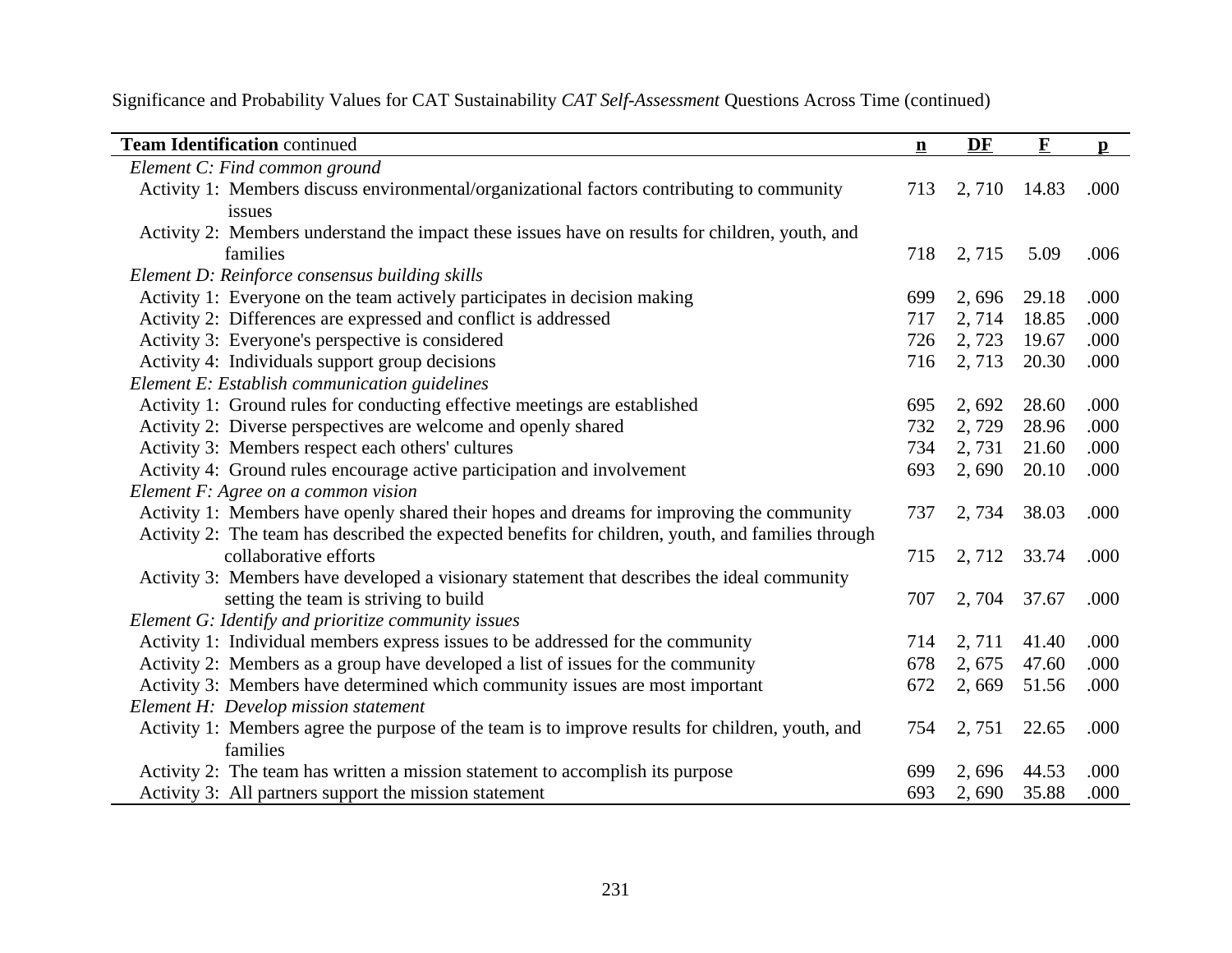| <b>Team Mobilization</b>                                                                        | $\underline{n}$ | DF     | $\mathbf F$ | $\mathbf{p}$ |
|-------------------------------------------------------------------------------------------------|-----------------|--------|-------------|--------------|
| Element A: Identify shared leadership opportunities                                             |                 |        |             |              |
| Activity 1: The team has identified the abilities, skills, and experience of all members        | 647             | 2,644  | 21.57       | .000         |
| Activity 2: Tasks are matched with individual members' abilities, skills, and strengths         | 629             | 2,626  | 43.83       | .000         |
| Activity 3: The team supports ways to develop leadership skills among all members               | 668             | 2,665  | 46.34       | .000         |
| Element B: Assume shared leadership responsibilities                                            |                 |        |             |              |
| Activity 1: Activities and tasks are equally shared among home, school, community, and students | 631             | 2,628  | 28.96       | .000         |
| Activity 2: The team understands and utilizes the expertise of all members                      | 654             | 2,651  | 25.17       | .000         |
| Activity 3: Individual members are willing to learn and improve their leadership skills         | 713             | 2,710  | 24.16       | .000         |
| Activity 4: Individual members are willing to take on new leadership roles                      | 674             | 2, 671 | 23.46       | .000         |
| Element C: Enhance communication guidelines                                                     |                 |        |             |              |
| Activity 1: Minutes of partnership meetings are distributed for review ahead of time            | 631             | 2,628  | 40.02       | .000         |
| Activity 2: Members exchange information about upcoming activities in the community             | 691             | 2,688  | 41.50       | .000         |
| Activity 3: Existing systems of communication are linked between collaborating                  | 627             | 2, 624 | 37.96       | .000         |
| agencies/organizations                                                                          |                 |        |             |              |
| Activity 4: Meeting notices are available to all groups (home, school, community and students)  | 690             | 2,687  | 40.54       | .000         |
| Activity 5: A membership list is printed and kept current                                       | 661             | 2,658  | 36.90       | .000         |
| Activity 6: A printed agenda is available at the meeting                                        | 728             | 2,725  | 55.42       | .000         |
| Activity 7: Meeting discussion is structured to accommodate for special needs of members (e.g., | 592             | 2,589  | 34.38       | .000         |
| translation and child care)                                                                     |                 |        |             |              |
| Element D: Initiate networking opportunities                                                    |                 |        |             |              |
| Activity 1: The team shares information and experiences with others in the partnership          | 705             | 2,702  | 42.05       | .000         |
| Activity 2: The team develops relationships and contacts outside of the partnership             | 680             | 2, 677 | 40.21       | .000         |
| Activity 3: Members develop strategies for building their networking resource base              | 659             | 2,656  | 37.04       | .000         |
| Element E: Enhance group decision-making                                                        |                 |        |             |              |
| Activity 1: The diverse perspectives of all members are valued and discussed                    | 724             | 2,721  | 33.79       | .000         |
| Activity 2: Strategies for resolving conflict are used                                          | 675             | 2,672  | 31.23       | .000         |
| Activity 3: Decisions reflect the viewpoints of all members involved                            | 710             | 2,707  | 39.37       | .000         |
| Activity 4: Members come prepared to make informed decisions                                    | 667             | 2,664  | 32.72       | .000         |
| Element F: Set goals and objectives                                                             |                 |        |             |              |
| Activity 1: The team establishes goals to address the group's priority issues                   | 704             | 2,701  | 60.60       | .000         |
| Activity 2: Measurable objectives for team goals are written                                    | 644             | 2,641  | 34.55       | .000         |
| Activity 3: All partners support the goals and objectives of the team                           | 675             | 2,672  | 37.30       | .000         |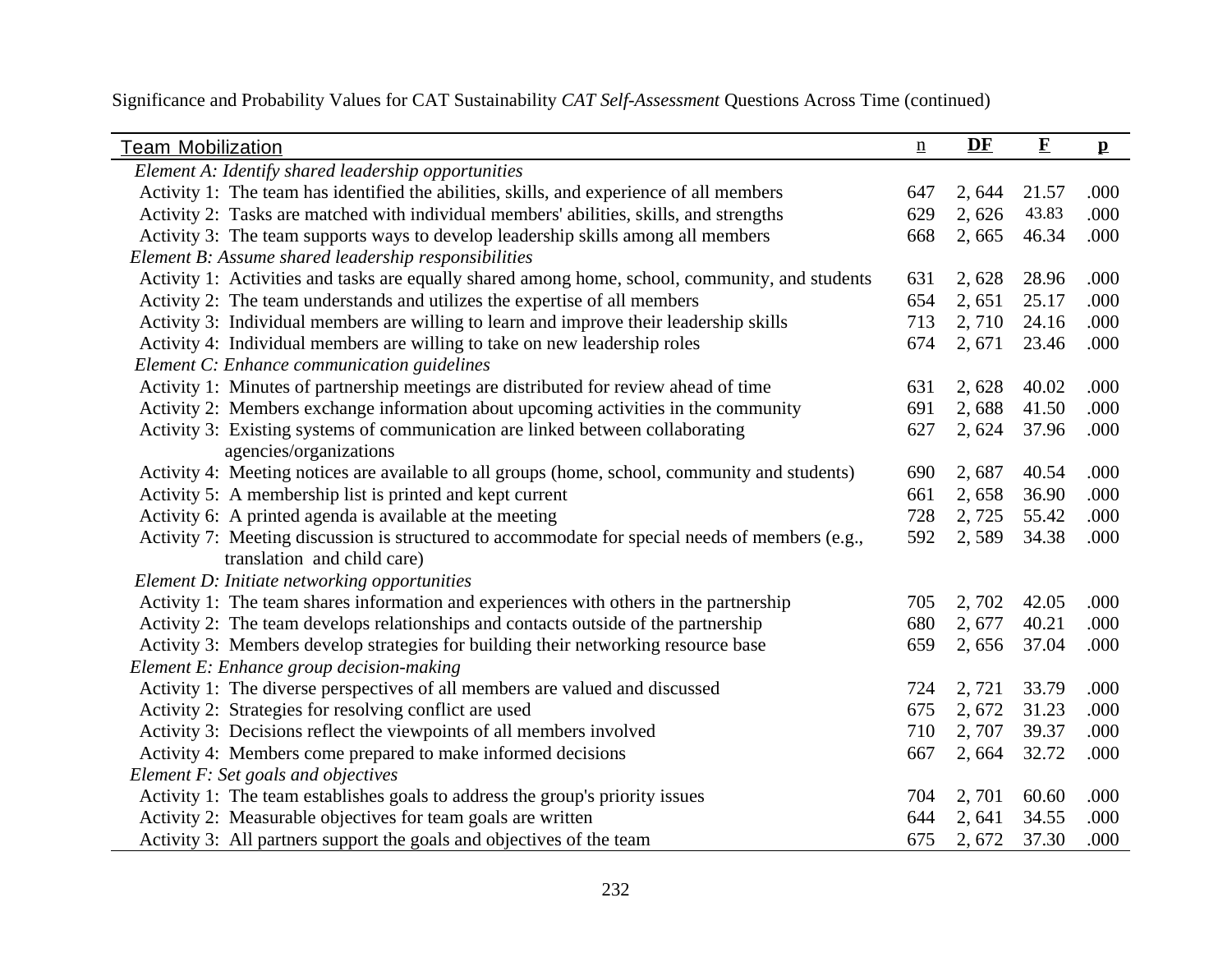| <b>Project Development</b>                                                                                   | $\underline{n}$ | DF     | $\mathbf F$ | $\mathbf{p}$ |
|--------------------------------------------------------------------------------------------------------------|-----------------|--------|-------------|--------------|
| Element A: Determine roles and responsibilities                                                              |                 |        |             |              |
| Activity 1: Strengths of individual members are identified to implement the project, e.g., tasks and         | 686             | 2,683  | 30.21       | .000         |
| activities                                                                                                   |                 |        |             |              |
| Element B: Develop resource strategies                                                                       |                 |        |             |              |
| Activity 1: Ways to find resources are discussed in team meetings                                            | 702             | 2,699  | 46.54       | .000         |
| Activity 2: Ways to get resources are in the action plan                                                     | 642             | 2,639  | 40.79       | .000         |
| Activity 3: Members take responsibility for finding resources for the team's projects                        | 664             | 2,661  | 50.96       | .000         |
| Activity 4: Funding sources for partnership activities to implement the action plan are identified           | 629             | 2,626  | 41.81       | .000         |
| Element C: Expand networking opportunities                                                                   |                 |        |             |              |
| Activity 1: Partnership schools, organizations, and agencies combine resources to implement the              | 656             | 2, 653 | 34.34       | .000         |
| action plan                                                                                                  |                 |        |             |              |
| Activity 2: Team networks have expanded beyond the local community to include state, regional,               | 564             | 2,561  | 34.79       | .000         |
| national resources<br>and                                                                                    |                 |        |             |              |
| Activity 3: Technology is used to expand the team's resource base, e.g., Internet, SEDL bulletin             | 598             | 2,595  | 26.64       | .000         |
| board                                                                                                        |                 |        |             |              |
| Element D: Plan activities, tasks, and timelines                                                             |                 |        |             |              |
| Activity 1: Tasks for members are outlined in an action plan to achieve team objectives                      | 624             | 2, 621 | 45.97       | .000         |
| Activity 2: The action plan outlines specific activities to complete tasks                                   | 615             | 2, 612 | 49.00       | .000         |
| Activity 3: Beginning and ending dates are established for each task                                         | 622             | 2,619  | 38.40       | .000         |
| Element E: Recognize individual contributions                                                                |                 |        |             |              |
| Activity 1: Ways to recognize and celebrate individual achievements are part of the partnership<br>meetings  | 633             | 2,630  | 34.02       | .000         |
| Activity 2: Group and individual accomplishments are publicized throughout the community                     | 585             | 2,582  | 25.31       | .000         |
| Element F: Encourage new individual roles and responsibilities                                               |                 |        |             |              |
| Activity 1: Team supports personal growth of individual members                                              | 698             | 2,695  | 50.49       | .000         |
|                                                                                                              |                 |        |             |              |
| Activity 2: A nurturing environment for risk-taking exists within the partnership                            | 670             | 2,667  | 51.17       | .000         |
| Activity 3: School and community partners include all members in appropriate staff development<br>activities | 639             | 2,636  | 30.88       | .000         |
| Activity 4: Partnership develops leadership pool through mentoring and coaching each other                   | 640             | 2, 637 | 41.48       | .000         |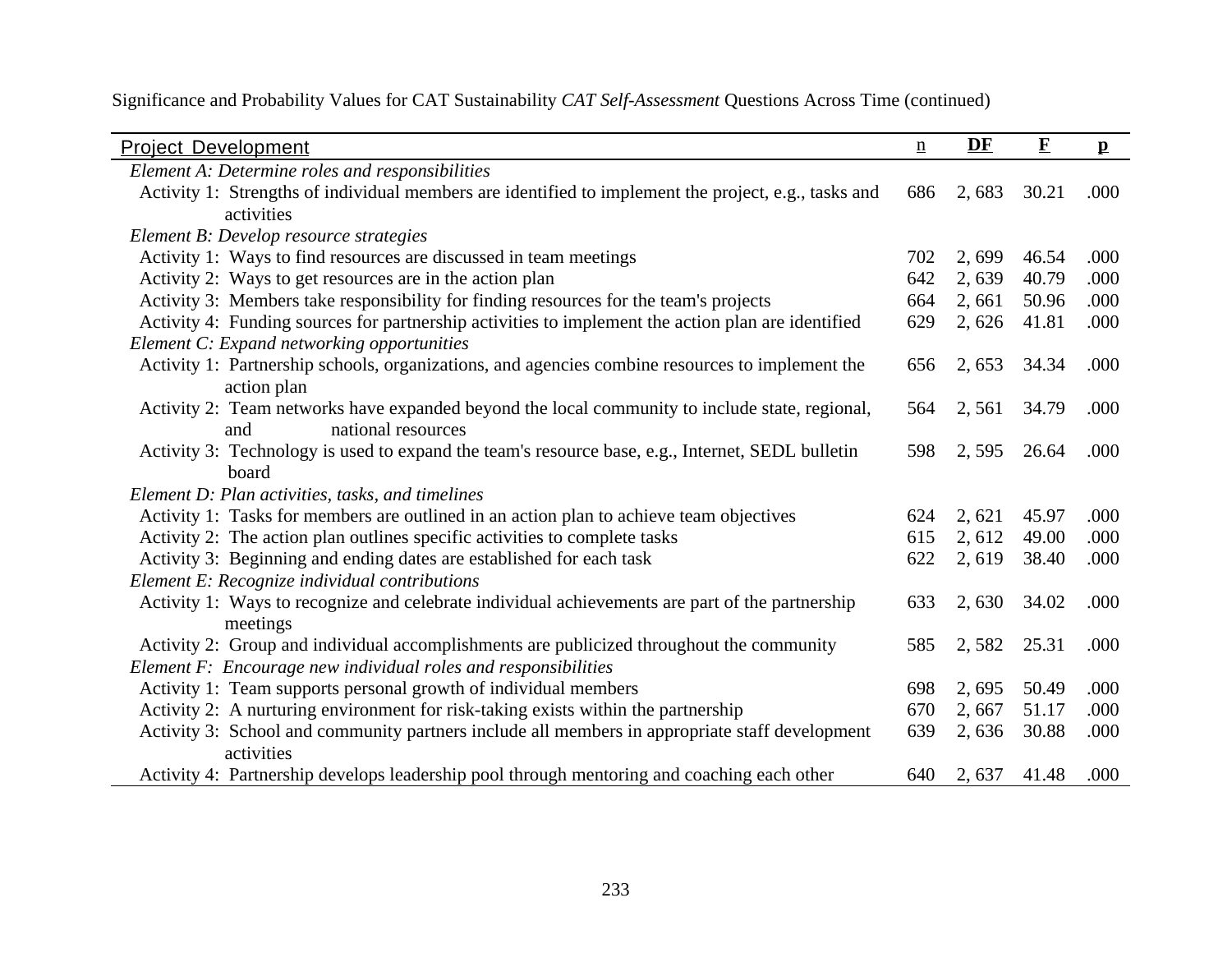| <b>Project Implementation</b>                                                                       | $\underline{n}$ | DF     | $\mathbf F$ | $\mathbf{p}$ |
|-----------------------------------------------------------------------------------------------------|-----------------|--------|-------------|--------------|
| Element A: Implement action plan                                                                    |                 |        |             |              |
| Activity 1: Tasks are carried out by team members                                                   | 707             | 2, 704 | 48.93       | .000         |
| Activity 2: Timelines are followed or adjusted as needed                                            | 667             | 2,664  | 38.62       | .000         |
| Element B: Support new individual roles and responsibilities                                        |                 |        |             |              |
| Activity 1: Members support each other as they take on new roles outside of the partnership         | 681             | 2, 678 | 49.79       | .000         |
| Activity 2: The partnership's leadership pool is maintained through mentoring and coaching          | 622             | 2,619  | 33.25       | .000         |
| Activity 3: The partnership takes full responsibility for the ongoing development of the team       | 658             | 2, 655 | 48.47       | .000         |
| Activity 4: The local team's expertise is shared and recognized outside of the partnership          | 635             | 2,632  | 31.46       | .000         |
| Element C: Conduct evaluation                                                                       |                 |        |             |              |
| Activity 1: Team assesses impact of their actions on results for children, youth, and families      | 689             | 2,686  | 46.47       | .000         |
| Activity 2: Team makes modifications to the action plan as needed                                   | 679             | 2, 676 | 46.94       | .000         |
| Activity 3: Input from the community outside of the partnership is incorporated into the evaluation | 628             | 2, 625 | 48.23       | .000         |
| process                                                                                             |                 |        |             |              |
| Activity 4: Team determines continued and/or new directions for partnership based on evaluation     | 644             | 2, 641 | 35.86       | .000         |
| results                                                                                             |                 |        |             |              |
| Element D: Practice and promote collaborative teamwork                                              |                 |        |             |              |
| Activity 1: Partnership establishes links with other partnerships                                   | 663             | 2,660  | 47.06       | .000         |
| Activity 2: Partnership contributes to the field of knowledge on collaborative partnerships         | 665             | 2,662  | 54.48       | .000         |
| Activity 3: Members value and promote the work they have done to improve results for children,      | 711             | 2,708  | 43.56       | .000         |
| youth, and families                                                                                 |                 |        |             |              |
| Activity 4: Members understand and trust each other                                                 | 707             | 2, 704 | 51.17       | .000         |
| Activity 5: Members work productively together                                                      | 713             | 2,710  | 50.15       | .000         |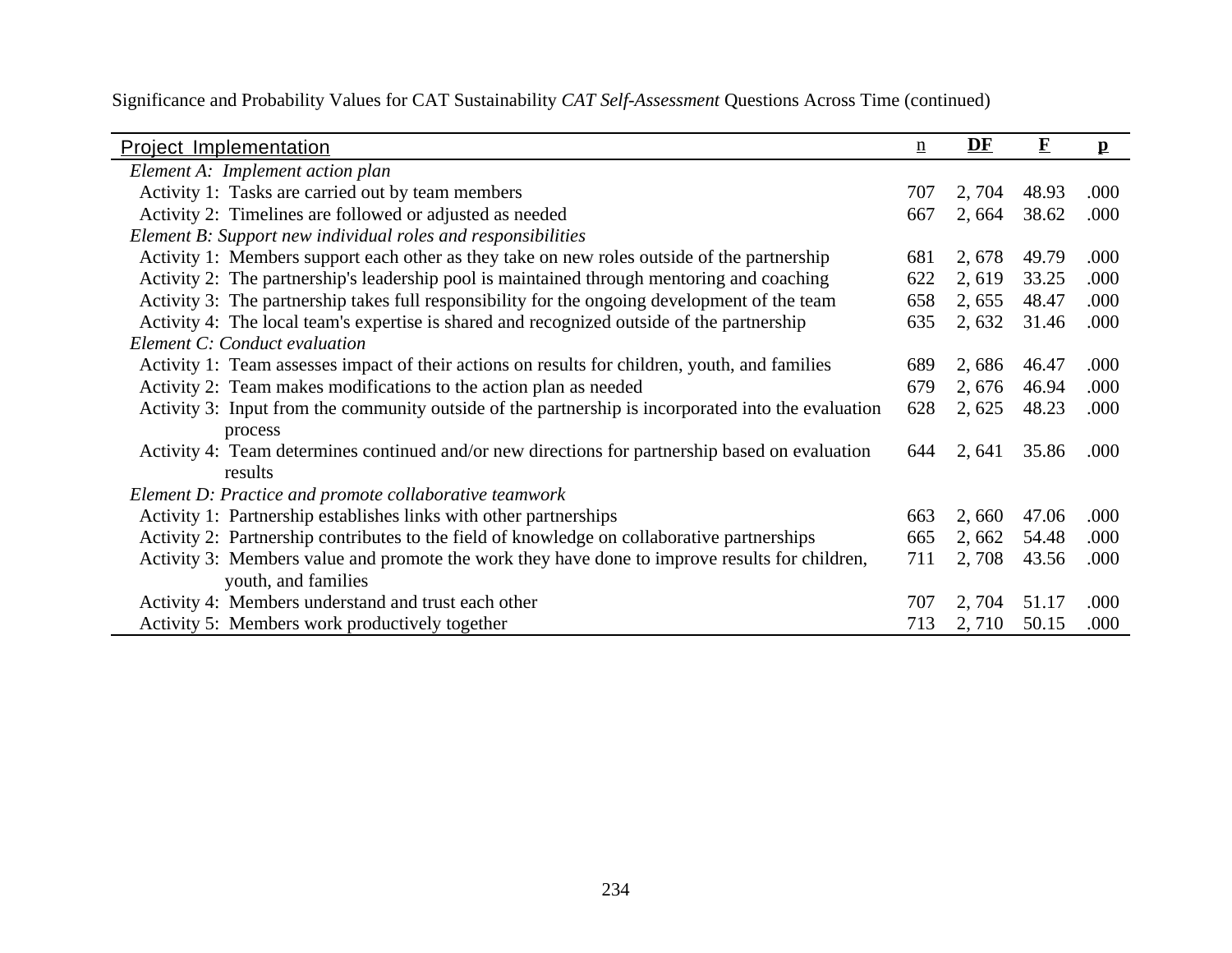| <b>CAT Process Stages, Elements, and Activities</b>                                           | $\mathbf{n}$ | DF    | $\mathbf{F}$ | $\mathbf{p}$ |
|-----------------------------------------------------------------------------------------------|--------------|-------|--------------|--------------|
| <b>Team Identification</b>                                                                    |              |       |              |              |
| Element A: Defining representative membership                                                 |              |       |              |              |
| Item 1: Who do you think should be team members on your CAT?:                                 |              |       |              |              |
| Do you think parents/caretakers should be members of the CAT?                                 | 782          | 2,779 | 1.62         | .199         |
| Do you think other family members should be members of the CAT?                               | 782          | 2,779 | 1.22         | .295         |
| Do you think teachers should be members of the CAT?                                           | 782          | 2,779 | 1.34         | .263         |
| Do you think principals should be members of the CAT?                                         | 782          | 2,779 | 0.64         | .529         |
| Do you think support staff (guidance, social work, secretarial) should be members of the CAT? | 782          | 2,779 | 1.12         | .328         |
| Do you think central office (district) should be a member of the CAT?                         | 781          | 2,778 | 2.60         | .075         |
| Do you think faith community should be members of the CAT?                                    | 782          | 2,779 | 4.48         | .012         |
| Do you think health providers should be members of the CAT?                                   | 780          | 2,777 | 0.37         | .688         |
| Do you think civic organizations should be members of the CAT?                                | 782          | 2,779 | 1.61         | .201         |
| Do you think community volunteers should be members of the CAT?                               | 782          | 2,779 | 3.64         | .027         |
| Do you think human/social service providers should be members of the CAT?                     | 781          | 2,778 | 0.40         | .673         |
| Do you think higher education should be a member of the CAT?                                  | 781          | 2,778 | 3.86         | .022         |
| Do you think business/private industry should be a member of the CAT?                         | 782          | 2,779 | 0.92         | .398         |
| Do you think students should be members of the CAT?                                           | 782          | 2,779 | 0.47         | .628         |
| Item 2: Who do you think cold be team members on your CAT:                                    |              |       |              |              |
| Do you think parents/caretakers could be members of the CAT?                                  | 782          | 2,779 | 0.83         | .435         |
| Do you think other family members could be members of the CAT?                                | 782          | 2,779 | 3.60         | .028         |
| Do you think teachers could be members of the CAT?                                            | 782          | 2,779 | 0.60         | .547         |
| Do you think principals could be members of the CAT?                                          | 782          | 2,779 | 0.29         | .752         |
| Do you think support staff (guidance, social work, secretarial) could be members of the CAT?  | 782          | 2,779 | 0.68         | .506         |
| Do you think central office (district) could be a member of the CAT?                          | 782          | 2,779 | 0.47         | .626         |
| Do you think faith community could be members of the CAT?                                     | 782          | 2,779 | 2.40         | .092         |
| Do you think health providers could be members of the CAT                                     | 780          | 2,777 | 1.11         | .332         |
| Do you think civic organizations could be members of the CAT?                                 | 782          | 2,779 | 0.74         | .477         |
| Do you think community volunteers could be members of the CAT?                                | 782          | 2,779 | 0.83         | .438         |
| Do you think human/social service providers could be members of the CAT?                      | 781          | 2,778 | 1.60         | .203         |
| Do you think higher education could be a member of the CAT?                                   | 781          | 2,778 | 0.02         | .985         |
| Do you think business/private industry could be a member of the CAT?                          | 782          | 2,779 | 2.78         | .063         |
| Do you think students could be members of the CAT?                                            | 782          | 2,779 | 1.26         | .285         |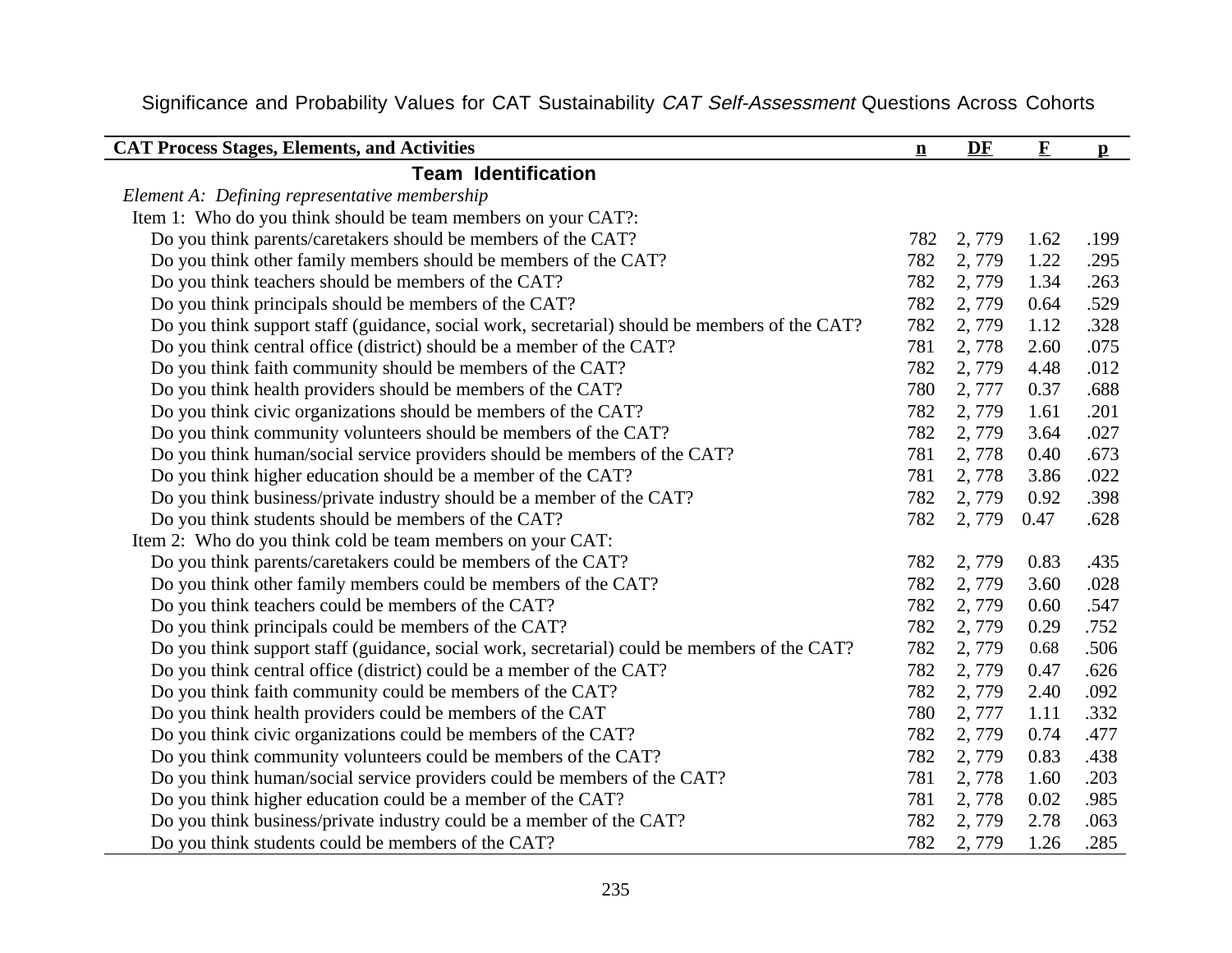| <b>Team Identification continued</b>                                                      | $\mathbf n$ | DF     | $\mathbf F$ | $\mathbf{p}$ |
|-------------------------------------------------------------------------------------------|-------------|--------|-------------|--------------|
| Element B: Building representative membership                                             |             |        |             |              |
| Item 1: Who are active members on your CAT, (i.e., attend meetings)?                      |             |        |             |              |
| Are parents/caretakers active members on the CAT?                                         | 777         | 2,774  | 0.03        | .972         |
| Are other family members active members on your CAT?                                      | 777         | 2,774  | 9.82        | .000         |
| Are teachers active members on the CAT?                                                   | 777         | 2, 774 | 2.71        | .067         |
| Are principals active members on the CAT?                                                 | 777         | 2,774  | 23.99       | .000         |
| Are support staff (guidance, social work, secretarial) active members on the CAT?         | 777         | 2,774  | 6.24        | .002         |
| Is central office (district) an active member on the CAT?                                 | 777         | 2,774  | 5.43        | .005         |
| Is faith community an active member on the CAT?                                           | 776         | 2,773  | 5.64        | .004         |
| Are health providers active members on the CAT?                                           | 774         | 2,771  | 26.74       | .000         |
| Are civic organizations active members on the CAT?                                        | 776         | 2,773  | 1.93        | .146         |
| Are community volunteers active members on the CAT?                                       | 776         | 2,773  | .427        | .653         |
| Are human/social services providers active members on the CAT?                            | 776         | 2,773  | 7.78        | .000         |
| Is higher education an active member on the CAT?                                          | 775         | 2,772  | 2.86        | .058         |
| Is business/private industry an active member on the CAT?                                 | 775         | 2,772  | 1.35        | .261         |
| Are students active members on the CAT?                                                   | 776         | 2,773  | 1.31        | .269         |
| Item 2: Who is involved by not active in your CA, i.e., does not attend meetings?         |             |        |             |              |
| Are parents/caretakers involved but not active on the CAT?                                | 770         | 2,767  | 1.39        | .250         |
| Are other family members involved but not active on the CAT?                              | 768         | 2,765  | 0.82        | .442         |
| Are teachers involved but not active on the CAT?                                          | 769         | 2,766  | 2.59        | .076         |
| Are principals involved but not active on the CAT?                                        | 768         | 2,765  | 6.27        | .002         |
| Are support staff (guidance, social work, secretarial) involved by not active on the CAT? | 767         | 2,764  | 0.54        | .582         |
| Is central office (district) involved but not active on the CAT?                          | 768         | 2,765  | 3.66        | .026         |
| Is faith community involved but not active on the CAT?                                    | 768         | 2,765  | 2.07        | .127         |
| Are health providers involved but not active on the CAT?                                  | 768         | 2,765  | 3.05        | .048         |
| Are civic organizations involved but not active on the CAT?                               | 769         | 2,766  | 1.51        | .221         |
| Are community volunteers involved but not active on the CAT?                              | 769         | 2,766  | 2.64        | .072         |
| Are human/social services involved but not active on the CAT?                             | 769         | 2,766  | 2.67        | .070         |
| Is higher education involved but not active on the CAT?                                   | 769         | 2,766  | 2.42        | .090         |
| Is business/private industry involved but not active on the CAT?                          | 769         | 2,766  | 2.25        | .107         |
| Are students involved but not active on the CAT?                                          | 768         | 2,765  | 8.22        | .000         |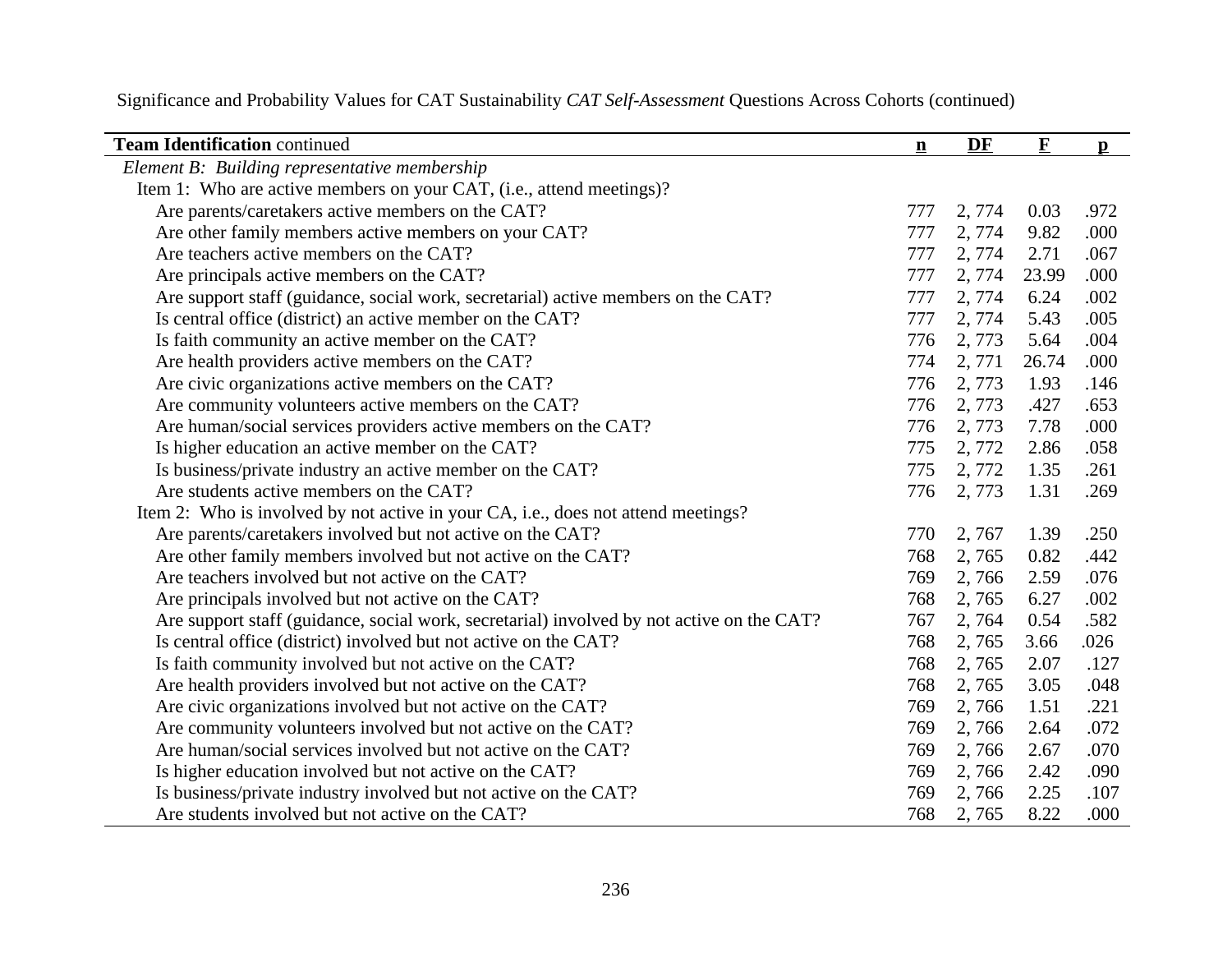| <b>Team Identification continued</b>                                                               | $\mathbf{n}$ | DF     | $\mathbf F$ | $\mathbf{p}$ |
|----------------------------------------------------------------------------------------------------|--------------|--------|-------------|--------------|
| Element C: Find common ground                                                                      |              |        |             |              |
| Activity 1: Members discuss environmental/organizational factors contributing to community         | 713          | 2,710  | 24.82       | .000         |
| issues                                                                                             |              |        |             |              |
| Activity 2: Members understand the impact these issues have on results for children, youth, and    |              |        |             |              |
| families                                                                                           | 718          | 2, 715 | 10.49       | .000         |
| Element D: Reinforce consensus building skills                                                     |              |        |             |              |
| Activity 1: Everyone on the team actively participates in decision making                          | 699          | 2,696  | 17.34       | .000         |
| Activity 2: Differences are expressed and conflict is addressed                                    | 717          | 2,714  | 18.92       | .000         |
| Activity 3: Everyone's perspective is considered                                                   | 726          | 2,723  | 15.69       | .000         |
| Activity 4: Individuals support group decisions                                                    | 716          | 2, 713 | 18.49       | .000         |
| Element E: Establish communication guidelines                                                      |              |        |             |              |
| Activity 1: Ground rules for conducting effective meetings are established                         | 695          | 2,692  | 19.99       | .000         |
| Activity 2: Diverse perspectives are welcome and openly shared                                     | 732          | 2,729  | 25.55       | .000         |
| Activity 3: Members respect each others' cultures                                                  | 734          | 2,731  | 27.83       | .000         |
| Activity 4: Ground rules encourage active participation and involvement                            | 693          | 2,690  | 15.73       | .000         |
| Element $F: \text{Agree}$ on a common vision                                                       |              |        |             |              |
| Activity 1: Members have openly shared their hopes and dreams for improving the community          | 737          | 2,734  | 38.38       | .000         |
| Activity 2: The team has described the expected benefits for children, youth, and families through |              |        |             |              |
| collaborative efforts                                                                              | 715          | 2, 712 | 27.15       | .000         |
| Activity 3: Members have developed a visionary statement that describes the ideal community        |              |        |             |              |
| setting the team is striving to build                                                              | 707          | 2,704  | 38.68       | .000         |
| Element G: Identify and prioritize community issues                                                |              |        |             |              |
| Activity 1: Individual members express issues to be addressed for the community                    | 714          | 2, 711 | 33.56       | .000         |
| Activity 2: Members as a group have developed a list of issues for the community                   | 678          | 2,675  | 46.19       | .000         |
| Activity 3: Members have determined which community issues are most important                      | 672          | 2,669  | 45.27       | .000         |
| Element H: Develop mission statement                                                               |              |        |             |              |
| Activity 1: Members agree the purpose of the team is to improve results for children, youth, and   | 754          | 2,751  | 20.15       | .000         |
| families                                                                                           |              |        |             |              |
| Activity 2: The team has written a mission statement to accomplish its purpose                     | 699          | 2,696  | 37.16       | .000         |
| Activity 3: All partners support the mission statement                                             | 693          | 2,690  | 35.21       | .000         |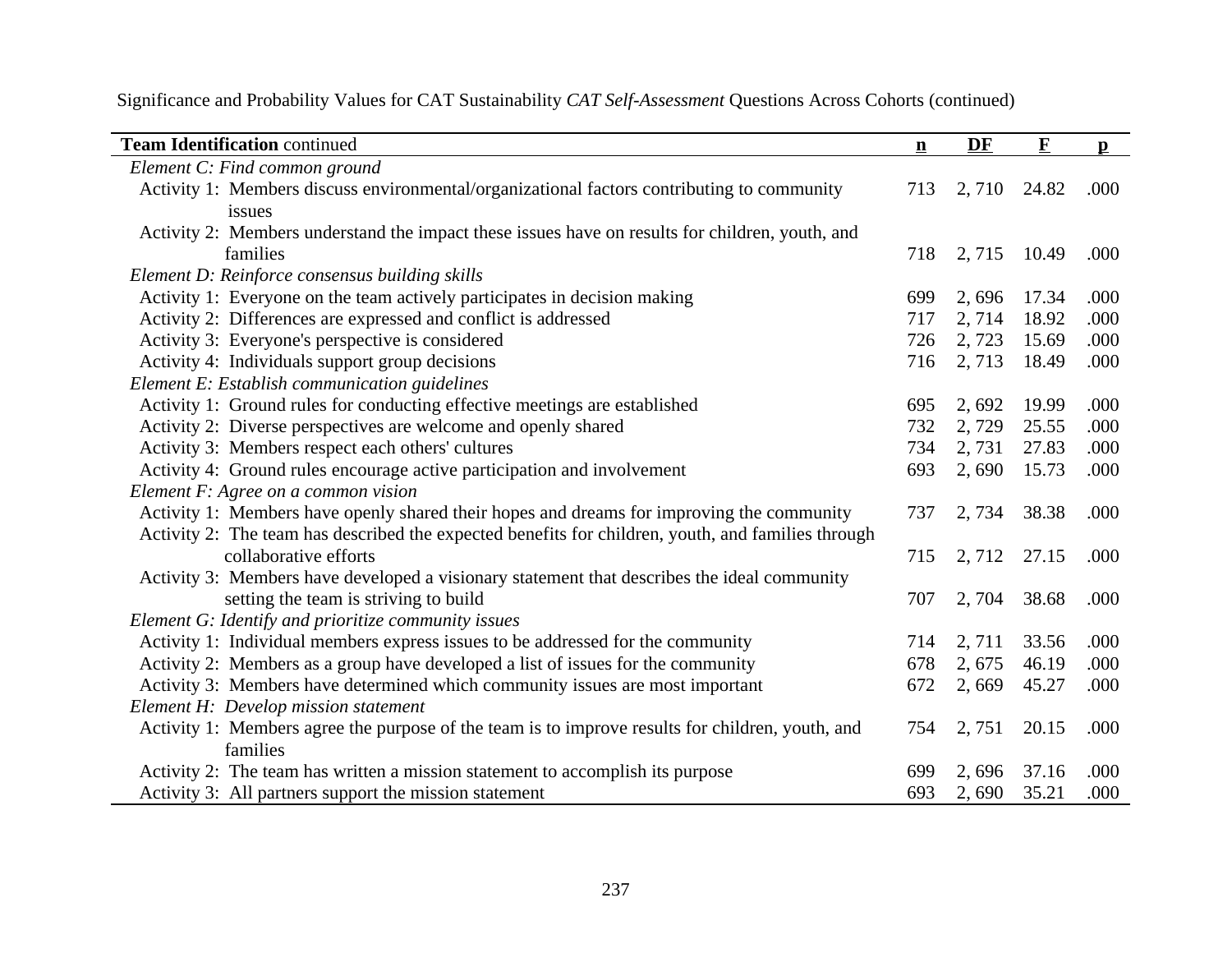| <b>Team Mobilization</b>                                                                        | $\underline{n}$ | DF     | $\mathbf F$ | $\mathbf{p}$ |
|-------------------------------------------------------------------------------------------------|-----------------|--------|-------------|--------------|
| Element A: Identify shared leadership opportunities                                             |                 |        |             |              |
| Activity 1: The team has identified the abilities, skills, and experience of all members        | 647             | 2,644  | 11.87       | .000         |
| Activity 2: Tasks are matched with individual members' abilities, skills, and strengths         | 629             | 2,626  | 28.30       | .000         |
| Activity 3: The team supports ways to develop leadership skills among all members               | 668             | 2,665  | 33.41       | .000         |
| Element B: Assume shared leadership responsibilities                                            |                 |        |             |              |
| Activity 1: Activities and tasks are equally shared among home, school, community, and students | 631             | 2,628  | 16.53       | .000         |
| Activity 2: The team understands and utilizes the expertise of all members                      | 654             | 2,651  | 29.14       | .000         |
| Activity 3: Individual members are willing to learn and improve their leadership skills         | 713             | 2,710  | 24.84       | .000         |
| Activity 4: Individual members are willing to take on new leadership roles                      | 674             | 2, 671 | 24.68       | .000         |
| Element C: Enhance communication guidelines                                                     |                 |        |             |              |
| Activity 1: Minutes of partnership meetings are distributed for review ahead of time            | 631             | 2,628  | 25.60       | .000         |
| Activity 2: Members exchange information about upcoming activities in the community             | 691             | 2,688  | 34.74       | .000         |
| Activity 3: Existing systems of communication are linked between collaborating                  | 627             | 2, 624 | 32.10       | .000         |
| agencies/organizations                                                                          |                 |        |             |              |
| Activity 4: Meeting notices are available to all groups (home, school, community and students)  | 690             | 2,687  | 19.24       | .000         |
| Activity 5: A membership list is printed and kept current                                       | 661             | 2,658  | 16.11       | .000         |
| Activity 6: A printed agenda is available at the meeting                                        | 728             | 2, 725 | 19.88       | .000         |
| Activity 7: Meeting discussion is structured to accommodate for special needs of members (e.g., | 592             | 2,589  | 29.18       | .000         |
| translation and child care)                                                                     |                 |        |             |              |
| Element D: Initiate networking opportunities                                                    |                 |        |             |              |
| Activity 1: The team shares information and experiences with others in the partnership          | 705             | 2,702  | 44.74       | .000         |
| Activity 2: The team develops relationships and contacts outside of the partnership             | 680             | 2, 677 | 45.09       | .000         |
| Activity 3: Members develop strategies for building their networking resource base              | 659             | 2,656  | 44.05       | .000         |
| Element E: Enhance group decision-making                                                        |                 |        |             |              |
| Activity 1: The diverse perspectives of all members are valued and discussed                    | 724             | 2,721  | 50.24       | .000         |
| Activity 2: Strategies for resolving conflict are used                                          | 675             | 2, 672 | 43.30       | .000         |
| Activity 3: Decisions reflect the viewpoints of all members involved                            | 710             | 2, 707 | 41.86       | .000         |
| Activity 4: Members come prepared to make informed decisions                                    | 667             | 2,664  | 34.04       | .000         |
| Element F: Set goals and objectives                                                             |                 |        |             |              |
| Activity 1: The team establishes goals to address the group's priority issues                   | 704             | 2,701  | 37.18       | .000         |
| Activity 2: Measurable objectives for team goals are written                                    | 644             | 2,641  | 23.18       | .000         |
| Activity 3: All partners support the goals and objectives of the team                           | 675             | 2,672  | 36.69       | .000         |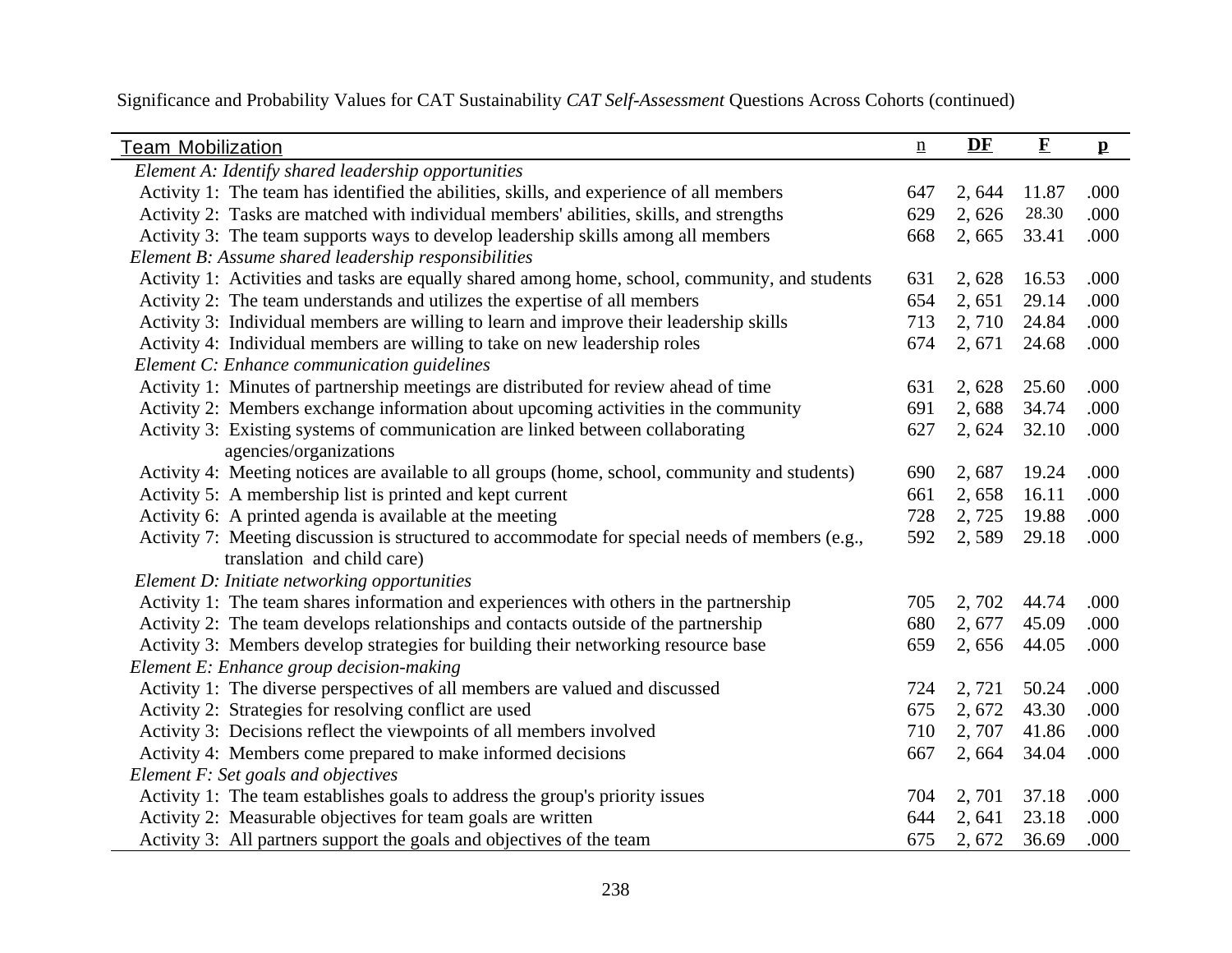| <b>Project Development</b>                                                                           | $\underline{n}$ | DF     | $\mathbf F$ | $\mathbf{p}$ |
|------------------------------------------------------------------------------------------------------|-----------------|--------|-------------|--------------|
| Element A: Determine roles and responsibilities                                                      |                 |        |             |              |
| Activity 1: Strengths of individual members are identified to implement the project, e.g., tasks and | 686             | 2,683  | 27.14       | .000         |
| activities                                                                                           |                 |        |             |              |
| Element B: Develop resource strategies                                                               |                 |        |             |              |
| Activity 1: Ways to find resources are discussed in team meetings                                    | 702             | 2,699  | 47.59       | .000         |
| Activity 2: Ways to get resources are in the action plan                                             | 642             | 2,639  | 34.29       | .000         |
| Activity 3: Members take responsibility for finding resources for the team's projects                | 664             | 2,661  | 39.36       | .000         |
| Activity 4: Funding sources for partnership activities to implement the action plan are identified   | 629             | 2,626  | 35.36       | .000         |
| Element C: Expand networking opportunities                                                           |                 |        |             |              |
| Activity 1: Partnership schools, organizations, and agencies combine resources to implement the      | 656             | 2, 653 | 25.33       | .000         |
| action plan                                                                                          |                 |        |             |              |
| Activity 2: Team networks have expanded beyond the local community to include state, regional,       | 564             | 2,561  | 33.84       | .000         |
| national resources<br>and                                                                            |                 |        |             |              |
| Activity 3: Technology is used to expand the team's resource base, e.g., Internet, SEDL bulletin     | 598             | 2,595  | 13.82       | .000         |
| board                                                                                                |                 |        |             |              |
| Element D: Plan activities, tasks, and timelines                                                     |                 |        |             |              |
| Activity 1: Tasks for members are outlined in an action plan to achieve team objectives              | 624             | 2,621  | 18.60       | .000         |
| Activity 2: The action plan outlines specific activities to complete tasks                           | 615             | 2, 612 | 22.44       | .000         |
| Activity 3: Beginning and ending dates are established for each task                                 | 622             | 2,619  | 18.04       | .000         |
| Element E: Recognize individual contributions                                                        |                 |        |             |              |
| Activity 1: Ways to recognize and celebrate individual achievements are part of the partnership      | 633             | 2,630  | 35.55       | .000         |
| meetings                                                                                             |                 |        |             |              |
| Activity 2: Group and individual accomplishments are publicized throughout the community             | 585             | 2,582  | 31.14       | .000         |
| Element F: Encourage new individual roles and responsibilities                                       |                 |        |             |              |
| Activity 1: Team supports personal growth of individual members                                      | 698             | 2,695  | 38.20       | .000         |
| Activity 2: A nurturing environment for risk-taking exists within the partnership                    | 670             | 2,667  | 43.74       | .000         |
| Activity 3: School and community partners include all members in appropriate staff development       | 639             | 2,636  | 30.29       | .000         |
| activities                                                                                           |                 |        |             |              |
| Activity 4: Partnership develops leadership pool through mentoring and coaching each other           | 640             | 2,637  | 28.00       | .000         |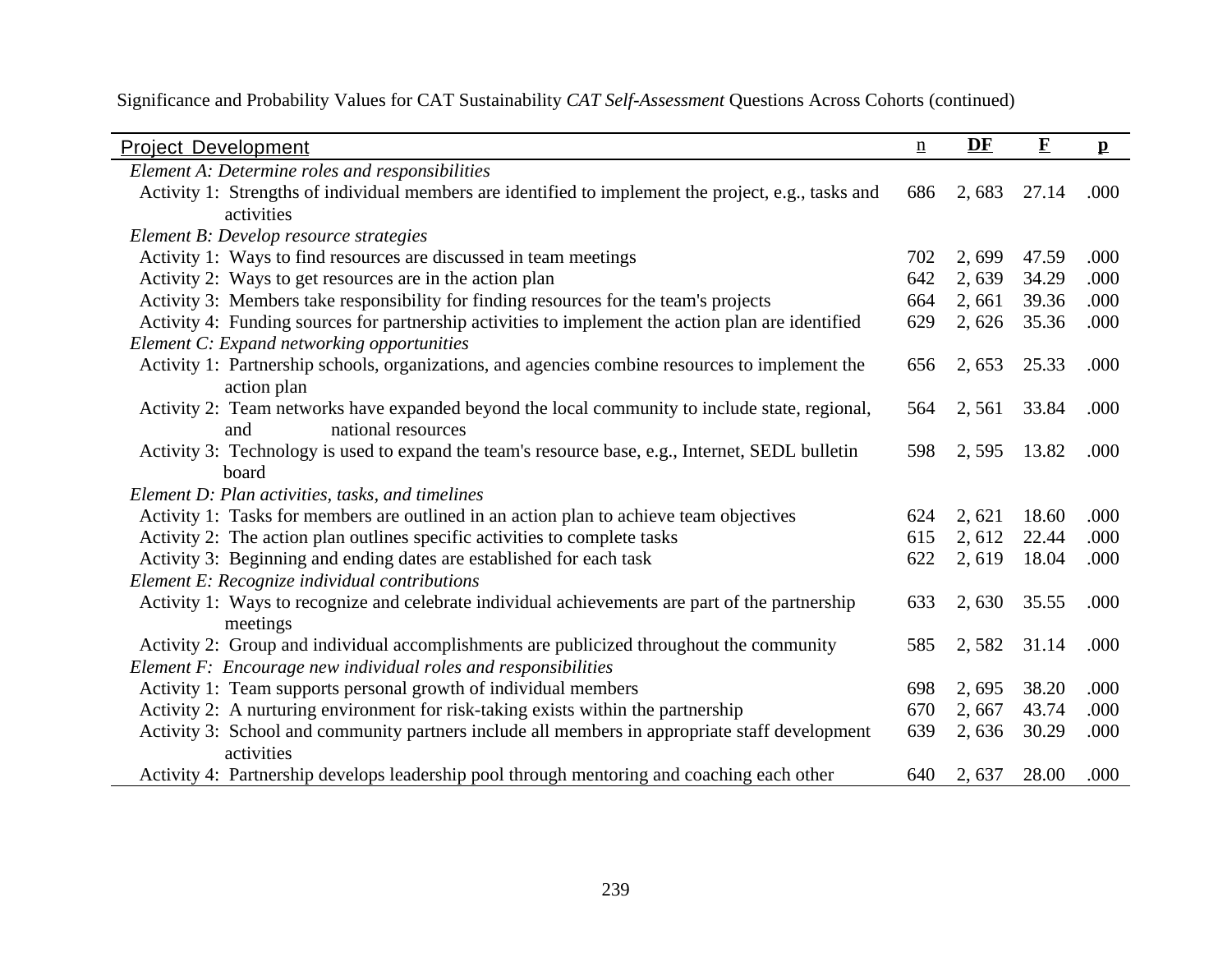| <b>Project Implementation</b>                                                                       | $\underline{\mathbf{n}}$ | DF     | $\mathbf F$ | $\mathbf{p}$ |
|-----------------------------------------------------------------------------------------------------|--------------------------|--------|-------------|--------------|
| Element A: Implement action plan                                                                    |                          |        |             |              |
| Activity 1: Tasks are carried out by team members                                                   | 707                      | 2, 704 | 37.37       | .000         |
| Activity 2: Timelines are followed or adjusted as needed                                            | 667                      | 2,664  | 22.44       | .000         |
| Element B: Support new individual roles and responsibilities                                        |                          |        |             |              |
| Activity 1: Members support each other as they take on new roles outside of the partnership         | 681                      | 2,678  | 32.00       | .000         |
| Activity 2: The partnership's leadership pool is maintained through mentoring and coaching          | 622                      | 2,619  | 27.97       | .000         |
| Activity 3: The partnership takes full responsibility for the ongoing development of the team       | 658                      | 2, 655 | 27.30       | .000         |
| Activity 4: The local team's expertise is shared and recognized outside of the partnership          | 635                      | 2, 632 | 25.76       | .000         |
| Element C: Conduct evaluation                                                                       |                          |        |             |              |
| Activity 1: Team assesses impact of their actions on results for children, youth, and families      | 689                      | 2,686  | 37.24       | .000         |
| Activity 2: Team makes modifications to the action plan as needed                                   | 679                      | 2, 676 | 36.44       | .000         |
| Activity 3: Input from the community outside of the partnership is incorporated into the evaluation | 628                      | 2, 625 | 32.34       | .000         |
| process                                                                                             |                          |        |             |              |
| Activity 4: Team determines continued and/or new directions for partnership based on evaluation     | 644                      | 2, 641 | 28.78       | .000         |
| results                                                                                             |                          |        |             |              |
| Element D: Practice and promote collaborative teamwork                                              |                          |        |             |              |
| Activity 1: Partnership establishes links with other partnerships                                   | 663                      | 2,660  | 39.05       | .000         |
| Activity 2: Partnership contributes to the field of knowledge on collaborative partnerships         | 665                      | 2,662  | 47.03       | .000         |
| Activity 3: Members value and promote the work they have done to improve results for children,      | 711                      | 2,708  | 51.81       | .000         |
| youth, and families                                                                                 |                          |        |             |              |
| Activity 4: Members understand and trust each other                                                 | 707                      | 2, 704 | 39.84       | .000         |
| Activity 5: Members work productively together                                                      | 713                      | 2,710  | 37.04       | .000         |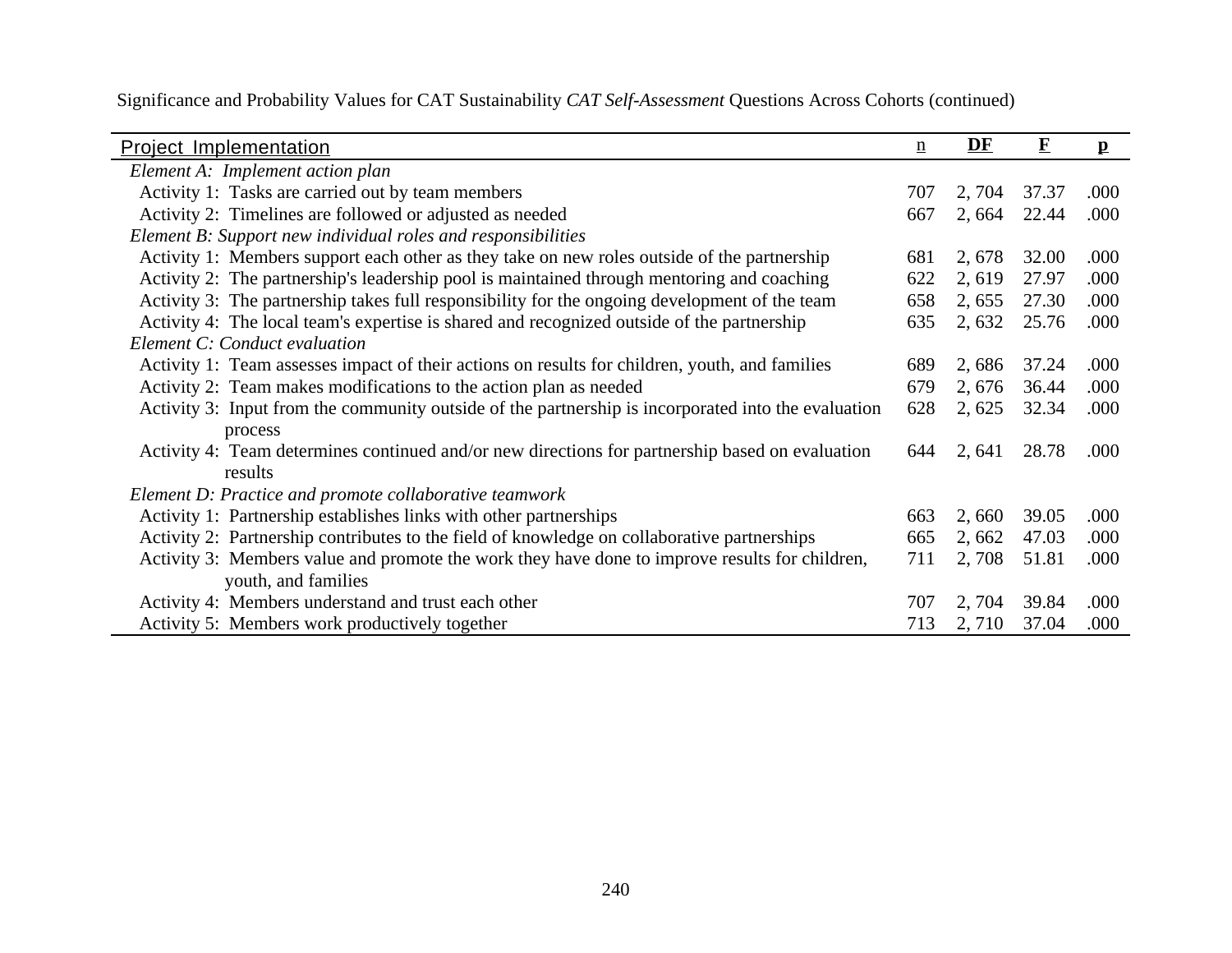| <b>CAT Process Stages, Elements, and Activities</b>                                           | $\mathbf{n}$ | DF    | $\mathbf F$ | $\mathbf{p}$ |
|-----------------------------------------------------------------------------------------------|--------------|-------|-------------|--------------|
| <b>Team Identification</b>                                                                    |              |       |             |              |
| Element A: Defining representative membership (Team planning)                                 |              |       |             |              |
| Item 1: Who do you think should be team members on your CAT?:                                 |              |       |             |              |
| Do you think parents/caretakers should be members of the CAT?                                 | 782          | 3,778 | 5.79        | .001         |
| Do you think other family members should be members of the CAT?                               | 782          | 3,778 | 3.06        | .027         |
| Do you think teachers should be members of the CAT?                                           | 782          | 3,778 | 1.43        | .232         |
| Do you think principals should be members of the CAT?                                         | 782          | 3,778 | 11.30       | .000         |
| Do you think support staff (guidance, social work, secretarial) should be members of the CAT? | 782          | 3,778 | 7.04        | .000         |
| Do you think central office (district) should be a member of the CAT?                         | 781          | 3,777 | 8.74        | .000         |
| Do you think faith community should be members of the CAT?                                    | 782          | 3,778 | 24.33       | .000         |
| Do you think health providers should be members of the CAT?                                   | 780          | 3,776 | 21.36       | .000         |
| Do you think civic organizations should be members of the CAT?                                | 782          | 3,778 | 27.87       | .000         |
| Do you think community volunteers should be members of the CAT?                               | 782          | 3,778 | 10.74       | .000         |
| Do you think human/social service providers should be members of the CAT?                     | 781          | 3,777 | 17.84       | .000         |
| Do you think higher education should be a member of the CAT?                                  | 781          | 3,777 | 6.42        | .000         |
| Do you think business/private industry should be a member of the CAT?                         | 782          | 3,778 | 23.54       | .000         |
| Do you think students should be members of the CAT?                                           | 782          | 3,778 | 2.48        | .060         |
| Item 2: Who do you think cold be team members on your CAT:                                    |              |       |             |              |
| Do you think parents/caretakers could be members of the CAT?                                  | 782          | 3,778 | 1.00        | .392         |
| Do you think other family members could be members of the CAT?                                | 782          | 3,778 | 0.16        | .926         |
| Do you think teachers could be members of the CAT?                                            | 782          | 3,778 | 1.92        | .124         |
| Do you think principals could be members of the CAT?                                          | 782          | 3,778 | 1.80        | .145         |
| Do you think support staff (guidance, social work, secretarial) could be members of the CAT?  | 782          | 3,778 | 6.10        | .000         |
| Do you think central office (district) could be a member of the CAT?                          | 782          | 3,778 | 1.37        | .250         |
| Do you think faith community could be members of the CAT?                                     | 782          | 3,778 | 7.53        | .000         |
| Do you think health providers could be members of the CAT                                     | 780          | 3,776 | 3.01        | .029         |
| Do you think civic organizations could be members of the CAT?                                 | 782          | 3,778 | 9.28        | .000         |
| Do you think community volunteers could be members of the CAT?                                | 782          | 3,778 | 1.97        | .117         |
| Do you think human/social service providers could be members of the CAT?                      | 781          | 3,777 | 8.87        | .000         |
| Do you think higher education could be a member of the CAT?                                   | 781          | 3,777 | 3.83        | .010         |
| Do you think business/private industry could be a member of the CAT?                          | 782          | 3,778 | 11.52       | .000         |
| Do you think students could be members of the CAT?                                            | 782          | 3,778 | 0.92        | .432         |

Significance and Probability Values for CAT Sustainability CAT Self-Assessment Questions Across Representative Groups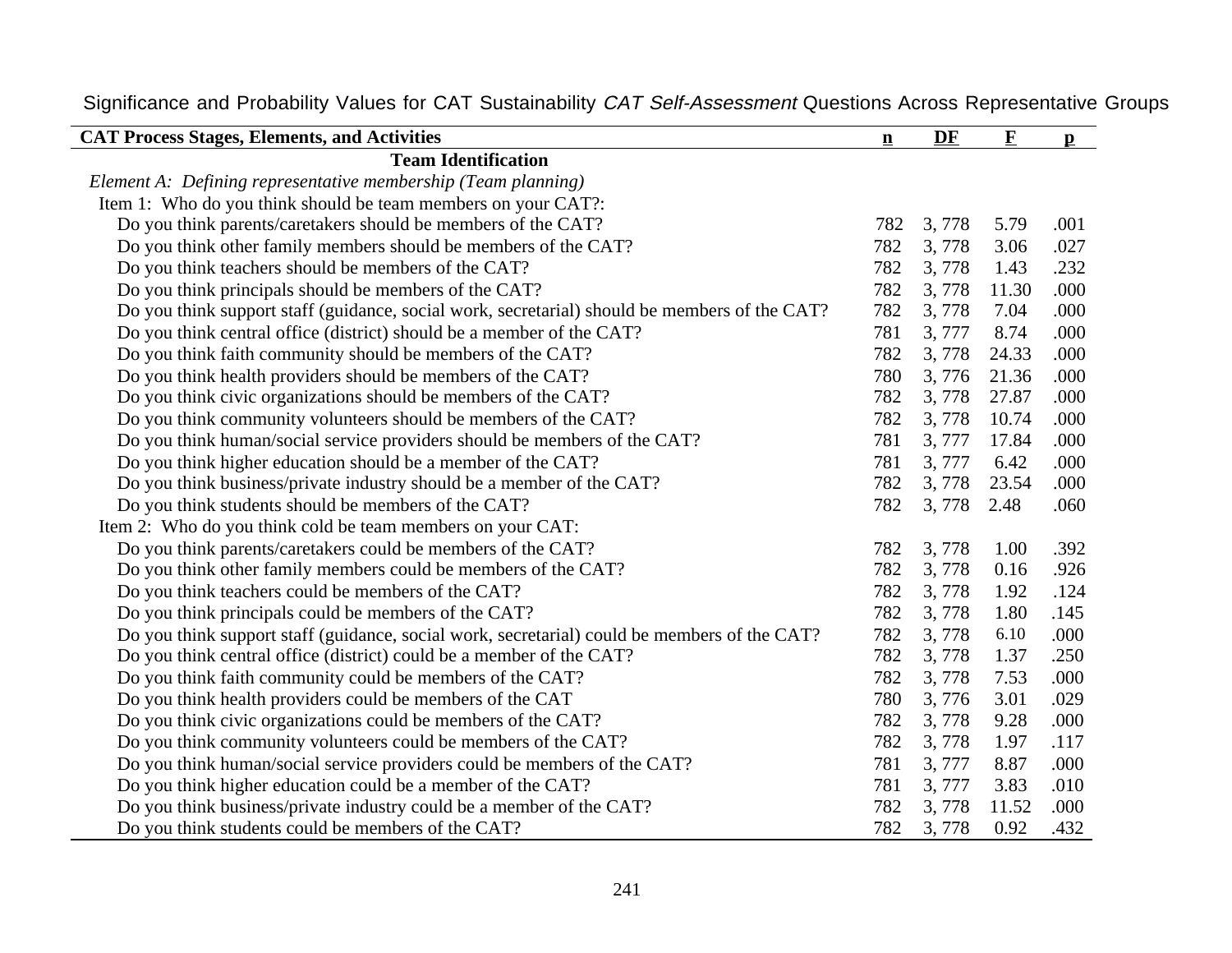| <b>Team Identification continued</b>                                                      | $\mathbf{n}$ | DF    | $\mathbf F$ | $\mathbf{p}$ |
|-------------------------------------------------------------------------------------------|--------------|-------|-------------|--------------|
| Element B: Building representative membership (Team building)                             |              |       |             |              |
| Item 1: Who are active members on your CAT, (i.e., attend meetings)?                      |              |       |             |              |
| Are parents/caretakers active members on the CAT?                                         | 777          | 3,773 | 2.21        | .086         |
| Are other family members active members on your CAT?                                      | 777          | 3,773 | 0.16        | .922         |
| Are teachers active members on the CAT?                                                   | 777          | 3,773 | 0.29        | .832         |
| Are principals active members on the CAT?                                                 | 777          | 3,773 | 3.86        | .014         |
| Are support staff (guidance, social work, secretarial) active members on the CAT?         | 777          | 3,773 | 2.96        | .032         |
| Is central office (district) an active member on the CAT?                                 | 777          | 3,773 | 1.46        | .225         |
| Is faith community an active member on the CAT?                                           | 776          | 3,772 | 4.18        | .006         |
| Are health providers active members on the CAT?                                           | 774          | 3,770 | 5.65        | .001         |
| Are civic organizations active members on the CAT?                                        | 776          | 3,772 | 1.23        | .297         |
| Are community volunteers active members on the CAT?                                       | 776          | 3,772 | 1.45        | .228         |
| Are human/social services providers active members on the CAT?                            | 776          | 3,772 | 4.64        | .003         |
| Is higher education an active member on the CAT?                                          | 775          | 3,771 | 1.17        | .320         |
| Is business/private industry an active member on the CAT?                                 | 775          | 3,771 | 4.13        | .006         |
| Are students active members on the CAT?                                                   | 776          | 3,772 | 9.86        | .000         |
| Item 2: Who is involved by not active in your CA, i.e., does not attend meetings?         |              |       |             |              |
| Are parents/caretakers involved but not active on the CAT?                                | 770          | 3,766 | 3.51        | .015         |
| Are other family members involved but not active on the CAT?                              | 768          | 3,764 | 1.46        | .226         |
| Are teachers involved but not active on the CAT?                                          | 769          | 3,765 | 0.94        | .421         |
| Are principals involved but not active on the CAT?                                        | 768          | 3,764 | 0.78        | .506         |
| Are support staff (guidance, social work, secretarial) involved by not active on the CAT? | 767          | 3,763 | 1.01        | .390         |
| Is central office (district) involved but not active on the CAT?                          | 768          | 3,764 | 259         | .052         |
| Is faith community involved but not active on the CAT?                                    | 768          | 3,764 | 0.41        | .746         |
| Are health providers involved but not active on the CAT?                                  | 768          | 3,764 | 0.14        | .937         |
| Are civic organizations involved but not active on the CAT?                               | 769          | 3,765 | 1.04        | .376         |
| Are community volunteers involved but not active on the CAT?                              | 769          | 3,765 | 2.00        | .113         |
| Are human/social services involved but not active on the CAT?                             | 769          | 3,765 | 0.21        | .890         |
| Is higher education involved but not active on the CAT?                                   | 769          | 3,765 | 0.55        | .648         |
| Is business/private industry involved but not active on the CAT?                          | 769          | 3,765 | 3.45        | .016         |
| Are students involved but not active on the CAT?                                          | 768          | 3,764 | 4.60        | .003         |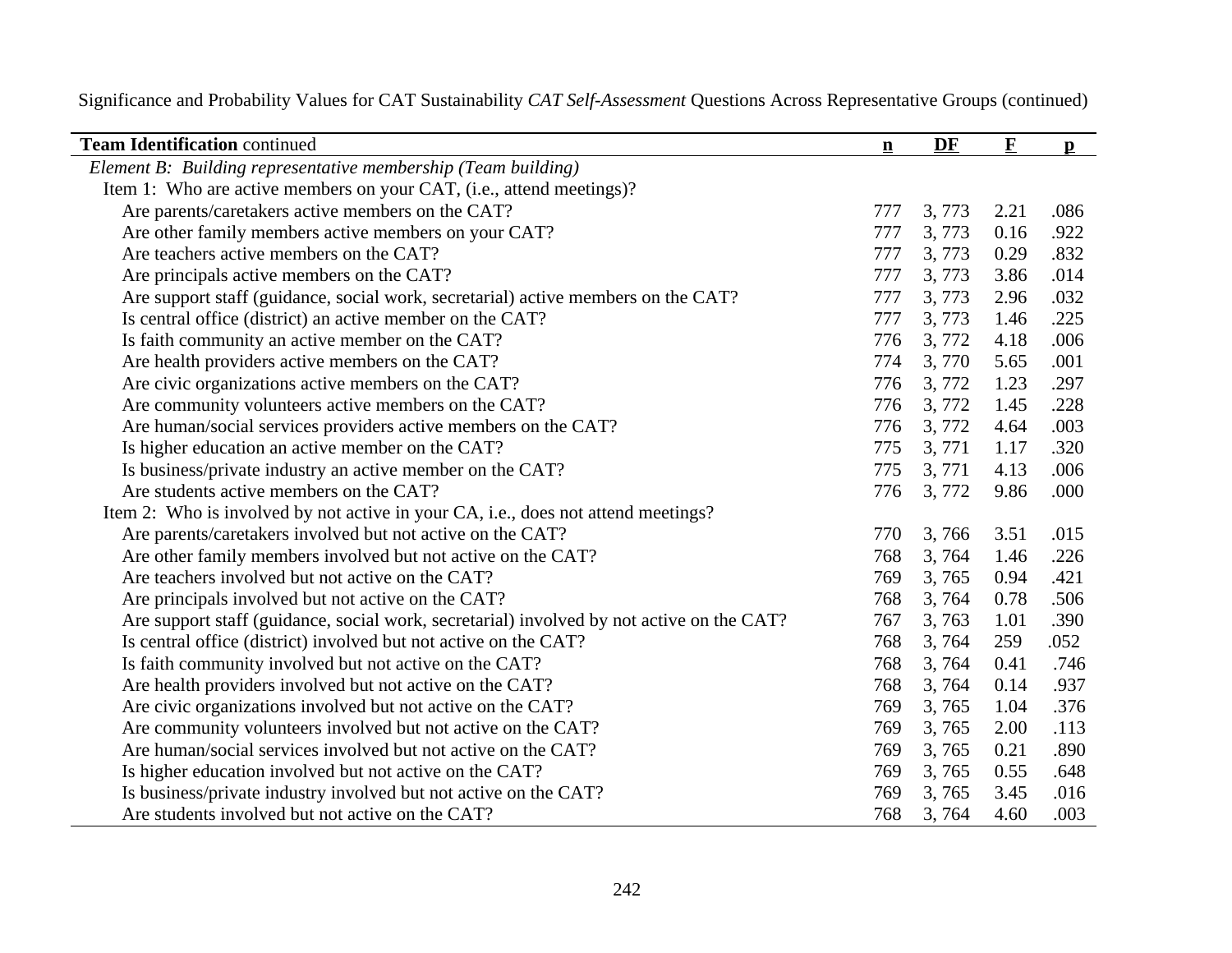| <b>Team Identification continued</b>                                                               | $\mathbf{n}$ | DF    | $\mathbf F$ | $\mathbf{p}$ |
|----------------------------------------------------------------------------------------------------|--------------|-------|-------------|--------------|
| Element C: Find common ground                                                                      |              |       |             |              |
| Activity 1: Members discuss environmental/organizational factors contributing to community         | 713          | 3,709 | 1.65        | .177         |
| issues                                                                                             |              |       |             |              |
| Activity 2: Members understand the impact these issues have on results for children, youth, and    |              |       |             |              |
| families                                                                                           | 718          | 3,714 | 2.72        | .079         |
| Element D: Reinforce consensus building skills                                                     |              |       |             |              |
| Activity 1: Everyone on the team actively participates in decision making                          | 699          | 3,965 | 3.26        | .021         |
| Activity 2: Differences are expressed and conflict is addressed                                    | 717          | 3,713 | 3.07        | .027         |
| Activity 3: Everyone's perspective is considered                                                   | 726          | 3,722 | 1.60        | .188         |
| Activity 4: Individuals support group decisions                                                    | 716          | 3,712 | 3.36        | .018         |
| Element E: Establish communication guidelines                                                      |              |       |             |              |
| Activity 1: Ground rules for conducting effective meetings are established                         | 695          | 3,691 | 3.20        | .023         |
| Activity 2: Diverse perspectives are welcome and openly shared                                     | 732          | 3,728 | 1.83        | .140         |
| Activity 3: Members respect each others' cultures                                                  | 734          | 3,730 | 1.19        | .311         |
| Activity 4: Ground rules encourage active participation and involvement                            | 693          | 3,689 | 2.64        | .048         |
| Element F: Agree on a common vision                                                                |              |       |             |              |
| Activity 1: Members have openly shared their hopes and dreams for improving the community          | 737          | 3,733 | .83         | .477         |
| Activity 2: The team has described the expected benefits for children, youth, and families through |              |       |             |              |
| collaborative efforts                                                                              | 715          | 3,711 | 1.92        | .124         |
| Activity 3: Members have developed a visionary statement that describes the ideal community        |              |       |             |              |
| setting the team is striving to build                                                              | 707          | 3,703 | .93         | .426         |
| Element G: Identify and prioritize community issues                                                |              |       |             |              |
| Activity 1: Individual members express issues to be addressed for the community                    | 714          | 3,710 | .62         | .603         |
| Activity 2: Members as a group have developed a list of issues for the community                   | 678          | 3,674 | 3.31        | .020         |
| Activity 3: Members have determined which community issues are most important                      | 672          | 3,668 | 1.55        | .200         |
| Element H: Develop mission statement                                                               |              |       |             |              |
| Activity 1: Members agree the purpose of the team is to improve results for children, youth, and   | 754          | 3,750 | .618        | .603         |
| families                                                                                           |              |       |             |              |
| Activity 2: The team has written a mission statement to accomplish its purpose                     | 699          | 3,695 | 2.02        | .109         |
| Activity 3: All partners support the mission statement                                             | 693          | 3,689 | 2.39        | .067         |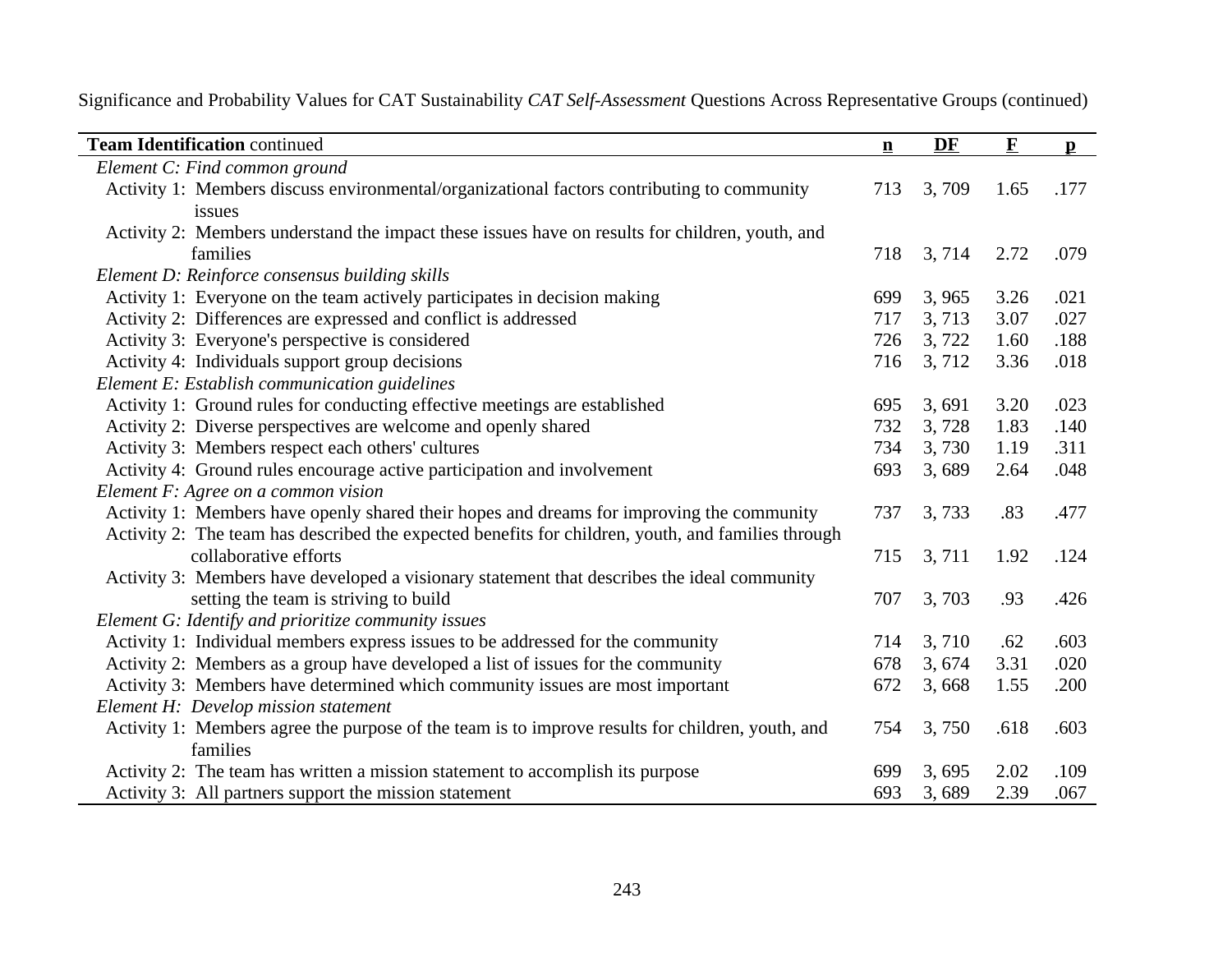| <b>Team Mobilization</b>                                                                        | $\underline{n}$ | DF     | $\mathbf F$ | $\mathbf P$ |
|-------------------------------------------------------------------------------------------------|-----------------|--------|-------------|-------------|
| Element A: Identify shared leadership opportunities                                             |                 |        |             |             |
| Activity 1: The team has identified the abilities, skills, and experience of all members        | 647             | 3,643  | 3.06        | .027        |
| Activity 2: Tasks are matched with individual members' abilities, skills, and strengths         | 629             | 3,625  | 2.29        | .077        |
| Activity 3: The team supports ways to develop leadership skills among all members               | 668             | 3,664  | 1.45        | .227        |
| Element B: Assume shared leadership responsibilities                                            |                 |        |             |             |
| Activity 1: Activities and tasks are equally shared among home, school, community, and students | 631             | 3,627  | 5.53        | .001        |
| Activity 2: The team understands and utilizes the expertise of all members                      | 654             | 3,650  | 2.37        | .069        |
| Activity 3: Individual members are willing to learn and improve their leadership skills         | 713             | 3,709  | 1.20        | .309        |
| Activity 4: Individual members are willing to take on new leadership roles                      | 674             | 3,670  | 4.43        | .004        |
| Element C: Enhance communication guidelines                                                     |                 |        |             |             |
| Activity 1: Minutes of partnership meetings are distributed for review ahead of time            | 631             | 3,627  | 2.25        | .081        |
| Activity 2: Members exchange information about upcoming activities in the community             | 691             | 3,687  | 1.29        | .277        |
| Activity 3: Existing systems of communication are linked between collaborating                  | 627             | 3, 623 | 3.50        | .015        |
| agencies/organizations                                                                          |                 |        |             |             |
| Activity 4: Meeting notices are available to all groups (home, school, community and students)  | 690             | 3,686  | 1.41        | .239        |
| Activity 5: A membership list is printed and kept current                                       | 661             | 3,657  | 1.54        | .203        |
| Activity 6: A printed agenda is available at the meeting                                        | 728             | 3,724  | .13         | .940        |
| Activity 7: Meeting discussion is structured to accommodate for special needs of members (e.g., | 592             | 3,588  | 1.31        | .269        |
| translation and child care)                                                                     |                 |        |             |             |
| Element D: Initiate networking opportunities                                                    |                 |        |             |             |
| Activity 1: The team shares information and experiences with others in the partnership          | 705             | 3,701  | .48         | .696        |
| Activity 2: The team develops relationships and contacts outside of the partnership             | 680             | 3,676  | .22         | .882        |
| Activity 3: Members develop strategies for building their networking resource base              | 659             | 3,655  | 2.16        | .091        |
| Element E: Enhance group decision-making                                                        |                 |        |             |             |
| Activity 1: The diverse perspectives of all members are valued and discussed                    | 724             | 3,720  | .88         | .450        |
| Activity 2: Strategies for resolving conflict are used                                          | 675             | 3,671  | 2.76        | .041        |
| Activity 3: Decisions reflect the viewpoints of all members involved                            | 710             | 3,706  | 3.12        | .025        |
| Activity 4: Members come prepared to make informed decisions                                    | 667             | 3,663  | 2.02        | .110        |
| Element F: Set goals and objectives                                                             |                 |        |             |             |
| Activity 1: The team establishes goals to address the group's priority issues                   | 704             | 3,700  | 2.14        | .094        |
| Activity 2: Measurable objectives for team goals are written                                    | 644             | 3,640  | 4.96        | .002        |
| Activity 3: All partners support the goals and objectives of the team                           | 675             | 3,671  | 3.96        | .008        |

Significance and Probability Values for CAT Sustainability *CAT Self-Assessment* Questions Across Representative Groups (continued)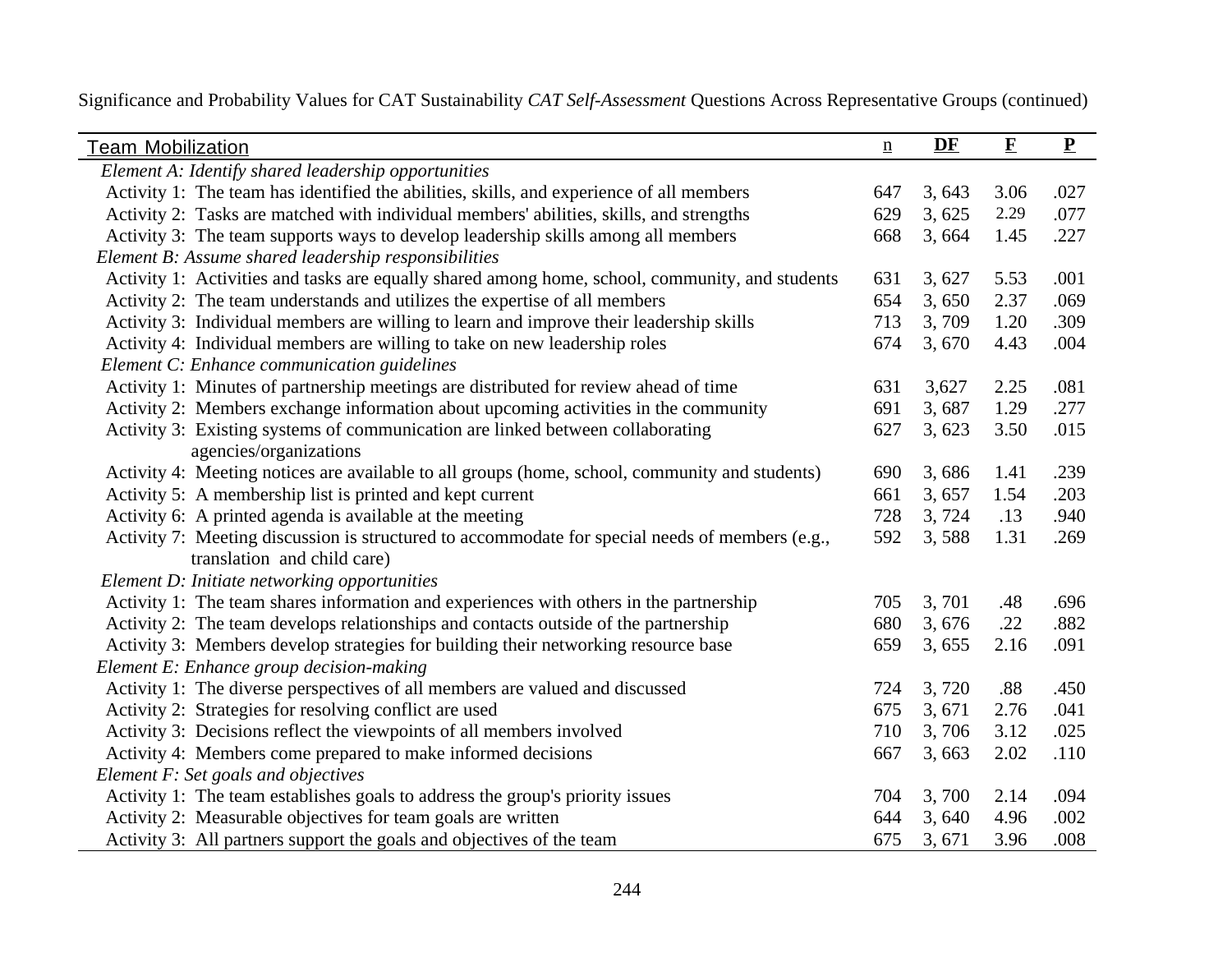| <b>Project Development</b>                                                                           | $\underline{n}$ | DF    | $\mathbf F$ | $\mathbf{P}$ |
|------------------------------------------------------------------------------------------------------|-----------------|-------|-------------|--------------|
| Element A: Determine roles and responsibilities                                                      |                 |       |             |              |
| Activity 1: Strengths of individual members are identified to implement the project, e.g., tasks and | 686             | 3,682 | .70         | .551         |
| activities                                                                                           |                 |       |             |              |
| Element B: Develop resource strategies                                                               |                 |       |             |              |
| Activity 1: Ways to find resources are discussed in team meetings                                    | 702             | 3,698 | .20         | .894         |
| Activity 2: Ways to get resources are in the action plan                                             | 642             | 3,638 | 2.17        | .091         |
| Activity 3: Members take responsibility for finding resources for the team's projects                | 664             | 3,660 | 1.63        | .181         |
| Activity 4: Funding sources for partnership activities to implement the action plan are identified   | 629             | 3,625 | 1.89        | .130         |
| Element C: Expand networking opportunities                                                           |                 |       |             |              |
| Activity 1: Partnership schools, organizations, and agencies combine resources to implement the      | 656             | 3,652 | .21         | .893         |
| action plan                                                                                          |                 |       |             |              |
| Activity 2: Team networks have expanded beyond the local community to include state, regional,       | 564             | 3,560 | 1.76        | .153         |
| and national resources                                                                               |                 |       |             |              |
| Activity 3: Technology is used to expand the team's resource base, e.g., Internet, SEDL bulletin     | 598             | 3,594 | 2.17        | .091         |
| board                                                                                                |                 |       |             |              |
| Element D: Plan activities, tasks, and timelines                                                     |                 |       |             |              |
| Activity 1: Tasks for members are outlined in an action plan to achieve team objectives              | 624             | 3,620 | 3.17        | .024         |
| Activity 2: The action plan outlines specific activities to complete tasks                           | 615             | 3,611 | 1.46        | .226         |
| Activity 3: Beginning and ending dates are established for each task                                 | 622             | 3,618 | 2.48        | .060         |
| Element E: Recognize individual contributions                                                        |                 |       |             |              |
| Activity 1: Ways to recognize and celebrate individual achievements are part of the partnership      | 633             | 3,629 | 1.94        | .122         |
| meetings                                                                                             |                 |       |             |              |
| Activity 2: Group and individual accomplishments are publicized throughout the community             | 585             | 3,581 | 2.02        | .110         |
| Element F: Encourage new individual roles and responsibilities                                       |                 |       |             |              |
| Activity 1: Team supports personal growth of individual members                                      | 698             | 3,694 | 40          | .752         |
| Activity 2: A nurturing environment for risk-taking exists within the partnership                    | 670             | 3,666 | .51         | .679         |
| Activity 3: School and community partners include all members in appropriate staff development       | 639             | 3,635 | 1.23        | .298         |
| activities                                                                                           |                 |       |             |              |
| Activity 4: Partnership develops leadership pool through mentoring and coaching each other           | 640             | 3,636 | 2.16        | .092         |

Significance and Probability Values for CAT Sustainability *CAT Self-Assessment* Questions Across Representative Groups (continued)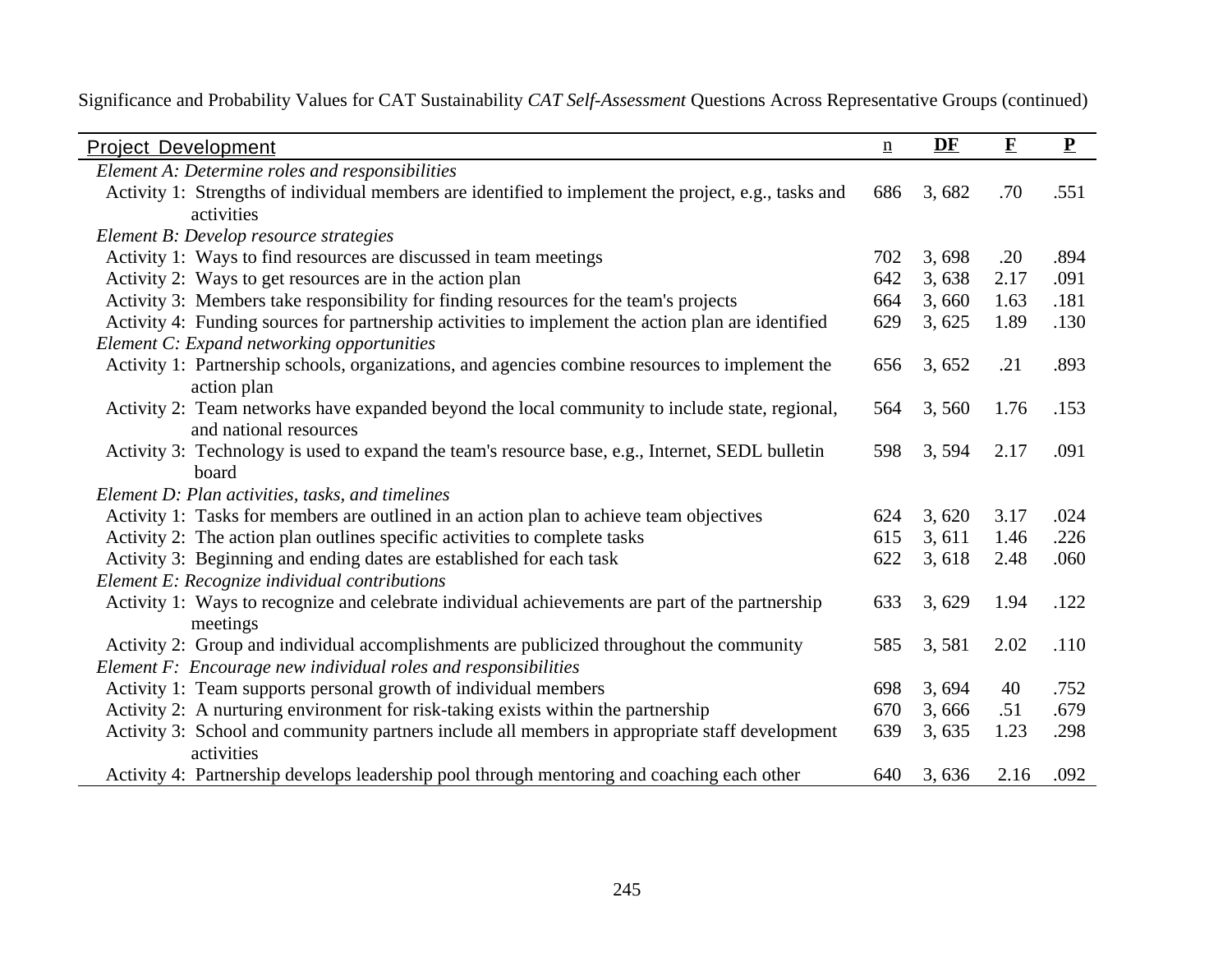| <b>Project Implementation</b>                                                                       | $\underline{n}$ | DF     | $\mathbf F$ | $\mathbf P$ |
|-----------------------------------------------------------------------------------------------------|-----------------|--------|-------------|-------------|
| Element A: Implement action plan                                                                    |                 |        |             |             |
| Activity 1: Tasks are carried out by team members                                                   | 707             | 3,703  | .79         | .502        |
| Activity 2: Timelines are followed or adjusted as needed                                            | 667             | 3,663  | 1.31        | .270        |
| Element B: Support new individual roles and responsibilities                                        |                 |        |             |             |
| Activity 1: Members support each other as they take on new roles outside of the partnership         | 681             | 3, 677 | 2.07        | .103        |
| Activity 2: The partnership's leadership pool is maintained through mentoring and coaching          | 622             | 3,618  | 2.22        | .085        |
| Activity 3: The partnership takes full responsibility for the ongoing development of the team       | 658             | 3,654  | 1.65        | .176        |
| Activity 4: The local team's expertise is shared and recognized outside of the partnership          | 635             | 3,631  | 1.69        | .167        |
| Element C: Conduct evaluation                                                                       |                 |        |             |             |
| Activity 1: Team assesses impact of their actions on results for children, youth, and families      | 689             | 3,385  | 1.22        | .300        |
| Activity 2: Team makes modifications to the action plan as needed                                   | 679             | 3, 675 | .70         | .553        |
| Activity 3: Input from the community outside of the partnership is incorporated into the evaluation | 628             | 3,624  | 2.98        | .031        |
| process                                                                                             |                 |        |             |             |
| Activity 4: Team determines continued and/or new directions for partnership based on evaluation     | 644             | 3,640  | 1.14        | .331        |
| results                                                                                             |                 |        |             |             |
| Element D: Practice and promote collaborative teamwork                                              |                 |        |             |             |
| Activity 1: Partnership establishes links with other partnerships                                   | 663             | 3,659  | .77         | .510        |
| Activity 2: Partnership contributes to the field of knowledge on collaborative partnerships         | 665             | 3,661  | 1.11        | .343        |
| Activity 3: Members value and promote the work they have done to improve results for children,      | 711             | 3, 707 | .82         | .486        |
| youth, and families                                                                                 |                 |        |             |             |
| Activity 4: Members understand and trust each other                                                 | 707             | 3,703  | .57         | .636        |
| Activity 5: Members work productively together                                                      | 713             | 3,709  | .47         | .703        |

Significance and Probability Values for CAT Sustainability *CAT Self-Assessment* Questions Across Representative Groups (continued)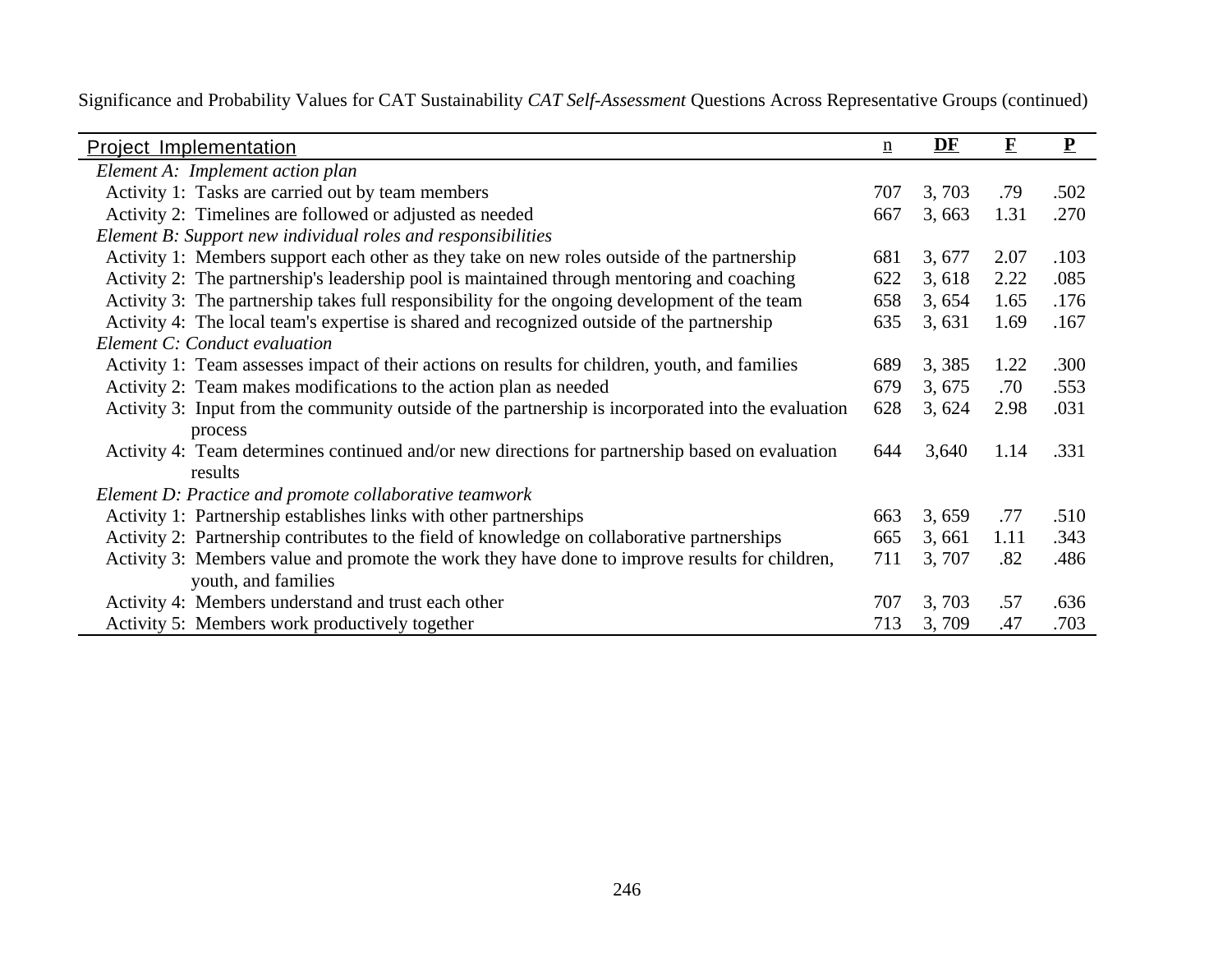| <b>CAT Process Stages, Elements, and Activities</b>                                                          | $\mathbf{n}$ | DF    | $\mathbf F$ | $\mathbf{p}$ |
|--------------------------------------------------------------------------------------------------------------|--------------|-------|-------------|--------------|
| <b>Team Identification</b>                                                                                   |              |       |             |              |
| Element C: Find common ground                                                                                |              |       |             |              |
| Activity 1: Members discuss environmental/organizational factors contributing to community<br>issues         | 92           | 2,89  | 3.53        | .034         |
| Activity 2: Members understand the impact these issues have on results for children, youth, and<br>families  | 91           | 2,88  | 3.52        | .034         |
| Element D: Reinforce consensus building skills                                                               |              |       |             |              |
| Activity 1: Everyone on the team actively participates in decision making                                    | 92           | 2,89  | 4.03        | .021         |
| Activity 2: Differences are expressed and conflict is addressed                                              | 89           | 2,86  | 1.44        | .243         |
| Activity 3: Everyone's perspective is considered                                                             | 94           | 2, 91 | 1.90        | .155         |
| Activity 4: Individuals support group decisions                                                              | 93           | 2,90  | 1.76        | .178         |
| Element E: Establish communication guidelines                                                                |              |       |             |              |
| Activity 1: Ground rules for conducting effective meetings are established                                   | 81           | 2,78  | 2.66        | .076         |
| Activity 2: Diverse perspectives are welcome and openly shared                                               | 89           | 2,86  | 3.10        | .050         |
| Activity 3: Members respect each others' cultures                                                            | 89           | 2,86  | 1.74        | .182         |
| Activity 4: Ground rules encourage active participation and involvement                                      | 77           | 2,74  | 2.97        | .057         |
| Element F: Agree on a common vision                                                                          |              |       |             |              |
| Activity 1: Members have openly shared their hopes and dreams for improving the community                    | 94           | 2, 91 | 6.71        | .002         |
| Activity 2: The team has described the expected benefits for children, youth, and families through           |              |       |             |              |
| collaborative efforts                                                                                        | 89           | 2,86  | 9.07        | .000         |
| Activity 3: Members have developed a visionary statement that describes the ideal community                  |              |       |             |              |
| setting the team is striving to build                                                                        | 84           | 2,81  | 7.42        | .001         |
| Element G: Identify and prioritize community issues                                                          |              |       |             |              |
| Activity 1: Individual members express issues to be addressed for the community                              | 82           | 2,89  | 4.58        | .013         |
| Activity 2: Members as a group have developed a list of issues for the community                             | 86           | 2,83  | 6.04        | .004         |
| Activity 3: Members have determined which community issues are most important                                | 83           | 2,80  | 9.13        | .000         |
| Element H: Develop mission statement                                                                         |              |       |             |              |
| Activity 1: Members agree the purpose of the team is to improve results for children, youth, and<br>families | 94           | 2, 91 | 5.06        | .008         |
| Activity 2: The team has written a mission statement to accomplish its purpose                               | 89           | 2,86  | 7.12        | .001         |
| Activity 3: All partners support the mission statement                                                       | 86           | 2,83  | 3.83        | .026         |

## Significance and Probability Values for RD-CAT Sustainability CAT Self-Assessment Questions Across Time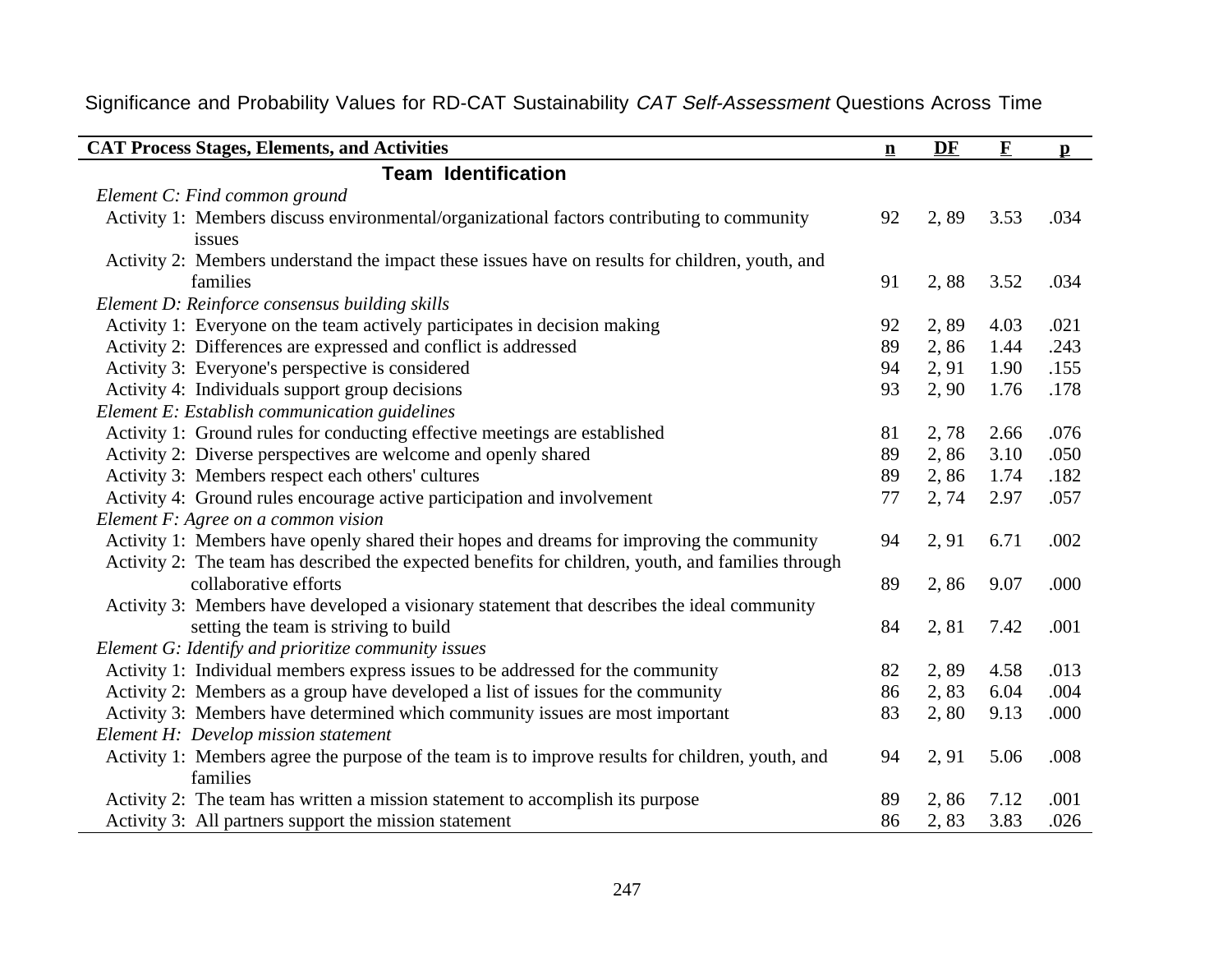| <b>Team Mobilization</b>                                                                        | $\underline{\mathbf{n}}$ | DF    | $\mathbf F$ | $\mathbf{p}$ |
|-------------------------------------------------------------------------------------------------|--------------------------|-------|-------------|--------------|
| Element A: Identify shared leadership opportunities                                             |                          |       |             |              |
| Activity 1: The team has identified the abilities, skills, and experience of all members        | 83                       | 2,80  | 3.40        | .038         |
| Activity 2: Tasks are matched with individual members' abilities, skills, and strengths         | 78                       | 2,75  | 15.67       | .000         |
| Activity 3: The team supports ways to develop leadership skills among all members               | 86                       | 2,83  | 8.35        | .000         |
| Element B: Assume shared leadership responsibilities                                            |                          |       |             |              |
| Activity 1: Activities and tasks are equally shared among home, school, community, and students | 79                       | 2,76  | 5.55        | .006         |
| Activity 2: The team understands and utilizes the expertise of all members                      | 86                       | 2,83  | 4.67        | .012         |
| Activity 3: Individual members are willing to learn and improve their leadership skills         | 89                       | 2,86  | 2.82        | .065         |
| Activity 4: Individual members are willing to take on new leadership roles                      | 83                       | 2,80  | 3.40        | .038         |
| Element C: Enhance communication guidelines                                                     |                          |       |             |              |
| Activity 1: Minutes of partnership meetings are distributed for review ahead of time            | 64                       | 2, 61 | 6.37        | .003         |
| Activity 2: Members exchange information about upcoming activities in the community             | 80                       | 2,77  | 4.90        | .010         |
| Activity 3: Existing systems of communication are linked between collaborating                  | 71                       | 2,68  | 4.86        | .011         |
| agencies/organizations                                                                          |                          |       |             |              |
| Activity 4: Meeting notices are available to all groups (home, school, community and students)  | 84                       | 2,81  | 6.41        | .003         |
| Activity 5: A membership list is printed and kept current                                       | 81                       | 2,78  | 6.10        | .003         |
| Activity 6: A printed agenda is available at the meeting                                        | 89                       | 2,86  | 10.83       | .000         |
| Activity 7: Meeting discussion is structured to accommodate for special needs of members (e.g., | 64                       | 2, 61 | 17.39       | .000         |
| translation and child care)                                                                     |                          |       |             |              |
| Element D: Initiate networking opportunities                                                    |                          |       |             |              |
| Activity 1: The team shares information and experiences with others in the partnership          | 90                       | 2,87  | 5.46        | .006         |
| Activity 2: The team develops relationships and contacts outside of the partnership             | 80                       | 2, 77 | 5.15        | .008         |
| Activity 3: Members develop strategies for building their networking resource base              | 79                       | 2,76  | 7.30        | .001         |
| Element E: Enhance group decision-making                                                        |                          |       |             |              |
| Activity 1: The diverse perspectives of all members are valued and discussed                    | 92                       | 2,89  | 8.40        | .000         |
| Activity 2: Strategies for resolving conflict are used                                          | 83                       | 2,80  | 10.43       | .000         |
| Activity 3: Decisions reflect the viewpoints of all members involved                            | 86                       | 2,83  | 11.55       | .000         |
| Activity 4: Members come prepared to make informed decisions                                    | 84                       | 2,81  | 8.29        | .001         |
| Element F: Set goals and objectives                                                             |                          |       |             |              |
| Activity 1: The team establishes goals to address the group's priority issues                   | 84                       | 2,81  | 17.19       | .000         |
| Activity 2: Measurable objectives for team goals are written                                    | 79                       | 2,76  | 5.17        | .008         |
| Activity 3: All partners support the goals and objectives of the team                           | 83                       | 2,80  | 5.76        | .005         |

Significance and Probability Values for RD-CAT Sustainability *CAT Self-Assessment* Questions Across Time (continued)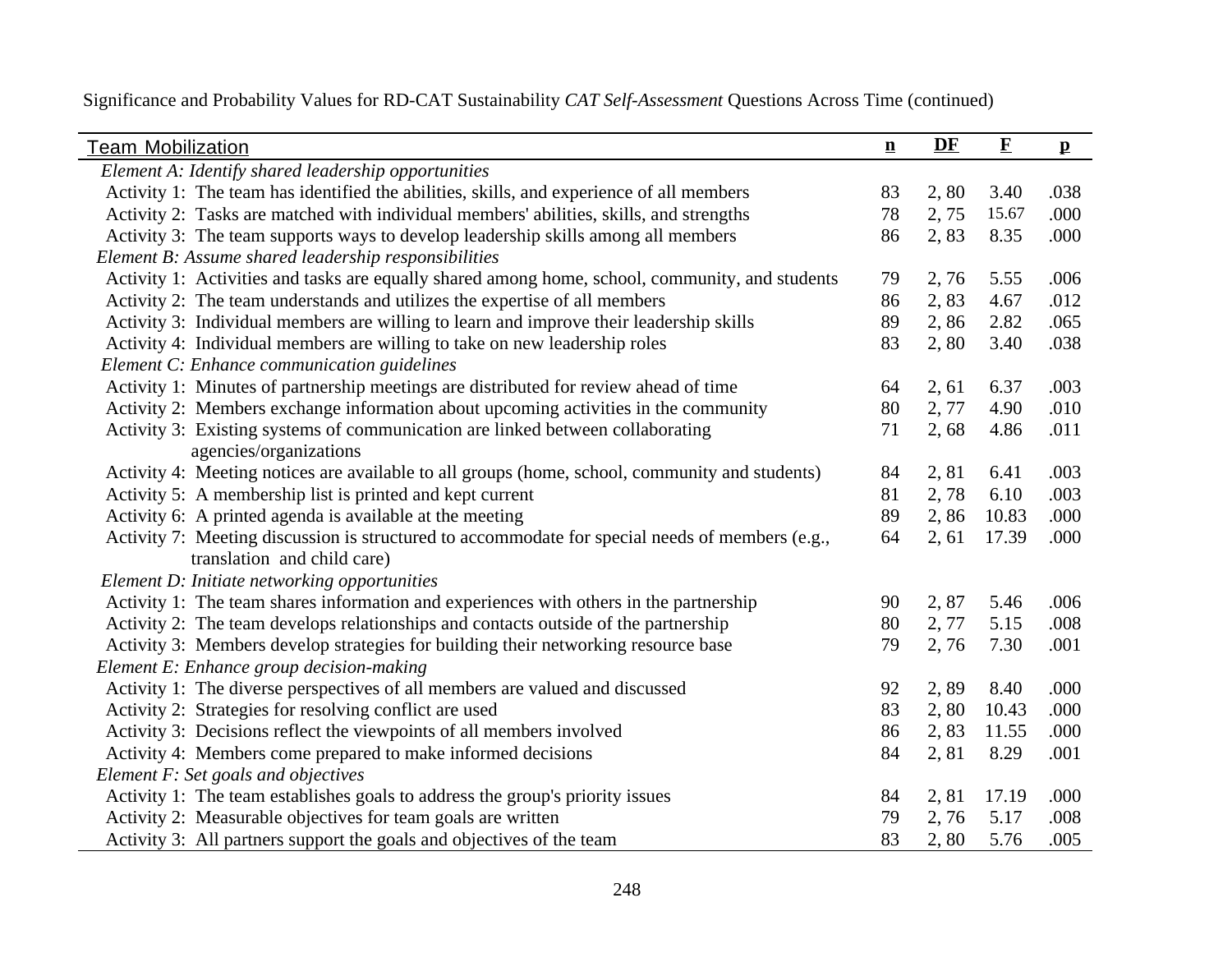| <b>Project Development</b>                                                                           | $\mathbf{n}$ | DF    | ${\bf F}$ | $\mathbf{p}$ |
|------------------------------------------------------------------------------------------------------|--------------|-------|-----------|--------------|
| Element A: Determine roles and responsibilities                                                      |              |       |           |              |
| Activity 1: Strengths of individual members are identified to implement the project, e.g., tasks and | 88           | 2,85  | 3.21      | .046         |
| activities                                                                                           |              |       |           |              |
| Element B: Develop resource strategies                                                               |              |       |           |              |
| Activity 1: Ways to find resources are discussed in team meetings                                    | 87           | 2,84  | 7.36      | .001         |
| Activity 2: Ways to get resources are in the action plan                                             | 83           | 2,80  | 8.04      | .001         |
| Activity 3: Members take responsibility for finding resources for the team's projects                | 78           | 2,75  | 5.19      | .008         |
| Activity 4: Funding sources for partnership activities to implement the action plan are identified   | 75           | 2,72  | 8.18      | .001         |
| Element C: Expand networking opportunities                                                           |              |       |           |              |
| Activity 1: Partnership schools, organizations, and agencies combine resources to implement the      | 79           | 2,76  | 5.35      | .007         |
| action plan                                                                                          |              |       |           |              |
| Activity 2: Team networks have expanded beyond the local community to include state, regional,       | 64           | 2, 61 | 20.20     | .000         |
| national resources<br>and                                                                            |              |       |           |              |
| Activity 3: Technology is used to expand the team's resource base, e.g., Internet, SEDL bulletin     | 80           | 2, 77 | 5.19      | .008         |
| board                                                                                                |              |       |           |              |
| Element D: Plan activities, tasks, and timelines                                                     |              |       |           |              |
| Activity 1: Tasks for members are outlined in an action plan to achieve team objectives              | 75           | 2,72  | 10.49     | .000         |
| Activity 2: The action plan outlines specific activities to complete tasks                           | 73           | 2, 70 | 19.00     | .000         |
| Activity 3: Beginning and ending dates are established for each task                                 | 74           | 2, 71 | 12.54     | .000         |
| Element E: Recognize individual contributions                                                        |              |       |           |              |
| Activity 1: Ways to recognize and celebrate individual achievements are part of the partnership      | 73           | 2,70  | 11.05     | .000         |
| meetings                                                                                             |              |       |           |              |
| Activity 2: Group and individual accomplishments are publicized throughout the community             | 66           | 2,63  | 9.05      | .000         |
| Element F: Encourage new individual roles and responsibilities                                       |              |       |           |              |
| Activity 1: Team supports personal growth of individual members                                      | 88           | 2,85  | 13.61     | .000         |
| Activity 2: A nurturing environment for risk-taking exists within the partnership                    | 85           | 2,82  | 19.88     | .000         |
| Activity 3: School and community partners include all members in appropriate staff development       | 78           | 2,75  | 15.51     | .000         |
| activities                                                                                           |              |       |           |              |
| Activity 4: Partnership develops leadership pool through mentoring and coaching each other           | 79           | 2,76  | 9.35      | .000         |

Significance and Probability Values for RD-CAT Sustainability *CAT Self-Assessment* Questions Across Time (continued)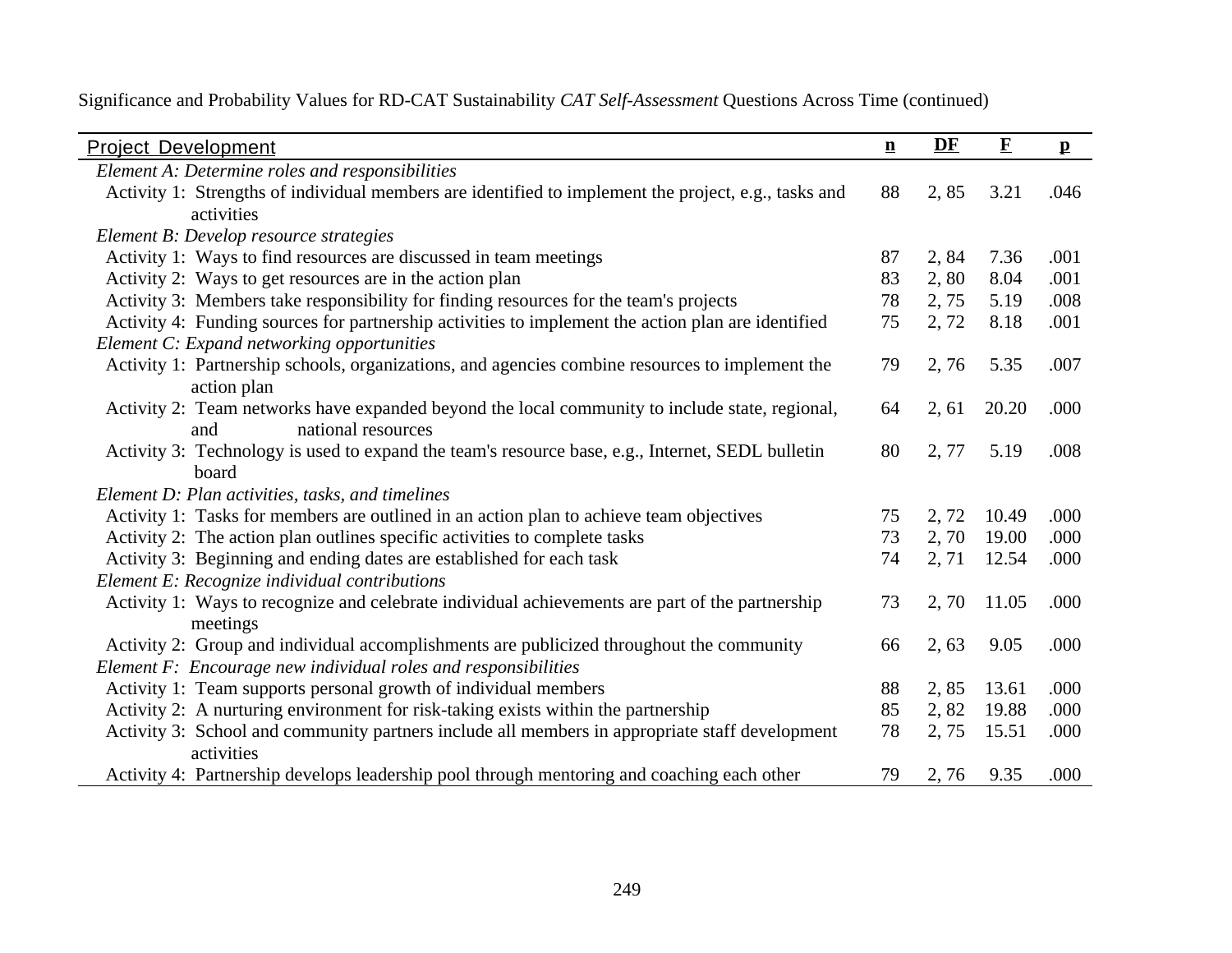| <b>Project Implementation</b>                                                                       | $\mathbf n$ | DF    | $\mathbf F$ | $\mathbf{p}$ |
|-----------------------------------------------------------------------------------------------------|-------------|-------|-------------|--------------|
| Element A: Implement action plan                                                                    |             |       |             |              |
| Activity 1: Tasks are carried out by team members                                                   | 90          | 2,87  | 11.87       | .000         |
| Activity 2: Timelines are followed or adjusted as needed                                            | 84          | 2,81  | 12.37       | .000         |
| Element B: Support new individual roles and responsibilities                                        |             |       |             |              |
| Activity 1: Members support each other as they take on new roles outside of the partnership         | 87          | 2,84  | 15.65       | .000         |
| Activity 2: The partnership's leadership pool is maintained through mentoring and coaching          | 77          | 2, 74 | 10.04       | .000         |
| Activity 3: The partnership takes full responsibility for the ongoing development of the team       | 84          | 2,81  | 8.93        | .000         |
| Activity 4: The local team's expertise is shared and recognized outside of the partnership          | 79          | 2,76  | 16.91       | .000         |
| Element C: Conduct evaluation                                                                       |             |       |             |              |
| Activity 1: Team assesses impact of their actions on results for children, youth, and families      | 87          | 2,84  | 11.82       | .000         |
| Activity 2: Team makes modifications to the action plan as needed                                   | 82          | 2,79  | 14.41       | .000         |
| Activity 3: Input from the community outside of the partnership is incorporated into the evaluation | 74          | 2, 71 | 17.26       | .000         |
| process                                                                                             |             |       |             |              |
| Activity 4: Team determines continued and/or new directions for partnership based on evaluation     | 79          | 2,76  | 14.32       | .000         |
| results                                                                                             |             |       |             |              |
| Element D: Practice and promote collaborative teamwork                                              |             |       |             |              |
| Activity 1: Partnership establishes links with other partnerships                                   | 80          | 2, 77 | 14.49       | .000         |
| Activity 2: Partnership contributes to the field of knowledge on collaborative partnerships         | 82          | 2,79  | 12.01       | .000         |
| Activity 3: Members value and promote the work they have done to improve results for children,      | 92          | 2,89  | 21.01       | .000         |
| youth, and families                                                                                 |             |       |             |              |
| Activity 4: Members understand and trust each other                                                 | 93          | 2, 90 | 17.18       | .000         |
| Activity 5: Members work productively together                                                      | 92          | 2,89  | 11.72       | .000         |

Significance and Probability Values for RD-CAT Sustainability *CAT Self-Assessment* Questions Across Time (continued)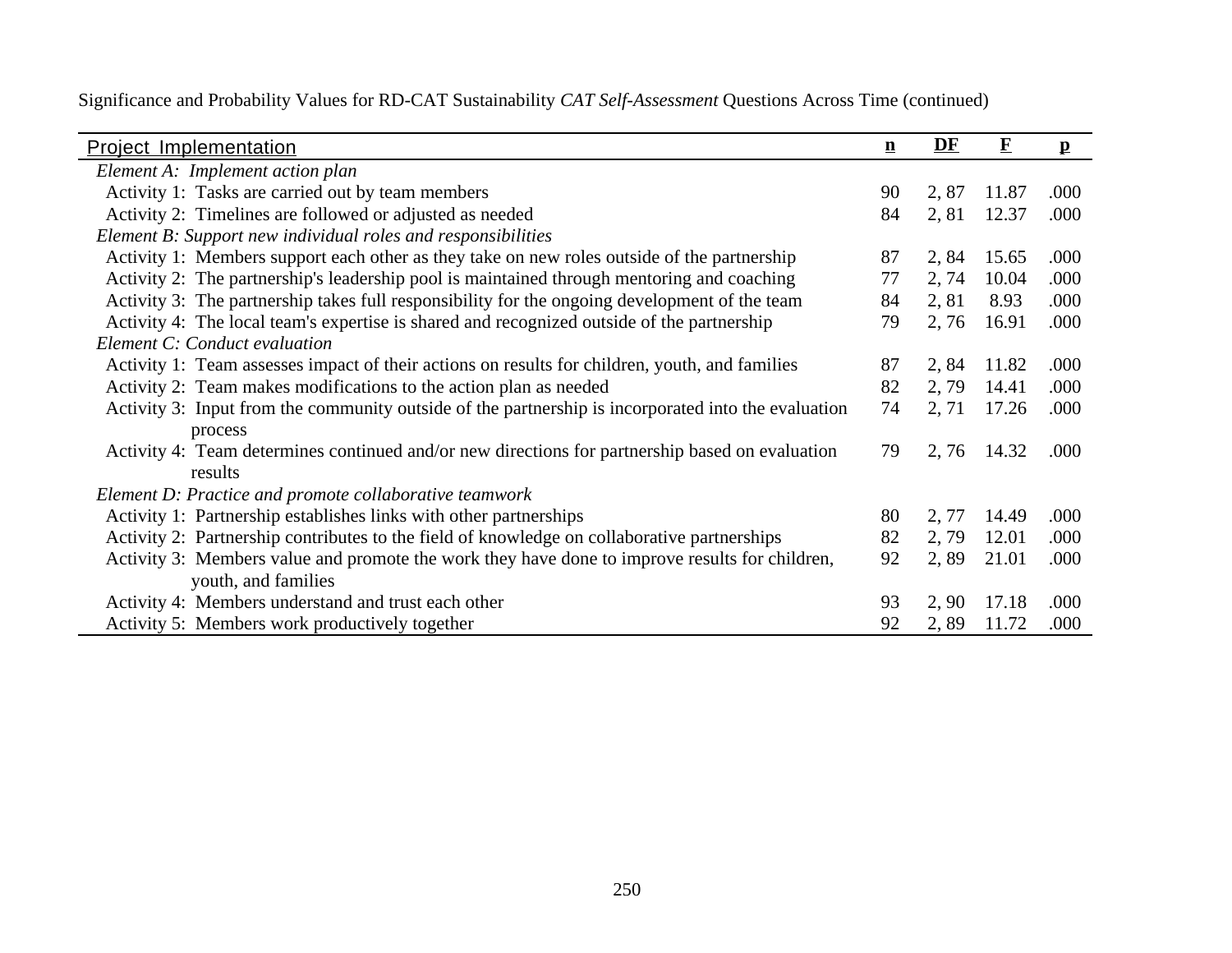**Appendix E**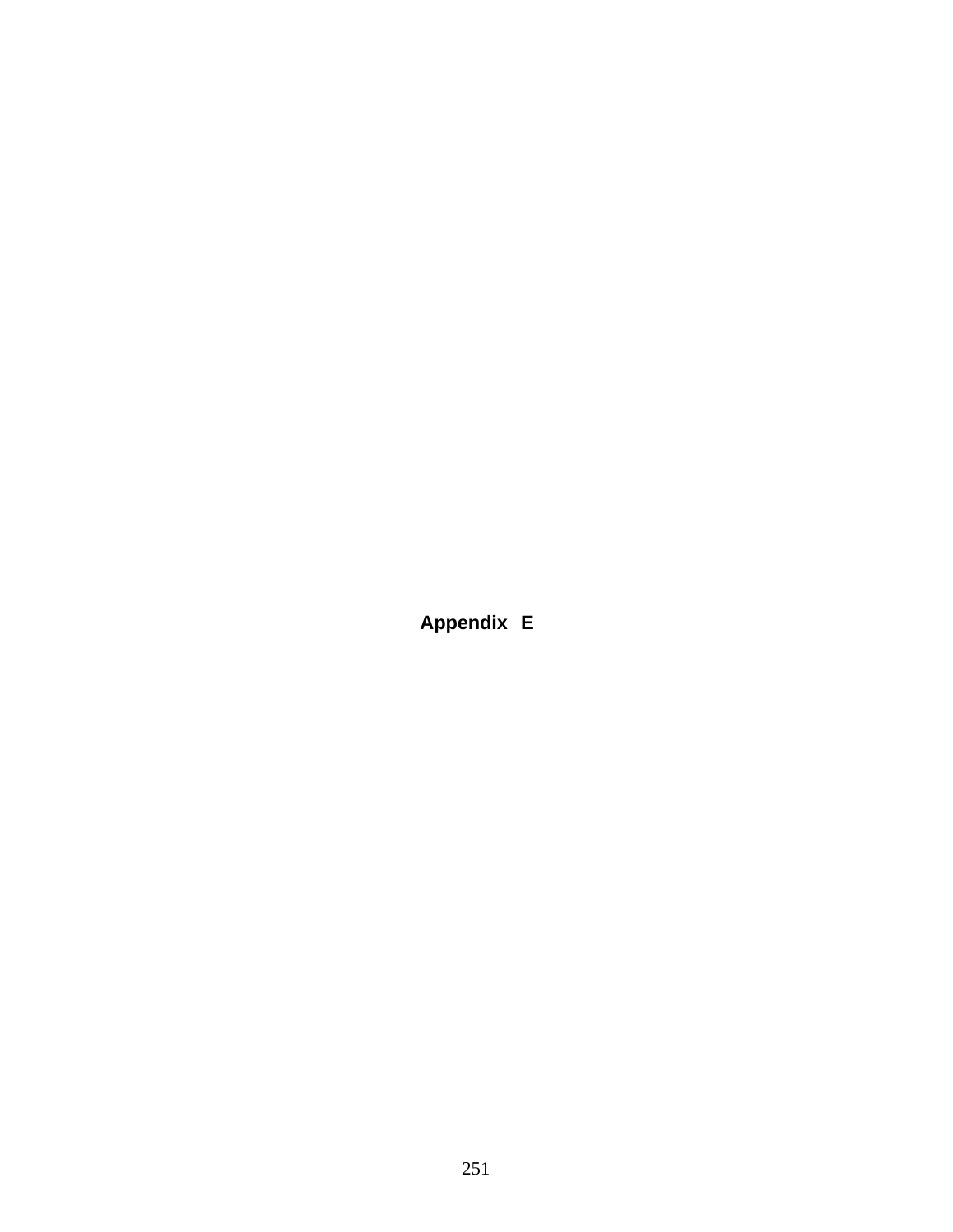|          |                               |      |             | Percent Attendance |              |
|----------|-------------------------------|------|-------------|--------------------|--------------|
|          | <b>Site</b>                   | Year | <b>Site</b> | <b>District</b>    | <b>State</b> |
| Cohort 1 | Beauregard Middle School, LA  | 1996 | 88.20       | 90.90              | 92.60        |
|          |                               | 1997 | 89.40       | 91.00              | 93.10        |
|          |                               | 1998 | 89.10       | 91.40              | 92.70        |
|          |                               | 1999 | 88.80       | 91.20              | 92.90        |
|          |                               | 2000 | 91.40       | 92.70              | N/A          |
|          | Rio Grande Cluster, NM        | 1996 | 90.10       | 91.90              | N/A          |
|          |                               | 1997 | 91.30       | 93.00              | N/A          |
|          |                               | 1998 | 92.30       | 93.50              | N/A          |
|          |                               | 1999 | 92.40       | 94.10              | N/A          |
|          |                               | 2000 | 93.30       | N/A                | N/A          |
|          | Jackson Middle School, OK     | 1996 | 84.40       | 90.50              | 93.90        |
|          |                               | 1997 | 84.60       | 91.70              | 94.30        |
|          |                               | 1998 | 86.90       | 90.50              | 94.20        |
|          |                               | 1999 | 86.80       | 90.50              | N/A          |
|          |                               | 2000 | 86.50       | 89.90              | N/A          |
|          | Fabens ISD, TX                | 1996 | 96.20       | 96.20              | 95.10        |
|          |                               | 1997 | 96.10       | 96.10              | 95.20        |
|          |                               | 1998 | 96.40       | 96.40              | 95.30        |
|          |                               | 1999 | 95.80       | 95.80              | 95.30        |
|          |                               | 2000 | N/A         | N/A                | N/A          |
| Cohort 2 | Dollarway School District, AR | 1998 | 93.20       | 93.20              | 94.00        |
|          |                               | 1999 | 94.70       | 94.70              | 95.60        |
|          |                               | 2000 | 93.60       | 93.60              | 94.50        |
|          | Barbara Jordan Elementary     | 1998 | 90.00       | 93.20              | 95.00        |
|          |                               | 1999 | 93.40       | 93.70              | 95.20        |
|          |                               | 2000 | N/A         | N/A                | N/A          |
|          | Albuquerque High Cluster, NM  | 1998 | 94.40       | 93.50              | N/A          |
|          |                               | 1999 | 94.60       | 94.10              | N/A          |
|          |                               | 2000 | 93.30       | N/A                | N/A          |
|          | Highland High Cluster, NM     | 1998 | 93.60       | 93.50              | N/A          |
|          |                               | 1999 | 93.80       | 94.10              | N/A          |
|          |                               | 2000 | 93.30       | N/A                | N/A          |
|          | Ann Parish Elementary, NM     | 1998 | 93.00       | N/A                | N/A          |
|          |                               | 1999 | 93.00       | 95.40              | N/A          |
|          |                               | 2000 | N/A         | N/A                | N/A          |
|          | Mora ISD, NM                  | 1998 | N/A         | N/A                | N/A          |
|          |                               | 1999 | 92.10       | 92.10              | N/A          |
|          |                               | 2000 | 92.70       | 92.70              | N/A          |

## Percent Student Attendance for Individual CAT Sites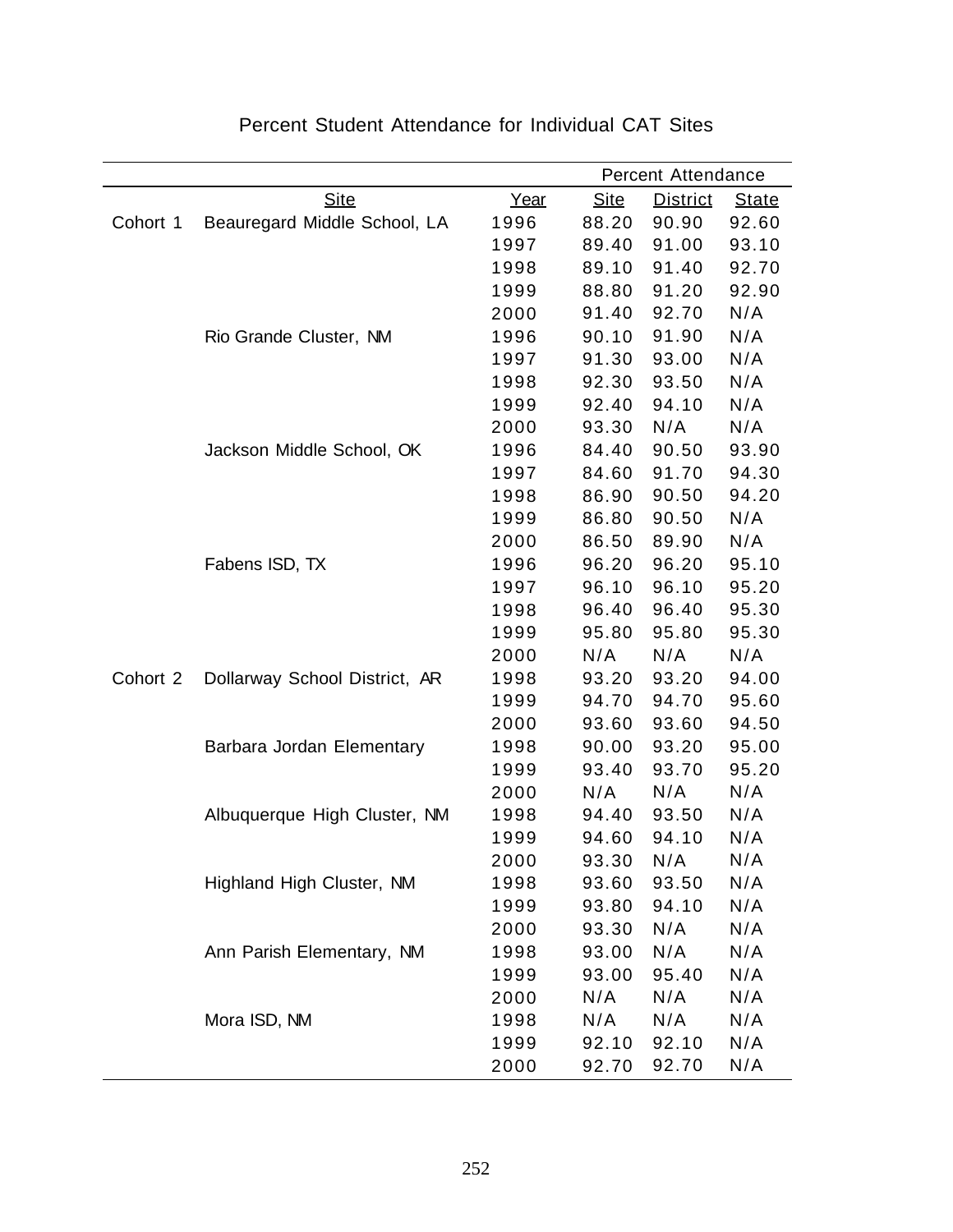|          |                                |      |             | <b>Percent Attendance</b> |              |
|----------|--------------------------------|------|-------------|---------------------------|--------------|
|          | <b>Site</b>                    | Year | <b>Site</b> | <b>District</b>           | <b>State</b> |
|          | Ponca City Middle School, OK   | 1998 | N/A         | N/A                       | N/A          |
|          |                                | 1999 | N/A         | N/A                       | N/A          |
|          |                                | 2000 | N/A         | N/A                       | N/A          |
|          | Balmorhea ISD, TX              | 1998 | 95.30       | 95.30                     | 95.30        |
|          |                                | 1999 | 94.20       | 94.20                     | 95.30        |
|          |                                | 2000 | 94.90       | 94.90                     | N/A          |
|          | Del Valle High School, TX      | 1998 | 92.80       | 94.00                     | 95.30        |
|          |                                | 1999 | 92.40       | 93.90                     | 95.30        |
|          |                                | 2000 | 88.00       | 91.00                     | N/A          |
|          | Rio Hondo ISD, TX              | 1998 | 95.80       | 95.80                     | 95.30        |
|          |                                | 1999 | 95.80       | 95.80                     | 95.30        |
|          |                                | 2000 | 93.00       | 93.00                     | N/A          |
| Cohort 3 | Little Rock School District    | 1999 | 93.70       | 93.70                     | 95.60        |
|          |                                | 2000 | 94.10       | 94.10                     | 94.50        |
|          | Lee County School District, AR | 1999 | 95.20       | 95.20                     | 95.60        |
|          |                                | 2000 | 94.50       | 94.50                     | 94.50        |
|          | Marshall School District, AR   | 1999 | 95.90       | 95.90                     | 95.60        |
|          |                                | 2000 | 94.10       | 94.10                     | 94.50        |
|          | Polk Elementary, LA            | 1999 | 96.8O       | 95.60                     | 95.20        |
|          |                                | 2000 | N/A         | N/A                       | N/A          |
|          | Clayton School District, OK    | 1999 | 93.00       | 93.00                     | N/A          |
|          |                                | 2000 | 93.00       | 93.00                     | N/A          |
|          | Clinton School District, OK    | 1999 | 98.00       | 98.00                     | N/A          |
|          |                                | 2000 | 99.70       | 99.70                     | N/A          |
|          | Palmer Elementary, TX          | 1999 | 97.30       | 95.90                     | 95.30        |
|          |                                | 2000 | 97.30       | 97.60                     | N/A          |
|          | Terrell ISD, TX                | 1999 | 95.40       | 95.40                     | 95.30        |
|          |                                | 2000 | N/A         | N/A                       | N/A          |

Percent Student Attendance for Individual CAT Sites (continued)

N/A indicates data not available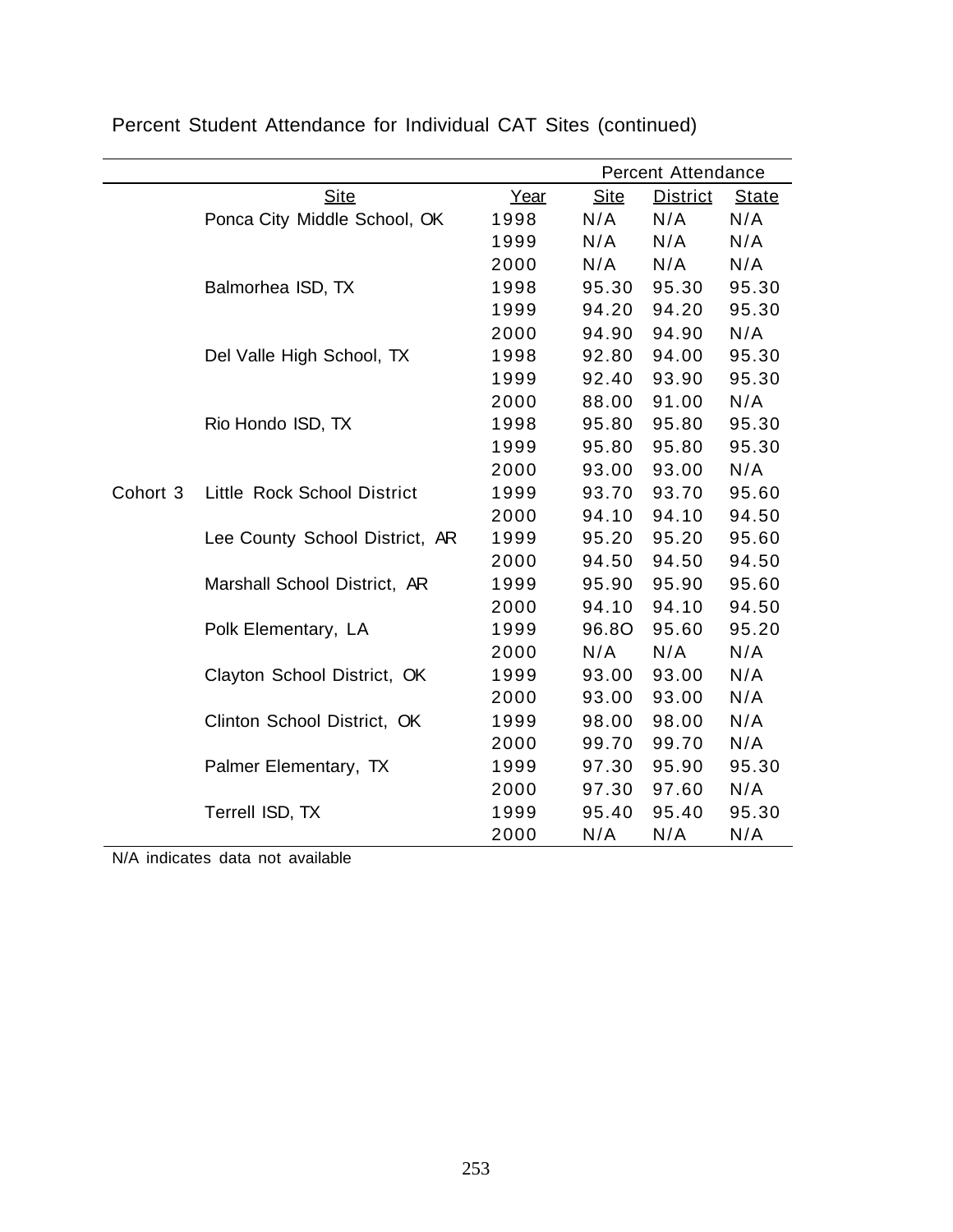|          |                               |      |             | <b>Percent Dropout</b> |              |  |  |
|----------|-------------------------------|------|-------------|------------------------|--------------|--|--|
|          | <b>Site</b>                   | Year | <b>Site</b> | <b>District</b>        | <b>State</b> |  |  |
| Cohort 1 | Beauregard Middle School, LA  | 1996 | 8.50        | 6.10                   | 6.00         |  |  |
|          |                               | 1997 | 5.10        | 5.90                   | 5.50         |  |  |
|          |                               | 1998 | 2.20        | 8.60                   | 4.50         |  |  |
|          |                               | 1999 | 2.80        | 5.60                   | 4.00         |  |  |
|          |                               | 2000 | N/A         | N/A                    | N/A          |  |  |
|          | Rio Grande Cluster, NM        | 1996 | 16.0        | 11.10                  | 8.50         |  |  |
|          |                               | 1997 | 15.3        | 10.10                  | 7.80         |  |  |
|          |                               | 1998 | 15.2        | 8.80                   | 7.10         |  |  |
|          |                               | 1999 | 11.7        | 9.20                   | N/A          |  |  |
|          |                               | 2000 | N/A         | N/A                    | 7.00         |  |  |
|          | Jackson Middle School, OK     | 1996 | 12.3        | 12.80                  | 5.40         |  |  |
|          |                               | 1997 | 38.4        | 13.90                  | 5.60         |  |  |
|          |                               | 1998 | 14.9        | 11.80                  | 5.50         |  |  |
|          |                               | 1999 | 6.30        | 11.20                  | 5.10         |  |  |
|          |                               | 2000 | 7.00        | 9.80                   | N/A          |  |  |
|          | Fabens ISD, TX                | 1996 | 2.00        | 2.00                   | 1.80         |  |  |
|          |                               | 1997 | 1.70        | 1.70                   | 1.60         |  |  |
|          |                               | 1998 | 6.40        | 6.40                   | 1.60         |  |  |
|          |                               | 1999 | 3.00        | 3.00                   | 1.60         |  |  |
|          |                               | 2000 | N/A         | N/A                    | N/A          |  |  |
| Cohort 2 | Dollarway School District, AR | 1998 | 5.30        | 5.30                   | 3.90         |  |  |
|          |                               | 1999 | 9.20        | 9.20                   | 3.20         |  |  |
|          |                               | 2000 | 6.60        | 6.60                   | 3.20         |  |  |
|          | Albuquerque High Cluster, NM  | 1998 | 10.9        | 8.80                   | 7.10         |  |  |
|          |                               | 1999 | 11.2        | 9.20                   | 7.00         |  |  |
|          |                               | 2000 | N/A         | N/A                    | N/A          |  |  |
|          | Highland High Cluster, NM     | 1998 | 11.0        | 8.80                   | 7.10         |  |  |
|          |                               | 1999 | 10.3        | 9.20                   | 7.00         |  |  |
|          |                               | 2000 | N/A         | N/A                    | N/A          |  |  |
|          | Mora ISD, NM                  | 1998 | .80         | .80                    | 7.10         |  |  |
|          |                               | 1999 | .02         | .02                    | 7.00         |  |  |
|          |                               | 2000 | .01         | .01                    | N/A          |  |  |
|          | Ponca City Middle School, OK  | 1998 | 2.40        | 7.90                   | 5.50         |  |  |
|          |                               | 1999 | 3.70        | 7.80                   | 5.10         |  |  |
|          |                               | 2000 | N/A         | N/A                    | N/A          |  |  |
|          | Balmorhea ISD, TX             | 1998 | .80         | .80                    | 1.60         |  |  |
|          |                               | 1999 | 1.00        | 1.00                   | 1.60         |  |  |
|          |                               | 2000 | 0           | 0                      | N/A          |  |  |

## Percent Student Dropout for Individual CAT Sites

N/A indicates data not available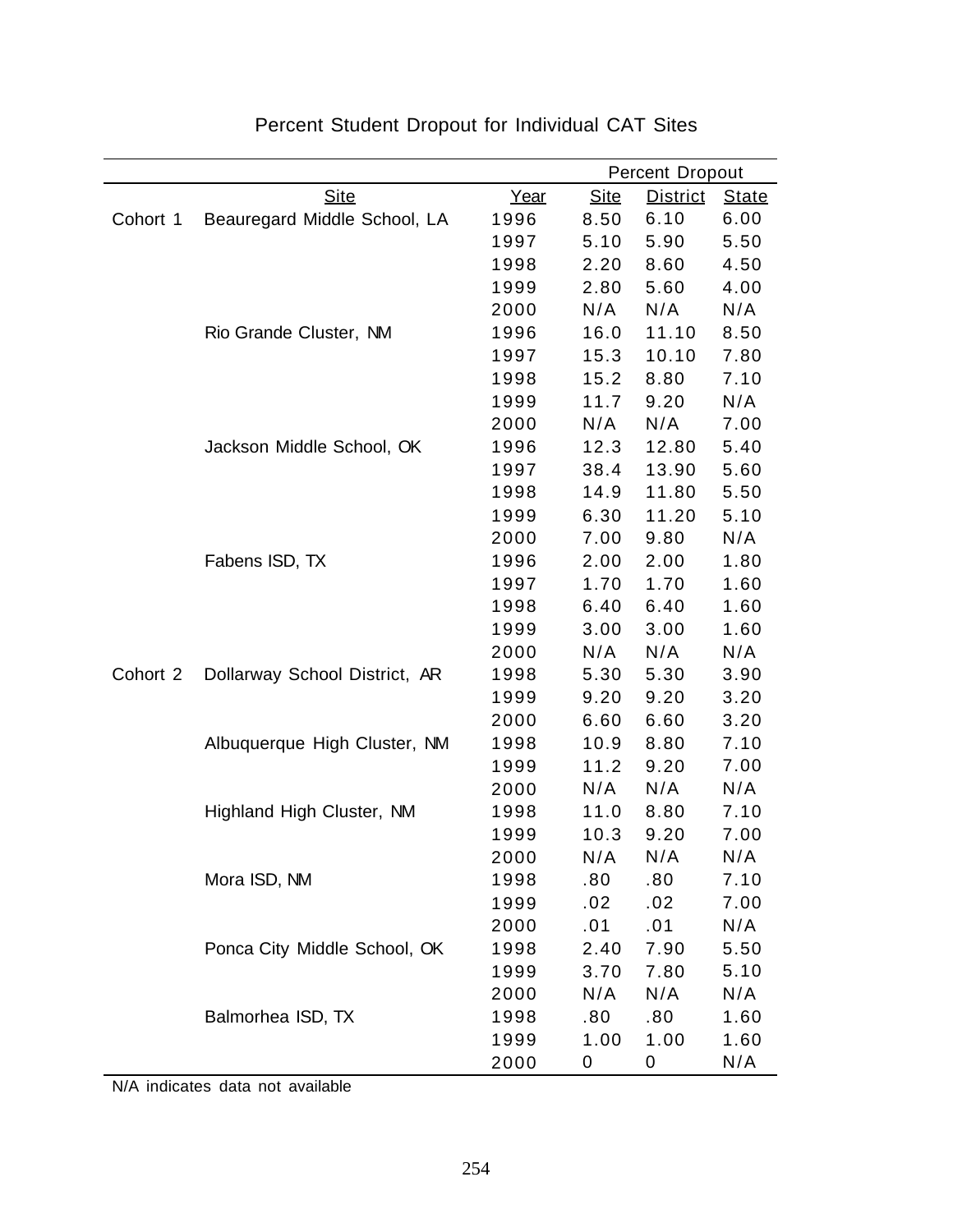|                                      |      |             | <b>Percent Dropout</b> |              |
|--------------------------------------|------|-------------|------------------------|--------------|
| <b>Site</b>                          | Year | <b>Site</b> | <b>District</b>        | <b>State</b> |
| Del Valle High School, TX            | 1998 | 2.10        | 1.60                   | 1.60         |
|                                      | 1999 | 1.80        | 1.90                   | 1.60         |
|                                      | 2000 | 1.70        | .90                    | N/A          |
| Rio Hondo ISD, TX                    | 1998 | .50         | .50 <sub>1</sub>       | 1.60         |
|                                      | 1999 | .80         | .80                    | 1.60         |
|                                      | 2000 | N/A         | N/A                    | N/A          |
| Cohort 3 Little Rock School District | 1999 | 6.60        | 6.60                   | 3.20         |
|                                      | 2000 | 4.50        | 4.50                   | 3.20         |
| Lee County School District, AR       | 1999 | 6.00        | 6.00                   | 3.20         |
|                                      | 2000 | 5.50        | 5.50                   | 3.20         |
| Marshall School District, AR         | 1999 | .30         | .30                    | 3.20         |
|                                      | 2000 | 1.8         | 1.8                    | 3.20         |
| Clayton School District, OK          | 1999 | 1.2         | 1.2                    | 5.1          |
|                                      | 2000 | 3.0         | 3.0                    | N/A          |
| Clinton School District, OK          | 1999 | 6.9         | 6.9                    | 5.1          |
|                                      | 2000 | 6.9         | 6.9                    | N/A          |
| Terrell ISD, TX                      | 1999 | 2.0         | 2.0                    | 1.6          |
|                                      | 2000 | N/A         | N/A                    | N/A          |

Percent Student Dropout for Individual CAT Sites (continued)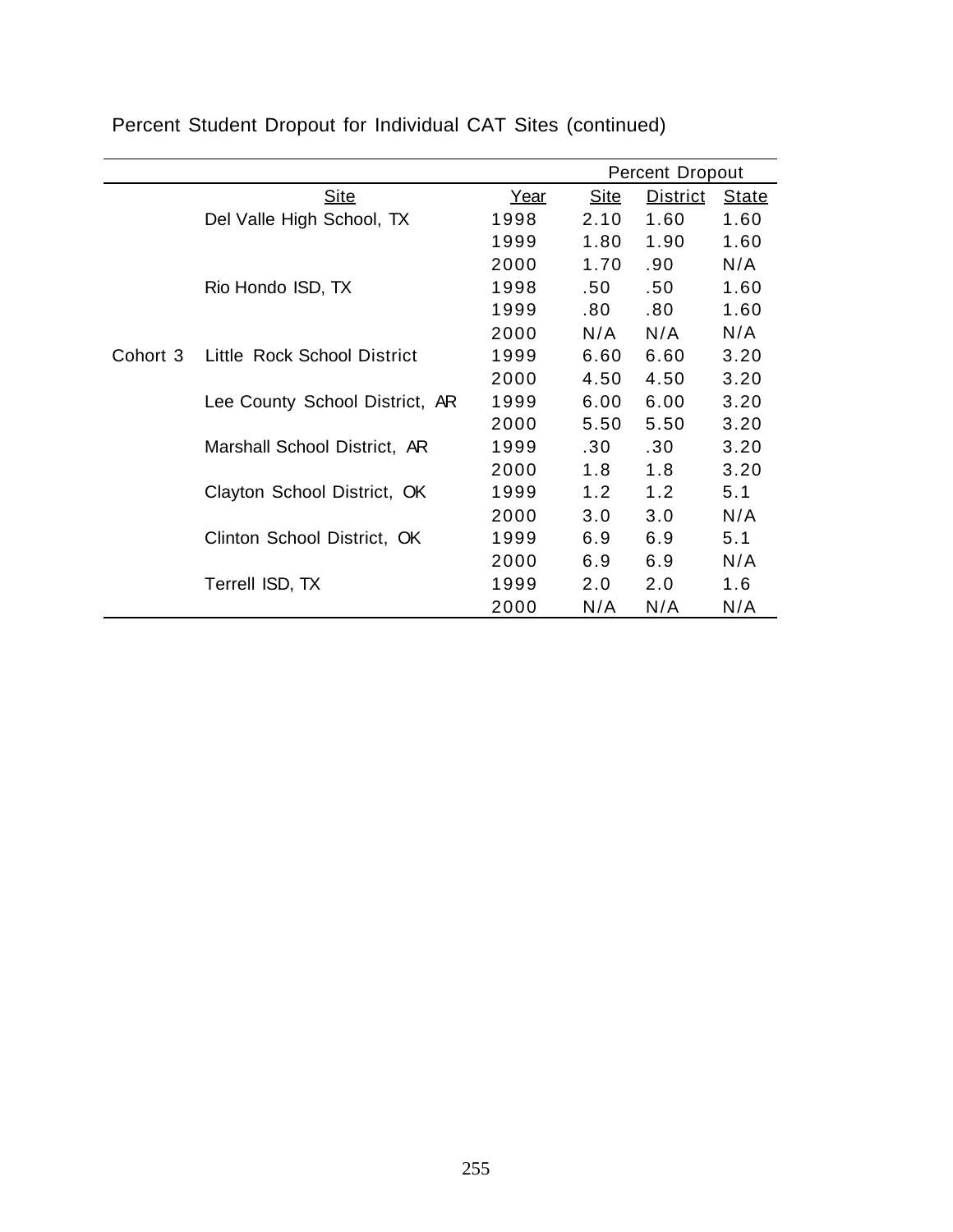|          |                                |      | <b>Percent Graduation</b> |                 |              |  |
|----------|--------------------------------|------|---------------------------|-----------------|--------------|--|
|          | <b>Site</b>                    | Year | <b>Site</b>               | <b>District</b> | <b>State</b> |  |
| Cohort 1 | Rio Grande Cluster, NM         | 1996 | 76.7                      | 82.10           | 87.80        |  |
|          |                                | 1997 | 76.70                     | 85.70           | 88.50        |  |
|          |                                | 1998 | 79.40                     | 85.60           | 90.00        |  |
|          |                                | 1999 | 82.20                     | 89.30           | 91.00        |  |
|          |                                | 2000 | N/A                       | N/A             | N/A          |  |
|          | Fabens ISD, TX                 | 1996 | 94.00                     | 94.00           | 93.0         |  |
|          |                                | 1997 | 90.80                     | 90.80           | 90.7         |  |
|          |                                | 1998 | 83.30                     | 83.30           | 91.4         |  |
|          |                                | 1999 | 100.0                     | 100.0           | 96.0         |  |
|          |                                | 2000 | N/A                       | N/A             | N/A          |  |
| Cohort 2 | Dollarway School District, AR  | 1998 | 79.00                     | 79.00           | 92.40        |  |
|          |                                | 1999 | 80.10                     | 80.10           | 92.20        |  |
|          |                                | 2000 | 80.10                     | 80.10           | 81.0         |  |
|          | Albuquerque High Cluster, NM   | 1998 | 83.60                     | 85.60           | 90.00        |  |
|          |                                | 1999 | 90.40                     | 89.30           | 91.00        |  |
|          |                                | 2000 | N/A                       | N/A             | N/A          |  |
|          | Highland High Cluster, NM      | 1998 | N/A                       | N/A             | 90.00        |  |
|          |                                | 1999 | N/A                       | N/A             | 91.00        |  |
|          |                                | 2000 | N/A                       | N/A             | N/A          |  |
|          | Mora ISD, NM                   | 1998 | 96.0                      | 96.0            | 90.00        |  |
|          |                                | 1999 | 91.0                      | 91.0            | 91.00        |  |
|          |                                | 2000 | 97.0                      | 97.0            | N/A          |  |
|          | Ponca City Middle School, OK   | 1998 | 68.1                      | 71.0            | 73.0         |  |
|          |                                | 1999 | 71.1                      | 75.0            | 74.0         |  |
|          |                                | 2000 | N/A                       | N/A             | N/A          |  |
|          | Balmorhea ISD, TX              | 1998 | 94.00                     | 94.00           | 91.00        |  |
|          |                                | 1999 | 96.00                     | 96.00           | 96.00        |  |
|          |                                | 2000 | 81.30                     | 81.30           | N/A          |  |
|          | Del Valle High School, TX      | 1998 | 98.00                     | 89.0            | 91.00        |  |
|          |                                | 1999 | 94.00                     | 100.0           | 96.00        |  |
|          |                                | 2000 | 100.0                     | 100.0           | N/A          |  |
|          | Rio Hondo ISD, TX              | 1998 | 93.00                     | 93.00           | 91.00        |  |
|          |                                | 1999 | 98.00                     | 98.00           | 96.00        |  |
|          |                                | 2000 | 96.50                     | 96.50           | N/A          |  |
| Cohort 3 | Little Rock School District    | 1999 | 85.70                     | 85.70           | 92.20        |  |
|          |                                | 2000 | 96.90                     | 96.90           | 81.00        |  |
|          | Lee County School District, AR | 1999 | 72.80                     | 72.80           | 92.20        |  |
|          |                                | 2000 | 73.50                     | 73.50           | 81.00        |  |

Percent Student Graduation for Individual CAT Sites

N/A indicates data not available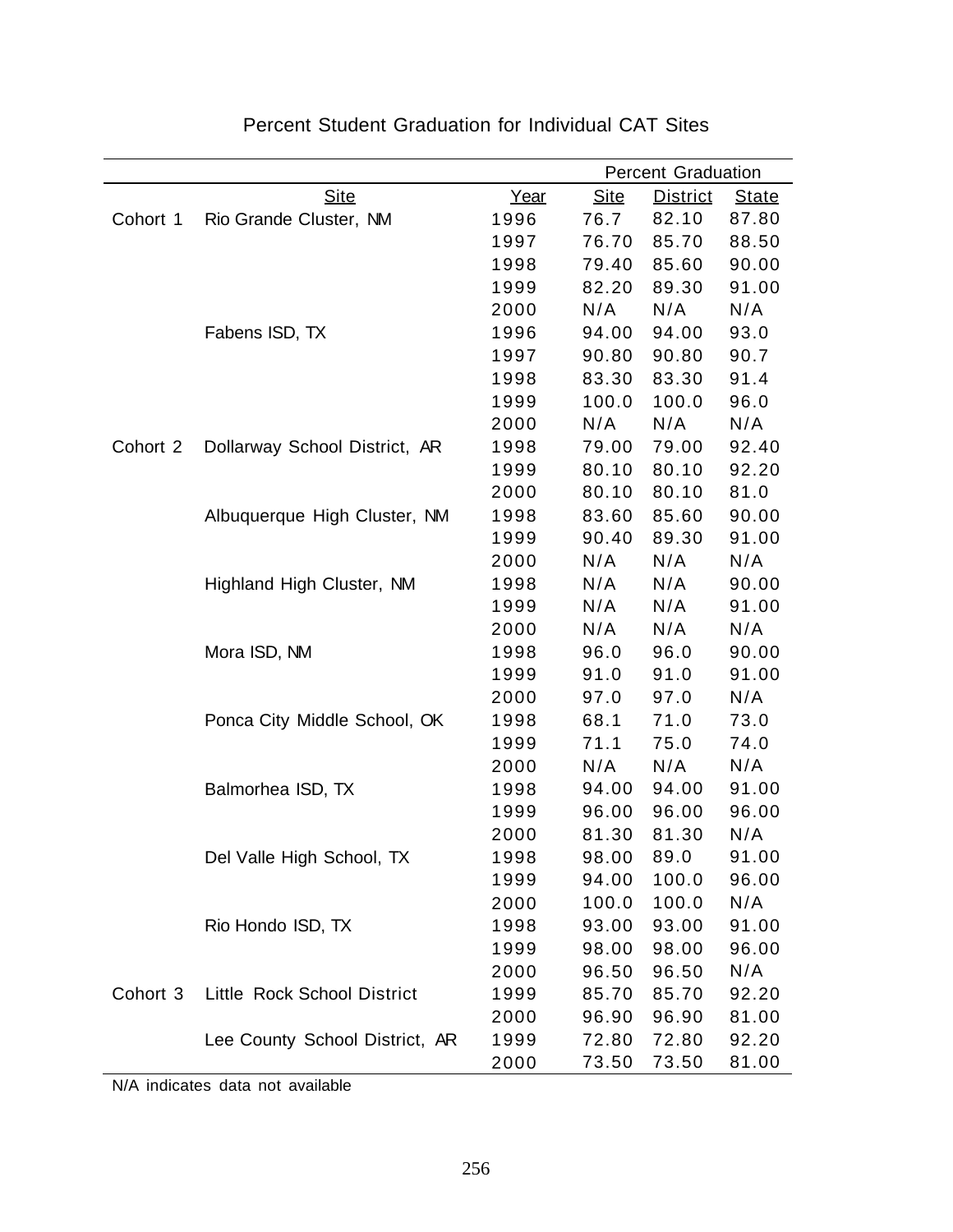|                              |      | <b>Percent Graduation</b> |                 |              |
|------------------------------|------|---------------------------|-----------------|--------------|
| <b>Site</b>                  | Year | <b>Site</b>               | <b>District</b> | <b>State</b> |
| Marshall School District, AR | 1999 | 94.1                      | 94.1            | 92.2         |
|                              | 2000 | 81.5                      | 81.5            | 81.00        |
| Clayton School District, OK  | 1999 | 88.00                     | 88.00           | 74.00        |
|                              | 2000 | 98.00                     | 98.00           | N/A          |
| Clinton School District, OK  | 1999 | 57.0                      | 57.0            | 74.0         |
|                              | 2000 | 92.0                      | 92.0            | N/A          |
| Terrell ISD, TX              | 1999 | 100                       | 100             | 96           |
|                              | 2000 | N/A                       | N/A             | N/A          |

Percent Student Graduation for Individual CAT Sites (continued)